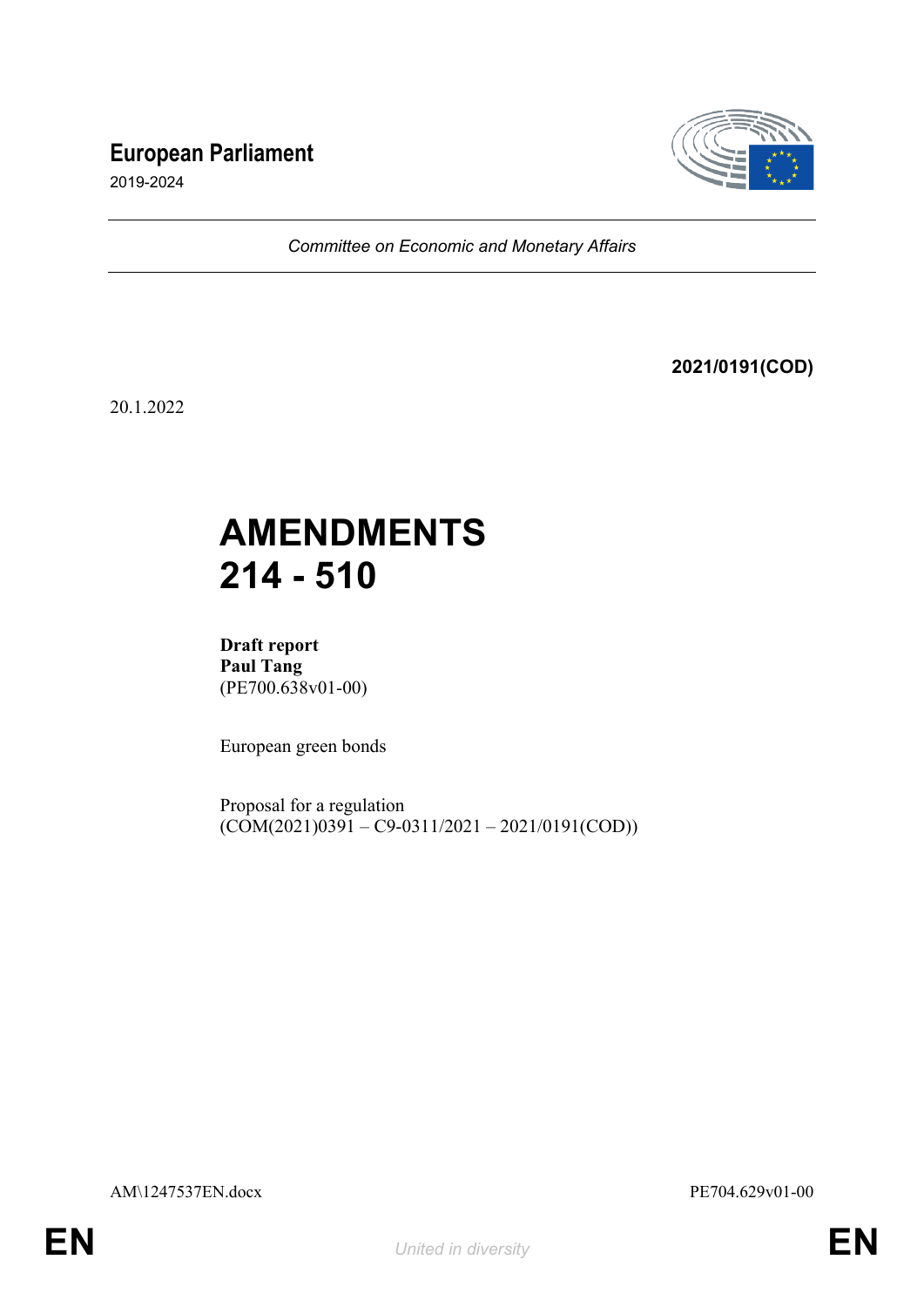AM\_Com\_LegReport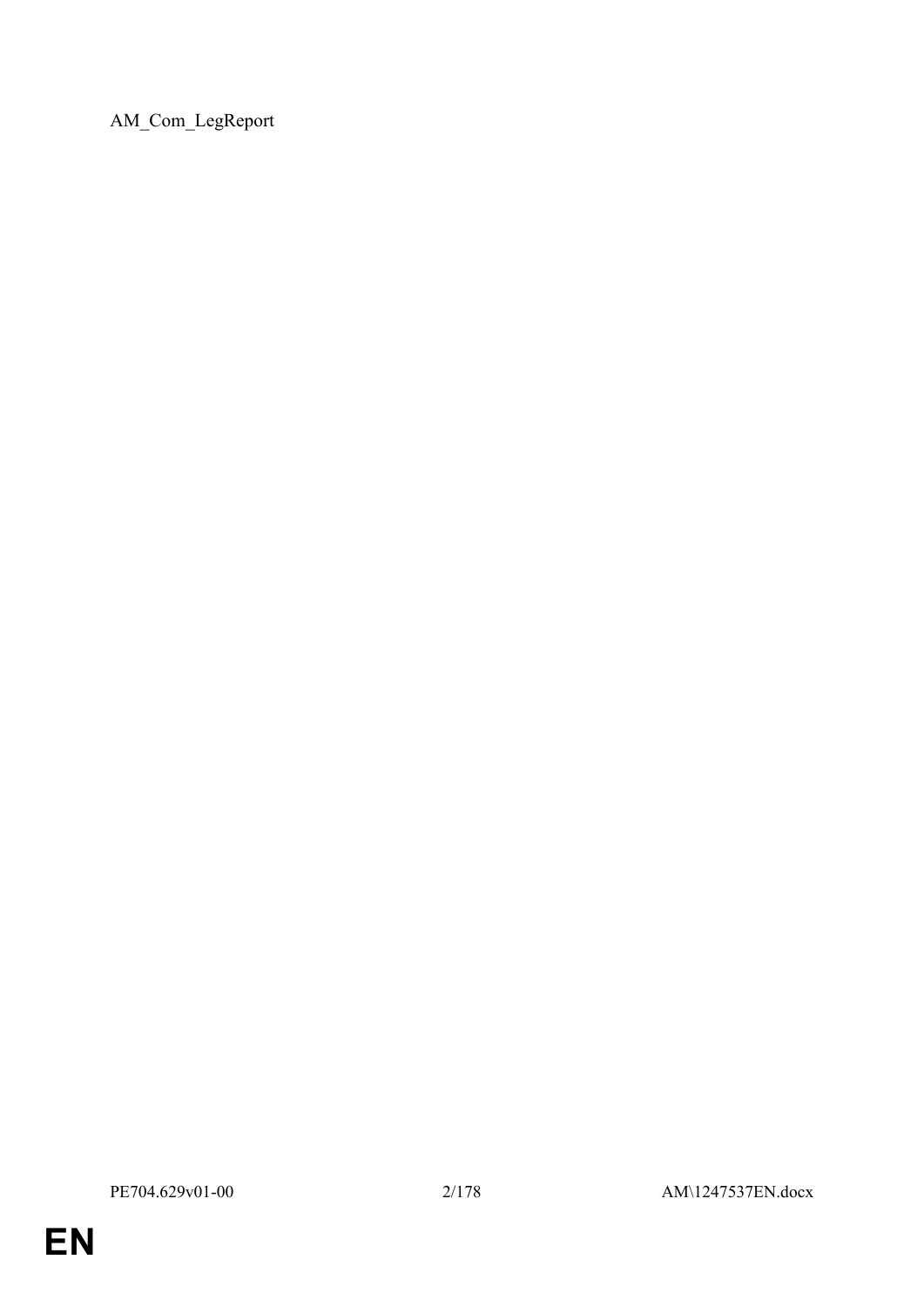**Amendment 214 Christophe Hansen**

**Proposal for a regulation Title 1**

*Text proposed by the Commission Amendment*

Proposal for a Proposal for a Proposal for a Proposal for a Proposal for a Proposal for a Proposal for a Proposal for a  $P$ REGULATION OF THE EUROPEAN PARLIAMENT AND OF THE COUNCIL

on *European* green bonds on *Verified* green bonds

(Text with EEA relevance) (Text with EEA relevance)

REGULATION OF THE EUROPEAN PARLIAMENT AND OF THE COUNCIL

Or. en

### *Justification*

*This amendment applies throughout the whole regulation. If our objective is to promote the green bond standard to become a global standard; it might be counter-productive to refer to it as "European" green bonds.*

**Amendment 215 Bas Eickhout** on behalf of the Greens/EFA Group

**Proposal for a regulation Recital 1**

### *Text proposed by the Commission Amendment*

(1) The transition to a *low-carbon*, more sustainable, resource-efficient, circular and fair economy is key to ensuring the long-term competitiveness of the economy of the Union and the wellbeing of its peoples. In 2016, the Union concluded the Paris Agreement<sup>31</sup>. Article 2(1), point (c), of the Paris Agreement sets out the objective of strengthening the response to climate change by, among other means, making finance flows consistent with a pathway towards low greenhouse gas emissions and climateresilient development.

(1) The transition to a *climate neutral*, more sustainable, *energy and* resourceefficient, circular and fair economy is key to ensuring the long-term competitiveness of the economy of the Union and the wellbeing of its peoples. In 2016, the Union concluded the Paris Agreement<sup>31</sup>. Article 2(1), point (c), of the Paris Agreement sets out the objective of strengthening the response to climate change by, among other means, making finance flows consistent with a pathway towards low greenhouse gas emissions and climateresilient development.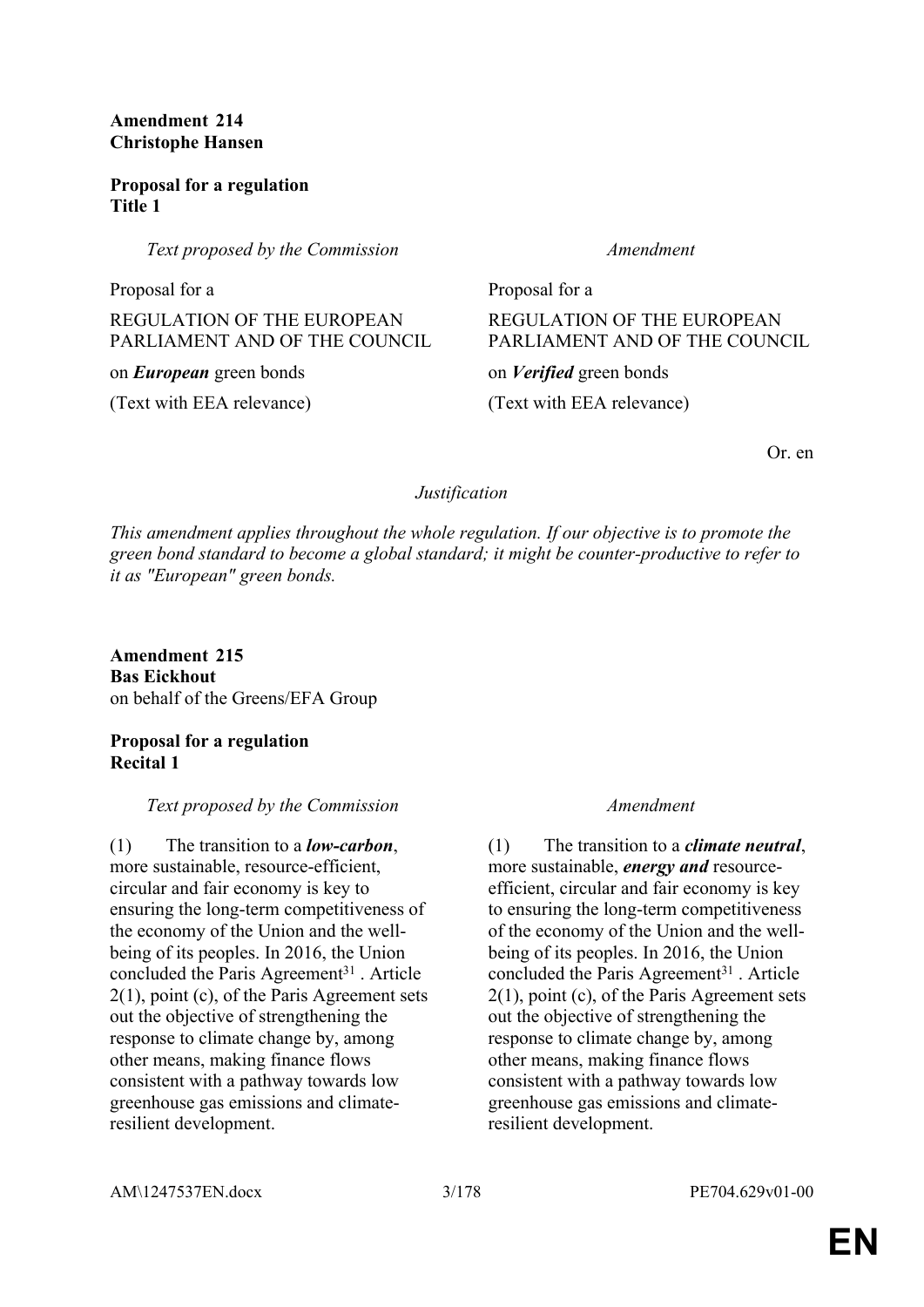<sup>31</sup> Council Decision (EU) 2016/1841 of 5 October 2016 on the conclusion, on behalf of the European Union, of the Paris Agreement adopted under the United Nations Framework Convention on Climate Change (OJ L 282, 19.10.2016, p. 4).

 $\mathcal{L}_\text{max}$  , and the contract of the contract of the contract of the contract of the contract of the contract of

<sup>31</sup> Council Decision (EU) 2016/1841 of 5 October 2016 on the conclusion, on behalf of the European Union, of the Paris Agreement adopted under the United Nations Framework Convention on Climate Change (OJ L 282, 19.10.2016, p. 4).

Or. en

#### **Amendment 216 Christophe Hansen**

### **Proposal for a regulation Recital 1**

### *Text proposed by the Commission Amendment*

(1) The transition to a low-carbon, *more* sustainable, resource-efficient, circular and fair economy is key to ensuring the long-term competitiveness of the economy of the Union and the wellbeing of its peoples. In 2016, the Union concluded the Paris Agreement<sup>31</sup>. Article 2(1), point (c), of the Paris Agreement sets out the objective of strengthening the response to climate change by, among other means, making finance flows consistent with a pathway towards low greenhouse gas emissions and climateresilient development.

 $\mathcal{L}_\text{max}$  , and the contract of the contract of the contract of the contract of the contract of the contract of

(1) The transition to a low-carbon, sustainable, *energy and* resource-efficient, circular and fair economy is key to ensuring the long-term competitiveness of the economy of the Union and the wellbeing of its peoples. In 2016, the Union concluded the Paris Agreement<sup>31</sup>. Article 2(1), point (c), of the Paris Agreement sets out the objective of strengthening the response to climate change by, among other means, making finance flows consistent with a pathway towards low greenhouse gas emissions and climateresilient development.

Or. en

<sup>31</sup> Council Decision (EU) 2016/1841 of 5 October 2016 on the conclusion, on behalf of the European Union, of the Paris Agreement adopted under the United Nations Framework Convention on Climate Change (OJ L 282, 19.10.2016, p. 4).

<sup>31</sup> Council Decision (EU) 2016/1841 of 5 October 2016 on the conclusion, on behalf of the European Union, of the Paris Agreement adopted under the United Nations Framework Convention on Climate Change (OJ L 282, 19.10.2016, p. 4).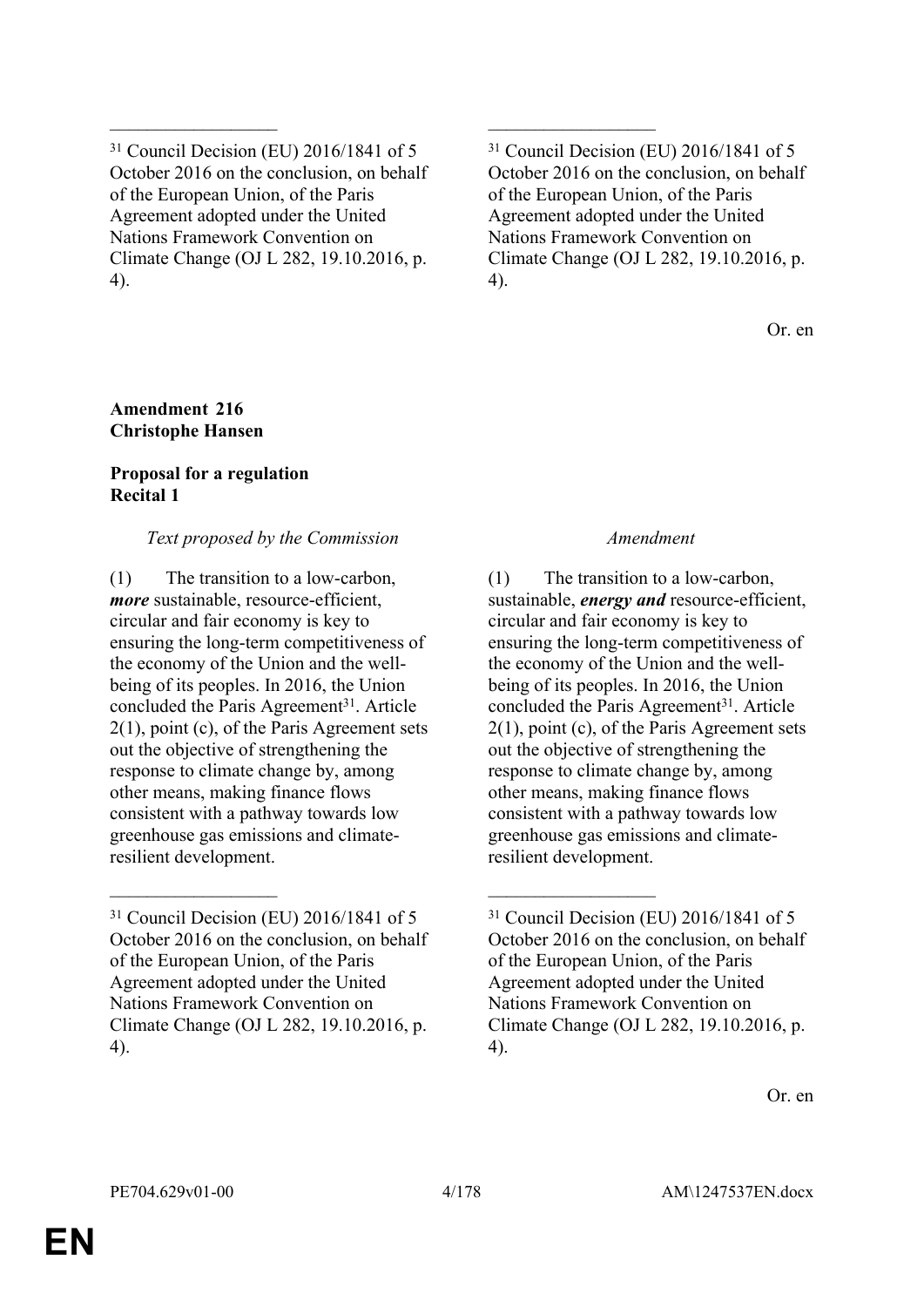### **Amendment 217 Billy Kelleher, Gilles Boyer, Stéphanie Yon-Courtin, Nicola Beer**

 $\mathcal{L}_\text{max}$  , and the contract of the contract of the contract of the contract of the contract of the contract of

### **Proposal for a regulation Recital 1**

### *Text proposed by the Commission Amendment*

(1) The transition to a *low-carbon*, more sustainable, resource-efficient, circular and fair economy is key to ensuring the long-term competitiveness of the economy of the Union and the wellbeing of its peoples. In 2016, the Union concluded the Paris Agreement<sup>31</sup>. Article 2(1), point (c), of the Paris Agreement sets out the objective of strengthening the response to climate change by, among other means, making finance flows consistent with a pathway towards low greenhouse gas emissions and climateresilient development.

(1) The transition to a *carbon-neutral*, more sustainable, resource-efficient, circular and fair economy is key to ensuring the long-term competitiveness of the economy of the Union and the wellbeing of its peoples. In 2016, the Union concluded the Paris Agreement<sup>31</sup>. Article 2(1), point (c), of the Paris Agreement sets out the objective of strengthening the response to climate change by, among other means, making finance flows consistent with a pathway towards low greenhouse gas emissions and climateresilient development.

<sup>31</sup> Council Decision (EU) 2016/1841 of 5 October 2016 on the conclusion, on behalf of the European Union, of the Paris Agreement adopted under the United Nations Framework Convention on Climate Change (OJ L 282, 19.10.2016, p. 4).

Or. en

**Amendment 218 Jessica Stegrud**

**Proposal for a regulation Recital 1 a (new)**

*Text proposed by the Commission Amendment*

*(1a) The label "green" suggests that an activity is either environmentally responsible - or not. This implies an oversimplification of a variety of complex issues.*

AM\1247537EN.docx 5/178 PE704.629v01-00

<sup>31</sup> Council Decision (EU) 2016/1841 of 5 October 2016 on the conclusion, on behalf of the European Union, of the Paris Agreement adopted under the United Nations Framework Convention on Climate Change (OJ L 282, 19.10.2016, p. 4).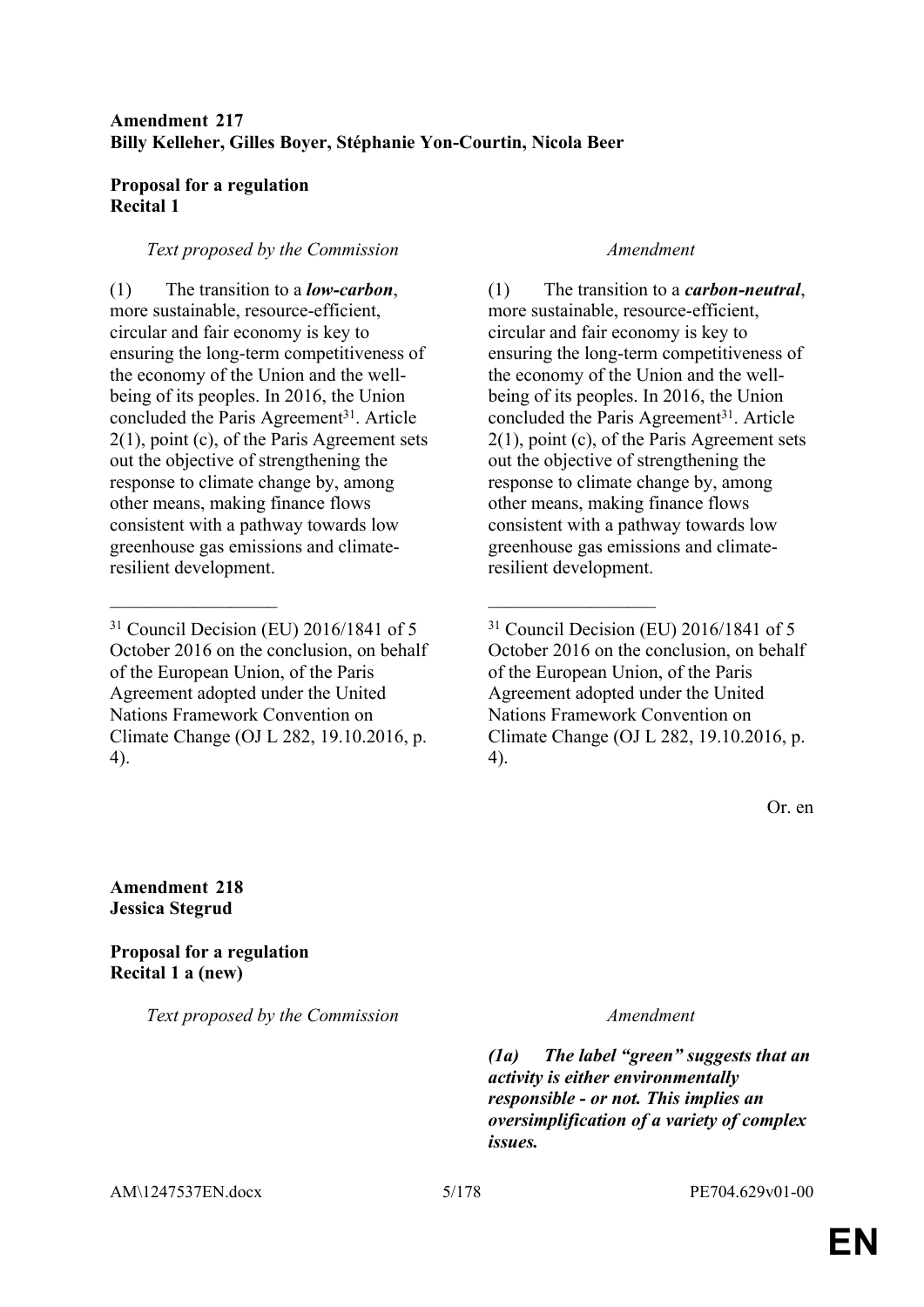**Amendment 219 Jessica Stegrud**

**Proposal for a regulation Recital 1 b (new)**

*Text proposed by the Commission Amendment*

*(1b) Sustainability is a complex issue, not suitable for a binary definition. In addition to emissions of greenhouse gases, issues such as raw material consumption, biodiversity and many other factors should be taken into consideration. Furthermore, environmental challenges differ significantly between countries.*

Or. en

**Amendment 220 Jessica Stegrud**

**Proposal for a regulation Recital 1 c (new)**

*Text proposed by the Commission Amendment*

*(1c) The political process should not attempt to divide economic activities into "green" and "non-green" activities, since investment will be needed also in critical potentially non-green - sectors, for modernisation, development, innovation and reduction of harmful emissions.*

Or. en

**Amendment 221 Jessica Stegrud**

PE704.629v01-00 6/178 AM\1247537EN.docx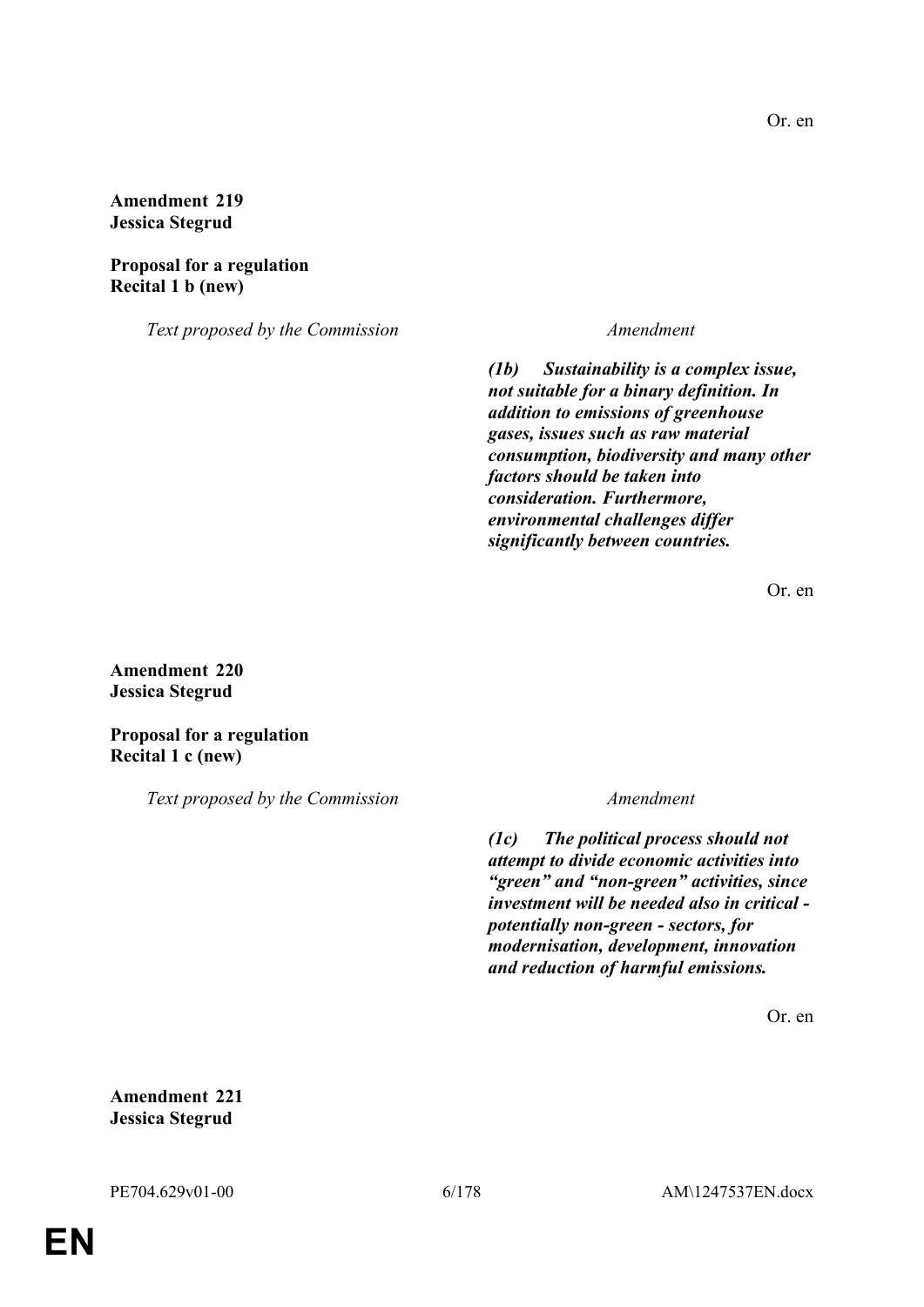### **Proposal for a regulation Recital 1 d (new)**

*Text proposed by the Commission Amendment*

*(1d) The market, consisting of investors, companies, consumers and consumer organisations, should indeed be encouraged to pursue a voluntary dialogue about the ethics of business. Legislators, however, should in the first place focus on defining what is legal and illegal.*

Or. en

**Amendment 222 Jessica Stegrud**

**Proposal for a regulation Recital 1 e (new)**

*Text proposed by the Commission Amendment*

*(1e) When politicians are to define what is "green", they will immediately be pressurised by interest groups, which would influence the political process. It is therefore highly questionable whether the regulator should make this distinction at all.*

Or. en

**Amendment 223 Jessica Stegrud**

**Proposal for a regulation Recital 1 f (new)**

*Text proposed by the Commission Amendment*

*(1f) Considering that some investments will be labelled as sustainable, this taxonomy should not encourage investors to divert capital to the construction of intermittent power sources that* 

AM\1247537EN.docx  $7/178$  PE704.629v01-00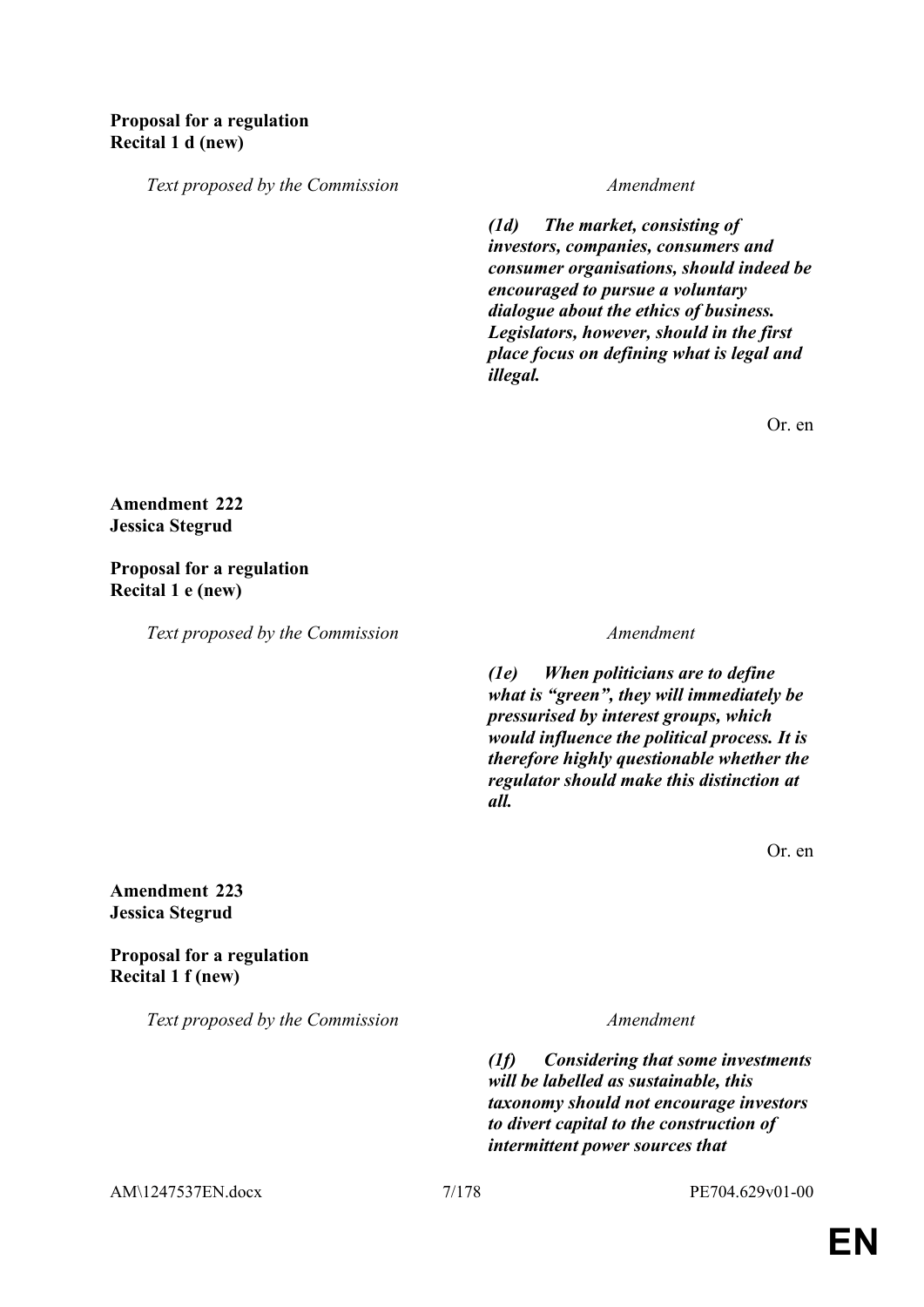*undermine the stability of electricity supply.*

Or. en

**Amendment 224 Jessica Stegrud**

#### **Proposal for a regulation Recital 1 g (new)**

*Text proposed by the Commission Amendment*

*(1g) Considering that some investments will be labelled as sustainable, this taxonomy should not encourage investors to contribute to rampant consumption of rare raw materials such as cobalt, which makes the market more dependent on authoritarian regimes.*

Or. en

**Amendment 225 Jessica Stegrud**

**Proposal for a regulation Recital 1 h (new)**

*Text proposed by the Commission Amendment*

*(1h) Considering that some investments will be labelled as sustainable, it is important to include nuclear power in this green taxonomy.*

Or. en

**Amendment 226 Jessica Stegrud**

### **Proposal for a regulation Recital 1 i (new)**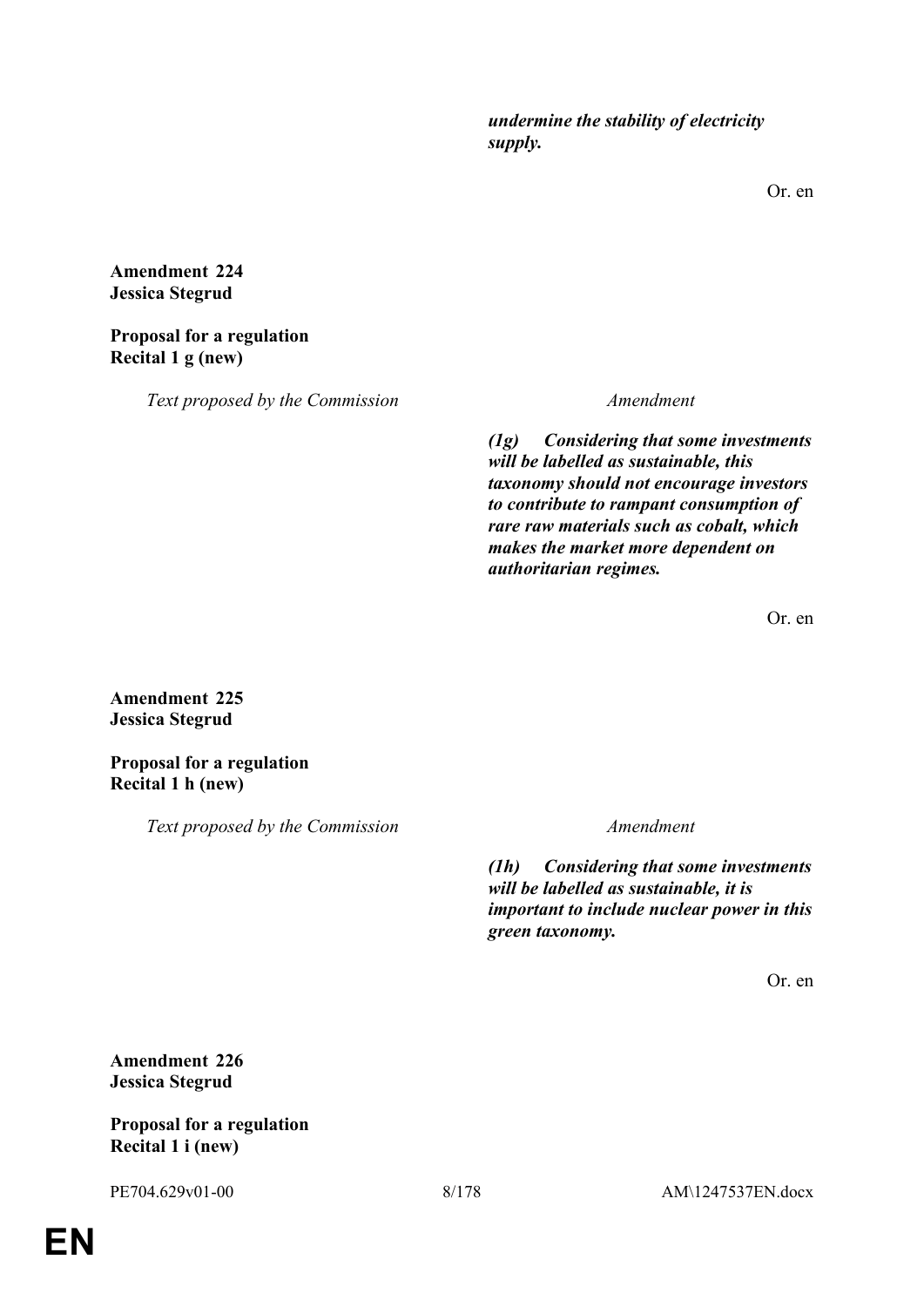*Text proposed by the Commission Amendment*

*(1i) Considering that some investments will be labelled as sustainable, principles such as the "do no significant harmprinciple", as referred to in Regulation (EU)2019/2088, should not be included.*

Or. en

**Amendment 227 Bas Eickhout** on behalf of the Greens/EFA Group

### **Proposal for a regulation Recital 2**

#### *Text proposed by the Commission Amendment*

(2) The European Green Deal Investment Plan of 14 January 2020<sup>32</sup> envisages the establishment of a standard for environmentally sustainable bonds to further increase investment opportunities and facilitate the identification of environmentally sustainable investments through a clear label. In its December 2020 conclusions, the European Council invited the Commission to put forward a legislative proposal for a green bond standard<sup>33</sup>.

 $32 \text{ COM}(2020)$  21 final.  $32 \text{ COM}(2020)$  21 final.

<sup>33</sup> EUCO 22/20. <sup>33</sup> EUCO 22/20.

(2) *In its resolution of 29 May 2018 on Sustainable finance, the European Parliament stressed the insufficient regulation of the green bond market and called for a legislative initiative to create a unified standard for the issuance of green bonds, building on the EU Taxonomy Regulation.* The European Green Deal Investment Plan of 14 January 2020<sup>32</sup> envisages the establishment of a standard for environmentally sustainable bonds to further increase investment opportunities and facilitate the identification of environmentally sustainable investments through a clear label. In its December 2020 conclusions, the European Council invited the Commission to put forward a legislative proposal for a green bond standard<sup>33</sup>.

Or. en

AM\1247537EN.docx 9/178 PE704.629v01-00

 $\mathcal{L}_\text{max}$  , and the contract of the contract of the contract of the contract of the contract of the contract of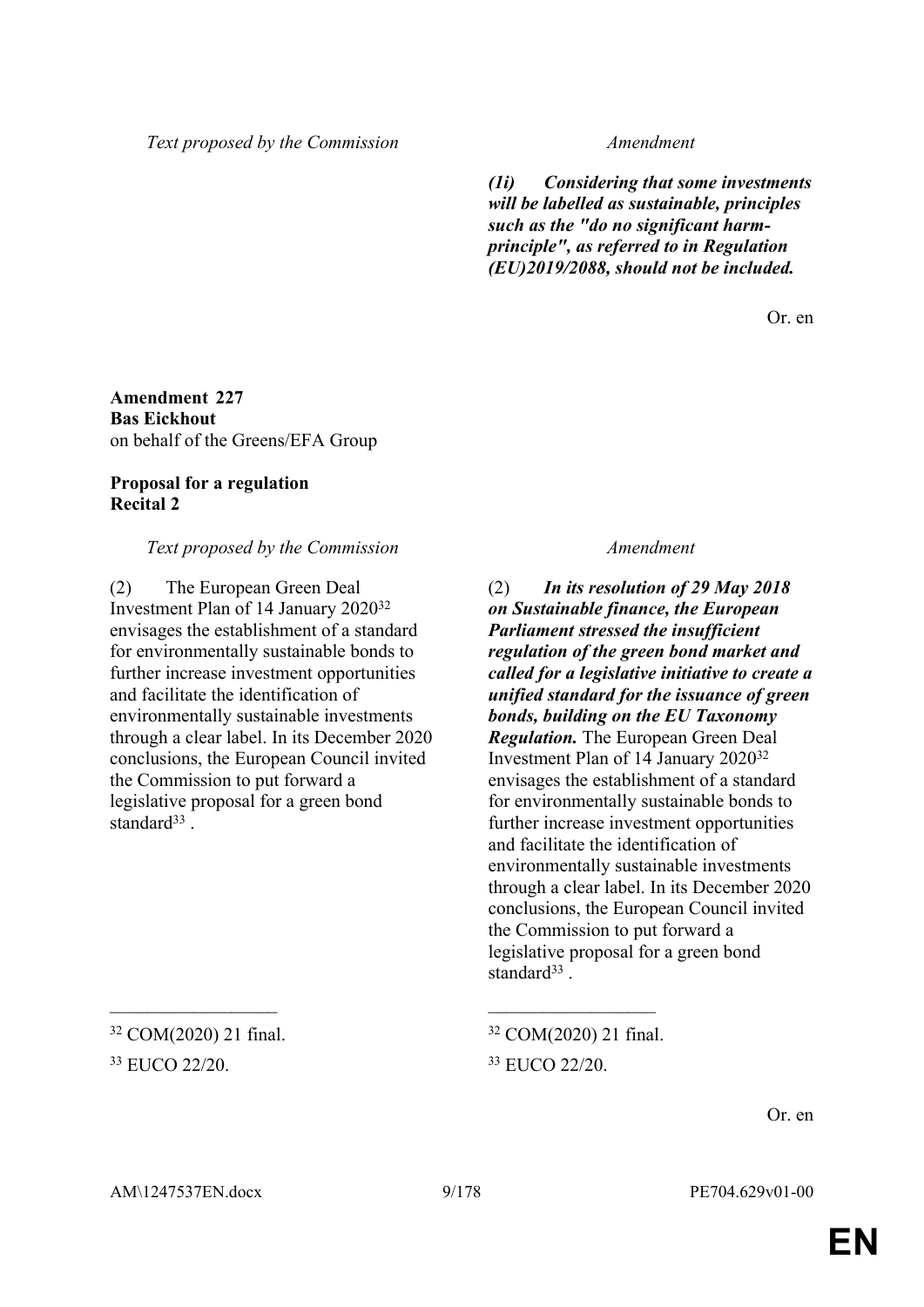**Amendment 228 Bas Eickhout** on behalf of the Greens/EFA Group

### **Proposal for a regulation Recital 3**

#### *Text proposed by the Commission Amendment*

(3) Environmentally sustainable bonds are one of the main instruments for financing investments related to *lowcarbon* technologies, energy and resource efficiency as well as *sustainable* transport infrastructure and research infrastructure*. Financial or non-financial undertakings or sovereigns can issue such bonds. Various existing initiatives for environmentally* sustainable *bonds do not ensure common definitions of environmentally sustainable economic activities. This prevents investors from easily identifying* bonds *the proceeds of which are aligned with, or are contributing to* environmental *objectives as laid down in the Paris Agreement*.

(3) *Even though* environmentally sustainable bonds are one of the main instruments for financing investments related to technologies *necessary for the decarbonisation of our society*, energy and resource efficiency as well as *zeroemission* transport infrastructure and research infrastructure*, the regulatory burden of directing private capital flows towards* sustainable *investments should not fall exclusively on such* bonds*, but on all debt instruments. Additional requirements are therefore needed to increase the* environmental *sustainability of all newly issued debt instruments*.

Or. en

### **Amendment 229 Andżelika Anna Możdżanowska** on behalf of the ECR Group

#### **Proposal for a regulation Recital 3**

### *Text proposed by the Commission Amendment*

(3) Environmentally sustainable bonds are one of the main instruments for financing investments related to lowcarbon technologies, energy and resource efficiency as well as sustainable transport infrastructure and research infrastructure. Financial or non-financial undertakings or

(3) Environmentally sustainable bonds are one of the main instruments for financing investments related to lowcarbon technologies, energy and resource efficiency as well as sustainable transport infrastructure and research infrastructure. Financial or non-financial undertakings or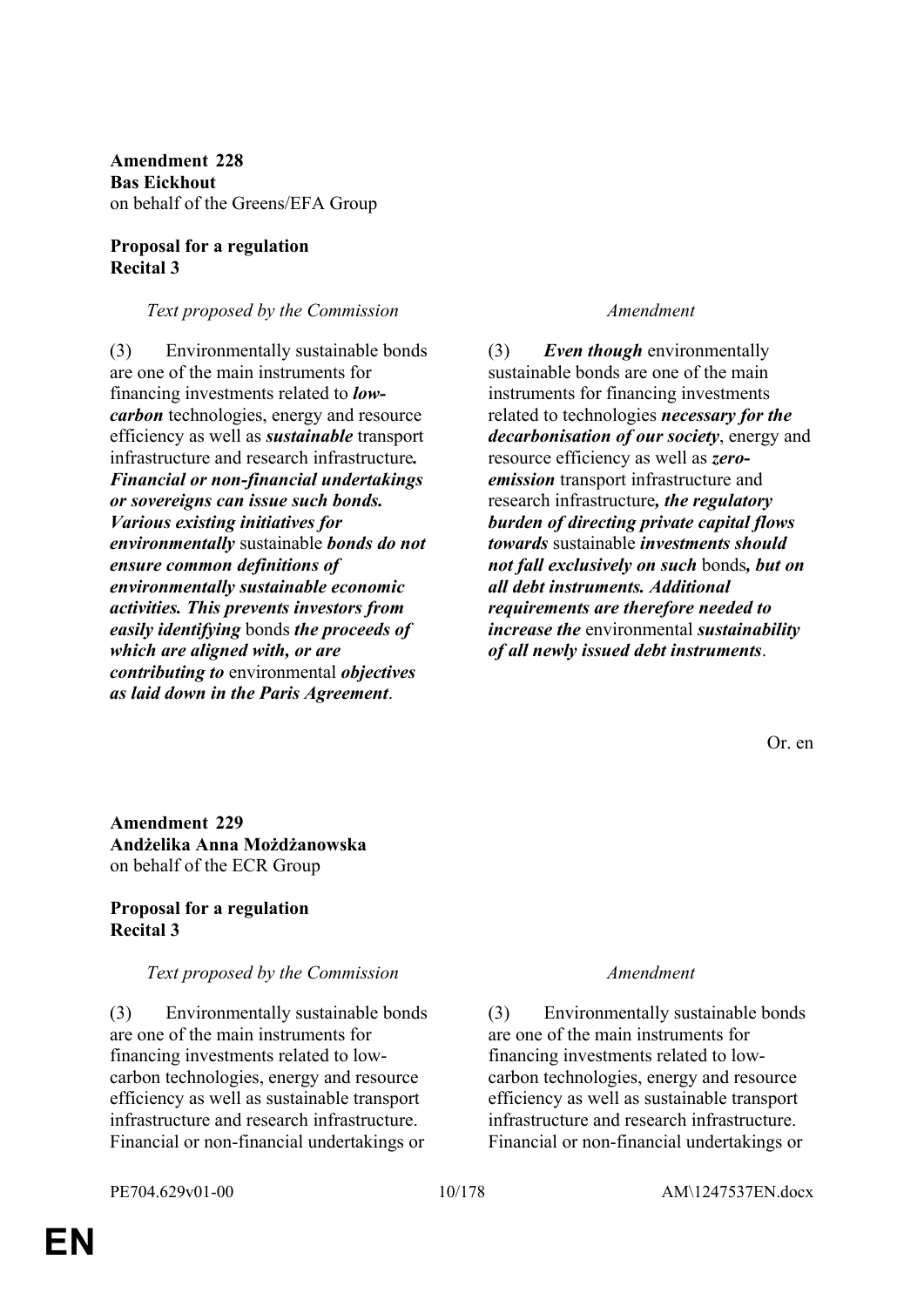sovereigns can issue such bonds. Various existing initiatives for environmentally sustainable bonds do not ensure common definitions of environmentally sustainable economic activities. This prevents investors from easily identifying bonds the proceeds of which are aligned with, or are contributing to environmental objectives as laid down in the Paris Agreement.

sovereigns can issue such bonds. Various existing initiatives for environmentally sustainable bonds do not ensure common definitions of environmentally sustainable economic activities. This prevents investors from easily identifying bonds the proceeds of which are aligned with, or are contributing to environmental objectives as laid down in the Paris Agreement. *There is therefore a need to synchronise green bond standards and link the European Green Bond standard to existing global standards such as the Climate Bonds Standard and the Green Bond Principles.*

Or. pl

#### *Justification*

*As these two standards already operate in the market – and were the basis on which issuances were carried out in EU countries – they should be guaranteed EuGB status by law. In addition, the regulation should regulate, including for new issuances, the recognition of global standards from the perspective of EuGB requirements.*

**Amendment 230 Lídia Pereira**

### **Proposal for a regulation Recital 3**

#### *Text proposed by the Commission Amendment*

(3) Environmentally sustainable bonds are *one of the main instruments* for financing investments related to lowcarbon technologies, energy and resource efficiency as well as sustainable transport infrastructure and research infrastructure. Financial or non-financial undertakings or sovereigns can issue such bonds. Various existing initiatives for environmentally sustainable bonds do not ensure common definitions of environmentally sustainable economic activities. This prevents investors from easily identifying bonds the proceeds of which are aligned with, or are contributing to environmental objectives as

(3) Environmentally sustainable bonds are *an instrument* for financing investments related to low-carbon technologies, energy and resource efficiency as well as sustainable transport infrastructure and research infrastructure. Financial or non-financial undertakings or sovereigns can issue such bonds. Various existing initiatives for environmentally sustainable bonds do not ensure common definitions of environmentally sustainable economic activities. This prevents investors from easily identifying bonds the proceeds of which are aligned with, or are contributing to environmental objectives as

AM\1247537EN.docx 11/178 PE704.629v01-00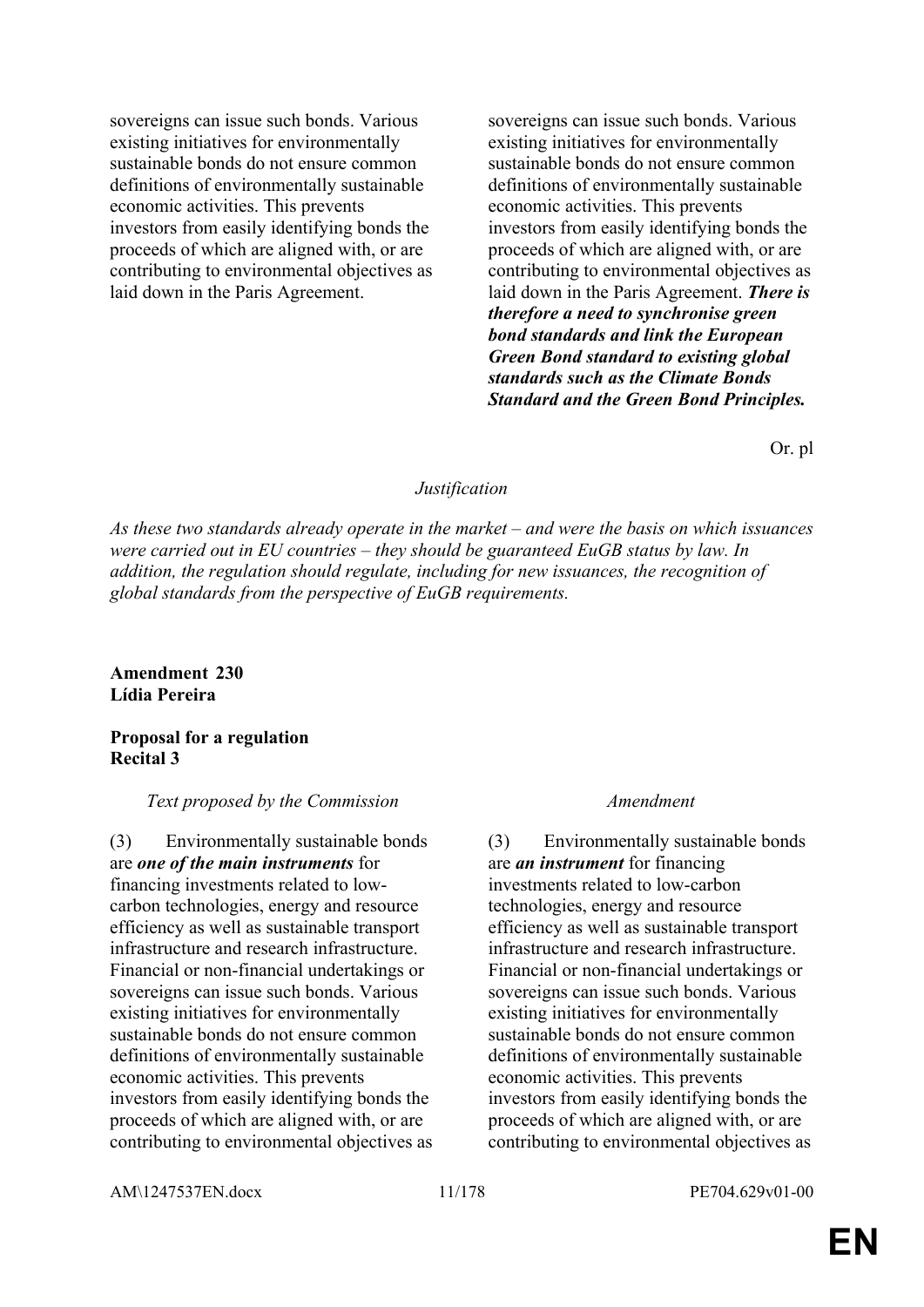laid down in the Paris Agreement. laid down in the Paris Agreement. *A transparent, credible and effective process of defining and labelling these bonds, based on technical, scientific and knowledge-based criteria is, therefore, important to provide the market and the investors with solid information that aims to facilitate financial flows and investments.*

Or. en

### **Amendment 231 Billy Kelleher, Gilles Boyer, Stéphanie Yon-Courtin, Nicola Beer**

### **Proposal for a regulation Recital 3**

#### *Text proposed by the Commission Amendment*

(3) Environmentally sustainable bonds are one of the main instruments for financing investments *related to* lowcarbon technologies, energy and resource efficiency as well as sustainable transport infrastructure and research infrastructure. Financial or non-financial undertakings or sovereigns can issue such bonds. Various existing initiatives for environmentally sustainable bonds do not ensure common definitions of environmentally sustainable economic activities. This prevents investors from easily identifying bonds *the proceeds of which* are aligned with, or are contributing to environmental objectives as laid down in the Paris Agreement.

(3) *Both private and public investment are essential in order to achieve the transition to a carbon-neutral environment.* Environmentally sustainable bonds are one of the main instruments for financing investments low-carbon technologies, energy and resource efficiency as well as sustainable transport infrastructure and research infrastructure *which are needed to deliver a carbonneutral future*. Financial or non-financial undertakings or sovereigns can issue such bonds. Various existing initiatives for environmentally sustainable bonds do not ensure common definitions of environmentally sustainable economic activities. This prevents investors from easily identifying *which* bonds are aligned with, or are contributing to environmental objectives as laid down in the Paris Agreement.

Or. en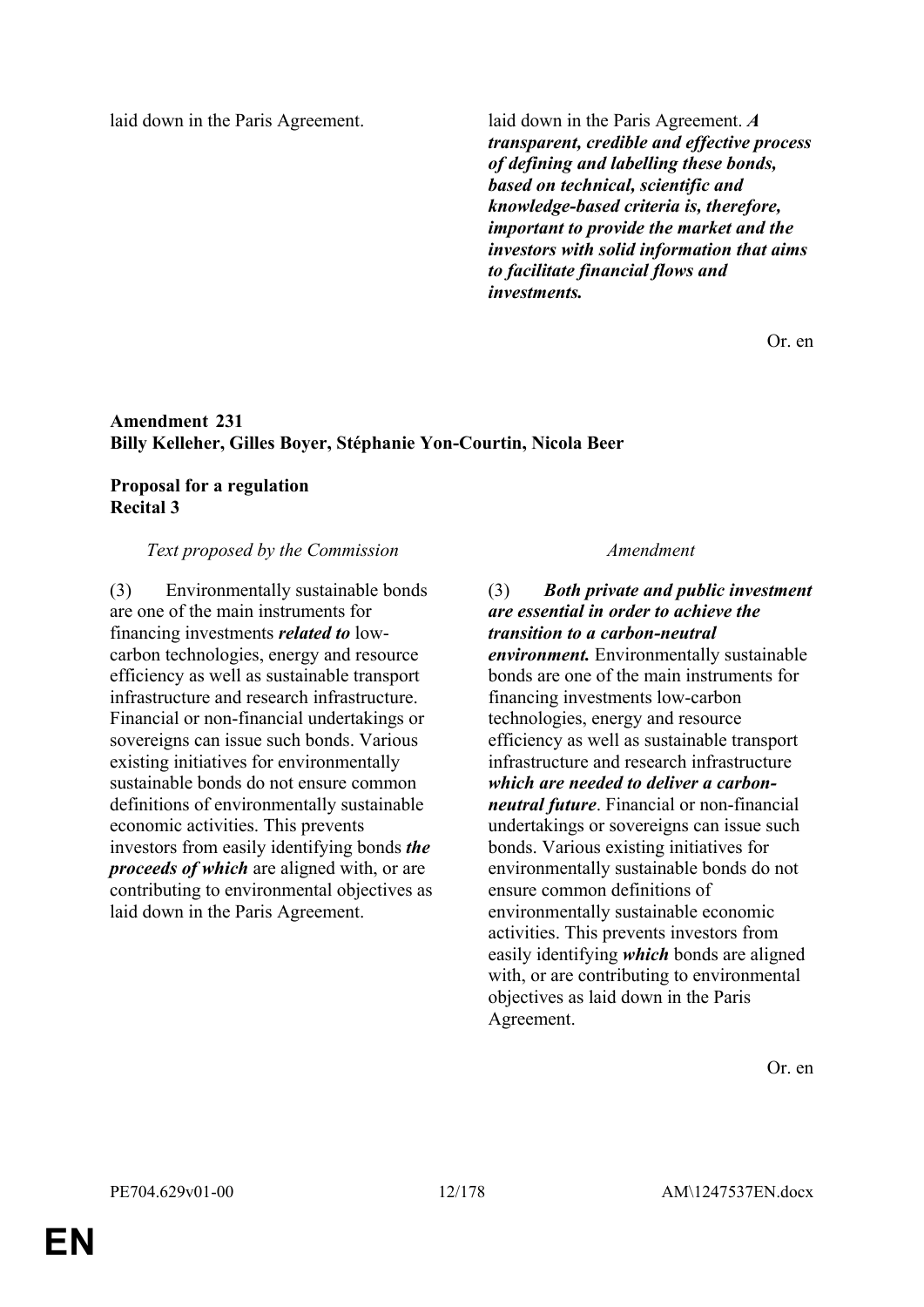#### **Amendment 232 Christophe Hansen**

### **Proposal for a regulation Recital 3**

### *Text proposed by the Commission Amendment*

(3) Environmentally sustainable bonds are one of the main instruments for financing investments related to lowcarbon technologies, energy and resource efficiency as well as sustainable transport infrastructure and research infrastructure. Financial or non-financial undertakings or sovereigns can issue such bonds. Various existing initiatives for environmentally sustainable bonds do not ensure common definitions of environmentally sustainable economic activities. This prevents investors from easily identifying bonds the proceeds of which are aligned with, or are contributing to environmental objectives as laid down in the Paris Agreement.

(3) Environmentally sustainable bonds are one of the main instruments for financing investments related to lowcarbon technologies, energy and resource efficiency as well as *low or zero emission* sustainable transport infrastructure and research infrastructure. Financial or nonfinancial undertakings or sovereigns can issue such bonds. Various existing initiatives for environmentally sustainable bonds do not ensure common definitions of environmentally sustainable economic activities. This prevents investors from easily identifying bonds the proceeds of which are aligned with, or are contributing to environmental objectives as laid down in the Paris Agreement.

Or. en

**Amendment 233 Bas Eickhout** on behalf of the Greens/EFA Group

#### **Proposal for a regulation Recital 3 a (new)**

*Text proposed by the Commission Amendment*

*(3a) Financial or non-financial undertakings or sovereigns can issue environmentally sustainable bonds. Various existing initiatives for environmentally sustainable bonds do not ensure common definitions of environmentally sustainable economic activities. This prevents investors from easily comparing the environmental sustainability of bonds and from easily*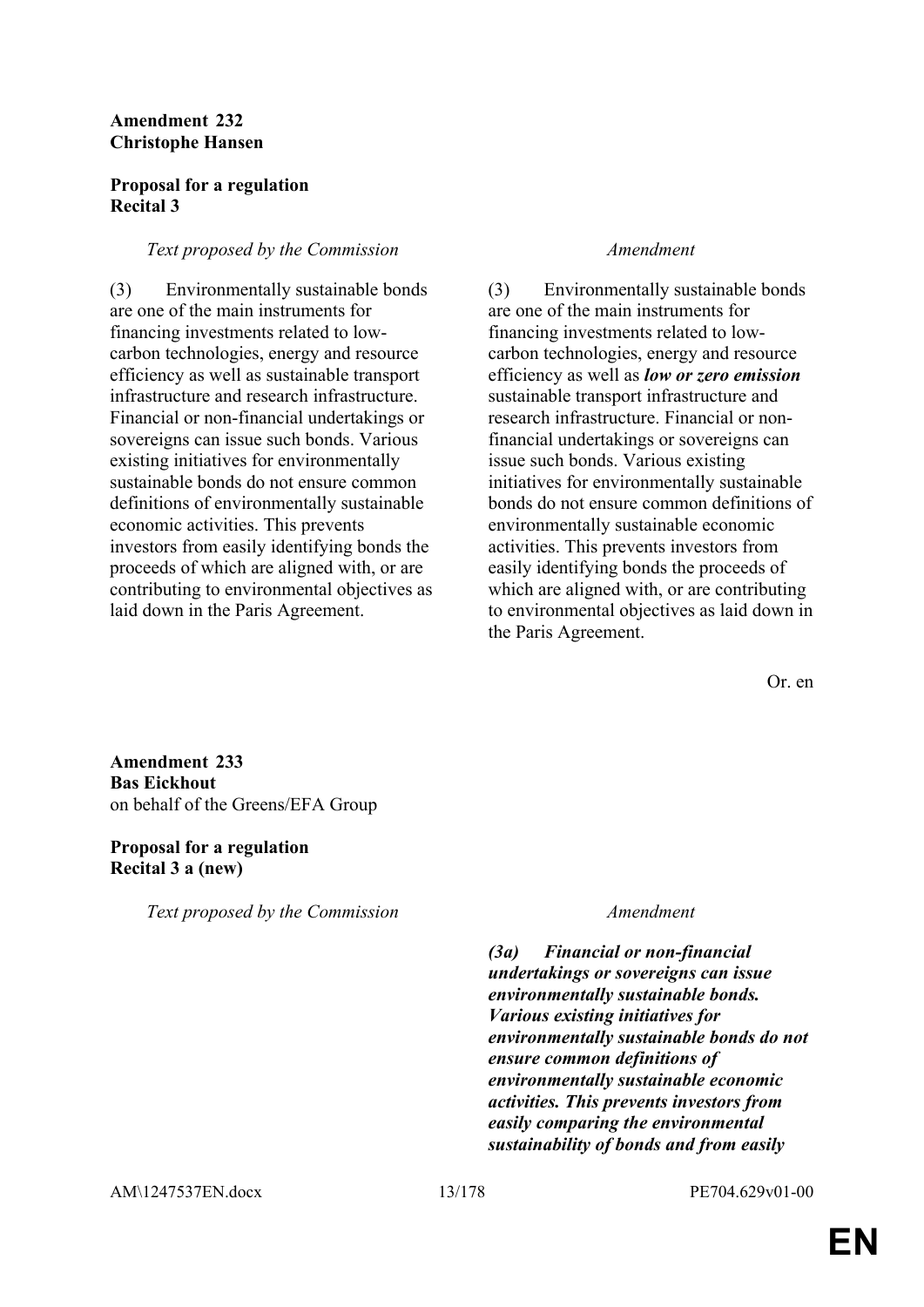*identifying bonds for which the proceeds are aligned with, or are contributing to environmental objectives as laid down in the EU Taxonomy Regulation and in the Paris Agreement.*

Or. en

### **Amendment 234 Markus Ferber, Christophe Hansen**

#### **Proposal for a regulation Recital 3 a (new)**

*Text proposed by the Commission Amendment*

*(3a) In relation to the EU Green Bond Standards, the term "sustainability" shall only refer to the environmental dimension of sustainability.*

Or. en

### **Amendment 235 Billy Kelleher, Gilles Boyer, Stéphanie Yon-Courtin, Olivier Chastel**

### **Proposal for a regulation Recital 4**

### *Text proposed by the Commission Amendment*

(4) Diverging rules on the disclosure of information, on the transparency and accountability of external reviewers reviewing environmentally sustainable bonds, and on the eligibility criteria for eligible environmentally sustainable projects, *impede* the ability of investors to identify, trust, and compare environmentally sustainable bonds, and the ability of issuers to use environmentally sustainable bonds to transition *their activities* towards more environmentally sustainable business models.

(4) Diverging rules on the disclosure of information, on the transparency and accountability of external reviewers reviewing environmentally sustainable bonds, and on the eligibility criteria for eligible environmentally sustainable projects, *has impeded* the ability of investors to identify, trust, and compare environmentally sustainable bonds, and the ability of issuers to use environmentally sustainable bonds to *fund their* transition towards more environmentally sustainable business models.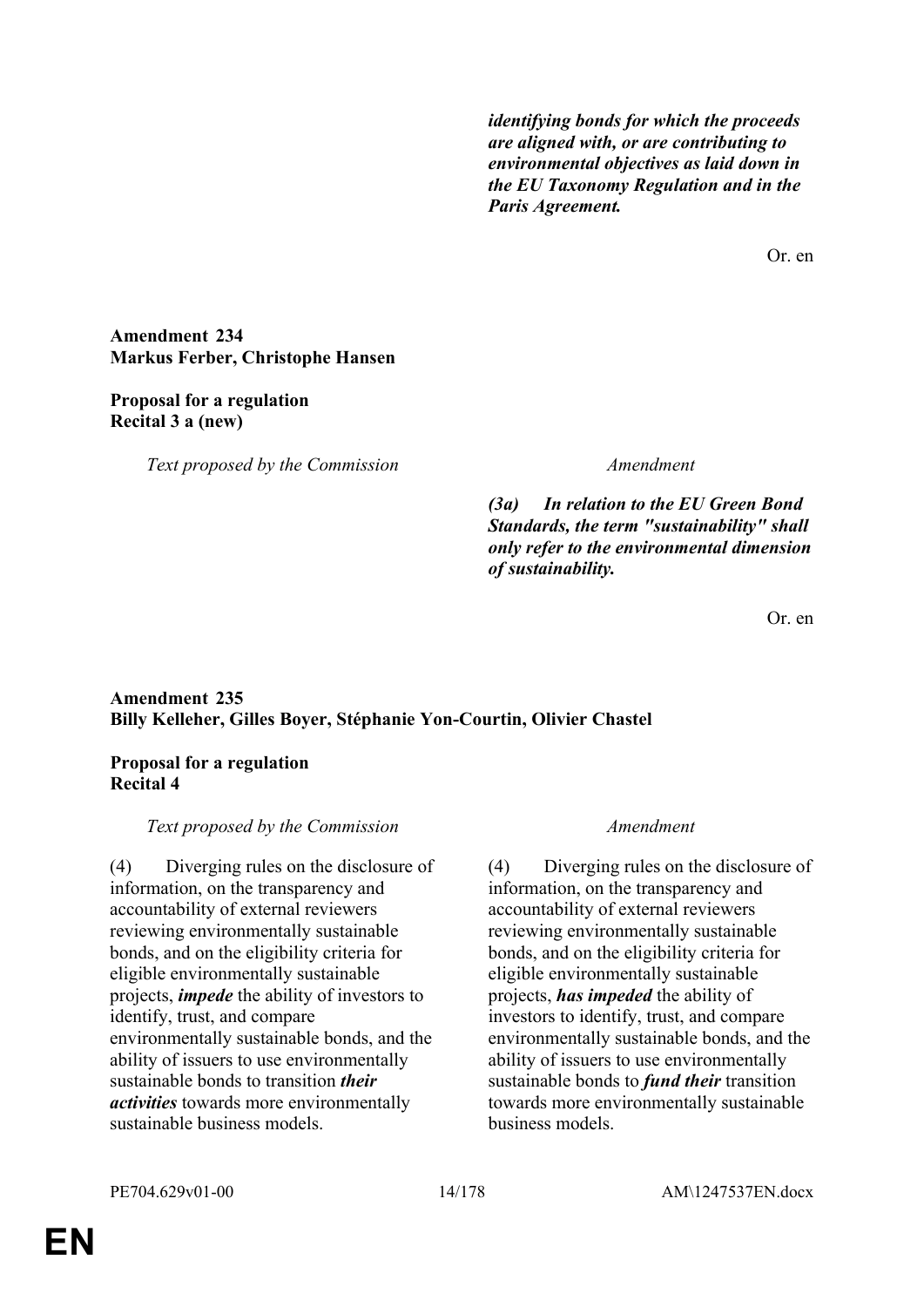#### **Amendment 236 José Gusmão**

#### **Proposal for a regulation Recital 5**

#### *Text proposed by the Commission Amendment*

(5) In ensuring alignment with the objectives of the Paris agreement and given the existing divergences and absence of common rules, it is likely that Member States will adopt diverging measures and approaches, which will have a direct negative impact on, and create obstacles to, the proper functioning of the internal market, and be detrimental to issuers of environmentally sustainable bonds. The parallel development of market practices based on commercially driven priorities that produce divergent results causes market fragmentation and risks further exacerbating inefficiencies in the functioning of the internal market. Divergent standards and market practices make it difficult to compare different bonds, create uneven market conditions for issuers, cause additional barriers within the internal market, and risk distorting investment decisions.

(5) In ensuring alignment with the objectives of the Paris agreement, *so as to ensure that business practices are compatible with the transition to a sustainable economy and limiting global warming to 1.5°C* and given the existing divergences and absence of common rules, it is likely that Member States will adopt diverging measures and approaches, which will have a direct negative impact on, and create obstacles to, the proper functioning of the internal market, and be detrimental to issuers of environmentally sustainable bonds. The parallel development of market practices based on commercially driven priorities that produce divergent results causes market fragmentation and risks further exacerbating inefficiencies in the functioning of the internal market. Divergent standards and market practices make it difficult to compare different bonds, create uneven market conditions for issuers, cause additional barriers within the internal market, and risk distorting investment decisions.

Or. en

**Amendment 237 José Gusmão**

#### **Proposal for a regulation Recital 6**

*Text proposed by the Commission Amendment*

(6) The lack of harmonised rules for the procedures used by external reviewers to review environmentally sustainable

(6) The lack of harmonised rules for the procedures used by external reviewers to review environmentally sustainable

AM\1247537EN.docx 15/178 PE704.629v01-00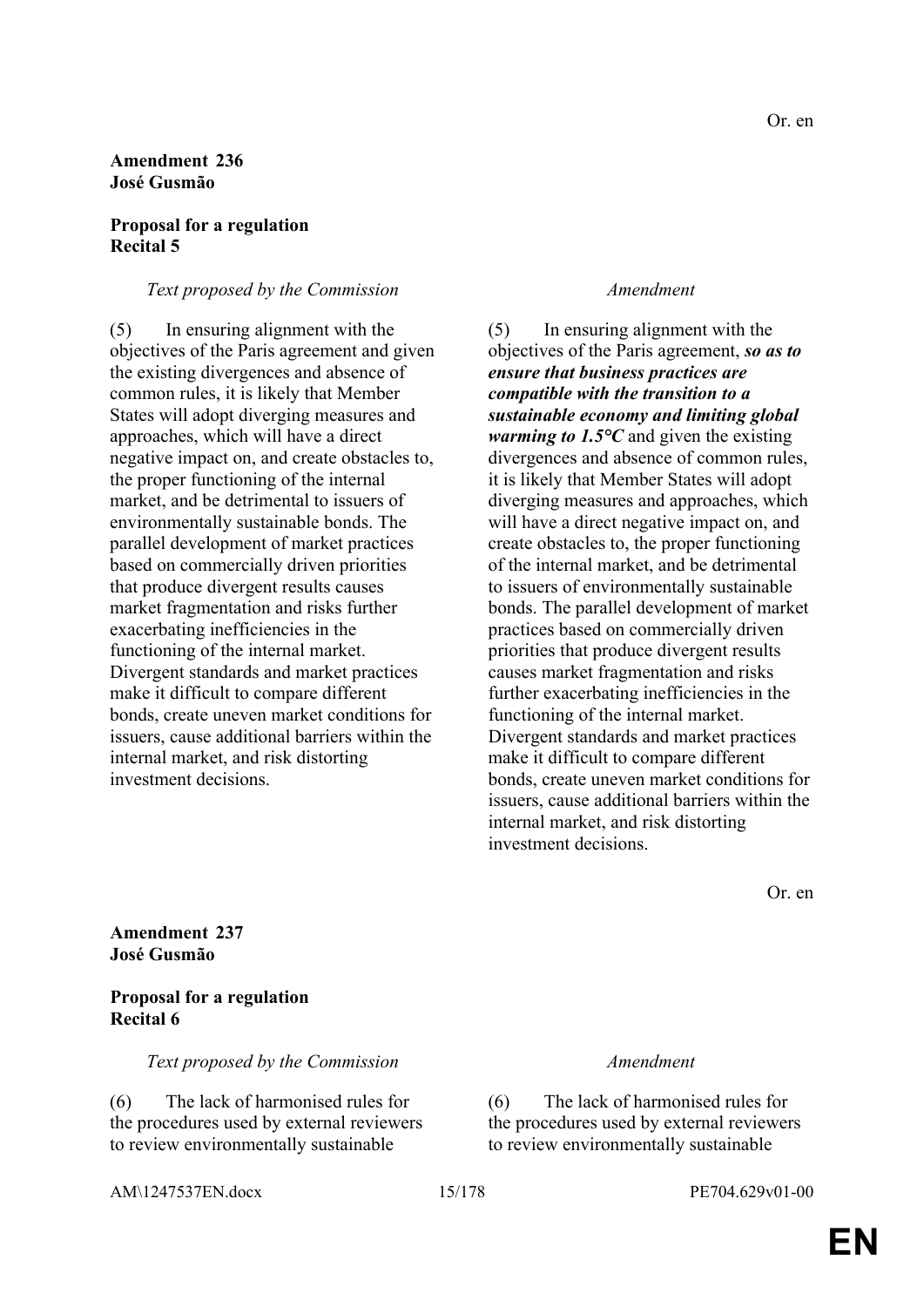bonds and the diverging definitions of environmentally sustainable activities make it increasingly difficult for investors to effectively compare bonds across the internal market with respect to their environmental objectives. The market for environmentally sustainable bonds is inherently international, with market participants trading bonds and making use of external review services from third party providers across borders. Action at Union level could reduce the risk of fragmentation of the internal market for environmentally sustainable bonds and bond-related external review services, and ensure the application of Regulation (EU) 2020/852 of the European Parliament and of the Council<sup>34</sup> in the market for such bonds.

 $\mathcal{L}_\text{max}$  , and the contract of the contract of the contract of the contract of the contract of the contract of

bonds and the diverging definitions of environmentally sustainable activities make it increasingly difficult for investors to effectively compare bonds across the internal market with respect to their environmental objectives *and may lead to cases of greenwashing*. The market for environmentally sustainable bonds is inherently international, with market participants trading bonds and making use of external review services from third party providers across borders, including those from third countries. Action at Union level could reduce the risk of fragmentation of the internal market for environmentally sustainable bonds and bond-related external review services, and ensure the application of Regulation (EU) 2020/852 of the European Parliament and of the Council<sup>34</sup> in the market for such bonds.

<sup>34</sup> Regulation (EU) 2020/852 of the European Parliament and of the Council of 18 June 2020 on the establishment of a framework to facilitate sustainable investment, and amending Regulation (EU) 2019/2088 (OJ L 198, 22.6.2020, p. 13).

Or. en

### **Amendment 238 Billy Kelleher, Nicola Beer**

### **Proposal for a regulation Recital 6**

### *Text proposed by the Commission Amendment*

(6) The lack of harmonised rules for the procedures used by external reviewers to review environmentally sustainable bonds and the diverging definitions of environmentally sustainable activities make it increasingly difficult for investors to effectively compare bonds across the internal market with respect to their environmental objectives. The market for environmentally sustainable bonds is

(6) The lack of harmonised rules for the procedures used by external reviewers to review environmentally sustainable bonds and the diverging definitions of environmentally sustainable activities make it increasingly difficult for investors to effectively compare bonds across the internal market with respect to their environmental objectives. The market for environmentally sustainable bonds is

<sup>34</sup> Regulation (EU) 2020/852 of the European Parliament and of the Council of 18 June 2020 on the establishment of a framework to facilitate sustainable investment, and amending Regulation (EU) 2019/2088 (OJ L 198, 22.6.2020, p. 13).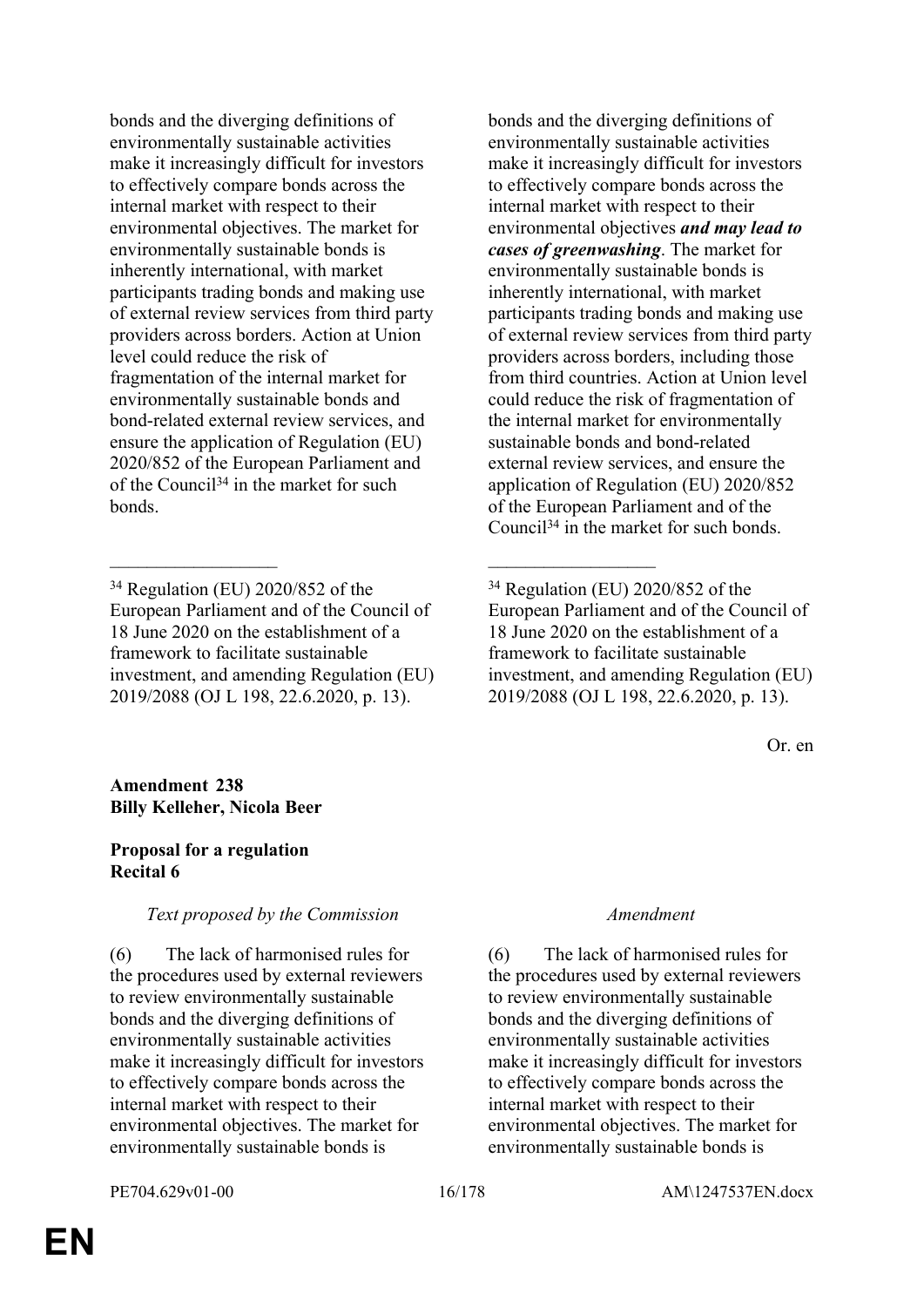inherently international, with market participants trading bonds and making use of external review services from third party providers across borders. Action at Union level could reduce the risk of fragmentation of the internal market for environmentally sustainable bonds and bond-related external review services, and ensure the application of Regulation (EU) 2020/852 of the European Parliament and of the Council<sup>34</sup> in the market for such bonds.

<sup>34</sup> Regulation (EU) 2020/852 of the European Parliament and of the Council of 18 June 2020 on the establishment of a framework to facilitate sustainable investment, and amending Regulation (EU) 2019/2088 (OJ L 198, 22.6.2020, p. 13).

 $\mathcal{L}_\text{max}$  , and the contract of the contract of the contract of the contract of the contract of the contract of

inherently international, with market participants trading bonds and making use of external review services from third party providers across borders*, including those from third countries*. Action at Union level could reduce the risk of fragmentation of the internal market for environmentally sustainable bonds and bond-related external review services, and ensure the application of Regulation (EU) 2020/852 of the European Parliament and of the Council<sup>34</sup> in the market for such bonds.

Or. en

**Amendment 239 Bas Eickhout** on behalf of the Greens/EFA Group

#### **Proposal for a regulation Recital 6**

### *Text proposed by the Commission Amendment*

(6) The lack of harmonised rules for the procedures used by external reviewers to review environmentally sustainable bonds and the diverging definitions of environmentally sustainable activities make it increasingly difficult for investors to effectively compare bonds across the internal market with respect to their environmental objectives. The market for environmentally sustainable bonds is inherently international, with market participants trading bonds and making use of external review services from third party providers across borders. Action at Union level could reduce the risk of

(6) The lack of harmonised rules for the procedures used by external reviewers to review environmentally sustainable bonds and the diverging definitions of environmentally sustainable activities make it increasingly difficult for investors to effectively compare bonds across the internal market with respect to their environmental objectives *and environmental impact*. The market for environmentally sustainable bonds is inherently international, with market participants trading bonds and making use of external review services from third party providers across borders. Action at Union

AM\1247537EN.docx 17/178 PE704.629v01-00

<sup>34</sup> Regulation (EU) 2020/852 of the European Parliament and of the Council of 18 June 2020 on the establishment of a framework to facilitate sustainable investment, and amending Regulation (EU) 2019/2088 (OJ L 198, 22.6.2020, p. 13).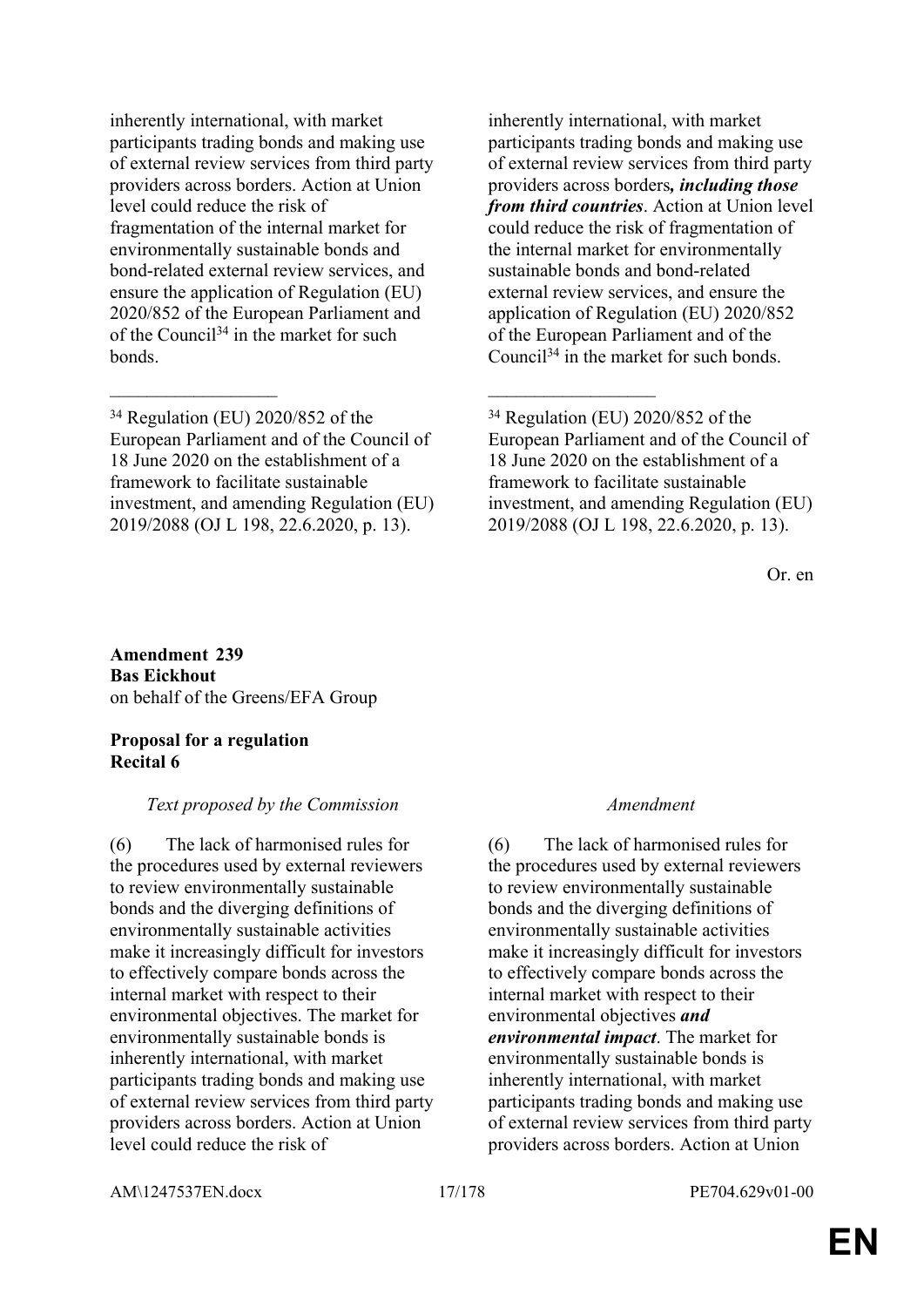fragmentation of the internal market for environmentally sustainable bonds and bond-related external review services, and ensure the application of Regulation (EU) 2020/852 of the European Parliament and of the Council<sup>34</sup> in the market for such bonds.

 $\mathcal{L}_\text{max}$  , and the contract of the contract of the contract of the contract of the contract of the contract of

level could reduce the risk of fragmentation of the internal market for environmentally sustainable bonds and bond-related external review services, and ensure the application of Regulation (EU) 2020/852 of the European Parliament and of the Council<sup>34</sup> in the market for such bonds.

<sup>34</sup> Regulation (EU) 2020/852 of the European Parliament and of the Council of 18 June 2020 on the establishment of a framework to facilitate sustainable investment, and amending Regulation (EU) 2019/2088 (OJ L 198, 22.6.2020, p. 13).

Or. en

#### **Amendment 240 Christophe Hansen, Lídia Pereira**

### **Proposal for a regulation Recital 6**

### *Text proposed by the Commission Amendment*

(6) The lack of harmonised rules for the procedures used by external reviewers to review environmentally sustainable bonds and the diverging definitions of environmentally sustainable activities make it increasingly difficult for investors to effectively compare bonds across the internal market with respect to their environmental objectives. The market for environmentally sustainable bonds is inherently international, with market participants trading bonds and making use of external review services from third party providers across borders. Action at Union level could reduce the risk of fragmentation of the internal market for environmentally sustainable bonds and bond-related external review services, and ensure the application of Regulation (EU) 2020/852 of the European Parliament and

(6) The lack of harmonised rules for the procedures used by external reviewers to review environmentally sustainable bonds and the diverging definitions of environmentally sustainable activities make it increasingly difficult for investors to effectively compare bonds across the internal *and global* market with respect to their environmental objectives. The market for environmentally sustainable bonds is inherently international, with market participants trading bonds and making use of external review services from third party providers across borders. Action at Union level could reduce the risk of fragmentation of the internal market for environmentally sustainable bonds and bond-related external review services, and ensure the application of Regulation (EU) 2020/852 of the European Parliament and

<sup>34</sup> Regulation (EU) 2020/852 of the European Parliament and of the Council of 18 June 2020 on the establishment of a framework to facilitate sustainable investment, and amending Regulation (EU) 2019/2088 (OJ L 198, 22.6.2020, p. 13).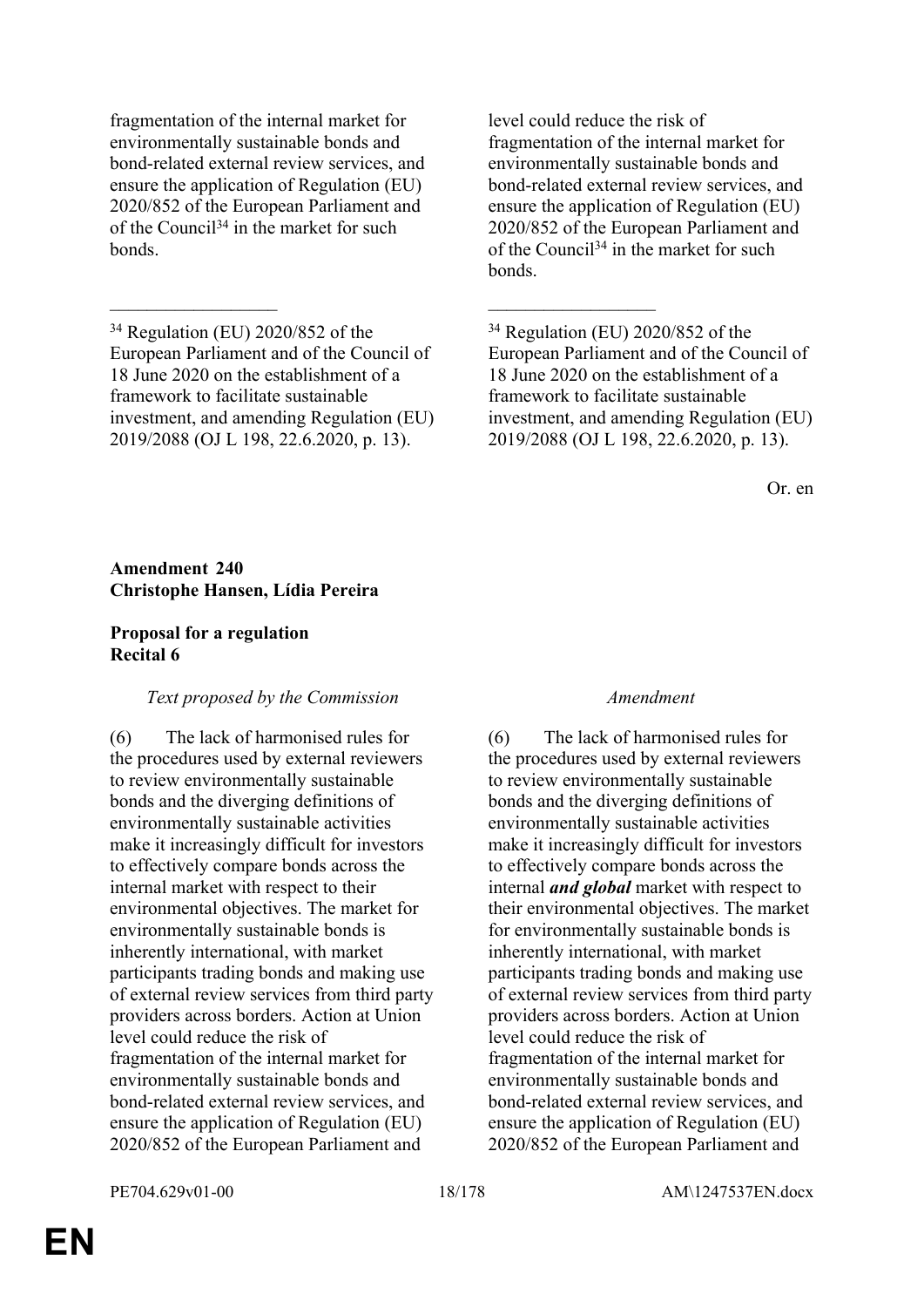of the Council<sup>34</sup> in the market for such bonds.

<sup>34</sup> Regulation (EU) 2020/852 of the European Parliament and of the Council of 18 June 2020 on the establishment of a framework to facilitate sustainable investment, and amending Regulation (EU) 2019/2088 (OJ L 198, 22.6.2020, p. 13).

 $\mathcal{L}_\text{max}$  , and the contract of the contract of the contract of the contract of the contract of the contract of

of the Council<sup>34</sup> in the market for such bonds.

<sup>34</sup> Regulation (EU) 2020/852 of the European Parliament and of the Council of 18 June 2020 on the establishment of a framework to facilitate sustainable investment, and amending Regulation (EU) 2019/2088 (OJ L 198, 22.6.2020, p. 13).

Or. en

**Amendment 241 Bas Eickhout** on behalf of the Greens/EFA Group

**Proposal for a regulation Recital 6 a (new)**

*Text proposed by the Commission Amendment*

*(6a) The convergence of the taxonomy developed by third countries and the EU taxonomy would foster the EU Green Bond Standard as a global standard. It's therefore of paramount importance that the International Platform on Sustainable Finance act as a forum for dialogue between policy makers in view of providing common ground between the taxonomies that are being developed.*

Or. en

**Amendment 242 Bas Eickhout** on behalf of the Greens/EFA Group

### **Proposal for a regulation Recital 7**

*Text proposed by the Commission Amendment*

- 
- AM\1247537EN.docx 19/178 PE704.629v01-00

(7) A *uniform* set of *specific* (7) A set of *harmonised* requirements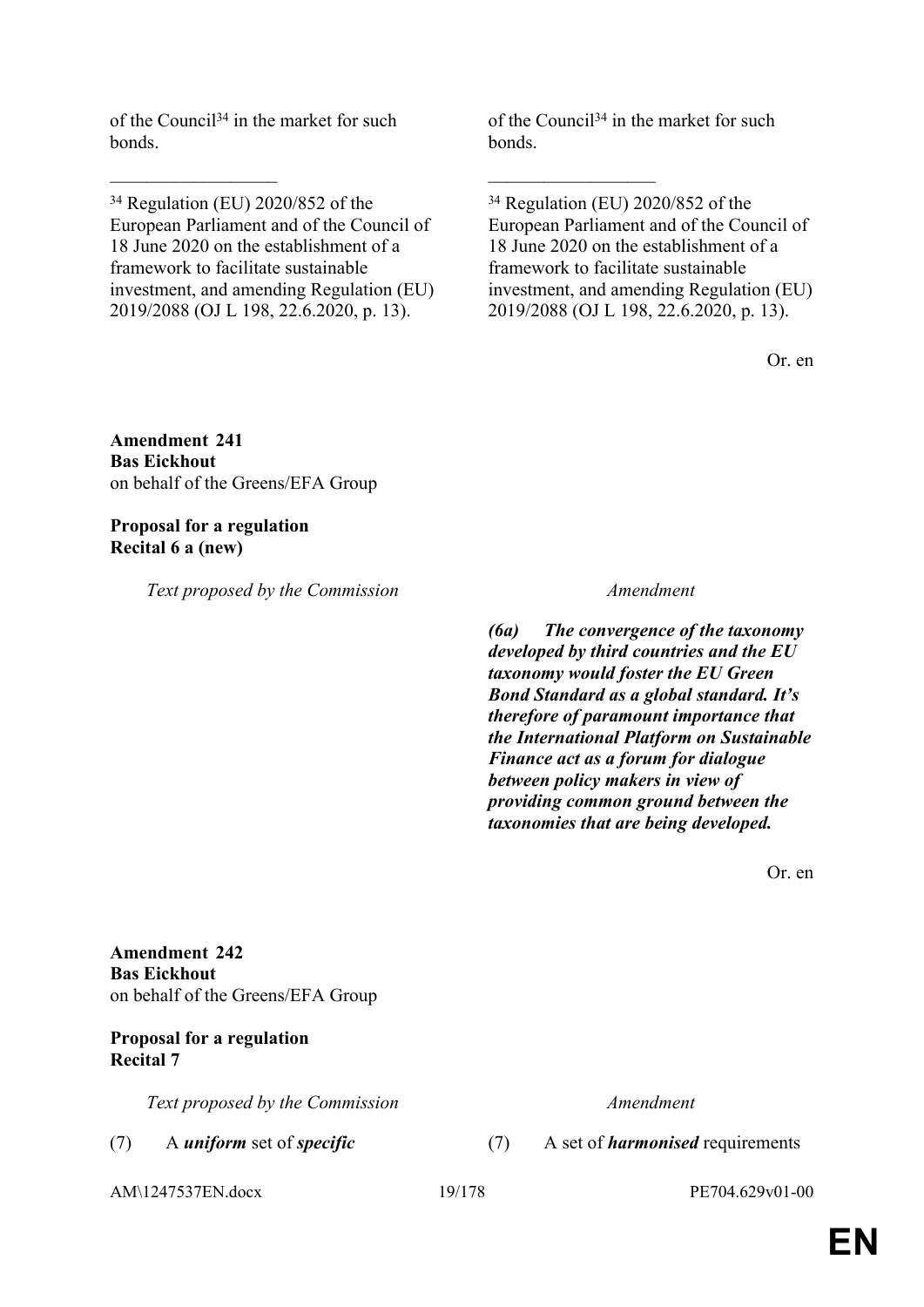requirements should therefore be laid down for bonds issued by financial or nonfinancial undertakings or sovereigns that *voluntarily wish to use the designation* 'European green bond' or 'EuGB' *for such bonds*. Specifying quality requirements for *European green* bonds in the form of a Regulation should ensure that there are uniform conditions for the issuance of such bonds by preventing diverging national requirements that could result from a transposition of a Directive, and should also ensure that those conditions are directly applicable to issuers of such bonds. Issuers that *voluntarily* use the designation 'European green bond' or 'EuGB' should follow the same rules across the Union, to increase market efficiency by reducing discrepancies and thereby also reducing the costs of assessing those bonds for investors.

should therefore be laid down for bonds issued by financial or non-financial undertakings or sovereigns that *are marketed as environmentally sustainable, including those that are marketed as* 'European green bond' or 'EuGB'. Specifying quality requirements for *those* bonds in the form of a Regulation should ensure that there are uniform conditions for the issuance of such bonds by preventing diverging national requirements that could result from a transposition of a Directive, and should also ensure that those conditions are directly applicable to issuers of such bonds. Issuers that use the designation 'European green bond' or 'EuGB' should follow the same rules across the Union, to increase market efficiency by reducing discrepancies and thereby also reducing the costs of assessing those bonds for investors. *In order to achieve a Union green bond market that is consistent with the Union's Taxonomy, the European green bond standard should progressively become the prime green bond standard within the Union. Therefore, it should become mandatory for newly issued green bonds within three years after entry into force of this Regulation. In order to enhance transparency, comparability and counter greenwashing during the period in which the European green bond standard remains voluntary, bonds marketed as environmentally sustainable issued in the Union without using the designation 'European green bond' or 'EuGB' should also disclose their alignment with the EU taxonomy, adhere to the "do no significant harm" principle set out in Article 17 of Regulation (EU) 2020/852 and ensure external review of pre- and post-issuance information*

Or. en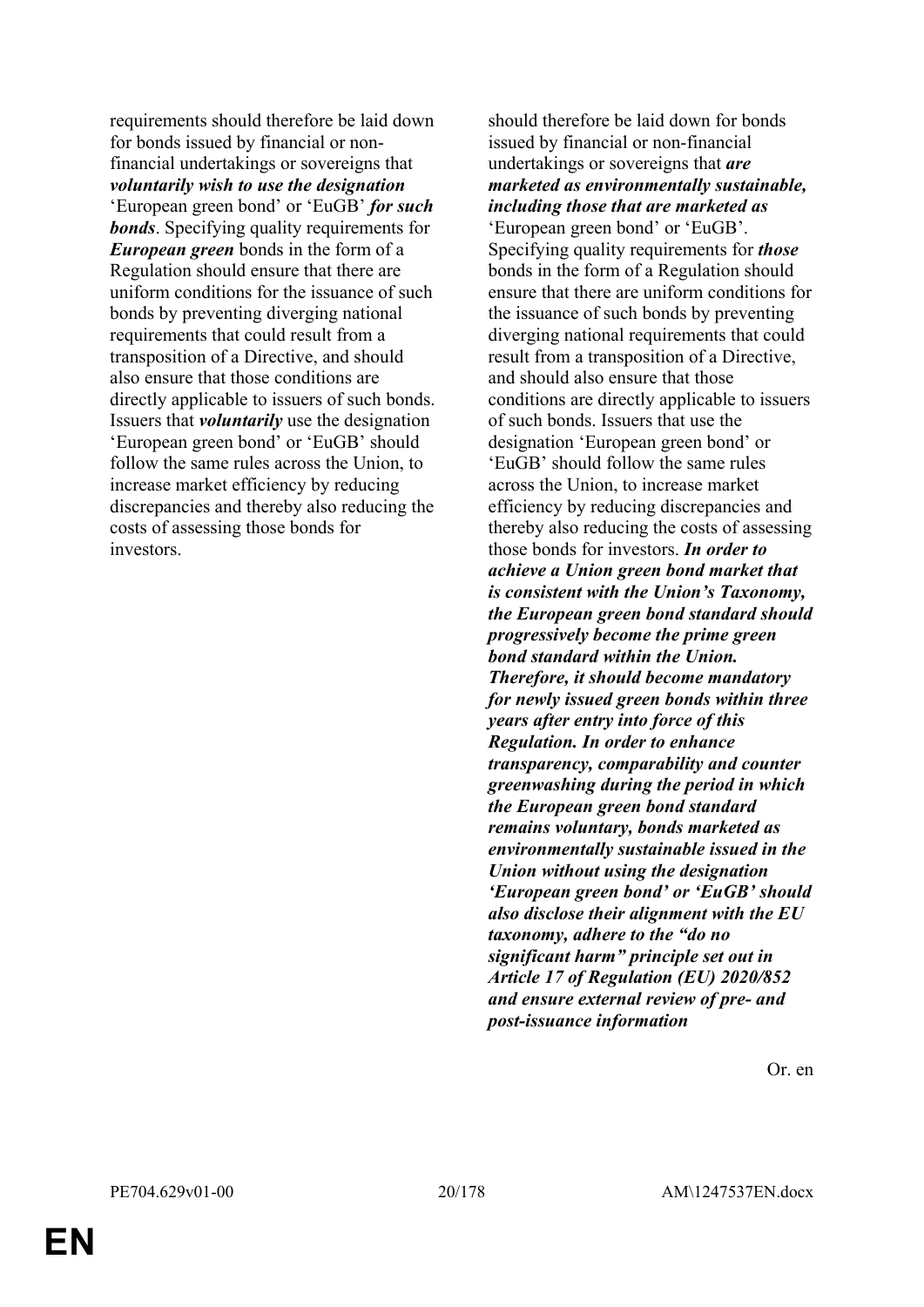### **Amendment 243 Christophe Hansen**

### **Proposal for a regulation Recital 7**

### *Text proposed by the Commission Amendment*

(7) A *uniform* set of *specific* requirements should therefore be laid down for bonds issued by financial or nonfinancial undertakings or sovereigns that voluntarily wish to use the designation 'European green bond' or 'EuGB' for such bonds. Specifying quality requirements for European green bonds in the form of a Regulation should ensure that there are uniform conditions for the issuance of such bonds by preventing diverging national requirements that could result from a transposition of a Directive, and should also ensure that those conditions are directly applicable to issuers of such bonds. Issuers that voluntarily use the designation 'European green bond' or 'EuGB' should follow the same rules across the Union, to increase market efficiency by reducing discrepancies and thereby also reducing the costs of assessing those bonds for investors.

(7) A set of *harmonized* requirements should therefore be laid down for bonds issued by financial or non-financial undertakings or sovereigns that voluntarily wish to use the designation 'European green bond' or 'EuGB' for such bonds. Specifying quality requirements for European green bonds in the form of a Regulation should ensure that there are uniform conditions for the issuance of such bonds by preventing diverging national requirements that could result from a transposition of a Directive, and should also ensure that those conditions are directly applicable to issuers of such bonds. Issuers that voluntarily use the designation 'European green bond' or 'EuGB' should follow the same rules *based on the requirements for environmentally sustainable economic activities as outlined in Article 3 of Regulation (EU) 2020/852 regarding taxonomy* across the Union, to increase market efficiency by reducing discrepancies and thereby also reducing the costs of assessing those bonds for investors.

*The requirements laid down in this regulation shall only apply to bonds designated as "Verified Green Bonds" or "VGB". Other sustainable bonds shall not be affected by this regulation.*

Or. en

**Amendment 244 Markus Ferber, Christophe Hansen**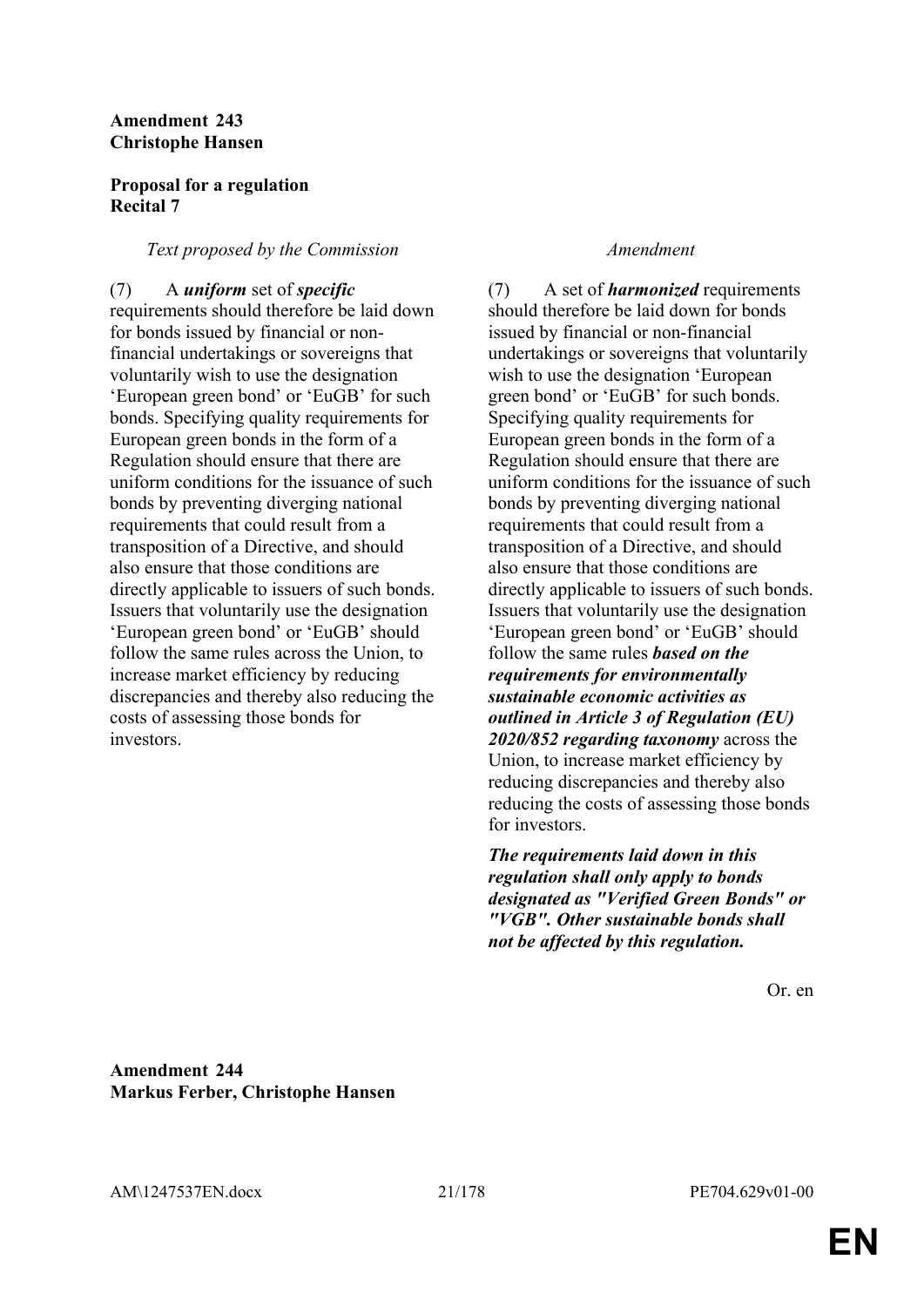### **Proposal for a regulation Recital 7**

#### *Text proposed by the Commission Amendment*

(7) A uniform set of specific requirements should therefore be laid down for bonds issued by financial or nonfinancial undertakings or sovereigns that voluntarily wish to use the designation 'European green bond' or 'EuGB' for such bonds. Specifying quality requirements for European green bonds in the form of a Regulation should ensure that there are uniform conditions for the issuance of such bonds by preventing diverging national requirements that could result from a transposition of a Directive, and should also ensure that those conditions are directly applicable to issuers of such bonds. Issuers that voluntarily use the designation 'European green bond' or 'EuGB' should follow the same rules across the Union, to increase market efficiency by reducing discrepancies and thereby also reducing the costs of assessing those bonds for investors.

(7) A uniform set of specific requirements should therefore be laid down for bonds issued by financial or nonfinancial undertakings or sovereigns that voluntarily wish to use the designation 'European green bond' or 'EuGB' for such bonds. Specifying quality requirements for European green bonds in the form of a Regulation should ensure that there are uniform conditions for the issuance of such bonds by preventing diverging national requirements that could result from a transposition of a Directive, and should also ensure that those conditions are directly applicable to issuers of such bonds. Issuers that voluntarily use the designation 'European green bond' or 'EuGB' should follow the same rules across the Union, to increase market efficiency by reducing discrepancies and thereby also reducing the costs of assessing those bonds for investors. *The requirements laid down in this regulation shall only apply to bonds designated as 'European green bond' or 'EuGB'. Other sustainable bonds that do not carry this designation shall not be affected by this regulation.*

Or. en

**Amendment 245 Lídia Pereira**

**Proposal for a regulation Recital 7**

*Text proposed by the Commission Amendment*

(7) A *uniform* set of *specific*

requirements should therefore be laid down for bonds issued by financial or nonfinancial undertakings or sovereigns that

(7) A set of *harmonized* requirements should therefore be laid down for bonds issued by financial or non-financial undertakings or sovereigns that voluntarily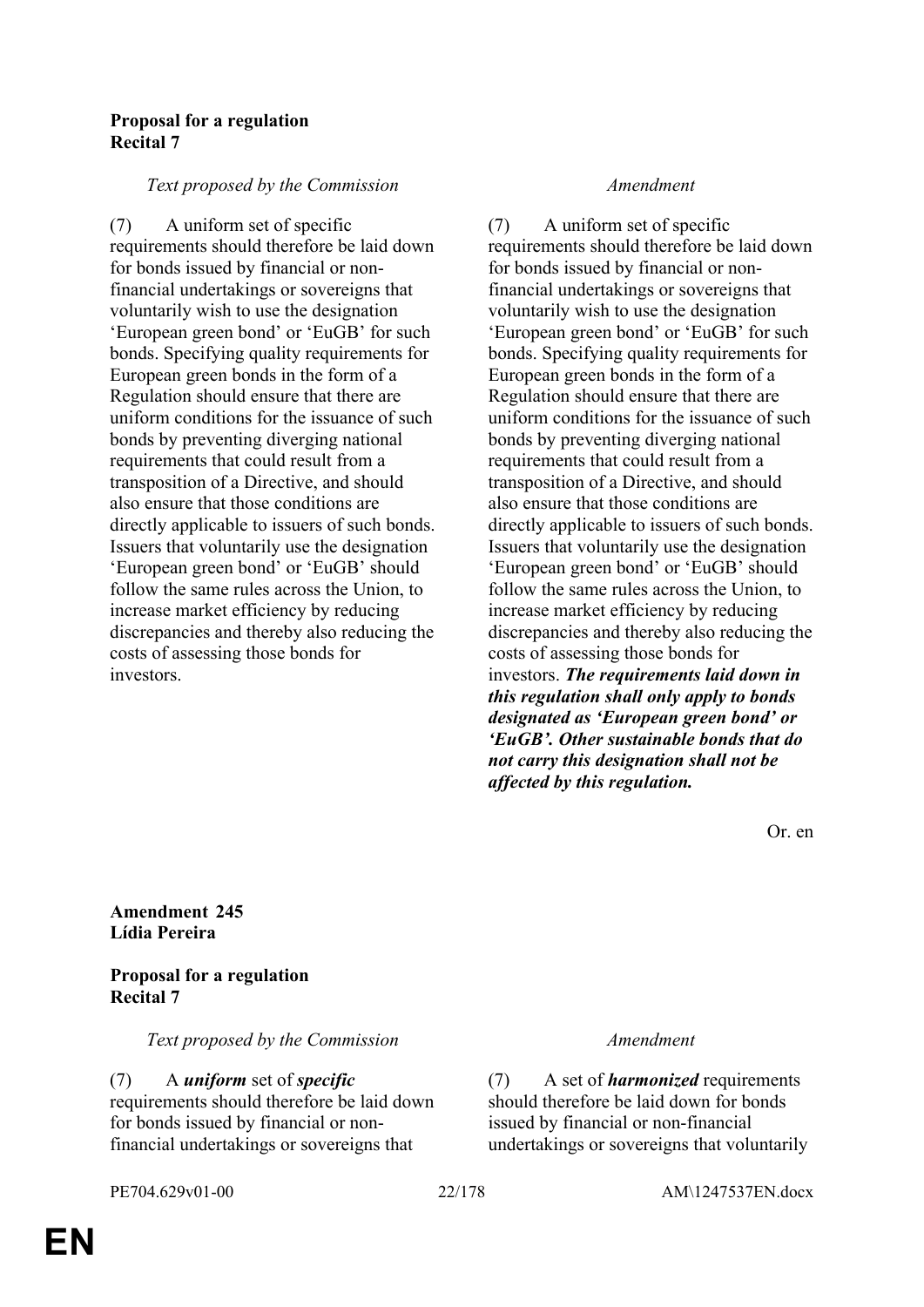voluntarily wish to use the designation 'European green bond' or 'EuGB' for such bonds. Specifying quality requirements for European green bonds in the form of a Regulation should ensure that there are uniform conditions for the issuance of such bonds by preventing diverging national requirements *that could result from a transposition of a Directive*, and should also ensure that those conditions are directly applicable to issuers of such bonds. Issuers that voluntarily use the designation 'European green bond' or 'EuGB' should follow the same rules across the Union, to increase market efficiency by reducing discrepancies and thereby also reducing the costs of assessing those bonds for investors.

wish to use the designation 'European green bond' or 'EuGB' for such bonds. Specifying quality requirements for European green bonds in the form of a Regulation*, respecting the subsidiarity principle,* should ensure that there are uniform conditions for the issuance of such bonds by preventing diverging national requirements, and should also ensure that those conditions are directly applicable to issuers of such bonds. Issuers that voluntarily use the designation 'European green bond' or 'EuGB' should follow the same rules across the Union, to increase market efficiency by reducing discrepancies and thereby also reducing the costs of assessing those bonds for investors*, safeguarding the integrity of the internal market, promoting the competitiveness of our economies and economic agents and increasing the strength and resilience of our Capital Markets Union*.

Or. en

### **Amendment 246 Billy Kelleher, Gilles Boyer, Stéphanie Yon-Courtin, Olivier Chastel, Nicola Beer**

#### **Proposal for a regulation Recital 7**

#### *Text proposed by the Commission Amendment*

(7) A uniform set of specific requirements should therefore be laid down for bonds issued by financial or nonfinancial undertakings or sovereigns that voluntarily wish to use the designation 'European green bond' or 'EuGB' for such bonds. Specifying quality requirements for European green bonds in the form of a Regulation should ensure that there are uniform conditions for the issuance of such bonds by preventing diverging national requirements that could result from a transposition of a Directive, and should

(7) A uniform set of specific requirements should therefore be laid down for bonds issued by financial or nonfinancial undertakings or sovereigns that voluntarily wish to use the designation 'European green bond' or 'EuGB' for such bonds. Specifying quality requirements for European green bonds in the form of a Regulation should ensure that there are uniform conditions for the issuance of such bonds by preventing diverging national requirements that could result from a transposition of a Directive, and should

AM\1247537EN.docx 23/178 PE704.629v01-00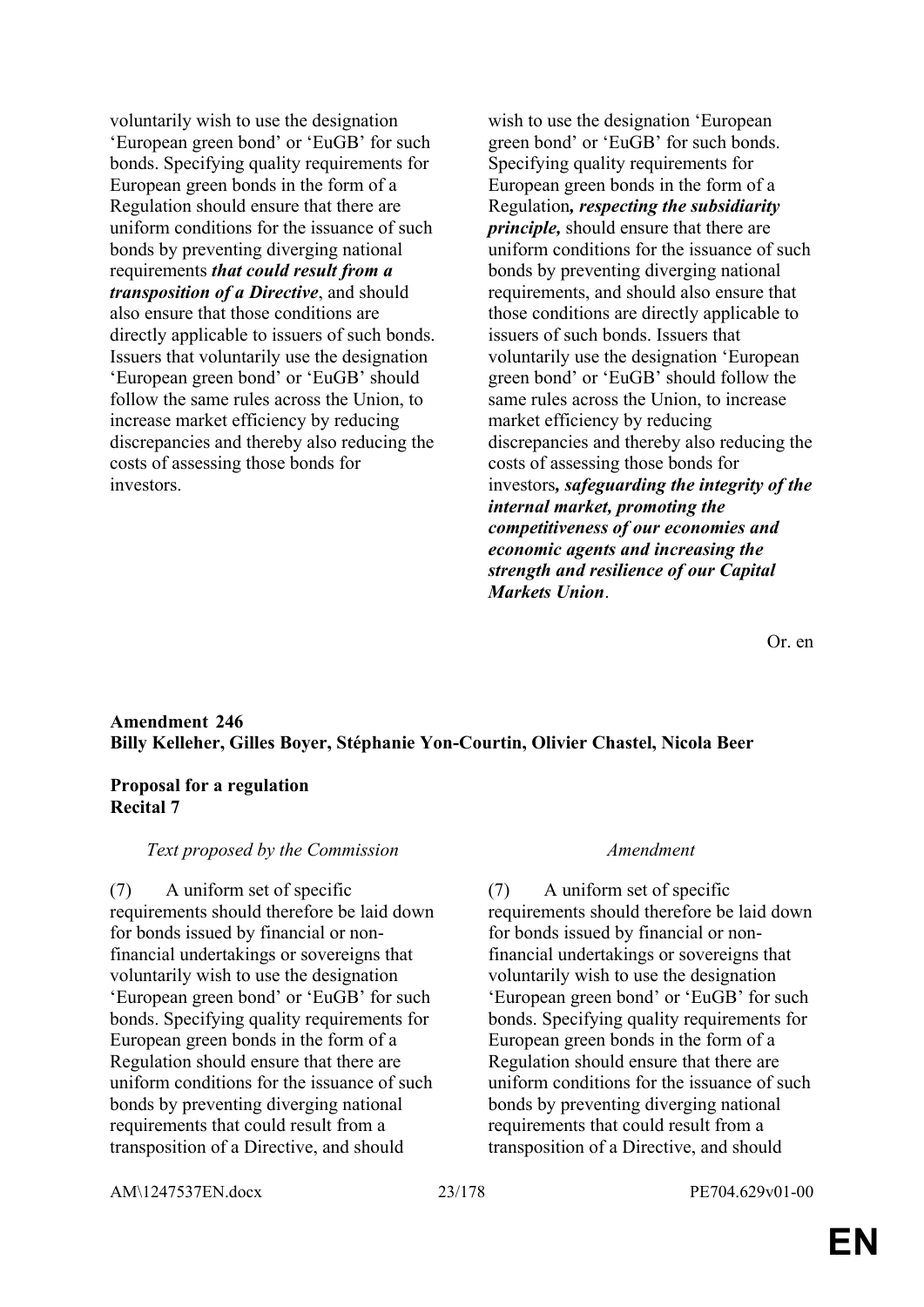also ensure that those conditions are directly applicable to issuers of such bonds. Issuers that voluntarily use the designation 'European green bond' or 'EuGB' should follow the same rules across the Union, to increase market efficiency by reducing discrepancies and thereby also reducing the costs *of* assessing those bonds for investors.

also ensure that those conditions are directly applicable to issuers of such bonds. Issuers that voluntarily use the designation 'European green bond' or 'EuGB' should follow the same rules across the Union, to increase market efficiency by reducing discrepancies and thereby also reducing the costs *associated with* assessing those bonds for investors. *A uniform, reliable standard with integrity would also help incentivise cross-border investment in such bonds.*

Or. en

### **Amendment 247 Victor Negrescu**

#### **Proposal for a regulation Recital 7**

#### *Text proposed by the Commission Amendment*

(7) A uniform set of specific requirements should therefore be laid down for bonds issued by financial or nonfinancial undertakings or sovereigns that voluntarily wish to use the designation 'European green bond' or 'EuGB' for such bonds. Specifying quality requirements for European green bonds in the form of a Regulation should ensure that there are uniform conditions for the issuance of such bonds by preventing diverging national requirements that could result from a transposition of a Directive, and should also ensure that those conditions are directly applicable to issuers of such bonds. Issuers that voluntarily use the designation 'European green bond' or 'EuGB' should follow the same rules across the Union, to increase market efficiency by reducing discrepancies and thereby also reducing the costs of assessing those bonds for investors.

(7) A uniform set of specific requirements*, applicable in all EU Member States,* should therefore be laid down for bonds issued by financial or nonfinancial undertakings or sovereigns that voluntarily wish to use the designation 'European green bond' or 'EuGB' for such bonds*, with the transparency of the entire process being ensured*. Specifying quality requirements for European green bonds in the form of a Regulation should ensure that there are uniform conditions for the issuance of such bonds by preventing diverging national requirements that could result from a transposition of a Directive, and should also ensure that those conditions are directly applicable to issuers of such bonds. Issuers that voluntarily use the designation 'European green bond' or 'EuGB' should follow the same rules across the Union, to increase market efficiency by reducing discrepancies and thereby also reducing the costs of assessing those bonds for investors.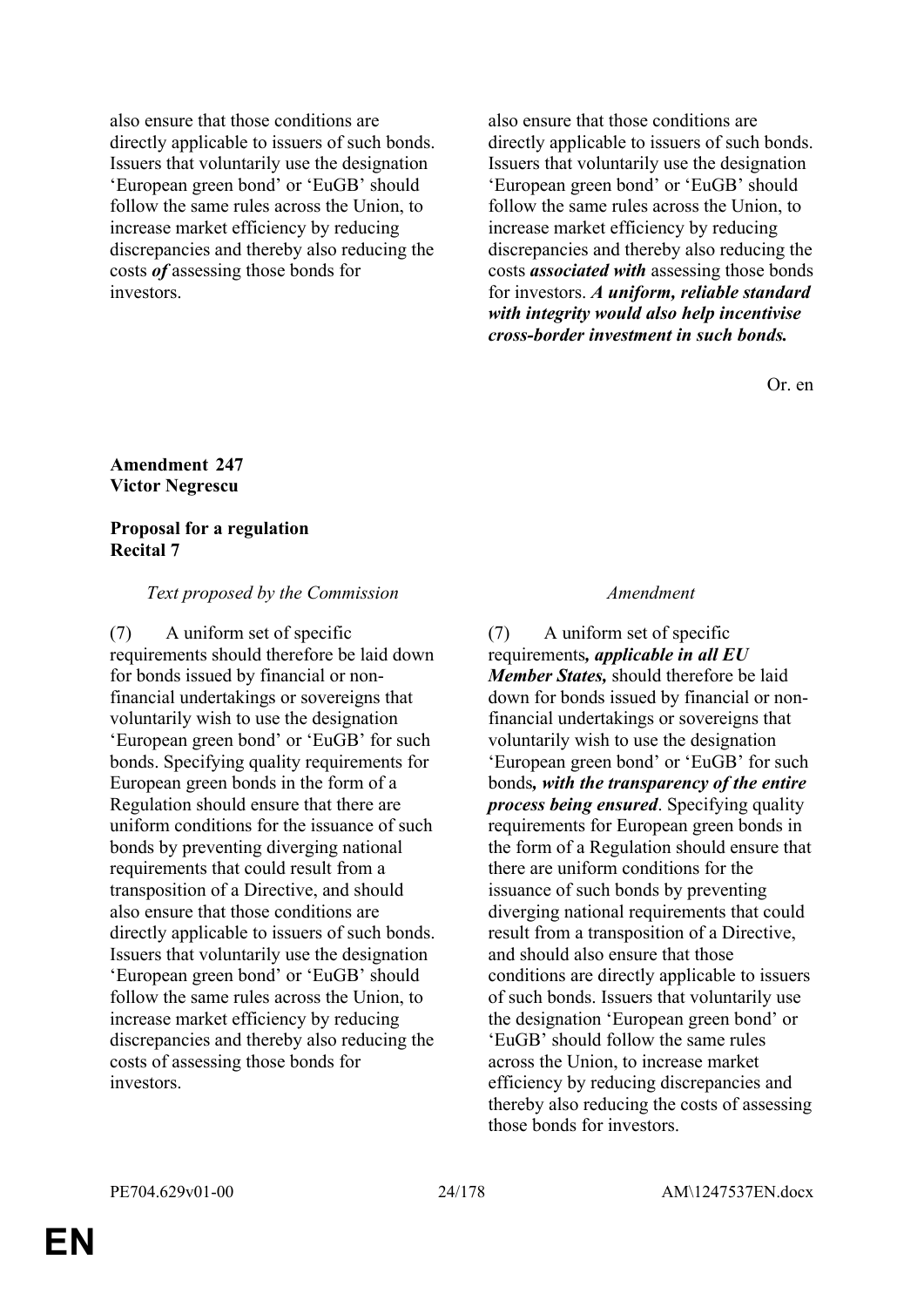#### **Amendment 248 José Gusmão**

#### **Proposal for a regulation Recital 7**

#### *Text proposed by the Commission Amendment*

(7) A uniform set of specific requirements should therefore be laid down for bonds issued by financial or nonfinancial undertakings or sovereigns that *voluntarily* wish to use the designation 'European green bond' or 'EuGB' for such bonds. Specifying quality requirements for European green bonds in the form of a Regulation should ensure that there are uniform conditions for the issuance of such bonds by preventing diverging national requirements that could result from a transposition of a Directive, and should also ensure that those conditions are directly applicable to issuers of such bonds. Issuers that voluntarily use the designation 'European green bond' or 'EuGB' should follow the same rules across the Union, to increase market efficiency by reducing discrepancies and thereby also reducing the costs of assessing those bonds for investors.

(7) A set of harmonized requirements should therefore be laid down for bonds issued by financial or non-financial undertakings or sovereigns that wish to *the label 'green' and 'environmentally sustainable', including* use the designation 'European green bond' or 'EuGB' for such bonds. Specifying quality requirements for European green bonds in the form of a Regulation should ensure that there are uniform conditions for the issuance of such bonds by preventing diverging national requirements that could result from a transposition of a Directive, and should also ensure that those conditions are directly applicable to issuers of such bonds. Issuers that voluntarily use the designation 'European green bond' or 'EuGB' should follow the same rules based on the requirements for environmentally sustainable economic activities as outlined in Article 3 of Regulation (EU) 2020/852 regarding taxonomy across the Union, to increase market efficiency by reducing discrepancies and thereby also reducing the costs of assessing those bonds for investors. *The designation 'European green bond' or 'EuGB' should progressively become mandatory for issuers of bonds marketed as environmentally sustainable, after an initial period of three years, following a review of this Regulation.. During the period in which the European green bond standard remains voluntary, bonds issued in the Union and marketed as environmentally sustainable without the*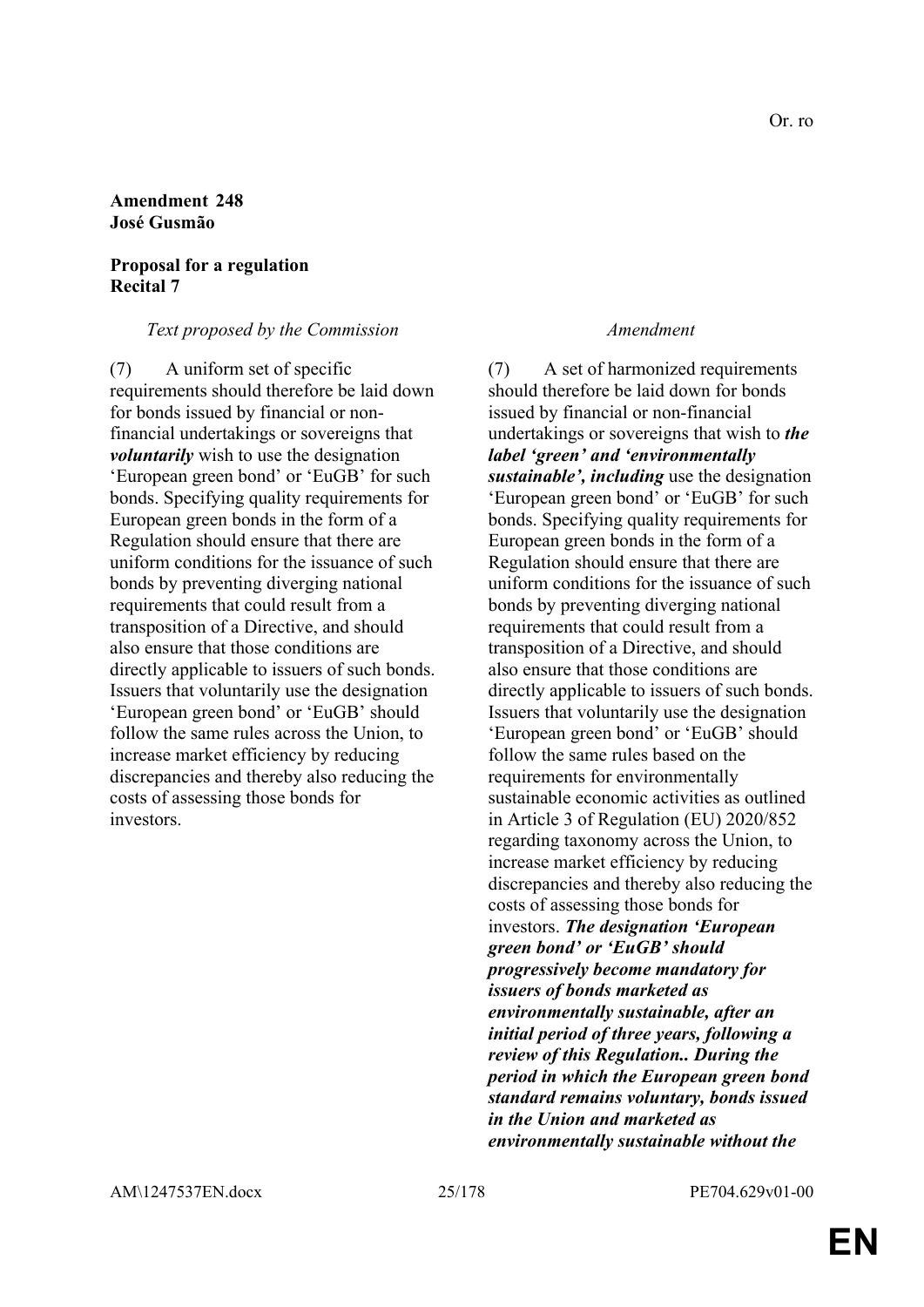*designation 'European green bond' or 'EuGB' should also disclose their alignment with the requirements set out in Regulation (EU) 2020/852.*

Or. en

**Amendment 249 Andżelika Anna Możdżanowska** on behalf of the ECR Group

#### **Proposal for a regulation Recital 7 a (new)**

*Text proposed by the Commission Amendment*

*(7a) Existing global standards such as the Climate Bonds Standard and the Green Bond Principles, as well as possible future global standards, should be taken into account. The acquisition by law of EuGB status should be guaranteed for all issuances carried out on the basis of global standards that have not matured by the time the EuGB designation enters into force. As regards any future global standards, transparent criteria should be laid down for recognition of EuGB compliance of any issuance based on those standards.*

Or. pl

**Amendment 250 Christophe Hansen**

**Proposal for a regulation Recital 7 a (new)**

*Text proposed by the Commission Amendment*

*(7a) In order to achieve the objective of becoming the international "gold standard" for green bonds, the regulation shall remain voluntary, to maintain and* 

**EN**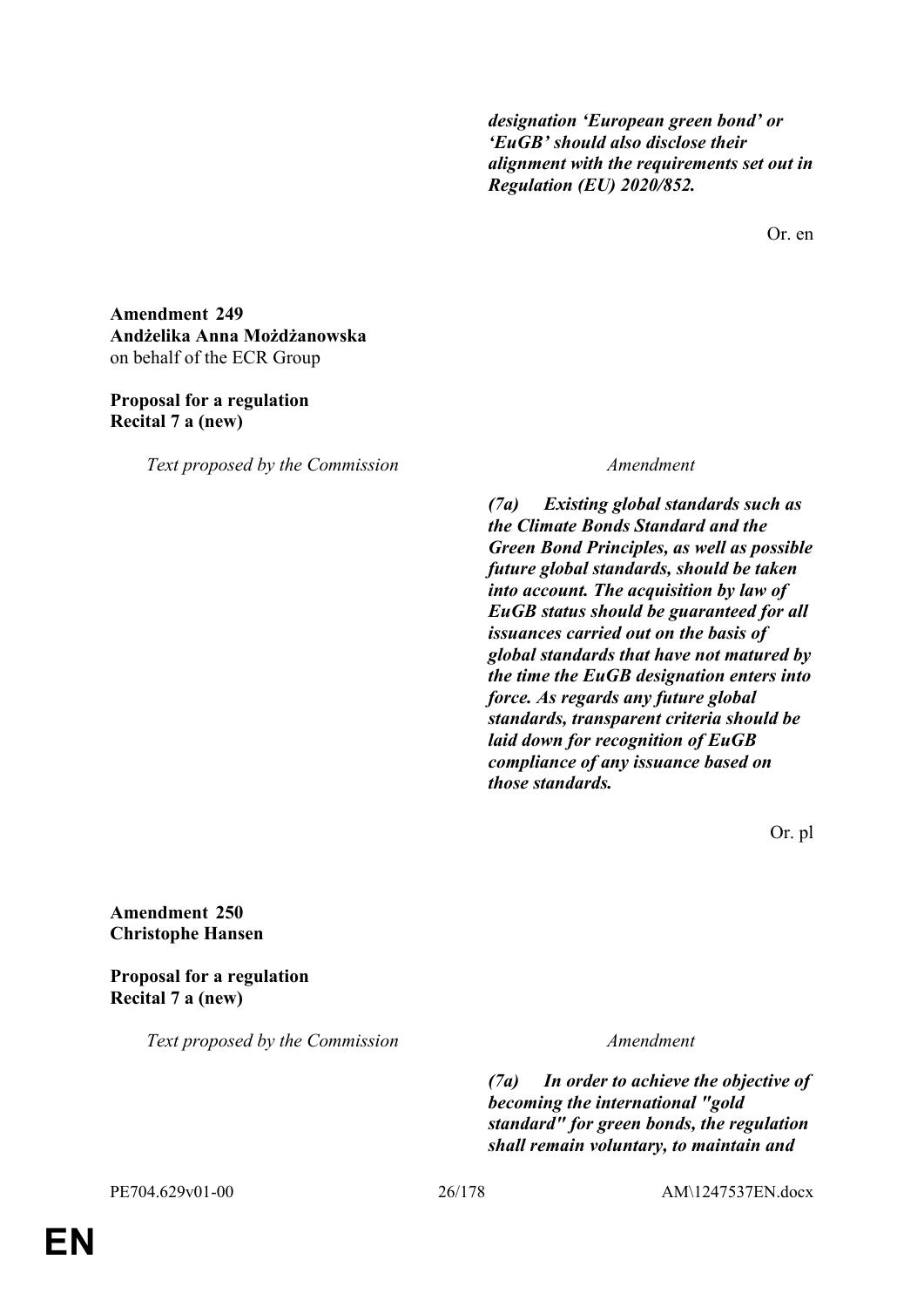*promote its attractiveness for both domestic and international market participants.*

Or. en

#### **Amendment 251 Esther de Lange**

#### **Proposal for a regulation Recital 7 a (new)**

*Text proposed by the Commission Amendment*

*(7a) In order to achieve the objective of becoming the international "gold standard" for green bonds, the regulation shall remain voluntary, to maintain and promote its attractiveness for both domestic and international market participants.*

Or. en

**Amendment 252 Markus Ferber**

#### **Proposal for a regulation Recital 8**

#### *Text proposed by the Commission Amendment*

(8) In accordance with Article 4 of Regulation (EU) 2020/852, and in order to provide investors with clear, quantitative, detailed and common definitions, the requirements set out in Article 3 of that Regulation should be used to determine whether an economic activity qualifies as environmentally sustainable. *Proceeds of bonds that use* the designation 'European green bond' or 'EuGB' *should exclusively* be used to fund economic activities that either are environmentally sustainable and are thus aligned with the environmental

(8) In accordance with Article 4 of Regulation (EU) 2020/852, and in order to provide investors with clear, quantitative, detailed and common definitions, the requirements set out in Article 3 of that Regulation should be used to determine whether an economic activity qualifies as environmentally sustainable. *For a bond to carry* the designation 'European green bond' or 'EuGB'*, at least 70% of the proceeds shall* be used to fund economic activities that either are environmentally sustainable and are thus aligned with the

AM\1247537EN.docx 27/178 PE704.629v01-00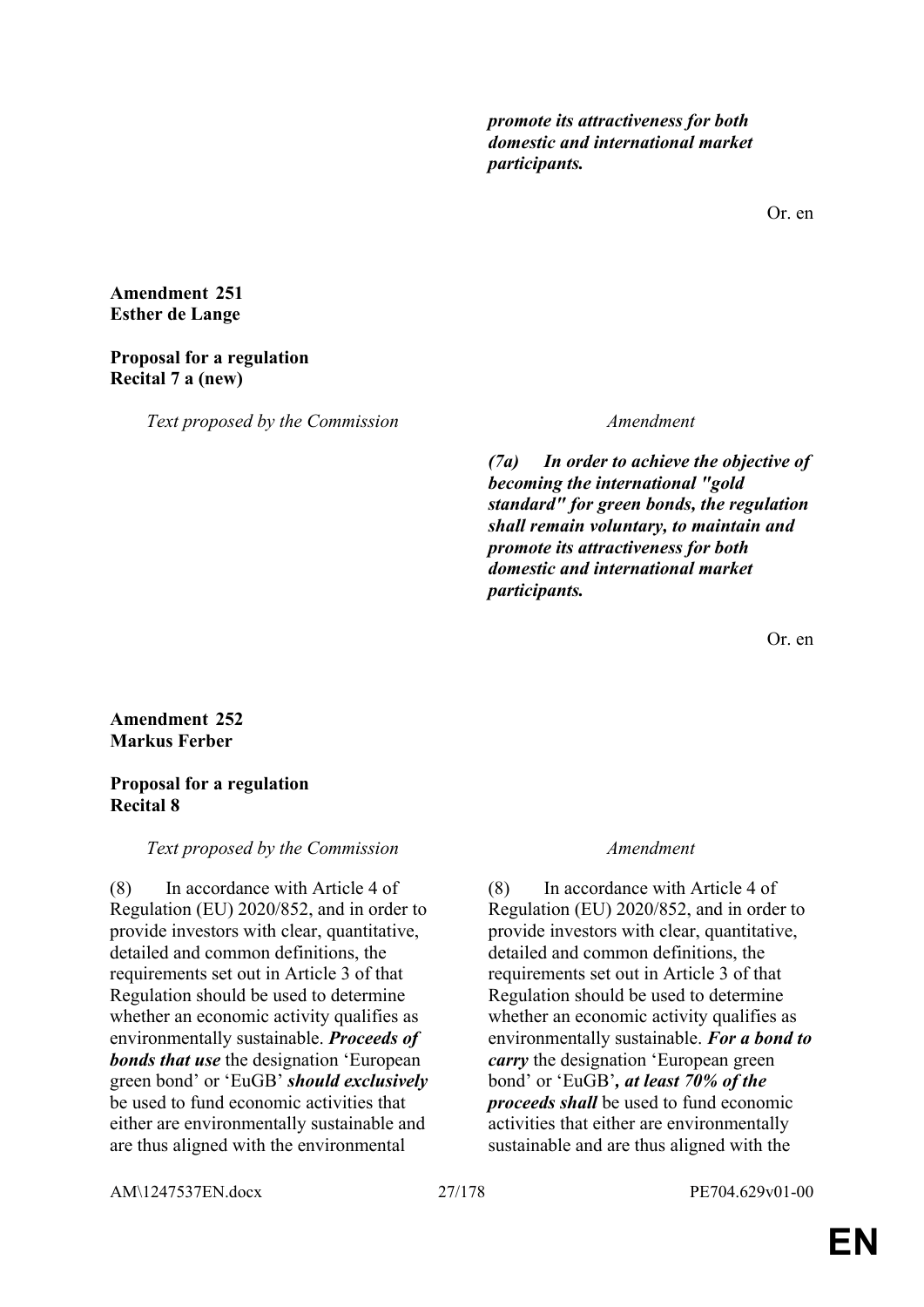objectives set out in Article 9 of Regulation (EU) 2020/852, or contribute to the transformation of activities to become environmentally sustainable. Those bonds can however be used both to finance such environmentally sustainable activities directly through the financing of assets and expenditures that relate to economic activities that meet the requirements set out in Article 3 of Regulation (EU) 2020/852, or indirectly through financial assets that finance economic activities that meet those requirements. It is therefore necessary to specify the categories of expenditures and assets that can be financed with the proceeds of bonds that use the designation 'European green bond' or 'EuGB'.

environmental objectives set out in Article 9 of Regulation (EU) 2020/852, or contribute to the transformation of activities to become environmentally sustainable. Those bonds can however be used both to finance such environmentally sustainable activities directly through the financing of assets and expenditures that relate to economic activities that meet the requirements set out in Article 3 of Regulation (EU) 2020/852, or indirectly through financial assets that finance economic activities that meet those requirements. It is therefore necessary to specify the categories of expenditures and assets that can be financed with the proceeds of bonds that use the designation 'European green bond' or 'EuGB'.

Or. en

### **Amendment 253 Andżelika Anna Możdżanowska** on behalf of the ECR Group

### **Proposal for a regulation Recital 8**

### *Text proposed by the Commission Amendment*

(8) In accordance with Article 4 of Regulation (EU) 2020/852, and in order to provide investors with clear, quantitative, detailed and common definitions, the requirements set out in Article 3 of that Regulation should be used to determine whether an economic activity qualifies as environmentally sustainable. Proceeds of bonds that use the designation 'European green bond' or 'EuGB' should *exclusively* be used to fund economic activities that either are environmentally sustainable and are thus aligned with the environmental objectives set out in Article 9 of Regulation (EU) 2020/852, or contribute to the transformation of activities to become environmentally sustainable. Those bonds

(8) In accordance with Article 4 of Regulation (EU) 2020/852, and in order to provide investors with clear, quantitative, detailed and common definitions, the requirements set out in Article 3 of that Regulation should be used to determine whether an economic activity qualifies as environmentally sustainable. *At least 90% of the* proceeds of bonds that use the designation 'European green bond' or 'EuGB' should be used to fund economic activities that either are environmentally sustainable and are thus aligned with the environmental objectives set out in Article 9 of Regulation (EU) 2020/852, or contribute to the transformation of activities to become environmentally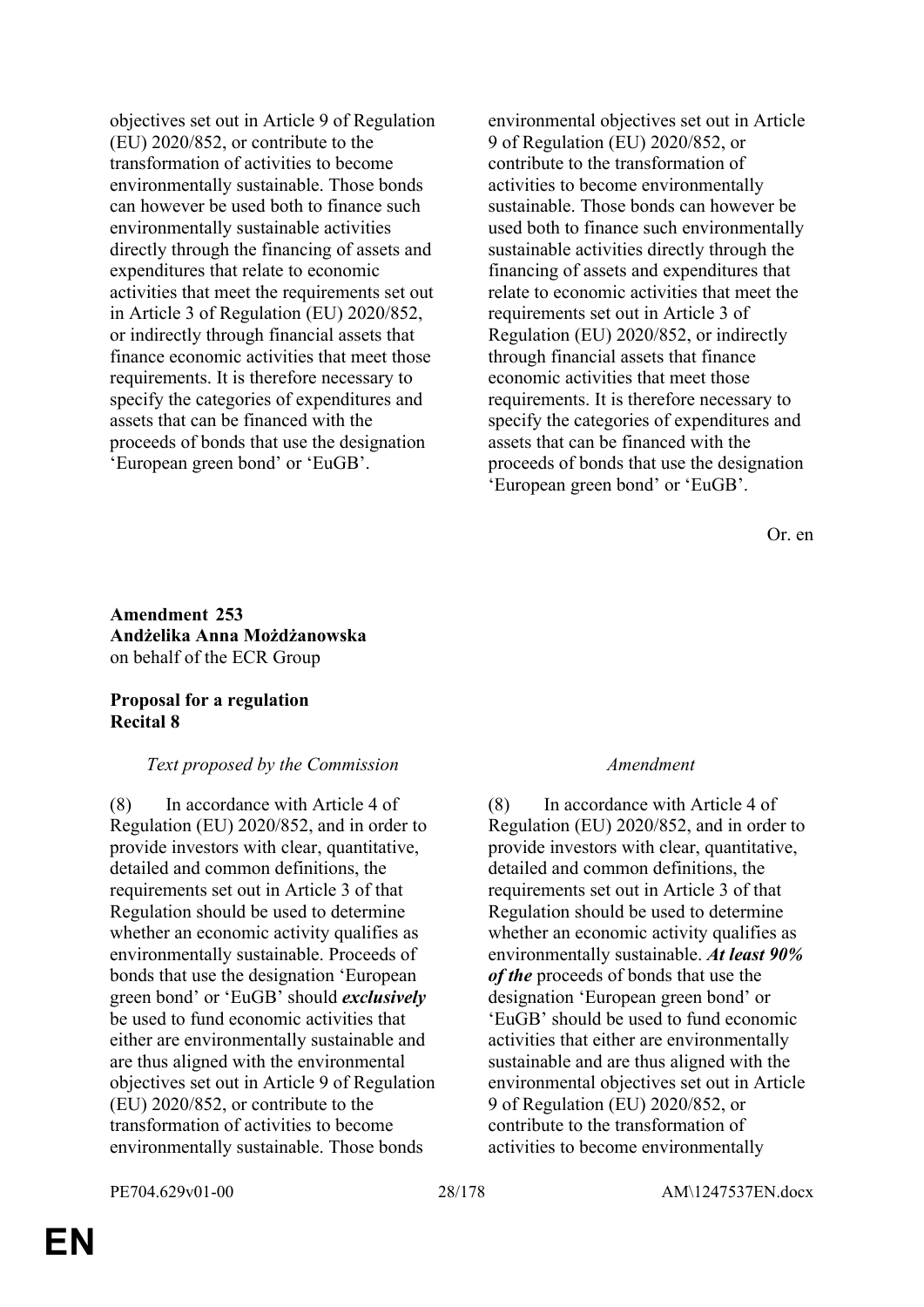can however be used both to finance such environmentally sustainable activities directly through the financing of assets and expenditures that relate to economic activities that meet the requirements set out in Article 3 of Regulation (EU) 2020/852, or indirectly through financial assets that finance economic activities that meet those requirements. It is therefore necessary to specify the categories of expenditures and assets that can be financed with the proceeds of bonds that use the designation 'European green bond' or 'EuGB'.

sustainable. Those bonds can however be used both to finance such environmentally sustainable activities directly through the financing of assets and expenditures that relate to economic activities that meet the requirements set out in Article 3 of Regulation (EU) 2020/852, or indirectly through financial assets that finance economic activities that meet those requirements. It is therefore necessary to specify the categories of expenditures and assets that can be financed with the proceeds of bonds that use the designation 'European green bond' or 'EuGB'.

Or. pl

### **Amendment 254 Christophe Hansen**

#### **Proposal for a regulation Recital 8**

#### *Text proposed by the Commission Amendment*

(8) In accordance with Article 4 of Regulation (EU) 2020/852, and in order to provide investors with clear, quantitative, detailed and common definitions, the requirements set out in Article 3 of that Regulation should be used to determine whether an economic activity qualifies as environmentally sustainable. Proceeds of bonds that use the designation 'European green bond' or 'EuGB' should *exclusively* be used to fund economic activities that either are environmentally sustainable and are thus aligned with the environmental objectives set out in Article 9 of Regulation (EU) 2020/852, or contribute to the transformation of activities to become environmentally sustainable. Those bonds can however be used both to finance such environmentally sustainable activities directly through the financing of assets and expenditures that relate to economic activities that meet the requirements set out

(8) In accordance with Article 4 of Regulation (EU) 2020/852, and in order to provide investors with clear, quantitative, detailed and common definitions, the requirements set out in Article 3 of that Regulation should be used to determine whether an economic activity qualifies as environmentally sustainable. Proceeds of bonds that use the designation 'European green bond' or 'EuGB' should be used to fund economic activities that either are environmentally sustainable and are thus aligned with the environmental objectives set out in Article 9 of Regulation (EU) 2020/852, or contribute to the transformation of activities to become environmentally sustainable*, allowing however for specific cases where the environmental objectives set out in Article 9 of Regulation (EU) 2020/852, may not be directly applicable as a result of factors such as the innovative nature, the* 

AM\1247537EN.docx 29/178 PE704.629v01-00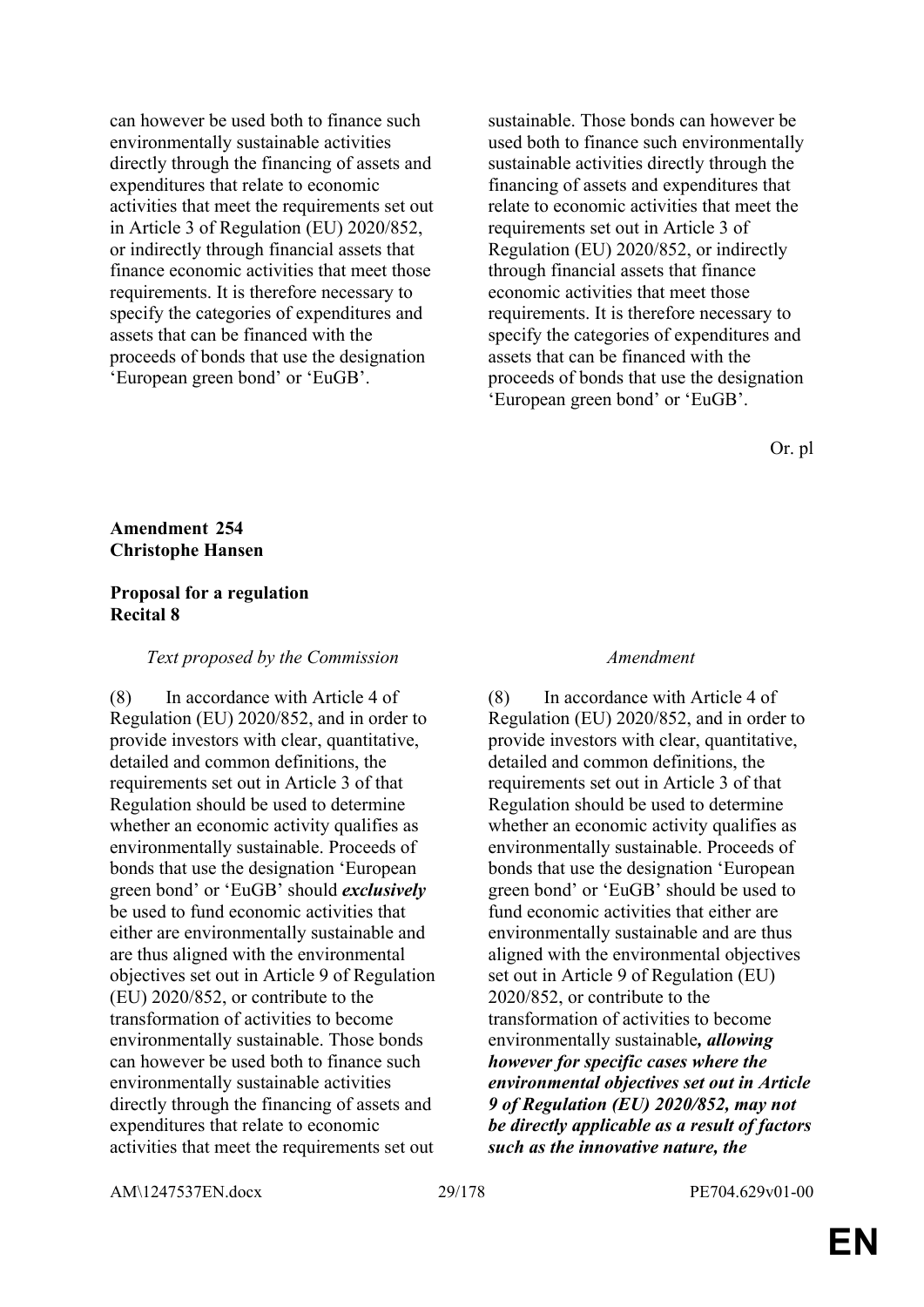in Article 3 of Regulation (EU) 2020/852, or indirectly through financial assets that finance economic activities that meet those requirements. It is therefore necessary to specify the categories of expenditures and assets that can be financed with the proceeds of bonds that use the designation 'European green bond' or 'EuGB'.

*complexity, and/or the location of the activity*. Those bonds can however be used both to finance such environmentally sustainable activities directly through the financing of assets and expenditures that relate to economic activities that meet the requirements set out in Article 3 of Regulation (EU) 2020/852, or indirectly through financial assets that finance economic activities that meet those requirements. It is therefore necessary to specify the categories of expenditures and assets that can be financed with the proceeds of bonds that use the designation 'European green bond' or 'EuGB'.

Or. en

#### *Justification*

*Deletion of "exclusive" because the issuer should be able to use the proceeds for the bonds for issuance costs.*

**Amendment 255 Bas Eickhout** on behalf of the Greens/EFA Group

#### **Proposal for a regulation Recital 8**

#### *Text proposed by the Commission Amendment*

(8) In accordance with Article 4 of Regulation (EU) 2020/852, and in order to provide investors with clear, quantitative, detailed and common definitions, the requirements set out in Article 3 of that Regulation should be used to determine whether an economic activity qualifies as environmentally sustainable. Proceeds of bonds that use the designation 'European green bond' or 'EuGB' should exclusively be used to fund economic activities that *either are environmentally sustainable and are thus aligned with the environmental objectives* set out in Article *9* of Regulation (EU) 2020/852*, or*

(8) In accordance with Article 4 of Regulation (EU) 2020/852, and in order to provide investors with clear, quantitative, detailed and common definitions, the requirements set out in Article 3 of that Regulation should be used to determine whether an economic activity qualifies as environmentally sustainable. Proceeds of bonds that use the designation 'European green bond' or 'EuGB' should exclusively be used to fund *new* economic activities that *meet the requirements* set out in Article *3* of Regulation (EU) 2020/852 *and are thus environmentally sustainable, or to* contribute to the transformation of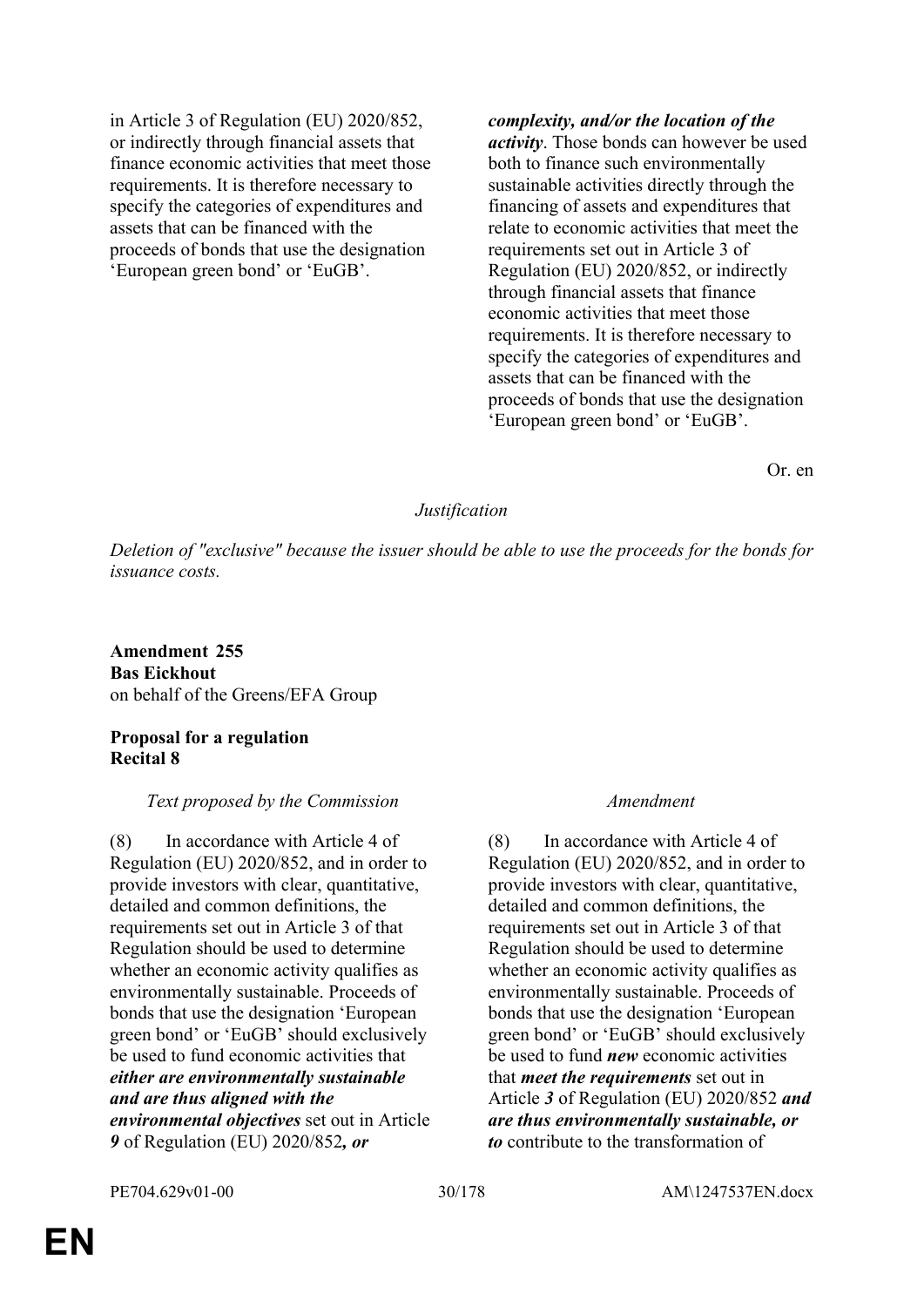contribute to the transformation of activities *to* become environmentally sustainable. Those bonds can however be used both to finance such environmentally sustainable activities directly through the financing of assets and expenditures that relate to economic activities that meet the requirements set out in Article 3 of Regulation (EU) 2020/852, or indirectly through financial assets that finance economic activities that meet those requirements. It is therefore necessary to specify the categories of expenditures and assets that can be financed with the proceeds of bonds that use the designation 'European green bond' or 'EuGB'.

activities *so that they can meet those requirements and can thereby* become environmentally sustainable. Those bonds can however be used both to finance such environmentally sustainable activities directly through the financing of assets and expenditures that relate to economic activities that meet the requirements set out in Article 3 of Regulation (EU) 2020/852, or indirectly through financial assets that finance economic activities that meet those requirements. It is therefore necessary to specify the categories of expenditures and assets that can be financed with the proceeds of bonds that use the designation 'European green bond' or 'EuGB'.

Or. en

#### **Amendment 256 Sirpa Pietikäinen**

#### **Proposal for a regulation Recital 8**

### *Text proposed by the Commission Amendment*

(8) In accordance with Article 4 of Regulation (EU) 2020/852, and in order to provide investors with clear, quantitative, detailed and common definitions, the requirements set out in Article 3 of that Regulation should be used to determine whether an economic activity qualifies as environmentally sustainable. Proceeds of bonds that use the designation 'European green bond' or 'EuGB' should exclusively be used to fund economic activities that either are environmentally sustainable and are thus aligned with the environmental objectives set out in Article 9 of Regulation (EU) 2020/852, or contribute to the transformation of activities to become environmentally sustainable. Those bonds can however be used both to finance such environmentally sustainable activities directly through the financing of assets and

(8) In accordance with Article 4 of Regulation (EU) 2020/852, and in order to provide investors with clear, quantitative, detailed and common definitions, the requirements set out in Article 3 of that Regulation should be used to determine whether an economic activity qualifies as environmentally sustainable. Proceeds of bonds that use the designation 'European green bond' or 'EuGB' should exclusively be used to fund economic activities *that are substantially better in environmental performance compared with, inter alia, the industry average, and* that either are environmentally sustainable and are thus aligned with the environmental objectives set out in Article 9 of Regulation (EU) 2020/852, or contribute to the transformation of activities to become environmentally sustainable. Those bonds

AM\1247537EN.docx 31/178 PE704.629v01-00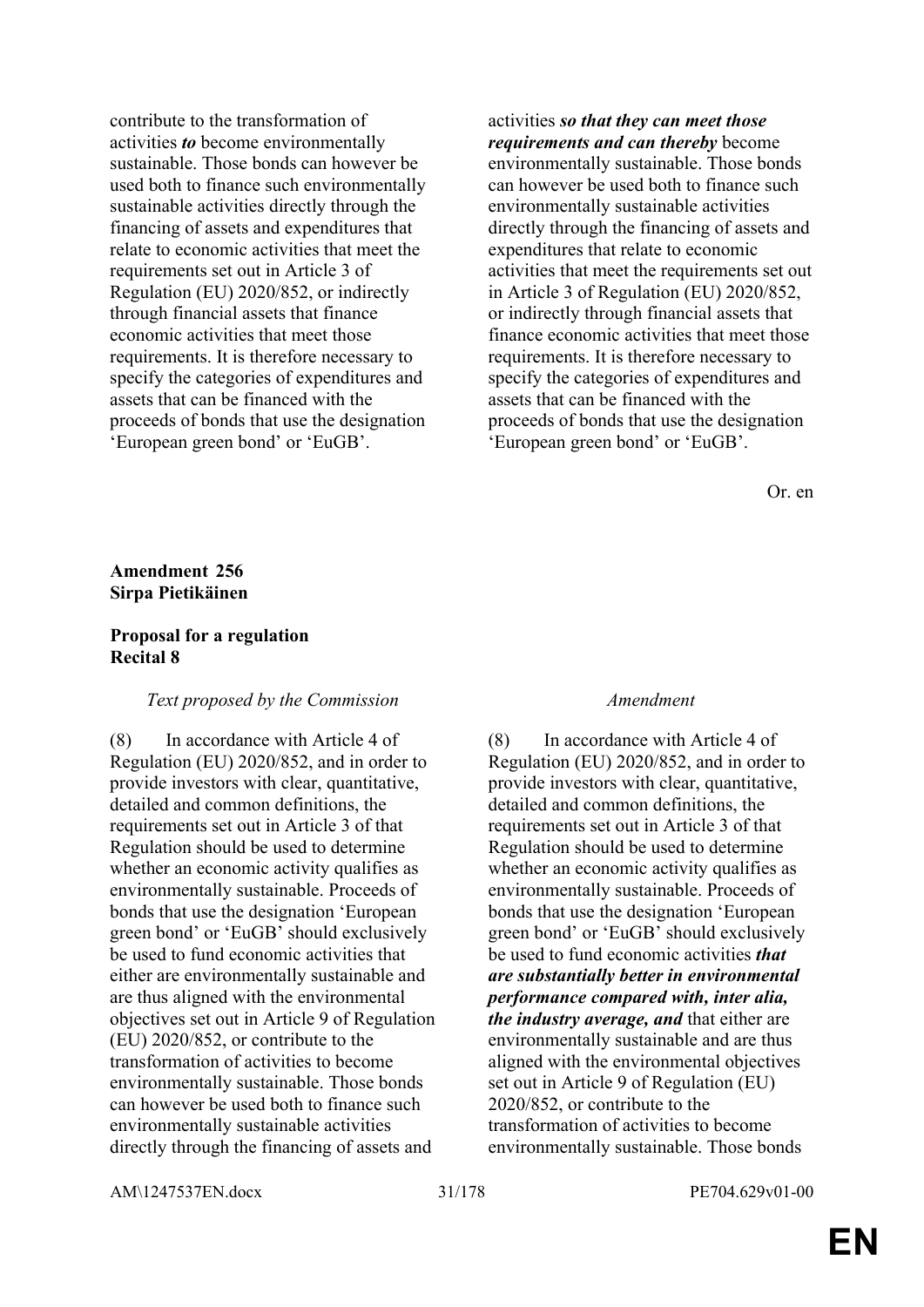expenditures that relate to economic activities that meet the requirements set out in Article 3 of Regulation (EU) 2020/852, or indirectly through financial assets that finance economic activities that meet those requirements. It is therefore necessary to specify the categories of expenditures and assets that can be financed with the proceeds of bonds that use the designation 'European green bond' or 'EuGB'.

can however be used both to finance such environmentally sustainable activities directly through the financing of assets and expenditures that relate to economic activities that meet the requirements set out in Article 3 of Regulation (EU) 2020/852, or indirectly through financial assets that finance economic activities that meet those requirements. It is therefore necessary to specify the categories of expenditures and assets that can be financed with the proceeds of bonds that use the designation 'European green bond' or 'EuGB'.

Or. en

#### **Amendment 257 Esther de Lange**

#### **Proposal for a regulation Recital 8**

#### *Text proposed by the Commission Amendment*

(8) In accordance with Article 4 of Regulation (EU) 2020/852, and in order to provide investors with clear, quantitative, detailed and common definitions, the requirements set out in Article 3 of that Regulation should be used to determine whether an economic activity qualifies as environmentally sustainable. Proceeds of bonds that use the designation 'European green bond' or 'EuGB' should exclusively be used to fund economic activities that either are environmentally sustainable and are thus aligned with the environmental objectives set out in Article 9 of Regulation (EU) 2020/852, or contribute to the transformation of activities to become environmentally sustainable. Those bonds can however be used both to finance such environmentally sustainable activities directly through the financing of assets and expenditures that relate to economic activities that meet the requirements set out in Article 3 of Regulation (EU) 2020/852,

(8) In accordance with Article 4 of Regulation (EU) 2020/852, and in order to provide investors with clear, quantitative, detailed and common definitions, the requirements set out in Article 3 of that Regulation should be used to determine whether an economic activity qualifies as environmentally sustainable. Proceeds of bonds that use the designation 'European green bond' or 'EuGB' should exclusively be used to fund *the related issuance costs or* economic activities that either are environmentally sustainable and are thus aligned with the environmental objectives set out in Article 9 of Regulation (EU) 2020/852, or contribute to the transformation of activities to become environmentally sustainable. Those bonds can however be used both to finance such environmentally sustainable activities directly through the financing of assets and expenditures that relate to economic activities that meet the requirements set out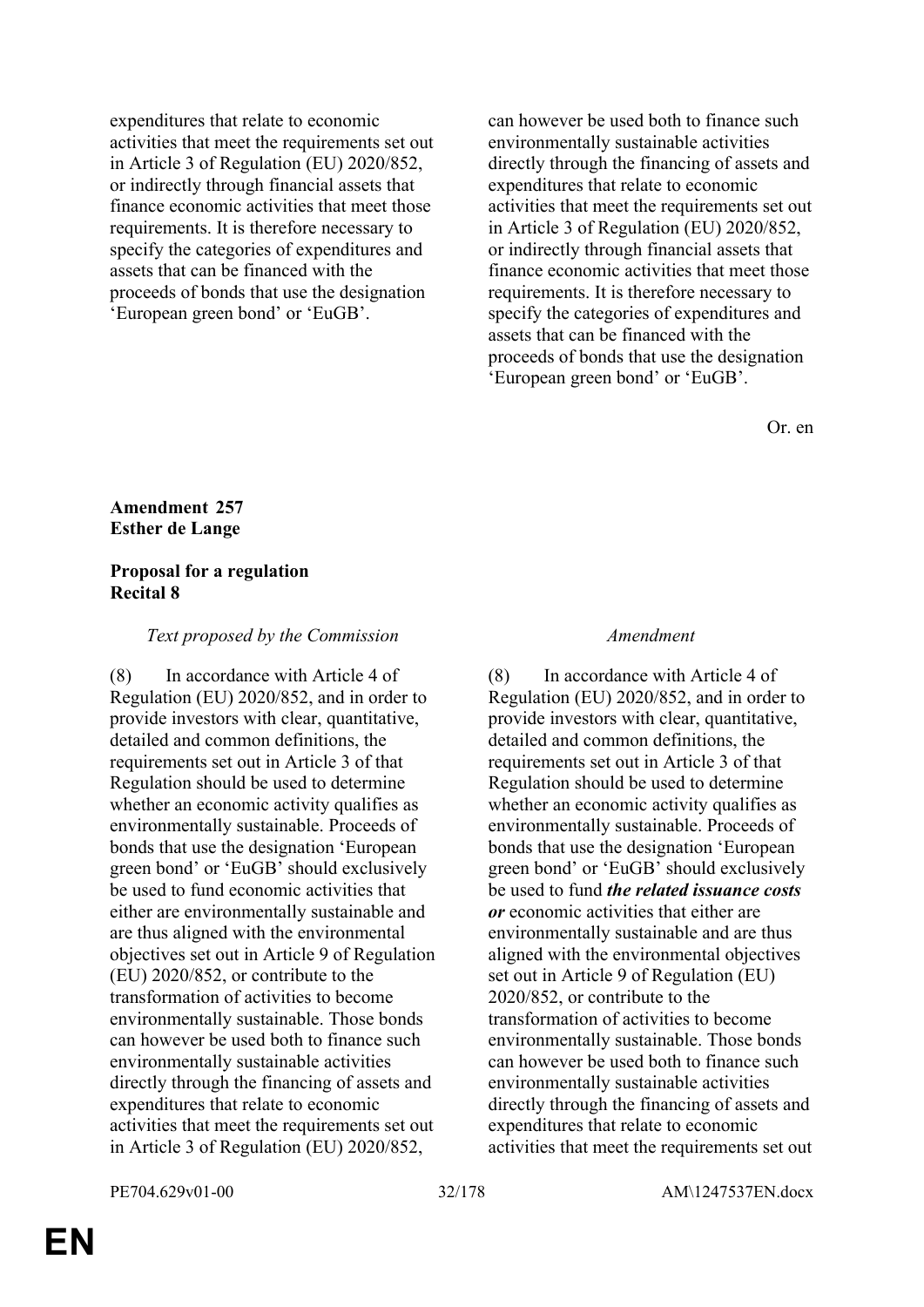or indirectly through financial assets that finance economic activities that meet those requirements. It is therefore necessary to specify the categories of expenditures and assets that can be financed with the proceeds of bonds that use the designation 'European green bond' or 'EuGB'.

in Article 3 of Regulation (EU) 2020/852, or indirectly through financial assets that finance economic activities that meet those requirements. It is therefore necessary to specify the categories of expenditures and assets that can be financed with the proceeds of bonds that use the designation 'European green bond' or 'EuGB'.

Or. en

#### **Amendment 258 José Gusmão**

### **Proposal for a regulation Recital 8**

#### *Text proposed by the Commission Amendment*

(8) In accordance with Article 4 of Regulation (EU) 2020/852, and in order to provide investors with clear, quantitative, detailed and common definitions, the requirements set out in Article 3 of that Regulation should be used to determine whether an economic activity qualifies as environmentally sustainable. Proceeds of bonds that use the designation 'European green bond' or 'EuGB' should *exclusively* be used to fund economic activities that either are environmentally sustainable and are thus aligned with the environmental objectives set out in Article 9 of Regulation (EU) 2020/852, or contribute to the transformation of activities to become environmentally sustainable. Those bonds can however be used both to finance such environmentally sustainable activities directly through the financing of assets and expenditures that relate to economic activities that meet the requirements set out in Article 3 of Regulation (EU) 2020/852, or indirectly through financial assets that finance economic activities that meet those requirements. It is therefore necessary to specify the categories of expenditures and assets that can be financed with the

(8) In accordance with Article 4 of Regulation (EU) 2020/852, and in order to provide investors with clear, quantitative, detailed and common definitions, the requirements set out in Article 3 of that Regulation should be used to determine whether an economic activity qualifies as environmentally sustainable. Proceeds of bonds that use the designation 'European green bond' or 'EuGB' should be used to fund economic activities that either are environmentally sustainable and are thus aligned with the environmental objectives set out in Article 9 of Regulation (EU) 2020/852, or contribute to the transformation of activities to become environmentally sustainable. *For the purposes of this Regulation, economic activities relating to nuclear energy and natural gas should not qualify as environmentally sustainable.* Those bonds can however be used both to finance such environmentally sustainable activities directly through the financing of assets and expenditures that relate to economic activities that meet the requirements set out in Article 3 of Regulation (EU) 2020/852, or indirectly through financial assets that

AM\1247537EN.docx 33/178 PE704.629v01-00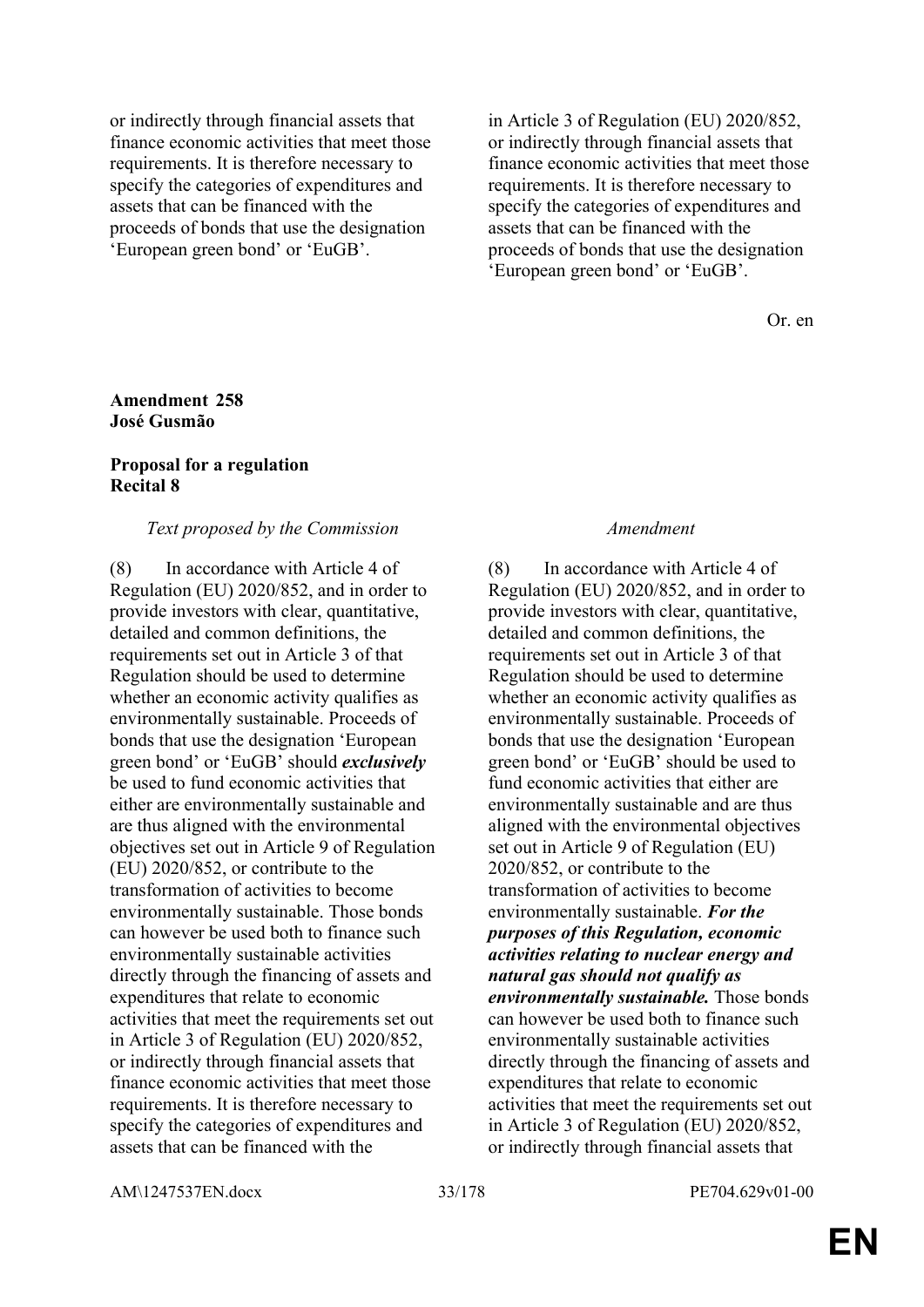proceeds of bonds that use the designation 'European green bond' or 'EuGB'.

finance economic activities that meet those requirements. It is therefore necessary to specify the categories of expenditures and assets that can be financed with the proceeds of bonds that use the designation 'European green bond' or 'EuGB'.

Or. en

### **Amendment 259 Paul Tang**

### **Proposal for a regulation Recital 8 a (new)**

*Text proposed by the Commission Amendment*

*(8a) To facilitate the use of the EuGBS in third country jurisdictions and to encourage the development of high quality sustainable taxonomies in third country jurisdictions, bond proceeds allocated in third countries should be able to use a sustainable taxonomy from this jurisdictions on the condition that this taxonomy has been deemed 'equivalent' to the EU taxonomy. Equivalence should be established through a Delegated Act based on the advice of the Platform on Sustainable Finance.*

Or. en

**Amendment 260 Markus Ferber**

**Proposal for a regulation Recital 8 a (new)**

*Text proposed by the Commission Amendment*

*(8a) Issuers of Green Bonds shall be allowed to deduct a reasonable amount of the issuance proceeds to cover administrative and issuance costs such as*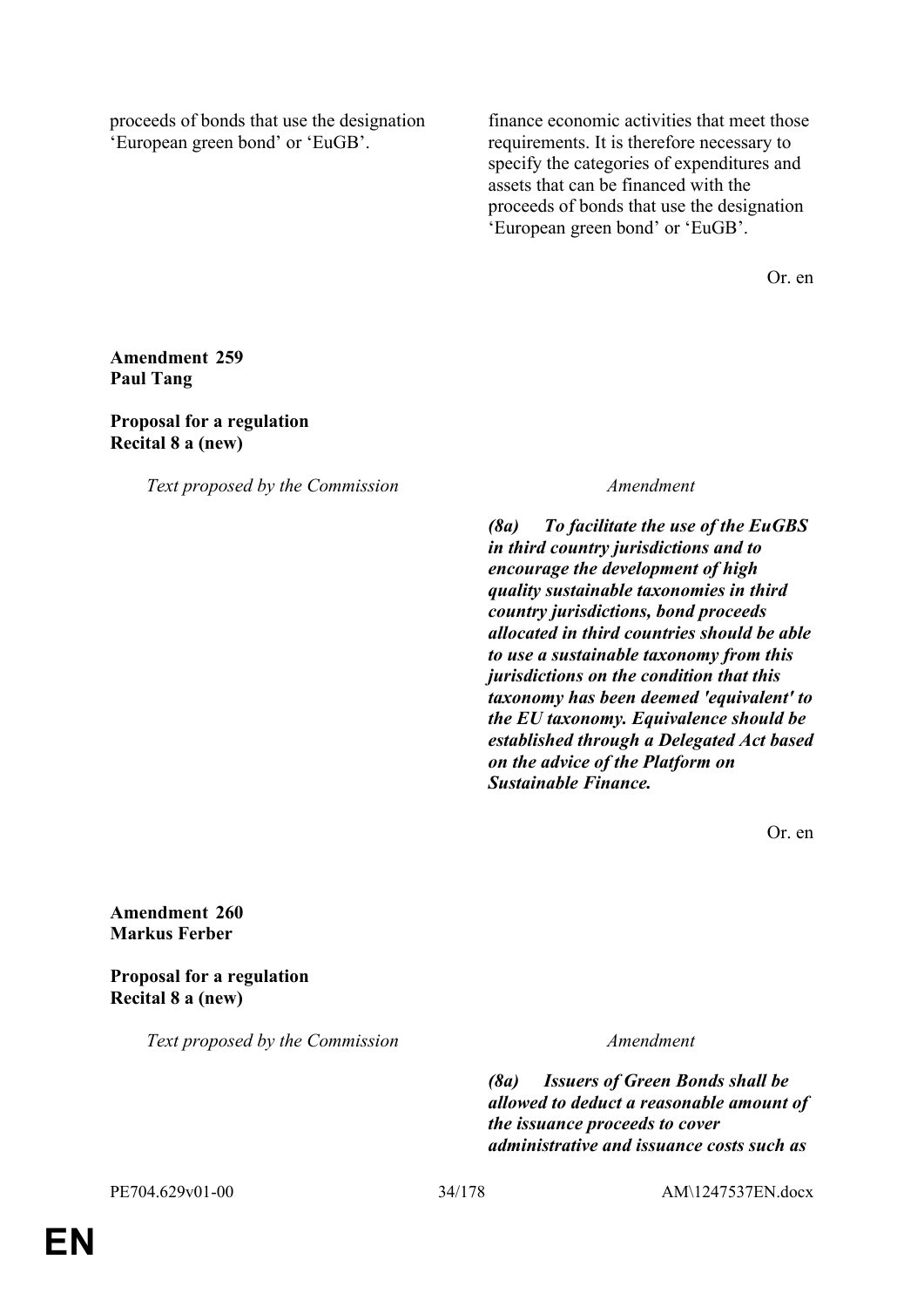*for underwriting, prospectus approval, assurance etc. before calculating the share of proceeds being taxonomycompliant.*

Or. en

#### **Amendment 261 José Gusmão**

#### **Proposal for a regulation Recital 9**

#### *Text proposed by the Commission Amendment*

(9) The proceeds of European green bonds should be used to finance economic activities that have a lasting positive impact on the environment. Such lasting positive impact can be attained in several ways. Since fixed assets are long-term assets, a first way is to use the proceeds of such European green bonds to finance fixed tangible or fixed intangible assets that are not financial assets, provided that those fixed assets relate to economic activities that meet the requirements for environmentally sustainable economic activities set out in Article 3 of Regulation (EU) 2020/852 ('taxonomy requirements'). Since financial assets can be used to finance economic activities with a lasting positive impact on the environment, a second way is to use those proceeds to finance financial assets, provided that the proceeds from those financial assets are allocated to economic activities that meet the taxonomy requirements. Since the assets of households can also have a long term positive impact on the environment, those financial assets should also include the assets of households. Since capital expenditure and selected operating expenditure can be used to acquire, upgrade, or maintain fixed assets, a third way is to use the proceeds of such bonds to finance capital and operating expenditures

(9) The proceeds of European green bonds should be used to finance economic activities that have a lasting positive impact on the environment. Such lasting positive impact can be attained in several ways. Since fixed assets are long-term assets, a first way is to use the proceeds of such European green bonds to finance fixed tangible or fixed intangible assets that are not financial assets, provided that those fixed assets relate to economic activities that meet the requirements for environmentally sustainable economic activities set out in Article 3 of Regulation (EU) 2020/852 ('taxonomy requirements') *and the social minimum safeguards*. Since financial assets can be used to finance economic activities with a lasting positive impact on the environment, a second way is to use those proceeds to finance financial assets, provided that the proceeds from those financial assets are allocated to economic activities that meet the taxonomy requirements. Since the assets of households can also have a long-term positive impact on the environment, those financial assets should also include the assets of households. Since capital expenditure and selected operating expenditure can be used to acquire, upgrade, or maintain fixed assets, a third way is to use the proceeds of such bonds to

AM\1247537EN.docx 35/178 PE704.629v01-00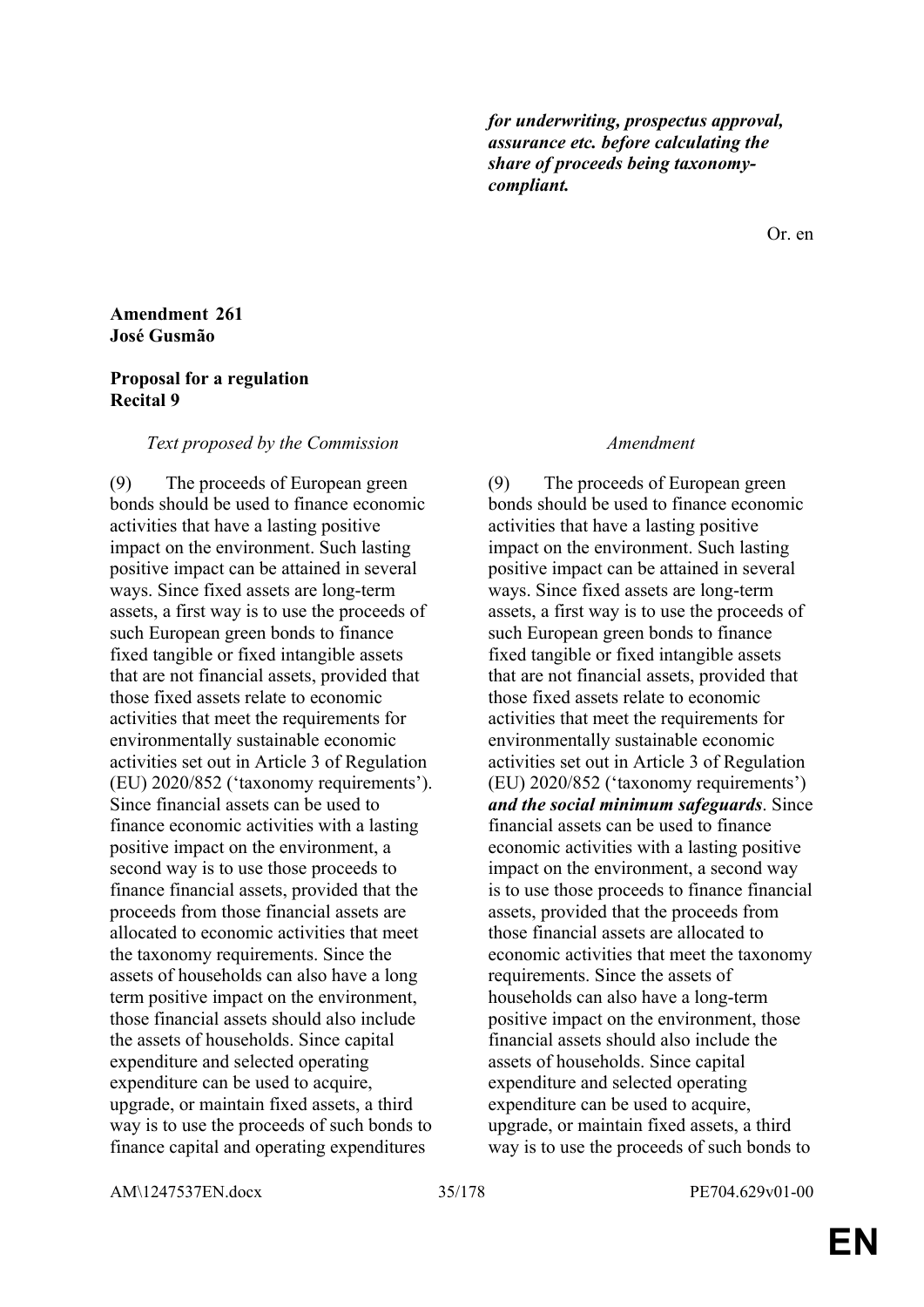that relate to economic activities that meet the taxonomy requirements or that will meet those requirements within a reasonably short period from the issuance of the bond concerned, *which can be extended however where duly justified by the specific features of the economic activities and investments concerned*. For the reasons outlined above, the capital and operating expenditures should also include the expenditures of households.

finance capital and operating expenditures that relate to economic activities that meet the taxonomy requirements or that will meet those requirements within a reasonably short period from the issuance of the bond concerned. For the reasons outlined above, the capital and operating expenditures should also include the expenditures of households.

Or. en

### **Amendment 262 Andżelika Anna Możdżanowska** on behalf of the ECR Group

#### **Proposal for a regulation Recital 9**

#### *Text proposed by the Commission Amendment*

(9) The proceeds of European green bonds should be used to finance economic activities that have a lasting positive impact on the environment. Such lasting positive impact can be attained in several ways. Since fixed assets are long-term assets, a first way is to use the proceeds of such European green bonds to finance fixed tangible or fixed intangible assets that are not financial assets, provided that those fixed assets relate to economic activities that meet the requirements for environmentally sustainable economic activities set out in Article 3 of Regulation (EU) 2020/852 ('taxonomy requirements'). Since financial assets can be used to finance economic activities with a lasting positive impact on the environment, a second way is to use those proceeds to finance financial assets, provided that the proceeds from those financial assets are allocated to economic activities that meet the taxonomy requirements. Since the assets of households can also have a long-

(9) The proceeds of European green bonds should be used to finance economic activities that have a lasting positive impact on the environment. Such lasting positive impact can be attained in several ways. Since fixed assets are long-term assets, a first way is to use the proceeds of such European green bonds to finance fixed tangible or fixed intangible assets that are not financial assets, provided that *at least 90% of* those fixed assets relate to economic activities that meet the requirements for environmentally sustainable economic activities set out in Article 3 of Regulation (EU) 2020/852 ('taxonomy requirements'). Since financial assets can be used to finance economic activities with a lasting positive impact on the environment, a second way is to use those proceeds to finance financial assets, provided that the proceeds from those financial assets are allocated to economic activities that meet the taxonomy requirements. Since the assets of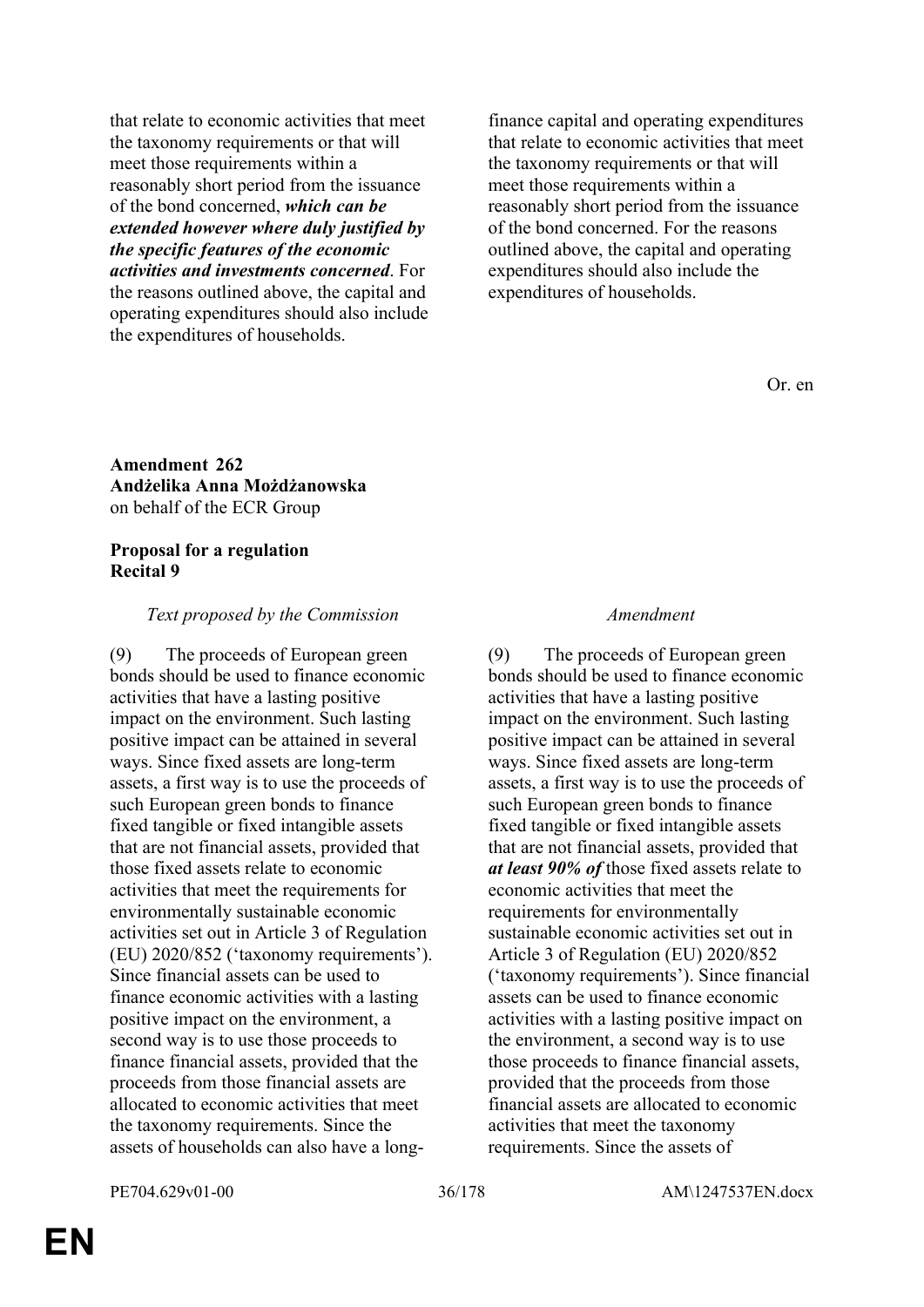term positive impact on the environment, those financial assets should also include the assets of households. Since capital expenditure and selected operating expenditure can be used to acquire, upgrade, or maintain fixed assets, a third way is to use the proceeds of such bonds to finance capital and operating expenditures that relate to economic activities that meet the taxonomy requirements or that will meet those requirements within a reasonably short period from the issuance of the bond concerned, which can be extended however where duly justified by the specific features of the economic activities and investments concerned. For the reasons outlined above, the capital and operating expenditures should also include the expenditures of households.

households can also have a long-term positive impact on the environment, those financial assets should also include the assets of households. Since capital expenditure and selected operating expenditure can be used to acquire, upgrade, or maintain fixed assets, a third way is to use the proceeds of such bonds to finance capital and operating expenditures that relate to economic activities that meet the taxonomy requirements or that will meet those requirements within a reasonably short period from the issuance of the bond concerned, which can be extended however where duly justified by the specific features of the economic activities and investments concerned. For the reasons outlined above, the capital and operating expenditures should also include the expenditures of households.

Or. pl

**Amendment 263 Bas Eickhout** on behalf of the Greens/EFA Group

### **Proposal for a regulation Recital 9 a (new)**

*Text proposed by the Commission Amendment*

*(9a) This Regulation aims to ensure investors can more easily identify, compare and trust environmentally sustainable bonds, by providing them with a fully transparent and high-quality market of green bonds. It should therefore improve and not undermine current best practices in the green bond market. Current market practice is to not allocate the proceeds of green bonds to expenditures related to the use of fossil gas or nuclear power. It should therefore be specified that regardless of future developments of the technical screening criteria under the Taxonomy Regulation,*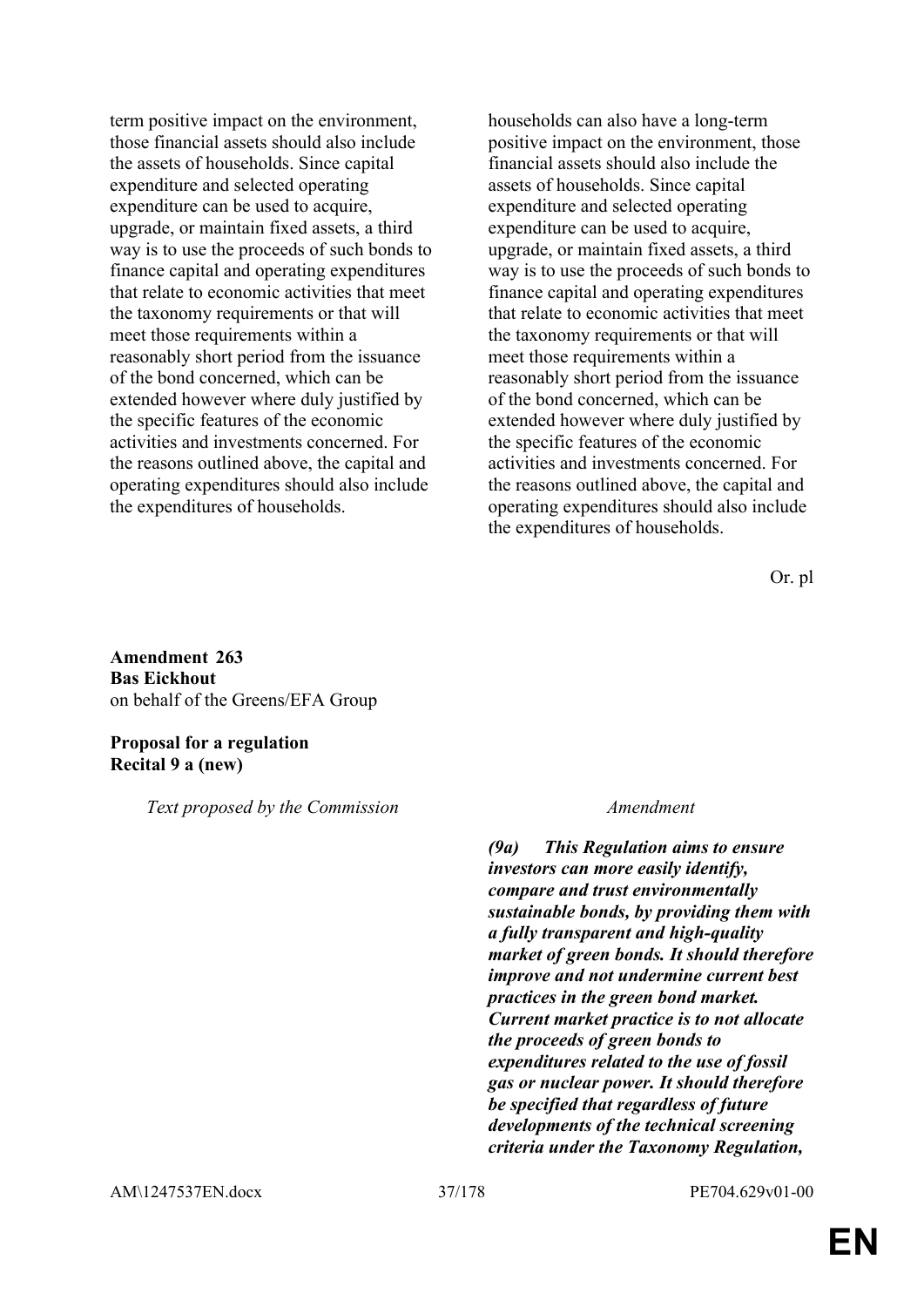*the proceeds of European green bonds should not be allocated to the construction and operation of new nuclear power plants, to electricity generation from nuclear energy in existing installations, electricity generation from fossil gaseous fuels, cogeneration of heat/cool and power from fossil gaseous fuels or to the production of heat/cool from fossil gaseous fuel.*

Or. en

### **Amendment 264 José Gusmão**

## **Proposal for a regulation Recital 9 a (new)**

*Text proposed by the Commission Amendment*

*(9a) This Regulation builds on current market best practices for green bonds and should therefore not create distortions. Existing standards for green bonds exclude the financing of nuclear energy and fossil gas from green bond proceeds. Thus, to ensure the integrity of the European green bond standard, the proceeds of European green bonds should not finance activities relating to electricity generation from nuclear energy or natural gas. Equally, any activities that undermine long-term environmental goals, including the priority objectives set out in Decision (EU) 2022/… [Proposal for a Decision of the European Parliament and of the Council on a General Union Environment Action Programme to 2030] should not be funded by green bonds.*

Or. en

**Amendment 265 Andżelika Anna Możdżanowska** on behalf of the ECR Group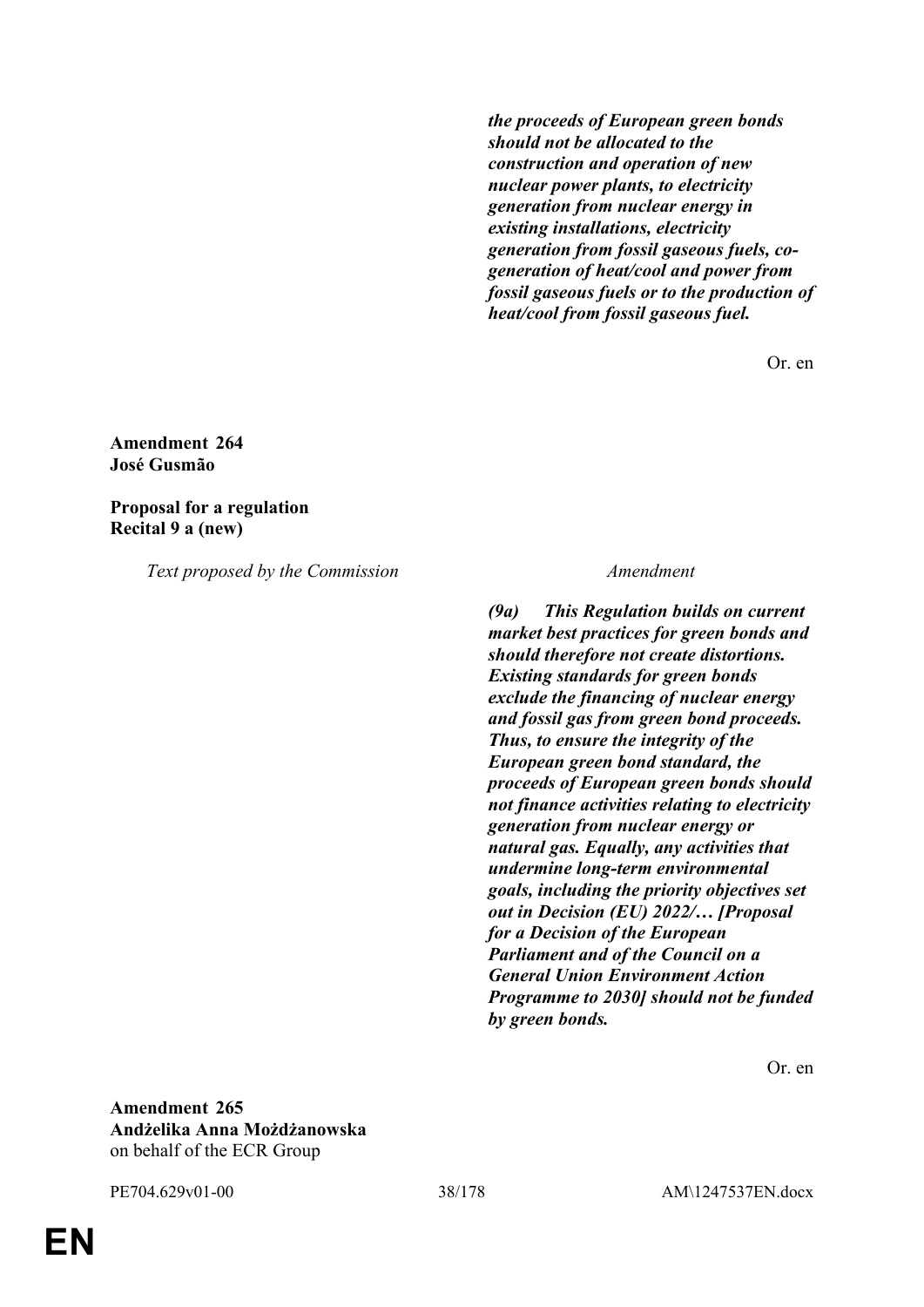## **Proposal for a regulation Recital 9 a (new)**

*Text proposed by the Commission Amendment*

*(9a) Article 10(2) of Regulation (EU) 2020/852 distinguishes environmentally sustainable activities from transitional economic activities for which there are no low-carbon alternatives. With regard to the EuGB, the two types of activity should be considered equivalent and equally eligible for funding from bond proceeds.*

Or. pl

**Amendment 266 Markus Ferber**

**Proposal for a regulation Recital 9 a (new)**

*Text proposed by the Commission Amendment*

*(9a) This regulation aims to create a gold standard for sustainable bonds and should therefore be fully aligned with the taxonomy for sustainable investments. In particular, it should not go beyond the taxonomy by arbitrarily excluding activities that are eligible under the taxonomy.*

Or. en

**Amendment 267 Esther de Lange**

**Proposal for a regulation Recital 9 a (new)**

*Text proposed by the Commission Amendment*

*(9a) This regulation aims to create a* 

AM\1247537EN.docx 39/178 PE704.629v01-00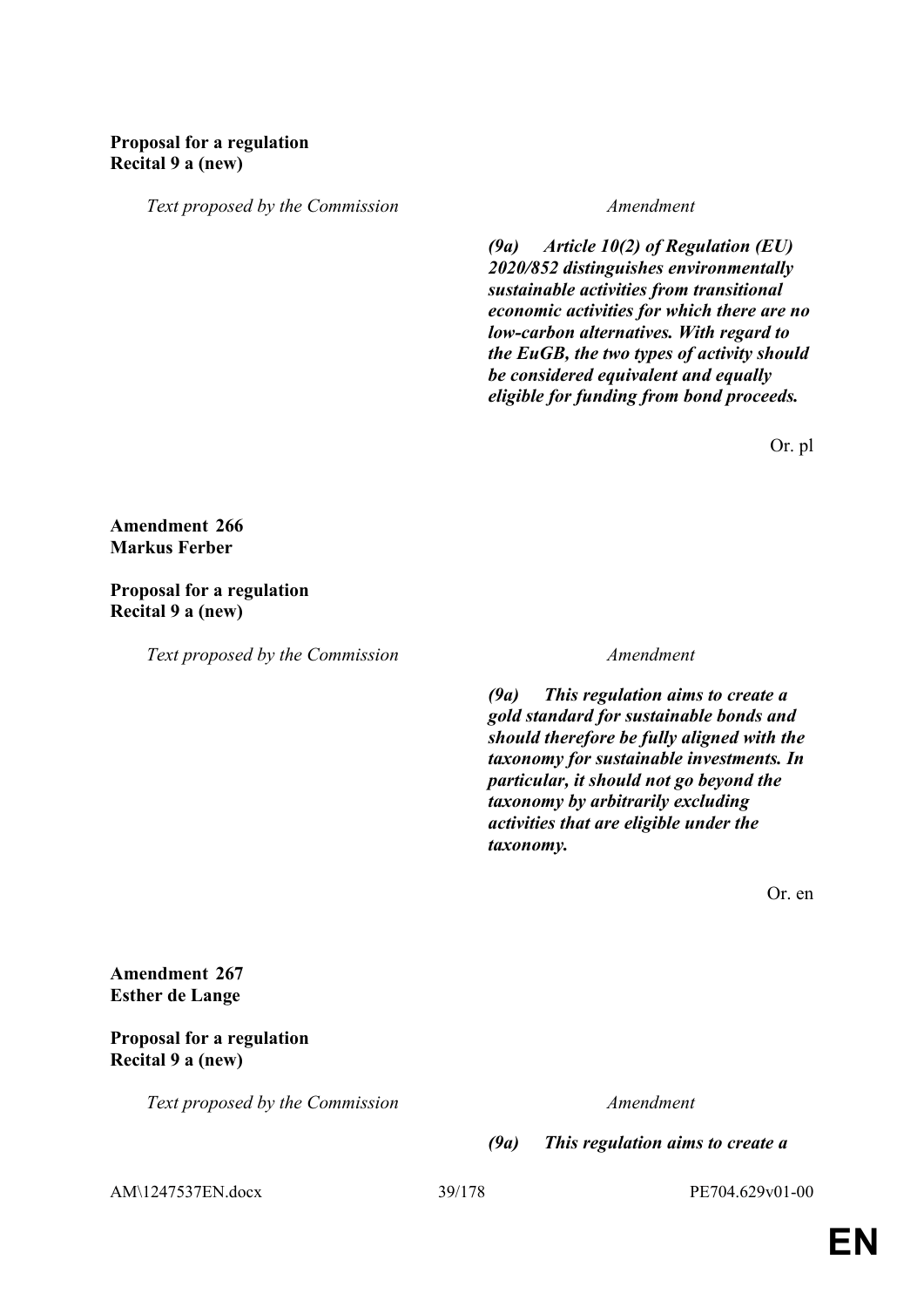*gold standard for sustainable bonds and should therefore be fully aligned with the taxonomy for sustainable investments.*

Or. en

**Amendment 268 Christophe Hansen, Lídia Pereira**

# **Proposal for a regulation Recital 9 a (new)**

*Text proposed by the Commission Amendment*

*(9a) This regulation aims to create a gold standard for sustainable bonds and should therefore be fully aligned with the taxonomy for sustainable investments.*

Or. en

**Amendment 269 Andżelika Anna Możdżanowska** on behalf of the ECR Group

**Proposal for a regulation Recital 9 b (new)**

*Text proposed by the Commission Amendment*

*(9b) It should be recognised that the EuGB can also finance expenditure relating to energy generation from gas or nuclear power plants, which are important for a smooth transition to a low-carbon economy.*

Or. pl

**Amendment 270 Markus Ferber, Christophe Hansen**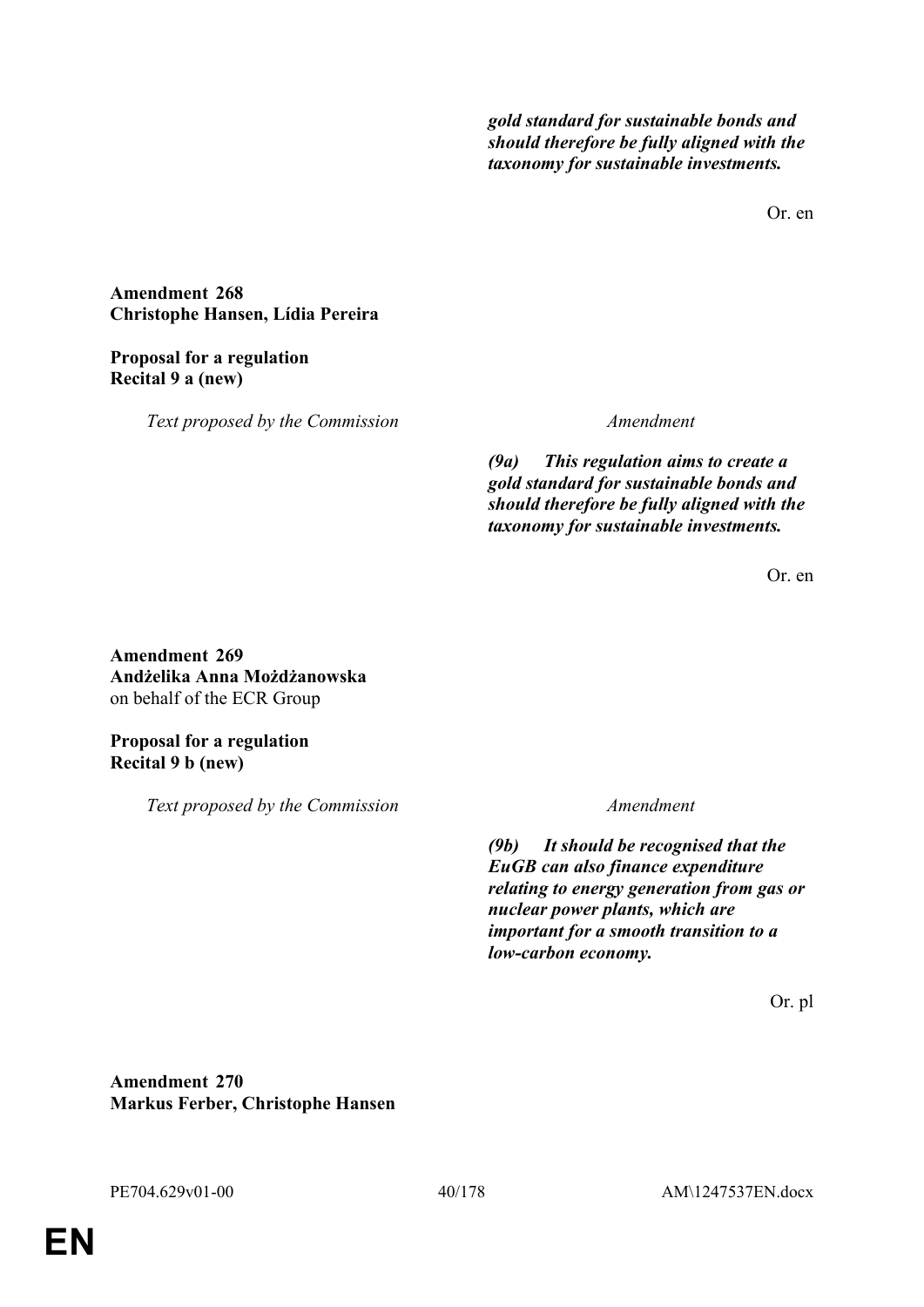## **Proposal for a regulation Recital 10**

### *Text proposed by the Commission Amendment*

(10) Sovereigns are frequent issuers of environmentally sustainable bonds and should therefore also be allowed to issue 'European green bonds', provided that the proceeds of such bonds are used to finance either assets or expenditure that meet the taxonomy, or assets or expenditure that will meet those requirements within a reasonably short period from the issuance of the bond concerned, which can be extended however where duly justified by the specific features of the economic activities and investments concerned.

(10) Sovereigns are frequent issuers of environmentally sustainable bonds and should therefore also be allowed to issue 'European green bonds', provided that the proceeds of such bonds are used to finance either assets or expenditure that meet the taxonomy, or assets or expenditure that will meet those requirements within a reasonably short period from the issuance of the bond concerned, which can be extended however where duly justified by the specific features of the economic activities and investments concerned. *For financial stability reasons, European green bonds shall not enjoy any beneficial prudential treatment or beneficial treatment under the stability and growth pact.*

Or. en

**Amendment 271 Andżelika Anna Możdżanowska** on behalf of the ECR Group

## **Proposal for a regulation Recital 10**

## *Text proposed by the Commission Amendment*

(10) Sovereigns are frequent issuers of environmentally sustainable bonds and should therefore also be allowed to issue 'European green bonds', provided that the proceeds of such bonds are used to finance either assets or expenditure that meet the taxonomy, or assets or expenditure that *will* meet those requirements within a reasonably short period from the issuance of the bond concerned, which can be extended however where duly justified by the specific features of the economic

(10) Sovereigns are frequent issuers of environmentally sustainable bonds and should therefore also be allowed to issue 'European green bonds', provided that the proceeds of such bonds are used to finance either assets or expenditure that meet the taxonomy, or assets or expenditure that *are to* meet those requirements within a reasonably short period from the issuance of the bond concerned, which can be extended however where duly justified by the specific features of the economic

AM\1247537EN.docx 41/178 PE704.629v01-00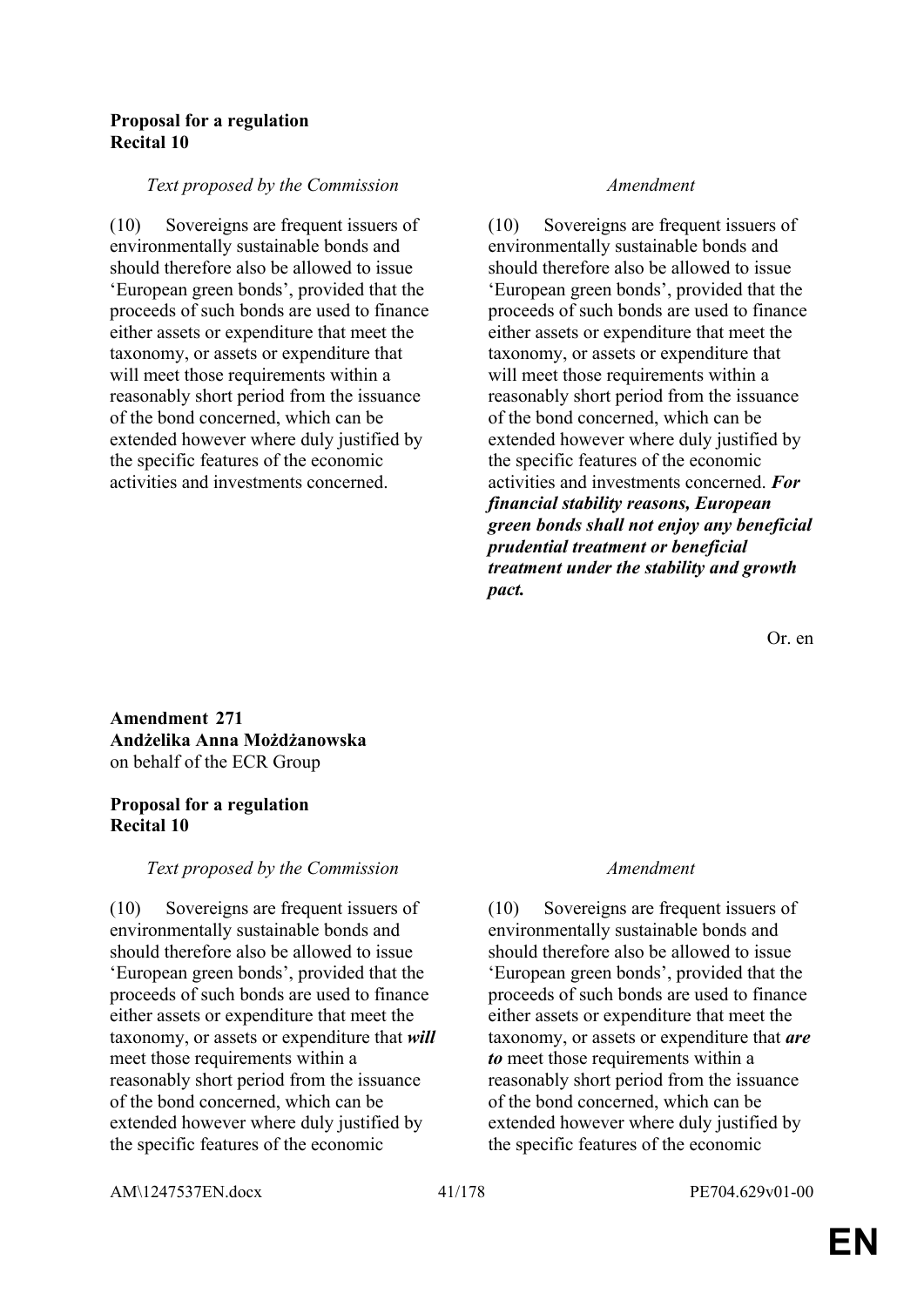activities and investments concerned. activities and investments concerned. *By way of exception, sovereigns should be able to use the proceeds of such bonds to fund environmentally sustainable assets or expenditure meeting the requirements of other classifications that are coherent with the taxonomy.*

Or. pl

## **Amendment 272 Christophe Hansen**

### **Proposal for a regulation Recital 10**

### *Text proposed by the Commission Amendment*

(10) Sovereigns are frequent issuers of environmentally sustainable bonds and should therefore also be allowed to issue 'European green bonds', provided that the proceeds of such bonds are used to finance either assets or expenditure that meet the taxonomy, or assets or expenditure that will meet those requirements within a reasonably short period from the issuance of the bond concerned, which can be extended however where duly justified by the specific features of the economic activities and investments concerned.

(10) Sovereigns are frequent issuers of environmentally sustainable bonds and should therefore also be allowed to issue 'European green bonds', provided that the proceeds of such bonds are used to finance either assets or expenditure that meet the taxonomy, or assets or expenditure that will meet those requirements within a reasonably short period from the issuance of the bond concerned, which can be extended however where duly justified by the specific features of the economic activities and investments concerned *as established by the European Commission*.

Or. en

# **Amendment 273 Billy Kelleher, Gilles Boyer, Stéphanie Yon-Courtin, Olivier Chastel**

## **Proposal for a regulation Recital 10**

*Text proposed by the Commission Amendment*

(10) Sovereigns are frequent issuers of environmentally sustainable *bonds* and

(10) Sovereigns are frequent issuers of *bonds marketed as* environmentally

PE704.629v01-00 42/178 AM\1247537EN.docx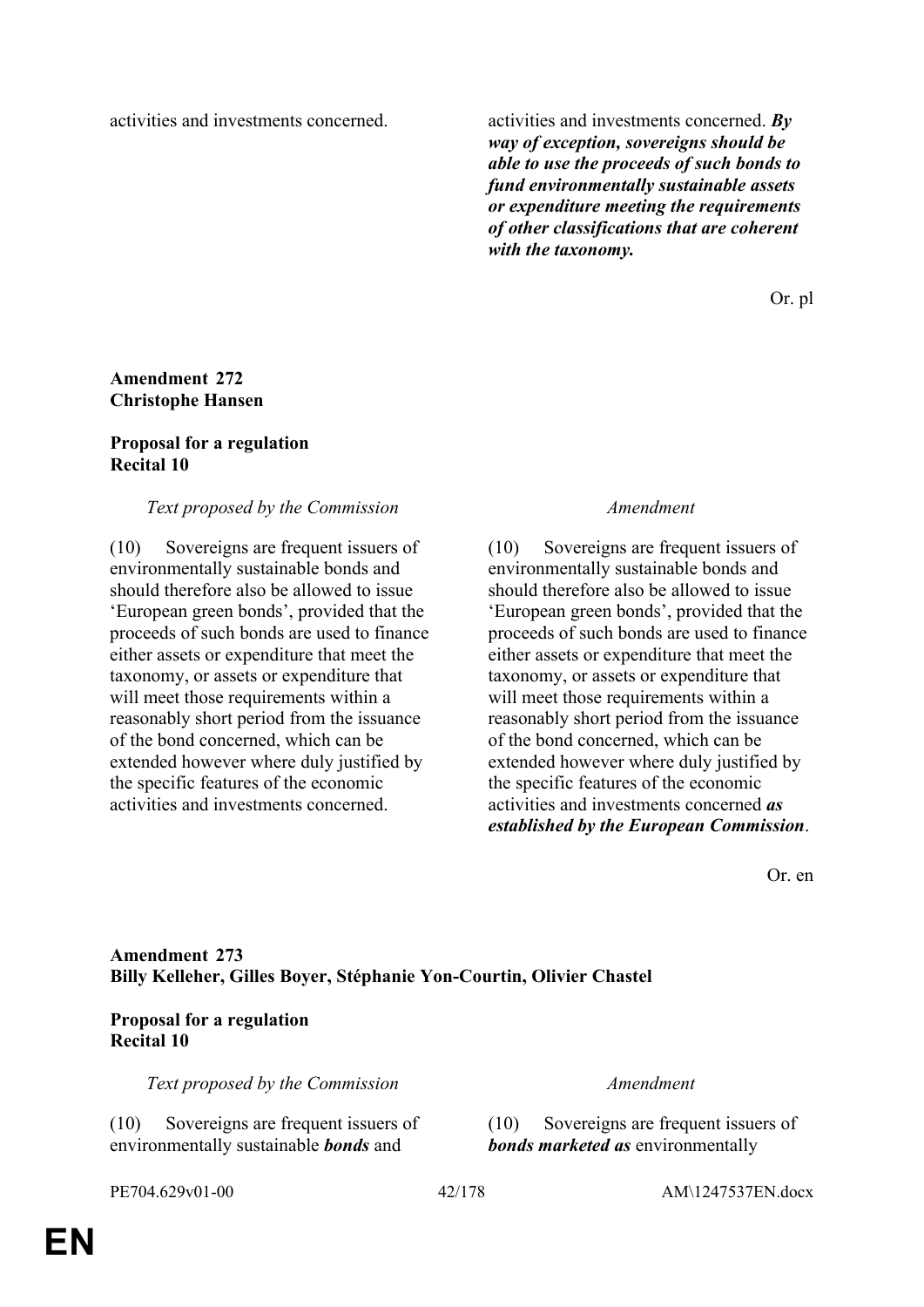should therefore also be allowed to issue 'European green bonds', provided that the proceeds of such bonds are used to finance either assets or expenditure that meet the taxonomy, or assets or expenditure that will meet those requirements within a reasonably short period from the issuance of the bond concerned, which can be extended however where duly justified by the specific features of the economic activities and investments concerned.

sustainable and should therefore also be allowed to issue 'European green bonds', provided that the proceeds of such bonds are used to finance either assets or expenditure that meet the taxonomy, or assets or expenditure that will meet those requirements within a reasonably short period from the issuance of the bond concerned, which can be extended however where duly justified by the specific features of the economic activities and investments concerned.

Or. en

## **Amendment 274 Lídia Pereira**

### **Proposal for a regulation Recital 10**

## *Text proposed by the Commission Amendment*

(10) Sovereigns are frequent issuers of environmentally sustainable bonds and should therefore also be allowed to issue 'European green bonds', provided that the proceeds of such bonds are used to finance either assets or expenditure that meet the taxonomy, or assets or expenditure that will meet those requirements within a *reasonably short* period from the issuance of the bond concerned, which can be extended however where duly justified by the specific features of the economic activities and investments concerned.

(10) Sovereigns are frequent issuers of environmentally sustainable bonds and should therefore also be allowed to issue 'European green bonds', provided that the proceeds of such bonds are used to finance either assets or expenditure that meet the taxonomy, or assets or expenditure that will meet those requirements within a *reasonable* period from the issuance of the bond concerned, which can be extended however where duly justified by the specific features of the economic activities and investments concerned.

Or. en

**Amendment 275 José Gusmão**

## **Proposal for a regulation Recital 10**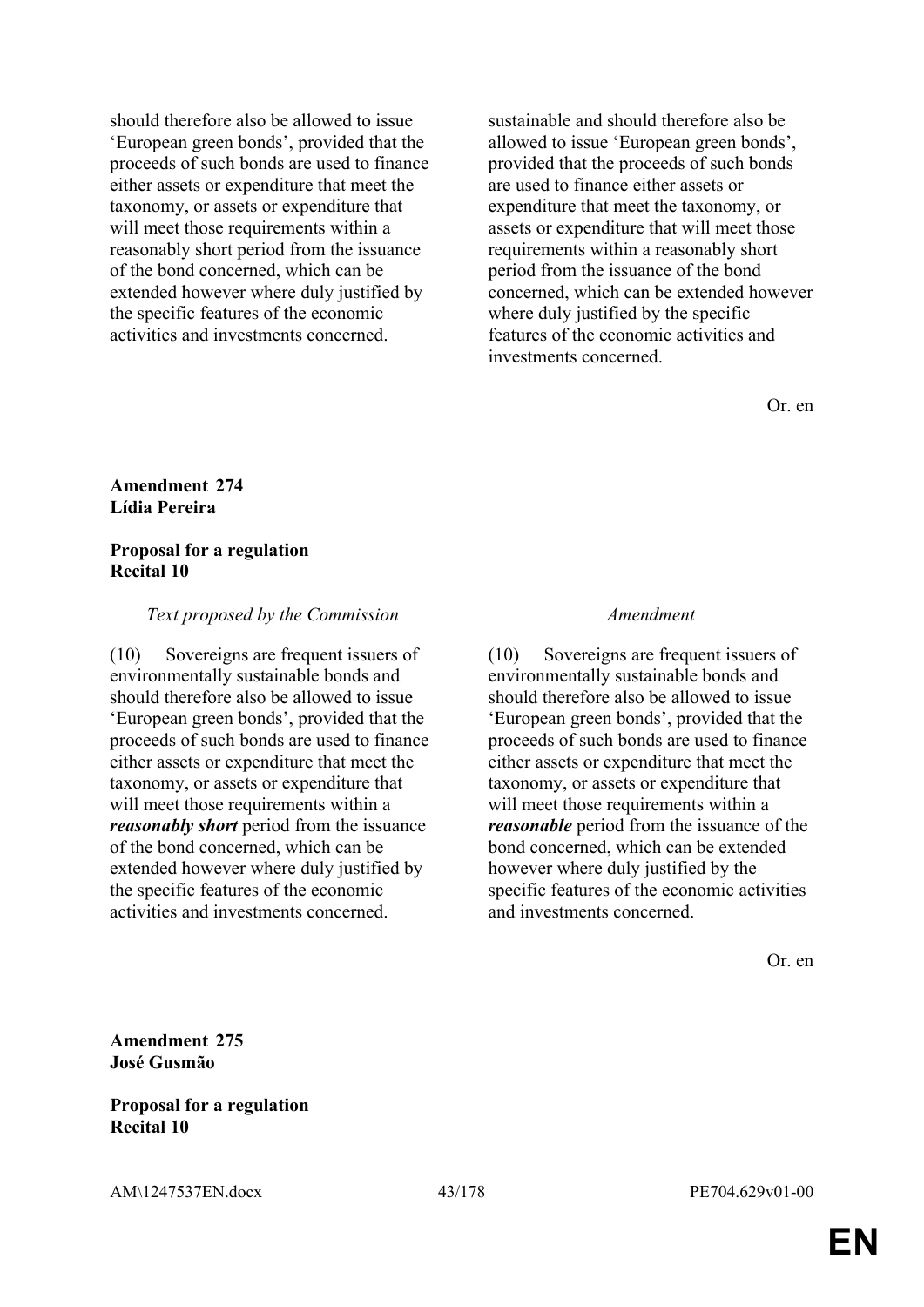## *Text proposed by the Commission Amendment*

(10) Sovereigns are frequent issuers of environmentally sustainable bonds and should therefore also be allowed to issue 'European green bonds', provided that the proceeds of such bonds are used to finance either assets or expenditure that meet the taxonomy, or assets or expenditure that will meet those requirements within a reasonably short period from the issuance of the bond concerned, *which can be extended however where duly justified by the specific features of the economic activities and investments concerned*.

(10) Sovereigns are frequent issuers of environmentally sustainable bonds and should therefore also be allowed to issue 'European green bonds', provided that the proceeds of such bonds are used to finance either assets or expenditure that meet the taxonomy, or assets or expenditure that will meet those requirements within a reasonably short period from the issuance of the bond concerned. *Public investments that contribute to achieving the Sustainable Development Goals should be exempted from the SGP deficit calculations*.

Or. en

**Amendment 276 Paul Tang**

## **Proposal for a regulation Recital 10 a (new)**

*Text proposed by the Commission Amendment*

*(10a) The European Central Bank (ECB) adopted, on 8 July 2021, a climate roadmap to further incorporate climate change considerations into its monetary policy framework and in its operations in the areas of disclosure, risk assessment, collateral framework, and corporate sector asset purchases. The European Green Bond Standard can be a very useful tool in this regard, allowing the ECB to integrate better climate risks in its prudential and collateral framework, for example by reducing the haircut when taking European Green Bonds as collateral or by looking at the green asset ratio when determining Pillar 2 capital requirements.*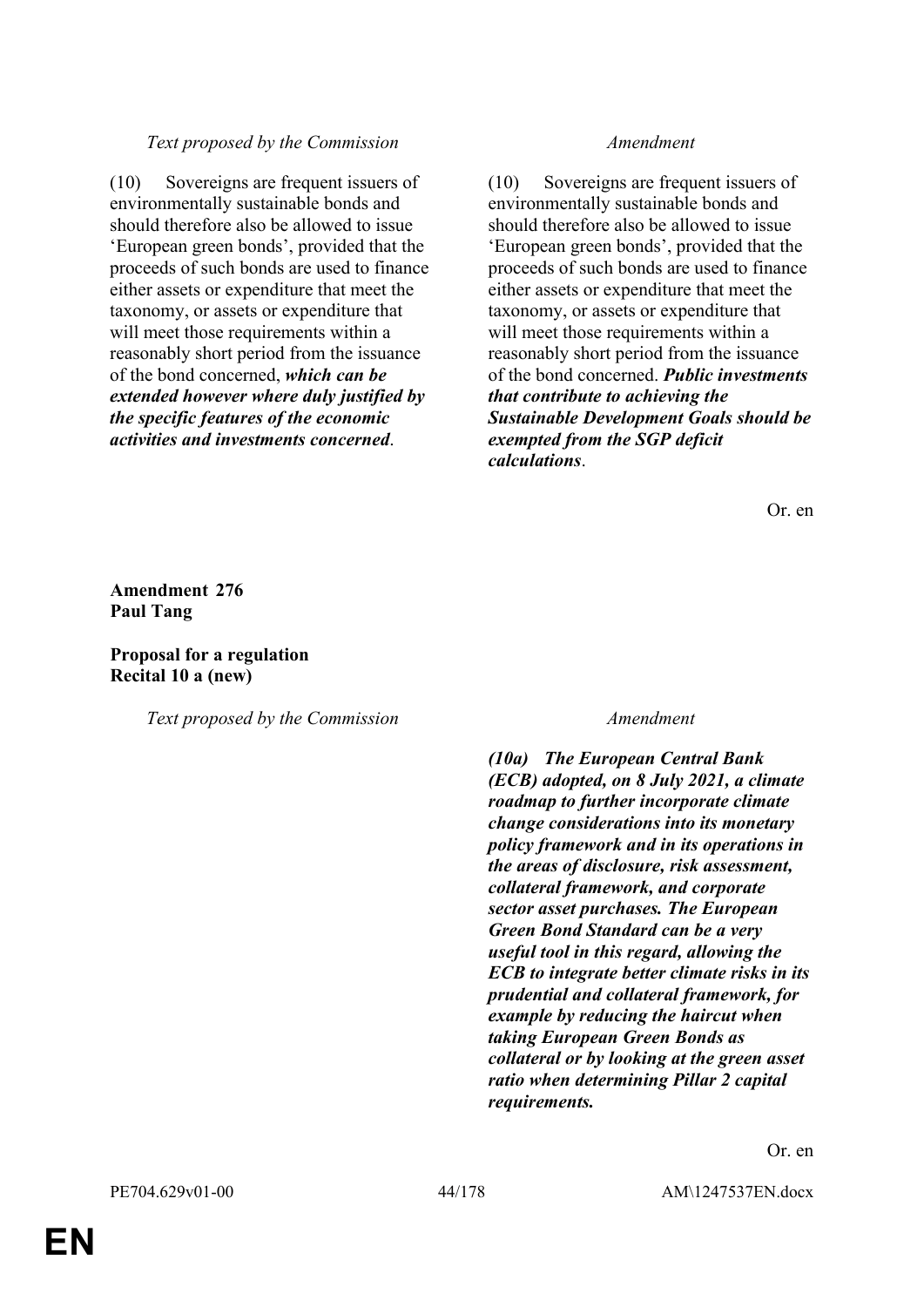**Amendment 277 Bas Eickhout** on behalf of the Greens/EFA Group

## **Proposal for a regulation Recital 11**

### *Text proposed by the Commission Amendment*

(11) Article 4 of Regulation (EU) 2020/852 requires Member States and the Union to apply the criteria set out in Article 3 of that Regulation to determine whether an economic activity qualifies as environmentally sustainable for the purposes of any measure setting out requirements for financial market participants or issuers in respect of financial products or corporate bonds that are made available as environmentally sustainable. It is therefore logical that the technical screening criteria referred to in Article 3, point (d), of Regulation (EU) 2020/852 should determine which fixed assets, expenditures and financial assets can be financed by the proceeds of European green bonds. In view of the expected technological progress in the field of environmental sustainability, the delegated acts adopted pursuant to Articles 10(3), 11(3), 12(2), 13(2), 14(2) or 15(2) of Regulation (EU) 2020/852 are likely to be reviewed and amended over time. *Regardless of such changes, in order to provide legal certainty to issuers and investors and prevent amendments to the technical screening criteria from having a negative impact on the price of European green bonds that have already been issued, issuers should be able to apply the technical screening criteria applicable at the moment the European green bond was issued when allocating the proceeds of such bonds to eligible fixed assets or expenditures, until maturity of the bond. To ensure legal certainty for European green bonds whose proceeds are allocated* 

(11) Article 4 of Regulation (EU) 2020/852 requires Member States and the Union to apply the criteria set out in Article 3 of that Regulation to determine whether an economic activity qualifies as environmentally sustainable for the purposes of any measure setting out requirements for financial market participants or issuers in respect of financial products or corporate bonds that are made available as environmentally sustainable. It is therefore logical that the technical screening criteria referred to in Article 3, point (d), of Regulation (EU) 2020/852 should determine which fixed assets, expenditures and financial assets can be financed by the proceeds of European green bonds. In view of the expected technological progress in the field of environmental sustainability, the delegated acts adopted pursuant to Articles 10(3), 11(3), 12(2), 13(2), 14(2) or 15(2) of Regulation (EU) 2020/852 are likely to be reviewed and amended over time. Where the relevant delegated acts are amended, the issuer should allocate proceeds by applying the amended delegated acts within five years.

AM\1247537EN.docx 45/178 PE704.629v01-00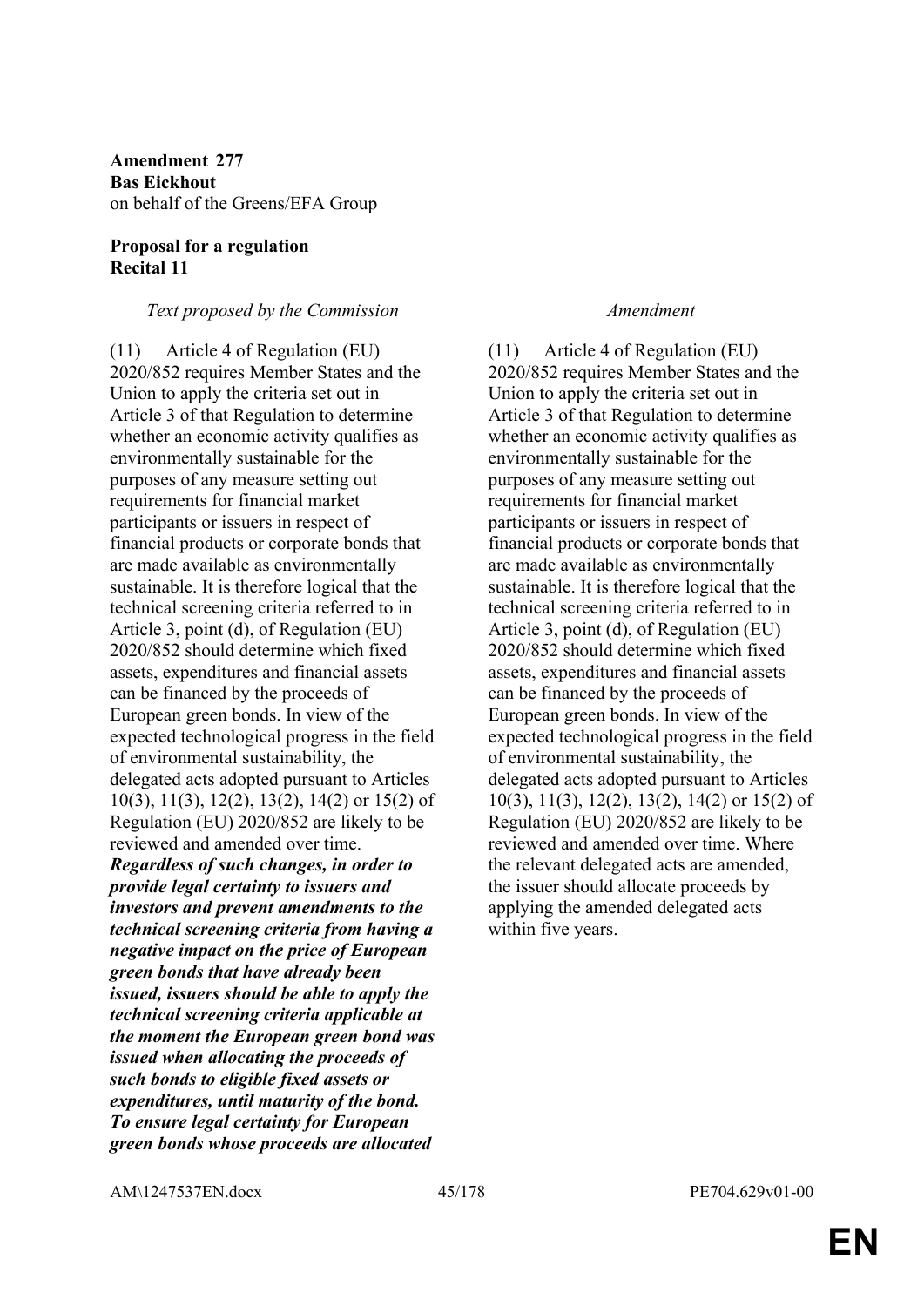*to financial assets, it is necessary to clarify that the underlying economic activities funded by those financial assets should comply with the technical screening criteria applicable at the moment the financial assets were created.* Where the relevant delegated acts are amended, the issuer should allocate proceeds by applying the amended delegated acts within five years.

## **Amendment 278 Elisabetta Gualmini**

## **Proposal for a regulation Recital 11**

### *Text proposed by the Commission Amendment*

(11) Article 4 of Regulation (EU) 2020/852 requires Member States and the Union to apply the criteria set out in Article 3 of that Regulation to determine whether an economic activity qualifies as environmentally sustainable for the purposes of any measure setting out requirements for financial market participants or issuers in respect of financial products or corporate bonds that are made available as environmentally sustainable. It is therefore logical that the technical screening criteria referred to in Article 3, point (d), of Regulation (EU) 2020/852 should determine which fixed assets, expenditures and financial assets can be financed by the proceeds of European green bonds. In view of the expected technological progress in the field of environmental sustainability, the delegated acts adopted pursuant to Articles 10(3), 11(3), 12(2), 13(2), 14(2) or 15(2) of Regulation (EU) 2020/852 are likely to be reviewed and amended over time. Regardless of such changes, in order to provide legal certainty to issuers and

Or. en

(11) Article 4 of Regulation (EU) 2020/852 requires Member States and the Union to apply the criteria set out in Article 3 of that Regulation to determine whether an economic activity qualifies as environmentally sustainable for the purposes of any measure setting out requirements for financial market participants or issuers in respect of financial products or corporate bonds that are made available as environmentally sustainable. It is therefore logical that the technical screening criteria referred to in Article 3, point (d), of Regulation (EU) 2020/852 should determine which fixed assets, expenditures and financial assets can be financed by the proceeds of European green bonds. In view of the expected technological progress in the field of environmental sustainability, the delegated acts adopted pursuant to Articles 10(3), 11(3), 12(2), 13(2), 14(2) or 15(2) of Regulation (EU) 2020/852 are likely to be reviewed and amended over time. Regardless of such changes, in order to provide legal certainty to issuers and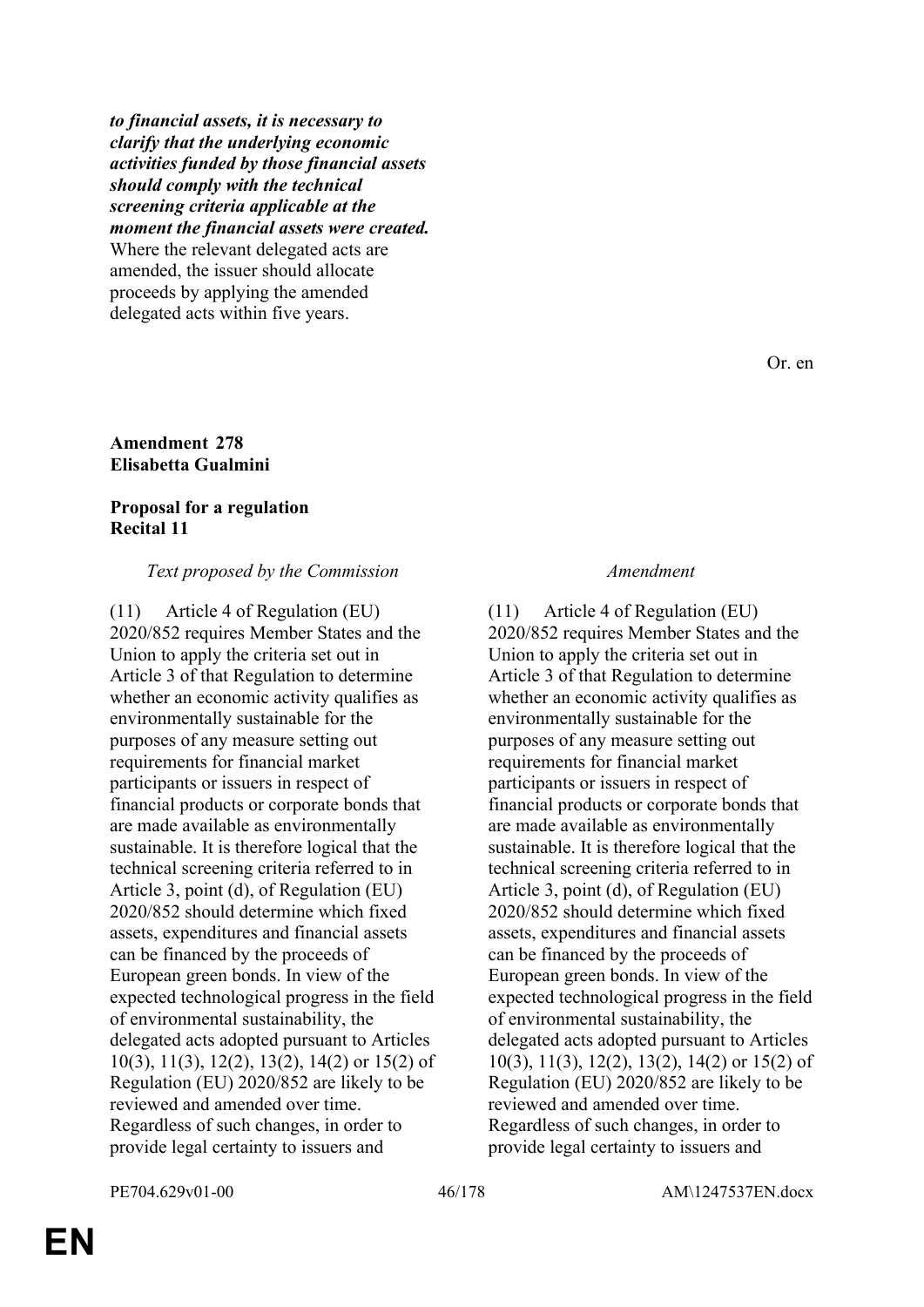investors and prevent amendments to the technical screening criteria from having a negative impact on the price of European green bonds that have already been issued, issuers should be able to apply the technical screening criteria applicable at the moment the European green bond was issued when allocating the proceeds of such bonds to eligible fixed assets or expenditures, until maturity of the bond. To ensure legal certainty for European green bonds whose proceeds are allocated to financial assets, it is necessary to clarify that the underlying economic activities funded by those financial assets should comply with the technical screening criteria applicable at the moment the financial assets were created. *Where the relevant delegated acts are amended, the issuer should allocate proceeds by applying the amended delegated acts within five years.*

investors and prevent amendments to the technical screening criteria from having a negative impact on the price of European green bonds that have already been issued, issuers should be able to apply the technical screening criteria applicable at the moment the European green bond was issued when allocating the proceeds of such bonds to eligible fixed assets or expenditures, until maturity of the bond. To ensure legal certainty for European green bonds whose proceeds are allocated to financial assets, it is necessary to clarify that the underlying economic activities funded by those financial assets should comply with the technical screening criteria applicable at the moment the financial assets were created.

Or. it

## **Amendment 279 Gilles Boyer, Stéphanie Yon-Courtin, Olivier Chastel, Caroline Nagtegaal, Nicola Beer**

## **Proposal for a regulation Recital 11**

## *Text proposed by the Commission Amendment*

(11) Article 4 of Regulation (EU) 2020/852 requires Member States and the Union to apply the criteria set out in Article 3 of that Regulation to determine whether an economic activity qualifies as environmentally sustainable for the purposes of any measure setting out requirements for financial market participants or issuers in respect of financial products or corporate bonds that are made available as environmentally sustainable. It is therefore logical that the technical screening criteria referred to in Article 3, point (d), of Regulation (EU)

(11) Article 4 of Regulation (EU) 2020/852 requires Member States and the Union to apply the criteria set out in Article 3 of that Regulation to determine whether an economic activity qualifies as environmentally sustainable for the purposes of any measure setting out requirements for financial market participants or issuers in respect of financial products or corporate bonds that are made available as environmentally sustainable. It is therefore logical that the technical screening criteria referred to in Article 3, point (d), of Regulation (EU)

AM\1247537EN.docx 47/178 PE704.629v01-00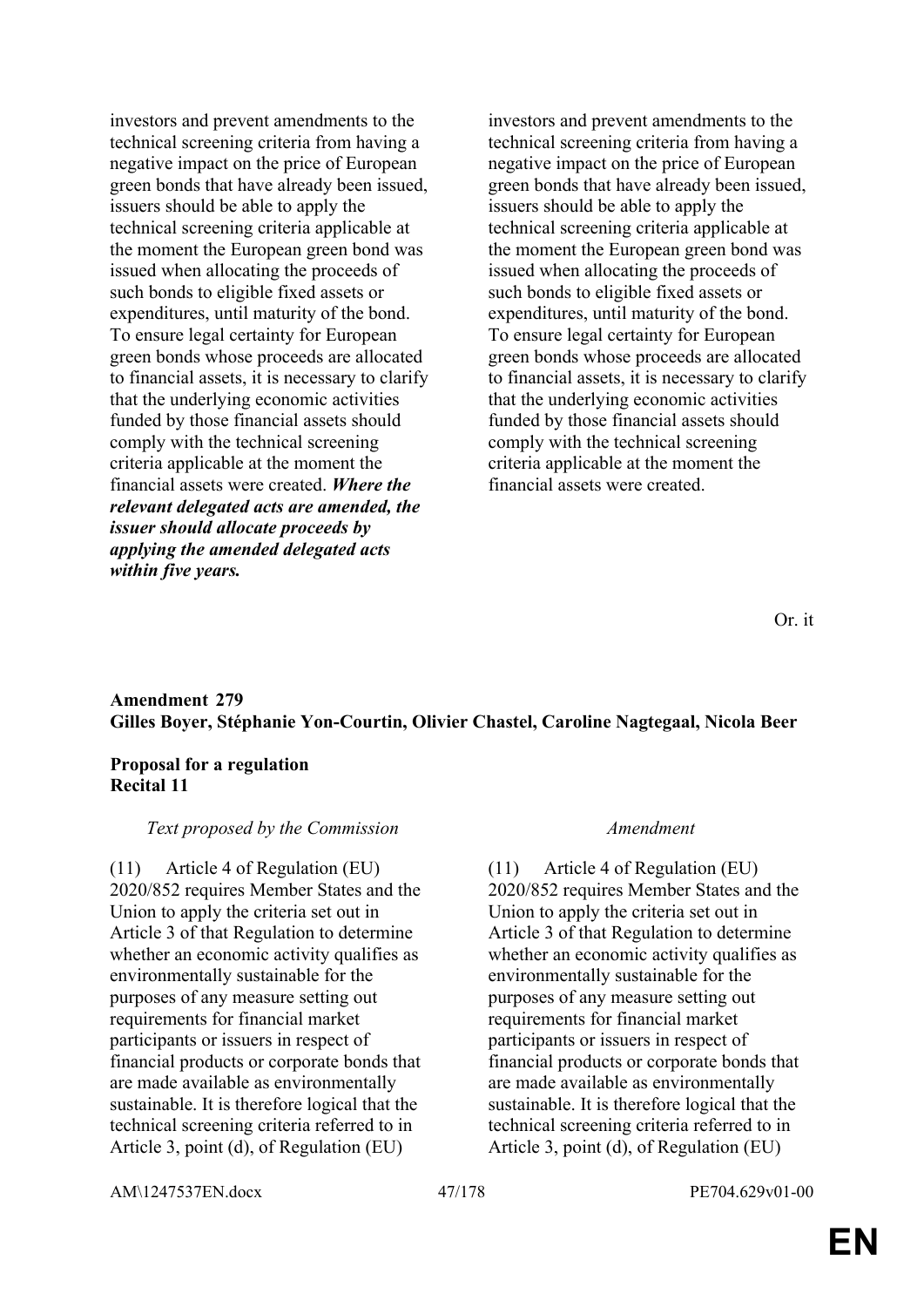2020/852 should determine which fixed assets, expenditures and financial assets can be financed by the proceeds of European green bonds. In view of the expected technological progress in the field of environmental sustainability, the delegated acts adopted pursuant to Articles 10(3), 11(3), 12(2), 13(2), 14(2) or 15(2) of Regulation (EU) 2020/852 are likely to be reviewed and amended over time. Regardless of such changes, in order to provide legal certainty to issuers and investors and prevent amendments to the technical screening criteria from having a negative impact on the price of European green bonds that have already been issued, issuers should be able to apply the technical screening criteria applicable at the moment the European green bond was issued when allocating the proceeds of such bonds to eligible fixed assets or expenditures, until maturity of the bond. To ensure legal certainty for European green bonds whose proceeds are allocated to financial assets, it is necessary to clarify that the underlying economic activities funded by those financial assets should comply with the technical screening criteria applicable at the moment the financial assets were created. *Where the relevant delegated acts are amended, the issuer should allocate proceeds by applying the amended delegated acts within five years.*

2020/852 should determine which fixed assets, expenditures and financial assets can be financed by the proceeds of European green bonds. In view of the expected technological progress in the field of environmental sustainability, the delegated acts adopted pursuant to Articles 10(3), 11(3), 12(2), 13(2), 14(2) or 15(2) of Regulation (EU) 2020/852 are likely to be reviewed and amended over time. Regardless of such changes, in order to provide legal certainty to issuers and investors and prevent amendments to the technical screening criteria from having a negative impact on the price of European green bonds that have already been issued, issuers should be able to apply the technical screening criteria applicable at the moment the European green bond was issued when allocating the proceeds of such bonds to eligible fixed assets or expenditures, until maturity of the bond. To ensure legal certainty for European green bonds whose proceeds are allocated to financial assets, it is necessary to clarify that the underlying economic activities funded by those financial assets should comply with the technical screening criteria applicable at the moment the financial assets were created.

Or. en

**Amendment 280 Marco Zanni, Valentino Grant, Antonio Maria Rinaldi**

## **Proposal for a regulation Recital 11**

*Text proposed by the Commission Amendment*

(11) Article 4 of Regulation (EU) 2020/852 requires Member States and the (11) Article 4 of Regulation (EU) 2020/852 requires Member States and the

PE704.629v01-00 48/178 AM\1247537EN.docx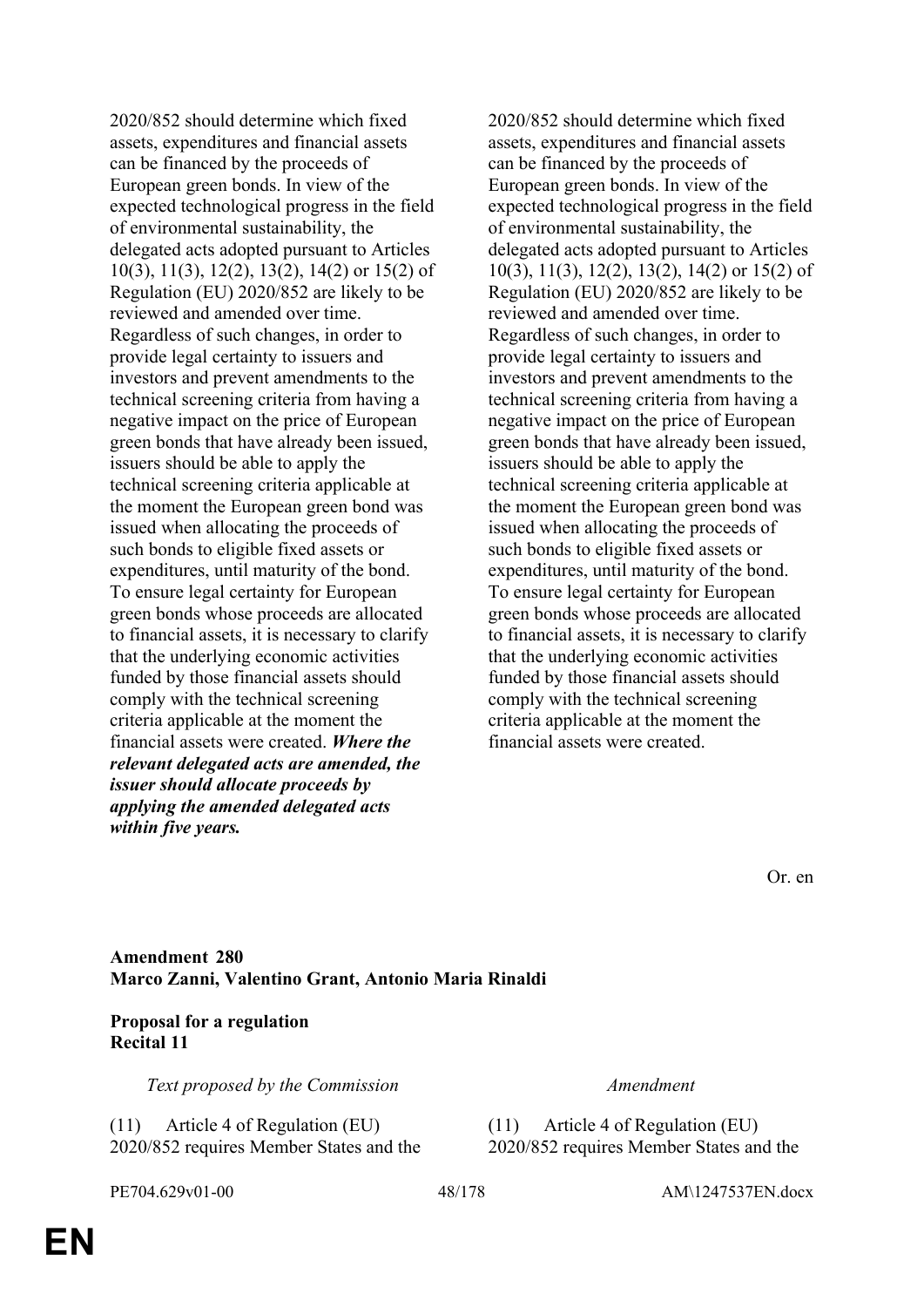Union to apply the criteria set out in Article 3 of that Regulation to determine whether an economic activity qualifies as environmentally sustainable for the purposes of any measure setting out requirements for financial market participants or issuers in respect of financial products or corporate bonds that are made available as environmentally sustainable. It is therefore logical that the technical screening criteria referred to in Article 3, point (d), of Regulation (EU) 2020/852 should determine which fixed assets, expenditures and financial assets can be financed by the proceeds of European green bonds. In view of the expected technological progress in the field of environmental sustainability, the delegated acts adopted pursuant to Articles 10(3), 11(3), 12(2), 13(2), 14(2) or 15(2) of Regulation (EU) 2020/852 are likely to be reviewed and amended over time. Regardless of such changes, in order to provide legal certainty to issuers and investors and prevent amendments to the technical screening criteria from having a negative impact on the price of European green bonds that have already been issued, issuers should be able to apply the technical screening criteria applicable at the moment the European green bond was issued when allocating the proceeds of such bonds to eligible fixed assets or expenditures, until maturity of the bond. To ensure legal certainty for European green bonds whose proceeds are allocated to financial assets, it is necessary to clarify that the underlying economic activities funded by those financial assets should comply with the technical screening criteria applicable at the moment the financial assets were created. *Where the relevant delegated acts are amended, the issuer should allocate proceeds by applying the amended delegated acts within five years.*

Union to apply the criteria set out in Article 3 of that Regulation to determine whether an economic activity qualifies as environmentally sustainable for the purposes of any measure setting out requirements for financial market participants or issuers in respect of financial products or corporate bonds that are made available as environmentally sustainable. It is therefore logical that the technical screening criteria referred to in Article 3, point (d), of Regulation (EU) 2020/852 should determine which fixed assets, expenditures and financial assets can be financed by the proceeds of European green bonds. In view of the expected technological progress in the field of environmental sustainability, the delegated acts adopted pursuant to Articles 10(3), 11(3), 12(2), 13(2), 14(2) or 15(2) of Regulation (EU) 2020/852 are likely to be reviewed and amended over time. Regardless of such changes, in order to provide legal certainty to issuers and investors and prevent amendments to the technical screening criteria from having a negative impact on the price of European green bonds that have already been issued, issuers should be able to apply the technical screening criteria applicable at the moment the European green bond was issued when allocating the proceeds of such bonds to eligible fixed assets or expenditures, until maturity of the bond. To ensure legal certainty for European green bonds whose proceeds are allocated to financial assets, it is necessary to clarify that the underlying economic activities funded by those financial assets should comply with the technical screening criteria applicable at the moment the financial assets were created.

Or. en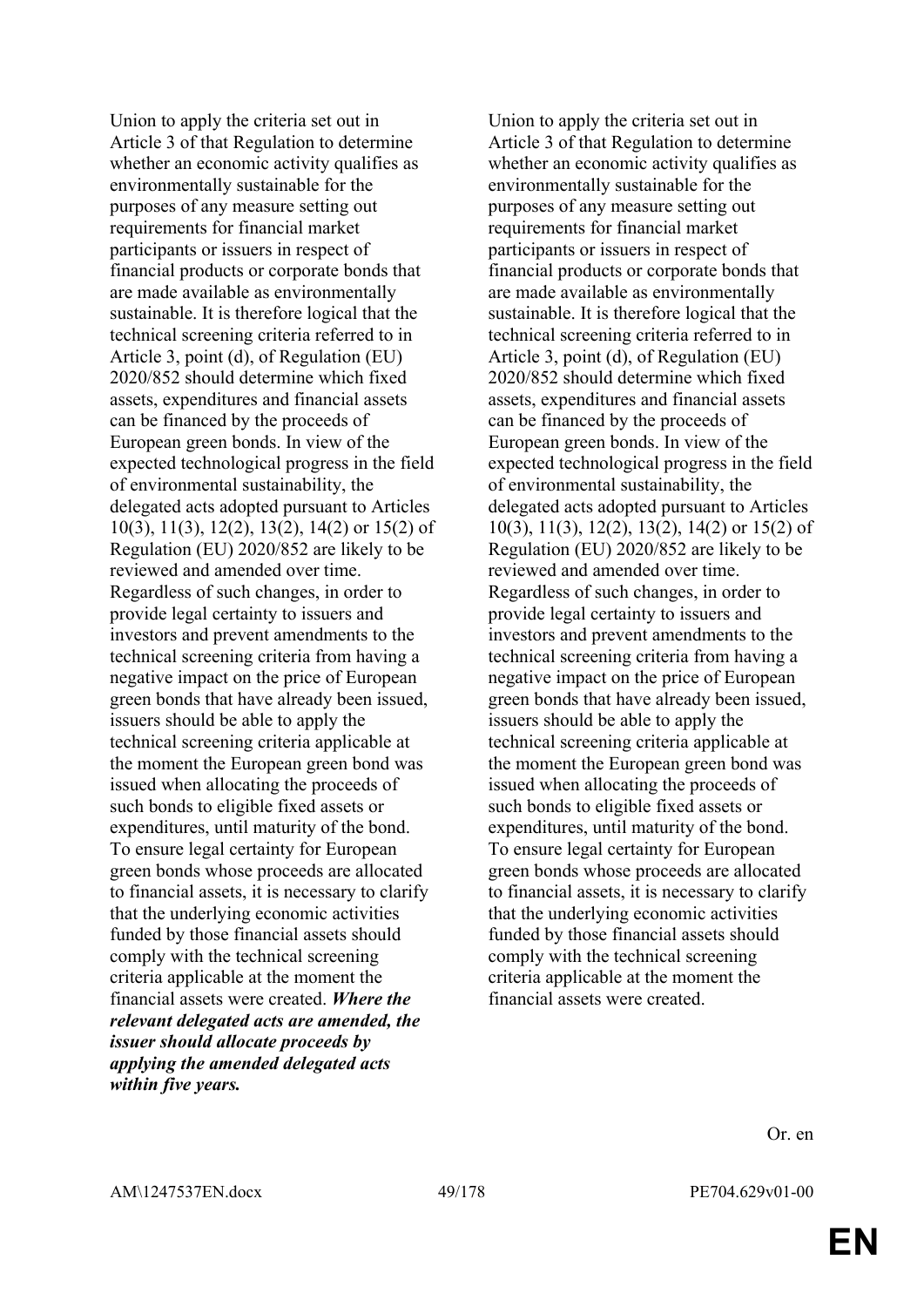## **Amendment 281 Andżelika Anna Możdżanowska** on behalf of the ECR Group

## **Proposal for a regulation Recital 11**

## *Text proposed by the Commission Amendment*

(11) Article 4 of Regulation (EU) 2020/852 requires Member States and the Union to apply the criteria set out in Article 3 of that Regulation to determine whether an economic activity qualifies as environmentally sustainable for the purposes of any measure setting out requirements for financial market participants or issuers in respect of financial products or corporate bonds that are made available as environmentally sustainable. It is therefore logical that the technical screening criteria referred to in Article 3, point (d), of Regulation (EU) 2020/852 should determine which fixed assets, expenditures and financial assets *can* be financed by the proceeds of European green bonds. In view of the expected technological progress in the field of environmental sustainability, the delegated acts adopted pursuant to Articles 10(3), 11(3), 12(2), 13(2), 14(2) or 15(2) of Regulation (EU) 2020/852 are likely to be reviewed and amended over time. Regardless of such changes, in order to provide legal certainty to issuers and investors and prevent amendments to the technical screening criteria from having a negative impact on the price of European green bonds that have already been issued, issuers should be able to apply the technical screening criteria applicable at the moment the European green bond was issued when allocating the proceeds of such bonds to eligible fixed assets or expenditures, until maturity of the bond. To ensure legal certainty for European green bonds whose proceeds are allocated

(11) Article 4 of Regulation (EU) 2020/852 requires Member States and the Union to apply the criteria set out in Article 3 of that Regulation to determine whether an economic activity qualifies as environmentally sustainable for the purposes of any measure setting out requirements for financial market participants or issuers in respect of financial products or corporate bonds that are made available as environmentally sustainable. It is therefore logical that the technical screening criteria referred to in Article 3, point (d), of Regulation (EU) 2020/852 should determine which fixed assets, expenditures and financial assets *should primarily* be financed by the proceeds of European green bonds. In view of the expected technological progress in the field of environmental sustainability, the delegated acts adopted pursuant to Articles 10(3), 11(3), 12(2), 13(2), 14(2) or 15(2) of Regulation (EU) 2020/852 are likely to be reviewed and amended over time. Regardless of such changes, in order to provide legal certainty to issuers and investors and prevent amendments to the technical screening criteria from having a negative impact on the price of European green bonds that have already been issued, issuers should be able to apply the technical screening criteria applicable at the moment the European green bond was issued when allocating the proceeds of such bonds to eligible fixed assets or expenditures, until maturity of the bond. To ensure legal certainty for European green bonds whose proceeds are allocated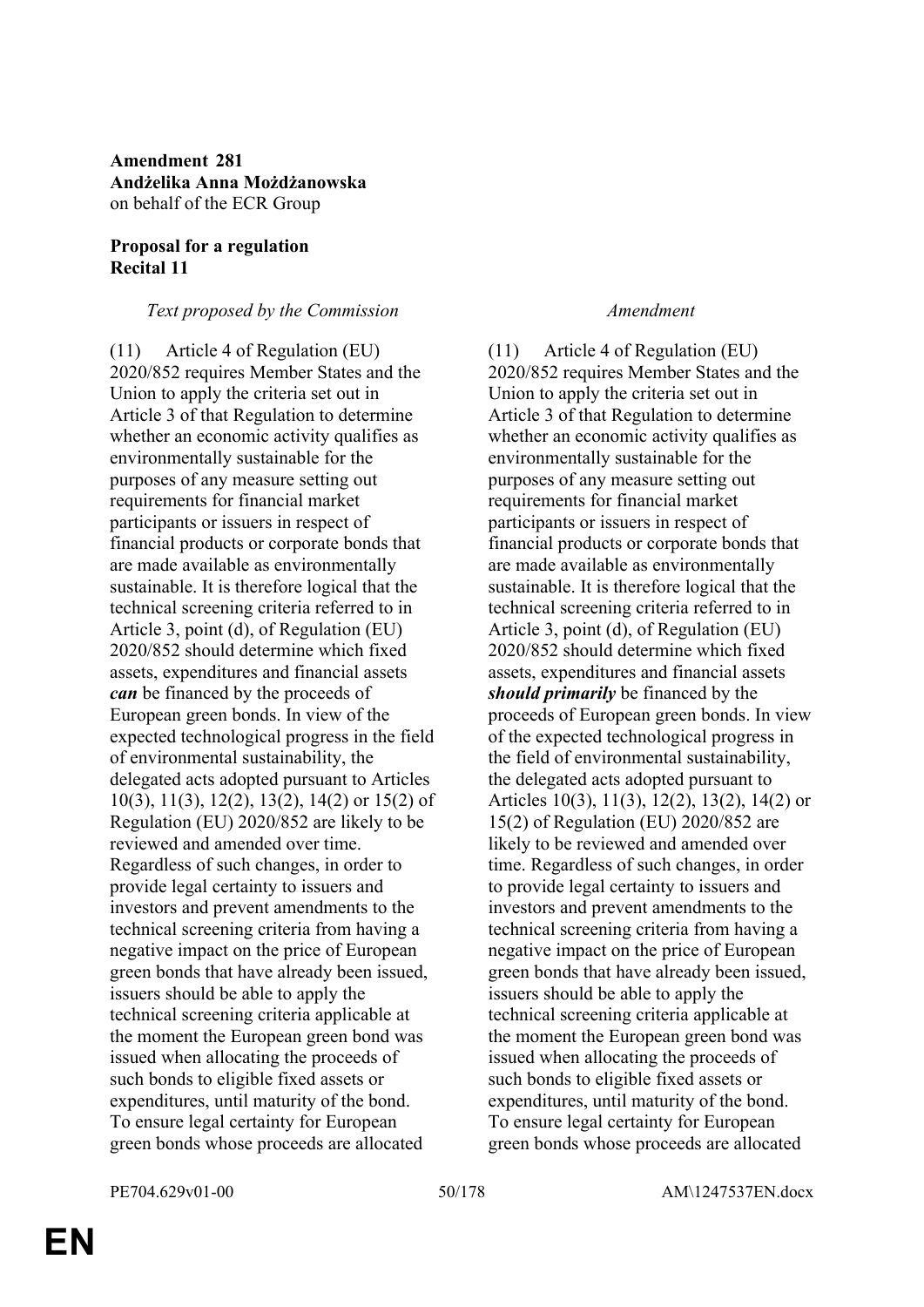to financial assets, it is necessary to clarify that the underlying economic activities funded by those financial assets should comply with the technical screening criteria applicable at the moment the financial assets were created. *Where* the relevant delegated acts *are amended, the issuer should allocate* proceeds *by applying the amended delegated acts within five years*.

to financial assets, it is necessary to clarify that the underlying economic activities funded by those financial assets should comply with the technical screening criteria applicable at the moment the financial assets were created. *Any amendment to* the relevant delegated acts *shall not affect the issuer's obligations; in particular, it shall not require the allocation of* proceeds *to be adapted to the new requirements*.

Or. pl

## **Amendment 282 Markus Ferber**

## **Proposal for a regulation Recital 11**

### *Text proposed by the Commission Amendment*

(11) Article 4 of Regulation (EU) 2020/852 requires Member States and the Union to apply the criteria set out in Article 3 of that Regulation to determine whether an economic activity qualifies as environmentally sustainable for the purposes of any measure setting out requirements for financial market participants or issuers in respect of financial products or corporate bonds that are made available as environmentally sustainable. It is therefore logical that the technical screening criteria referred to in Article 3, point (d), of Regulation (EU) 2020/852 should determine which fixed assets, expenditures and financial assets can be financed by the proceeds of European green bonds. In view of the expected technological progress in the field of environmental sustainability, the delegated acts adopted pursuant to Articles 10(3), 11(3), 12(2), 13(2), 14(2) or 15(2) of Regulation (EU) 2020/852 are likely to be reviewed and amended over time. Regardless of such changes, in order to

(11) Article 4 of Regulation (EU) 2020/852 requires Member States and the Union to apply the criteria set out in Article 3 of that Regulation to determine whether an economic activity qualifies as environmentally sustainable for the purposes of any measure setting out requirements for financial market participants or issuers in respect of financial products or corporate bonds that are made available as environmentally sustainable. It is therefore logical that the technical screening criteria referred to in Article 3, point (d), of Regulation (EU) 2020/852 should determine which fixed assets, expenditures and financial assets can be financed by the proceeds of European green bonds. In view of the expected technological progress in the field of environmental sustainability, the delegated acts adopted pursuant to Articles 10(3), 11(3), 12(2), 13(2), 14(2) or 15(2) of Regulation (EU) 2020/852 are likely to be reviewed and amended over time. Regardless of such changes, in order to

AM\1247537EN.docx 51/178 PE704.629v01-00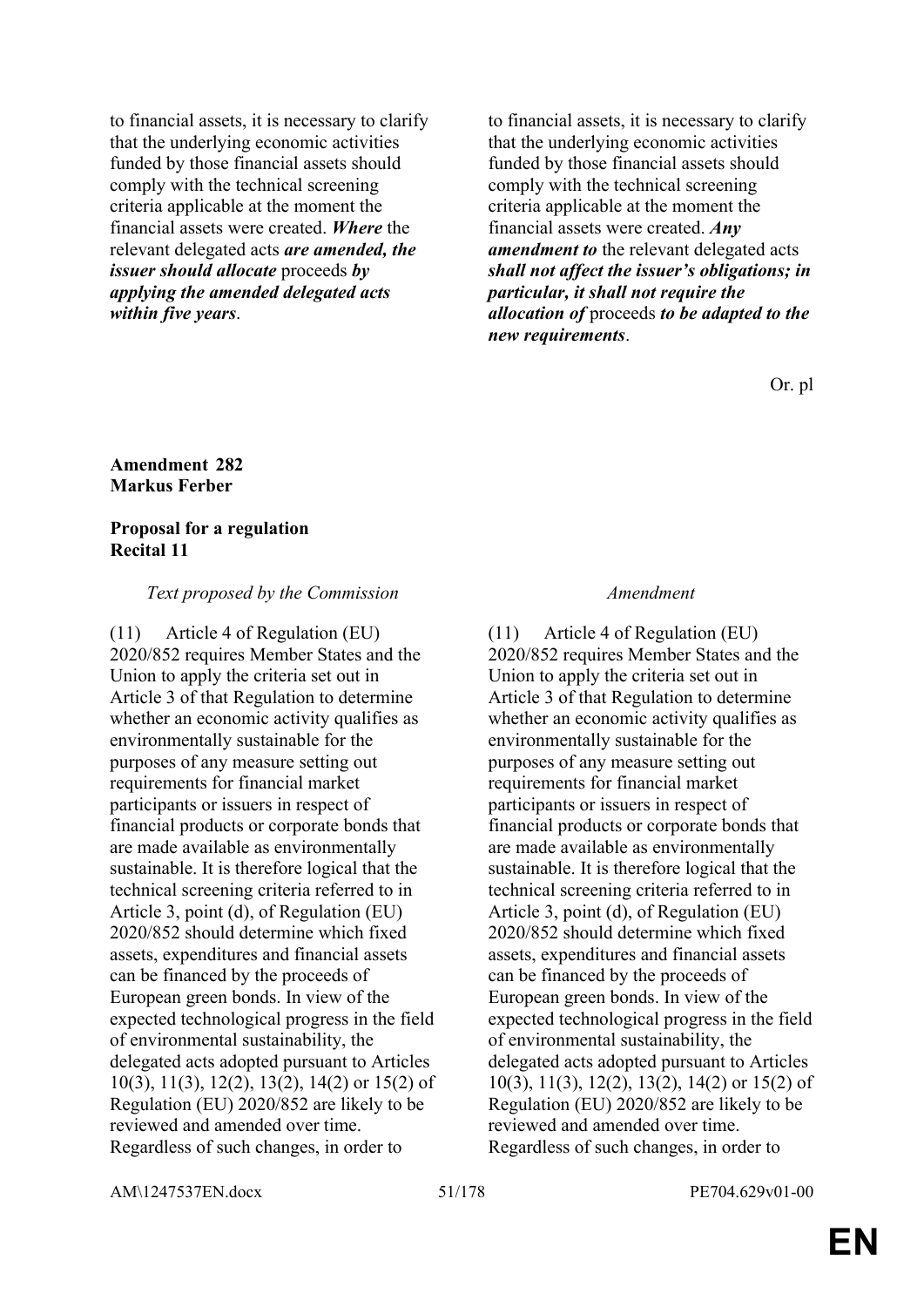provide legal certainty to issuers and investors and prevent amendments to the technical screening criteria from having a negative impact on the price of European green bonds that have already been issued, issuers should be able to apply the technical screening criteria applicable at the moment the European green bond was issued when allocating the proceeds of such bonds to eligible fixed assets or expenditures, until maturity of the bond. To ensure legal certainty for European green bonds whose proceeds are allocated to financial assets, it is necessary to clarify that the underlying economic activities funded by those financial assets should comply with the technical screening criteria applicable at the moment the financial assets were created. Where the relevant delegated acts are amended, the issuer should allocate proceeds by applying the amended delegated acts within five years.

provide legal certainty to issuers and investors and prevent amendments to the technical screening criteria from having a negative impact on the price of European green bonds that have already been issued, issuers should be able to apply the technical screening criteria applicable at the moment the European green bond was issued when allocating the proceeds of such bonds to eligible fixed assets or expenditures, until maturity of the bond. To ensure legal certainty for European green bonds whose proceeds are allocated to financial assets, it is necessary to clarify that the underlying economic activities funded by those financial assets should comply with the technical screening criteria applicable at the moment the financial assets were created. Where the relevant delegated acts are amended, the issuer should *not be required to* allocate proceeds by applying the amended delegated acts within five years.

Or. en

**Amendment 283 Andżelika Anna Możdżanowska** on behalf of the ECR Group

## **Proposal for a regulation Recital 12**

*Text proposed by the Commission Amendment*

*(12) The time needed to transform an asset to align the economic activity to which it relates with the taxonomy requirements should reasonably not exceed five years, except in certain circumstances where it may take up to ten years. For that reason, eligible capital expenditure should relate to economic activities that meet or will meet the taxonomy requirements within five years from the issuance of the bond, unless a longer period of up to ten years is justified* 

## *deleted*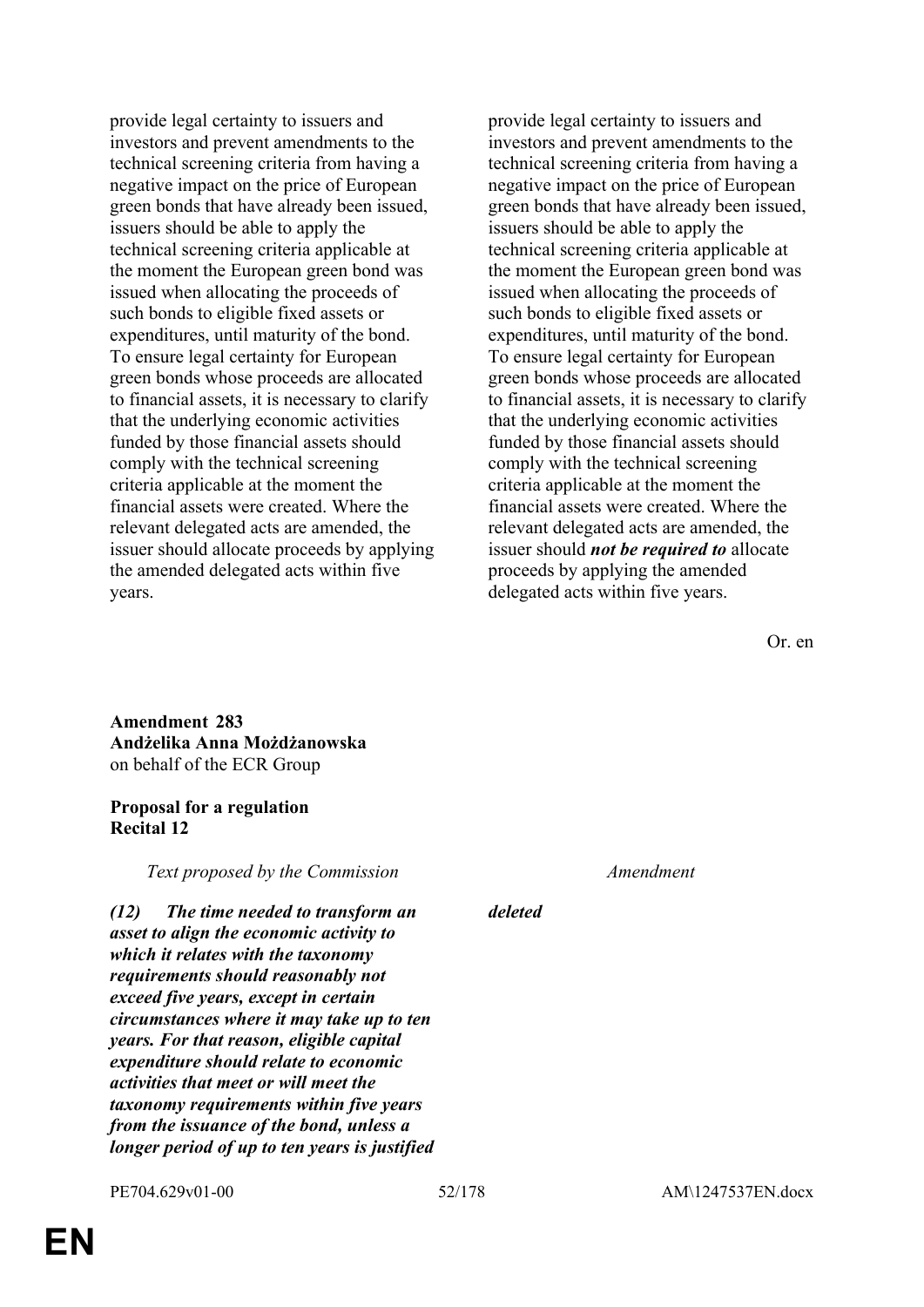*by the specific features of the economic activities and investments concerned.*

### **Amendment 284 Christophe Hansen**

### **Proposal for a regulation Recital 12**

### *Text proposed by the Commission Amendment*

(12) The time needed to transform an asset to align the economic activity to which it relates with the taxonomy requirements should reasonably not exceed *five* years, except in certain circumstances where it may take up to *ten* years. For that reason, eligible capital expenditure should relate to economic activities that meet or will meet the taxonomy requirements within *five* years from the issuance of the bond, unless a longer period of up to *ten* years is justified by the specific features of the economic activities and investments concerned.

(12) The time needed to transform an asset to align the economic activity to which it relates with the taxonomy requirements should reasonably not exceed *eight* years, except in certain circumstances where it may take up to *twelve* years. For that reason, eligible capital expenditure should relate to economic activities that meet or will meet the taxonomy requirements within *eight* years from the issuance of the bond, unless a longer period of up to *twelve* years is justified by the specific features of the economic activities and investments concerned *as established by the Commission*.

Or. en

### **Amendment 285 Esther de Lange**

## **Proposal for a regulation Recital 12**

### *Text proposed by the Commission Amendment*

(12) The time needed to transform an asset to align the economic activity to which it relates with the taxonomy requirements should reasonably not exceed five years, except in certain circumstances where it may take up to ten years. For that

(12) The time needed to transform an asset to align the economic activity to which it relates with the taxonomy requirements should reasonably not exceed five years, except in certain circumstances where it may take up to ten years. For that

AM\1247537EN.docx 53/178 PE704.629v01-00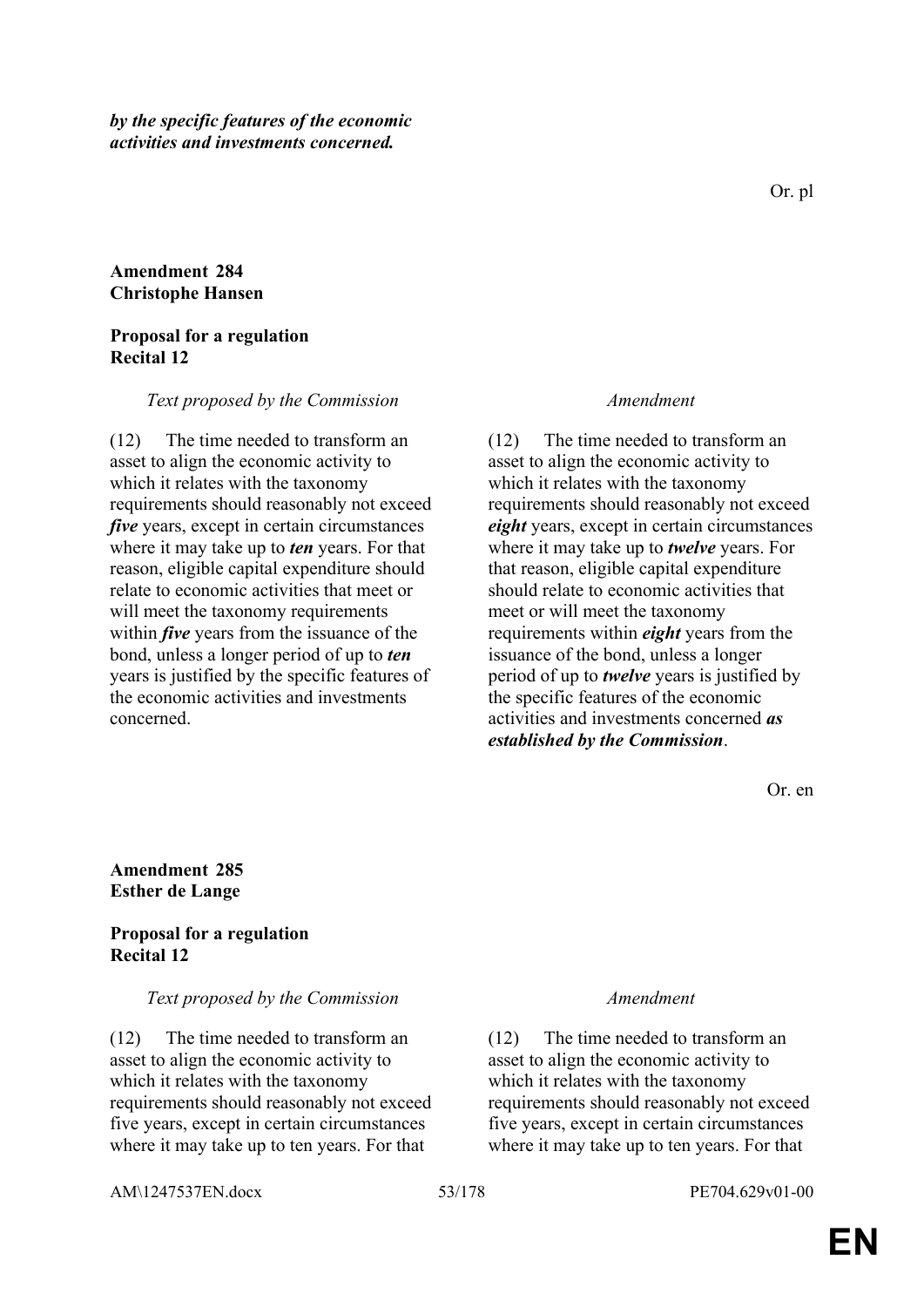reason, eligible capital expenditure should relate to economic activities that meet or will meet the taxonomy requirements within five years from the issuance of the bond, unless a longer period of up to ten years is justified by the specific features of the economic activities and investments *concerned*.

reason, eligible capital expenditure should relate to economic activities that meet or will meet the taxonomy requirements within five years from the issuance of the bond, unless a longer period of up to ten years is justified by the specific features of the economic activities and investments *as established by the Commission*.

Or. en

### **Amendment 286 José Gusmão**

## **Proposal for a regulation Recital 12**

## *Text proposed by the Commission Amendment*

(12) The time needed to transform an asset to align the economic activity to which it relates with the taxonomy requirements should reasonably not exceed five years, *except in certain circumstances where it may take up to ten years.* For that reason, eligible capital expenditure should relate to economic activities that meet or will meet the taxonomy requirements within five years from the issuance of the bond, *unless a longer period of up to ten years is justified by the specific features of the economic activities and investments concerned.*

(12) The time needed to transform an asset to align the economic activity to which it relates with the taxonomy requirements should reasonably not exceed five years. For that reason, eligible capital expenditure should relate to economic activities that meet or will meet the taxonomy requirements within five years from the issuance of the bond.

Or. en

**Amendment 287 Nicola Beer**

**Proposal for a regulation Recital 12 a (new)**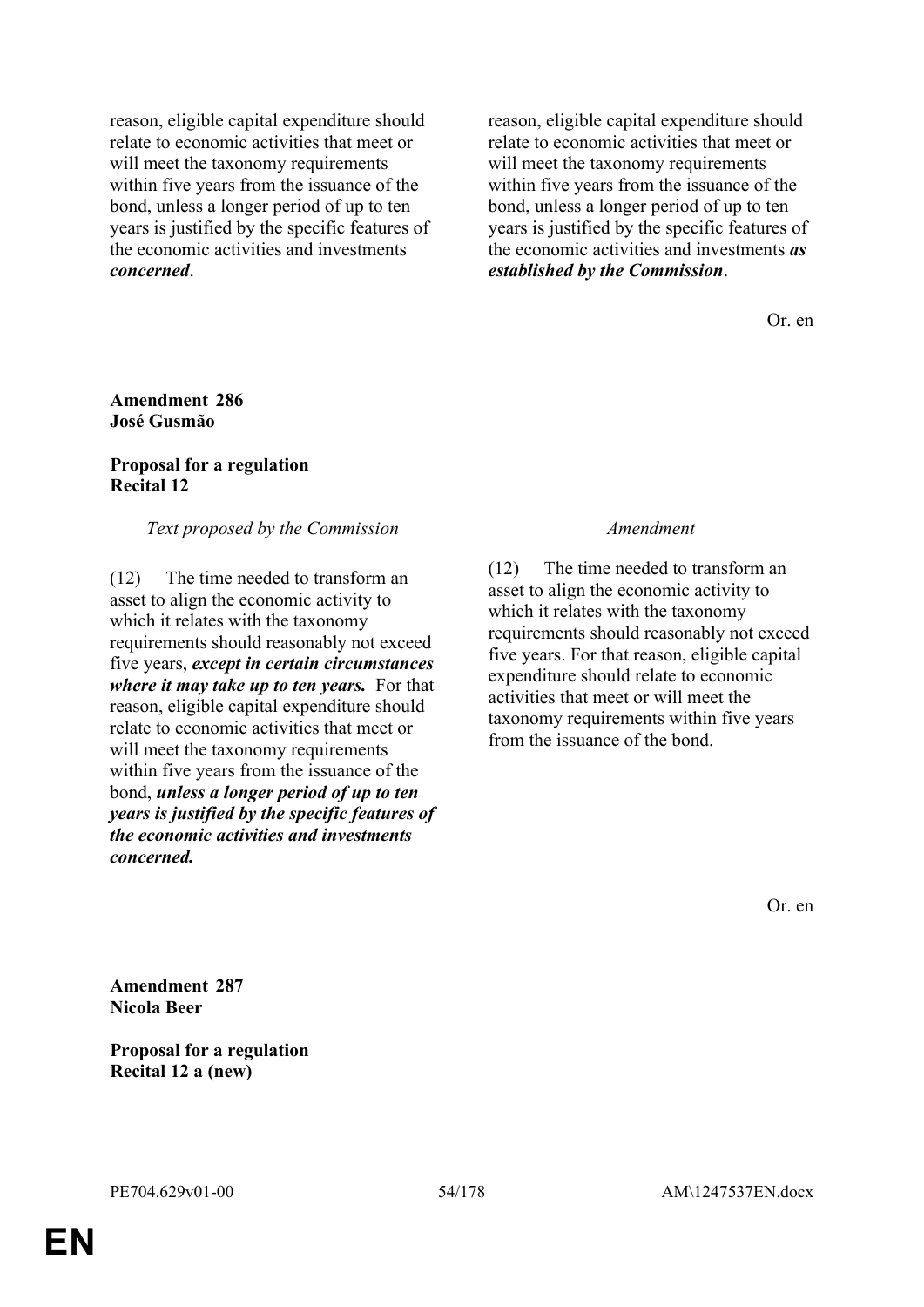*Text proposed by the Commission Amendment*

*(12a) Issuers of European green bonds should use such bonds as part of their overarching sustainability strategy. As such, issuers should adhere to certain entity-level sustainability requirements. That includes aligning to minimum safeguards as set out in Article 18 of Regulation (EU) 2020/852. Issuers should also not be engaged in tax avoidance practices via countries on the EU list of non-cooperative jurisdictions for tax purposes.*

Or. en

# *Justification*

*EuGB issuers should be required to disclose information on their environmental strategy and rationale, as proposed by the Commission. Additional entity-level requirements, especially regarding the application of the DNSH principle, may significantly impede the uptake of the standard by issuers.*

## **Amendment 288 Christophe Hansen**

**Proposal for a regulation Recital 12 a (new)**

*Text proposed by the Commission Amendment*

*(12a) In light of the better regulation principle, the assessment of the overall environmental rationale and impact of an issuer should be done based on the issuer's strategy disclosed under Directive (EU) 2014/95 and Regulation (EU) 2019/2088. In order not to create double standards, no further disclosure of an environmental strategy shall be necessary.*

Or. en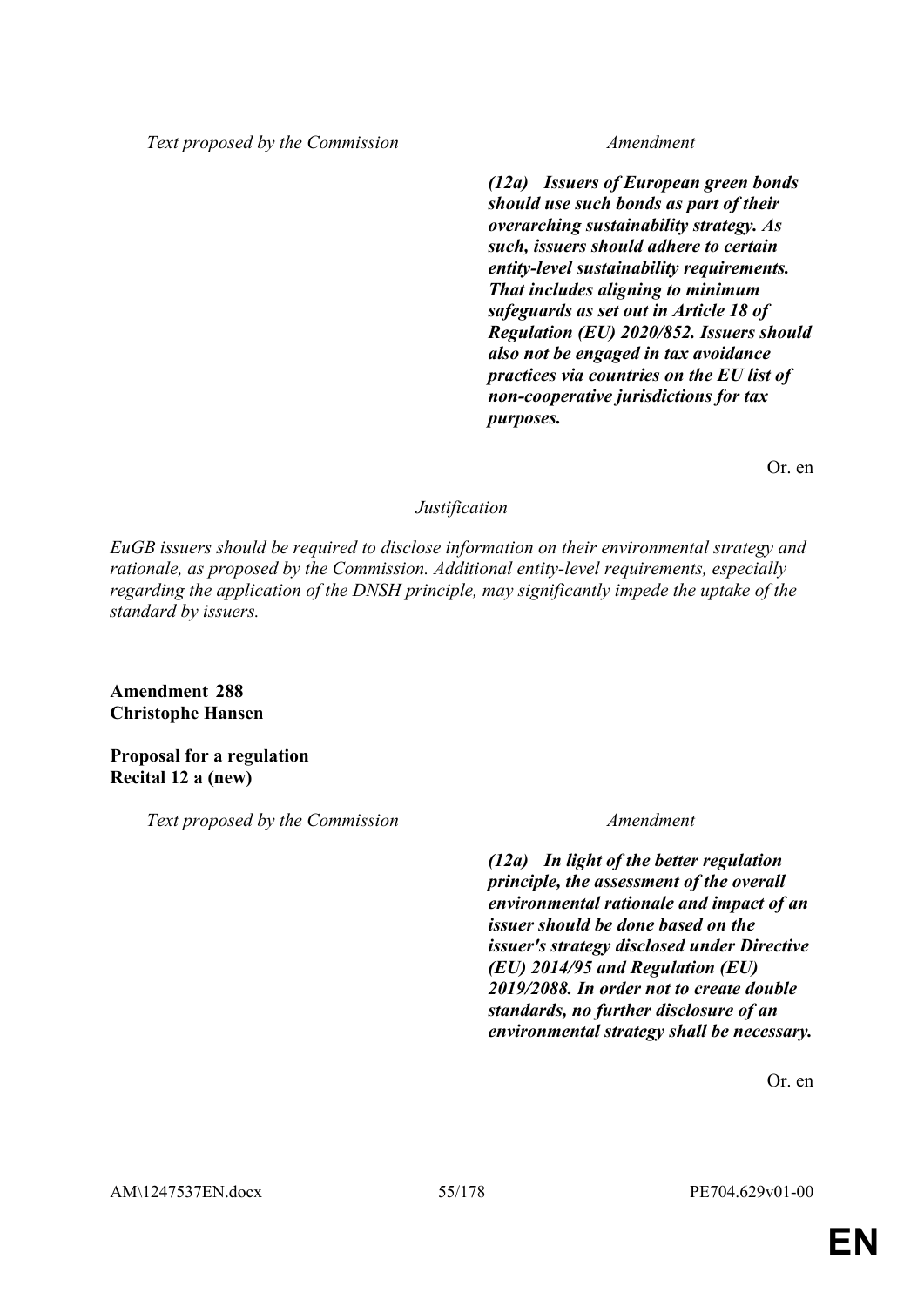# **Amendment 289 Gilles Boyer, Christophe Hansen, Stéphanie Yon-Courtin, Olivier Chastel, Caroline Nagtegaal, Ondřej Kovařík**

## **Proposal for a regulation Recital 12 a (new)**

*Text proposed by the Commission Amendment*

*(12a) European Green Bonds are financial products based on taxonomy aligned projects and issuers who do not have entity-level transition plans detailing their path to climate neutrality by 2050 should be able to emit European Green Bonds if they respect the requirements specified in this regulation;.*

Or. en

**Amendment 290 Markus Ferber, Christophe Hansen**

**Proposal for a regulation Recital 12 a (new)**

*Text proposed by the Commission Amendment*

*(12a) While this regulation introduces clear criteria for the use of the proceeds generated by a green bond issuance, this regulation shall not introduce any additional entity-level requirements for the issuer.*

Or. en

**Amendment 291 Gilles Boyer, Christophe Hansen, Stéphanie Yon-Courtin, Olivier Chastel**

**Proposal for a regulation Recital 12 b (new)**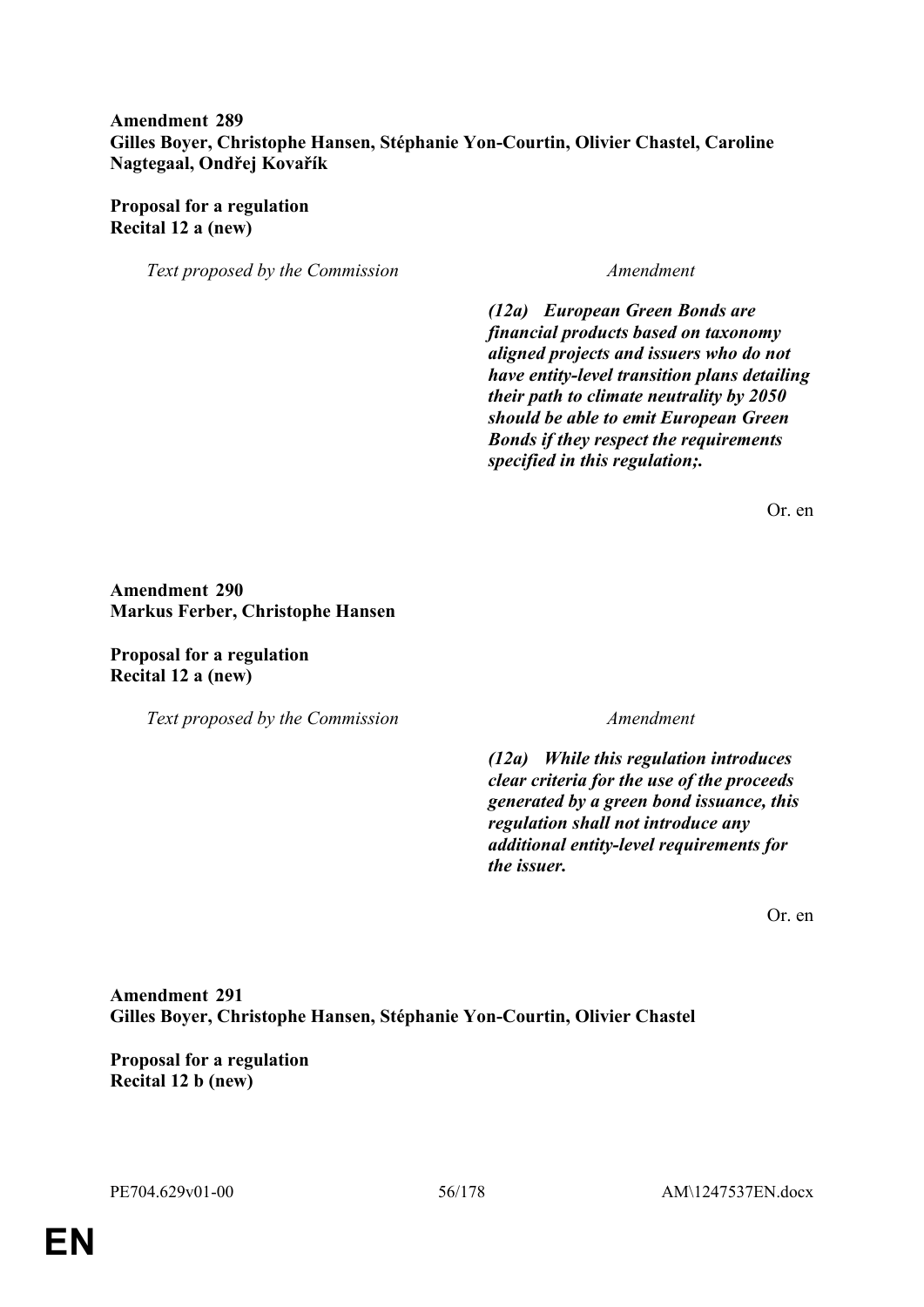*(12b) Issuers of European green bonds should however adhere to an entity-level requirement. Issuers should not be engaged in tax avoidance practices via countries on the EU list of noncooperative jurisdictions for tax purposes.*

Or. en

## **Amendment 292 Sirpa Pietikäinen**

# **Proposal for a regulation Recital 13**

## *Text proposed by the Commission Amendment*

(13) Investors should be provided with all information necessary to evaluate the environmental impact of European green bonds, and to compare such bonds with each other. For that purpose, specific and standardised disclosure requirements need to be set out which provide transparency about how the issuer intends to allocate the bond proceeds to eligible fixed assets, expenditures and financial assets and how those proceeds have actually been allocated. Such transparency can best be achieved by means of European green bond factsheets and annual allocation reports. To strengthen the comparability of European green bonds and to facilitate the localisation of relevant information, it is necessary to lay down templates for the disclosure of such information.

(13) Investors should be provided with all information necessary to evaluate the environmental impact of European green bonds, and to compare such bonds with each other. For that purpose, specific and standardised disclosure requirements need to be set out which provide transparency about how the issuer intends to allocate the bond proceeds to eligible fixed assets, expenditures and financial assets and how those proceeds have actually been allocated. *This information must be based on science based harmonised, comparable and uniform indicators and consistent with the harmonised life cycle assessment.* Such transparency can best be achieved by means of European green bond factsheets and annual allocation reports. To strengthen the comparability of European green bonds and to facilitate the localisation of relevant information, it is necessary to lay down templates for the disclosure of such information.

Or. en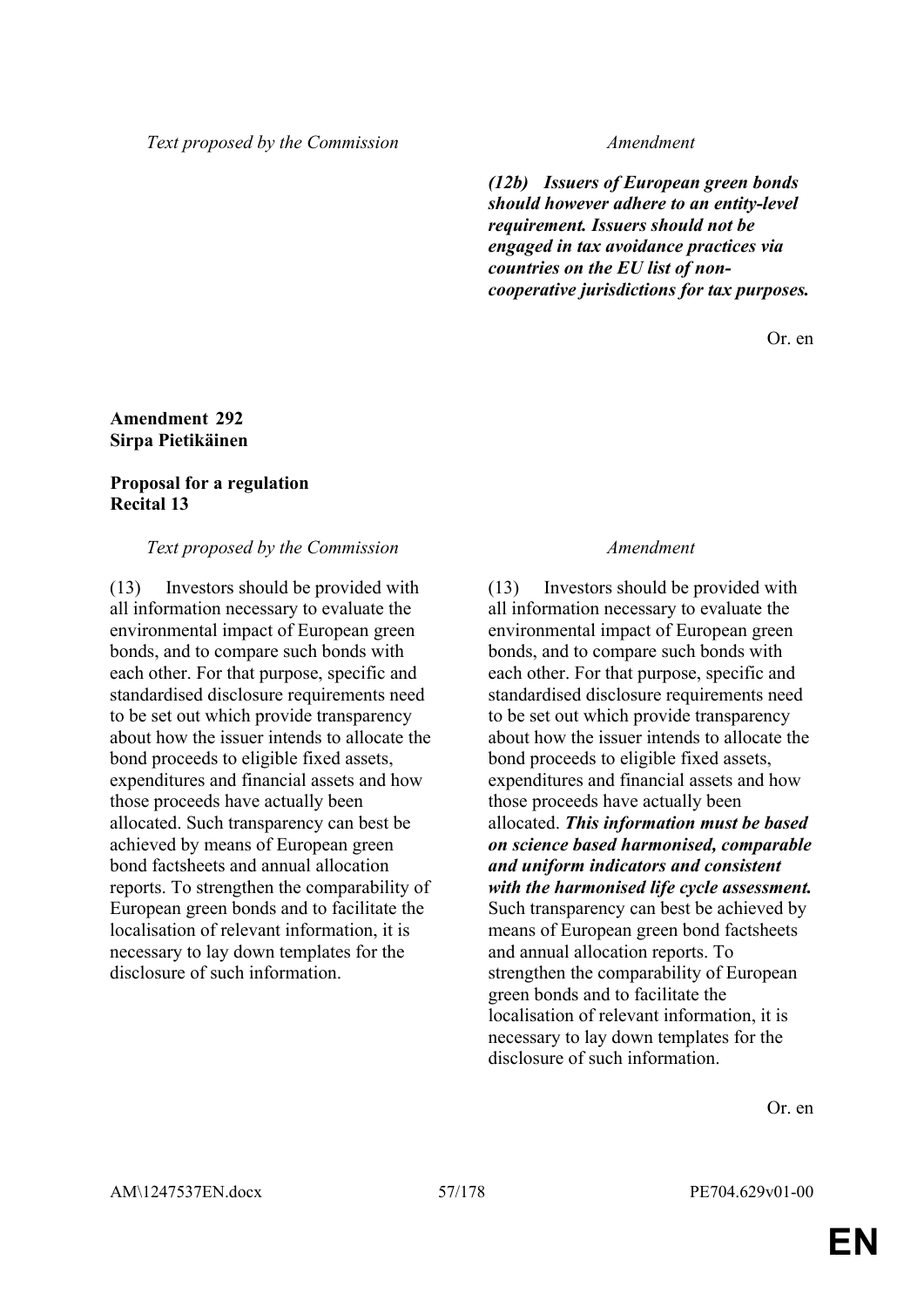## **Amendment 293 Victor Negrescu**

# **Proposal for a regulation Recital 13**

## *Text proposed by the Commission Amendment*

(13) Investors should be provided with all information necessary to evaluate the environmental impact of European green bonds, and to compare such bonds with each other. For that purpose, specific and standardised disclosure requirements need to be set out which provide transparency about how the issuer intends to allocate the bond proceeds to eligible fixed assets, expenditures and financial assets and how those proceeds have actually been allocated. Such transparency can best be achieved by means of European green bond factsheets and annual allocation reports. To strengthen the comparability of European green bonds and to facilitate the localisation of relevant information, it is necessary to lay down templates for the disclosure of such information.

(13) Investors should be provided with all information necessary to evaluate the environmental impact of European green bonds, and to compare such bonds with each other. For that purpose, specific and standardised disclosure requirements need to be set out which provide transparency about how the issuer intends to allocate the bond proceeds to eligible fixed assets, expenditures and financial assets and how those proceeds have actually been allocated. Such transparency can best be achieved by means of European green bond factsheets and annual allocation reports. To strengthen the comparability of European green bonds and to facilitate the localisation of relevant information, it is necessary to lay down *a suitable digital framework and* templates for the disclosure of such information*, which should be available in all the official EU languages*.

Or. ro

**Amendment 294 Bas Eickhout** on behalf of the Greens/EFA Group

**Proposal for a regulation Recital 13 a (new)**

*Text proposed by the Commission Amendment*

*(13a) Investors should also be provided with all information necessary to evaluate the environmental impact of other bonds that are marketed as environmentally sustainable but that are not using the*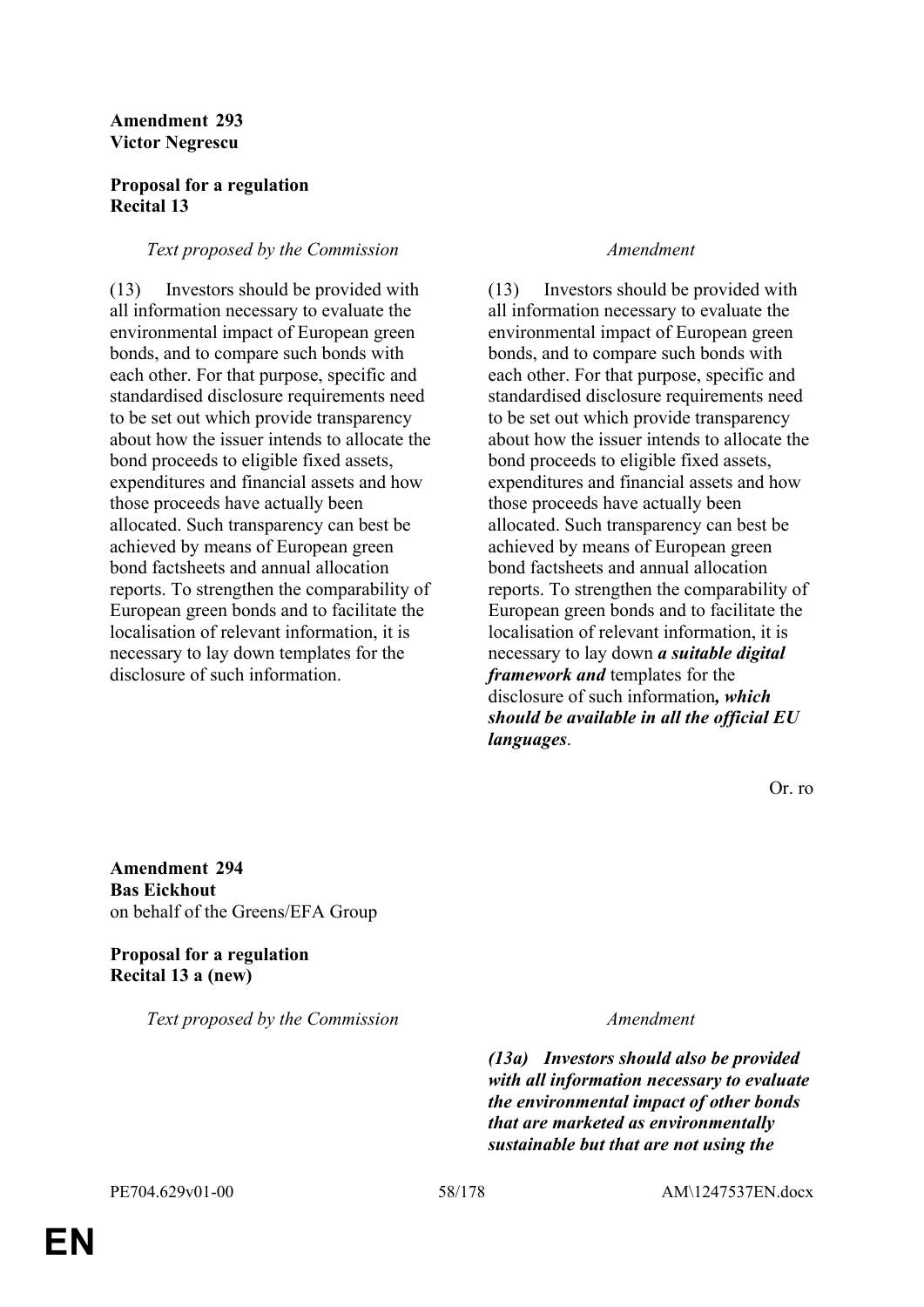*designation 'European green bonds'. To foster the comparability of those bonds across the market on the basis of environmental merits, those bonds issued on the internal market should disclose the degree to which they contribute to economic activities that qualify as environmentally sustainable pursuant to Article 3 of Regulation (EU) 2020/852. To avoid greenwashing, the issuers of such bonds should only allocate proceeds from those bonds to economic activities that respect the 'do no significant harm' principle pursuant to Article 17 of Regulation (EU) 2020/852 and be subject to pre-issuance factsheets, allocation reports and impact reports reviews by external reviewers.*

Or. en

**Amendment 295 Lídia Pereira**

**Proposal for a regulation Recital 13 a (new)**

*Text proposed by the Commission Amendment*

*(13a) Disclosure requirements must guarantee high standards of investor´s protection, transparency and comparability. However, these requirements must not represent an excessive administrative and bureaucratic burden to issuers. Therefore, both the requirements and the templates must be legally certain, accessible and safeguard simple and effective processes to guarantee full compliance.*

Or. en

**Amendment 296 Lídia Pereira**

AM\1247537EN.docx 59/178 PE704.629v01-00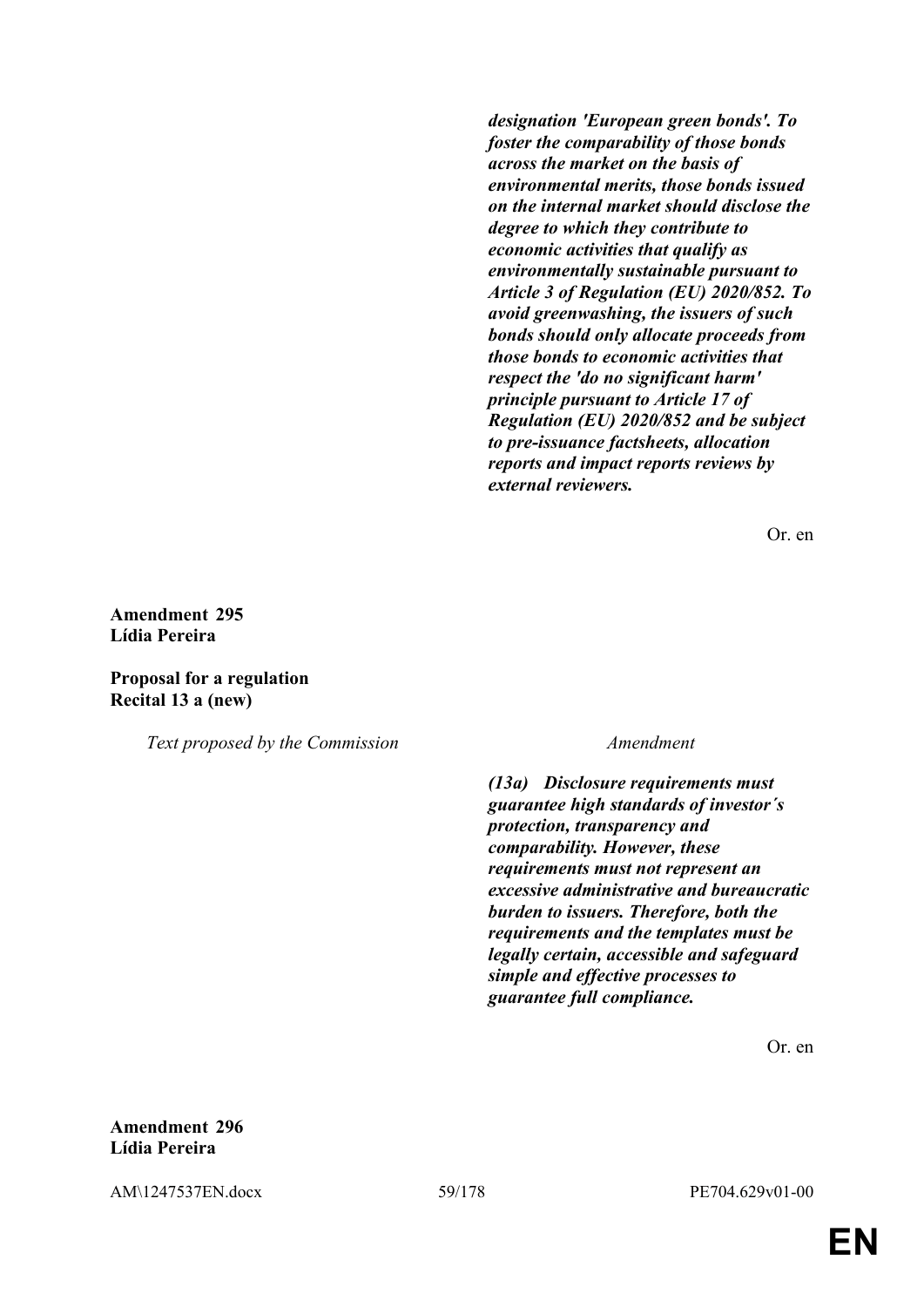# **Proposal for a regulation Recital 14**

## *Text proposed by the Commission Amendment*

(14) Investors should benefit from costeffective access to reliable information about the European green bonds. Issuers of European Green Bonds should therefore contract external reviewers to provide a pre-issuance review of the European green bond factsheet, and post-issuance reviews of European green bond *annual* allocation reports.

(14) Investors should benefit from costeffective access to reliable *and reasonably detailed* information about the European green bonds. Issuers of European Green Bonds should therefore contract external reviewers to provide a pre-issuance review of the European green bond factsheet, and post-issuance reviews of European green bond allocation reports.

Or. en

# **Amendment 297 Billy Kelleher, Gilles Boyer, Stéphanie Yon-Courtin, Olivier Chastel, Nicola Beer**

## **Proposal for a regulation Recital 14**

## *Text proposed by the Commission Amendment*

(14) Investors should benefit from costeffective access to reliable information about the European green bonds. Issuers of European Green Bonds should therefore contract external reviewers to provide a pre-issuance review of the European green bond factsheet, and post-issuance reviews of European green bond annual allocation reports.

(14) Investors should benefit from costeffective access to reliable information about the European green bonds. Issuers of European Green Bonds should therefore contract *independent* external reviewers to provide a pre-issuance review of the European green bond factsheet, and postissuance reviews of European green bond annual allocation reports.

Or. en

**Amendment 298 Andżelika Anna Możdżanowska** on behalf of the ECR Group

# **Proposal for a regulation Recital 15**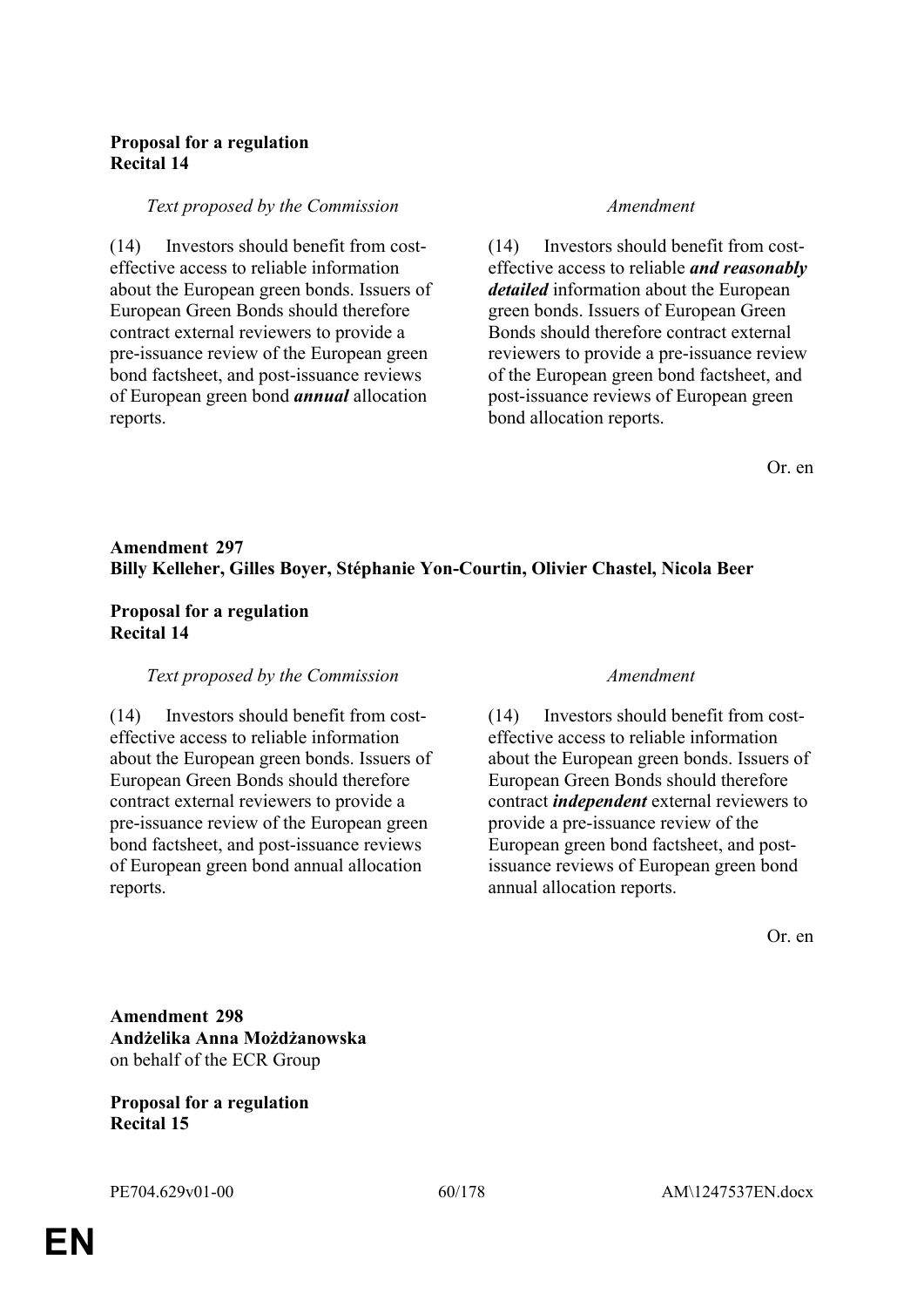## *Text proposed by the Commission Amendment*

(15) Issuers of European green bonds should abide by their commitments to investors and allocate the proceeds of their bonds within a reasonably short time after issuance. At the same time, issuers should not be penalised for allocating bond proceeds to economic activities that do not yet meet the taxonomy requirements, but will do so within the five year period (or extended ten year period). Issuers should in any case allocate all proceeds of their European green bonds before the maturity of each bond.

(15) Issuers of European green bonds should abide by their commitments to investors and allocate the proceeds of their bonds within a reasonably short time after issuance. At the same time, issuers should not be penalised for allocating bond proceeds to economic activities that do not yet meet the taxonomy requirements, but will do so within the five year period (or extended ten year period). *In that case, issuers should draft a taxonomyalignment plan setting out when those activities will meet the taxonomy requirements, whereby any change in the TSC after the bonds have been issued shall not require correction of the plan.* Issuers should in any case allocate all proceeds of their European green bonds before the maturity of each bond.

Or. pl

# **Amendment 299 Gilles Boyer, Stéphanie Yon-Courtin, Olivier Chastel, Caroline Nagtegaal**

## **Proposal for a regulation Recital 15**

## *Text proposed by the Commission Amendment*

(15) Issuers of European green bonds should abide by their commitments to investors and allocate the proceeds of their bonds within a reasonably short time after issuance. At the same time, issuers should not be penalised for allocating bond proceeds to economic activities that do not yet meet the taxonomy requirements, but will do so within the five year period (or extended ten year period). Issuers should in any case allocate all proceeds of their European green bonds before the maturity of each bond.

(15) Issuers of European green bonds should abide by their commitments to investors and allocate the proceeds of their bonds within a reasonably short time after issuance. At the same time, issuers should not be penalised for allocating bond proceeds to economic activities that do not yet meet the taxonomy requirements, but will do so within the five year period (or extended ten year period). *In that case, issuers should draw up a CapEx plan setting out when and by what means those activities will meet the taxonomy requirements and how alignment will be*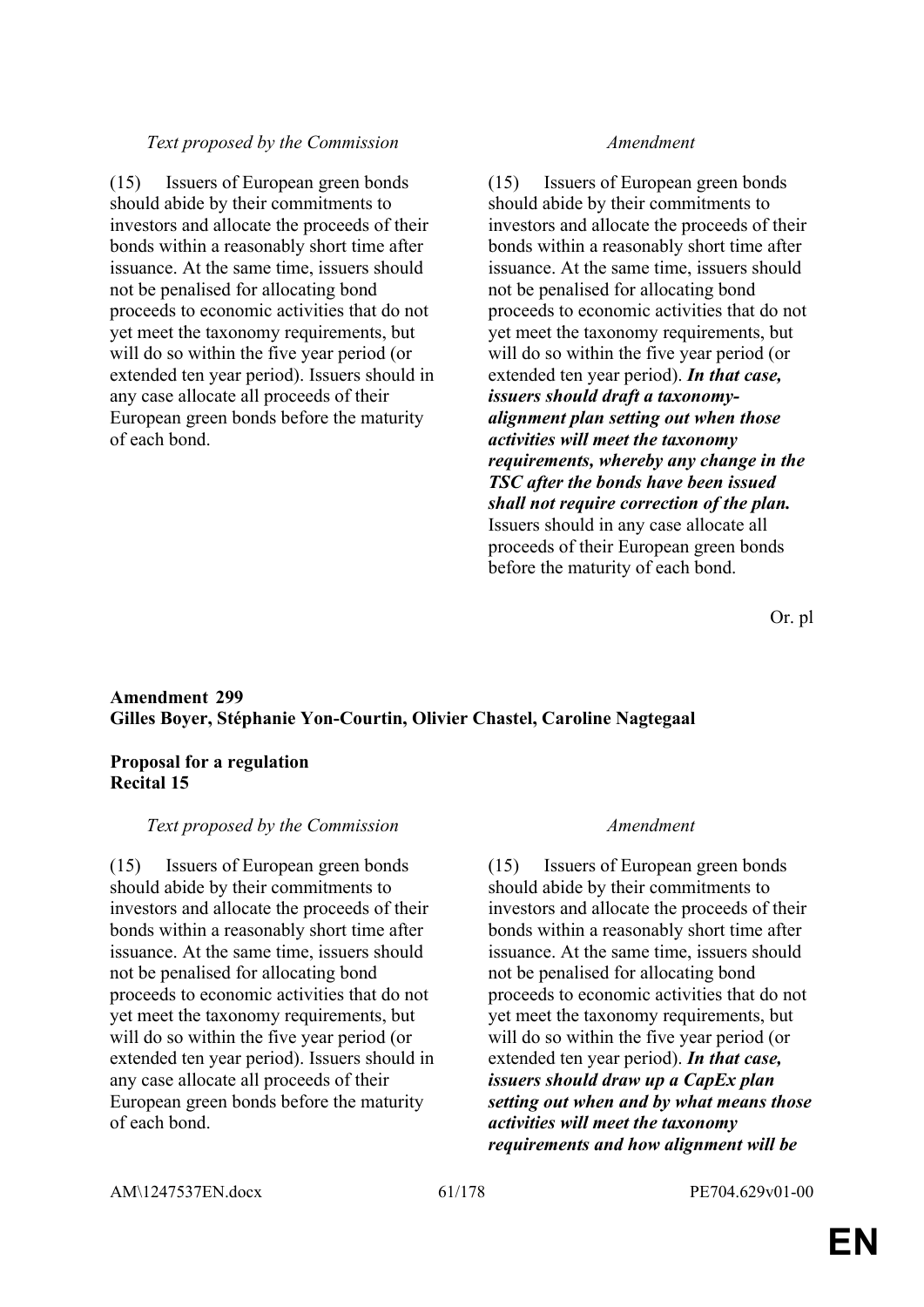## *guaranteed (Taxonomy alignment plan).*

Issuers should in any case allocate all proceeds of their European green bonds before the maturity of each bond.

Or. en

**Amendment 300 Lídia Pereira**

## **Proposal for a regulation Recital 15**

## *Text proposed by the Commission Amendment*

(15) Issuers of European green bonds should abide by their commitments to investors and allocate the proceeds of their bonds within a *reasonably short* time after issuance. At the same time, issuers should not be penalised for allocating bond proceeds to economic activities that do not yet meet the taxonomy requirements, but will do so within the five year period (or extended ten year period). Issuers should in any case allocate all proceeds of their European green bonds before the maturity of each bond.

(15) Issuers of European green bonds should abide by their commitments to investors and allocate the proceeds of their bonds within a *reasonable* time after issuance. At the same time, issuers should not be penalised for allocating bond proceeds to economic activities that do not yet meet the taxonomy requirements, but will do so within the five year period (or extended ten year period). Issuers should in any case allocate all proceeds of their European green bonds before the maturity of each bond.

Or. en

# **Amendment 301 Gilles Boyer, Stéphanie Yon-Courtin, Olivier Chastel, Caroline Nagtegaal**

**Proposal for a regulation Recital 15 a (new)**

*Text proposed by the Commission Amendment*

*(15a) ESMA should be mandated to develop draft regulatory technical standards to specify the form and content of CapEx plans. The Commission should be empowered to adopt those regulatory technical standards by means of a*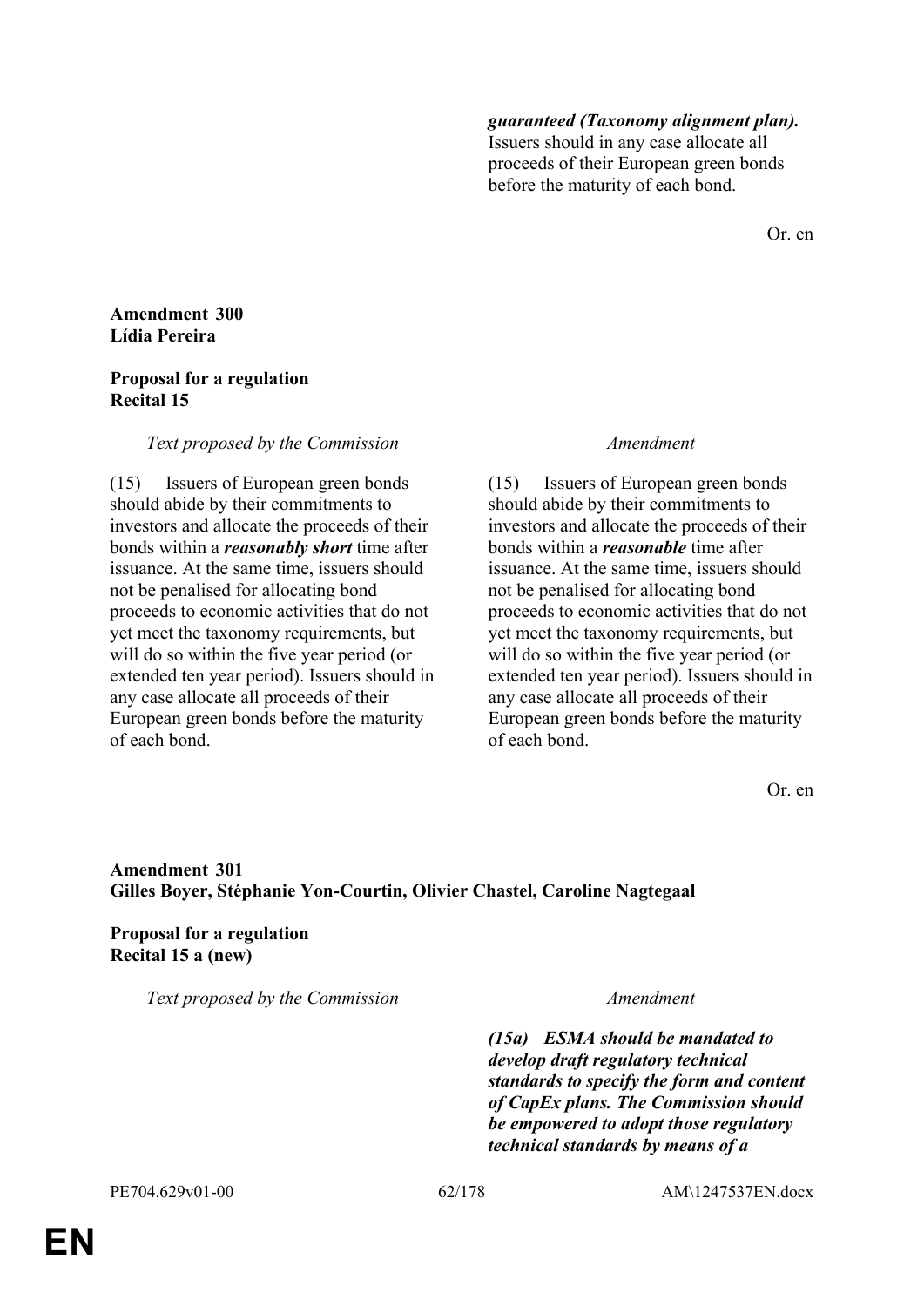*delegated act pursuant to Article 290 TFEU and in accordance with Article 10 to 14 of Regulation (EU) No 1095/2010 of the European Parliament and of the Council1a .*

*\_\_\_\_\_\_\_\_\_\_\_\_\_\_\_\_\_\_*

*1a Regulation (EU) No 1095/2010 of the European Parliament and of the Council of 24 November 2010 establishing a European Supervisory Authority (European Securities and Markets Authority), amending Decision No 716/2009/EC and repealing Commission Decision 2009/77/EC (OJ L 331, 15.12.2010, p. 84).*

Or. en

**Amendment 302 Andżelika Anna Możdżanowska** on behalf of the ECR Group

## **Proposal for a regulation Recital 16**

## *Text proposed by the Commission Amendment*

(16) Unlike issuers that are financial or non-financial undertakings, issuers that are sovereigns can use the proceeds of European green bonds to indirectly finance economic activities that are aligned with the taxonomy requirements through the use of programmes of tax expenditures or programmes of transfers, including subsidies. In such cases, sovereigns ensure that economic activities funded by such programmes comply with the terms and conditions of those programmes. For that reason, when providing pre- and postissuance reviews of European green bonds issued by sovereigns and the proceeds of which are allocated to tax expenditures or subsidies in accordance with terms and conditions that are aligned with taxonomy requirements, external reviewers should

(16) Unlike issuers that are financial or non-financial undertakings, issuers that are sovereigns can use the proceeds of European green bonds to indirectly finance economic activities that are aligned*, or seeking alignment,* with the taxonomy requirements through the use of programmes of tax expenditures or programmes of transfers, including subsidies. In such cases, sovereigns ensure that economic activities funded by such programmes comply with the terms and conditions of those programmes. For that reason, when providing pre- and postissuance reviews of European green bonds issued by sovereigns and the proceeds of which are allocated to tax expenditures or subsidies in accordance with terms and conditions that are aligned with taxonomy

AM\1247537EN.docx 63/178 PE704.629v01-00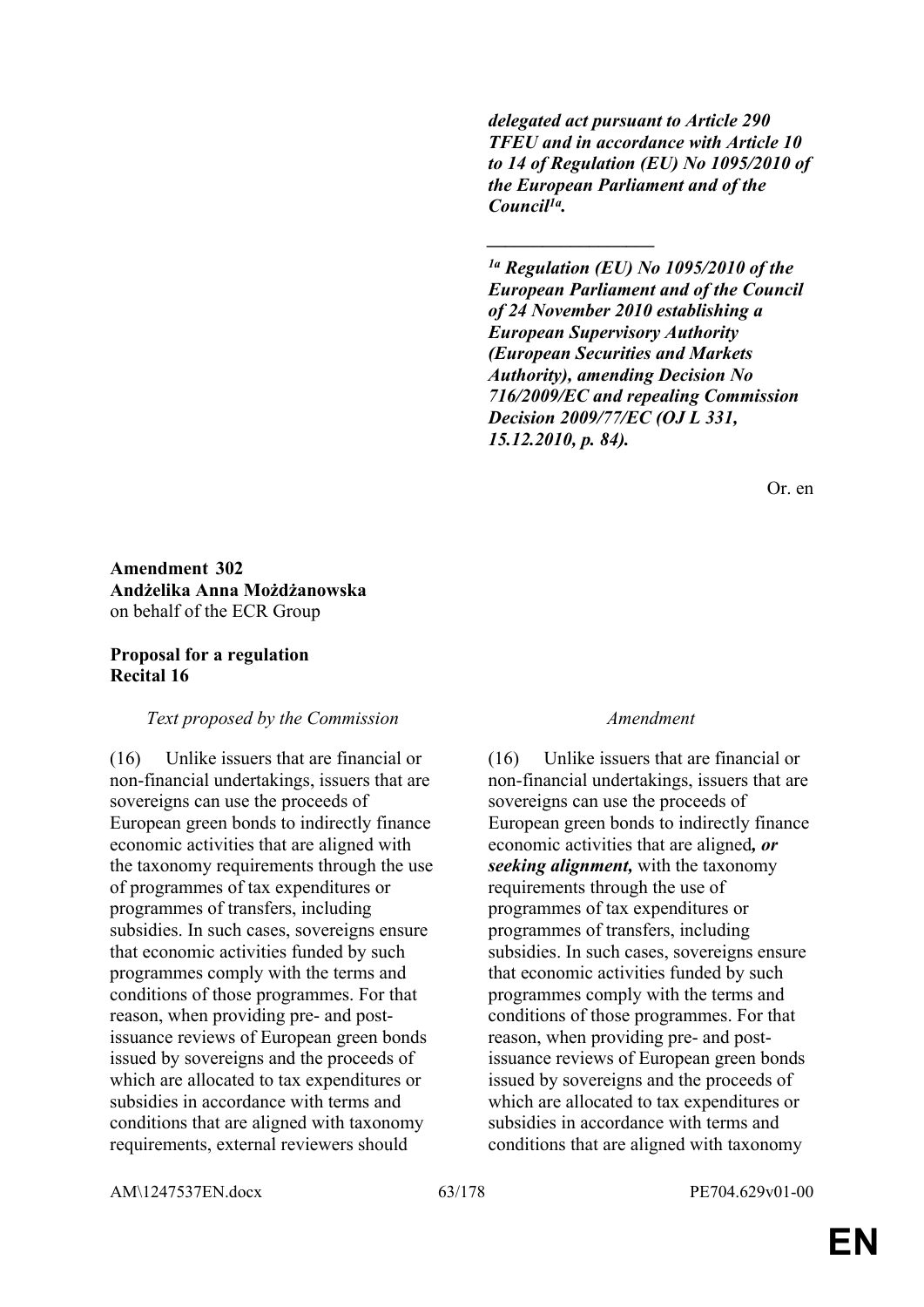not be required to assess the taxonomyalignment of each economic activity funded by such programmes. Where that is the case, it should be sufficient for external reviewers to assess *the alignment of* the terms and conditions of the funding programmes concerned with the taxonomy requirements.

requirements, external reviewers should not be required to assess the taxonomyalignment of each economic activity funded by such programmes. Where that is the case, it should be sufficient for external reviewers to assess *whether* the terms and conditions of the funding programmes concerned *are sufficiently aligned* with the taxonomy requirements.

Or. pl

### **Amendment 303 Bas Eickhout** on behalf of the Greens/EFA Group

# **Proposal for a regulation Recital 16**

## *Text proposed by the Commission Amendment*

(16) Unlike issuers that are financial or non-financial undertakings, issuers that are sovereigns can use the proceeds of European green bonds to indirectly finance economic activities that are aligned with the taxonomy requirements through the use of *programmes of tax expenditures or* programmes of transfers, including subsidies. In such cases, sovereigns ensure that economic activities funded by such programmes comply with the terms and conditions of those programmes. For that reason, when providing pre- and postissuance reviews of European green bonds issued by sovereigns and the proceeds of which are allocated to tax *expenditures or* subsidies in accordance with terms and conditions that are aligned with taxonomy requirements, external reviewers should not be required to assess the taxonomyalignment of each economic activity funded by such programmes. Where that is the case, it should be sufficient for external reviewers to assess the alignment of the terms and conditions of the funding programmes concerned with the taxonomy

(16) Unlike issuers that are financial or non-financial undertakings, issuers that are sovereigns can use the proceeds of European green bonds to indirectly finance economic activities that are aligned with the taxonomy requirements through the use of programmes of transfers, including subsidies. In such cases, sovereigns ensure that economic activities funded by such programmes comply with the terms and conditions of those programmes. For that reason, when providing pre- and postissuance reviews of European green bonds issued by sovereigns and the proceeds of which are allocated to tax subsidies in accordance with terms and conditions that are aligned with taxonomy requirements, external reviewers should not be required to assess the taxonomy-alignment of each economic activity funded by such programmes. Where that is the case, it should be sufficient for external reviewers to assess the alignment of the terms and conditions of the funding programmes concerned with the taxonomy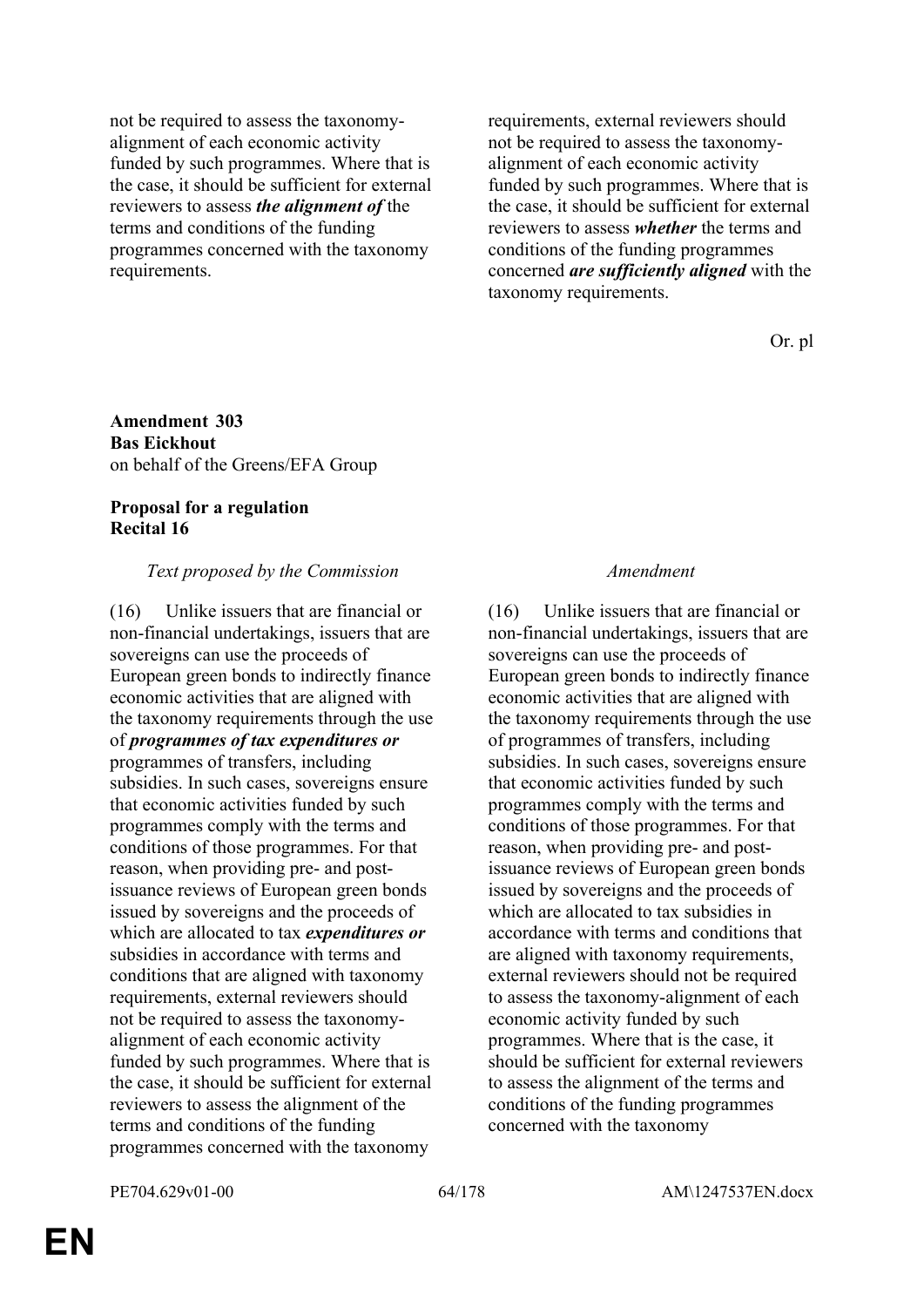### requirements. requirements.

# **Amendment 304 Lídia Pereira**

## **Proposal for a regulation Recital 17**

*Text proposed by the Commission Amendment*

(17) Certain financial undertakings that have a portfolio of European green bonds may not be able to identify, for each European green bond, the distinct financial assets to which the proceeds of said bond have been allocated. This is due to a mismatch between, on the one hand, the time to maturity and the volume of funding of those bonds, and on the other hand the time to maturity and volume of the financial assets on the balance sheet of the financial undertaking. Financial undertakings should in such cases be required to disclose the allocation of the aggregate proceeds of their portfolio of European green bonds to a portfolio of environmentally sustainable financial assets on the undertaking's balance sheet. Those financial undertakings should then demonstrate in annual allocation reports that the related environmentally sustainable financial assets complied with the taxonomy requirements at the time they were created. In order to ensure that all proceeds of European green bonds are allocated to environmentally sustainable economic activities, the financial undertakings should also demonstrate that the amount of those environmentally sustainable financial assets exceeds or equals the amount of European green bonds that have not yet matured. To ensure that the information provided remains complete and up to date, an external reviewer should review the *annual*

(17) Certain financial undertakings that have a portfolio of European green bonds may not be able to identify, for each European green bond, the distinct financial assets to which the proceeds of said bond have been allocated. This is due to a mismatch between, on the one hand, the time to maturity and the volume of funding of those bonds, and on the other hand the time to maturity and volume of the financial assets on the balance sheet of the financial undertaking. Financial undertakings should in such cases be required to disclose the allocation of the aggregate proceeds of their portfolio of European green bonds to a portfolio of environmentally sustainable financial assets on the undertaking's balance sheet. Those financial undertakings should then demonstrate in annual allocation reports that the related environmentally sustainable financial assets complied with the taxonomy requirements at the time they were created. In order to ensure that all proceeds of European green bonds are allocated to environmentally sustainable economic activities, the financial undertakings should also demonstrate that the amount of those environmentally sustainable financial assets exceeds or equals the amount of European green bonds that have not yet matured. To ensure that the information provided remains complete and up to date, an external reviewer should review the allocation

AM\1247537EN.docx 65/178 PE704.629v01-00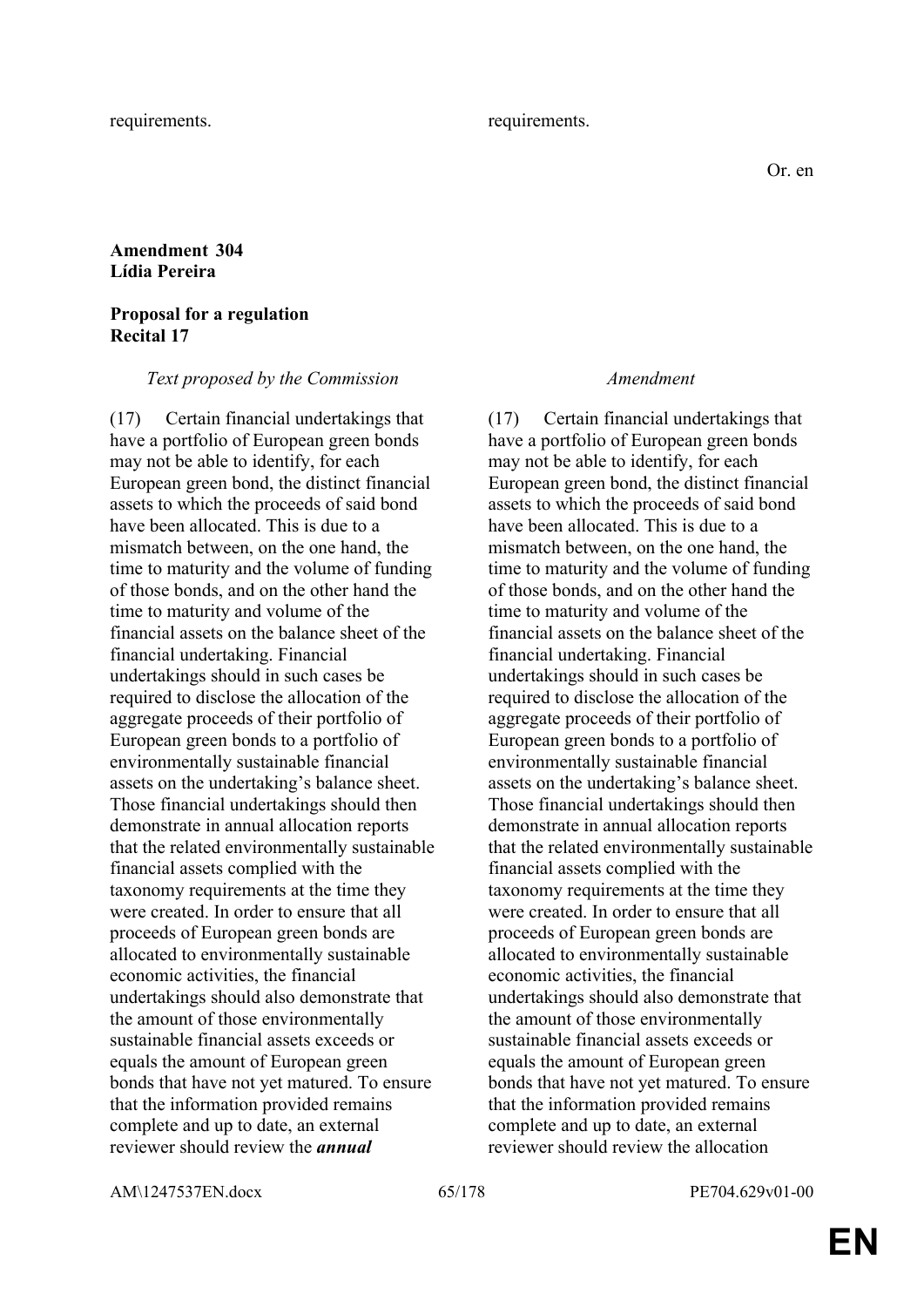allocation reports *each year*. That external reviewer should in particular focus on those financial assets that were not on the issuer's balance sheet in the previous *year's* allocation report.

reports *regularly*. That external reviewer should in particular focus on those financial assets that were not on the issuer's balance sheet in the previous allocation report.

Or. en

**Amendment 305 Bas Eickhout** on behalf of the Greens/EFA Group

### **Proposal for a regulation Recital 18**

### *Text proposed by the Commission Amendment*

(18) To improve transparency, issuers should also disclose the environmental impact of their bonds by means of the publication of impact reports, which should be published at least *once during the lifetime of* the bond. In order to provide investors with all information relevant to assess the environmental impact of European green bonds, impact reports should clearly specify the metrics, methodologies and assumptions applied in the assessment of the environmental impacts. To strengthen the comparability of European green bonds and to facilitate the localisation of relevant information, it is necessary to lay down templates for the disclosure of such information.

(18) To improve transparency, issuers should also disclose the environmental impact of their bonds by means of the publication of impact reports, which should be published at least *every five years until* the bond *matures and at least once after the bond matures*. In order to provide investors with all information relevant to assess the environmental impact of European green bonds, impact reports should clearly specify the metrics, methodologies and assumptions applied in the assessment of the environmental impacts. To strengthen the comparability of European green bonds and to facilitate the localisation of relevant information, it is necessary to lay down templates for the disclosure of such information. *The information contained in the impact reports should be subject to the assessment of external reviewers.*

Or. en

**Amendment 306 Christophe Hansen, Lídia Pereira**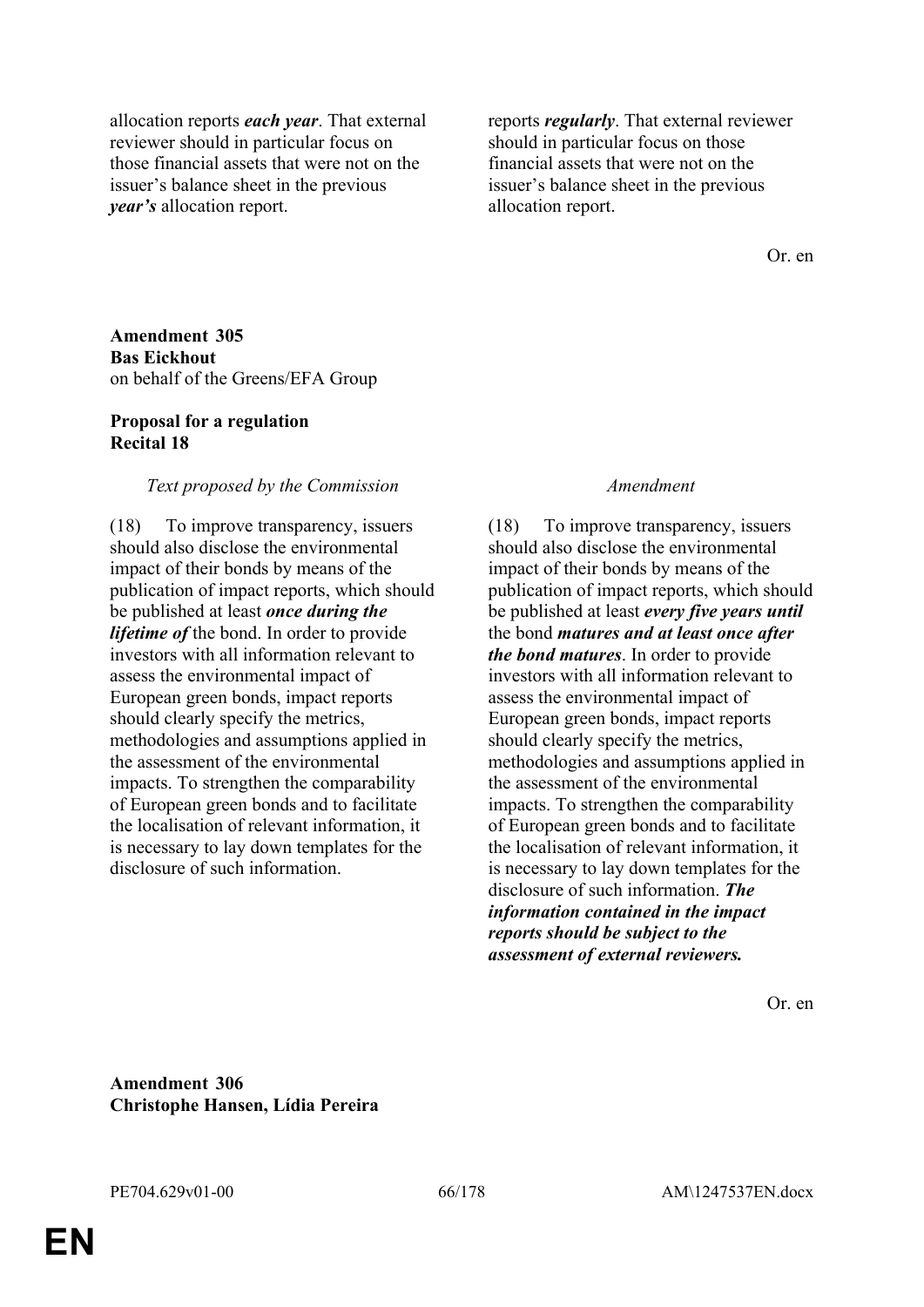## **Proposal for a regulation Recital 18**

### *Text proposed by the Commission Amendment*

(18) To improve transparency, issuers should also disclose the environmental impact of their bonds by means of the publication of impact reports, which should be published *at least once during the lifetime* of the bond. In order to provide investors with all information relevant to assess the environmental impact of European green bonds, impact reports should clearly specify the metrics, methodologies and assumptions applied in the assessment of the environmental impacts. To strengthen the comparability of European green bonds and to facilitate the localisation of relevant information, it is necessary to lay down templates for the disclosure of such information.

(18) To improve transparency, issuers should also disclose the environmental impact of their bonds by means of the publication of impact reports, which should be published *every five years until maturity* of the bond. In order to provide investors with all information relevant to assess the environmental impact of European green bonds, impact reports should clearly specify the metrics, methodologies and assumptions applied in the assessment of the environmental impacts. To strengthen the comparability of European green bonds and to facilitate the localisation of relevant information, it is necessary to lay down templates for the disclosure of such information. *The impact reports should be subject to scrutiny by external reviewers.*

Or. en

**Amendment 307 Billy Kelleher**

# **Proposal for a regulation Recital 18**

## *Text proposed by the Commission Amendment*

(18) To improve transparency, issuers should also disclose the environmental impact of their bonds by means of the publication of impact reports, which should be published at least *once* during the lifetime of the bond. In order to provide investors with all information relevant to assess the environmental impact of European green bonds, impact reports should clearly specify the metrics, methodologies and assumptions applied in the assessment of the environmental

(18) To improve transparency, issuers should also disclose the environmental impact of their bonds by means of the publication of impact reports, which should be published at least *twice* during the lifetime of the bond*, and when it reaches maturity*. In order to provide investors with all information relevant to assess the environmental impact of European green bonds, impact reports should clearly specify the metrics, methodologies and assumptions applied in the assessment of

AM\1247537EN.docx 67/178 PE704.629v01-00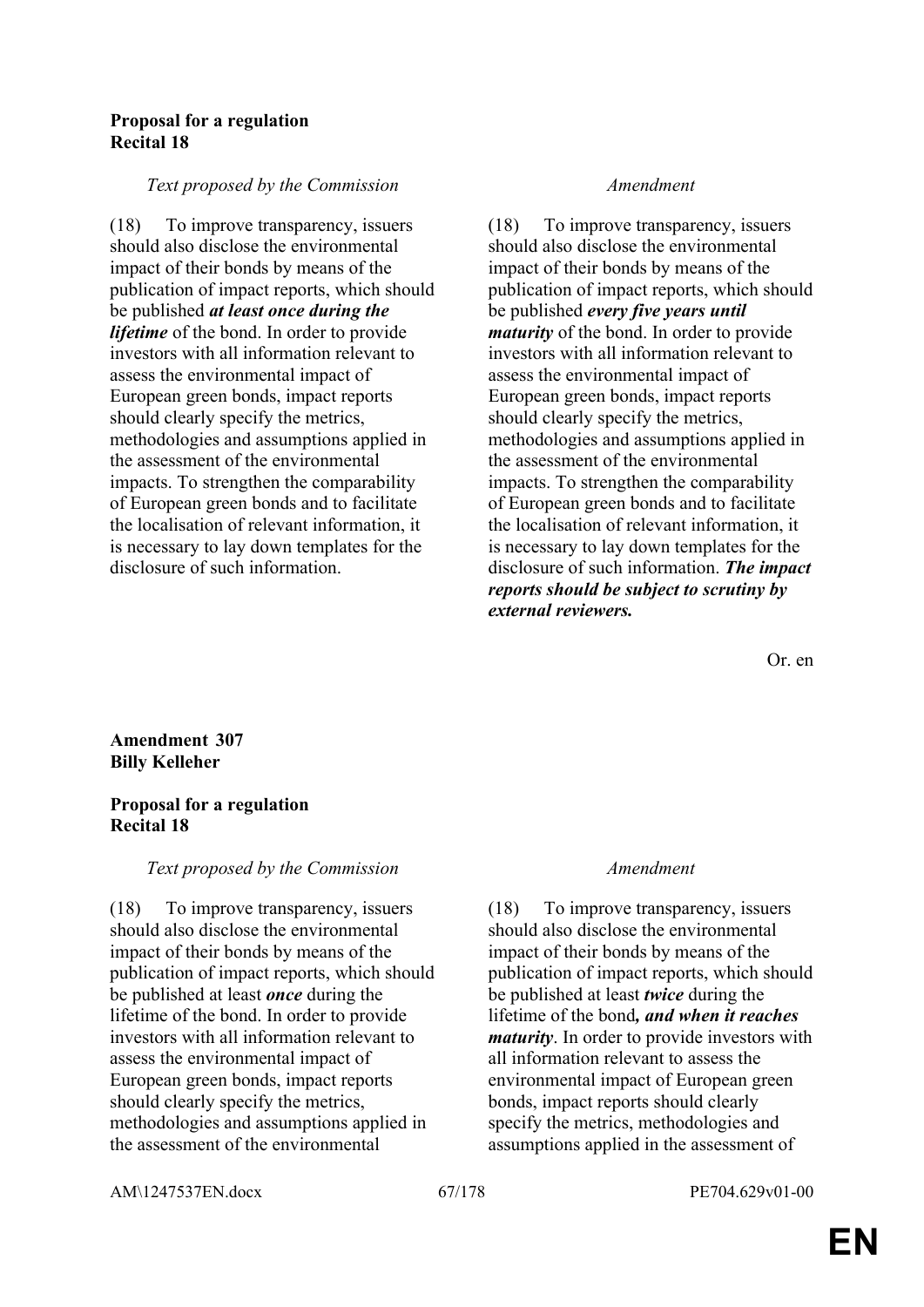impacts. To strengthen the comparability of European green bonds and to facilitate the localisation of relevant information, it is necessary to lay down templates for the disclosure of such information.

the environmental impacts. To strengthen the comparability of European green bonds and to facilitate the localisation of relevant information, it is necessary to lay down templates for the disclosure of such information.

Or. en

## **Amendment 308 Sirpa Pietikäinen**

### **Proposal for a regulation Recital 18**

### *Text proposed by the Commission Amendment*

(18) To improve transparency, issuers should also disclose the environmental impact of their bonds by means of the publication of impact reports, which should be published at least once during the lifetime of the bond. In order to provide investors with all information relevant to assess the environmental impact of European green bonds, impact reports should clearly specify the metrics, methodologies and assumptions applied in the assessment of the environmental impacts. To strengthen the comparability of European green bonds and to facilitate the localisation of relevant information, it is necessary to lay down templates for the disclosure of such information.

(18) To improve transparency, issuers should also disclose the environmental impact of their bonds*, including how they do not cause any significant harm (DNSH),* by means of the publication of impact reports, which should be published at least once during the lifetime of the bond. In order to provide investors with all information relevant to assess the environmental impact of European green bonds, impact reports should clearly specify the metrics, methodologies and assumptions applied in the assessment of the environmental impacts. To strengthen the comparability of European green bonds and to facilitate the localisation of relevant information, it is necessary to lay down templates for the disclosure of such information.

Or. en

**Amendment 309 Paul Tang**

**Proposal for a regulation Recital 18 a (new)**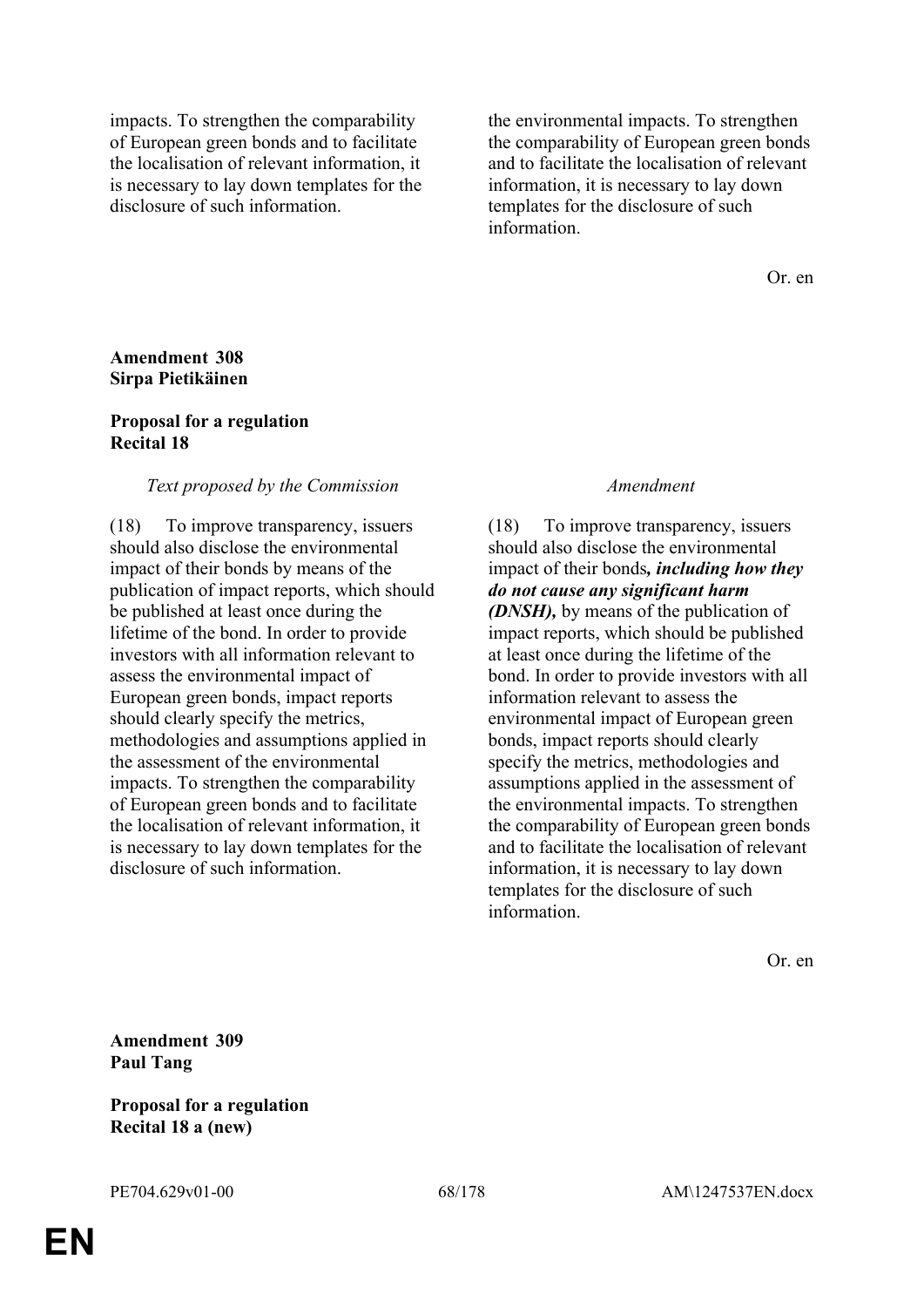*Text proposed by the Commission Amendment*

*(18a) The transition to a climate-neutral economy may have social and economic effects. To ensure a Just Transition and generate public support for the green transition, investments financed by European Green Bonds should be stimulated to generate concrete positive social impacts. Examples include but are not limited to the provision of new jobs, re-skilling and local infrastructure to communities affected by the transitioning of economic activities. To promote awareness of such social impacts and the importance of the Just Transition, information of a sustainable bond's social impact should be included in the sustainable bond impact report.*

Or. en

## **Amendment 310 Lídia Pereira**

## **Proposal for a regulation Recital 20**

## *Text proposed by the Commission Amendment*

(20) To ensure the efficiency of the market for European green bonds, issuers should publish on their websites details about the European green bonds they issue. To ensure the reliability of information and investor confidence, they shall also publish the pre-issuance review as well as any post-issuance reviews.

(20) To ensure the efficiency of the market for European green bonds, issuers should publish on their websites details about the European green bonds they issue. To ensure the reliability of information and investor confidence, they shall also publish the pre-issuance review as well as any post-issuance reviews. *To ensure high standards of transparency, accessibility and investor protection, these publications must be available in an accessible way within the website, with adequate timelines that allow the user to identify the substantial changes from one review to another.*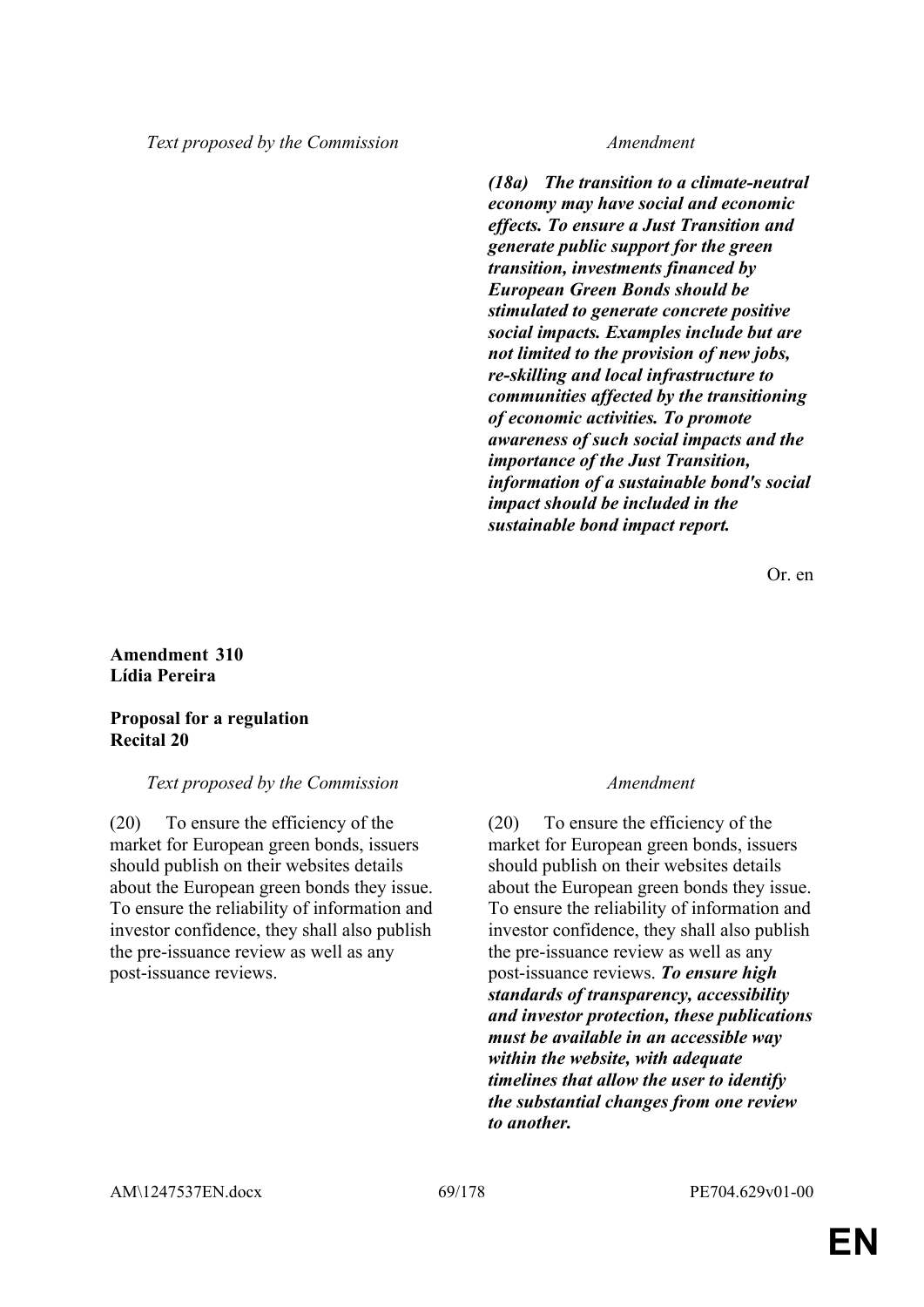**Amendment 311 Bas Eickhout** on behalf of the Greens/EFA Group

# **Proposal for a regulation Recital 20**

## *Text proposed by the Commission Amendment*

(20) To ensure the efficiency of the market for *European green* bonds, issuers should publish on their websites details about the *European green* bonds they issue. To ensure the reliability of information and investor confidence, they shall also publish the pre-issuance review as well as any post-issuance reviews.

(20) To ensure the efficiency of the market for bonds *marketed as environmentally sustainable*, issuers should publish on their websites details about the bonds *marketed as environmentally sustainable* they issue. To ensure the reliability of information and investor confidence, they shall also publish the pre-issuance review as well as any post-issuance reviews.

Or. en

# **Amendment 312 Victor Negrescu**

## **Proposal for a regulation Recital 20**

# *Text proposed by the Commission Amendment*

(20) To ensure the efficiency of the market for European green bonds, issuers should publish on their websites details about the European green bonds they issue. To ensure the reliability of information and investor confidence, they shall also publish the pre-issuance review as well as any post-issuance reviews.

(20) To ensure the efficiency of the market for European green bonds, issuers should publish on their websites details about the European green bonds they issue. To ensure the *transparency and* reliability of information and investor confidence, they shall also publish the pre-issuance review as well as any post-issuance reviews.

Or. ro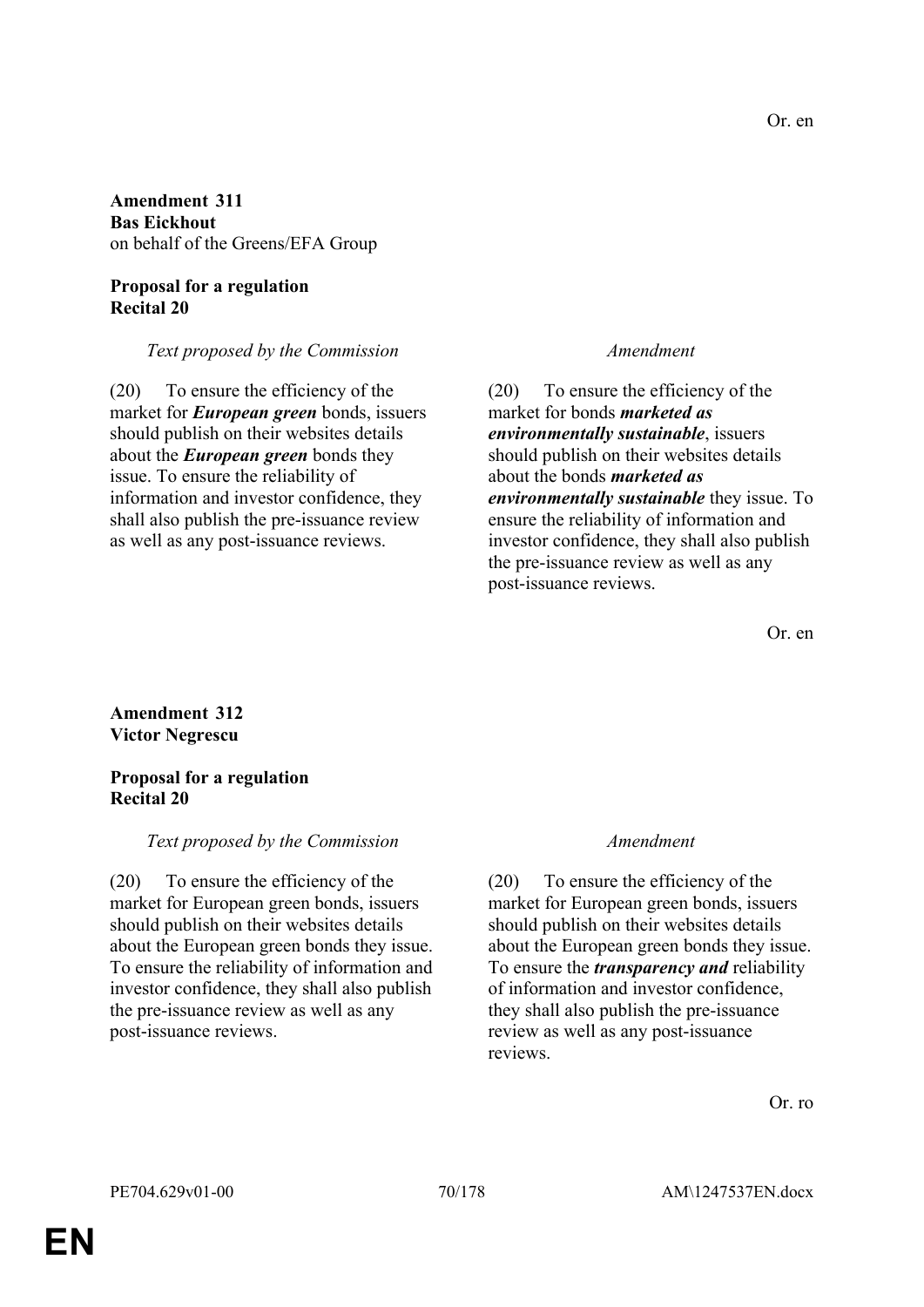**Amendment 313 Jessica Stegrud**

## **Proposal for a regulation Recital 21**

*Text proposed by the Commission Amendment*

*(21) To improve transparency on how external reviewers reach their conclusions, to ensure that external reviewers have adequate qualifications, professional experience, and independence, and to reduce the risk of potential conflicts of interests, and thus to ensure adequate investor protection, issuers of European green bonds should only make use of external reviewers, including from third-countries, that have been registered and are subject to ongoing supervision by the European Securities and Markets Authority (ESMA).*

**Amendment 314 Bas Eickhout** on behalf of the Greens/EFA Group

## **Proposal for a regulation Recital 24**

# *Text proposed by the Commission Amendment*

(24) To ensure the independence of external reviewers, external reviewers should avoid situations of conflict of interest and manage those conflicts adequately when they are unavoidable. External reviewers should therefore disclose conflicts of interest in a timely manner. They should also keep records of all significant threats to their independence, to that of their employees and to that of other persons involved in the external review process. They should also keep records of the safeguards applied to

*deleted*

Or. en

(24) To ensure the independence of external reviewers, external reviewers should avoid situations of conflict of interest and manage those conflicts adequately when they are unavoidable*. External reviewers should not be entitled to conduct an external review in case of conflict of interest that cannot be properly addressed*. External reviewers should therefore disclose conflicts of interest in a timely manner. They should also keep records of all significant threats to their independence, to that of their employees

AM\1247537EN.docx 71/178 PE704.629v01-00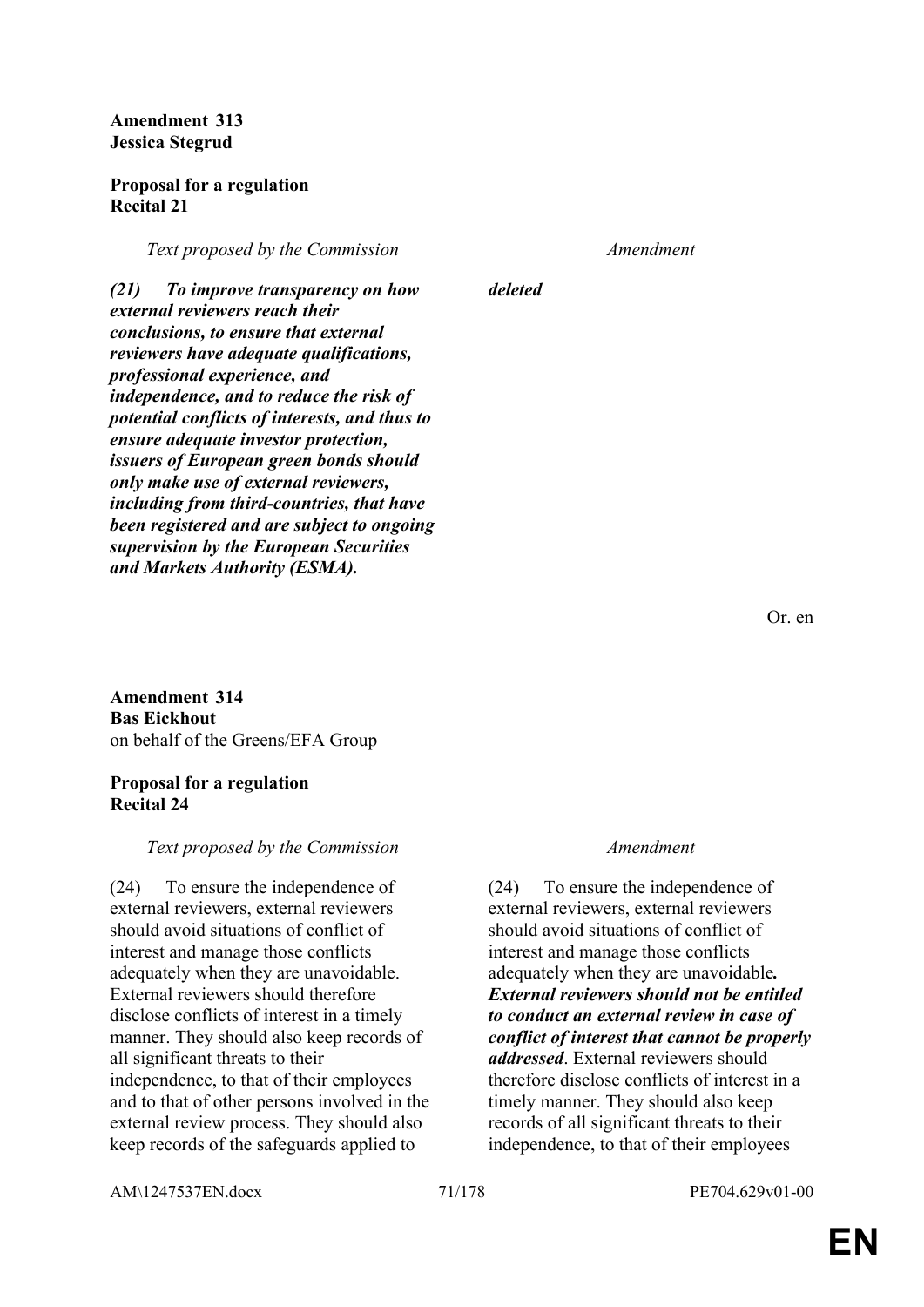mitigate those threats. and to that of other persons involved in the external review process. They should also keep records of the safeguards applied to mitigate those threats.

Or. en

## **Amendment 315 Lídia Pereira**

## **Proposal for a regulation Recital 24**

## *Text proposed by the Commission Amendment*

(24) To ensure the independence of external reviewers, external reviewers should avoid situations of conflict of interest and manage those conflicts adequately when they are unavoidable. External reviewers should therefore disclose conflicts of interest in a timely manner. They should also keep records of all significant threats to their independence, to that of their employees and to that of other persons involved in the external review process. They should also keep records of the safeguards applied to mitigate those threats.

(24) To ensure the independence of external reviewers *and safeguard high standards of transparency and ethical conduct*, external reviewers should avoid situations of *actual or potential* conflict of interest and manage those conflicts adequately when they are unavoidable. External reviewers should therefore disclose *any* conflicts of interest in a *transparent and* timely manner. They should also keep records of all significant threats to their independence, to that of their employees and to that of other persons involved in the external review process. They should also keep records of the safeguards applied to mitigate those threats.

Or. en

# *Justification*

*To take account of the language used in Art 27, in line with the BUDG Draft Opinion on the proposal for Regulation of the European Parliament and of the Council on European Green Bonds.*

**Amendment 316 Jessica Stegrud**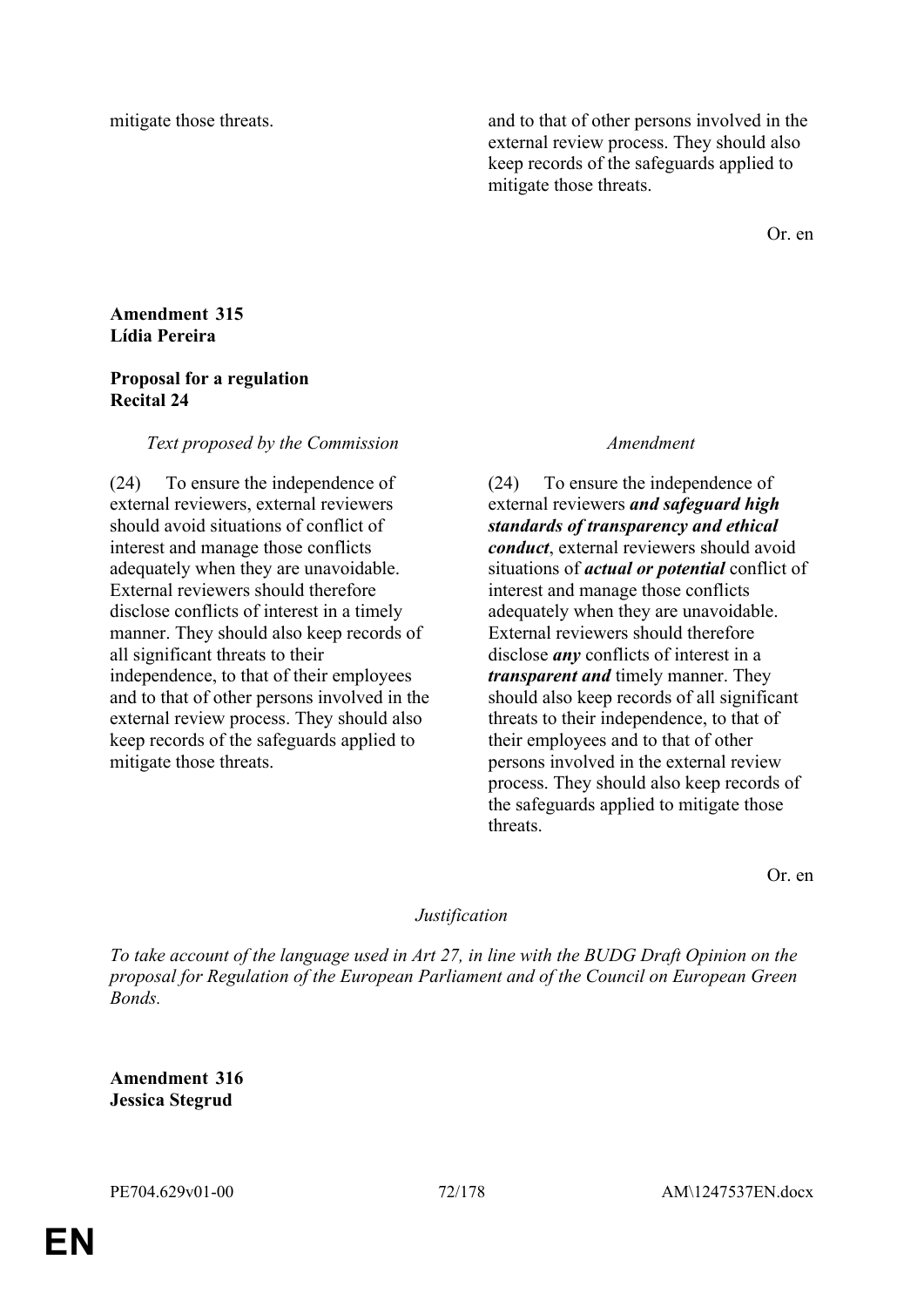### **Proposal for a regulation Recital 25**

*Text proposed by the Commission Amendment*

*(25) It is necessary to avoid divergent* 

*applications of this Regulation by national competent authorities. At the same time, it is necessary to lower transaction and operational costs of external reviewers, to strengthen investor confidence and to increase legal certainty. It is therefore appropriate to give ESMA general competence for the registration and ongoing supervision of registered* 

*external reviewers in the Union. Entrusting ESMA with the exclusive responsibility for those matters should ensure a level playing field in terms of registration requirements and on-going supervision and eliminate the risk of regulatory arbitrage across Member States. At the same time, such exclusive* 

*responsibility should optimise the allocation of supervisory resources at Union level, thus making ESMA the centre of expertise and enhancing the* 

*deleted*

Or. en

**Amendment 317 Victor Negrescu**

### **Proposal for a regulation Recital 25**

*efficiency of supervision.*

#### *Text proposed by the Commission Amendment*

(25) It is necessary to avoid divergent applications of this Regulation by national competent authorities. At the same time, it is necessary to lower transaction and operational costs of external reviewers, to strengthen investor confidence and to increase legal certainty. It is therefore appropriate to give ESMA general

(25) It is necessary to avoid divergent applications of this Regulation by national competent authorities. At the same time, it is necessary to lower transaction and operational costs of external reviewers, *thereby facilitating access for entities and SMEs from less-developed Member States, so as* to strengthen investor

AM\1247537EN.docx 73/178 PE704.629v01-00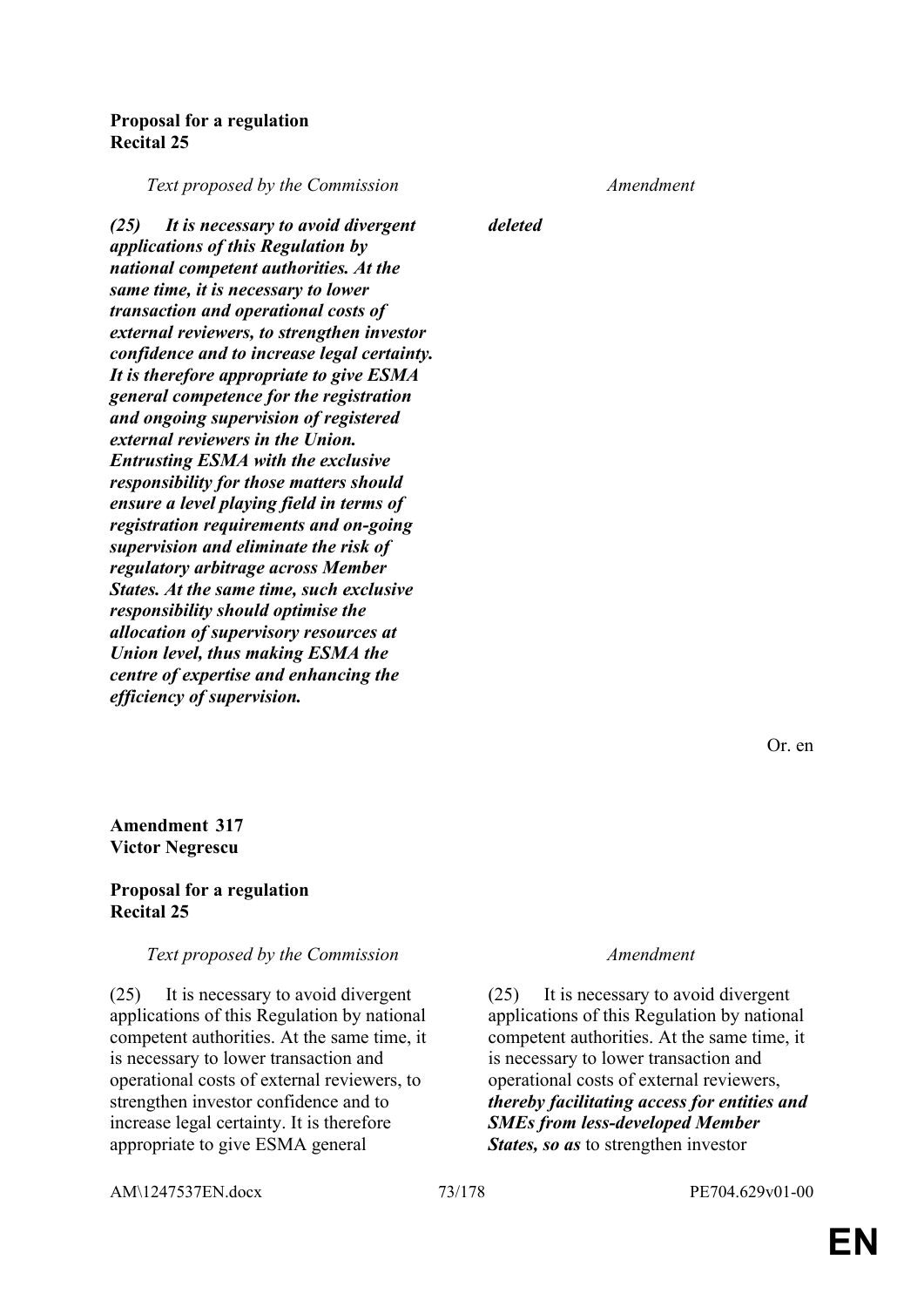competence for the registration and ongoing supervision of registered external reviewers in the Union. Entrusting ESMA with the exclusive responsibility for those matters should ensure a level playing field in terms of registration requirements and on-going supervision and eliminate the risk of regulatory arbitrage across Member States. At the same time, such exclusive responsibility should optimise the allocation of supervisory resources at Union level, thus making ESMA the centre of expertise and enhancing the efficiency of supervision.

confidence and to increase legal certainty. It is therefore appropriate to give ESMA general competence for the registration and ongoing supervision of registered external reviewers in the Union. Entrusting ESMA with the exclusive responsibility for those matters should ensure a level playing field in terms of registration requirements and on-going supervision and eliminate the risk of regulatory arbitrage across Member States. At the same time, such exclusive responsibility should optimise the allocation of supervisory resources at Union level, thus making ESMA the centre of expertise and enhancing the efficiency of supervision.

Or. ro

**Amendment 318 Lídia Pereira**

**Proposal for a regulation Recital 25 a (new)**

*Text proposed by the Commission Amendment*

*(25a) In order to support ESMA´s activity in the exercise of its general competence for the registration and ongoing supervision of registered external reviewers in the Union, the national competent authorities must cooperate, in a loyal and effective way, with ESMA, with exchange of information mechanisms that guarantees a transparent, credible and effective process of registration and supervision. To that end, ESMA must be provided with sufficient resources.*

Or. en

**Amendment 319 Jessica Stegrud**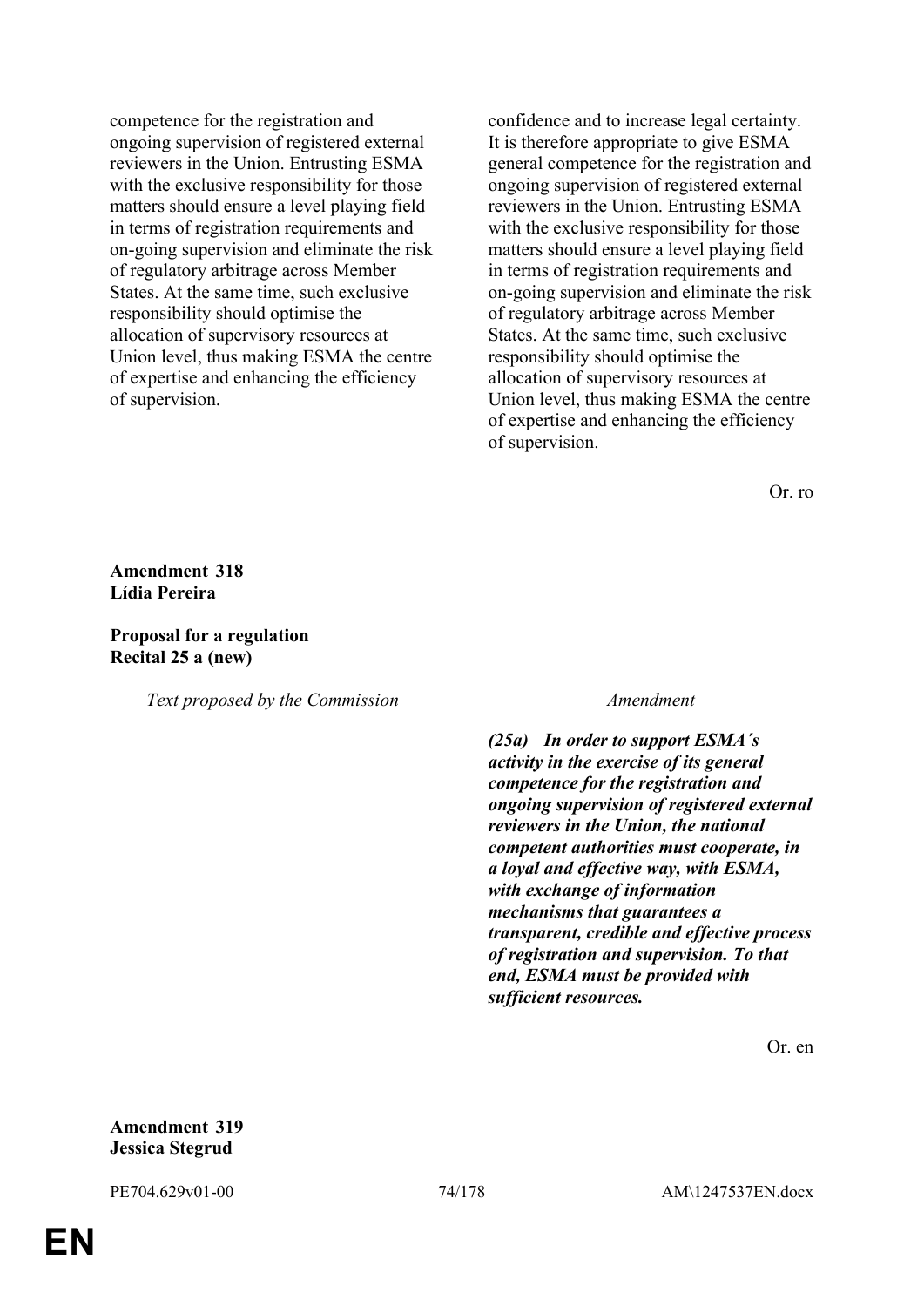# **Proposal for a regulation Recital 26**

*Text proposed by the Commission Amendment*

*(26) ESMA should be able to require all information necessary to carry out its supervisory tasks effectively. It should therefore be able to demand such information from external reviewers, persons involved in external review activities, reviewed entities and related third parties, third parties to whom the external reviewers have outsourced operational functions and persons otherwise closely and substantially related or connected to external reviewers or external review activities.*

Or. en

**Amendment 320 Jessica Stegrud**

## **Proposal for a regulation Recital 27**

*Text proposed by the Commission Amendment*

*(27) To enable ESMA to perform its supervisory tasks, and in particular to compel external reviewers to put an end to an infringement, to supply complete and correct information or to comply with an investigation or an on-site inspection, ESMA should be able to impose penalties or periodic penalty payments.*

*deleted*

*deleted*

Or. en

**Amendment 321 Lídia Pereira**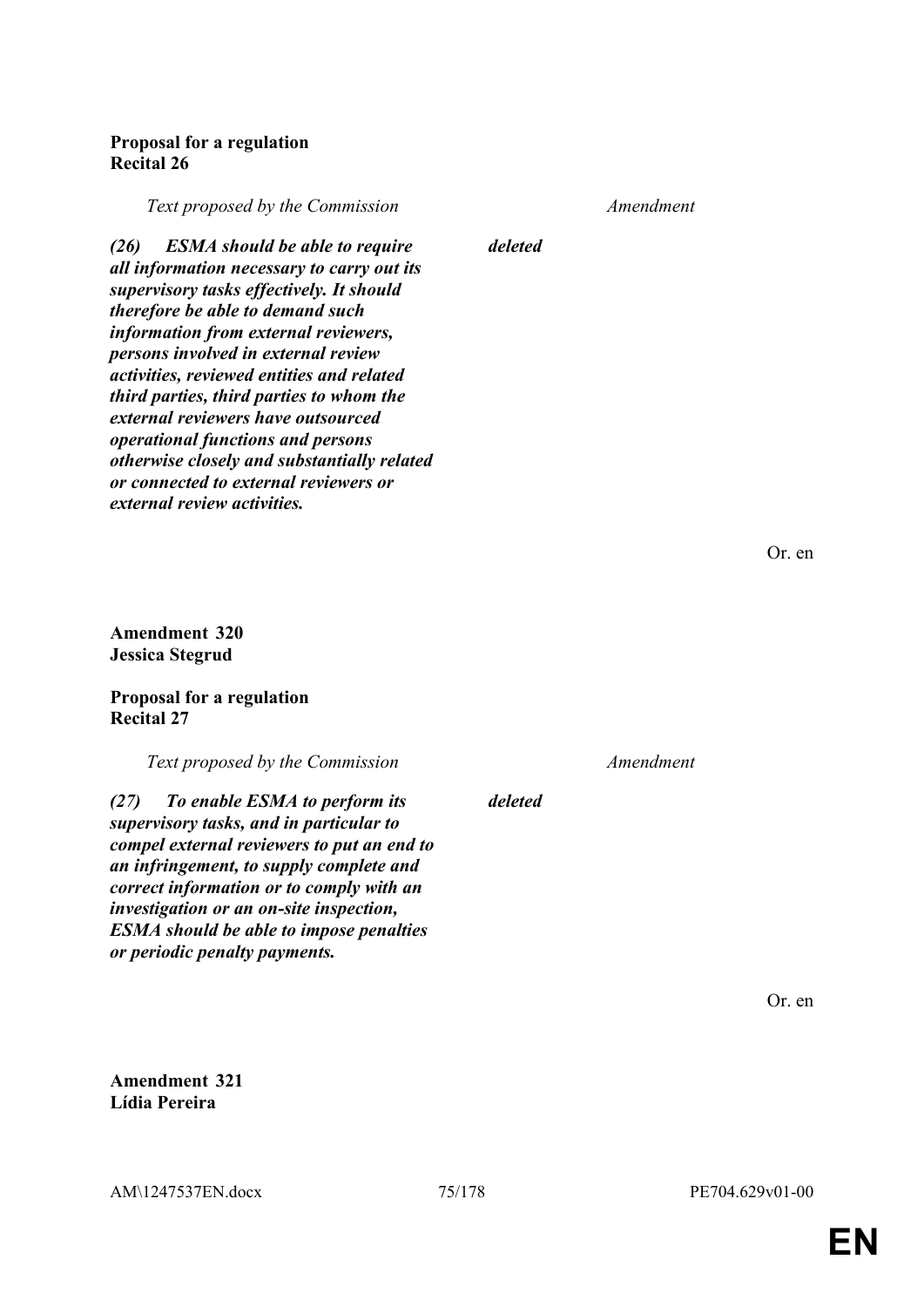### **Proposal for a regulation Recital 31**

#### *Text proposed by the Commission Amendment*

(31) In accordance with Article 290 TFEU, power should be delegated to the Commission to specify the procedure for the exercise of the power to impose fines or periodic penalty payments, including provisions on rights of defence, temporal provisions, the collection of fines or periodic penalty payments, and detailed rules on the limitation periods for the imposition and enforcement of penalties and the type of fees, the matters for which fees are due, the amount of the fees, and the manner in which those fees are to be paid. It is of particular importance that the Commission carry out appropriate consultations during its preparatory work, including at expert level, and that those consultations be conducted in accordance with the principles laid down in the Interinstitutional Agreement of 13 April 2016 on Better Law-Making<sup>35</sup> . In particular, to ensure equal participation in the preparation of delegated acts, the European Parliament and the Council should receive all documents at the same time as Member States' experts, and their experts should systematically have access to meetings of Commission expert groups dealing with the preparation of delegated acts.

(31) In accordance with Article 290 TFEU, power should be delegated to the Commission to specify the procedure for the exercise of the power to impose fines or periodic penalty payments, including provisions on rights of defence, temporal provisions, the collection of fines or periodic penalty payments, and detailed rules on the limitation periods for the imposition and enforcement of penalties and the type of fees, the matters for which fees are due, the amount of the fees, and the manner in which those fees are to be paid. It is of particular importance that the Commission carry out appropriate consultations during its preparatory work, including at expert *and national competent authorities* level, and that those consultations be conducted in accordance with the principles laid down in the Interinstitutional Agreement of 13 April 2016 on Better Law-Making<sup>35</sup> . In particular, to ensure equal participation in the preparation of delegated acts, the European Parliament and the Council should receive all documents at the same time as Member States' experts, and their experts should systematically have access to meetings of Commission expert groups dealing with the preparation of delegated acts.

<sup>35</sup> OJ L 123, 12.5.2016, p. 1. <sup>35</sup> OJ L 123, 12.5.2016, p. 1.

Or. en

**Amendment 322 Victor Negrescu**

### **Proposal for a regulation Recital 31**

 $\mathcal{L}_\text{max}$  , and the contract of the contract of the contract of the contract of the contract of the contract of

PE704.629v01-00 76/178 AM\1247537EN.docx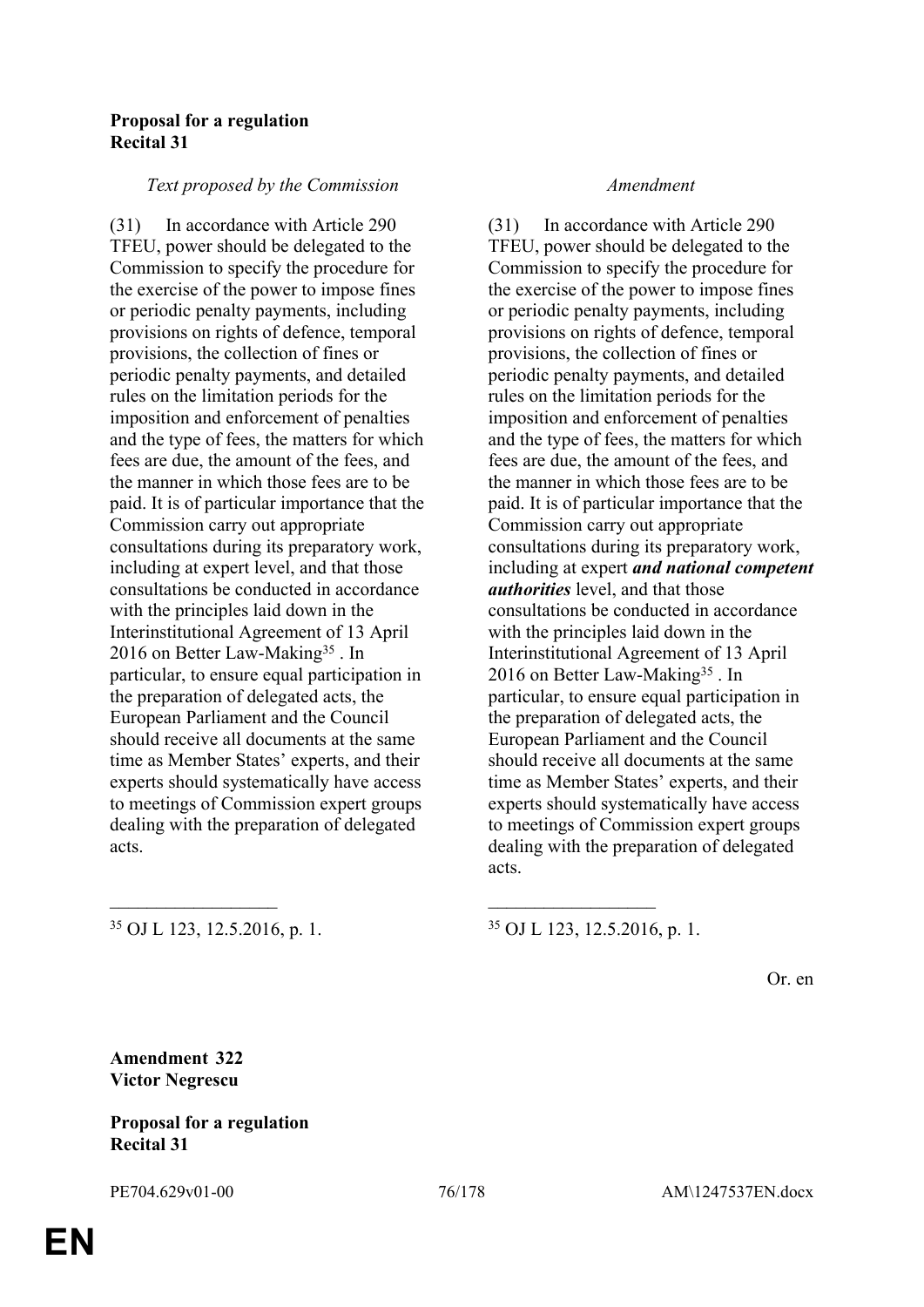### *Text proposed by the Commission Amendment*

(31) In accordance with Article 290 TFEU, power should be delegated to the Commission to specify the procedure for the exercise of the power to impose fines or periodic penalty payments, including provisions on rights of defence, temporal provisions, the collection of fines or periodic penalty payments, and detailed rules on the limitation periods for the imposition and enforcement of penalties and the type of fees, the matters for which fees are due, the amount of the fees, and the manner in which those fees are to be paid. It is of particular importance that the Commission carry out appropriate consultations during its preparatory work, including at expert level, and that those consultations be conducted in accordance with the principles laid down in the Interinstitutional Agreement of 13 April 2016 on Better Law-Making<sup>35</sup>. In particular, to ensure equal participation in the preparation of delegated acts, the European Parliament and the Council should receive all documents at the same time as Member States' experts, and their experts should systematically have access to meetings of Commission expert groups dealing with the preparation of delegated acts.

(31) In accordance with Article 290 TFEU, power should be delegated to the Commission to specify the procedure for the exercise of the power to impose fines or periodic penalty payments, including provisions on rights of defence, temporal provisions, the collection of fines or periodic penalty payments, and detailed rules on the limitation periods for the imposition and enforcement of penalties and the type of fees, the matters for which fees are due, the amount of the fees, and the manner in which those fees are to be paid. It is of particular importance that the Commission carry out appropriate consultations during its preparatory work, including at expert level, and that those consultations be conducted *transparently and* in accordance with the principles laid down in the Interinstitutional Agreement of 13 April 2016 on Better Law-Making<sup>35</sup>. In particular, to ensure equal participation in the preparation of delegated acts, the European Parliament and the Council should receive all documents at the same time as Member States' experts, and their experts should systematically have access to meetings of Commission expert groups dealing with the preparation of delegated acts.

 $35$  OJ L 123, 12.5.2016, p. 1.  $35$  OJ L 123, 12.5.2016, p. 1.

Or. ro

**Amendment 323 Lídia Pereira**

**Proposal for a regulation Recital 32**

 $\mathcal{L}_\text{max}$  , and the contract of the contract of the contract of the contract of the contract of the contract of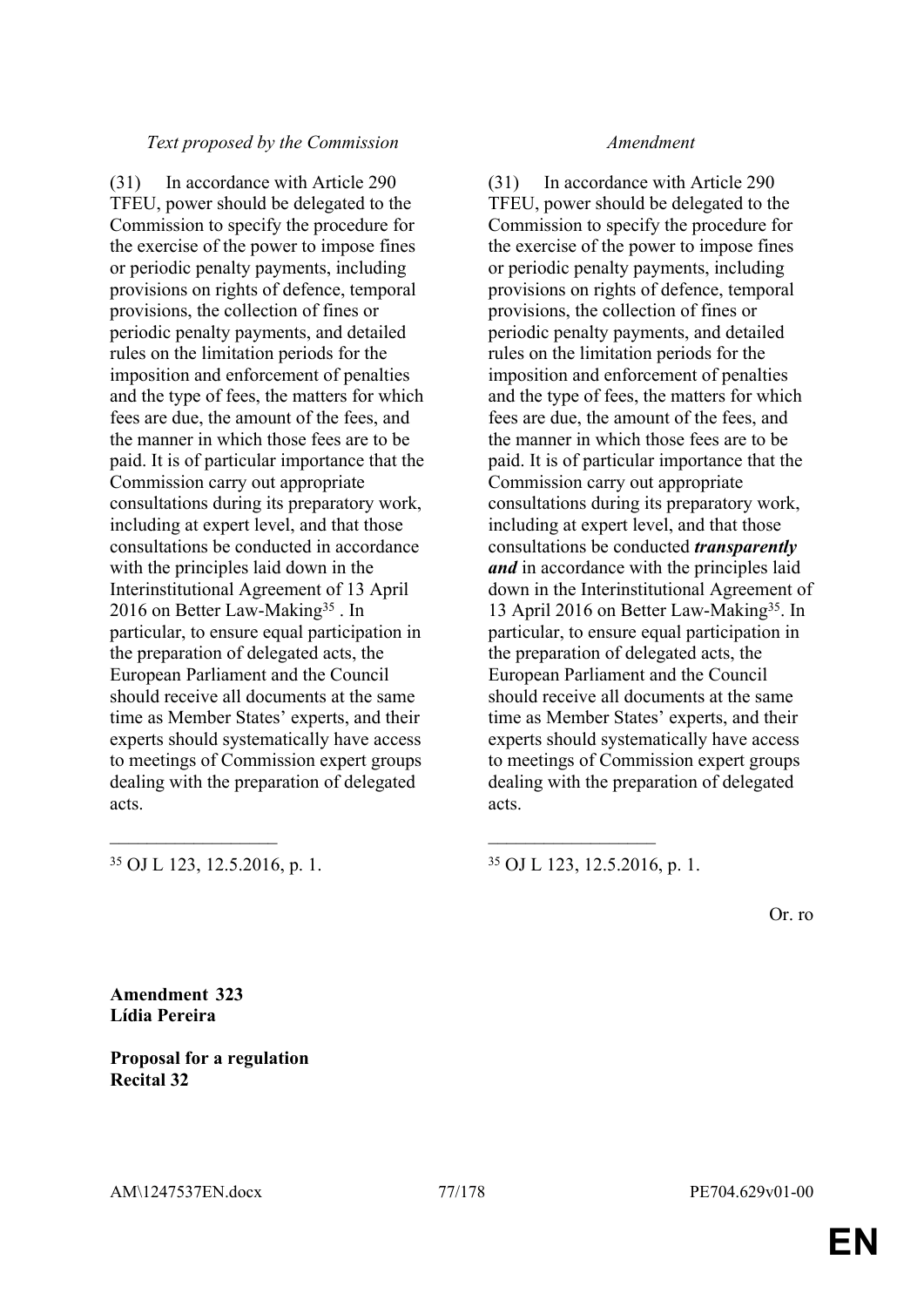# expertise, it would be efficient and

appropriate to entrust ESMA with the development of draft regulatory and implementing technical standards that do not involve policy choices for submission to the Commission.

(32) As a body with highly specialised

#### *Text proposed by the Commission Amendment*

(32) As a body with highly specialised expertise, it would be efficient and appropriate to entrust ESMA with the development of draft regulatory and implementing technical standards that do not involve policy choices for submission to the Commission *that must, in any case, be properly and timely informed about such standards, as the European Parliament, to safeguard proper democratic scrutiny*.

Or. en

**Amendment 324 Victor Negrescu**

#### **Proposal for a regulation Recital 32**

#### *Text proposed by the Commission Amendment*

(32) As a body with highly specialised expertise, it would be efficient and appropriate to entrust ESMA with the development of draft regulatory and implementing technical standards that do not involve policy choices for submission to the Commission.

(32) As a body with highly specialised expertise, it would be efficient and appropriate to entrust ESMA with the development of draft regulatory and implementing technical standards that do not involve policy choices*, using digital tools when this benefits projects,* for submission to the Commission.

Or. ro

**Amendment 325 Victor Negrescu**

### **Proposal for a regulation Recital 35**

*Text proposed by the Commission Amendment*

(35) ESMA should be mandated to (35) ESMA should be mandated to

PE704.629v01-00 78/178 AM\1247537EN.docx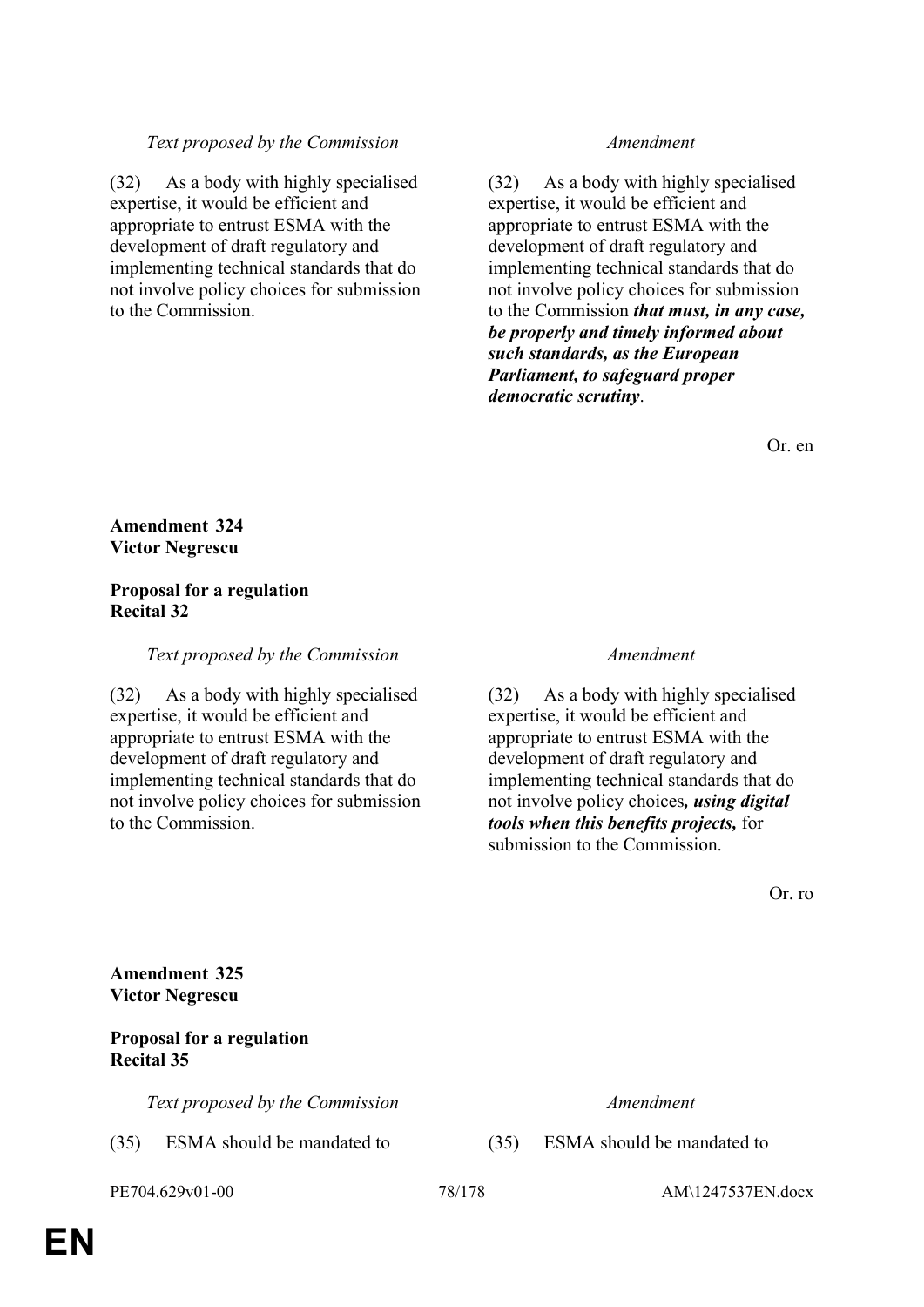develop draft implementing technical standards to specify the standard forms, templates and procedures for the provision of the information for the registration of external reviewers. The Commission should be empowered to adopt those implementing technical standards by means of an implementing act pursuant to Article 291 TFEU and in accordance with Article 15 of Regulation (EU) No 1095/2010 of the European Parliament and of the Council<sup>38</sup>.

 $\mathcal{L}_\text{max}$  and  $\mathcal{L}_\text{max}$  and  $\mathcal{L}_\text{max}$  and  $\mathcal{L}_\text{max}$ 

develop draft implementing technical standards to specify the standard forms, templates and procedures for the provision of the information for the registration of external reviewers, *available in all the official EU languages*. The Commission should be empowered to adopt those implementing technical standards by means of an implementing act pursuant to Article 291 TFEU and in accordance with Article 15 of Regulation (EU) No 1095/2010 of the European Parliament and of the Council<sup>38</sup>.

<sup>38</sup> Regulation (EU) No 1095/2010 of the European Parliament and of the Council of 24 November 2010 establishing a European Supervisory Authority (European Securities and Markets Authority), amending Decision No 716/2009/EC and repealing Commission Decision 2009/77/EC (OJ L 331, 15.12.2010, p. 84).

Or. ro

**Amendment 326 Paul Tang**

## **Proposal for a regulation Recital 36 a (new)**

*Text proposed by the Commission Amendment*

*(36a) Since this Regulation creates a framework that allows for the designation of government debt as environmentally sustainable, financial undertakings disclose their exposure to environmentally sustainable government debt within their Green Asset Ratio as stipulated by the delegated act under article 8 of Regulation (EU) 2020/852. To integrate sovereign exposures in the nominator and denominator of the Green Asset Ratio, that Regulation should be amended.*

<sup>38</sup> Regulation (EU) No 1095/2010 of the European Parliament and of the Council of 24 November 2010 establishing a European Supervisory Authority (European Securities and Markets Authority), amending Decision No 716/2009/EC and repealing Commission Decision 2009/77/EC (OJ L 331, 15.12.2010, p. 84).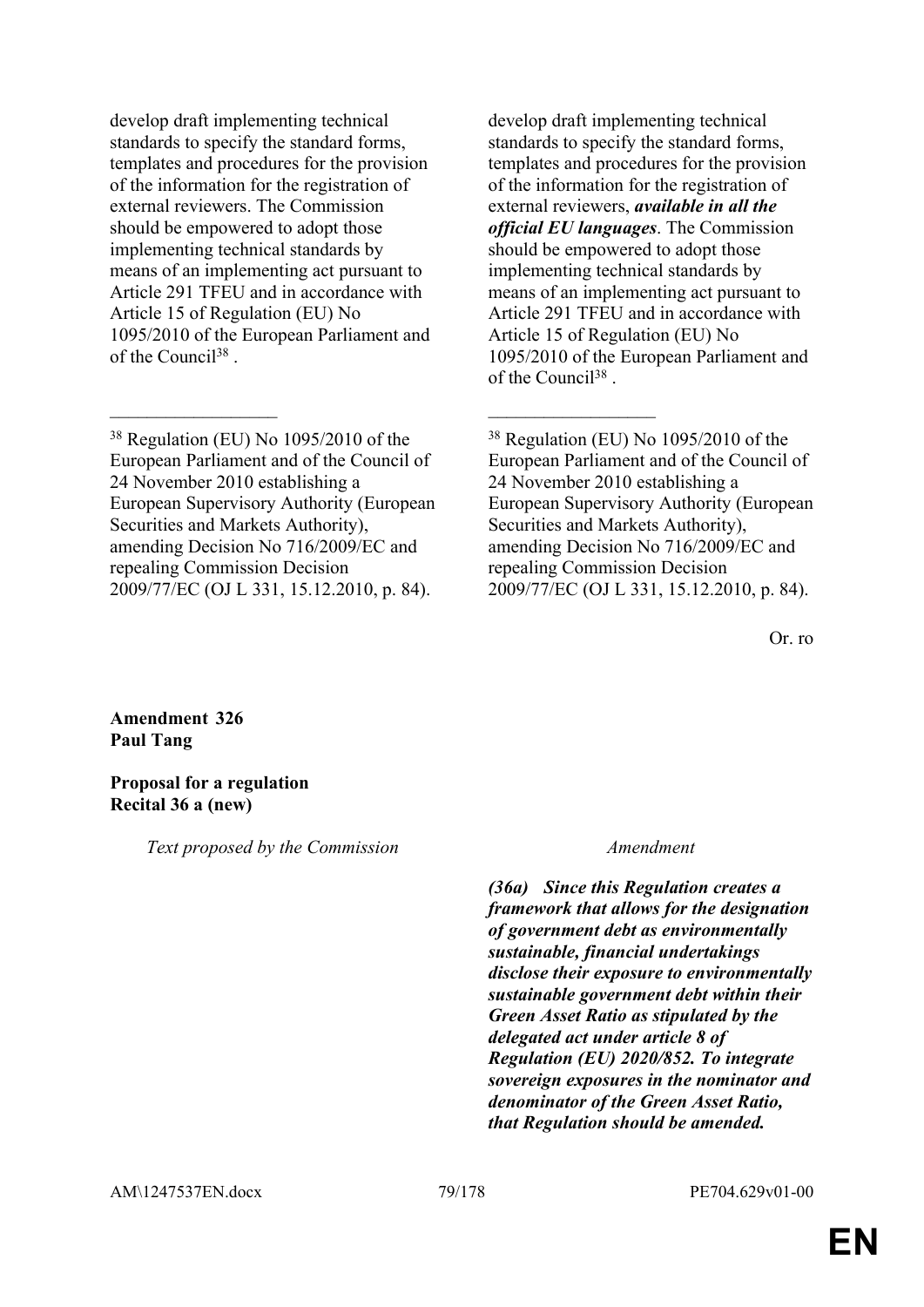# **Amendment 327 Gilles Boyer, Stéphanie Yon-Courtin, Olivier Chastel, Caroline Nagtegaal, Nicola Beer**

# **Proposal for a regulation Recital 36 a (new)**

*Text proposed by the Commission Amendment*

*(36a) The application of this Regulation should be reviewed in order to assess, inter alia, the uptake of the European green bond standard, the functioning of the market of external reviewers, whether the standard should be converted to a mandatory standard.*

Or. en

**Amendment 328 Bas Eickhout** on behalf of the Greens/EFA Group

## **Proposal for a regulation Recital 37**

# *Text proposed by the Commission Amendment*

(37) The objectives of this Regulation are twofold. On the one hand, it aims to ensure that uniform requirements apply to the use of the designation of 'European green bond' or 'EuGB'. On the other hand, it aims to establish a simple registration system and supervisory framework for external reviewers by entrusting a single supervisory authority with the registration and supervision of external reviewers in the Union. Both aims should facilitate capital raising for projects that pursue environmentally sustainable objectives. Since those objectives cannot be sufficiently achieved by the Member States but can be better achieved at Union level,

(37) The objectives of this Regulation are twofold. On the one hand, it aims to ensure that uniform requirements apply to the use of *bonds that are marketed as environmentally sustainable, including those that are using* the designation of 'European green bond' or 'EuGB'*. These requirements improve the ability of investors to compare different environmentally sustainable bonds, including by comparing the alignment of the proceeds of such bonds with the technical screening criteria set out according to Article 19 of Regulation (EU)2020/852. It also ensures that no environmentally sustainable bond can*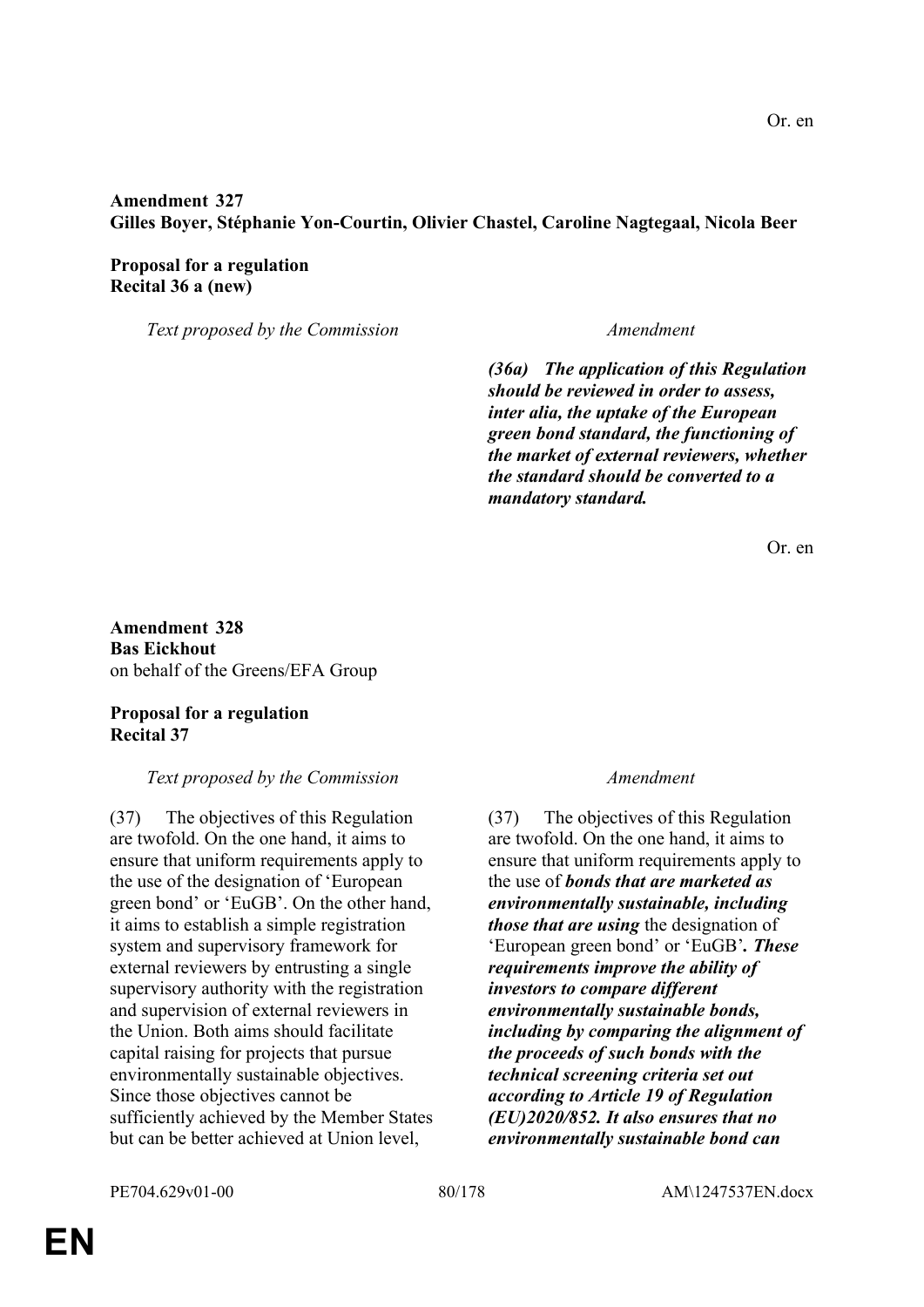the Union may adopt measures in accordance with the principle of subsidiarity as set out in Article 5 of the Treaty on European Union. In accordance with the principle of proportionality, as set out in that Article, this Regulation does not go beyond what is necessary in order to achieve those objectives,

# *finance economic activities that cause significant harm to the environment, irrelevant of the way they are designated*.

On the other hand, it aims to establish a simple registration system and supervisory framework for external reviewers by entrusting a single supervisory authority with the registration and supervision of external reviewers in the Union. Both aims should facilitate capital raising for projects that pursue environmentally sustainable objectives*, ensure the integrity of environmental claims made by issuers of European green bonds, and increase the transparency on the environmental performance of other bonds that are marketed as environmentally sustainable*. Since those objectives cannot be sufficiently achieved by the Member States but can be better achieved at Union level, the Union may adopt measures in accordance with the principle of subsidiarity as set out in Article 5 of the Treaty on European Union. In accordance with the principle of proportionality, as set out in that Article, this Regulation does not go beyond what is necessary in order to achieve those objectives,

Or. en

# **Amendment 329 Victor Negrescu**

# **Proposal for a regulation Recital 37**

# *Text proposed by the Commission Amendment*

(37) The objectives of this Regulation are twofold. On the one hand, it aims to ensure that uniform requirements apply to the use of the designation of 'European green bond' or 'EuGB'. On the other hand, it aims to establish a simple registration system and supervisory framework for external reviewers by entrusting a single

(37) The objectives of this Regulation are twofold. On the one hand, it aims to ensure that uniform requirements apply to the use of the designation of 'European green bond' or 'EuGB'. On the other hand, it aims to establish a simple registration system and *a fair and transparent*  supervisory framework for external

AM\1247537EN.docx 81/178 PE704.629v01-00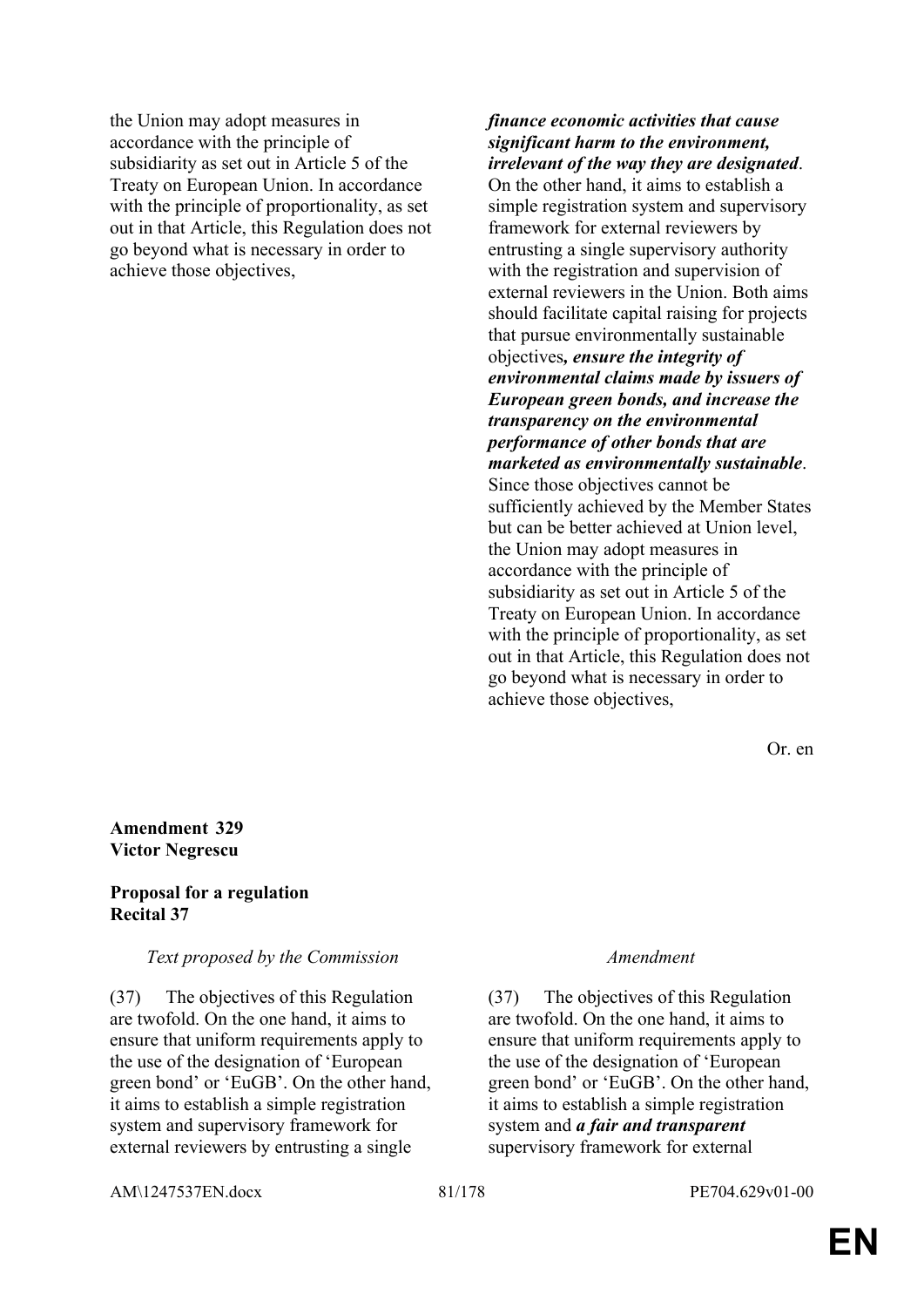supervisory authority with the registration and supervision of external reviewers in the Union. Both aims should facilitate capital raising for projects that pursue environmentally sustainable objectives. Since those objectives cannot be sufficiently achieved by the Member States but can be better achieved at Union level, the Union may adopt measures in accordance with the principle of subsidiarity as set out in Article 5 of the Treaty on European Union. In accordance with the principle of proportionality, as set out in that Article, this Regulation does not go beyond what is necessary in order to achieve those objectives,

reviewers by entrusting a single supervisory authority with the registration and supervision of external reviewers in the Union. Both aims should facilitate capital raising for projects that pursue environmentally sustainable objectives. Since those objectives cannot be sufficiently achieved by the Member States *in such a way as to ensure fair access in respect of all entities,* but can be better achieved at Union level, the Union may adopt measures in accordance with the principle of subsidiarity as set out in Article 5 of the Treaty on European Union. In accordance with the principle of proportionality, as set out in that Article, this Regulation does not go beyond what is necessary in order to achieve those objectives,

Or. ro

### **Amendment 330 Billy Kelleher, Nicola Beer**

## **Proposal for a regulation Recital 37**

# *Text proposed by the Commission Amendment*

(37) The objectives of this Regulation are twofold. On the one hand, it aims to ensure that uniform requirements apply to the use of the designation of 'European green bond' or 'EuGB'. On the other hand, it aims to establish a simple registration system and supervisory framework for external reviewers by entrusting a single supervisory authority with the registration and supervision of external reviewers *in the Union*. Both aims should facilitate capital raising for projects that pursue environmentally sustainable objectives. Since those objectives cannot be sufficiently achieved by the Member States but can be better achieved at Union level, the Union may adopt measures in

(37) The objectives of this Regulation are twofold. On the one hand, it aims to ensure that uniform requirements apply to the use of the designation of 'European green bond' or 'EuGB'. On the other hand, it aims to establish a simple registration system and supervisory framework for external reviewers by entrusting a single supervisory authority with the registration and supervision of external reviewers *of EuGB*. Both aims should facilitate capital raising for projects that pursue environmentally sustainable objectives. Since those objectives cannot be sufficiently achieved by the Member States but can be better achieved at Union level, the Union may adopt measures in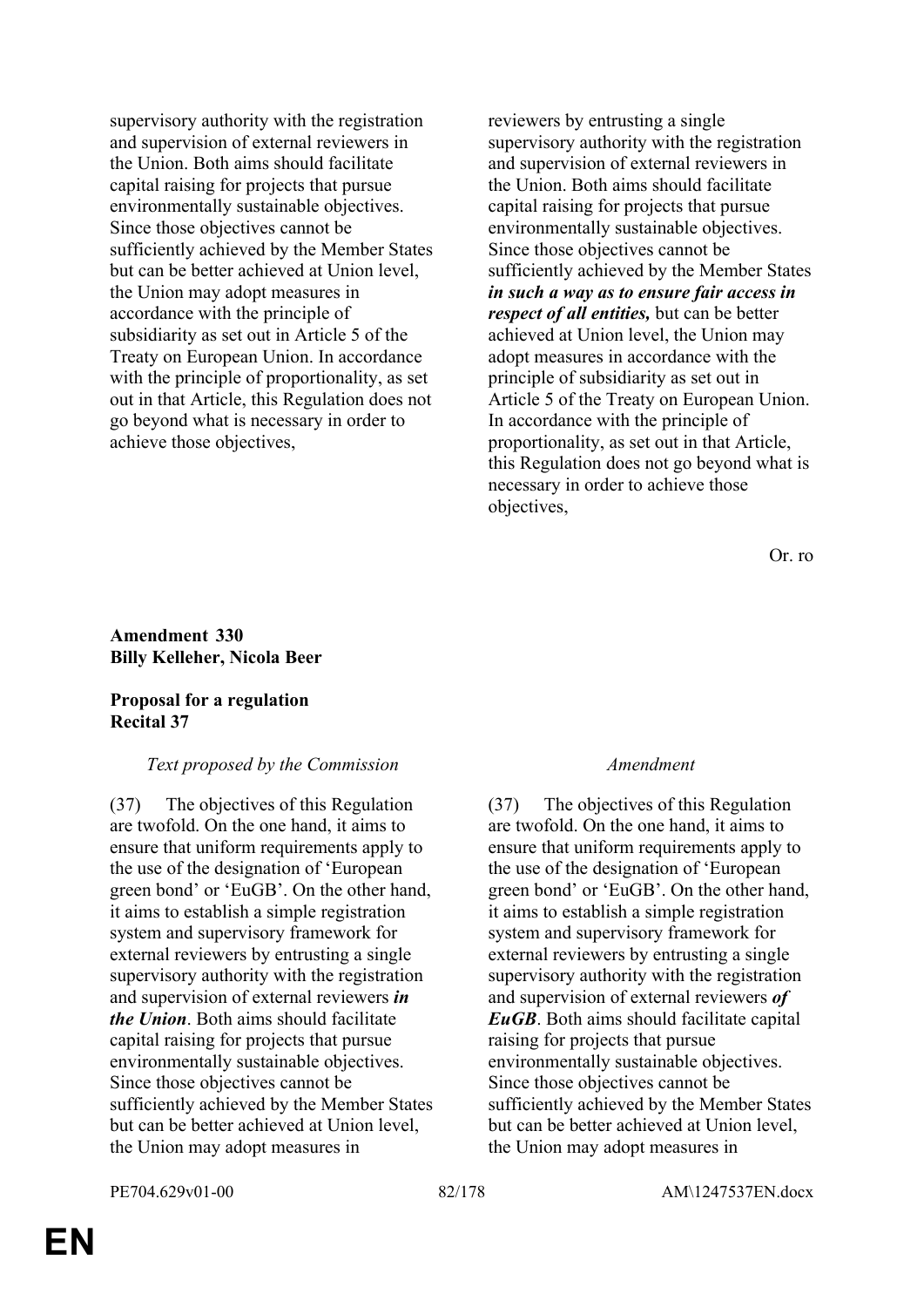accordance with the principle of subsidiarity as set out in Article 5 of the Treaty on European Union. In accordance with the principle of proportionality, as set out in that Article, this Regulation does not go beyond what is necessary in order to achieve those objectives,

accordance with the principle of subsidiarity as set out in Article 5 of the Treaty on European Union. In accordance with the principle of proportionality, as set out in that Article, this Regulation does not go beyond what is necessary in order to achieve those objectives,

Or. en

#### **Amendment 331 Elisabetta Gualmini**

#### **Proposal for a regulation Recital 37 a (new)**

*Text proposed by the Commission Amendment*

*(37a) The issuance of European green bonds could entail additional costs, particularly during the initial implementation of the Regulation, and this could have an impact, in particular for small and medium-sized enterprises. In order to offset some of these costs and to fully support the adoption and full deployment of European green bonds, the Commission should create specific financial or other incentives, such as the use of public-private guarantee schemes provided at a European level, including ones accompanied with tax incentives. These incentives, created together with the other national and European institutions, should be in keeping with the Strategy for financing the transition to a sustainable economy and should become a key component in establishing a more inclusive sustainable financial framework, while promoting the development and standardisation of practices in connection with the European green bond.*

Or. it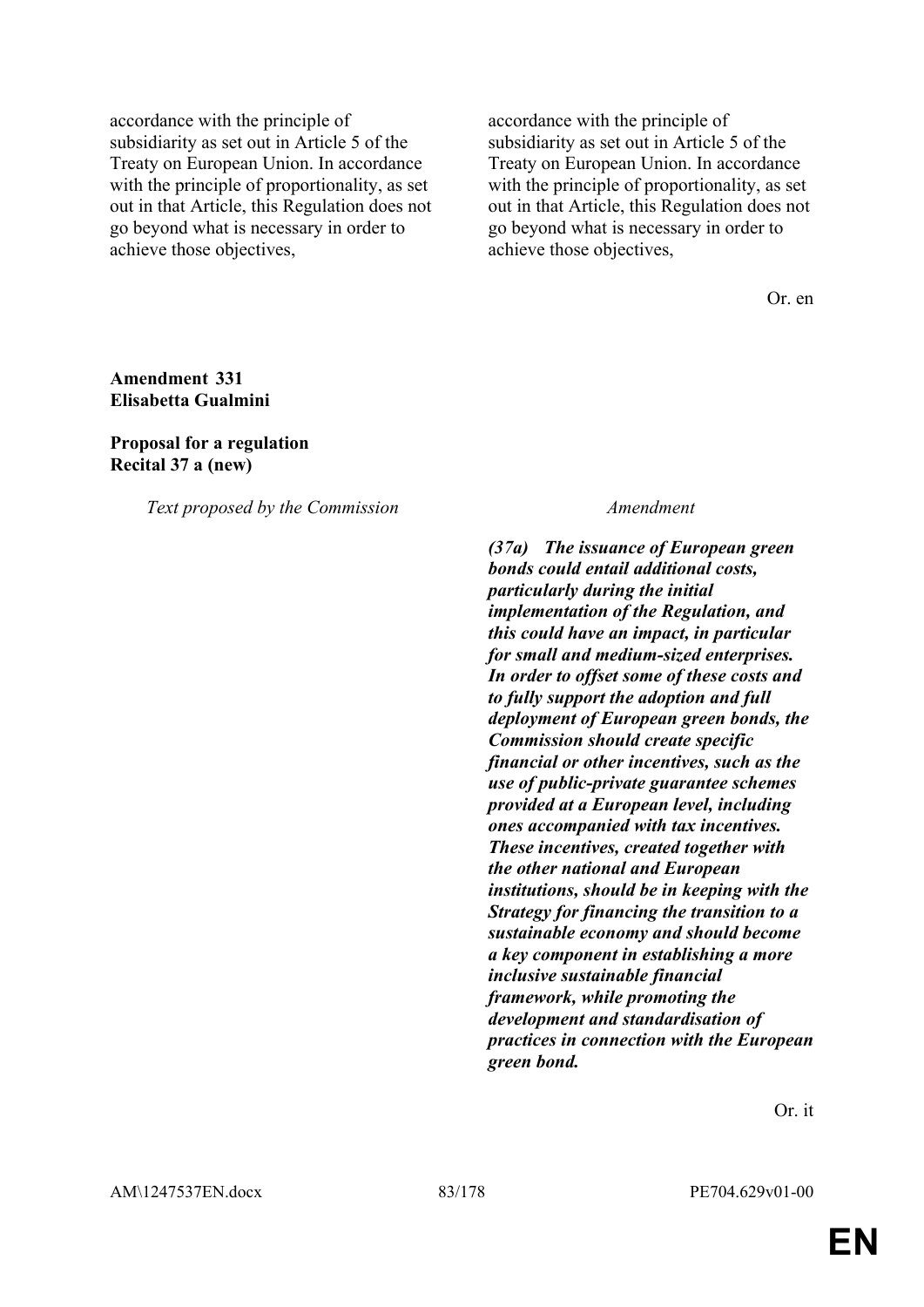## **Amendment 332 Markus Ferber**

## **Proposal for a regulation Recital 37 a (new)**

*Text proposed by the Commission Amendment*

*(37a) The EU Green Bond Standard shall remain a voluntary tool and shall not be made mandatory at a further stage.*

Or. en

### **Amendment 333 Christophe Hansen**

## **Proposal for a regulation Article 1 – paragraph 1**

#### *Text proposed by the Commission Amendment*

This Regulation lays down uniform requirements for issuers of bonds that wish to use the designation 'European green bond' or 'EuGB' for their environmentally sustainable bonds made available to investors in the Union, and establishes a registration system and supervisory framework for external reviewers of European green bonds.

This Regulation lays down uniform requirements for issuers of bonds that wish to use the designation 'European green bond' or 'EuGB' for their environmentally sustainable bonds made available to investors in the Union, and establishes a registration system and supervisory framework for external reviewers of European green bonds. *This Regulation, or certain elements of this Regulation, shall not apply to other bonds currently marketed as sustainable in the Union.*

Or. en

**Amendment 334 Markus Ferber, Christophe Hansen**

**Proposal for a regulation Article 1 – paragraph 1**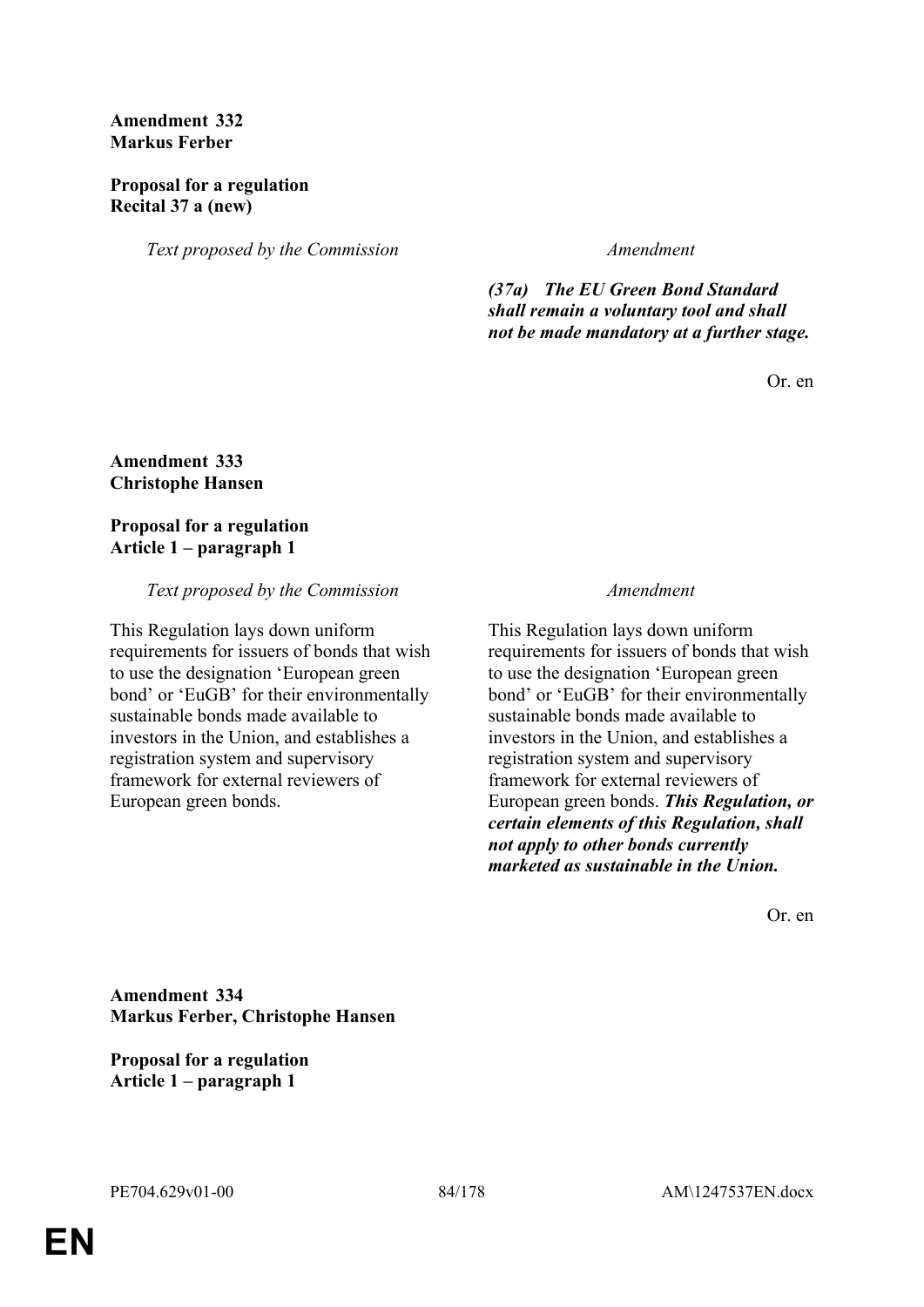### *Text proposed by the Commission Amendment*

This Regulation lays down uniform requirements for issuers of bonds that wish to use the designation 'European green bond' or 'EuGB' for their environmentally sustainable bonds made available to investors in the Union, and establishes a registration system and supervisory framework for external reviewers of European green bonds.

This Regulation lays down uniform requirements for issuers of bonds that wish to use the designation 'European green bond' or 'EuGB' for their environmentally sustainable bonds made available to investors in the Union, and establishes a registration system and supervisory framework for external reviewers of European green bonds. *This Regulation shall not apply to other bonds marketed as sustainable in the Union.*

Or. en

**Amendment 335 Bas Eickhout** on behalf of the Greens/EFA Group

### **Proposal for a regulation Article 1 – paragraph 1**

### *Text proposed by the Commission Amendment*

This Regulation lays down uniform requirements for issuers of bonds that wish to use the designation 'European green bond' or 'EuGB' for their environmentally sustainable bonds *made available to investors in the Union*, and establishes a registration system and supervisory framework for external reviewers of European green bonds.

This Regulation lays down uniform requirements for issuers of bonds *marketed as environmentally sustainable and issuers* that wish to use the designation 'European green bond' or 'EuGB' for their environmentally sustainable bonds, and establishes a registration system and supervisory framework for external reviewers of European green bonds *and other bonds marketed as environmentally sustainable*.

Or. en

**Amendment 336 Paul Tang**

**Proposal for a regulation Article 2 – paragraph 1 – point 3 – point c**

AM\1247537EN.docx 85/178 PE704.629v01-00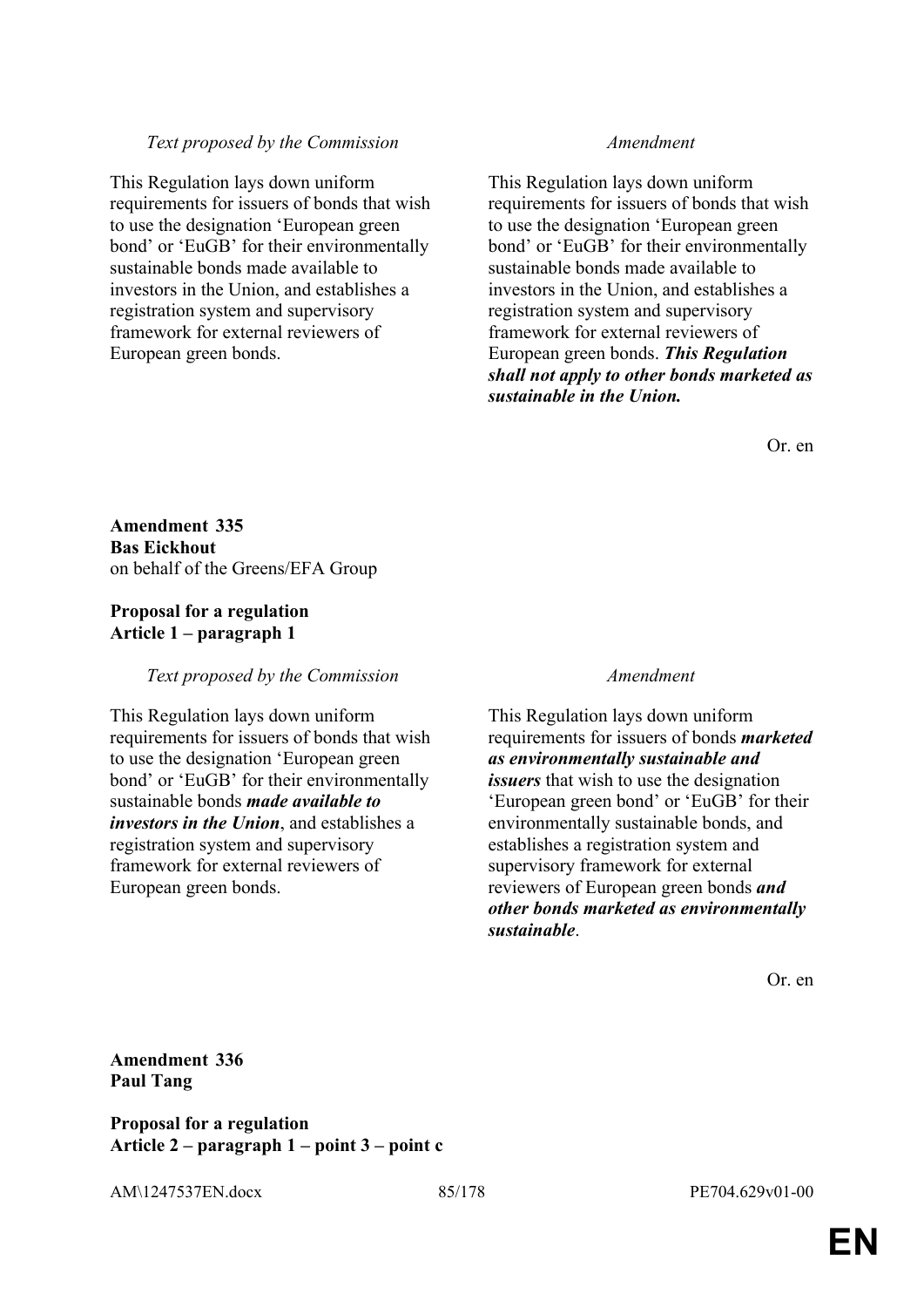#### *Text proposed by the Commission Amendment*

(c) in the case of a federal State, a member of the federation;

(c) in the case of a federal State, a member of the federation *including a government department, an agency, or a special purpose vehicle of that member*;

**Amendment 337 Markus Ferber, Christophe Hansen**

# **Proposal for a regulation Article 2 – paragraph 1 – point 3 – point f**

*Text proposed by the Commission Amendment*

*(f) a company of private law fully owned by one or more of the entities referred to in points (a) to (e);*

*Justification*

*deleted*

*Deletion ensures a level playing field with the private sector.*

**Amendment 338 José Gusmão**

**Proposal for a regulation Article 2 – paragraph 1 – point 3 – point f**

*Text proposed by the Commission Amendment*

*(f) a company of private law fully owned by one or more of the entities referred to in points (a) to (e)*;

Or. en

*deleted*

Or. en

Or. en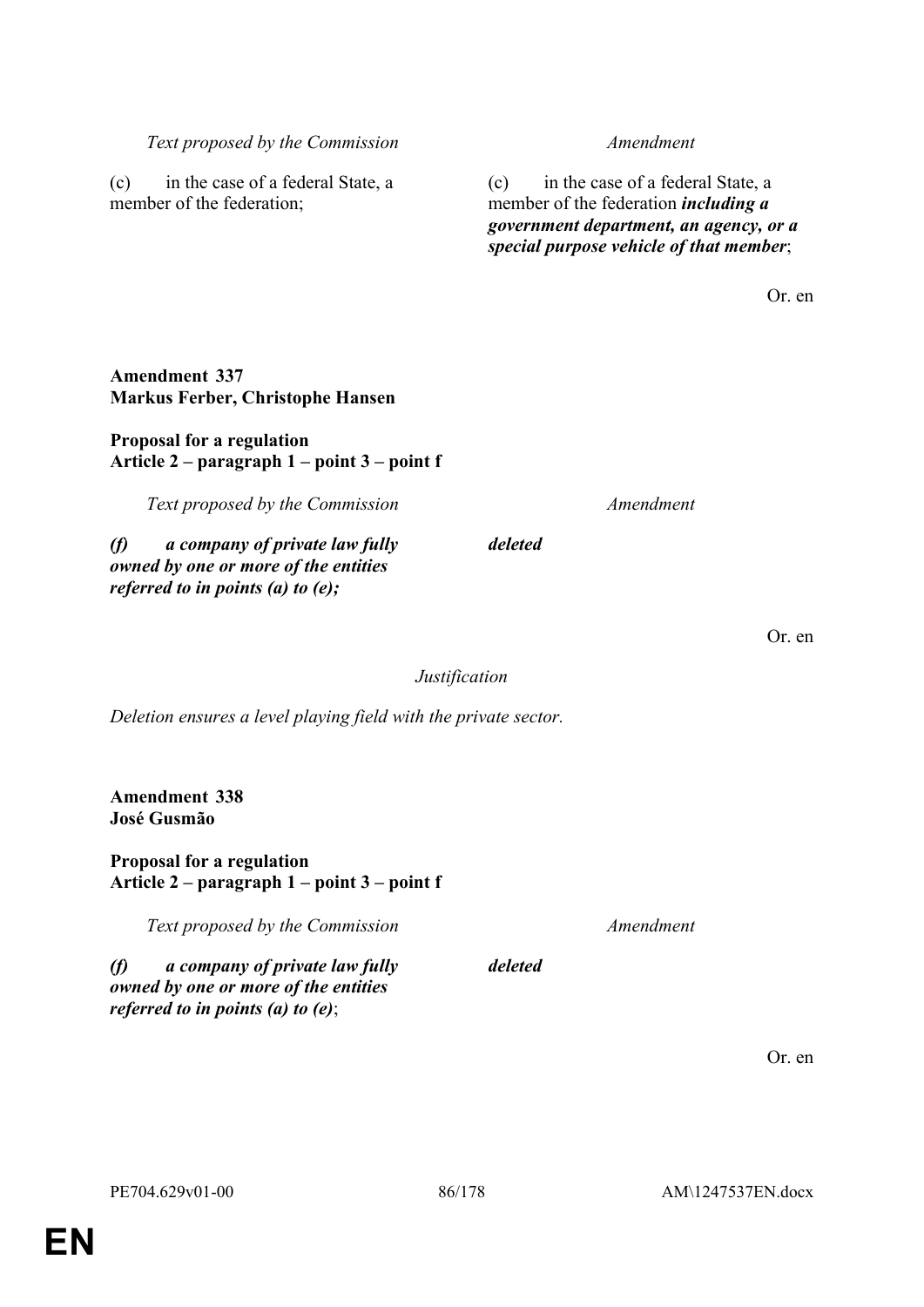# **Amendment 339 Gilles Boyer, Stéphanie Yon-Courtin, Olivier Chastel, Ondřej Kovařík**

### **Proposal for a regulation Article 2 – paragraph 1 – point 5 a (new)**

*Text proposed by the Commission Amendment*

*(5a) 'home Member State' means* 

*[(i)] for European green bond issuances subject to the requirement to establish a prospectus pursuant to Regulation (EU) 2017/1129, a home Member State as defined in Article 2, point (m), of that Regulation;*

*[(ii)] for European green bond issuances that are not subject to the obligation to establish a prospectus that are made by issuers having their registered office in the Union, the Member State where the issuer has its registered office;*

*(iii) for European green bond issuances not mentioned in points (i) and (ii), the Member State where the securities are intended to be offered to the public for the first time.*

Or. en

## **Amendment 340 José Gusmão**

**Proposal for a regulation Article 2 – paragraph 1 – point 5 a (new)**

*Text proposed by the Commission Amendment*

*(5a)* '*bond marketed as green or environmentally sustainable' means a bond whose issuer provides investors with a science-based commitment that the proceeds of that bond are allocated to an economic activity that is environmentally sustainable.*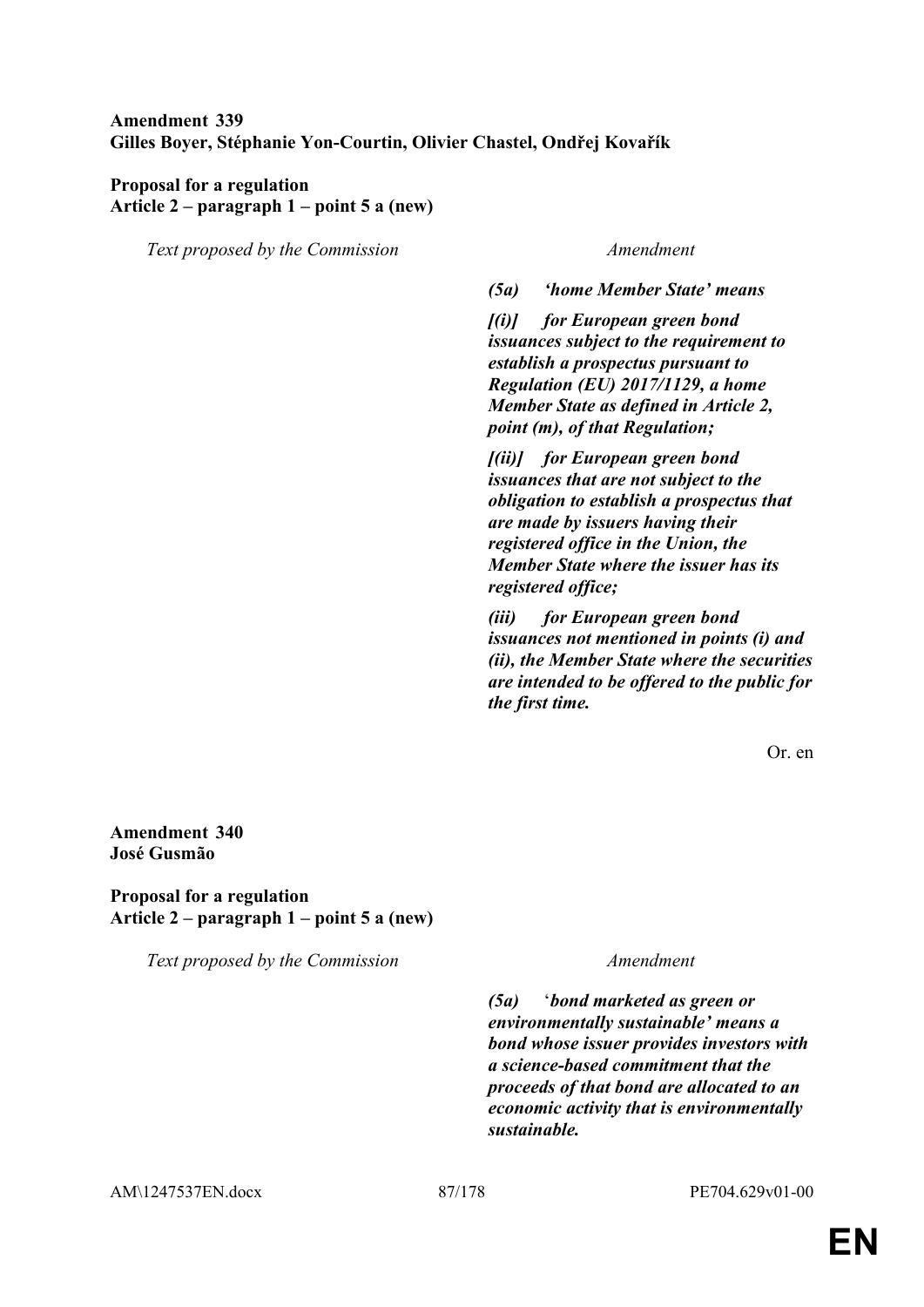**Amendment 341 Bas Eickhout** on behalf of the Greens/EFA Group

**Proposal for a regulation Article 2 – paragraph 1 – point 5 a (new)**

*Text proposed by the Commission Amendment*

*(5a) 'bond marketed as environmentally sustainable' means a bond whose issuer provides investors with commitments or any form of precontractual claims that the bond proceeds are allocated to economic activities that contribute to an environmental objective.* 

Or. en

**Amendment 342 Gilles Boyer, Stéphanie Yon-Courtin, Olivier Chastel**

**Proposal for a regulation Article 2 – paragraph 1 – point 5 b (new)**

*Text proposed by the Commission Amendment*

*(5b) 'European green bond programme' means a portfolio of European green bonds enabling the financing of multiple projects or objectives related to Regulation (EU) 2020/852.*

Or. en

**Amendment 343 Bas Eickhout** on behalf of the Greens/EFA Group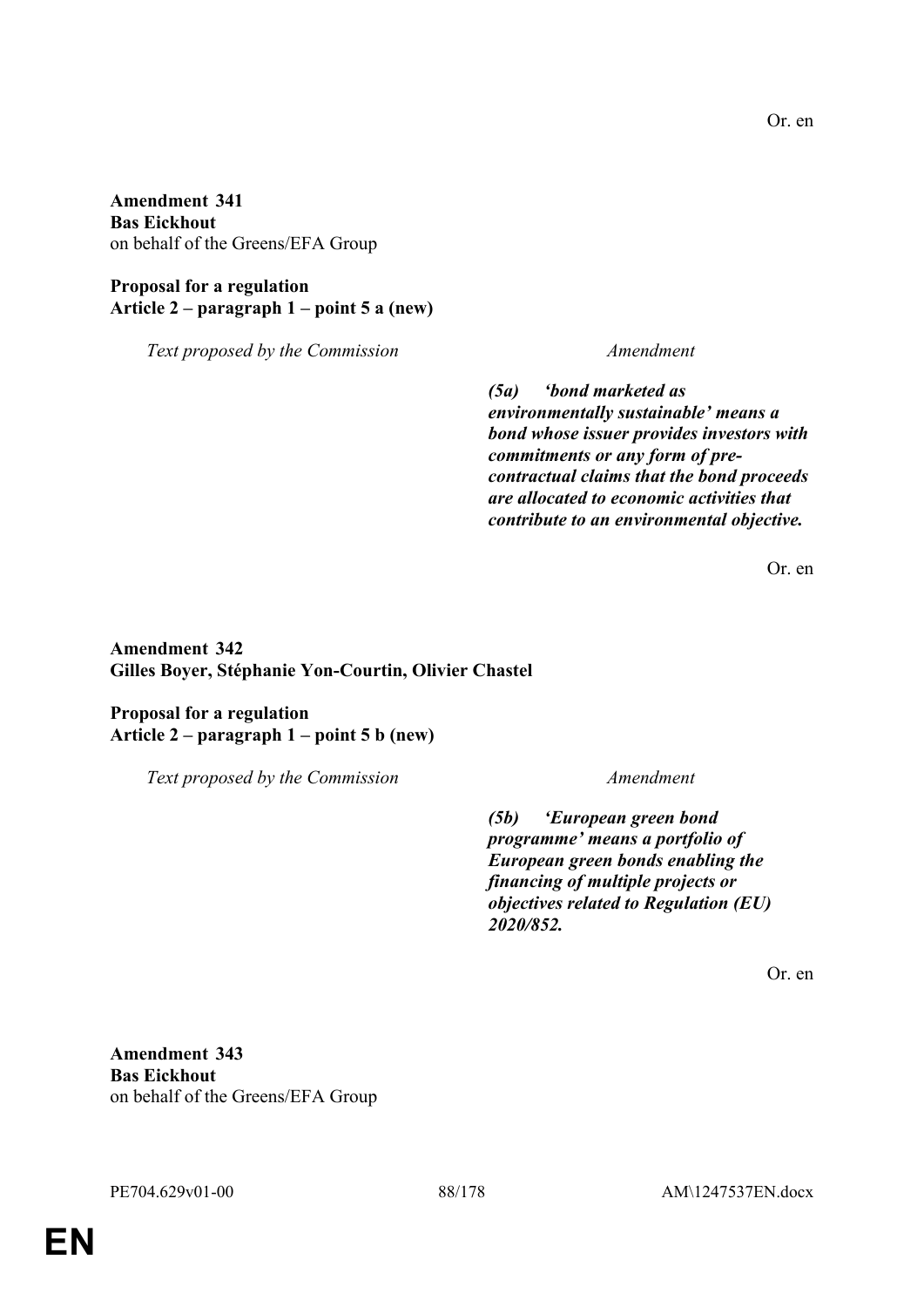### **Proposal for a regulation Title II – title**

*Text proposed by the Commission Amendment*

Conditions for the use of the designation 'European green bond' or 'EuGB'

Conditions for the use of the designation 'European green bond' or 'EuGB' *and for marketing other bonds as 'environmentally sustainable'*

Or. en

**Amendment 344 Bas Eickhout** on behalf of the Greens/EFA Group

**Proposal for a regulation Article 3 – title**

*Text proposed by the Commission Amendment*

Designation Designation *of "European green bond" or "EuGB"*

Or. en

**Amendment 345 Bas Eickhout** on behalf of the Greens/EFA Group

# **Proposal for a regulation Article 3 – paragraph 1**

*Text proposed by the Commission Amendment*

The designation 'European green bond' or 'EuGB' shall only be used for bonds that comply with the requirements set out in this *Title* until their maturity.

The designation 'European green bond' or 'EuGB' shall only be used for bonds that comply with the requirements set out in this *Regulation* until their maturity.

Or. en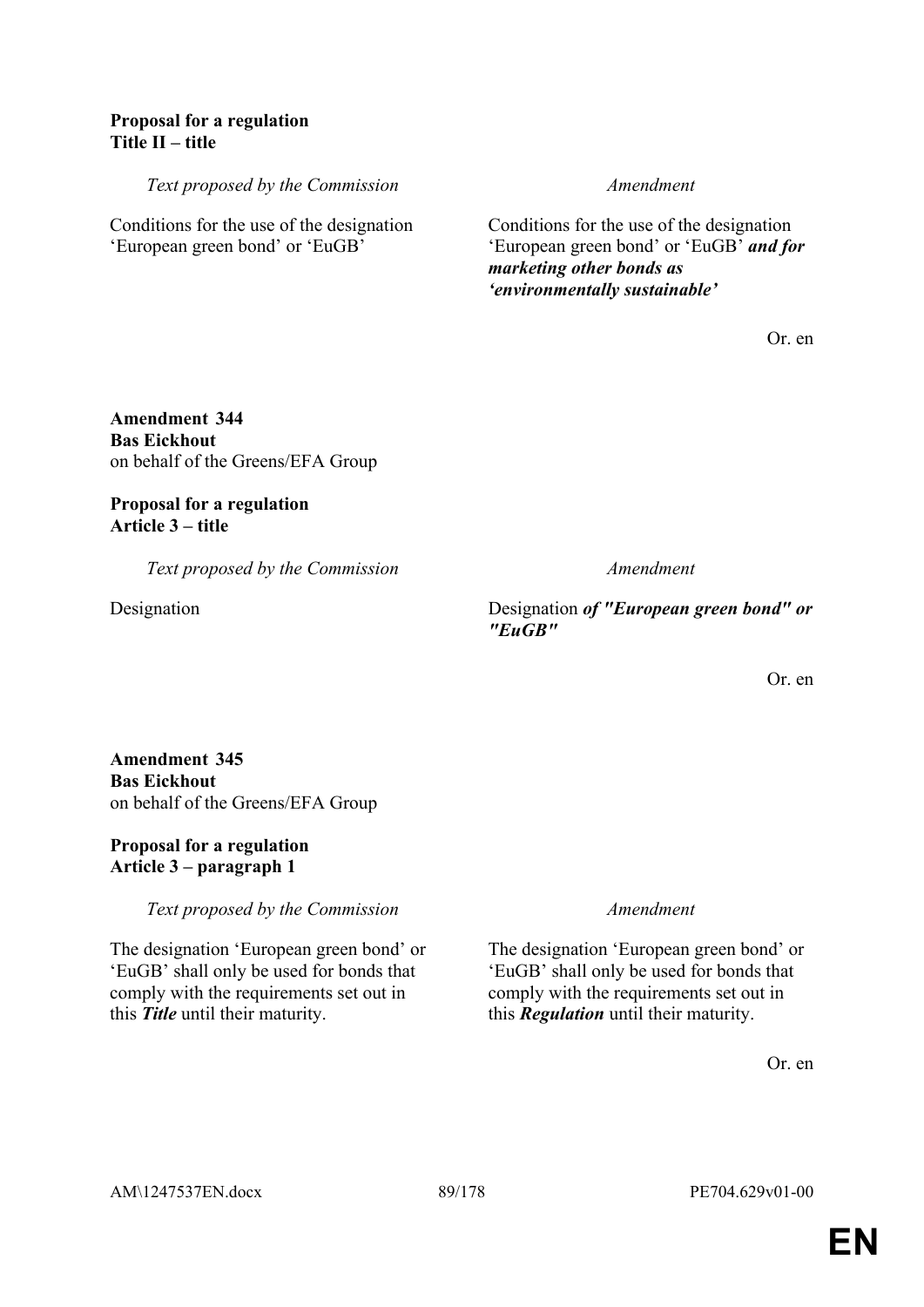# **Amendment 346 Gilles Boyer, Stéphanie Yon-Courtin, Olivier Chastel, Caroline Nagtegaal, Nicola Beer**

# **Proposal for a regulation Article 4 – paragraph 1 – introductory part**

# *Text proposed by the Commission Amendment*

1. Before maturity of the bond, the proceeds of European green bonds shall be exclusively and fully allocated, *without* deducting costs, to the following, or a combination thereof:

1. Before maturity of the bond, the proceeds of European green bonds shall be exclusively and fully allocated, *after* deducting costs *directly linked to issuance*, to the following, or a combination thereof:

Or. en

# **Amendment 347 Gilles Boyer, Stéphanie Yon-Courtin, Olivier Chastel**

# **Proposal for a regulation Article 4 – paragraph 1 – point b**

*Text proposed by the Commission Amendment*

(b) capital expenditures, including those of households;

(b) capital expenditures, including those of households *that were incurred less than three years prior to the issuance of the European green bond*;

Or. en

# **Amendment 348 Markus Ferber, Christophe Hansen**

# **Proposal for a regulation Article 4 – paragraph 1 – introductory part**

*Text proposed by the Commission Amendment*

1. Before maturity of the bond, the proceeds of European green bonds shall be exclusively and fully allocated*, without deducting costs,* to the following, or a combination thereof:

1. Before maturity of the bond, the proceeds of European green bonds shall be exclusively and fully allocated to the following, or a combination thereof: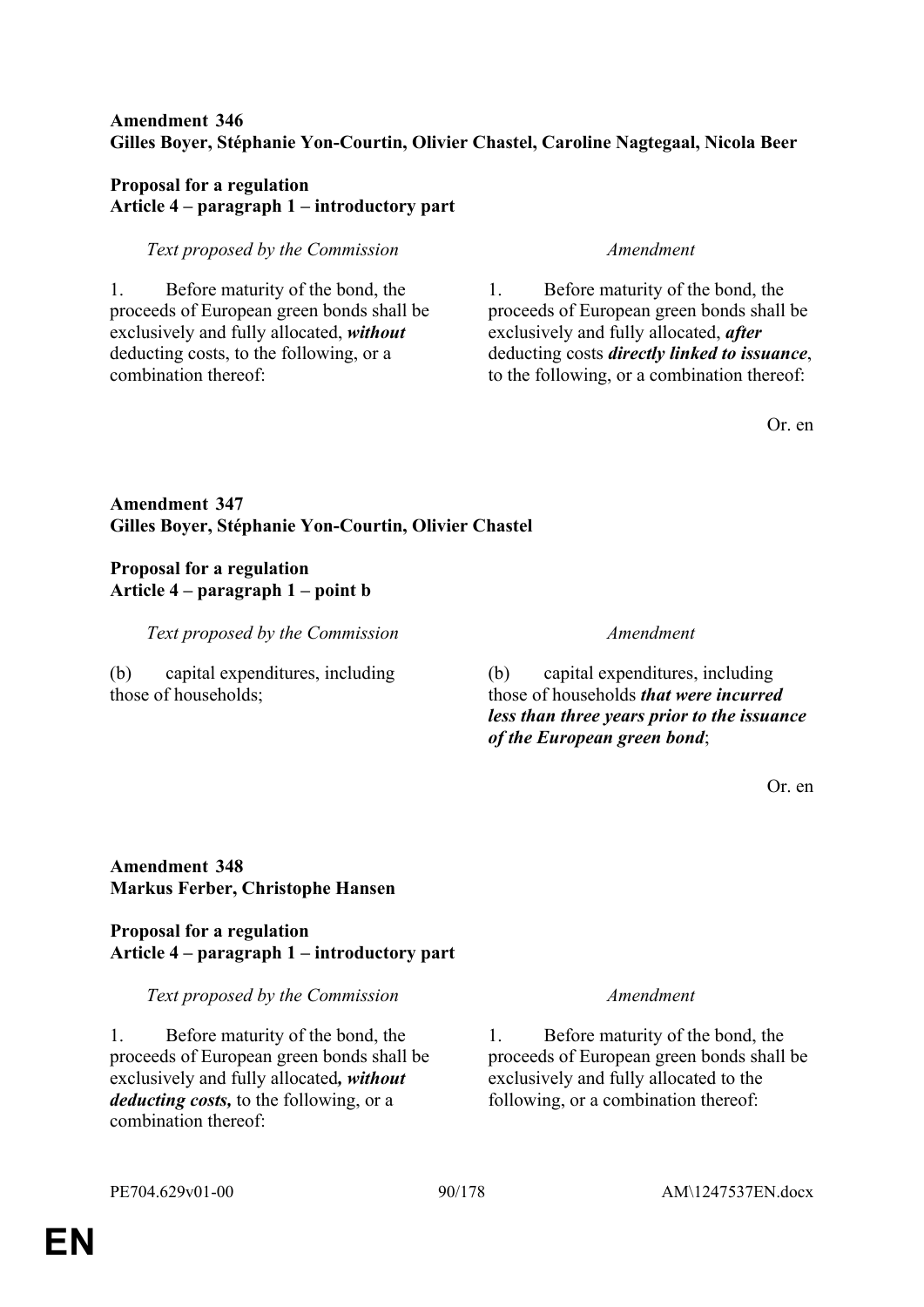### *Justification*

*Part of the bond proceeds should be able to be used for covering the issuance costs.*

**Amendment 349 Bas Eickhout** on behalf of the Greens/EFA Group

### **Proposal for a regulation Article 4 – paragraph 1 – point c**

*Text proposed by the Commission Amendment*

*(c) operating expenditures that were incurred more recently than three years prior to the issuance of the European* 

*deleted*

Or. en

## **Amendment 350 Markus Ferber**

*green bond;*

**Proposal for a regulation Article 4 – paragraph 1 a (new)**

*Text proposed by the Commission Amendment*

*1a. Issuers of European Green Bonds shall be allowed to deduct a customary amount of the issuance proceeds to cover administrative and issuance costs.*

Or. en

**Amendment 351 Gilles Boyer, Stéphanie Yon-Courtin, Olivier Chastel, Caroline Nagtegaal**

**Proposal for a regulation Article 4 – paragraph 3**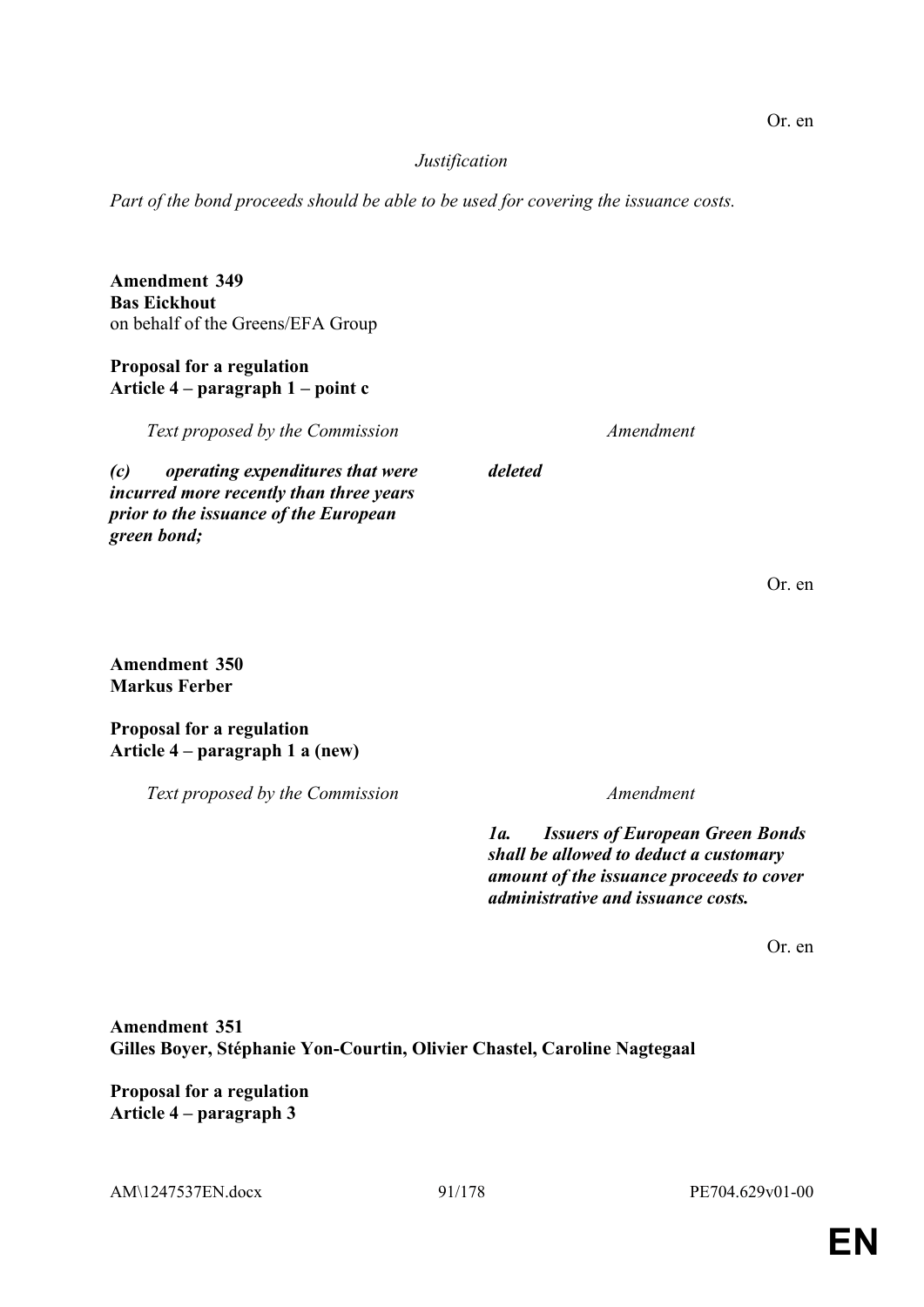Or. en

paragraph 2, the proceeds of the financial assets referred to in paragraph 1 may be allocated to other financial assets provided that the proceeds from those financial assets are allocated according to paragraph 2 *and that such allocation does not hamper the ability of external reviewers to effectively review the final allocation of proceeds.*

3. By way of derogation from

**Amendment 352 Victor Negrescu**

*green bond.*

# **Proposal for a regulation Article 4 – paragraph 3**

*Text proposed by the Commission Amendment*

3. A European green bond may be refinanced by issuing a new European green bond.

3. A European green bond may be refinanced by issuing a new European green bond *in line with the current Regulation*.

Or. ro

*Text proposed by the Commission Amendment*

*3. A European green bond may be refinanced by issuing a new European* 

*deleted*

**Article 5 – paragraph 3**

**Proposal for a regulation**

on behalf of the Greens/EFA Group

**Amendment 353 Bas Eickhout**

*Text proposed by the Commission Amendment*

3. By way of derogation from paragraph 2, the proceeds of the financial assets referred to in paragraph 1 may be allocated to other financial assets provided that the proceeds from those financial assets are allocated according to paragraph

**EN**

2.

Or. en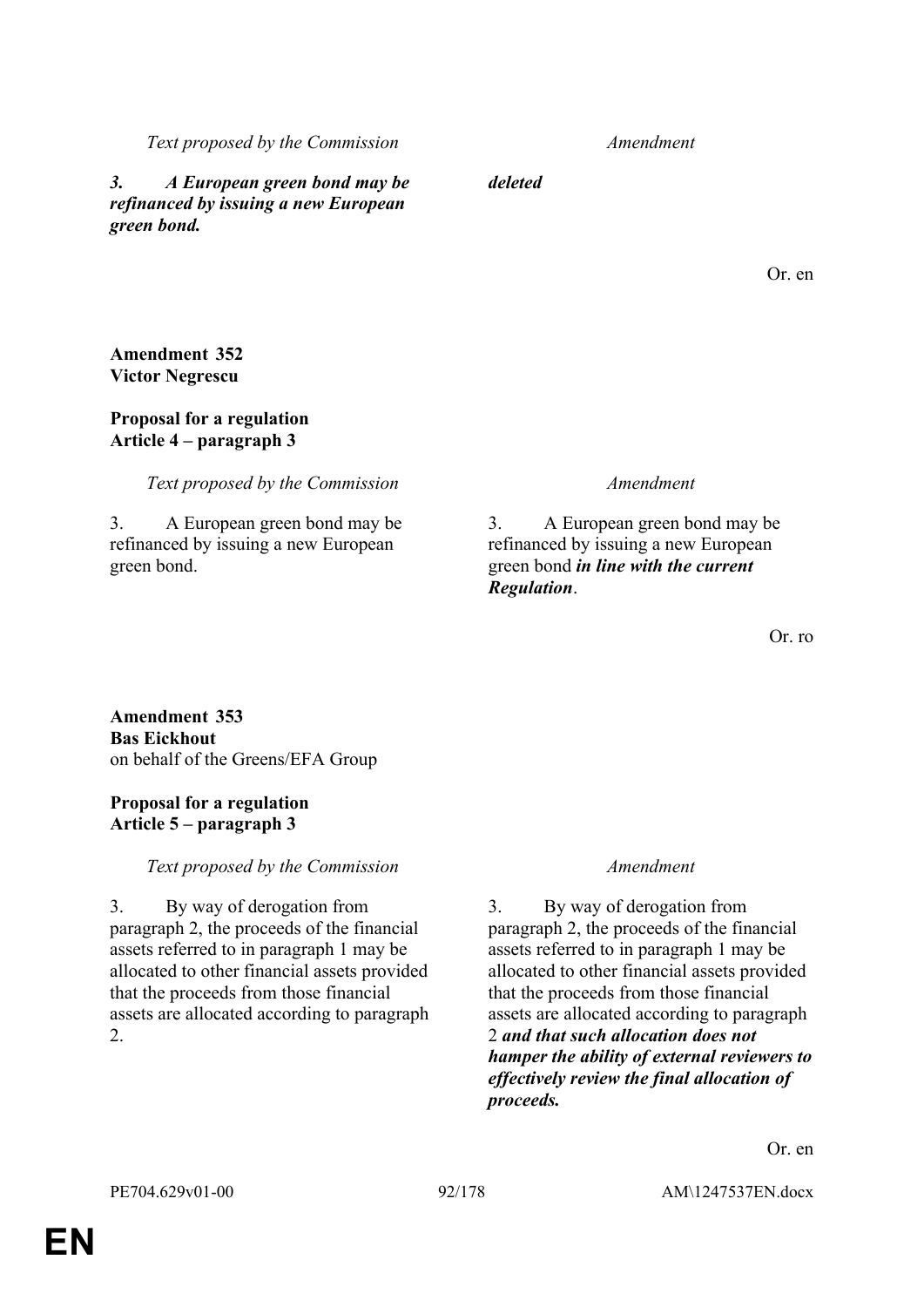# **Amendment 354 Markus Ferber**

# **Proposal for a regulation Article 6 – paragraph 1 – subparagraph 1**

*Text proposed by the Commission Amendment*

The use of proceeds referred to in Article 4 shall relate to economic activities that meet the taxonomy requirements, or that will meet the taxonomy requirements within a defined period of time as set out in a taxonomy-alignment plan.

*At least 70% of* the use of proceeds referred to in Article 4 shall relate to economic activities that meet the taxonomy requirements, or that will meet the taxonomy requirements within a defined period of time as set out in a taxonomyalignment plan.

Or. en

**Amendment 355 Andżelika Anna Możdżanowska** on behalf of the ECR Group

## **Proposal for a regulation Article 6 – paragraph 1 – subparagraph 1**

### *Text proposed by the Commission Amendment*

*The use* of proceeds referred to in Article 4 shall *relate* to economic activities that meet the taxonomy requirements, or that *will* meet the taxonomy requirements within a defined period of time as set out in a taxonomy-alignment plan.

*At least 90%* of proceeds referred to in Article 4 *(80% in the transitional period until final determination of the technical screening criteria (TSC))* shall *be allocated* to economic activities that meet the taxonomy requirements, or that *are to* meet the taxonomy requirements within a defined period of time as set out in a taxonomy-alignment plan.

Or. pl

*Justification*

*Since the taxonomy implementation plan presupposes successive changes in its scope (with some 'green' activities not yet described), a requirement for 90% of the allocation to comply with the taxonomy is more realistic. In addition, in view of the delays in drawing up the TSC and the need to roll out the EuGB certification quickly, it would be appropriate to provide for* 

AM\1247537EN.docx 93/178 PE704.629v01-00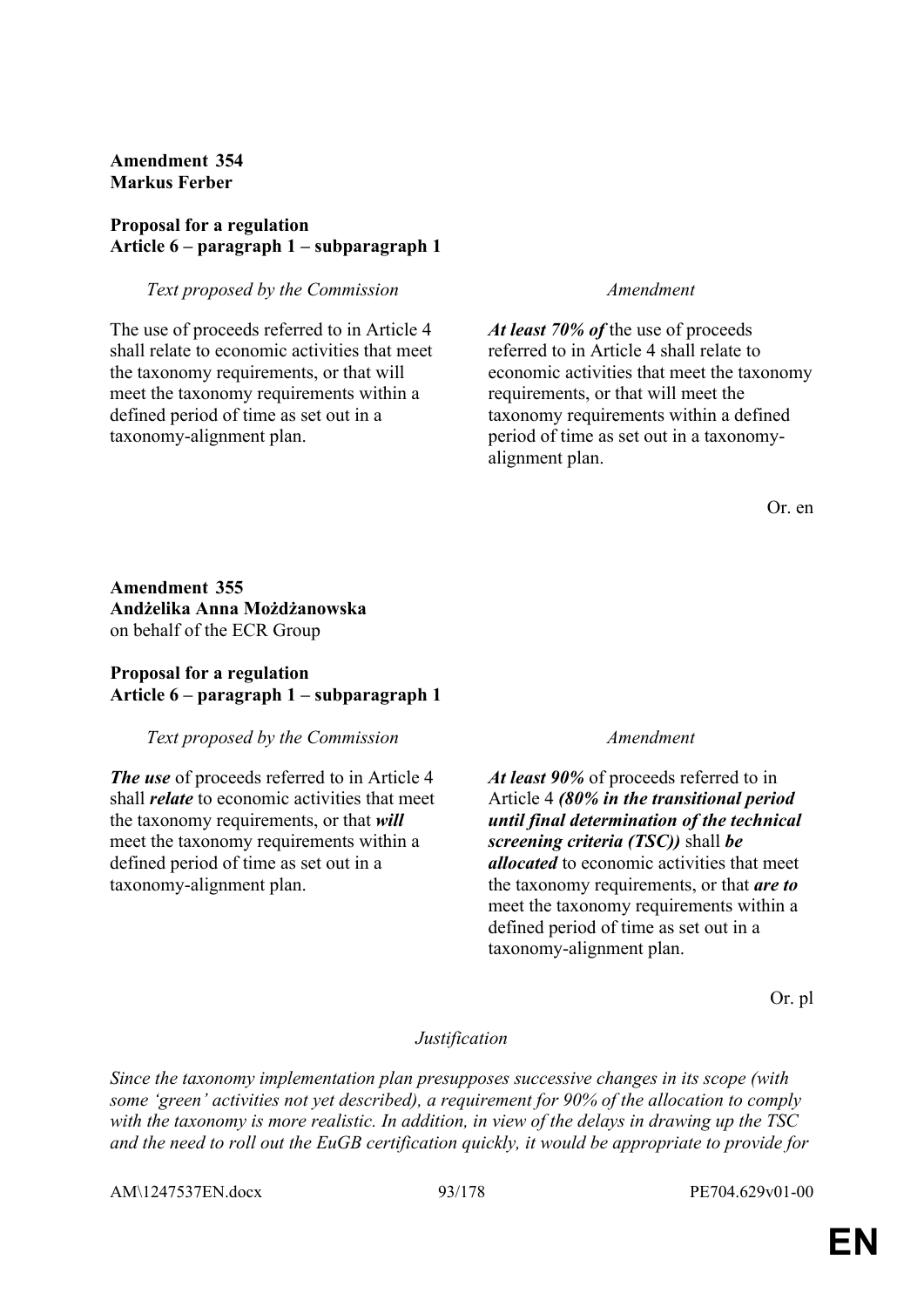*a transitional period in which the allocation threshold would be 80%. This will be appropriate given the uncertainty as to the final shape of the TSC.*

**Amendment 356 Christophe Hansen**

**Proposal for a regulation Article 6 – paragraph 1 – subparagraph 1**

*Text proposed by the Commission Amendment*

The use of proceeds referred to in Article 4 shall relate to economic activities that meet the taxonomy requirements, or that will meet the taxonomy requirements within a defined period of time as set out in a taxonomy-alignment plan.

The use of proceeds referred to in Article 4 shall relate to economic activities that meet the taxonomy requirements, or that will meet the taxonomy requirements within a defined period of time as set out in a taxonomy-alignment plan. *Costs related to cases where the environmental objectives set out in Article 9 of Regulation (EU) 2020/852 are not directly applicable as a result of factors such as the innovative nature, the complexity, and/or the location of the activity and the costs related to the issuance costs of the bond shall also be covered by the bond proceeds.*

Or. en

**Amendment 357 Bas Eickhout** on behalf of the Greens/EFA Group

## **Proposal for a regulation Article 6 – paragraph 1 – subparagraph 1**

### *Text proposed by the Commission Amendment*

The use of proceeds referred to in Article 4 shall *relate to* economic activities that meet the taxonomy requirements, or *that* will meet the taxonomy requirements within a defined period of time as set out in a taxonomy-alignment plan.

The use of proceeds referred to in Article 4 shall *be allocated to new* economic activities that meet the taxonomy requirements, or *to the transformation of existing economic activities so that they* will meet the taxonomy requirements within a defined period of time as set out in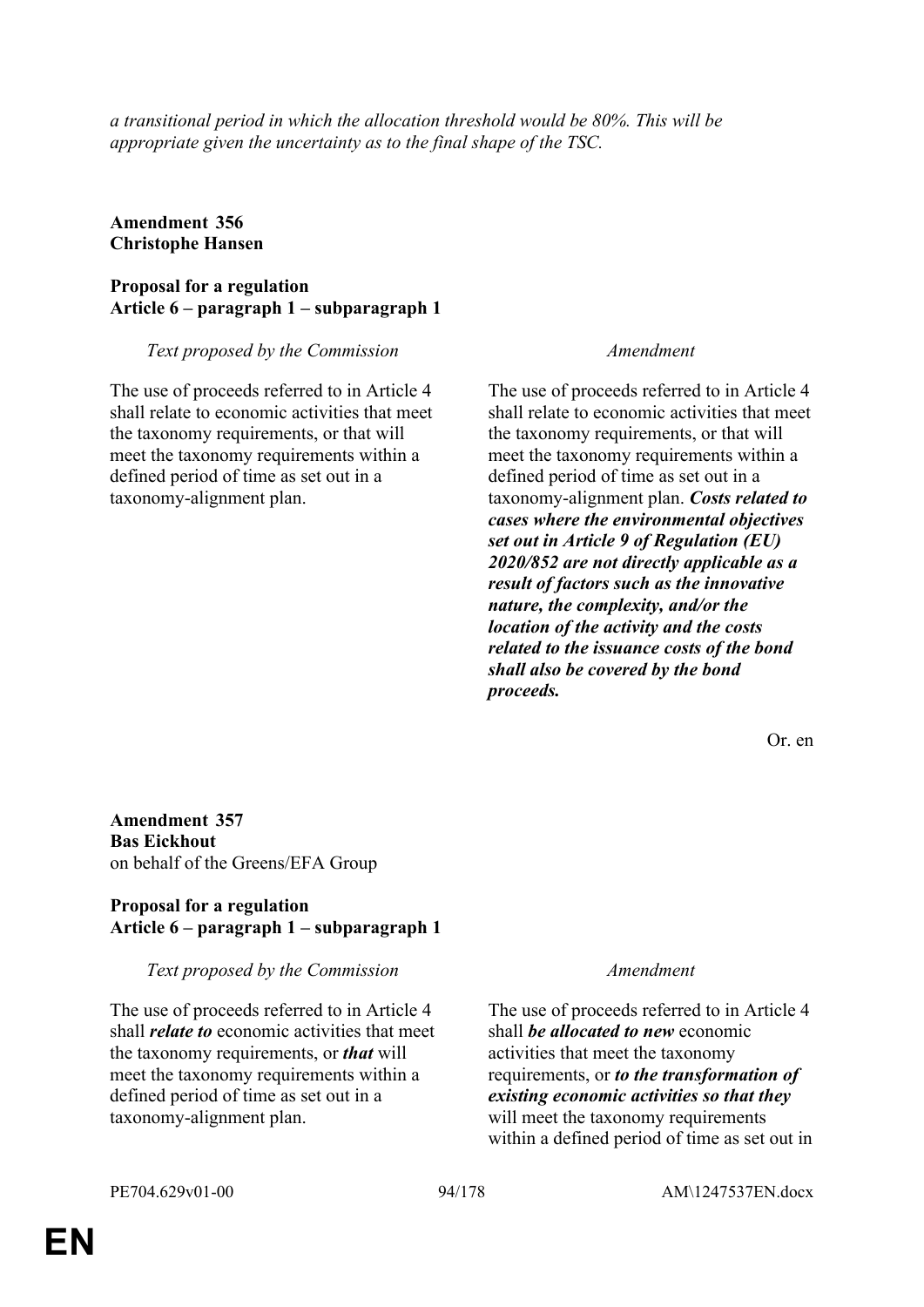a taxonomy-alignment plan. *Transitional economic activities within the meaning of Article 10(2) of Regulation 2020/852 and activities referred to under Article 7(2a) of this Regulation shall not be part of the taxonomy-alignment plan.*

Or. en

# **Amendment 358 Gilles Boyer, Stéphanie Yon-Courtin, Olivier Chastel, Caroline Nagtegaal, Ondřej Kovařík**

# **Proposal for a regulation Article 6 – paragraph 1 – subparagraph 1**

#### *Text proposed by the Commission Amendment*

The use of proceeds referred to in Article 4 shall relate to economic activities that meet the taxonomy requirements, or that will meet the taxonomy requirements within a defined period of time as set out in a taxonomy-alignment plan.

The use of proceeds referred to in Article 4 shall relate to economic activities that meet the taxonomy requirements, or that will meet the taxonomy requirements within a defined period of time as set out in a taxonomy-alignment plan *as defined in paragraph 1.1.2.2 of annex I of Commission Delegated Regulation (EU) 2021/2178 of 6 July 2021 and shall be referred to as CapEx plans*.

Or. en

### **Amendment 359 Sirpa Pietikäinen**

### **Proposal for a regulation Article 6 – paragraph 1 – subparagraph 1**

*Text proposed by the Commission Amendment*

The use of proceeds referred to in Article 4 shall relate to economic activities that meet the taxonomy requirements, or that will meet the taxonomy requirements within a defined period of time as set out in a

The use of proceeds referred to in Article 4 shall relate to economic activities that meet the taxonomy requirements, or that will meet the taxonomy requirements within a defined period of time as set out in a taxonomy-alignment plan. *The* 

AM\1247537EN.docx 95/178 PE704.629v01-00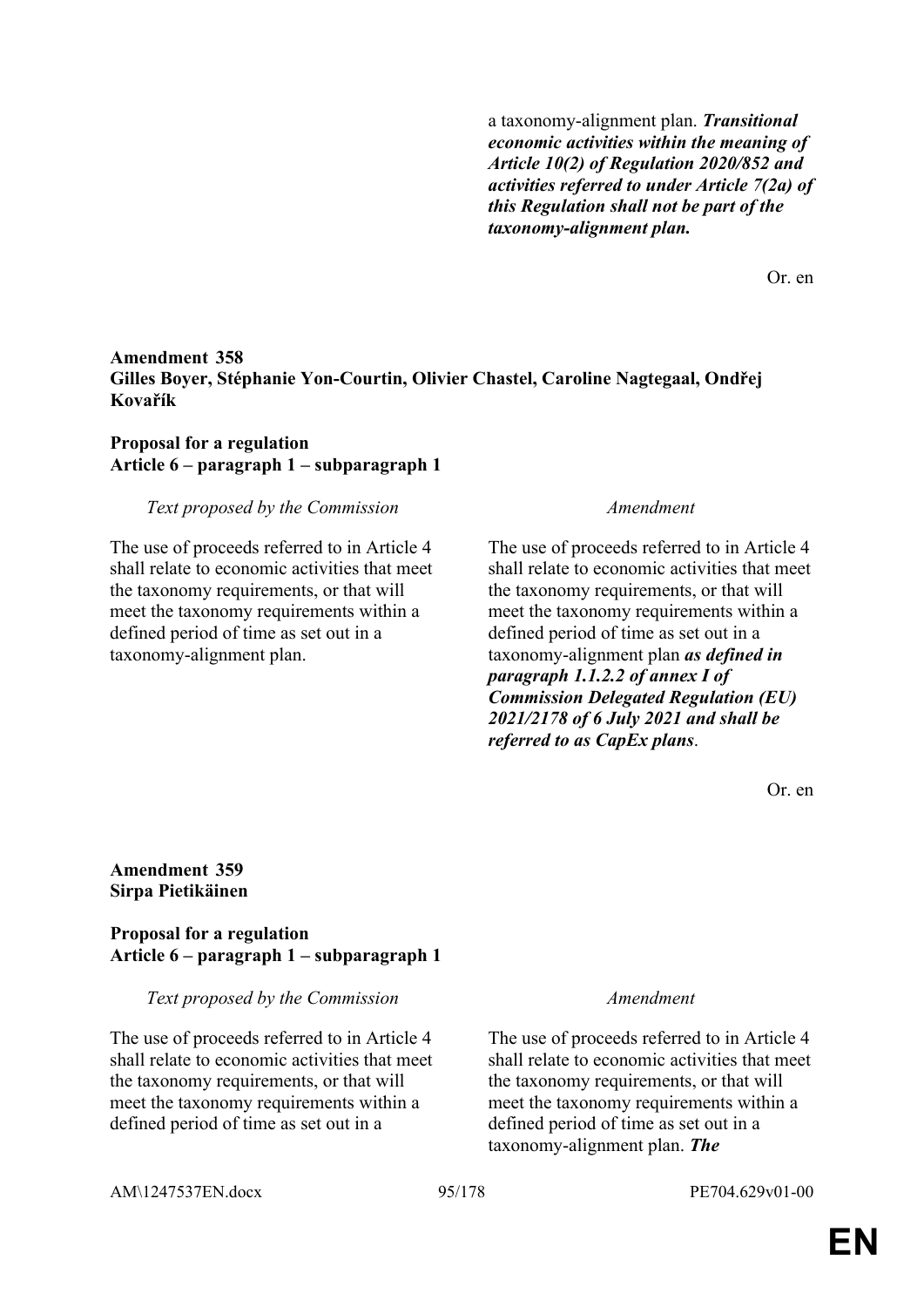taxonomy-alignment plan. *information must be based on science based harmonised, comparable and uniform indicators and consistent with the harmonised life cycle assessment, and these requirements should ensure a substantial improvement in environmental performance compared with, inter alia, the industry average.*

Or. en

### **Amendment 360 Esther de Lange**

## **Proposal for a regulation Article 6 – paragraph 1 – subparagraph 1**

### *Text proposed by the Commission Amendment*

The use of proceeds referred to in Article 4 shall relate to economic activities that meet the taxonomy requirements, or that will meet the taxonomy requirements within a defined period of time as set out in a taxonomy-alignment plan.

The use of proceeds referred to in Article 4 shall relate to *the issuance costs of the bond or* economic activities that meet the taxonomy requirements, or that will meet the taxonomy requirements within a defined period of time as set out in a taxonomy-alignment plan.

Or. en

# **Amendment 361 José Gusmão**

## **Proposal for a regulation Article 6 – paragraph 1 – subparagraph 1**

# *Text proposed by the Commission Amendment*

The use of proceeds referred to in Article 4 shall *relate* to economic activities that meet the taxonomy requirements, or that will meet the taxonomy requirements within a defined period of time as set out in a taxonomy-alignment plan.

The use of proceeds referred to in Article 4 shall *be allocated* to economic activities that meet the taxonomy requirements, or that will meet the taxonomy requirements within a defined period of time as set out in a taxonomy-alignment plan.

Or. en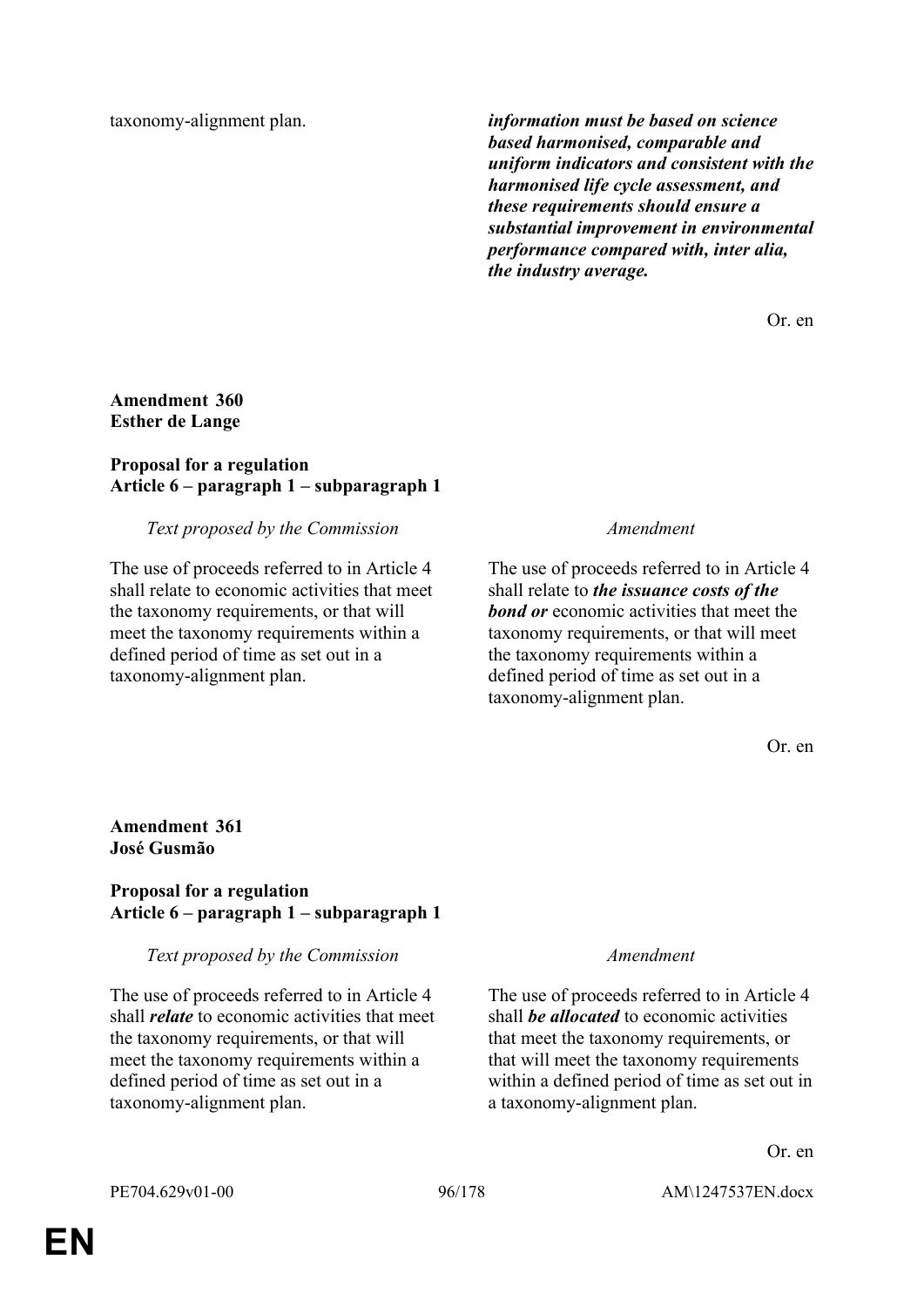**Amendment 362 Gilles Boyer, Stéphanie Yon-Courtin, Olivier Chastel, Caroline Nagtegaal, Ondřej Kovařík**

**Proposal for a regulation Article 6 – paragraph 1 – subparagraph 2**

*Text proposed by the Commission Amendment The taxonomy-alignment plan referred to in the first subparagraph shall describe the actions and expenditures that are necessary for an economic activity to meet the taxonomy requirements within the specified period of time. deleted*

Or. en

**Amendment 363 Bas Eickhout** on behalf of the Greens/EFA Group

## **Proposal for a regulation Article 6 – paragraph 1 – subparagraph 2**

### *Text proposed by the Commission Amendment*

The taxonomy-alignment plan referred to in the first subparagraph shall describe the actions and expenditures that are necessary for an economic activity to meet the taxonomy requirements within the specified period of time*.*

The taxonomy-alignment plan referred to in the first subparagraph shall describe the *detailed* actions and expenditures*, including the annual intermediate steps referred to in paragraph 2a,* that are necessary for *the transformation of* an economic activity *in order* to meet the taxonomy requirements within the specified period of time

Or. en

**Amendment 364 Christophe Hansen**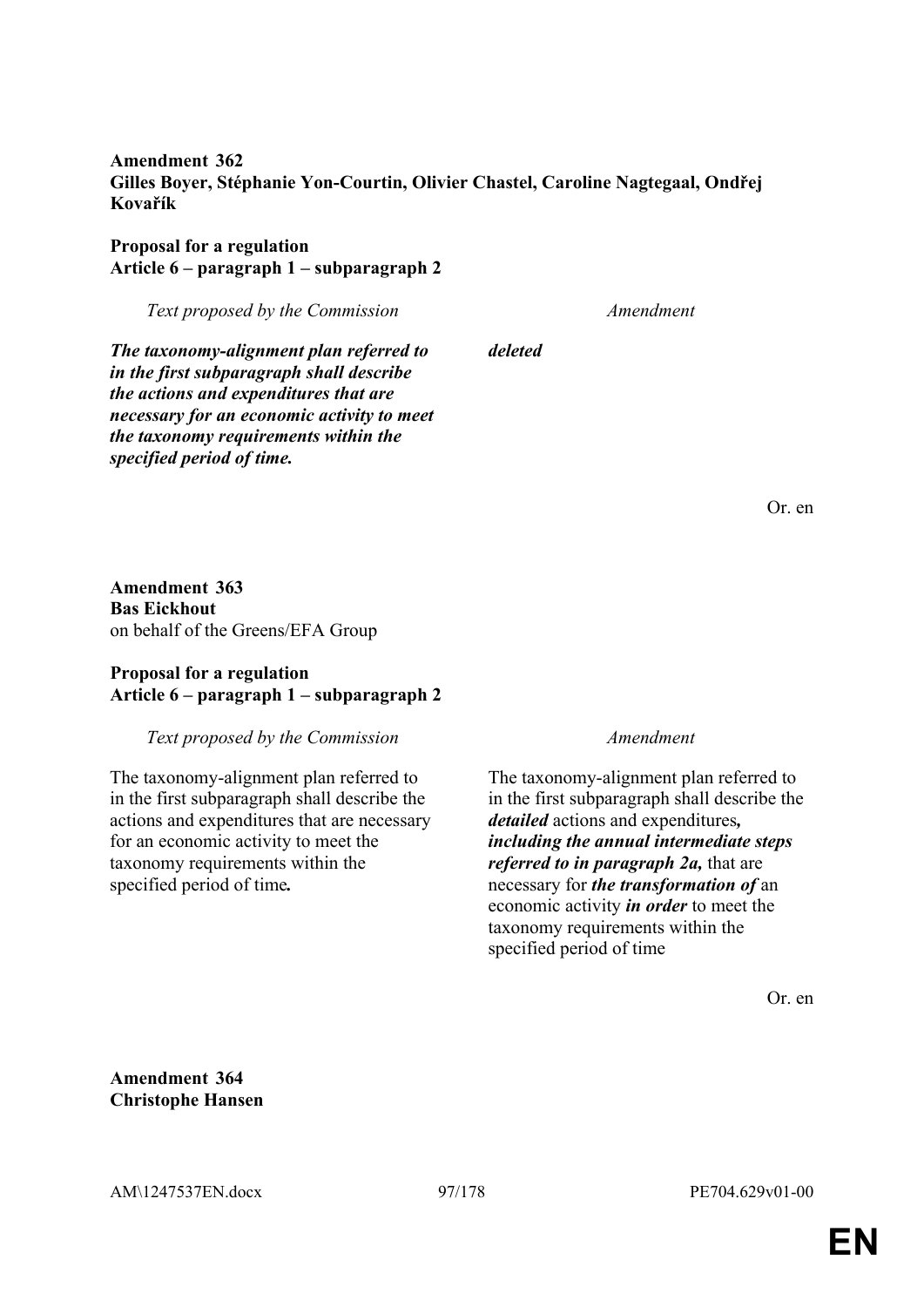# **Proposal for a regulation Article 6 – paragraph 1 – subparagraph 3**

### *Text proposed by the Commission Amendment*

The period referred to in the first and second subparagraph shall not exceed *five* years from bond issuance, unless a longer period of up to *ten* years is justified by the specific features of the economic activities concerned as documented in a taxonomyalignment plan.

The period referred to in the first and second subparagraph shall not exceed *eight* years from bond issuance, unless a longer period of up to *12* years is justified by the specific features of the economic activities concerned as documented in a taxonomyalignment plan. *The Commission shall adopt delegated acts in accordance with Article 60 in order to supplement this Regulation by outlining the list of economic activities that qualify for the application of the extended period of up to 12 years.*

Or. en

# **Amendment 365 Markus Ferber, Christophe Hansen**

## **Proposal for a regulation Article 6 – paragraph 1 – subparagraph 3**

# *Text proposed by the Commission Amendment*

The period referred to in the first and second subparagraph shall not exceed *five* years from bond issuance, unless a longer period of up to *ten* years is justified by the specific features of the economic activities concerned as documented in a taxonomyalignment plan.

The period referred to in the first and second subparagraph shall not exceed *eight* years from bond issuance, unless a longer period of up to *12* years is justified by the specific features of the economic activities concerned as documented in a taxonomyalignment plan.

Or. en

**Amendment 366 José Gusmão**

**Proposal for a regulation Article 6 – paragraph 1 – subparagraph 3**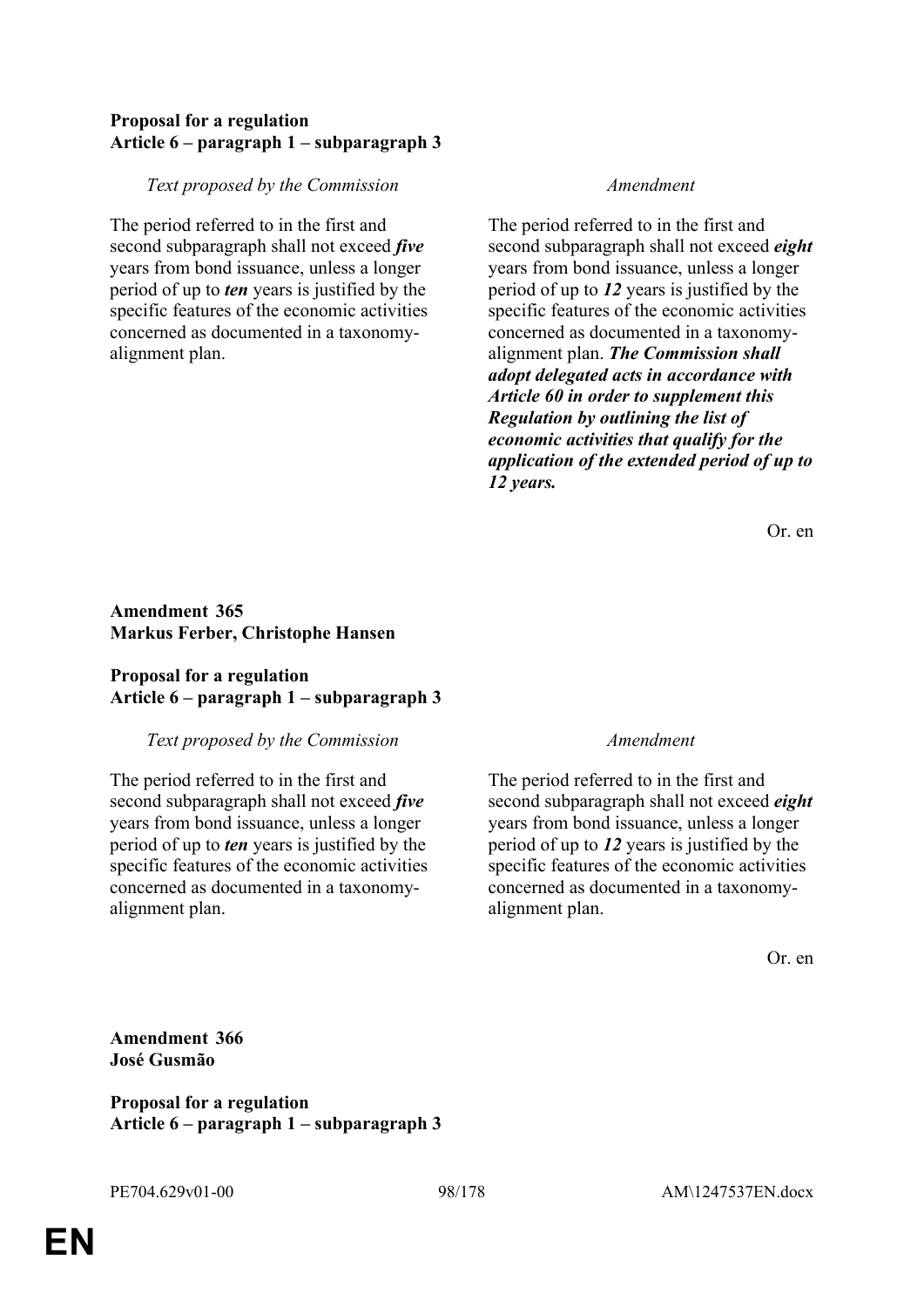*Text proposed by the Commission Amendment*

The period referred to in the first and second subparagraph shall not exceed five years from bond issuance*, unless a longer period of up to ten years is justified by the specific features of the economic activities concerned as documented in a taxonomyalignment plan*.

The period referred to in the first and second subparagraph shall not exceed five years from bond issuance.

Or. en

# **Amendment 367 Esther de Lange**

# **Proposal for a regulation Article 6 – paragraph 1 – subparagraph 3**

## *Text proposed by the Commission Amendment*

The period referred to in the first and second subparagraph shall not exceed five years from bond issuance, unless a longer period of up to ten years is justified by the specific features of the economic activities concerned as documented in a taxonomyalignment plan.

The period referred to in the first and second subparagraph shall not exceed five years from bond issuance, unless a longer period of up to ten years is justified by the specific features of the economic activities concerned as documented in a taxonomyalignment plan. *The European Commission shall lay down a delegated act outlining the list of economic activities that qualify for the application of the extended period of up to ten years.*

Or. en

### **Amendment 368 Gilles Boyer, Stéphanie Yon-Courtin, Olivier Chastel, Caroline Nagtegaal, Ondřej Kovařík**

### **Proposal for a regulation Article 6 – paragraph 1 – subparagraph 3**

*Text proposed by the Commission Amendment*

The period referred to in the first and The period referred to in the first and

AM\1247537EN.docx 99/178 PE704.629v01-00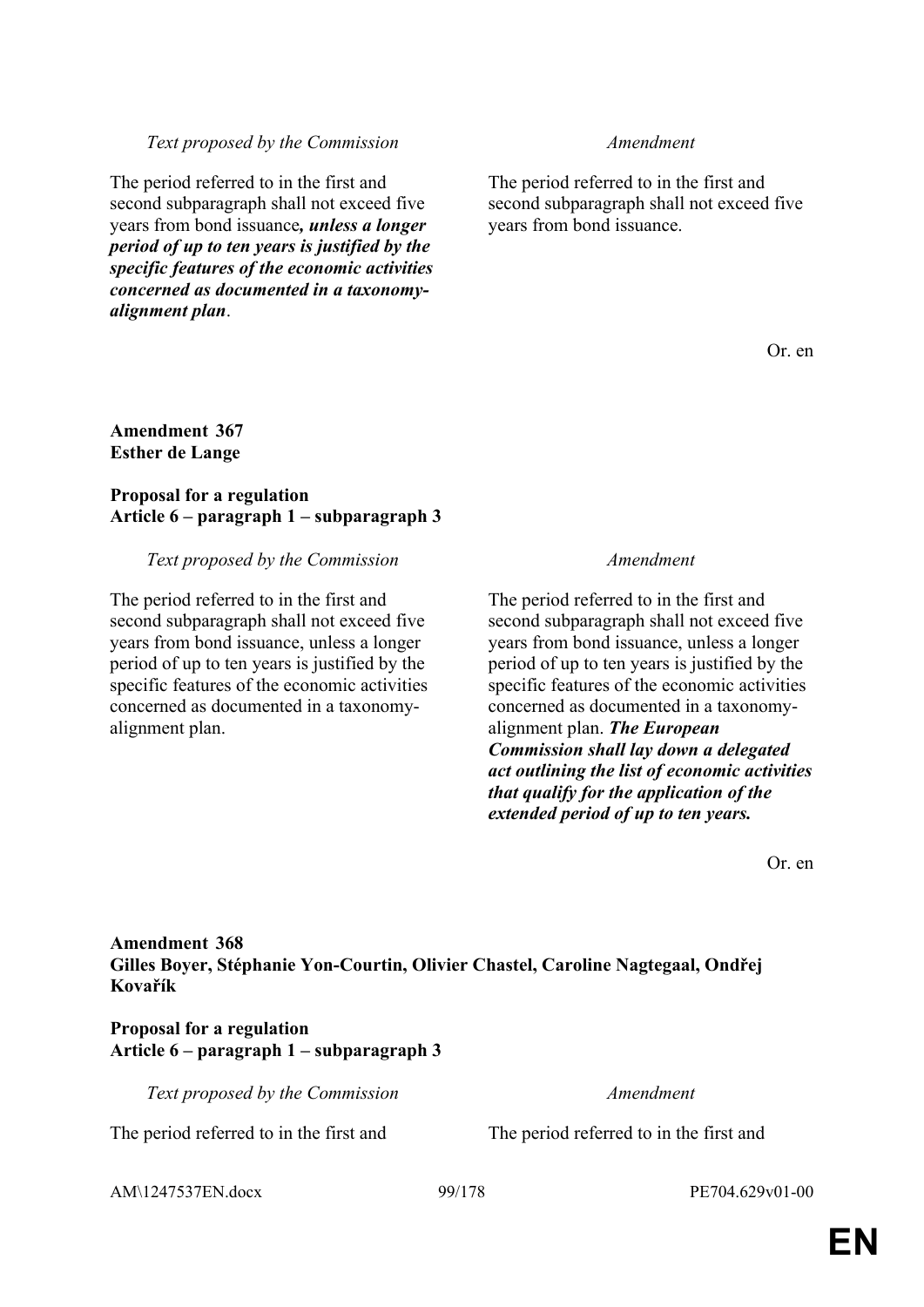second subparagraph shall not exceed five years from bond issuance, unless a longer period of up to ten years is justified by the specific features of the economic activities concerned as documented in a taxonomyalignment plan.

second subparagraph shall not exceed five years from bond issuance, unless a longer period of up to ten years is justified by the specific features of the economic activities concerned as documented in a taxonomyalignment plan *(CapEx plan)*.

Or. en

**Amendment 369 Bas Eickhout** on behalf of the Greens/EFA Group

## **Proposal for a regulation Article 6 – paragraph 1 – subparagraph 3**

#### *Text proposed by the Commission Amendment*

The period referred to in the first and second subparagraph shall not exceed five years from bond issuance, unless a longer period of up to ten years is justified by the specific features of the economic activities concerned as documented in a taxonomyalignment plan.

The period referred to in the first and second subparagraph shall not exceed five years from bond issuance, unless a longer period of up to ten years is *duly* justified by the specific features of the economic activities concerned as documented in a taxonomy-alignment plan.

Or. en

**Amendment 370 Andżelika Anna Możdżanowska** on behalf of the ECR Group

**Proposal for a regulation Article 6 – paragraph 1 a (new)**

*Text proposed by the Commission Amendment*

*1a. By way of derogation from paragraph 1, in relation to sovereigns, exceptions to the requirement to allocate bond proceeds in line with the taxonomy shall be permitted, allowing for the alternative use of other national classifications that are coherent with the*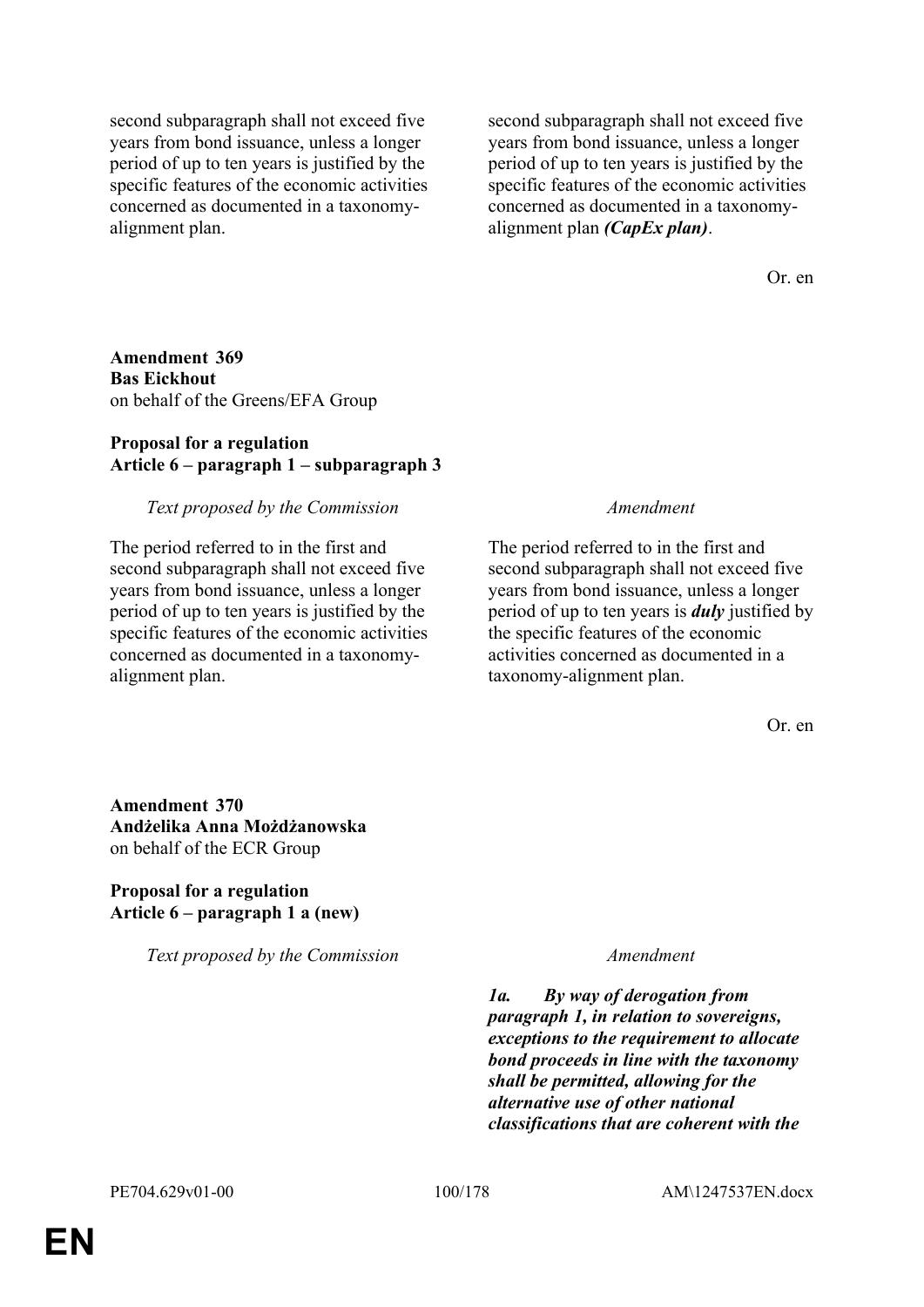#### *taxonomy.*

*Such derogation shall be possible where an environmentally sustainable allocation cannot be included directly in the taxonomy criteria and requires the approval of the Commission, which has implementing powers.*

Or. pl

### *Justification*

*The taxonomy regulation was specifically designed for private entities. As a result, it may be difficult to impose conditions on its application by public issuers (willing to obtain a 'green certificate' for their bonds).*

### **Amendment 371 Paul Tang**

#### **Proposal for a regulation Article 6 – paragraph 2**

*Text proposed by the Commission Amendment*

2. Where proceeds from a European green bond are allocated *by means of financial* assets *either* to capital expenditures as referred to in Article 4(1), point (b), or to operating expenditures as referred to in Article 4(1), point (c), the defined period of time referred to in paragraph 1, first subparagraph, shall start from the moment of the creation of the financial asset.

2. Where proceeds from a European green bond are allocated *to fixed* assets *as referred to in Article 4(1), point (a),* to capital expenditures as referred to in Article 4(1), point (b), or to operating expenditures as referred to in Article 4(1), point (c), the defined period of time referred to in paragraph 1, first subparagraph, shall start from the moment of the creation of the financial asset.

Or. en

# **Amendment 372 Gilles Boyer, Stéphanie Yon-Courtin, Olivier Chastel, Caroline Nagtegaal**

# **Proposal for a regulation Article 6 – paragraph 2 – subparagraph 1 a (new)**

AM\1247537EN.docx 101/178 PE704.629v01-00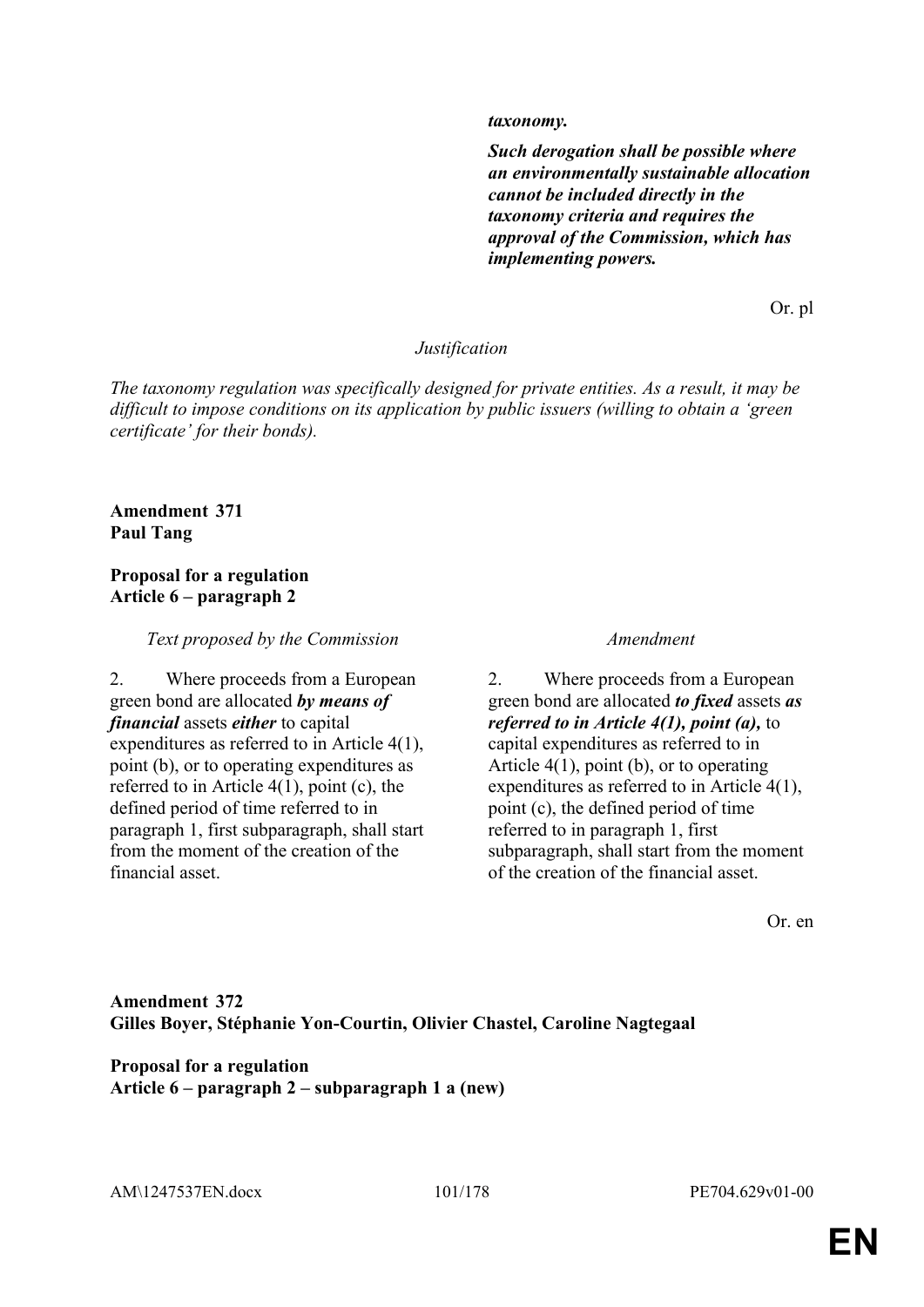*Text proposed by the Commission Amendment*

*Where the use of proceeds referred to in Article 4 of this Regulation is in line with the delegated acts adopted pursuant to Articles 10(3), 11(3), 12(2), 13(2), 14(2) or 15(2) of Regulation (EU) 2020/852 but data is not yet available to demonstrate compliance with Article 17 of that Regulation, the CapEx plan shall include a description of the actions and expenditures necessary to gather the relevant data.*

Or. en

## **Amendment 373 Nicola Beer**

### **Proposal for a regulation Article 6 – paragraph 2 a (new)**

*Text proposed by the Commission Amendment*

*2a. By way of derogation from Article 6(1), up to 20 % of the proceeds of European green bonds may be allocated to environmentally sustainable activities that are aligned with the taxonomy principles set out in Article 3, points (a) to (c) of Regulation (EU) 2020/852, but only for the following:*

*(a) economic activities for which the technical screening criteria referred to in Article 3, point (d), of Regulation (EU) 2020/852 have not yet entered into force;*

*(b) economic activities for which, due to their innovative or complex nature or their location, those technical screening criteria are not directly applicable;*

*(c) non-economic activities with environmental objectives, pursued by a sovereign issuer, such as but not limited to fundamental research, (geo-) spacial technologies, nature conservation and*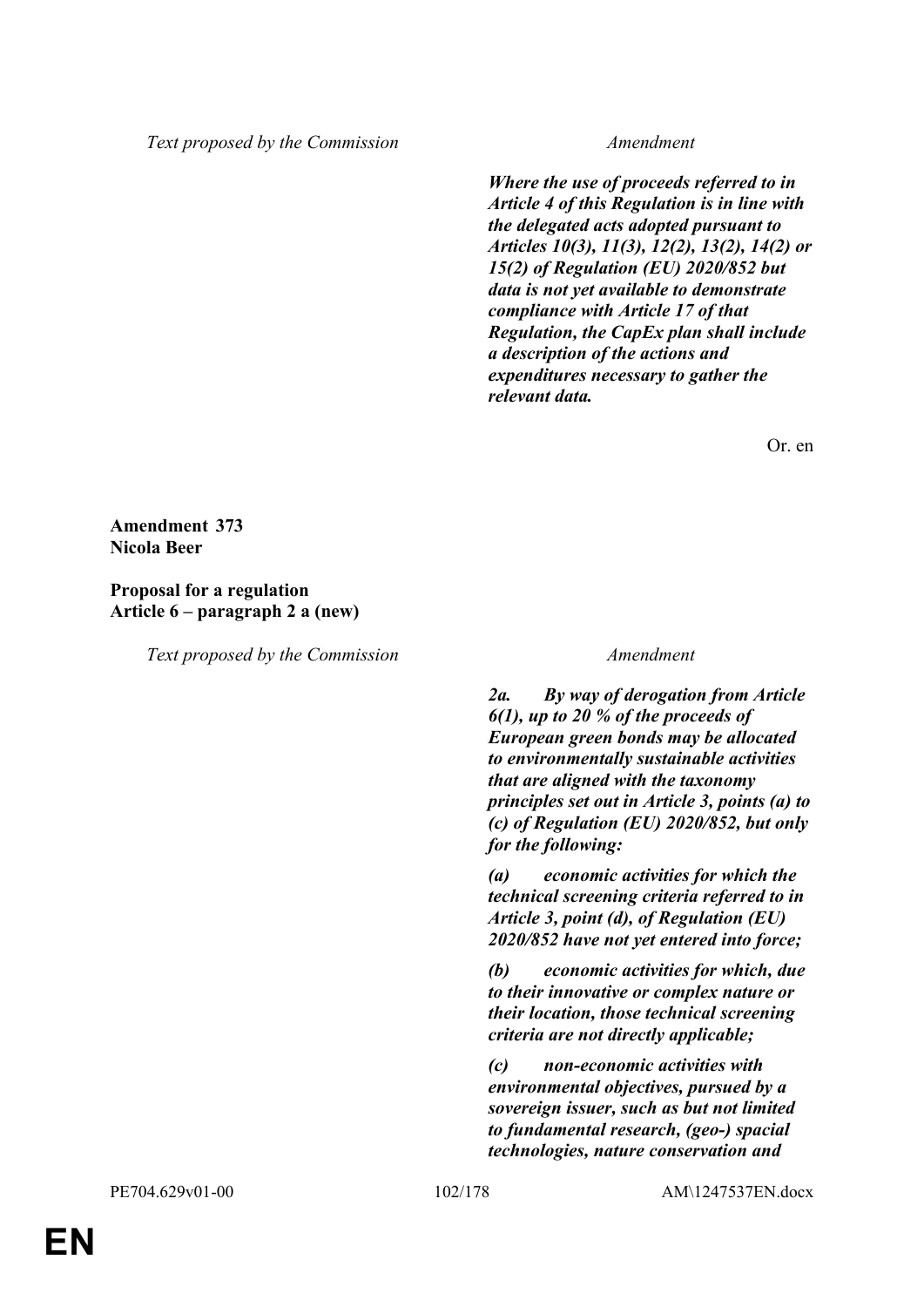*international climate/development finance.*

*Where the proceeds are intended to be allocated in accordance with this subparagraph, the issuer shall explain:*

*(i) why the technical screening criteria referred to in point (d) of Article 3 of Regulation (EU) 2020/852 are not applicable to those bond proceeds;*

*(ii) how the activities for the allocation of those bond proceeds were or will be evaluated and selected, and which criteria were or will be applied;*

*(iii) how the taxonomy principles set out in Article 3, points (a) to (c) of Regulation (EU) 2020/852 are or will be met.*

*Those explanations shall be included in the European green bond factsheet, the allocation and impact report and be validated by an external reviewer in form of a detailed assessment with a positive opinion in the pre- and post-issuance reviews. The external reviewer shall validate in the post-issuance review that the proceeds have been allocated in accordance with the stated environmental objectives and provide an assessment of the environmental quality of the bond proceeds.*

Or. en

## **Amendment 374 Gilles Boyer, Stéphanie Yon-Courtin, Olivier Chastel, Caroline Nagtegaal**

## **Proposal for a regulation Article 6 – paragraph 2 a (new)**

*Text proposed by the Commission Amendment*

*2a. Sovereign issuers can allocate up to 20% of their use of proceeds to activities, provided that they respect the requirements of Regulation (EU)* 

AM\1247537EN.docx 103/178 PE704.629v01-00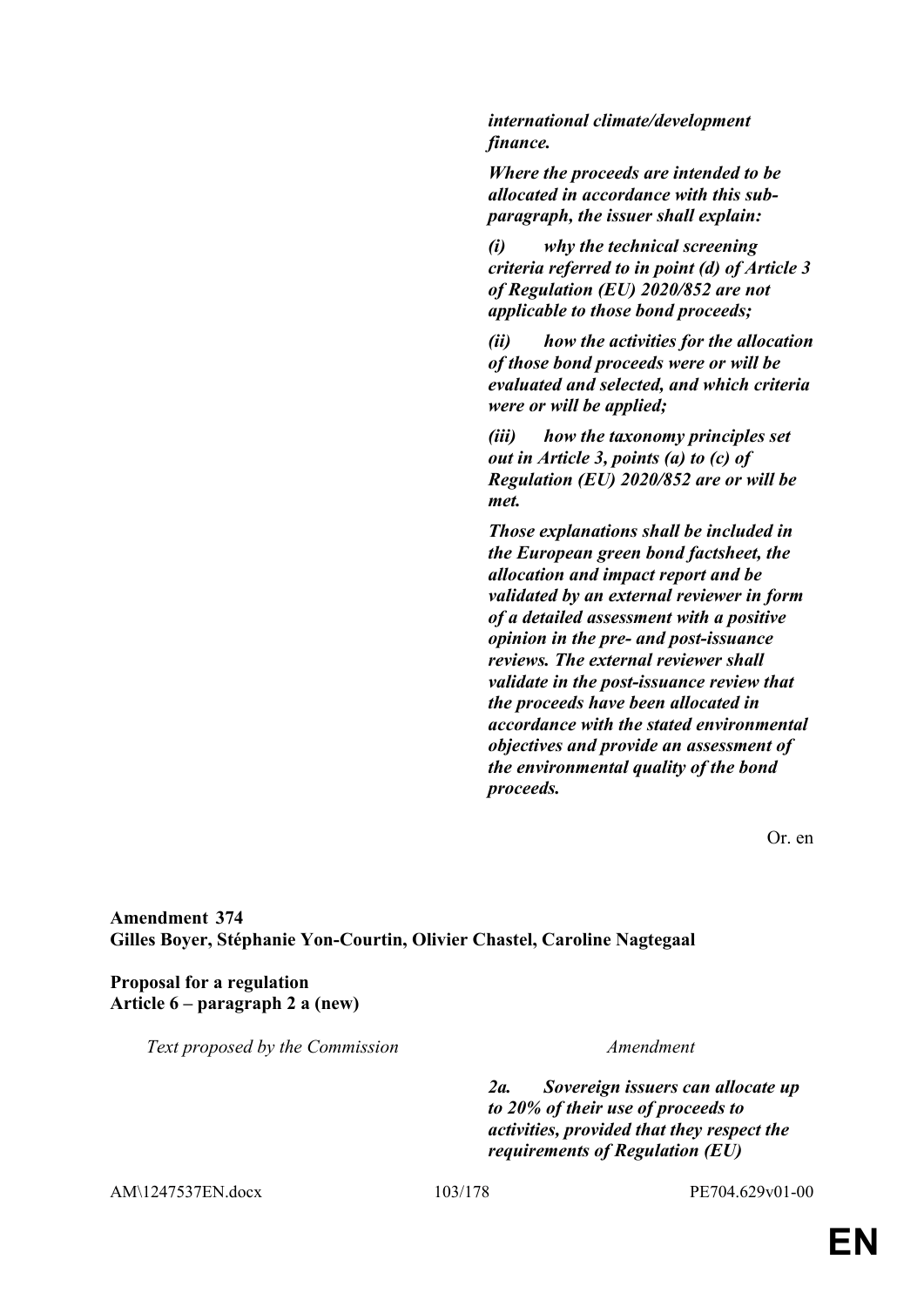*2020/852, for which technical screening criteria have not yet been established by the Commission in accordance with Article 10(3), 11(3), 12(2), 13(2), 14(2) or 15(2) of Regulation (EU) 2020/852 covering fundamental climate and environmental research, specifically basic research in climate science, spatial information activities, meteorological forecasting activities, crucial to taxonomy's climate and environmental objectives but not currently covered by the published technical screening criteria.*

*Sovereign issuers must prove that these activities respect the requirements of the taxonomy regulation.*

*These activities are eligible to use of proceeds' allocation until the European Commission establishes technical screening criteria in accordance with Article 10(3), 11(3), 12(2), 13(2), 14(2)or 15(2) of Regulation (EU) 2020/852.*

Or. en

#### **Amendment 375 Marco Zanni, Valentino Grant, Antonio Maria Rinaldi**

### **Proposal for a regulation Article 6 – paragraph 2 a (new)**

*Text proposed by the Commission Amendment*

*2a. In order to allow flexibility in the destination of the proceeds, up to 20% amount of the proceeds, could be allocated to not taxonomy aligned activities that do not comply with all the TSC and DNSH criteria as established in a delegated act of the Commission, The information on the proceeds that would be allocated to not taxonomy aligned activities will be evidenced in the annual allocation report under the supervision of an independent verifier.*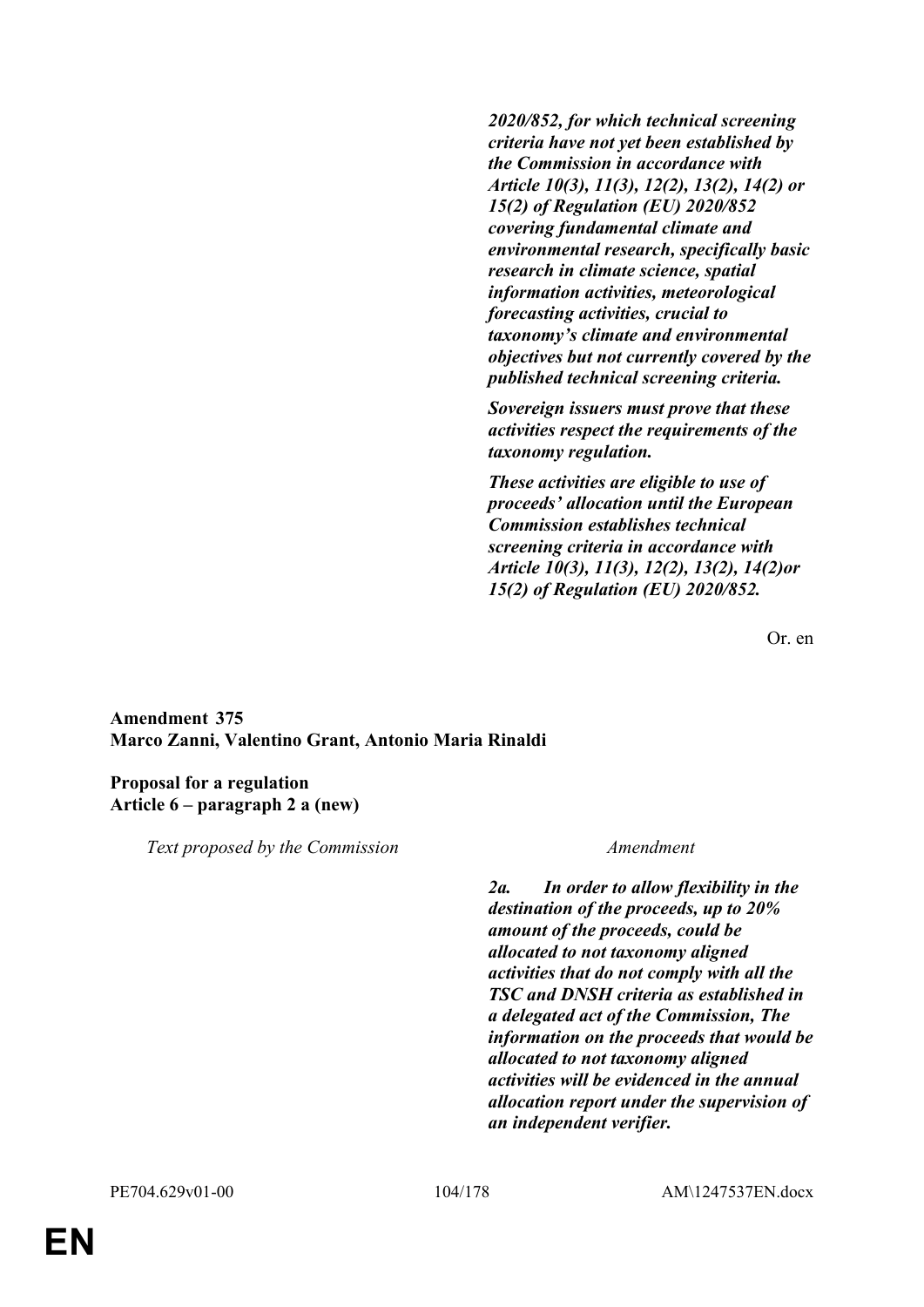**Amendment 376 Bas Eickhout** on behalf of the Greens/EFA Group

**Proposal for a regulation Article 6 – paragraph 2 a (new)**

*Text proposed by the Commission Amendment*

*2a. The taxonomy-alignment plan referred to in paragraph 1 shall describe the annual intermediate steps to be achieved in order for an economic activity to meet the taxonomy requirements as specified in that paragraph. The achievement of those steps shall be verified by an external reviewer. Where intermediate steps are not achieved on two consecutive occasions, the issuer shall no longer be allowed to use the designation of European green bond for the bond issuance concerned by that taxonomyalignment plan.*

Or. en

**Amendment 377 Bas Eickhout** on behalf of the Greens/EFA Group

# **Proposal for a regulation Article 6 – paragraph 2 b (new)**

*Text proposed by the Commission Amendment*

*2b. ESMA shall develop draft regulatory technical standards specifying the content and form of taxonomyalignment plans and qualifying the circumstances in which a longer period of up to 10 years in order to meet the taxonomy requirements is duly justified by the specific features of the economic* 

AM\1247537EN.docx 105/178 PE704.629v01-00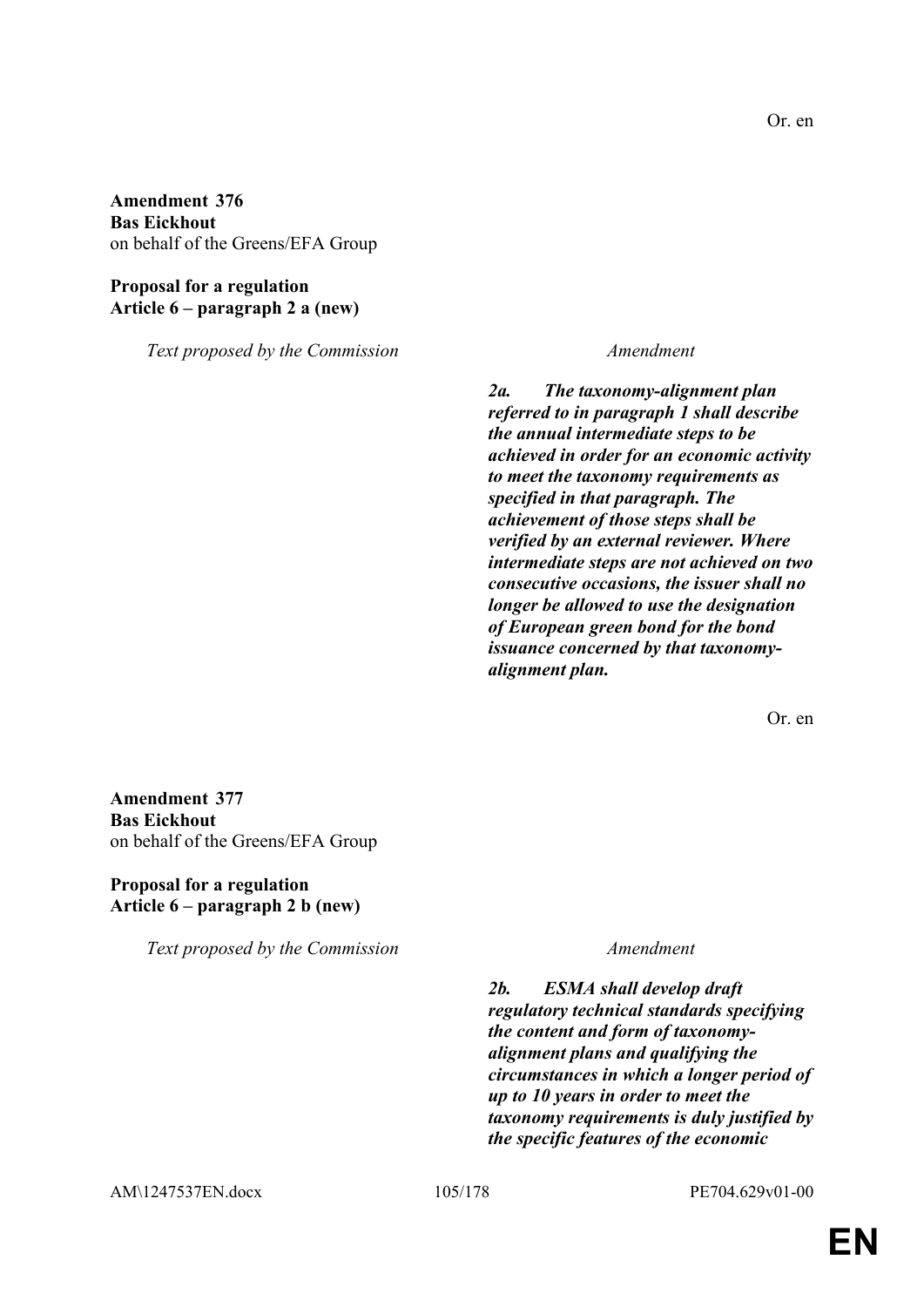*activities concerned. ESMA shall submit those draft regulatory technical standards to the Commission by [12 months after the date of entry into force of this Regulation].*

*Power is delegated to the Commission to supplement this Regulation by adopting the regulatory technical standards referred to in the first subparagraph of this paragraph no later than [18 months after the date of entry into force of this Regulation] in accordance with Articles 10 to 14 of Regulation (EU) No 1095/2010.*

Or. en

**Amendment 378 José Gusmão**

### **Proposal for a regulation Article 6 – paragraph 2b (new)**

*Text proposed by the Commission Amendment*

*2b. The taxonomy-alignment plan referred to in paragraph 1 shall describe the annual intermediate steps to be achieved in order for an economic activity to meet the taxonomy requirements. Whether or not those steps are achieved shall be verified by the reviewer. Where intermediate steps are not achieved, the issuer shall no longer be authorised to use the designation of European green bond for the bond issuance concerned by that taxonomy-alignment plan.*

Or. en

**Amendment 379 Markus Ferber**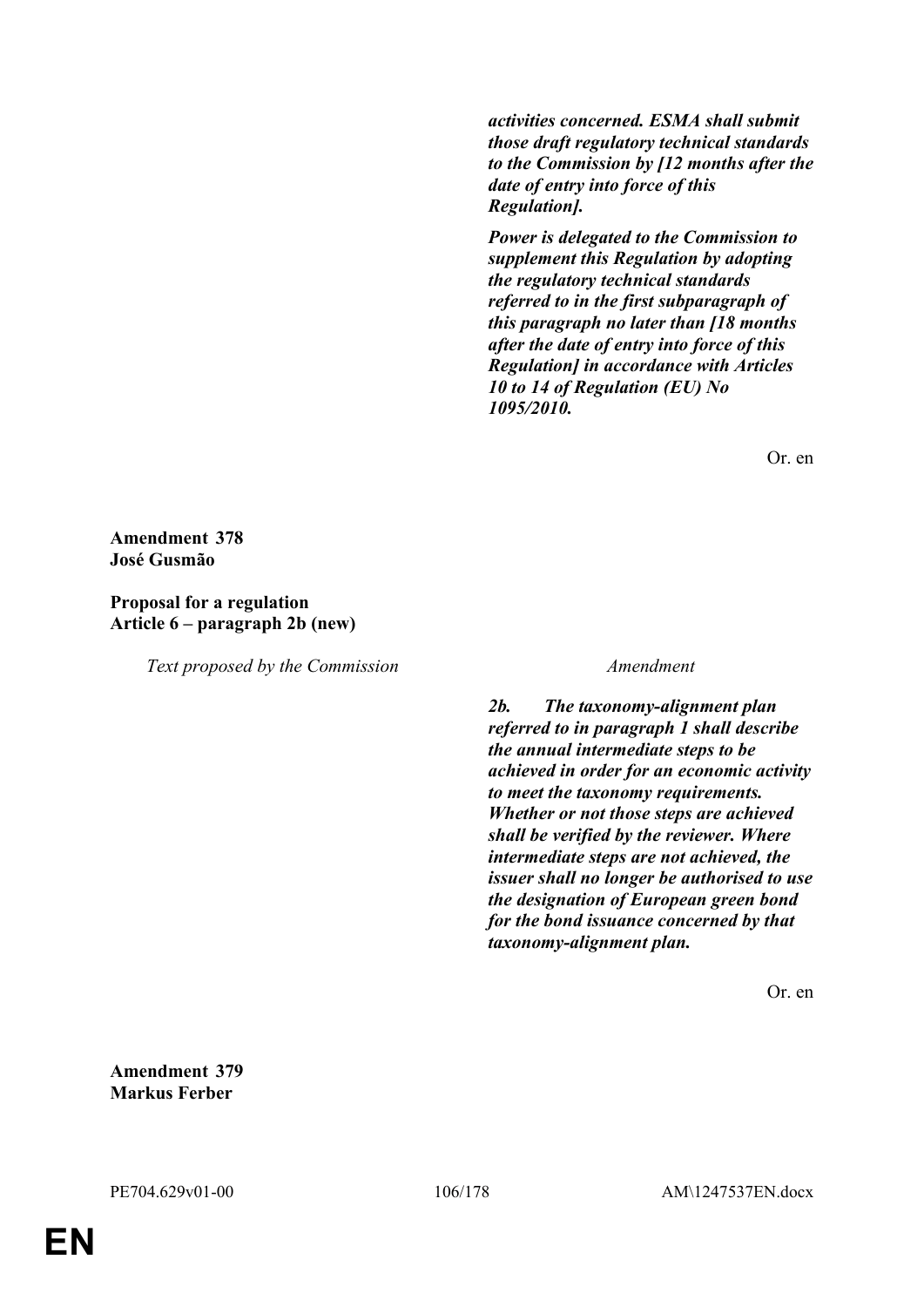*Text proposed by the Commission Amendment*

*Article 6a*

*Use of Proceeds in Case of Securitisation*

*In case a European Green Bond is used for securitisation purposes, the requirements of Article 6 shall apply to the entity from which the issuance economically originates.*

Or. en

### *Justification*

*Clarifies that the requirements of Article 6 apply to the original issuer of the bond, not the issuer of the securitised product (e.g. a special purpose vehicle).*

**Amendment 380 Bas Eickhout** on behalf of the Greens/EFA Group

## **Proposal for a regulation Article 7 – paragraph 1 – subparagraph 1**

*Text proposed by the Commission Amendment*

Issuers shall allocate bond proceeds to the uses set out in Article  $4(1)$  points  $(a)$ ,  $(b)$ and (c), Article 4(2), or the equity referred to in Article  $5(1)$ , point (b) by applying the delegated acts adopted pursuant to Articles 10(3), 11(3), 12(2), 13(2), 14(2) or 15(2) of Regulation (EU) 2020/852 applicable at the point in time when the bond was issued.

Issuers shall allocate bond proceeds to the uses set out in Article  $4(1)$  points  $(a)$ ,  $(b)$ and (c), Article 4(2), or the equity referred to in Article  $5(1)$ , point (b) by applying *paragraph 2a of this Article and* the delegated acts adopted pursuant to Articles 10(3), 11(3), 12(2), 13(2), 14(2) or 15(2) of Regulation (EU) 2020/852 applicable at the point in time when the bond was issued.

Or. en

**Amendment 381 Elisabetta Gualmini**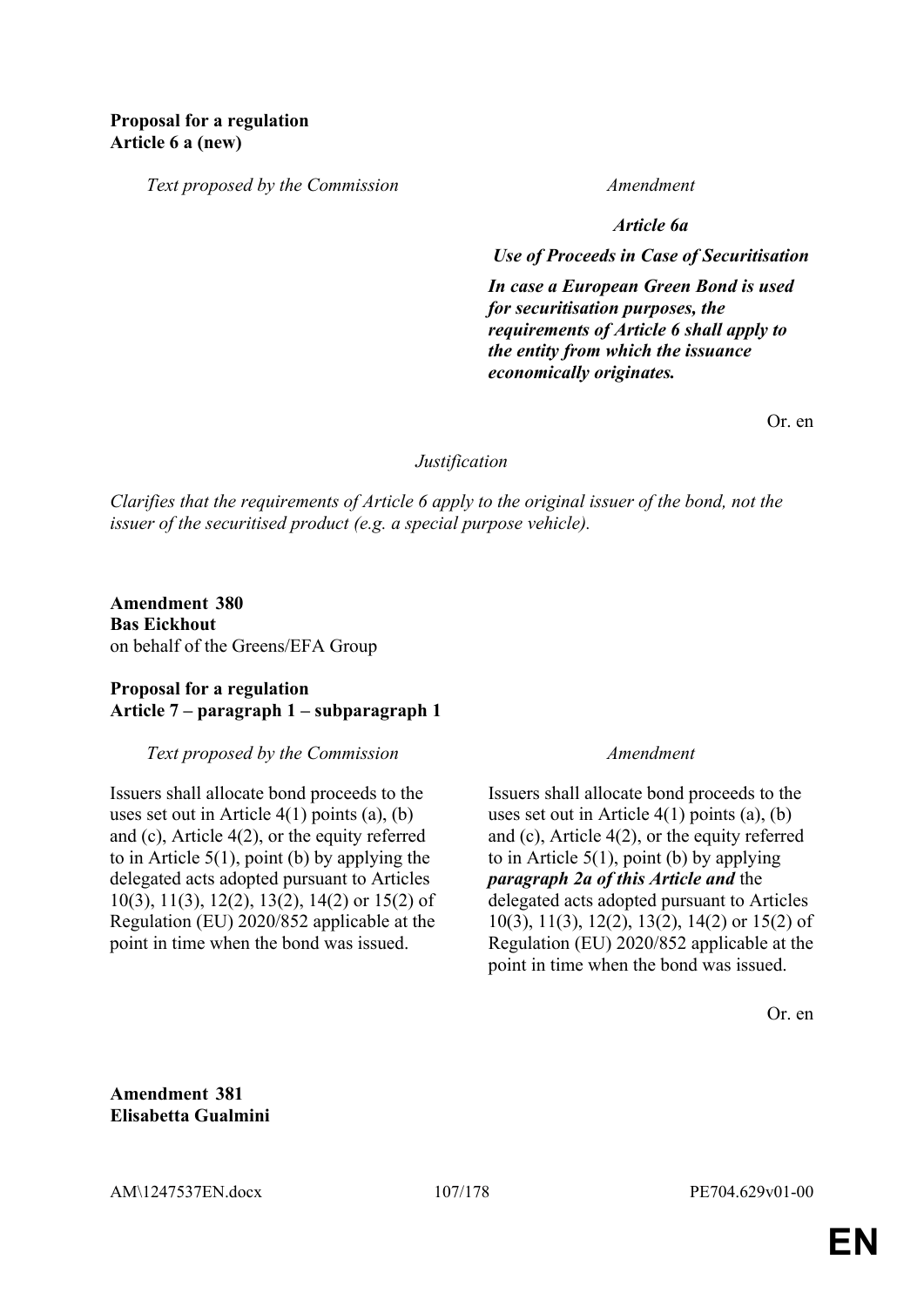## **Proposal for a regulation Article 7 – paragraph 1 – subparagraph 2**

*Text proposed by the Commission Amendment*

*deleted*

*Where the delegated acts adopted pursuant to Articles 10(3), 11(3), 12(2), 13(2), 14(2) or 15(2) of Regulation (EU) 2020/852 are amended following the issuance of the bond, the issuer shall allocate bond proceeds to the uses referred to in the first subparagraph by applying the amended delegated acts within five years after their entry into application.*

# *Justification*

*The status of European green bonds must be maintained for the entire period of the bond's validity until maturity, irrespective of any subsequent changes in the technical screening criteria set out in the Taxonomy Regulation. This would provide greater certainty and financial stability for issuers making medium and long-term investments in the real economy and for investors in green bonds issued on the basis of criteria predefined in the Taxonomy.*

# **Amendment 382 Marco Zanni, Valentino Grant, Antonio Maria Rinaldi**

# **Proposal for a regulation Article 7 – paragraph 1 – subparagraph 2**

*Text proposed by the Commission Amendment*

*deleted*

*Where the delegated acts adopted pursuant to Articles 10(3), 11(3), 12(2), 13(2), 14(2) or 15(2) of Regulation (EU) 2020/852 are amended following the issuance of the bond, the issuer shall allocate bond proceeds to the uses referred to in the first subparagraph by applying the amended delegated acts within five years after their entry into application.*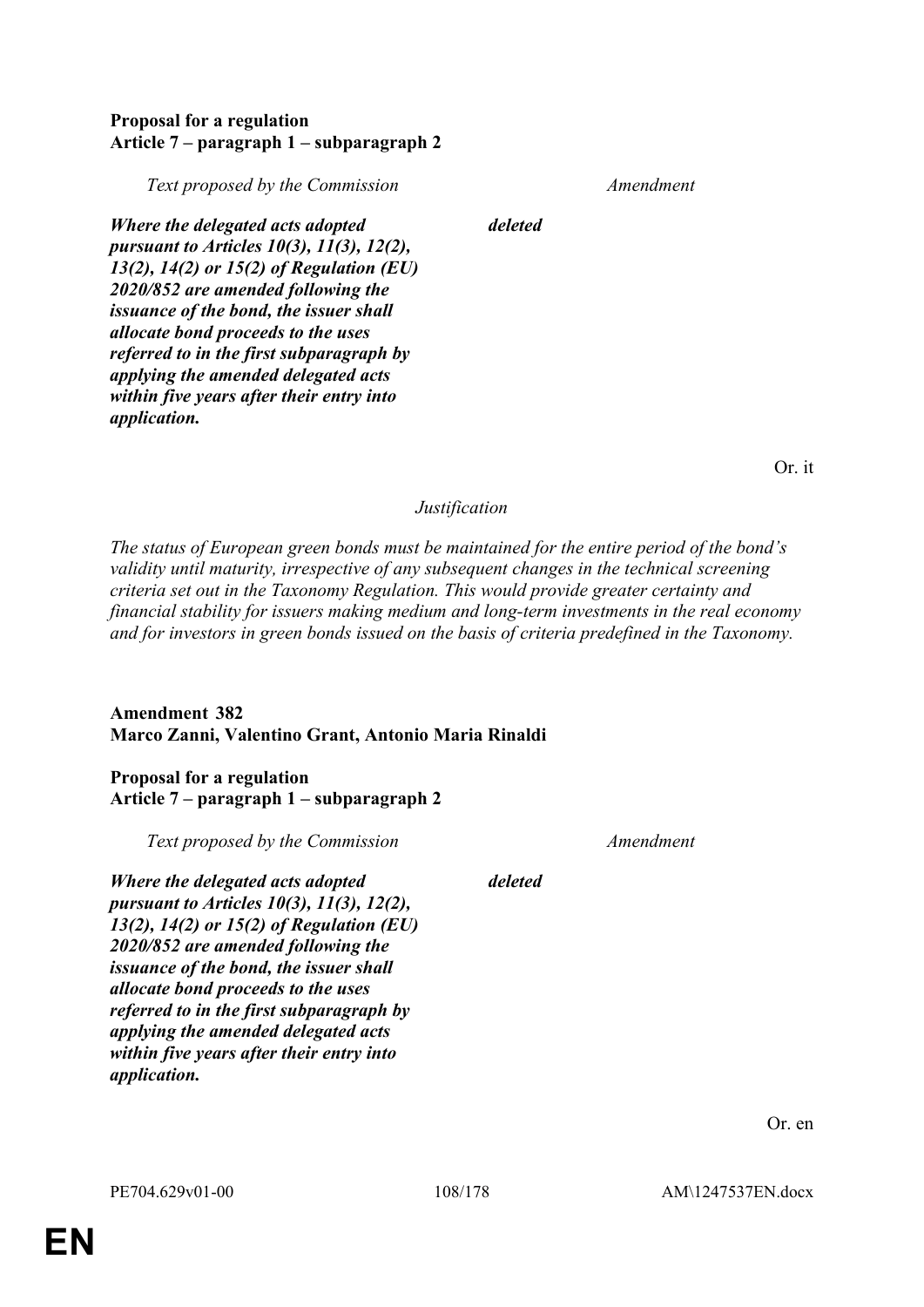# **Amendment 383 Gilles Boyer, Stéphanie Yon-Courtin, Olivier Chastel, Caroline Nagtegaal**

*deleted*

# **Proposal for a regulation Article 7 – paragraph 1 – subparagraph 2**

*Text proposed by the Commission Amendment*

*Where the delegated acts adopted pursuant to Articles 10(3), 11(3), 12(2), 13(2), 14(2) or 15(2) of Regulation (EU) 2020/852 are amended following the issuance of the bond, the issuer shall allocate bond proceeds to the uses referred to in the first subparagraph by applying the amended delegated acts within five years after their entry into application.*

**Amendment 384 Andżelika Anna Możdżanowska** on behalf of the ECR Group

### **Proposal for a regulation Article 7 – paragraph 1 – subparagraph 2**

*Text proposed by the Commission Amendment*

Where the delegated acts adopted pursuant to Articles 10(3), 11(3), 12(2), 13(2), 14(2) or 15(2) of Regulation (EU) 2020/852 are amended following the issuance of the bond, the issuer shall *allocate bond proceeds* to the *uses referred to in the first subparagraph by applying* the *amended* delegated acts *within five years after their entry into application*.

Where the delegated acts adopted pursuant to Articles 10(3), 11(3), 12(2), 13(2), 14(2) or 15(2) of Regulation (EU) 2020/852 are amended following the issuance of the bond, the issuer shall *not be required* to *amend* the *allocation of bond proceeds but shall continue to be bound by* the *provisions resulting from the* delegated acts *in force at the time of issuance of the bond*.

Or. pl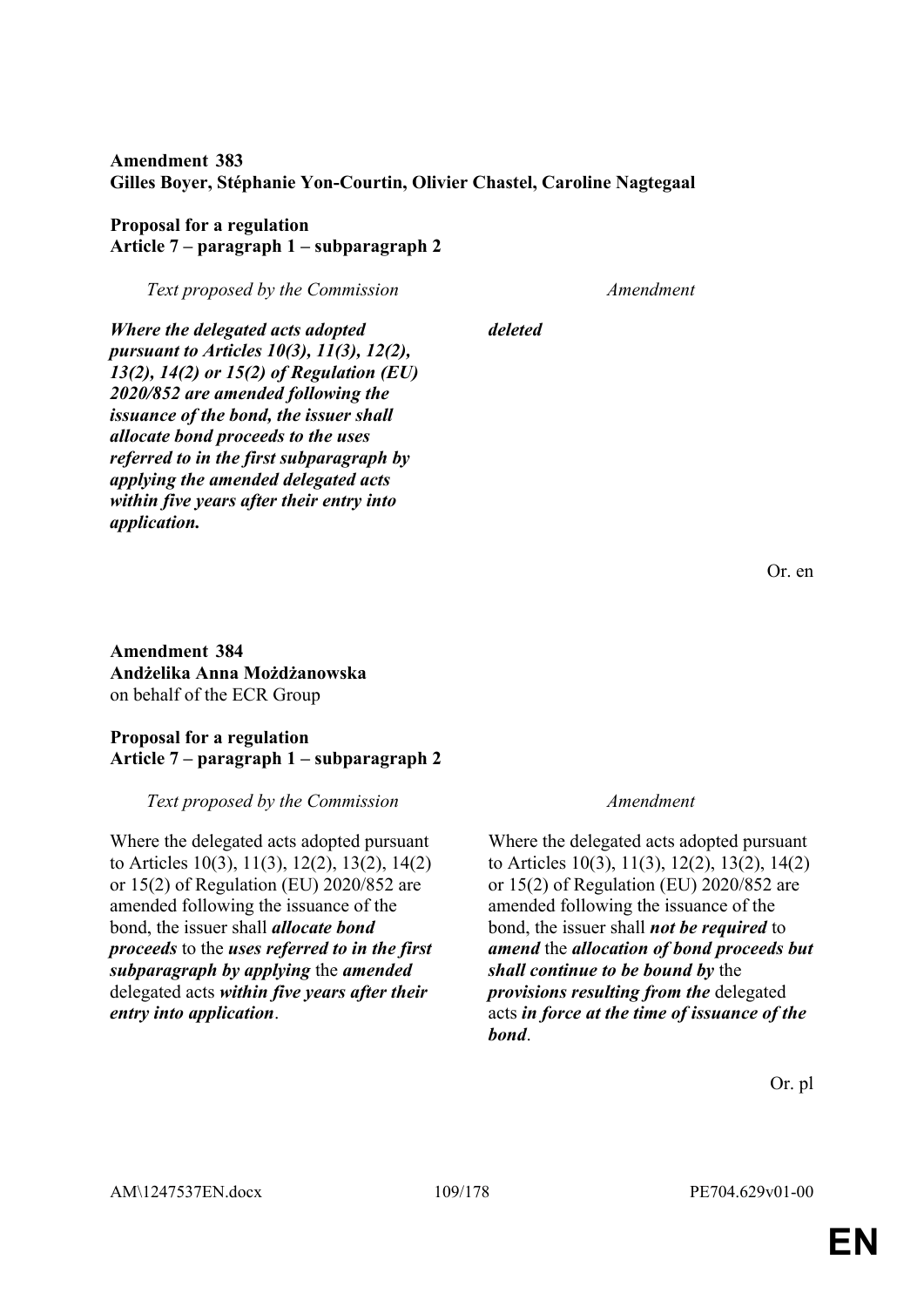# *Justification*

*The obligation in the Commission's proposal to de facto change the allocation of bond proceeds following an amendment to the delegated acts undermines the security both of investors (whose interests will be threatened if the issuer does not fulfil this obligation) and of issuers (by not giving them certainty as to the permanence of the status of their bonds). In addition, the five-year period for updating allocations will lead to a dominance of shortmaturity issues (up to five years), which is insufficient, particularly for large investments of strategic importance.*

### **Amendment 385 Christophe Hansen**

### **Proposal for a regulation Article 7 – paragraph 1 – subparagraph 2**

### *Text proposed by the Commission Amendment*

Where the delegated acts adopted pursuant to Articles 10(3), 11(3), 12(2), 13(2), 14(2) or 15(2) of Regulation (EU) 2020/852 are amended following the issuance of the bond, the issuer shall allocate bond proceeds to the uses referred to in the first subparagraph by applying the amended delegated acts within *five* years after their entry into application.

Where the delegated acts adopted pursuant to Articles 10(3), 11(3), 12(2), 13(2), 14(2) or 15(2) of Regulation (EU) 2020/852 are amended following the issuance of the bond, the issuer shall allocate bond proceeds to the uses referred to in the first subparagraph by applying the amended delegated acts within *10* years after their entry into application.

Or. en

**Amendment 386 Bas Eickhout** on behalf of the Greens/EFA Group

# **Proposal for a regulation Article 7 – paragraph 1 – subparagraph 2**

### *Text proposed by the Commission Amendment*

Where the delegated acts adopted pursuant to Articles 10(3), 11(3), 12(2), 13(2), 14(2) or 15(2) of Regulation (EU) 2020/852 are amended following the issuance of the bond, the issuer shall allocate bond proceeds to the uses referred to in the first

Where the delegated acts adopted pursuant to Articles 10(3), 11(3), 12(2), 13(2), 14(2) or 15(2) of Regulation (EU) 2020/852 are amended following the issuance of the bond, the issuer shall allocate bond proceeds to the uses referred to in the first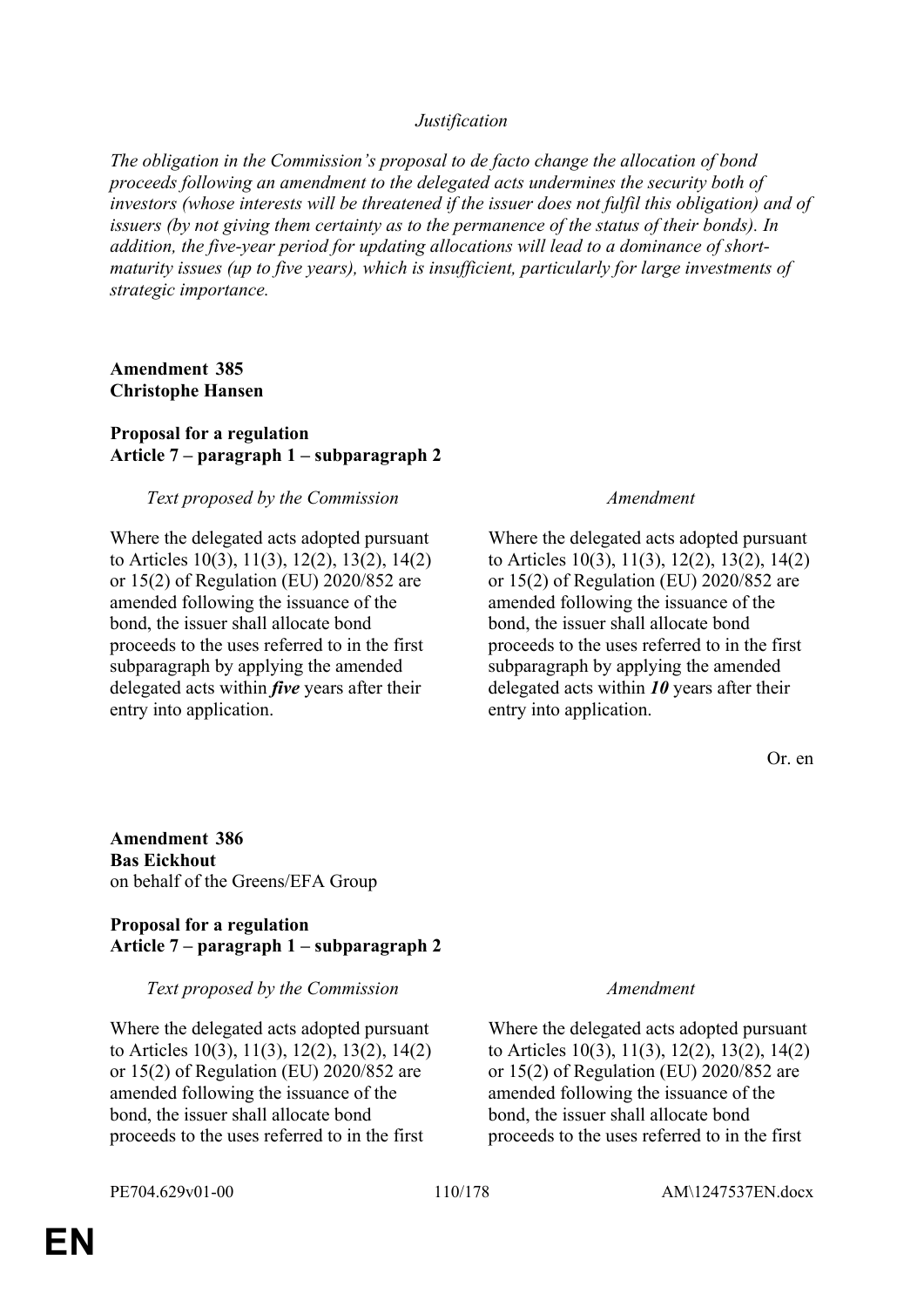subparagraph by applying the amended delegated acts within five years after their entry into application.

subparagraph by applying the amended delegated acts within five years after their entry into application. *In cases where, five years after the entry into application of the amended delegated acts, bond proceeds are not fully allocated in accordance with those delegated acts, the bond shall not retain its designation as a European green bond.*

Or. en

### **Amendment 387 Markus Ferber, Christophe Hansen**

### **Proposal for a regulation Article 7 – paragraph 2 – subparagraph 2**

*Text proposed by the Commission Amendment*

*Where, at the time of the creation of the debt referred to in the first subparagraph, no delegated acts adopted pursuant to Articles 10(3), 11(3), 12(2), 13(2), 14(2) or 15(2) of Regulation (EU) 2020/852 were in force, issuers shall apply the first delegated acts that were adopted pursuant to Articles 10(3), 11(3), 12(2), 13(2), 14(2) or 15(2) of Regulation (EU) 2020/852.*

Or. en

**Amendment 388 Gilles Boyer, Stéphanie Yon-Courtin, Olivier Chastel**

**Proposal for a regulation Article 7 – paragraph 2 – subparagraph 2**

*Text proposed by the Commission Amendment*

*Where, at the time of the creation of* the debt referred to in the *first subparagraph, no* delegated acts adopted pursuant to Articles 10(3), 11(3), 12(2), 13(2), 14(2) or 15(2) of Regulation (EU) *2020/852 were in* 

*When allocating bond proceeds to* the debt referred to in *Article 5(1), point (a), issuers shall apply* the delegated acts adopted pursuant to Articles10(3), 11(3), 12(2), 13(2), 14(2) or 15(2) of Regulation

AM\1247537EN.docx 111/178 PE704.629v01-00

*deleted*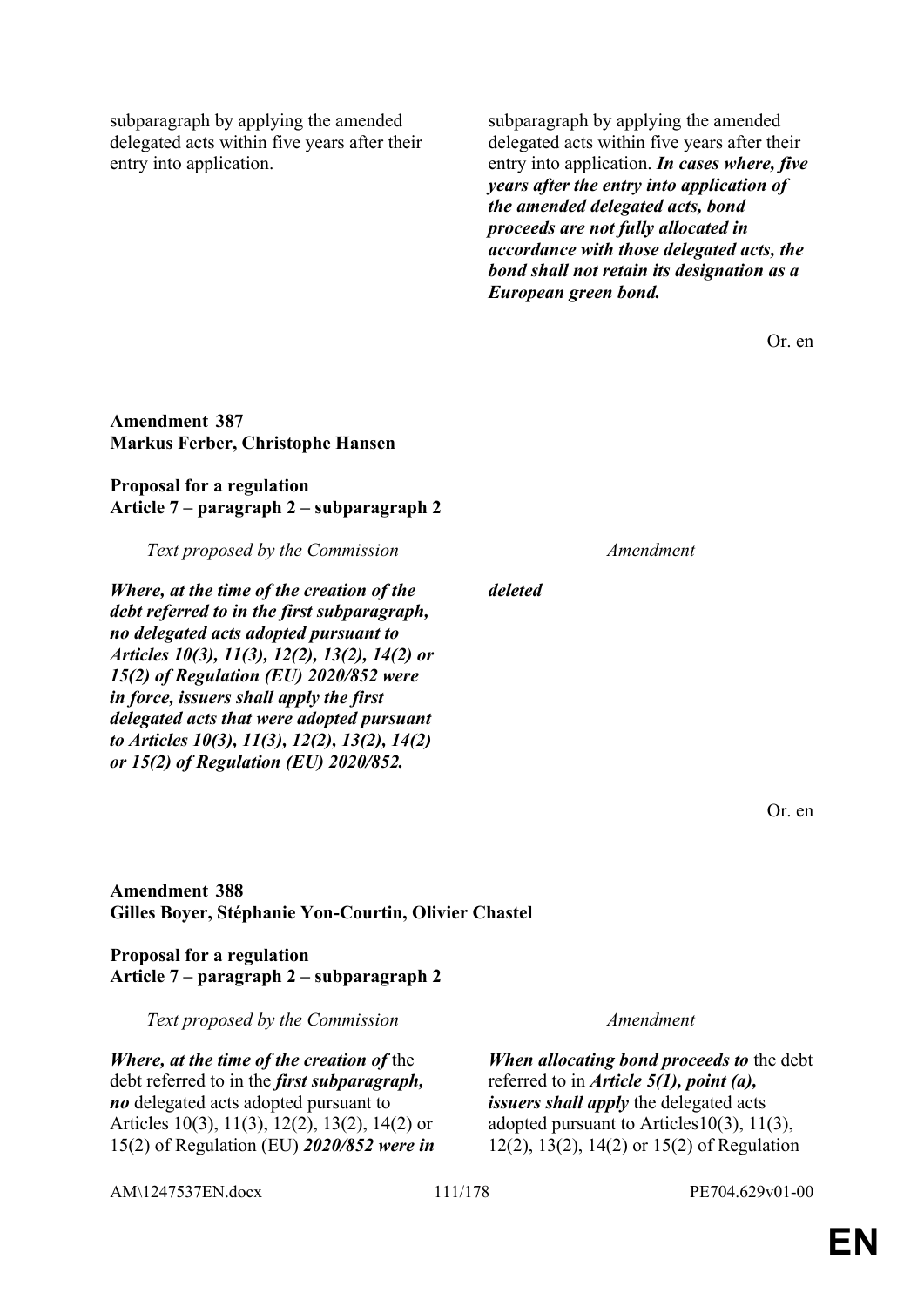*force, issuers shall apply the first delegated acts that were adopted pursuant to Articles 10(3), 11(3), 12(2), 13(2), 14(2) or 15(2) of Regulation (EU) 2020/852*.

(EU) *2020/852 applicable at the latest date of (i) the point in time when the debt was created and (ii) three years prior to the issuance of the bond*.

Or. en

# **Amendment 389 Elisabetta Gualmini**

### **Proposal for a regulation Article 7 – paragraph 2 – subparagraph 3**

*Text proposed by the Commission Amendment*

*deleted*

*Where the delegated acts adopted pursuant to Articles 10(3), 11(3), 12(2), 13(2), 14(2) or 15(2) of Regulation (EU) 2020/852 are amended following the creation of the debt referred to in the first subparagraph, the issuer shall allocate bond proceeds to the debt referred to in the first subparagraph by applying the amended delegated acts within five years after their entry into application.*

Or. it

### *Justification*

*The status of European green bonds must be maintained for the entire period of the bond's validity until maturity, irrespective of any subsequent changes in the technical screening criteria set out in the Taxonomy Regulation. This would provide greater certainty and financial stability for issuers making medium and long-term investments in the real economy and for investors in green bonds issued on the basis of criteria predefined in the Taxonomy.*

**Amendment 390 Markus Ferber, Christophe Hansen**

**Proposal for a regulation Article 7 – paragraph 2 – subparagraph 3**

*Text proposed by the Commission Amendment*

Where the delegated acts adopted pursuant Where the delegated acts adopted pursuant

PE704.629v01-00 112/178 AM\1247537EN.docx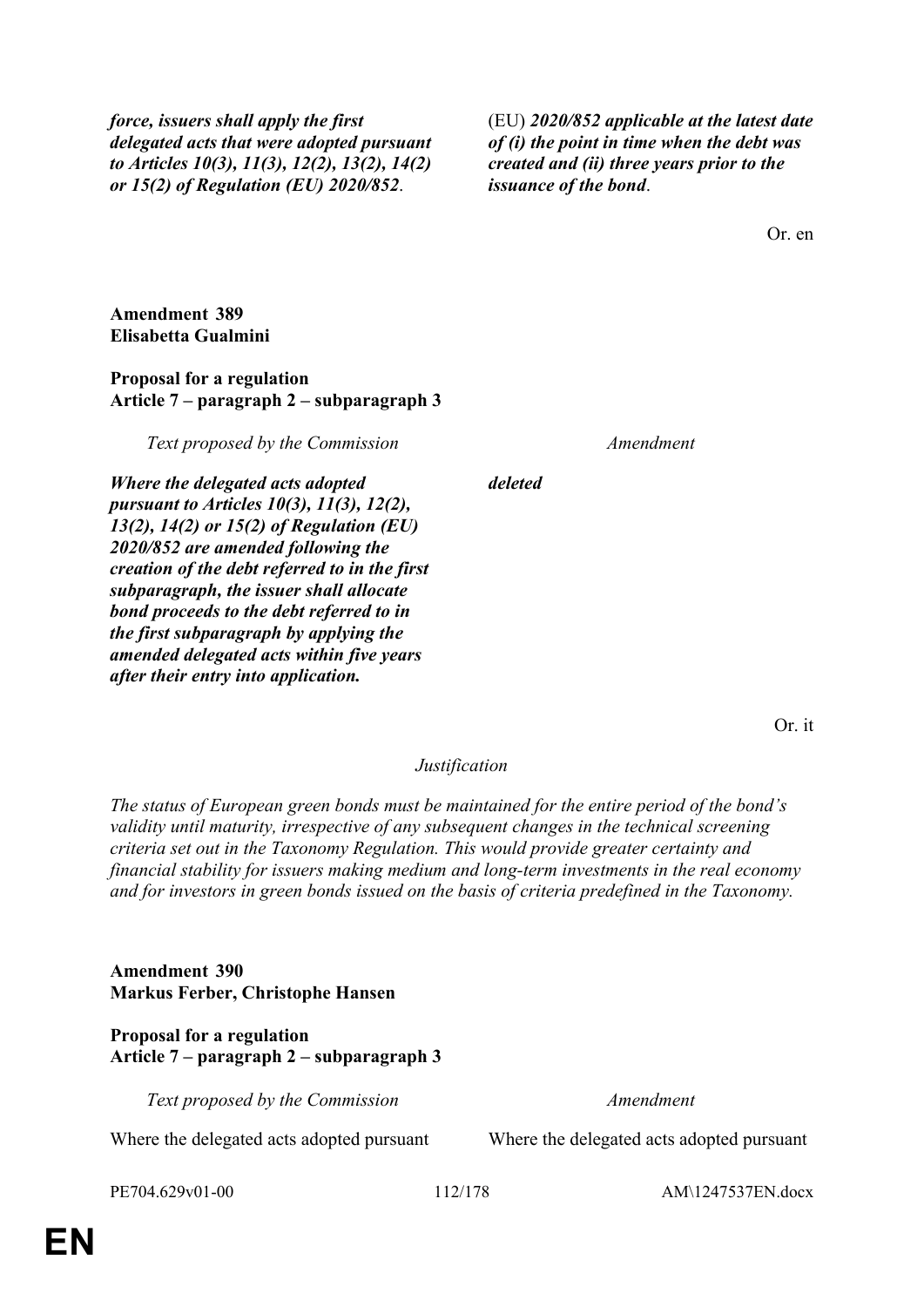to Articles 10(3), 11(3), 12(2), 13(2), 14(2) or 15(2) of Regulation (EU) 2020/852 are amended following the creation of the debt referred to in the first subparagraph, the issuer shall *allocate* bond proceeds *to the debt referred to in the first subparagraph by applying the amended delegated acts within five years after their entry into application*.

to Articles 10(3), 11(3), 12(2), 13(2), 14(2) or 15(2) of Regulation (EU) 2020/852 are amended following the creation of the debt referred to in the first subparagraph, the issuer shall *not be required to reallocate the* bond proceeds.

Or. en

### **Amendment 391 Marco Zanni, Valentino Grant, Antonio Maria Rinaldi**

### **Proposal for a regulation Article 7 – paragraph 2 – subparagraph 3**

### *Text proposed by the Commission Amendment*

Where the delegated acts adopted pursuant to Articles 10(3), 11(3), 12(2), 13(2), 14(2) or 15(2) of Regulation (EU) 2020/852 are amended following the creation of the debt referred to in the first subparagraph, the issuer shall *allocate bond proceeds to the debt referred to in the first subparagraph by applying the amended* delegated acts *within five years after their entry into application*.

Where the delegated acts adopted pursuant to Articles 10(3), 11(3), 12(2), 13(2), 14(2) or 15(2) of Regulation (EU) 2020/852 are amended following the creation of the debt referred to in the first subparagraph, the issuer shall *apply the* delegated acts *adopted pursuant to Articles 10(3), 11(3), 12(2), 13(2), 14(2) or 15(2) of Regulation (EU) 2020/852 applicable at the point in time when the debt was created*.

Or. en

# **Amendment 392 Christophe Hansen**

### **Proposal for a regulation Article 7 – paragraph 2 – subparagraph 3**

*Text proposed by the Commission Amendment*

Where the delegated acts adopted pursuant to Articles 10(3), 11(3), 12(2), 13(2), 14(2) or 15(2) of Regulation (EU) 2020/852 are amended following the creation of the debt

Where the delegated acts adopted pursuant to Articles 10(3), 11(3), 12(2), 13(2), 14(2) or 15(2) of Regulation (EU) 2020/852 are amended following the creation of the debt

AM\1247537EN.docx 113/178 PE704.629v01-00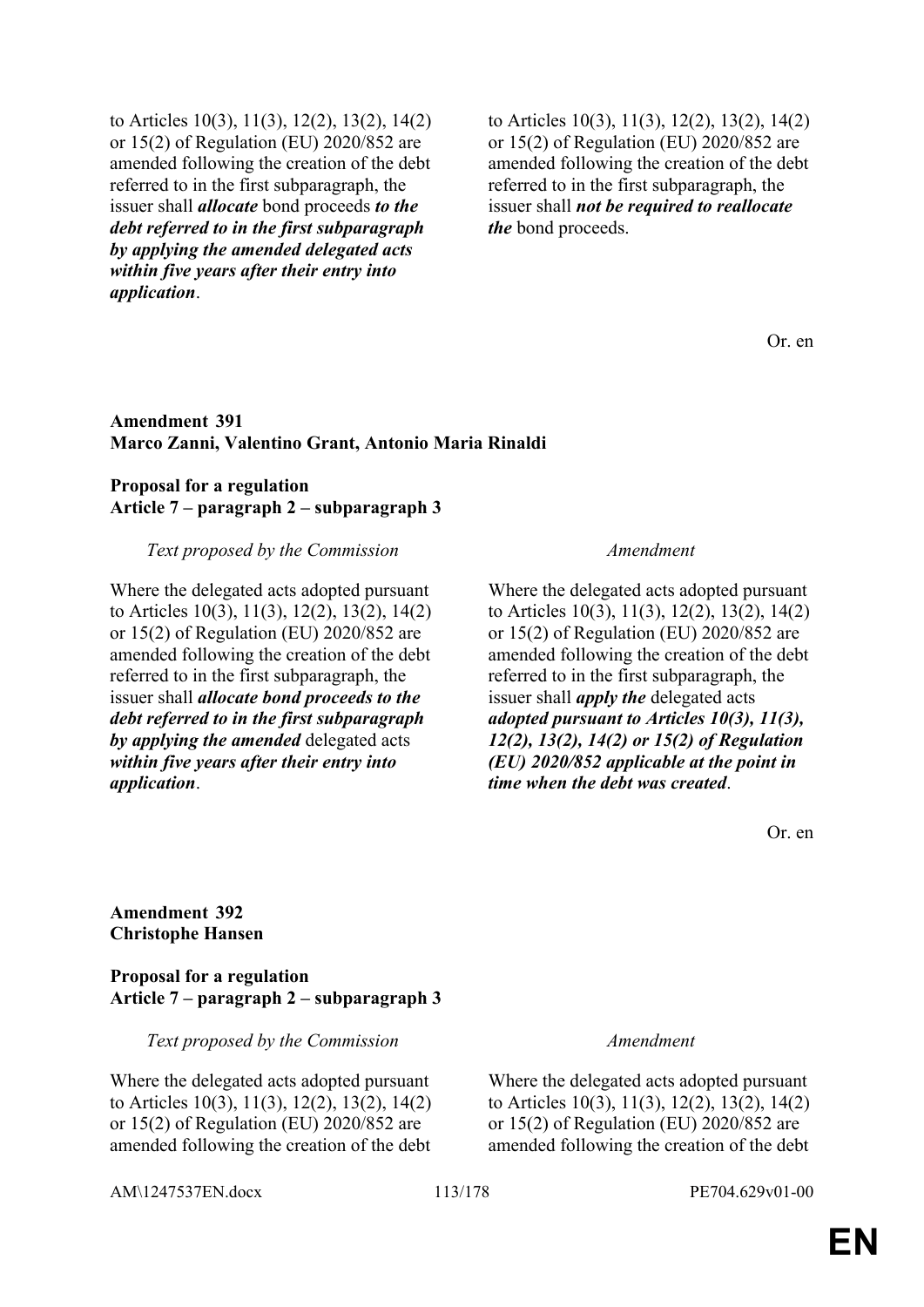referred to in the first subparagraph, the issuer shall allocate bond proceeds to the debt referred to in the first subparagraph by applying the amended delegated acts within *five* years after their entry into application.

referred to in the first subparagraph, the issuer shall allocate bond proceeds to the debt referred to in the first subparagraph by applying the amended delegated acts within **10** years after their entry into application.

Or. en

### **Amendment 393 Andżelika Anna Możdżanowska** on behalf of the ECR Group

### **Proposal for a regulation Article 7 – paragraph 2 – subparagraph 3**

### *Text proposed by the Commission Amendment*

Where the delegated acts adopted pursuant to Articles 10(3), 11(3), 12(2), 13(2), 14(2) or 15(2) of Regulation (EU) 2020/852 are amended following the creation of the debt referred to in the first subparagraph, the issuer shall *allocate bond proceeds to the debt referred to in the first subparagraph by applying the amended* delegated acts *within five years after their entry into application*.

Where the delegated acts adopted pursuant to Articles 10(3), 11(3), 12(2), 13(2), 14(2) or 15(2) of Regulation (EU) 2020/852 are amended following the creation of the debt referred to in the first subparagraph, the issuer shall *not be required to amend the allocation of bond proceeds but shall be bound in this respect by the* delegated acts *applicable at the point in time when the debt was created*.

Or. pl

**Amendment 394 Bas Eickhout** on behalf of the Greens/EFA Group

### **Proposal for a regulation Article 7 – paragraph 2 – subparagraph 3**

### *Text proposed by the Commission Amendment*

Where the delegated acts adopted pursuant to Articles 10(3), 11(3), 12(2), 13(2), 14(2) or 15(2) of Regulation (EU) 2020/852 are amended following the creation of the debt referred to in the first subparagraph, the

Where the delegated acts adopted pursuant to Articles 10(3), 11(3), 12(2), 13(2), 14(2) or 15(2) of Regulation (EU) 2020/852 are amended following the creation of the debt referred to in the first subparagraph, the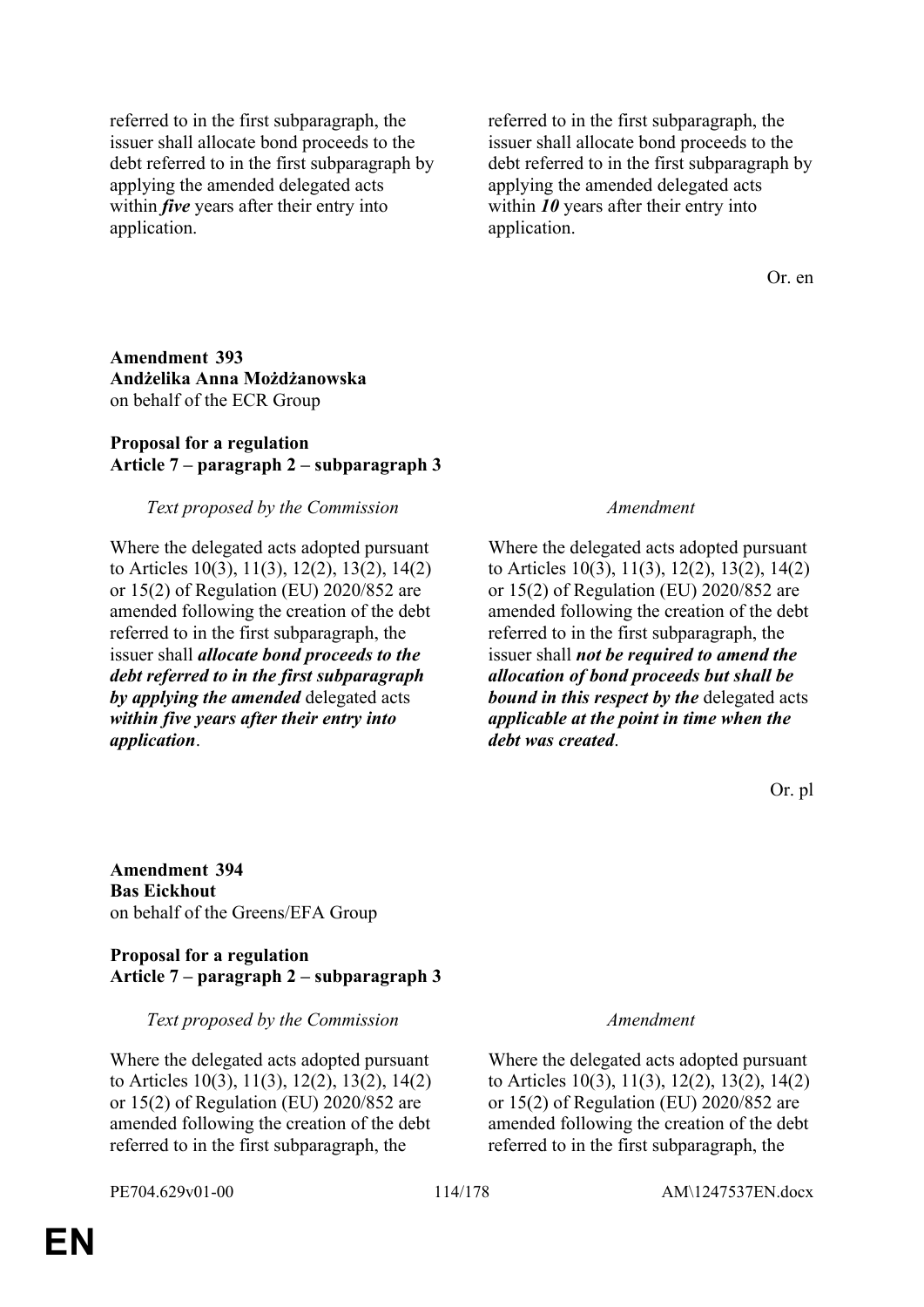issuer shall allocate bond proceeds to the debt referred to in the first subparagraph by applying the amended delegated acts within five years after their entry into application.

issuer shall allocate bond proceeds to the debt referred to in the first subparagraph by applying the amended delegated acts within five years after their entry into application. *In cases where, five years after the entry into application of the amended delegated acts, bond proceeds are not fully allocated in accordance with those delegated acts, the bond shall not retain its designation as a European green bond.*

Or. en

### **Amendment 395 Gilles Boyer, Stéphanie Yon-Courtin, Olivier Chastel**

### **Proposal for a regulation Article 7 – paragraph 2 – subparagraph 3**

*Text proposed by the Commission Amendment*

Where *the* delegated acts adopted pursuant to Articles 10(3), 11(3), 12(2), 13(2), 14(2) or 15(2) of Regulation (EU) 2020/852 *are amended following the creation of the debt referred to in the first subparagraph, the issuer shall allocate bond proceeds* to the *debt referred to in the first subparagraph by applying the amended delegated acts within five years after their entry into application*.

Where*, at the time of the creation of the debt referred to in the first subparagraph, no* delegated acts *adopted pursuant to Articles 10(3),11(3), 12(2), 13(2), 14(2) or 15(2) of Regulation (EU) 2020/852 were in force, issuers shall apply the first delegated acts that were* adopted pursuant to Articles 10(3), 11(3), 12(2), 13(2), 14(2) or 15(2) of Regulation (EU) 2020/852 *after the latest date of (i) the point in time when the financial claim was created and (ii) three years prior* to the *issuance of the bond.*.

Or. en

**Amendment 396 Bas Eickhout** on behalf of the Greens/EFA Group

**Proposal for a regulation Article 7 – paragraph 2 a (new)**

AM\1247537EN.docx 115/178 PE704.629v01-00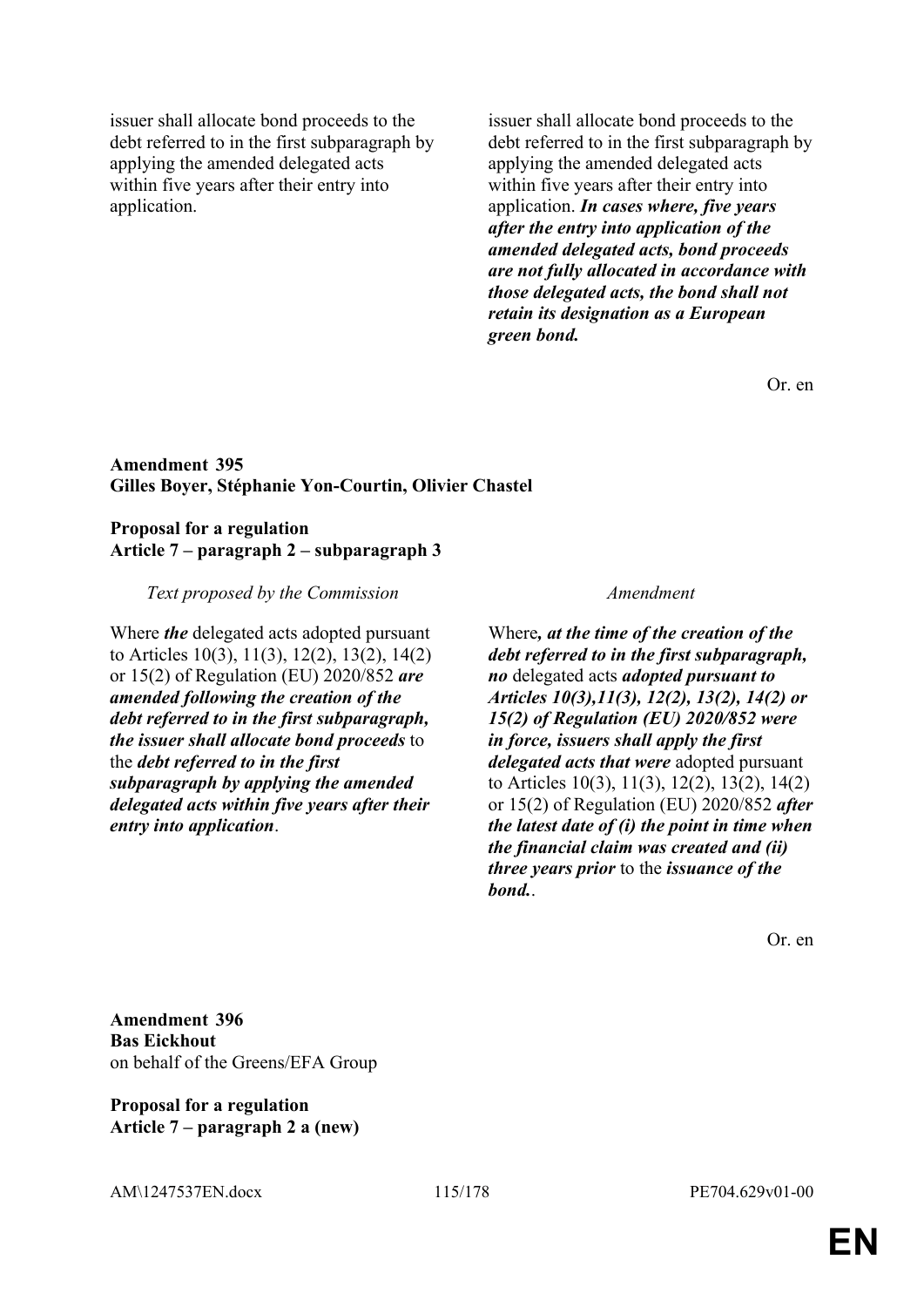*Text proposed by the Commission Amendment*

*2a. Issuers shall not allocate proceeds to economic activities relating to:*

*(a) construction and operation of new nuclear power plants for the generation of electricity or heat, including for hydrogen production;*

*(b) electricity generation from nuclear energy in existing installations;*

*(c) electricity generation from fossil gaseous fuels unless the life-cycle GHG emissions are lower than 100gCO2e/kWh;*

*(d) co-generation of heat/cool and power from fossil gaseous fuels unless the life-cycle GHG emissions are lower than 100gCO2e/kWh;*

*(e) production of heat/cool from fossil gaseous fuels in a district heating and cooling system unless the life-cycle GHG emissions are lower than 100gCO2e/kWh.*

Or. en

**Amendment 397 Marco Zanni, Valentino Grant, Antonio Maria Rinaldi**

**Proposal for a regulation Article 7 – paragraph 2 a (new)**

*Text proposed by the Commission Amendment*

*2a. Where a European green bond refinances a previously issued European green bond as referred to in Article 4(3), the delegated acts referred to in paragraph 2 shall be those applicable at the point in time when the debt was created.*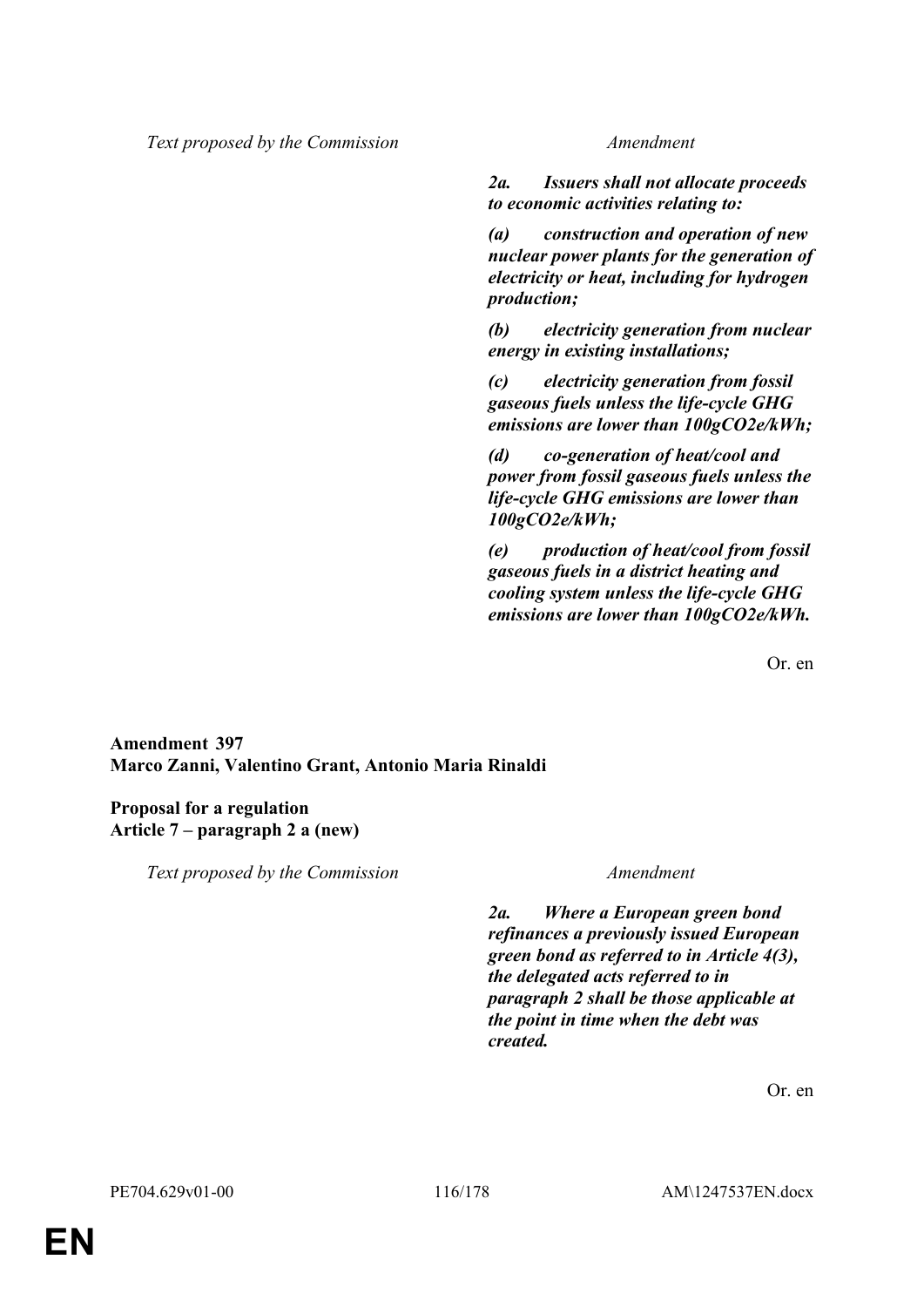# **Amendment 398 Christophe Hansen**

### **Proposal for a regulation Article 7 – paragraph 2 a (new)**

*Text proposed by the Commission Amendment*

*2a. As of the entry into force of this Regulation and at least for ten years thereafter, the use of the designation 'Verified green bonds' or 'VGB' shall remain voluntary for all issuers.*

Or. en

### **Amendment 399 José Gusmão**

### **Proposal for a regulation Article 7 – paragraph 2 a (new)**

*Text proposed by the Commission Amendment*

*2a. By way of derogation from paragraphs 1 and 2, the designation of 'European green bond' and 'EuGB' shall not be used when any of the proceeds are allocated to:*

*(a) nuclear power generation; or*

*(b) electricity generation, or cogeneration from heat/cool and power, or production of heat/cool from fossil gaseous fuels unless the life-cycle GHG emissions are lower than 100gCO2e/kWh.*

Or. en

**Amendment 400 Bas Eickhout** on behalf of the Greens/EFA Group

**Proposal for a regulation Article 7 a (new)**

AM\1247537EN.docx 117/178 PE704.629v01-00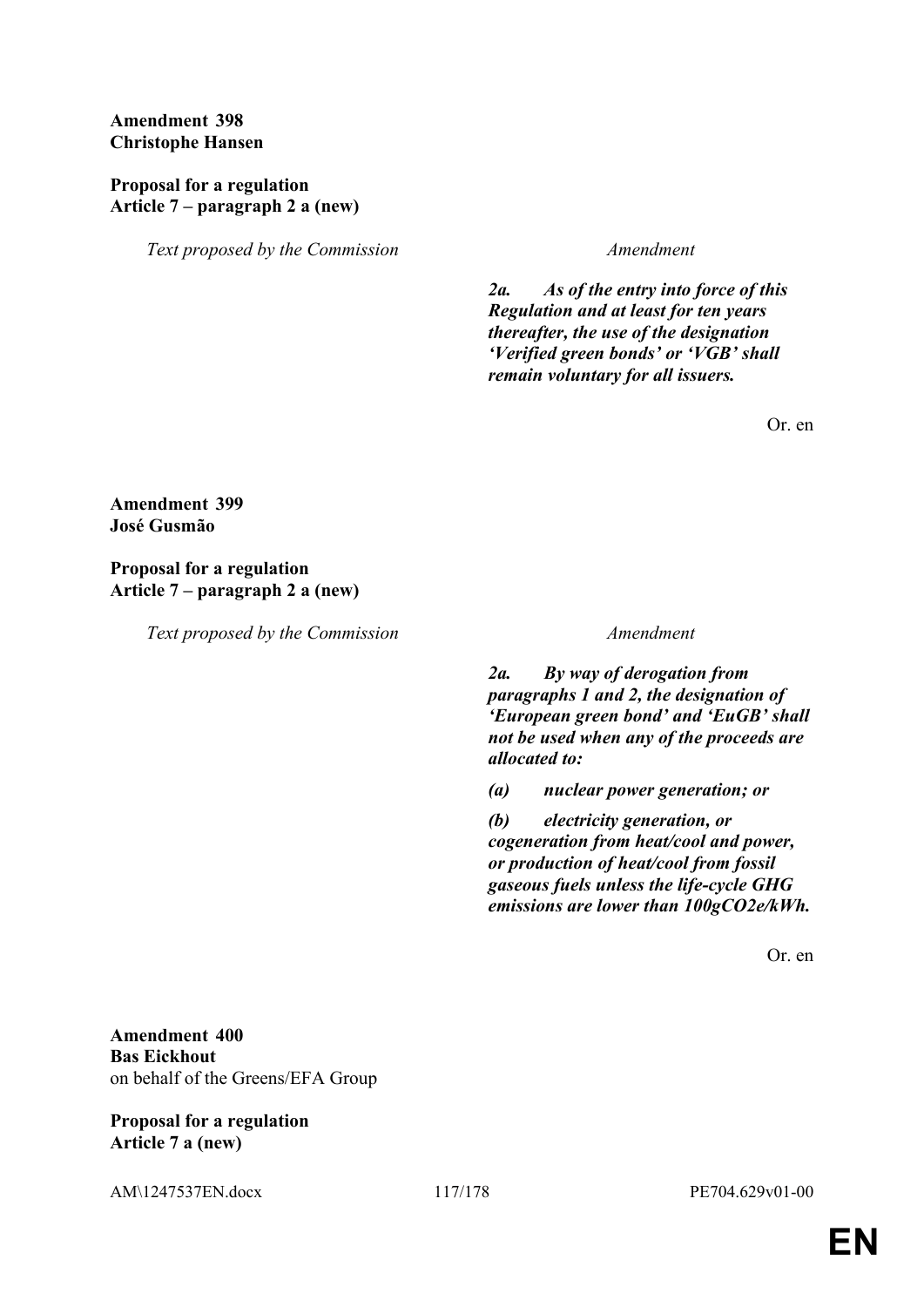### *Article 7a*

### *Issuers' related requirements*

*1. Non-sovereign issuers shall not use the designation 'European green bond' or 'EuGB' unless they demonstrate to the external reviewer that they have adopted credible and enforceable transition plans, in particular as regards five-year targets to reduce their scope 1, 2 and 3 greenhouse gas emissions in view of ensuring the alignment of the issuer's business model with the objective of limiting global warming to 1,5°C above pre-industrial levels.*

*2. Non-sovereign issuers shall not use the designation 'European green bond' or 'EuGB' unless they demonstrate continued compliance with the OECD Guidelines for Multinational Enterprises and the UN Guiding Principles on Business and Human Rights, including the principles and rights set out in the eight fundamental conventions identified in the Declaration of the International Labour Organisation on Fundamental Principles and Rights at Work and the International Bill of Human Rights.*

*3. Non-sovereign issuers and any of their related third parties that are located in jurisdictions listed in Annex I or II to the EU list of non-cooperative jurisdictions for tax purposes shall not be allowed to use the designation 'European green bond' or 'EuGB', unless they can demonstrate substantive economic activity supported by staff, equipment, assets and premises, as evidenced by relevant facts and circumstances in the listed jurisdiction.*

*Sovereign issuers that are listed in Annex I or II to the EU list of non-cooperative jurisdictions for tax purposes shall use the designation 'European green bond' or*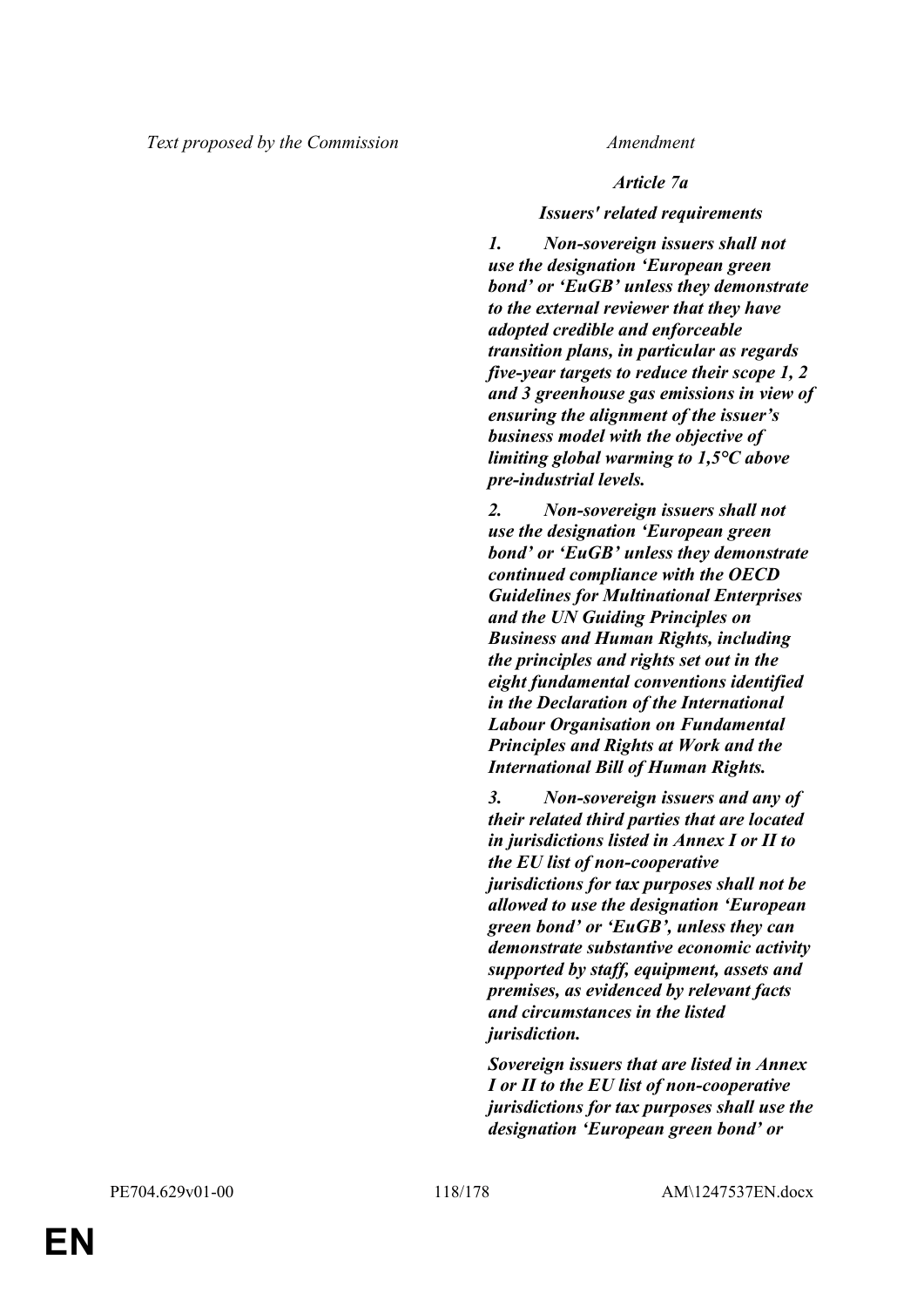*'EuGB'.*

*\_\_\_\_\_\_\_\_\_\_\_\_\_\_\_*

*4. Sovereign issuers shall not use the 'European green bond' or 'EuGB' designation unless they demonstrate that the relevant bond issuance effectively contributes to reach the objectives set in their national energy and climate plans and that these plans are consistent with the targets in Article 2 and Article 4 of Regulation 2021/1119 of the European Parliament and of the Council1a .*

*1a Regulation (EU) 2021/1119 of the European Parliament and of the Council of 30 June 2021 establishing the framework for achieving climate neutrality and amending Regulations (EC) No 401/2009 and (EU) 2018/1999 ('European Climate Law') (OJ L 243, 9.7.2021, p. 1).*

Or. en

**Amendment 401 Andżelika Anna Możdżanowska** on behalf of the ECR Group

# **Proposal for a regulation Article 7 a (new)**

*Text proposed by the Commission Amendment*

*Article 7a*

*Link to global green bond standards*

*1. Green bonds which were issued in accordance with existing global standards – i.e. Climate Bonds Standard and Green Bond Principles – and did not mature before this Regulation entered into force shall be deemed to comply with the requirements of the European Green Bond.*

*2. Future issuances in line with global standards may be considered to*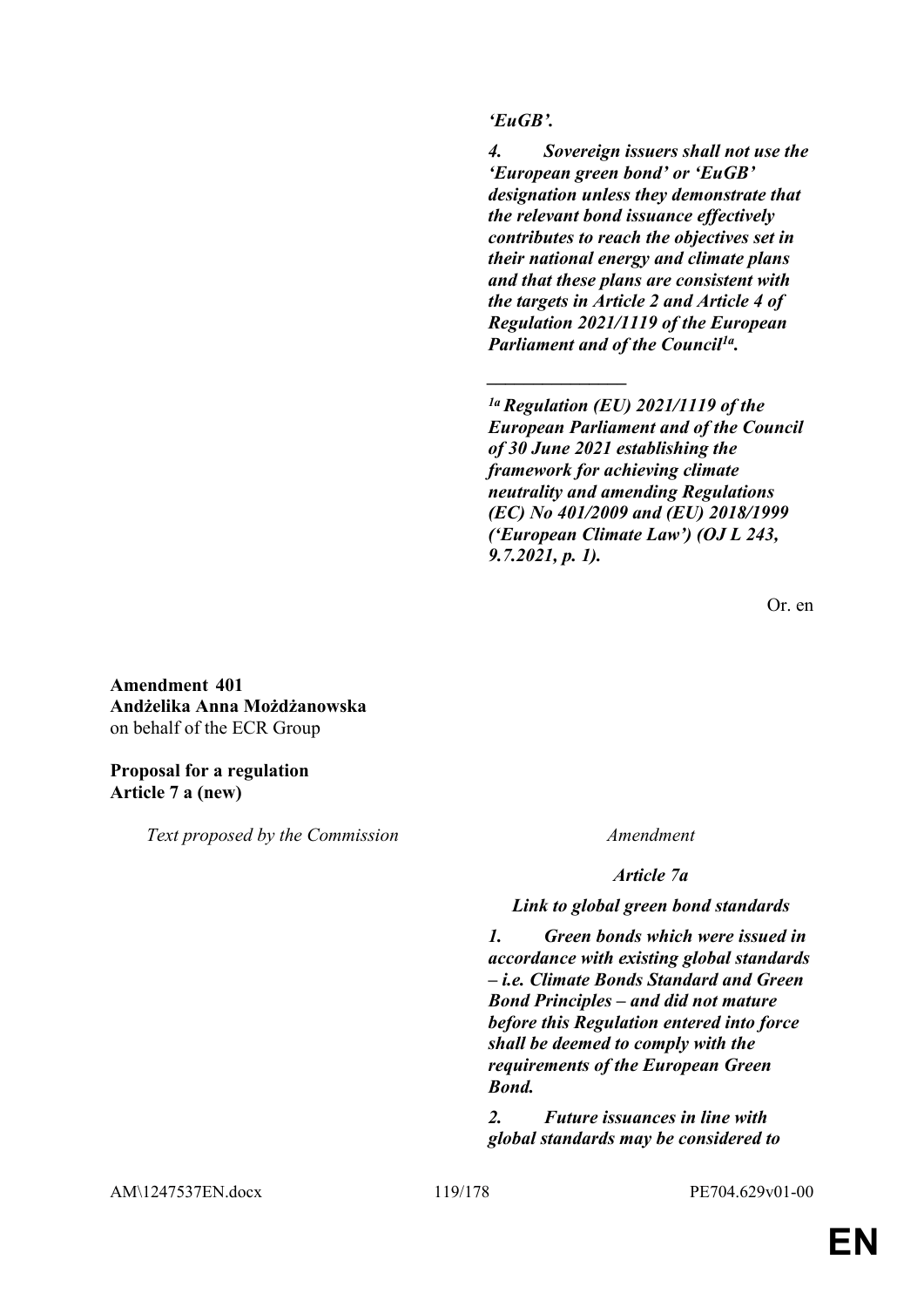*comply with the requirements of European Green Bonds and equivalent, provided that the Commission considers the international standard to be sufficient in terms of:*

*(a) requirements concerning the allocation of bond proceeds to environmentally sustainable activities;*

*(b) transparency, information requirements and control procedures;*

*(c) supervision of the application of the standard.*

Or. pl

### **Amendment 402 Gilles Boyer, Christophe Hansen, Stéphanie Yon-Courtin, Olivier Chastel**

# **Proposal for a regulation Article 7 a (new)**

*Text proposed by the Commission Amendment*

*Article 7a*

# *Entity level requirement to issuers of European green bonds*

*1. Non-sovereign issuers and any of their related third parties that are located in jurisdictions listed in Annex I or II to the EU list of non-cooperative jurisdictions for tax purposes shall not be authorised to use the designation of 'European green bond' or 'EuGB', unless they can demonstrate real economic activity in the listed jurisdiction.*

*Sovereign issuers that are listed in Annex I or II to the EU list of non-cooperative jurisdictions for tax purposes shall not be authorised to use the designation of 'European green bond' or 'EuGB'.*

*2. Issuers shall disclose the requirements stipulated in this Article in the template for the European green bond*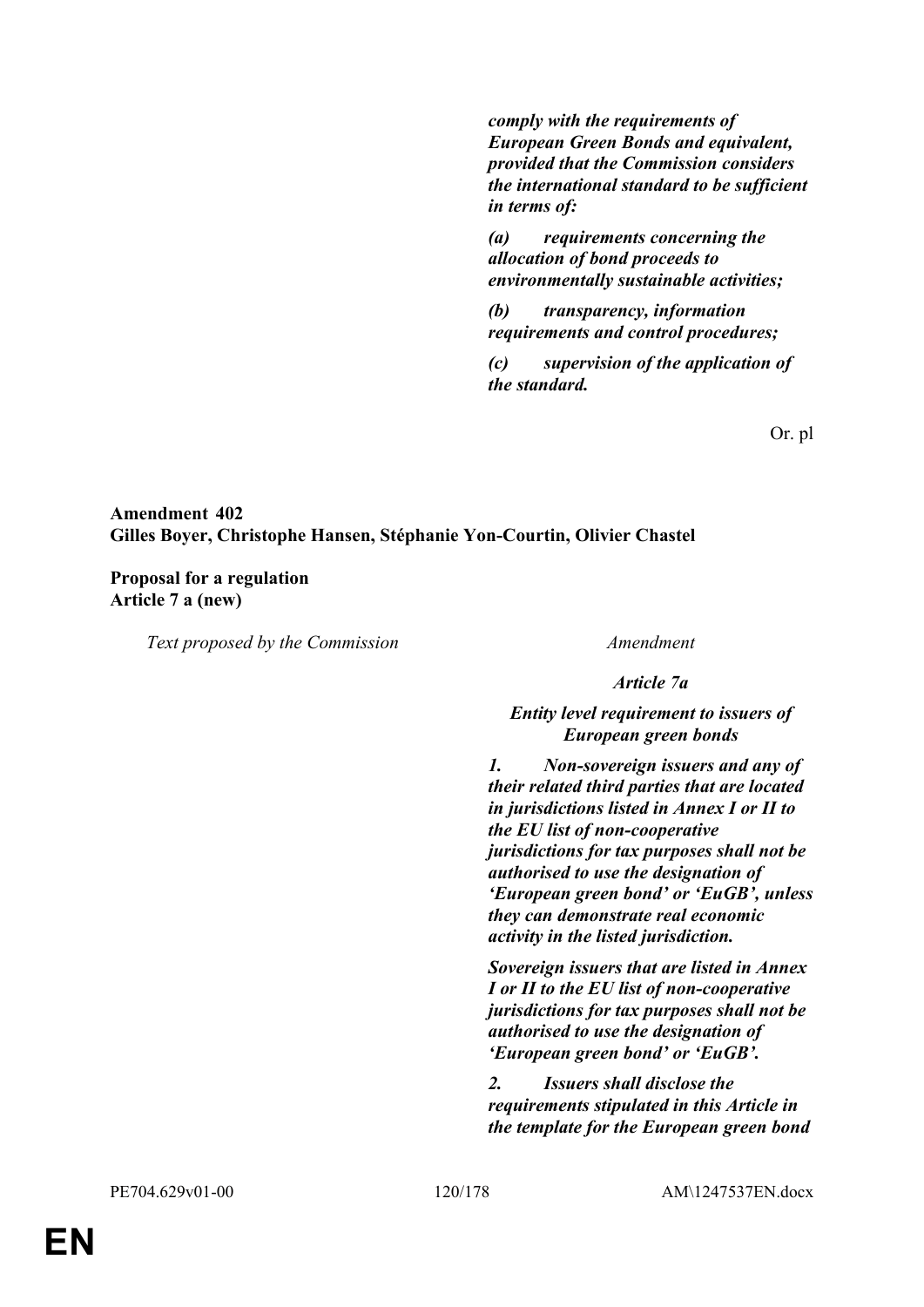Or. en

### **Amendment 403 Mick Wallace**

# **Proposal for a regulation Article 7 a (new)**

*Text proposed by the Commission Amendment*

*Article 7a*

*Entity level requirements to issuers of European Green Bonds*

*Non-sovereign issuers and any of their related third parties that are located in jurisdictions listed in Annex I or II to the EU list of non-cooperative jurisdictions for tax purposes shall not be authorised to use the designation of 'European green bond' or 'EuGB', unless they can demonstrate real economic activity in the listed jurisdiction. Sovereign issuers that are listed in Annex I or II to the EU list of non-cooperative jurisdictions for tax purposes shall not be authorised to use the designation of 'European green bond' or 'EuGB'.*

Or. en

**Amendment 404 Nicola Beer**

**Proposal for a regulation Article 7 a (new)**

*Text proposed by the Commission Amendment*

*Article 7a*

*Entity level requirements to issuers of European green bonds*

AM\1247537EN.docx 121/178 PE704.629v01-00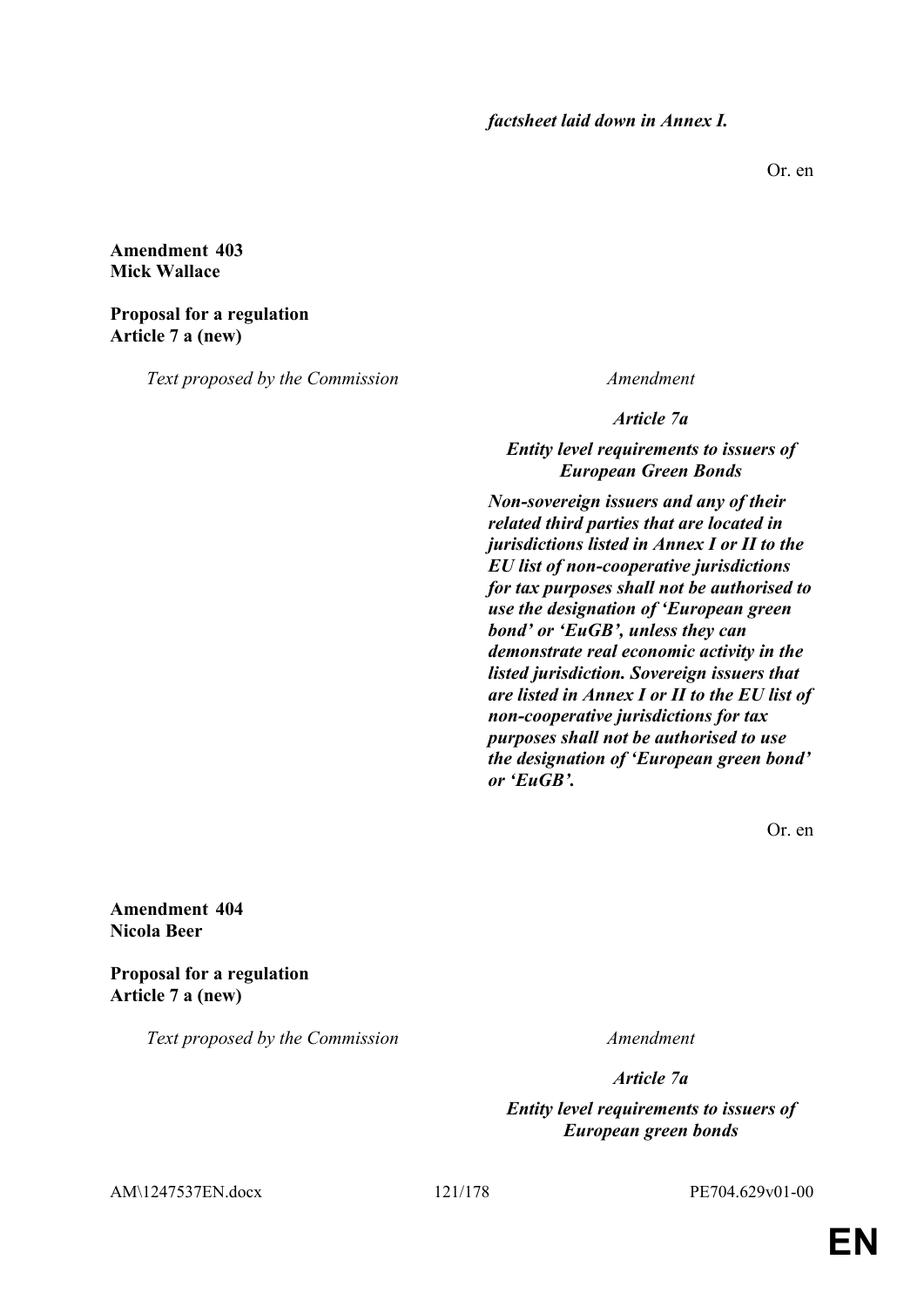*Issuers of European green bonds shall demonstrate that they have considered alignment with the OECD Guidelines for Multinational Enterprises and the UN Guiding Principles on Business and Human Rights, including the principles and rights set out in the eight fundamental conventions identified in the Declaration of the International Labour Organisation on Fundamental Principles and Rights at Work and the International Bill of Human Rights.*

Or. en

### **Amendment 405 Paul Tang**

**Proposal for a regulation Article 7 a (new)**

*Text proposed by the Commission Amendment*

*Article 7a*

*Taxonomy equivalence*

*1. Upon a recommendation of the Platform on Sustainable Finance, the Commission may adopt delegated acts in accordance with Article 60 in order to supplement this Regulation by stipulating that a third-country taxonomy is equivalent to the EU taxonomy.*

*2. The delegated acts referred to in paragraph 1 shall allow for the use of an equivalent third-country taxonomy when allocating proceeds of an EuGB to projects in that third country. The equivalent third-country taxonomy shall not be used for projects taking place in the Union or in a different third country.*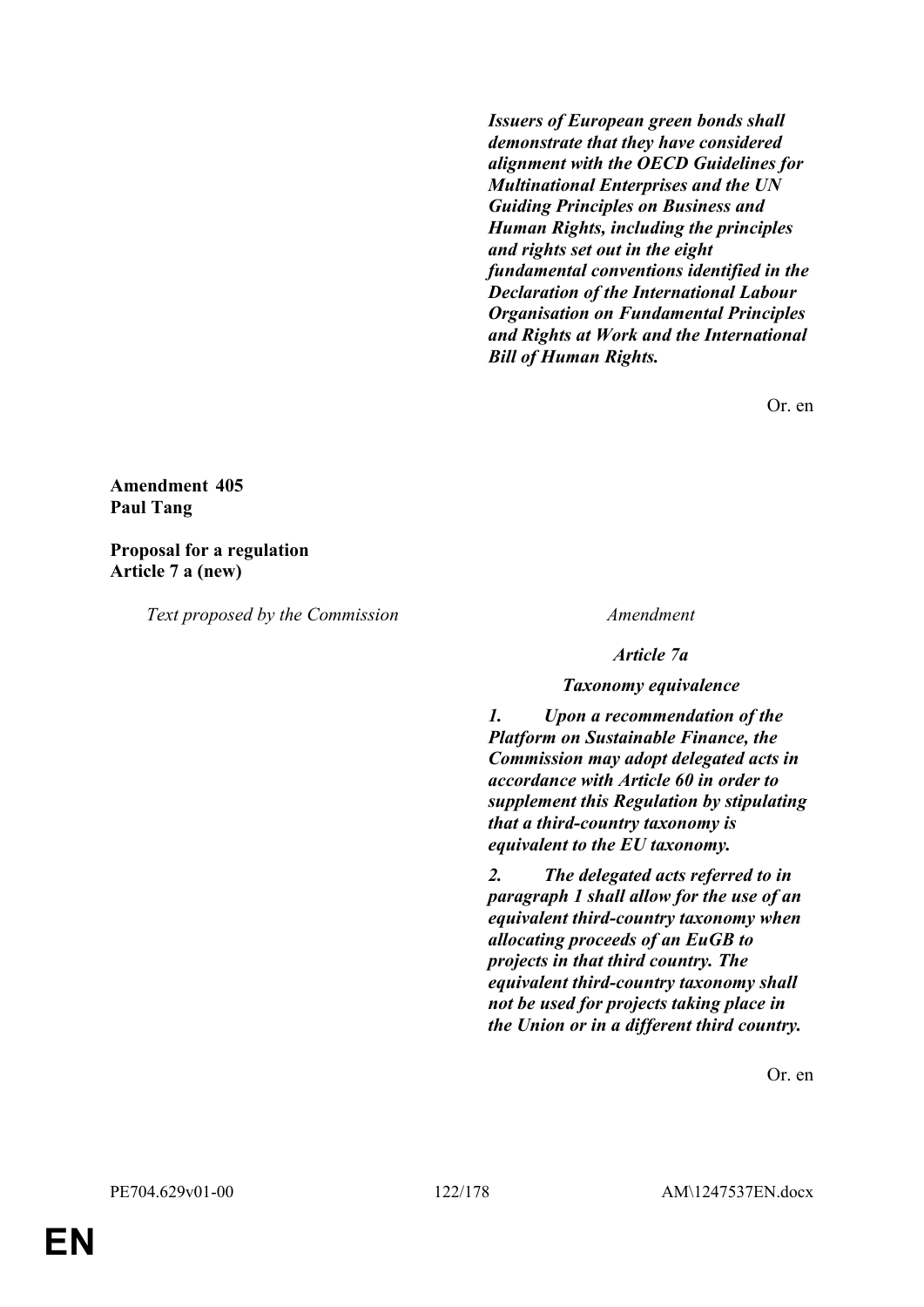### **Amendment 406 José Gusmão**

# **Proposal for a regulation Article 7 a (new)**

*Text proposed by the Commission Amendment*

### *Article 7a*

# *Entity level requirements to issuers of European green bonds*

*1. Issuers of European green bonds shall adhere to the principle of 'do no significant harm' referred to in Regulation (EU) 2019/2088 and in the regulatory technical standards adopted pursuant to that Regulation that further specify that principle.*

*For the purposes of the first subparagraph, issuers of European green bonds shall demonstrate that they have considered all of the following prior to issuing such bonds:*

*(a) the principal adverse impacts of investment decisions on sustainability factors;*

*(b) the integration of sustainability risks in the investment decision-making process; and*

*(c) alignment with the OECD Guidelines for Multinational Enterprises and the UN Guiding Principles on Business and Human Rights, including the principles and rights set out in the eight fundamental conventions identified in the Declaration of the International Labour Organisation on Fundamental Principles and Rights at Work and the International Bill of Human Rights.*

*2. Non-sovereign issuers and any of their related third parties that are located in jurisdictions listed in Annex I or II to the EU list of non-cooperative jurisdictions for tax purposes shall not be authorised to use the designation of 'European green bond' or 'EuGB', unless* 

AM\1247537EN.docx 123/178 PE704.629v01-00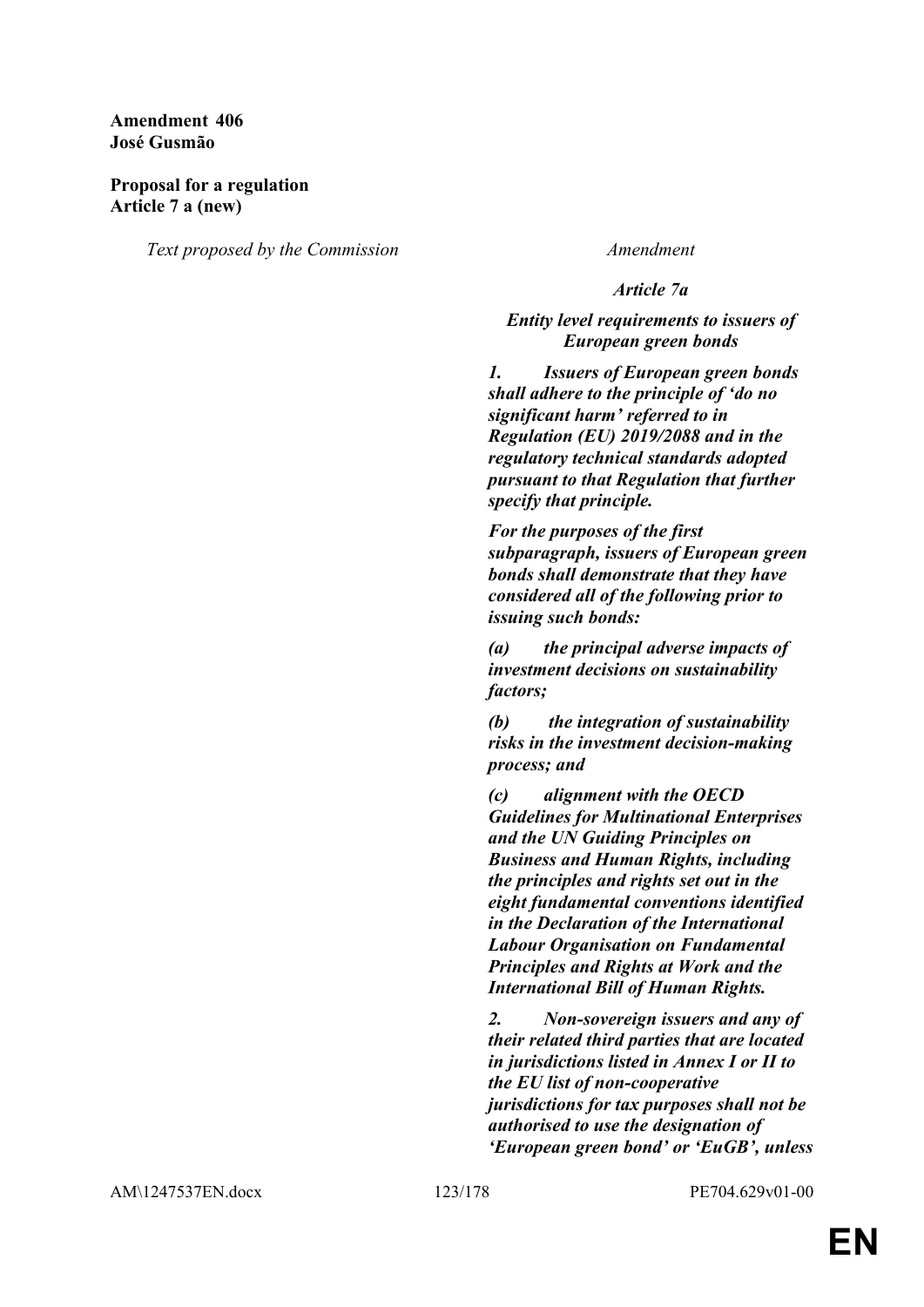*they can demonstrate real economic activity in the listed jurisdiction.*

*Sovereign issuers that are listed in Annex I or II to the EU list of non-cooperative jurisdictions for tax purposes shall not be authorised to use the designation of 'European green bond' or 'EuGB'.*

*3. Issuers shall disclose the requirements stipulated in this Article in the template for the European sustainable bond factsheet laid down in Annex I.*

Or. en

**Amendment 407 Bas Eickhout** on behalf of the Greens/EFA Group

### **Proposal for a regulation Article 7 b (new)**

*Text proposed by the Commission Amendment*

*Article 7b*

# *Use of proceeds of 'bonds marketed as environmentally sustainable'*

*1. Without prejudice to Article 7c, issuers of 'bonds marketed as environmentally sustainable' that do not use the designation 'European green bonds' or 'EuGB' shall disclose in the pre-issuance factsheets, allocation reports and impact reports of those bonds the proportion of the bond proceeds that is allocated to economic activities that meet the taxonomy requirements.*

*2. Issuers of 'bonds marketed as environmentally sustainable' that do not use the designation 'European green bonds' or 'EuGB' shall only allocate the proceeds of those bonds to economic activities that do not significantly harm any of the environmental objectives set out in Article 9 of Regulation (EU) 2020/852 in accordance with Article 17*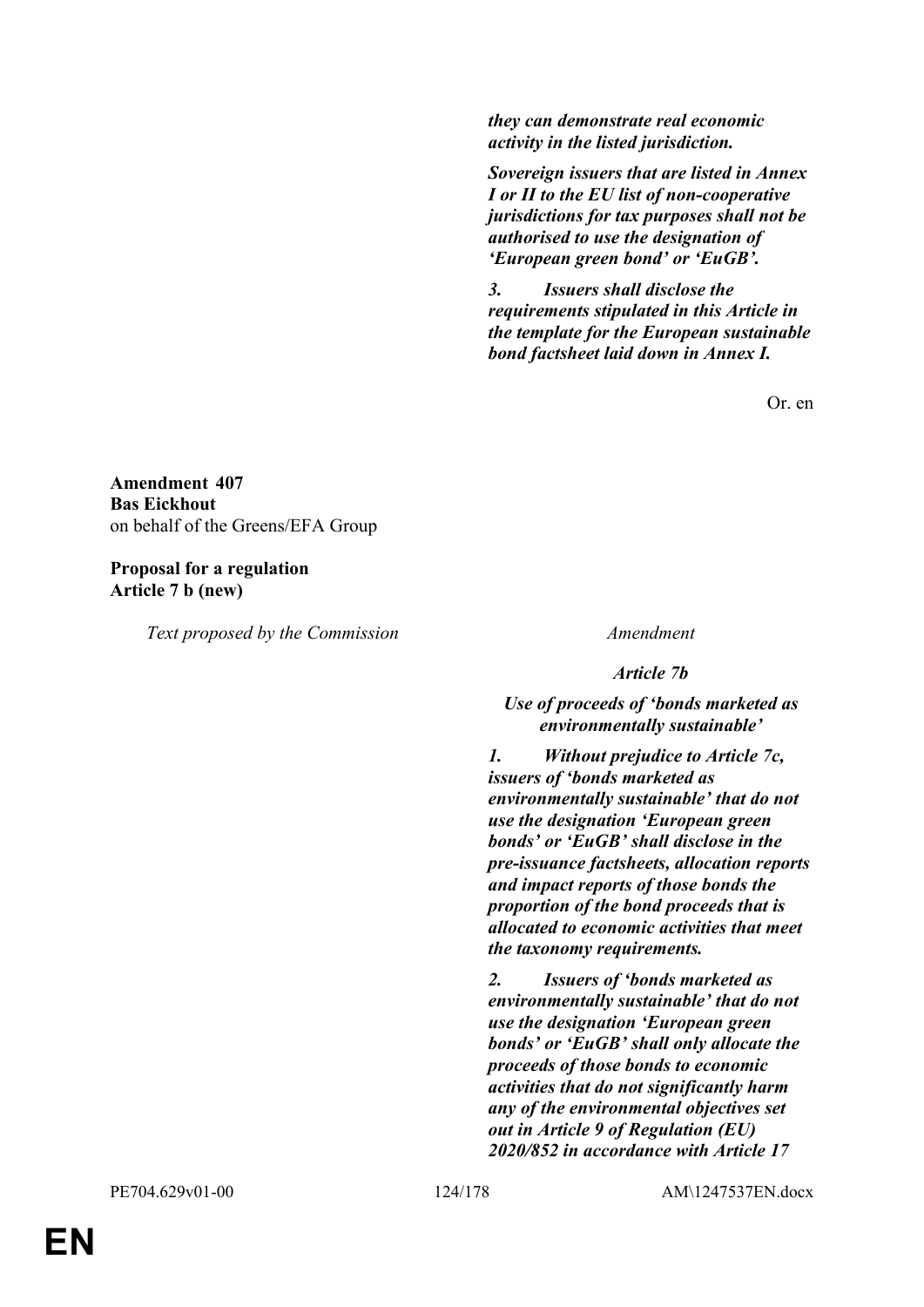*and the delegated acts adopted pursuant to Articles10(3), 11(3), 12(2), 13(2), 14(2) or 15(2) of that Regulation. The preissuance factsheets and allocation reports of the bonds referred to in the first paragraph shall be accompanied by the following statement: 'The use of proceeds relates to economic activities that cause no significant harm to any of the environmental objectives set out in Article 9 of Regulation (EU) 2020/852 pursuant to Article 17 of that Regulation.'*

*3. 'Bonds marketed as environmentally sustainable' shall be subject to reviews of pre-issuance factsheets, allocation reports and impact reports by external reviewers that are registered in accordance with Articles 14 to 17, meet the requirements of Titles II and III and are subject to supervision pursuant to Title IV under Chapter III of this Regulation.*

Or. en

**Amendment 408 José Gusmão**

**Proposal for a regulation Article 7 b (new)**

*Text proposed by the Commission Amendment*

*Article 7b*

*Transition plan*

*1. Issuers of European green bonds and issuers of sustainability-linked bonds shall develop a transition plan outlining how they will adhere to a 1.5 °C global warming scenario and reach climate neutrality by 2050. The transition plan shall include annual and verifiable targets.*

*2. ESMA shall develop draft regulatory technical standards specifying* 

AM\1247537EN.docx 125/178 PE704.629v01-00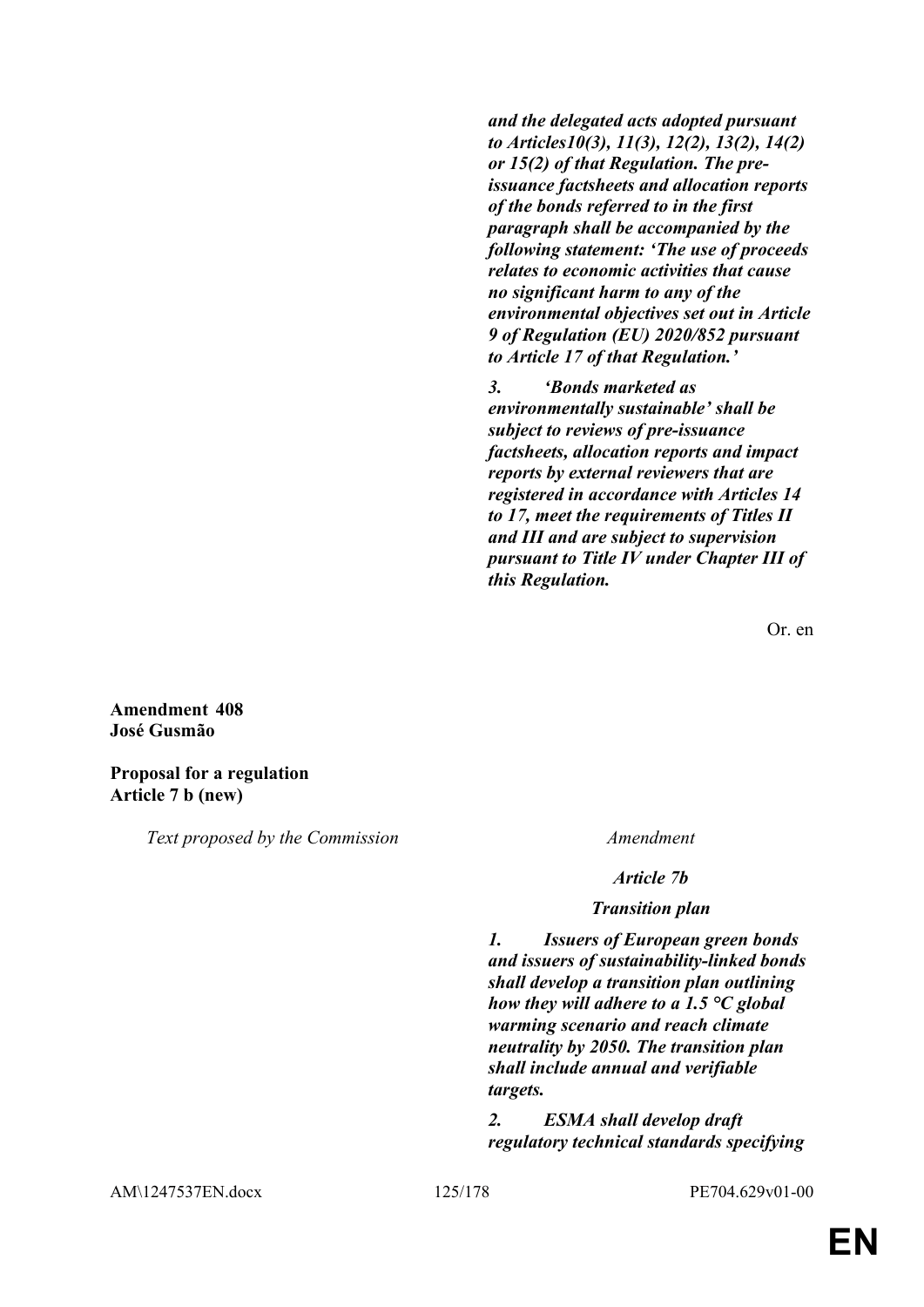*minimum requirements for transition plans.*

*ESMA shall submit those draft regulatory standards to the Commission by [18 months after the date of entry into force of this Regulation].*

*Power is delegated to the Commission to supplement this Regulation by adopting the regulatory technical standards referred to in the first subparagraph of this paragraph in accordance with Articles 10 to 14 of Regulation (EU) No 1095/2010.*

Or. en

**Amendment 409 Bas Eickhout** on behalf of the Greens/EFA Group

**Proposal for a regulation Article 7 c (new)**

*Text proposed by the Commission Amendment*

*Article 7c*

*Mandatory use of the designation of 'European green bond' or 'EuGB'*

*1. As of ... [three years after the date of entry into force of this Regulation], and notwithstanding Article 7b, all issuers of bonds marketed as environmentally sustainable shall use the designation 'European green bond' and comply with all the requirements set out in this Regulation until their maturity.* 

*2. Paragraph 1 shall not apply to bonds marketed as environmentally sustainable issued prior to ...[three years after the date of entry into force of this Regulation].*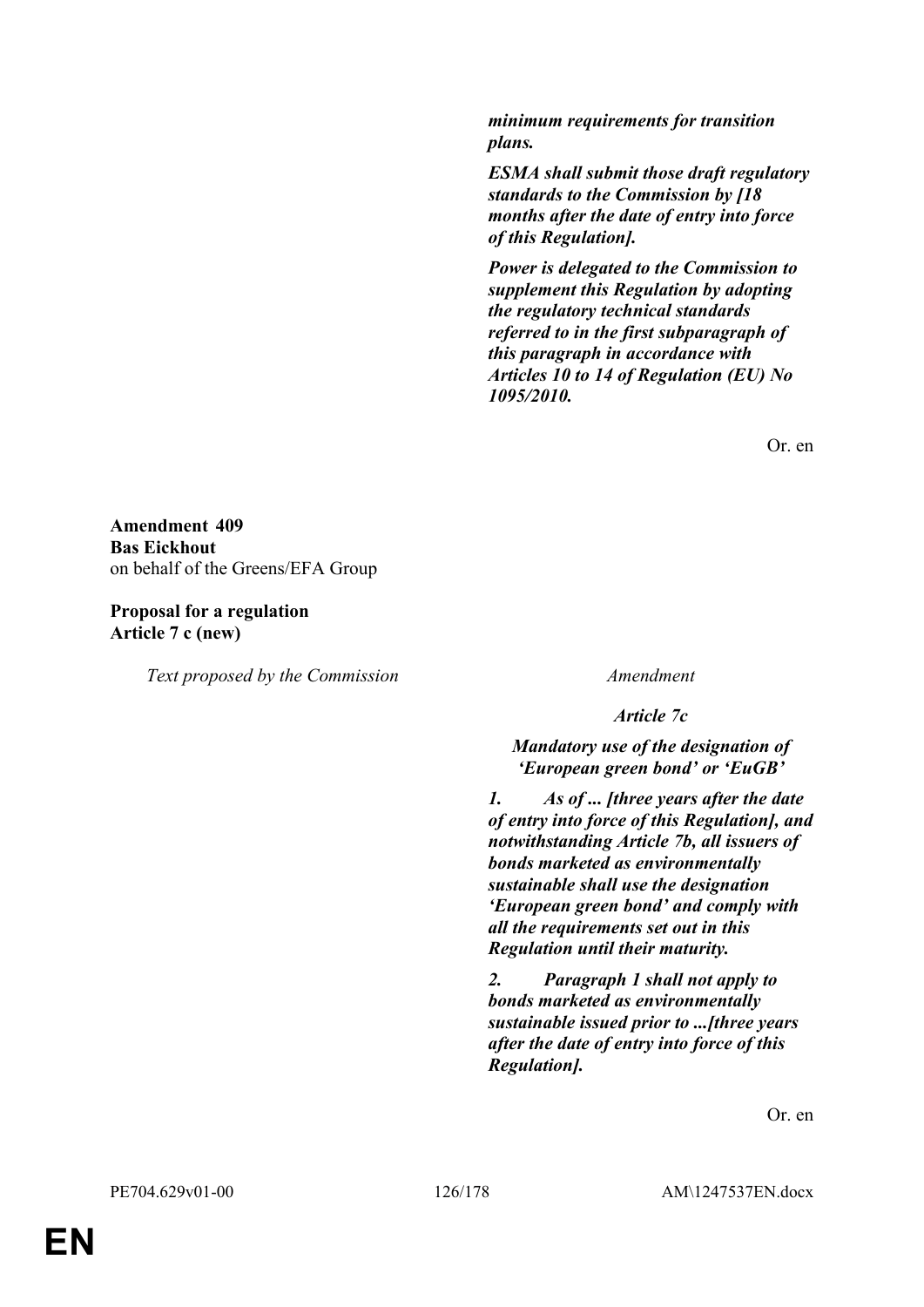**Amendment 410 José Gusmão**

### **Proposal for a regulation Article 7 c (new)**

*Text proposed by the Commission Amendment*

*Article 7c*

*Use of the European green bond standard by Union institutions and bodies*

*Union institutions and bodies shall use the European green bond standard and apply the criteria of Articles 4 to 7a for any issuance of use of proceeds bond that has environmental sustainability as its objective.*

Or. en

**Amendment 411 Bas Eickhout** on behalf of the Greens/EFA Group

**Proposal for a regulation Article 7 d (new)**

*Text proposed by the Commission Amendment*

*Article 7d*

*Use of the European green bond standard by Union institutions and bodies*

*Union institutions and bodies shall use the European green bond standard and apply the criteria of Articles 4 to 7a to any bond issuance for which the use of proceeds has environmental sustainability as its objective.*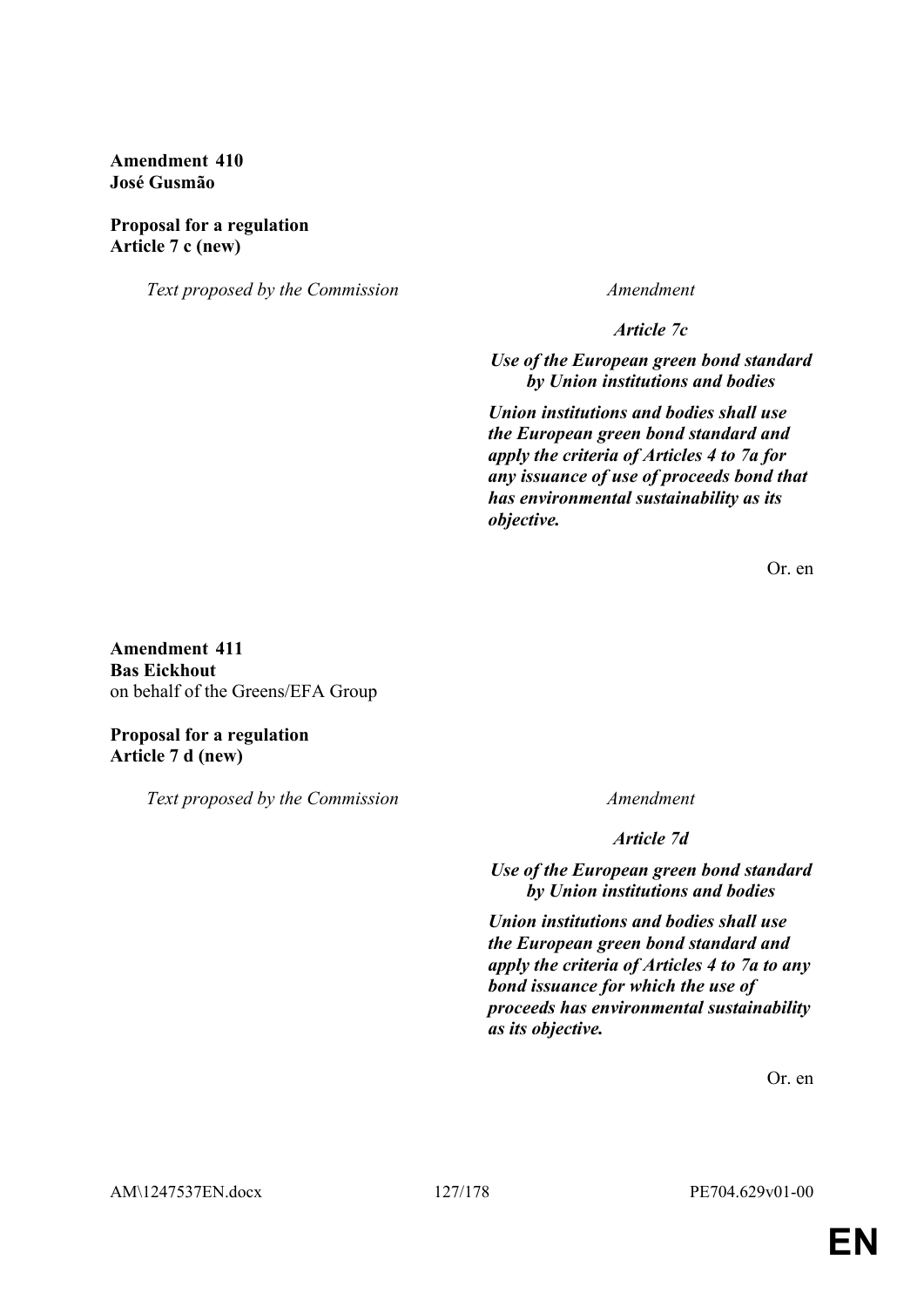# **Amendment 412 Lídia Pereira**

# **Proposal for a regulation Article 8 – paragraph 1 – point b**

# *Text proposed by the Commission Amendment*

(b) ensure that the completed European green factsheet has been subject to a preissuance review with a positive opinion by an external reviewer.

(b) ensure that the completed European green factsheet has been subject to a preissuance review with a positive opinion by an external reviewer*, duly registered with ESMA according to this Regulation*.

Or. en

# **Amendment 413 Nicola Beer**

# **Proposal for a regulation Article 8 – paragraph 2**

*Text proposed by the Commission Amendment*

2. A European green bond factsheet may relate to one or several European green bond issuances.

2. A European green bond factsheet may relate to one or several European green bond issuances. *Factsheets may be published jointly.*

Or. en

### **Amendment 414 Lídia Pereira**

# **Proposal for a regulation Article 9 – paragraph 3**

*Text proposed by the Commission Amendment*

3. Issuers of European green bonds shall obtain a post-issuance review by an external reviewer of the allocation report drawn up after the full allocation of the proceeds of the European green bond in accordance with Articles 4 to 7.

3. Issuers of European green bonds shall obtain a post-issuance review by an external reviewer of the allocation report drawn up after the full allocation of the proceeds of the European green bond in accordance with Articles 4 to 7. *This*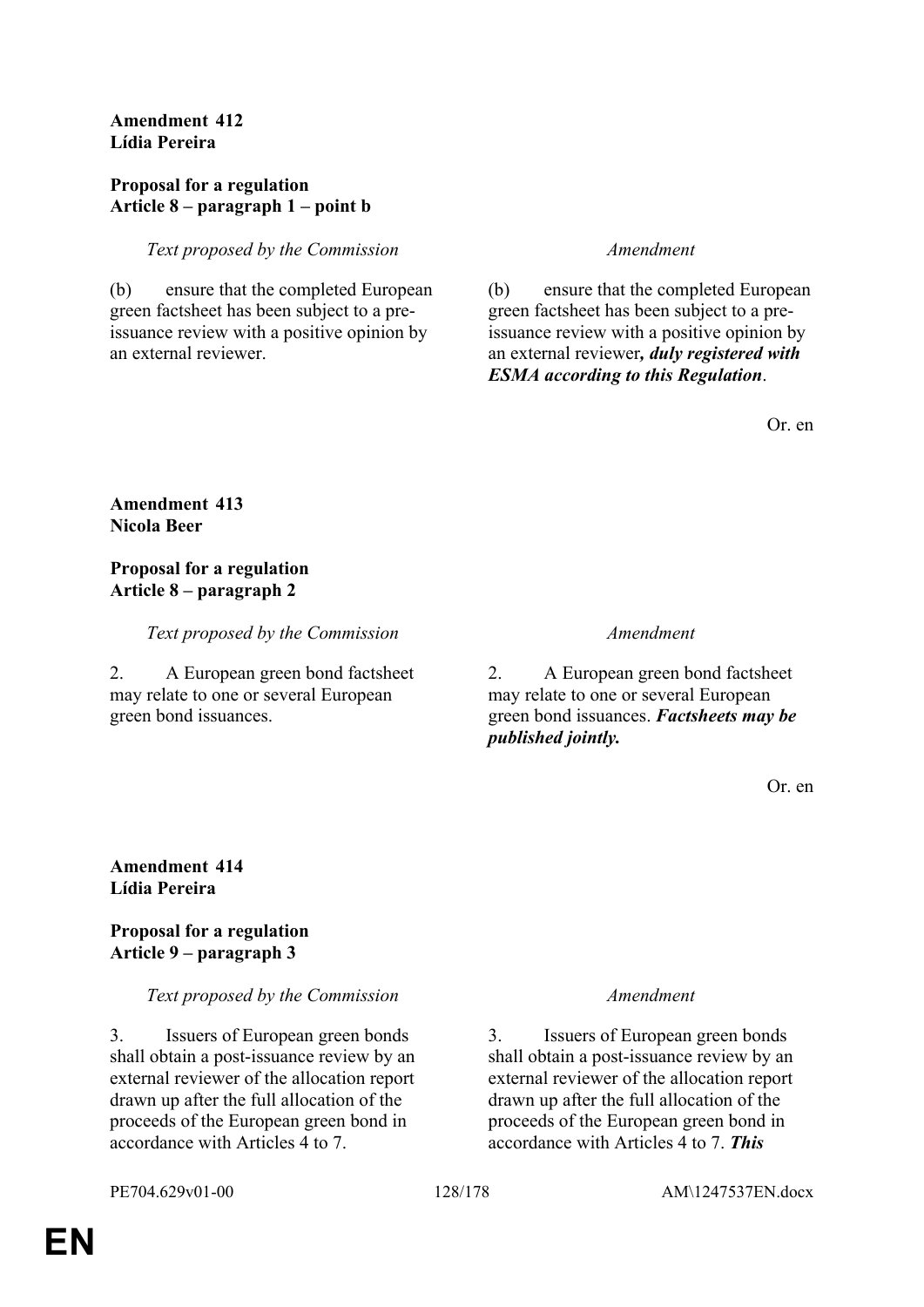*external reviewer must be registered with ESMA.*

Or. en

### **Amendment 415 Lídia Pereira**

### **Proposal for a regulation Article 9 – paragraph 4**

# *Text proposed by the Commission Amendment*

4. Where, following the publication of the allocation report in accordance with Article 13(1), point (c), the allocation of proceeds is corrected, issuers of the European green bonds concerned shall amend the allocation report and obtain a post-issuance review by an external reviewer of that amended allocation report.

4. Where, following the publication of the allocation report in accordance with Article 13(1), point (c), the allocation of proceeds is corrected, issuers of the European green bonds concerned shall amend the allocation report and obtain a post-issuance review by an external reviewer of that amended allocation report. *This external reviewer must be registered with ESMA.*

Or. en

# **Amendment 416 Lídia Pereira**

# **Proposal for a regulation Article 9 – paragraph 5**

# *Text proposed by the Commission Amendment*

5. By way of derogation from paragraph 3, every allocation report from issuers that are financial undertakings that allocate proceeds from a portfolio of several European green bonds to a portfolio of financial assets as referred to in Article 5 shall be subject to a post-issuance review by an external reviewer. The external reviewer shall pay particular attention to those financial assets that were not included in any previously published

5. By way of derogation from paragraph 3, every allocation report from issuers that are financial undertakings that allocate proceeds from a portfolio of several European green bonds to a portfolio of financial assets as referred to in Article 5 shall be subject to a post-issuance review by an external reviewer. The external reviewer*, duly registered with ESMA,* shall pay particular attention to those financial assets that were not

AM\1247537EN.docx 129/178 PE704.629v01-00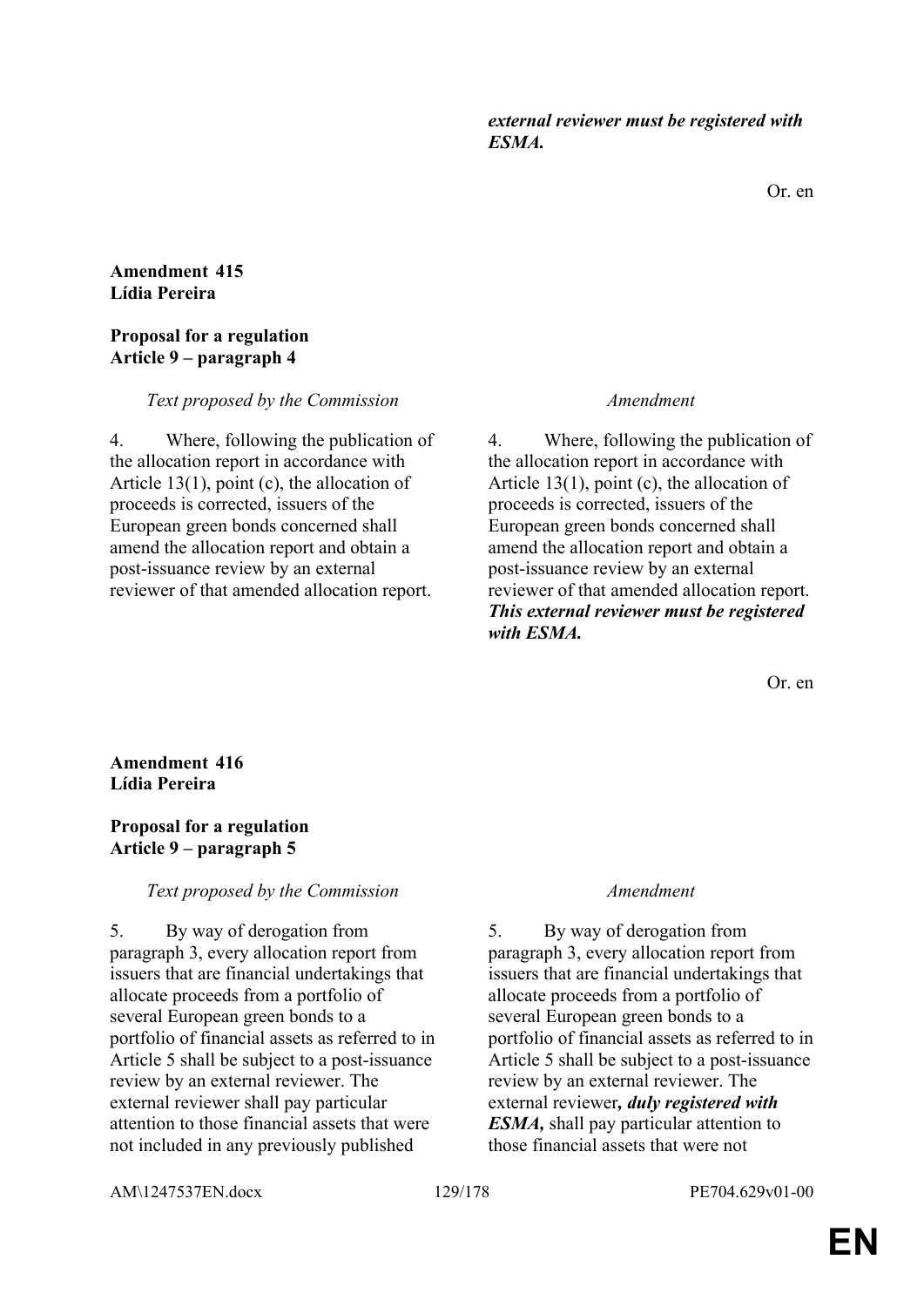allocation report. included in any previously published allocation report.

Or. en

### **Amendment 417 Paul Tang**

### **Proposal for a regulation Article 9 – paragraph 5**

# *Text proposed by the Commission Amendment*

5. By way of derogation from paragraph 3, every allocation report from issuers *that are financial undertakings* that allocate proceeds from a portfolio of several European green bonds to a portfolio of financial assets as referred to in Article 5 shall be subject to a post-issuance review by an external reviewer. The external reviewer shall pay particular attention to those financial assets that were not included in any previously published allocation report.

5. By way of derogation from paragraph 3, every allocation report from issuers that allocate proceeds from a portfolio of several European green bonds to a portfolio of financial assets as referred to in Article 5 shall be subject to a postissuance review by an external reviewer. The external reviewer shall pay particular attention to those financial assets that were not included in any previously published allocation report.

Or. en

# **Amendment 418 Christophe Hansen**

# **Proposal for a regulation Article 9 – paragraph 6**

# *Text proposed by the Commission Amendment*

6. Issuers of European green bonds shall provide the allocation reports referred to in paragraph 3, 4, and 5 to an external reviewer within *30 days* following the end of the year to which the allocation reports refer. The post-issuance review must be made public within 90 days following the receipt of the allocation report.

6. Issuers of European green bonds shall provide the allocation reports referred to in paragraph 3, 4, and 5 to an external reviewer within *six months* following the end of the year to which the allocation reports refer. The post-issuance review must be made public within 90 days following the receipt of the allocation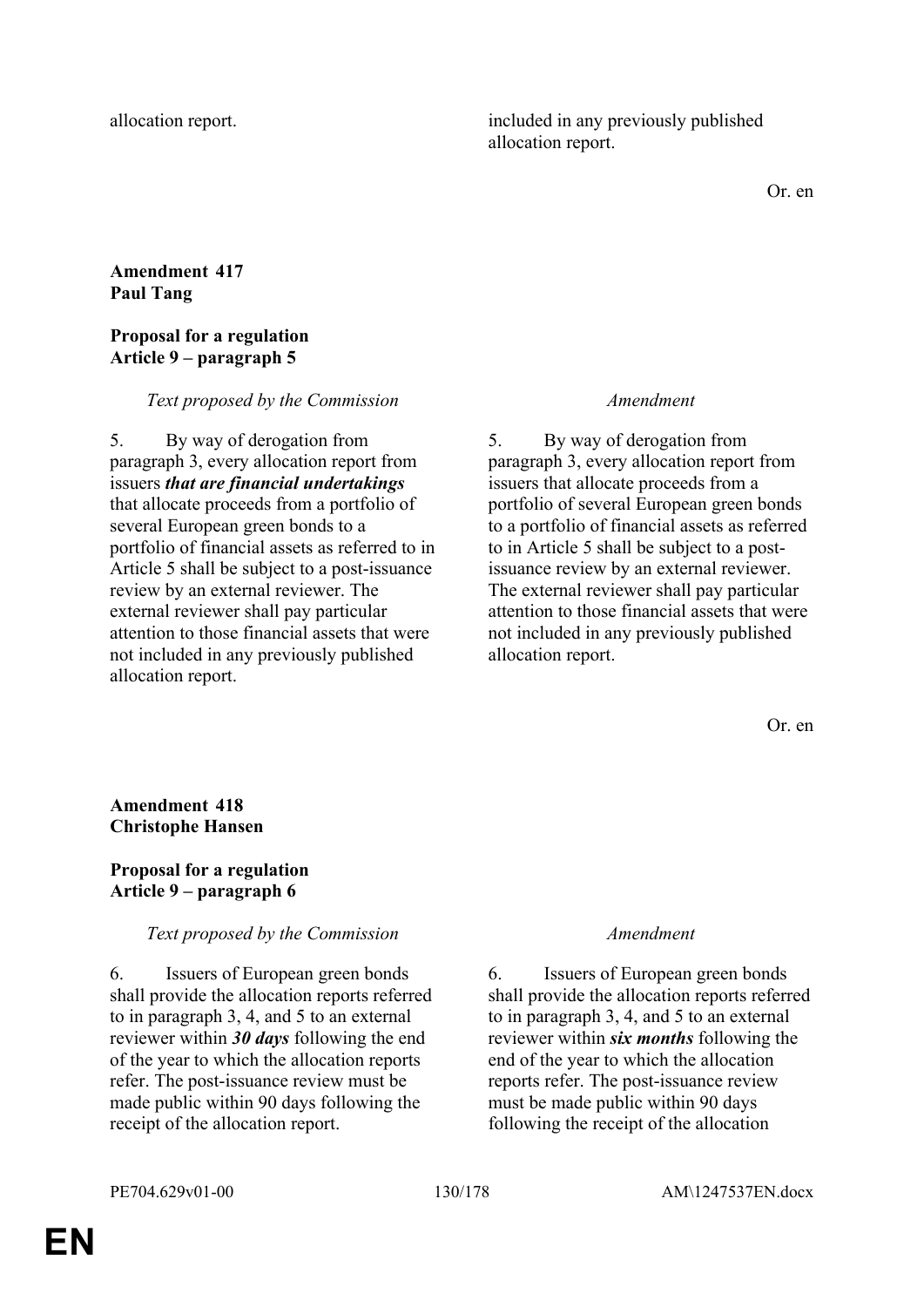# **EN**

Or. en

# *Justification*

report.

*It does not seem possible for issuers to provide the report within 30 days following the end of the year since there is a need to wait for audited financial figures, which are often released several months later.*

# **Amendment 419 Markus Ferber, Christophe Hansen**

# **Proposal for a regulation Article 9 – paragraph 6**

# *Text proposed by the Commission Amendment*

6. Issuers of European green bonds shall provide the allocation reports referred to in paragraph 3, 4, and 5 to an external reviewer within *30* days following the end of the year to which the allocation reports refer. *The post-issuance review must be made public within 90 days following the receipt of the allocation report.*

6. Issuers of European green bonds shall provide the allocation reports referred to in paragraph 3, 4, and 5 to an external reviewer *and have the post-issuance review made public* within *120* days following the end of the year to which the allocation reports refer.

6. Issuers of European green bonds shall provide the allocation reports referred to in paragraph 3, 4, and 5 to an external

Or. en

### *Justification*

*Brings the provisions in line with financial reporting provisions.*

**Amendment 420 Gilles Boyer, Stéphanie Yon-Courtin, Olivier Chastel, Caroline Nagtegaal, Nicola Beer, Ondřej Kovařík**

# **Proposal for a regulation Article 9 – paragraph 6**

*Text proposed by the Commission Amendment*

6. Issuers of European green bonds shall provide the allocation reports referred to in paragraph 3, 4, and 5 to an external

AM\1247537EN.docx 131/178 PE704.629v01-00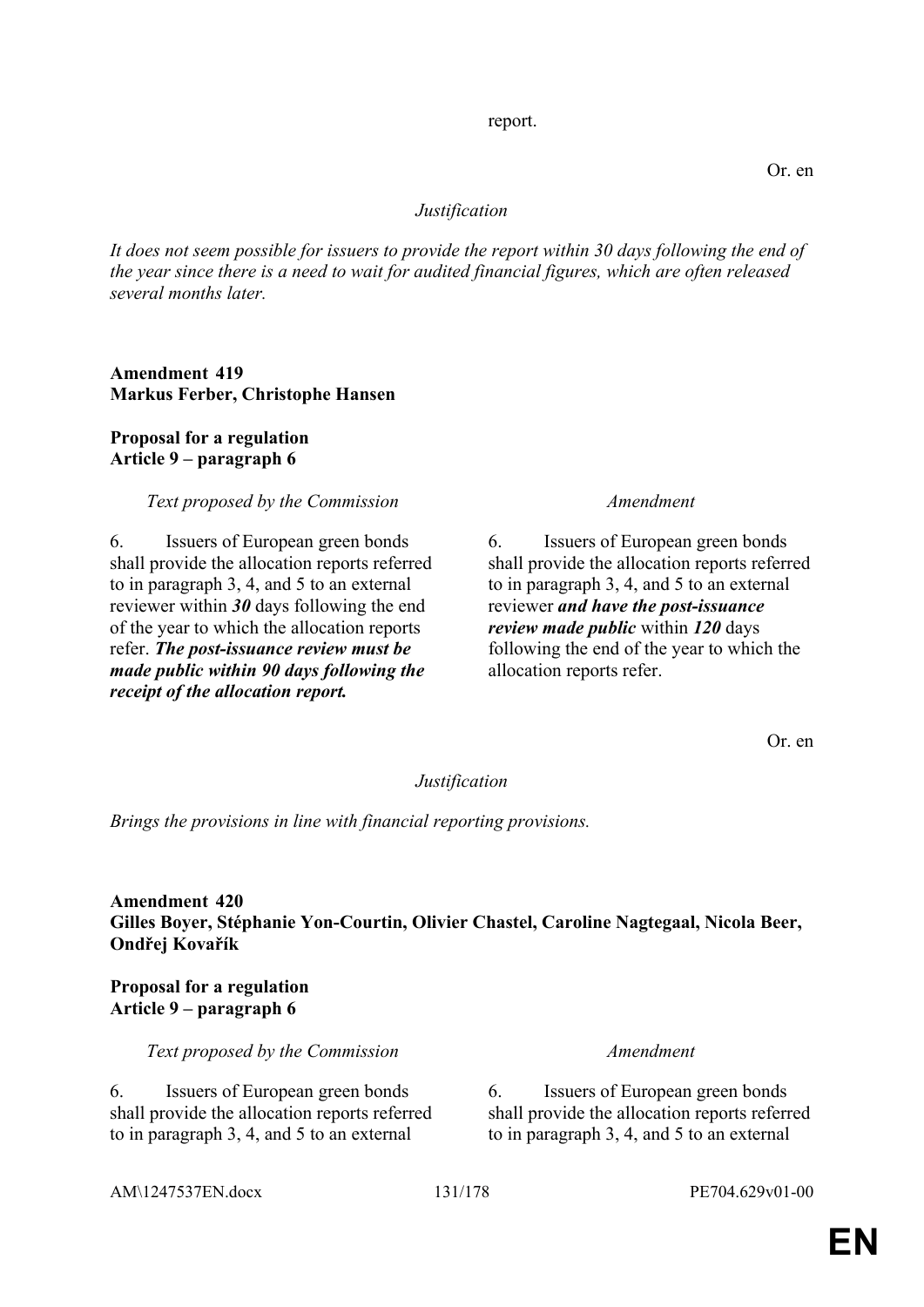reviewer within *30* days following the end of the year to which the allocation reports refer. The post-issuance review must be made public within 90 days following the receipt of the allocation report.

reviewer within *90* days following the end of the year to which the allocation reports refer. The post-issuance review must be made public within 90 days following the receipt of the allocation report.

Or. en

### **Amendment 421 Lídia Pereira**

### **Proposal for a regulation Article 9 – paragraph 6**

### *Text proposed by the Commission Amendment*

6. Issuers of European green bonds shall provide the allocation reports referred to in paragraph 3, 4, and 5 to an external reviewer within *30* days following the end of the year to which the allocation reports refer. The post-issuance review must be made public within 90 days following the receipt of the allocation report.

6. Issuers of European green bonds shall provide the allocation reports referred to in paragraph 3, 4, and 5 to an external reviewer within *45* days following the end of the year to which the allocation reports refer. The post-issuance review must be made public within 90 days following the receipt of the allocation report.

Or. en

### **Amendment 422 Billy Kelleher**

# **Proposal for a regulation Article 9 – paragraph 7 – point a**

### *Text proposed by the Commission Amendment*

(a) an assessment of whether the issuer has allocated the proceeds of the bond in *compliance* with Articles 4 to 7 based on the information provided to the external reviewer;

(a) an assessment of whether the issuer has allocated the proceeds of the bond in *accordance* with Articles 4 to 7 based on the information provided to the external reviewer;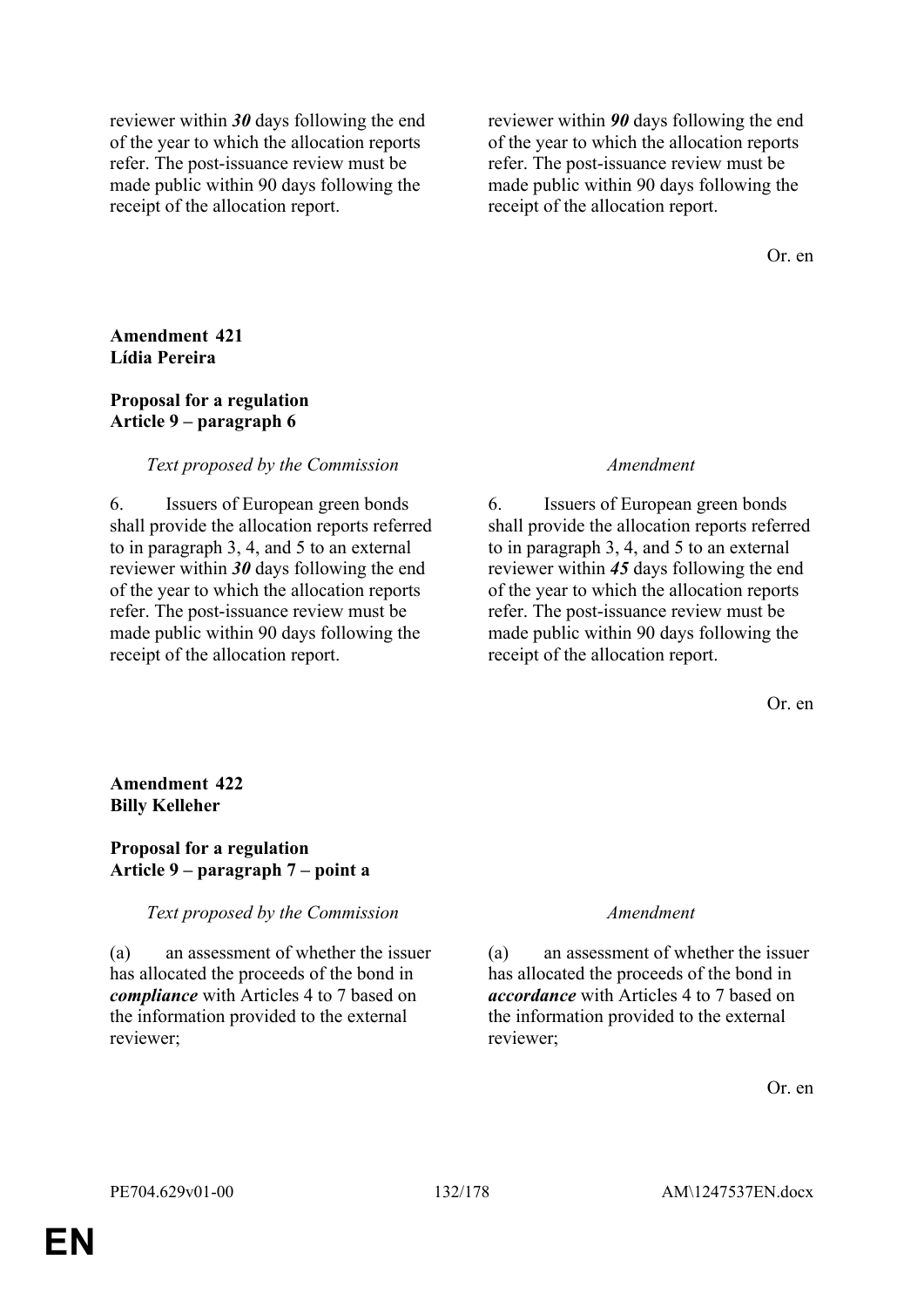# **Amendment 423 Christophe Hansen**

# **Proposal for a regulation Article 9 – paragraph 7 – point a**

# *Text proposed by the Commission Amendment*

(a) an assessment of whether the issuer has allocated the proceeds of the bond in *compliance* with Articles 4 to 7 based on the information provided to the external reviewer;

(a) an assessment of whether the issuer has allocated the proceeds of the bond in *alignment* with Articles 4 to 7 based on the information provided to the external reviewer;

Or. en

# **Amendment 424 Christophe Hansen**

### **Proposal for a regulation Article 9 – paragraph 7 – point b**

### *Text proposed by the Commission Amendment*

(b) an assessment of whether the issuer has *complied* with the intended use of proceeds set out in the green bond factsheet based on the information provided to the external reviewer;

(b) an assessment of whether the issuer has *aligned* with the intended use of proceeds set out in the green bond factsheet based on the information provided to the external reviewer;

Or. en

### **Amendment 425 Billy Kelleher**

### **Proposal for a regulation Article 9 – paragraph 7 – point b**

### *Text proposed by the Commission Amendment*

(b) an assessment of whether the issuer has *complied* with the intended use of proceeds set out in the green bond factsheet based on the information provided to the external reviewer;

(b) an assessment of whether the issuer has *aligned* with the intended use of proceeds set out in the green bond factsheet based on the information provided to the external reviewer;

AM\1247537EN.docx 133/178 PE704.629v01-00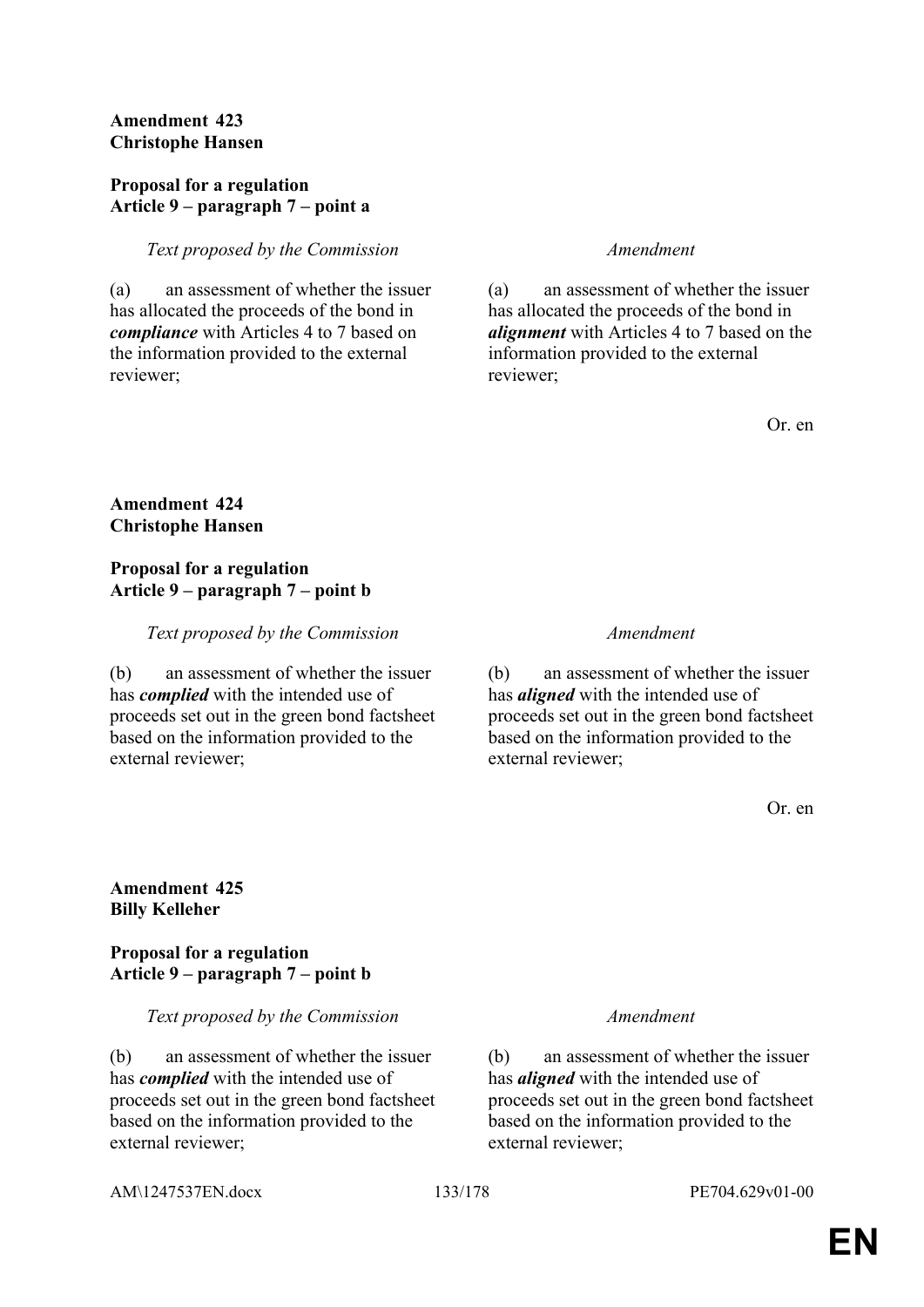**Amendment 426 Bas Eickhout** on behalf of the Greens/EFA Group

# **Proposal for a regulation Article 9 – paragraph 8**

# *Text proposed by the Commission Amendment*

8. Where bond proceeds are allocated to *tax relief as referred to in Article 4(2), point (c) or* subsidies as referred to in Article 4(2), point (d), the post-issuance review shall only assess compliance with Articles 4 to 7 of the terms and conditions under which those expenditures or transfers have been disbursed.

8. Where bond proceeds are allocated to subsidies as referred to in Article 4(2), point (d), the post-issuance review shall only assess compliance with Articles 4 to 7 of the terms and conditions under which those expenditures or transfers have been disbursed.

# **Amendment 427 Christophe Hansen**

**Proposal for a regulation Article 9 – paragraph 8**

### *Text proposed by the Commission Amendment*

8. Where bond proceeds are allocated to tax relief as referred to in Article 4(2), point (c) or subsidies as referred to in Article 4(2), point (d), the post-issuance review shall only assess *compliance* with Articles 4 to 7 of the terms and conditions under which those expenditures or transfers have been disbursed.

8. Where bond proceeds are allocated to tax relief as referred to in Article 4(2), point (c) or subsidies as referred to in Article 4(2), point (d), the post-issuance review shall only assess *the extent to which the issuer has aligned* with Articles 4 to 7 of the terms and conditions under which those expenditures or transfers have been disbursed*, based on the information provided to the external reviewer*.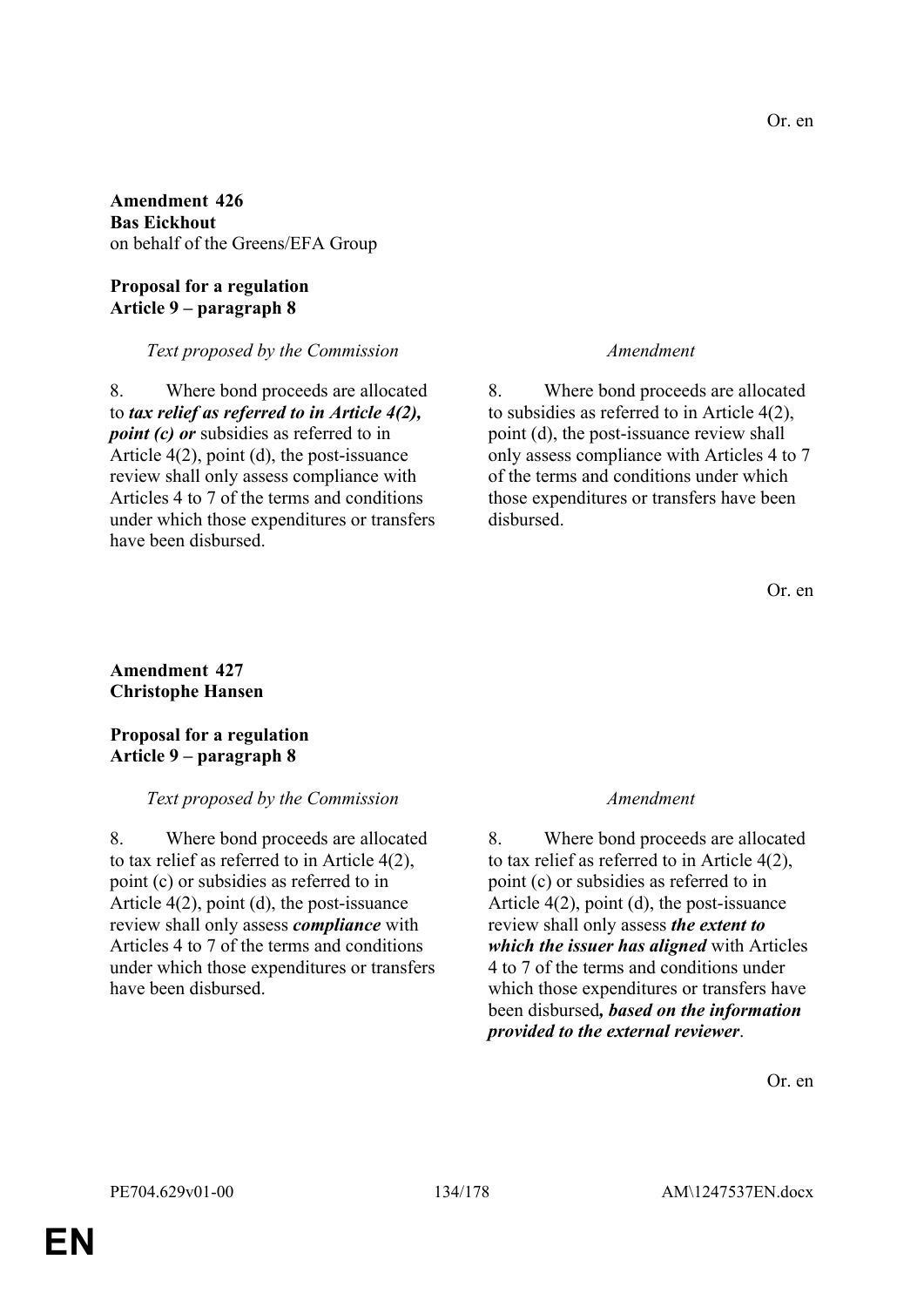# **Amendment 428 Paul Tang**

### **Proposal for a regulation Article 9 – paragraph 8**

# *Text proposed by the Commission Amendment*

8. Where bond proceeds are allocated to tax relief as referred to in Article 4(2), point (c) or subsidies as referred to in Article 4(2), point (d), the post-issuance review shall only assess compliance with Articles 4 to 7 of the terms and conditions under which those expenditures or transfers have been disbursed.

8. Where bond proceeds are allocated to tax relief as referred to in Article 4(2), point (c) or subsidies as referred to in Article 4(2), point (d), the post-issuance review shall only assess compliance with Articles 4 to 7 of the terms and conditions under which those expenditures or transfers have been disbursed*, based on the information provided to the external reviewer*.

Or. en

# **Amendment 429 Christophe Hansen, Lídia Pereira**

# **Proposal for a regulation Article 10 – paragraph 1**

# *Text proposed by the Commission Amendment*

1. Issuers of European green bonds shall, after the full allocation of the proceeds of such bonds and at least *once during the lifetime* of the bond, draw up a European green bond impact report on the environmental impact of the use of the bond proceeds by using the template laid down in Annex III.

1. Issuers of European green bonds shall, after the full allocation of the proceeds of such bonds and at least *every five years until the maturity* of the bond, draw up a European green bond impact report on the environmental impact of the use of the bond proceeds by using the template laid down in Annex III. *That report shall be subject to scrutiny by external reviewers.*

Or. en

**Amendment 430 Bas Eickhout** on behalf of the Greens/EFA Group

AM\1247537EN.docx 135/178 PE704.629v01-00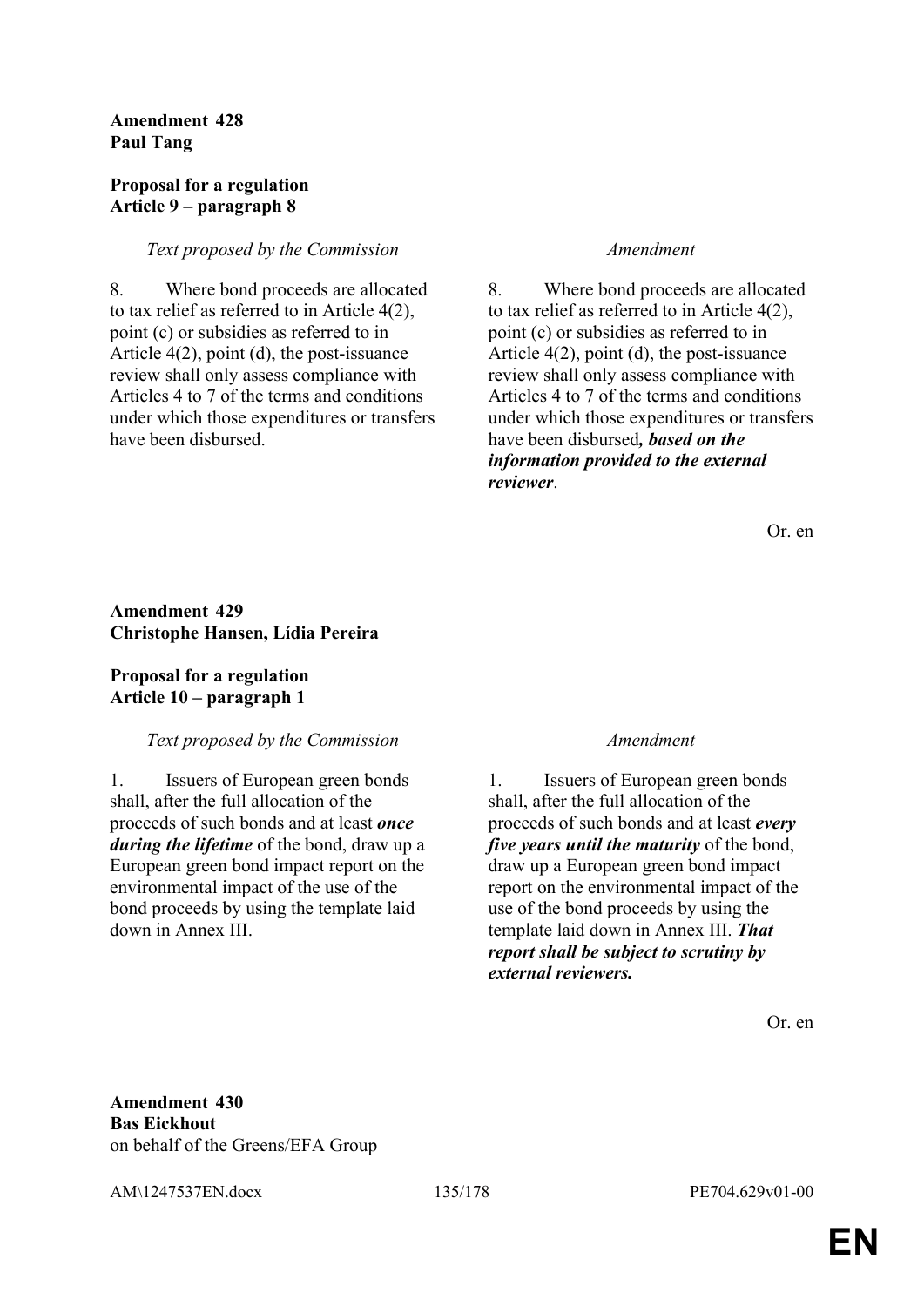# **Proposal for a regulation Article 10 – paragraph 1**

### *Text proposed by the Commission Amendment*

1. Issuers of European green bonds shall, after the full allocation of the proceeds of such bonds and at least *once during the lifetime of* the bond, draw up a European green bond impact report on the environmental impact of the use of the bond proceeds by using the template laid down in Annex III.

1. Issuers of European green bonds shall, after the full allocation of the proceeds of such bonds and at least *every five years until* the bond *reaches maturity*, draw up a European green bond impact report on the environmental impact of the use of the bond proceeds by using the template laid down in Annex III.

Or. en

**Amendment 431 José Gusmão**

# **Proposal for a regulation Article 10 – paragraph 1**

### *Text proposed by the Commission Amendment*

1. Issuers of European green bonds shall, after the full allocation of the proceeds of such bonds and at least once during the lifetime of the bond, draw up a European green bond impact report on the environmental impact of the use of the bond proceeds by using the template laid down in Annex III

1. Issuers of European green bonds shall, after the full allocation of the proceeds of such bonds and at least *every five years* during the lifetime of the bond, draw up a European green bond impact report on the environmental impact of the use of the bond proceeds by using the template laid down in Annex III.

Or. en

**Amendment 432 Billy Kelleher**

# **Proposal for a regulation Article 10 – paragraph 1**

*Text proposed by the Commission Amendment*

1. Issuers of European green bonds 1. Issuers of European green bonds

PE704.629v01-00 136/178 AM\1247537EN.docx

**EN**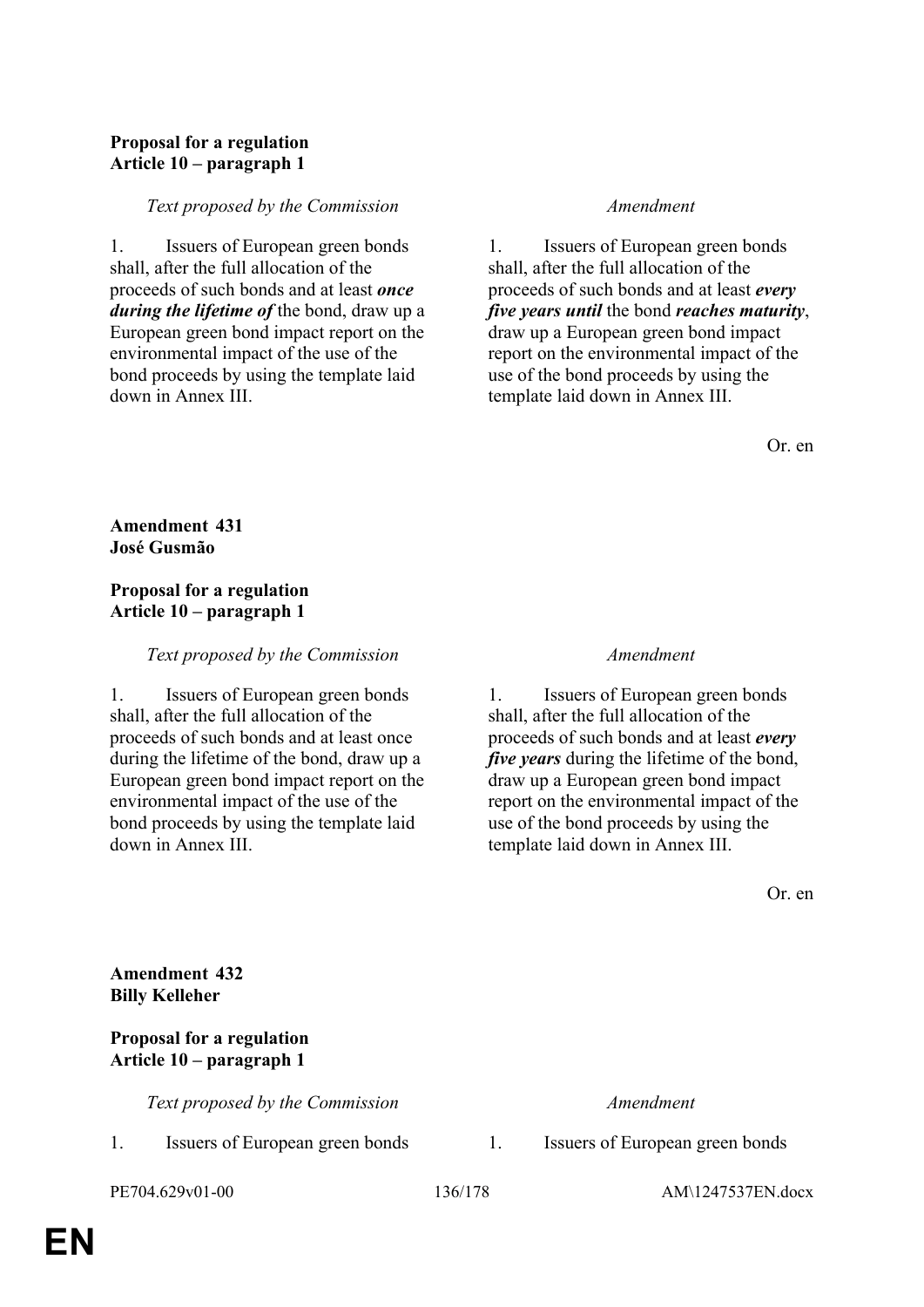shall, after the full allocation of the proceeds of such bonds and at least *once* during the lifetime of the bond, draw up a European green bond impact report on the environmental impact of the use of the bond proceeds by using the template laid down in Annex III.

shall, after the full allocation of the proceeds of such bonds and at least *twice* during the lifetime *of the bond, and at the maturity* of the bond, draw up a European green bond impact report on the environmental impact of the use of the bond proceeds by using the template laid down in Annex III.

Or. en

# **Amendment 433 Andżelika Anna Możdżanowska** on behalf of the ECR Group

### **Proposal for a regulation Article 10 – paragraph 1**

### *Text proposed by the Commission Amendment*

1. Issuers of European green bonds shall, after the full allocation of the proceeds of such bonds *and* at least once *during the lifetime of the bond*, draw up a European green bond impact report on the environmental impact of the use of the bond proceeds by using the template laid down in Annex III.

1. Issuers of European green bonds shall, after the full allocation of the proceeds of such bonds at least once, draw up a European green bond impact report on the environmental impact of the use of the bond proceeds by using the template laid down in Annex III.

Or. pl

# **Amendment 434 Gilles Boyer, Stéphanie Yon-Courtin, Olivier Chastel, Caroline Nagtegaal, Ondřej Kovařík**

**Proposal for a regulation Article 10 – paragraph 2 a (new)**

*Text proposed by the Commission Amendment*

*2a. Issuers of European Green bonds may obtain a review of the impact report by an external reviewer.*

Or. en

AM\1247537EN.docx 137/178 PE704.629v01-00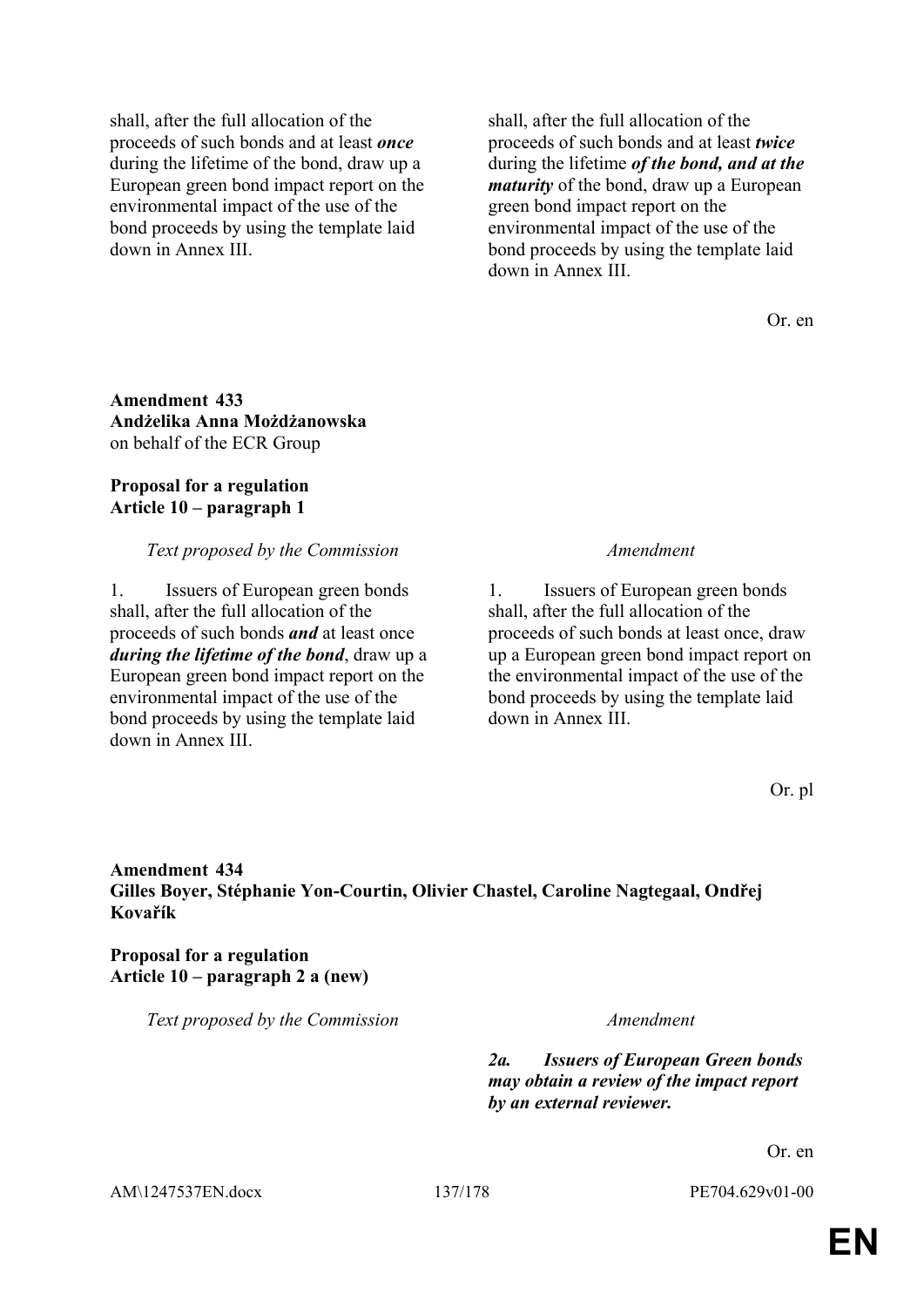# **Amendment 435 Christophe Hansen**

# **Proposal for a regulation Article 13 – paragraph 1 – introductory part**

# *Text proposed by the Commission Amendment*

1. Issuers of European green bonds shall publish on their website, in a distinct section titled 'European green bonds' and make available free of charge until at least the maturity of the bonds concerned, all of the following:

1. Issuers of European green bonds shall publish on their *at least* their *own*  website *and that of trading venues where the admission to trading is sought*, in a distinct section titled 'European green bonds' and make available free of charge until at least the maturity of the bonds concerned, all of the following:

Or. en

# **Amendment 436 Lídia Pereira**

# **Proposal for a regulation Article 13 – paragraph 1 – introductory part**

# *Text proposed by the Commission Amendment*

1. Issuers of European green bonds shall publish on their website, in a distinct section titled 'European green bonds' and make available free of charge until at least the maturity of the bonds concerned, all of the following:

1. Issuers of European green bonds shall publish on their website, in a distinct *and accessible* section titled 'European green bonds' and make available free of charge until at least the maturity of the bonds concerned, all of the following:

Or. en

**Amendment 437 Christophe Hansen**

**Proposal for a regulation Article 13 – paragraph 1 – point c**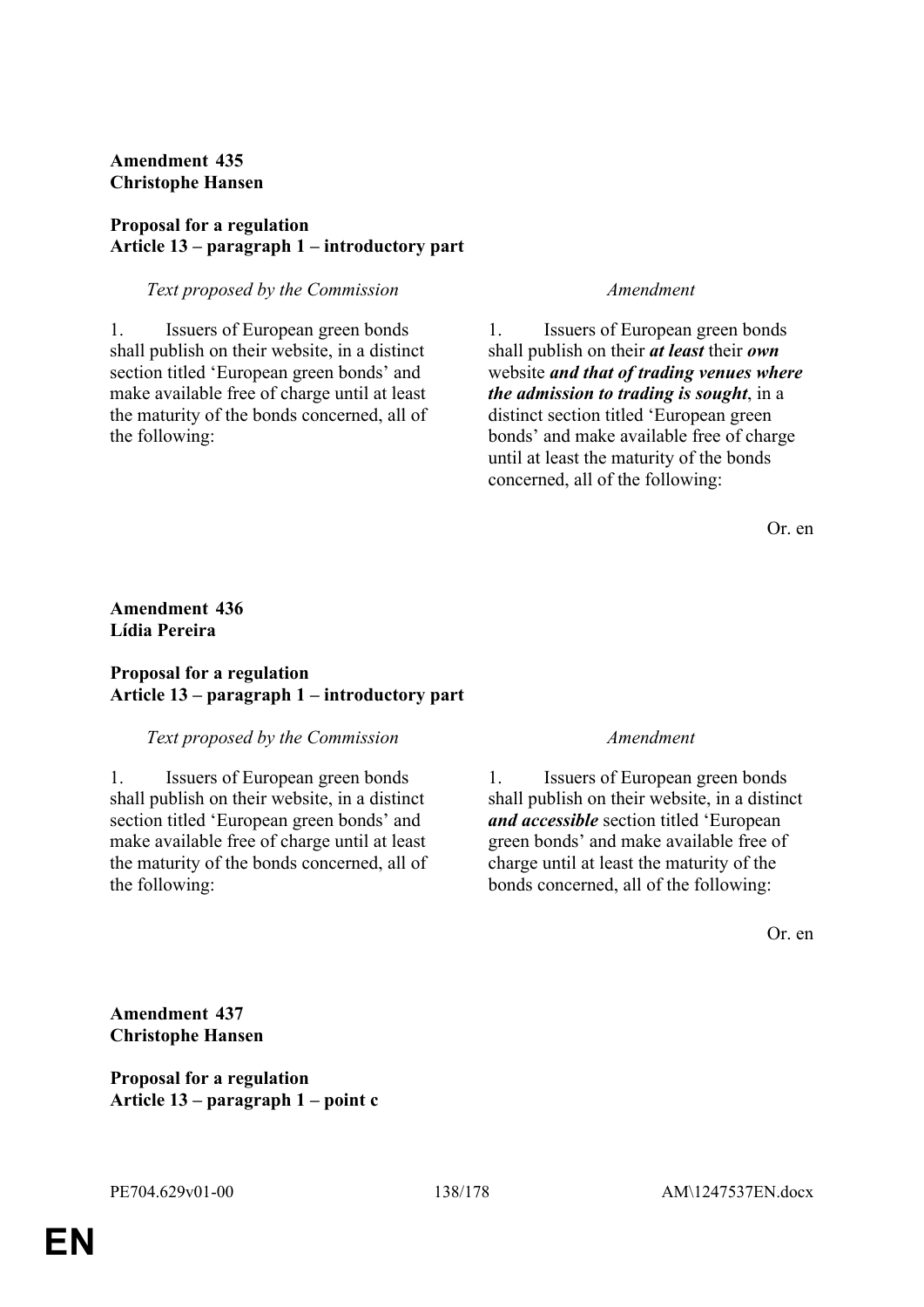**EN**

# *Text proposed by the Commission Amendment*

(c) the European green bond annual allocation reports referred to in Article 9, every year until the full allocation of the proceeds of the European green bond concerned, *no later than three months following the end of the year it refers to*;

(c) the European green bond annual allocation reports referred to in Article 9, every year until the full allocation of the proceeds of the European green bond concerned, *without undue delay*;

Or. en

### *Justification*

*In line with the change proposed to Article 9, it is necessary to adapt the deadline in article 13 (1) c.*

# **Amendment 438 Andżelika Anna Możdżanowska** on behalf of the ECR Group

### **Proposal for a regulation Article 13 – paragraph 2 – point a**

*Text proposed by the Commission Amendment*

(a) where the European green bonds are offered to the public or are listed on a market in only one Member State, in *a language accepted by* the *competent authority, as referred to in Article 36 of this Regulation,* of that Member State;

(a) where the European green bonds are offered to the public or are listed on a market in only one Member State, in the *official language* of that Member State;

Or. pl

**Amendment 439 Andżelika Anna Możdżanowska** on behalf of the ECR Group

# **Proposal for a regulation Article 13 – paragraph 2 – point b**

*Text proposed by the Commission Amendment*

(b) where the European green bonds (b) where the European green bonds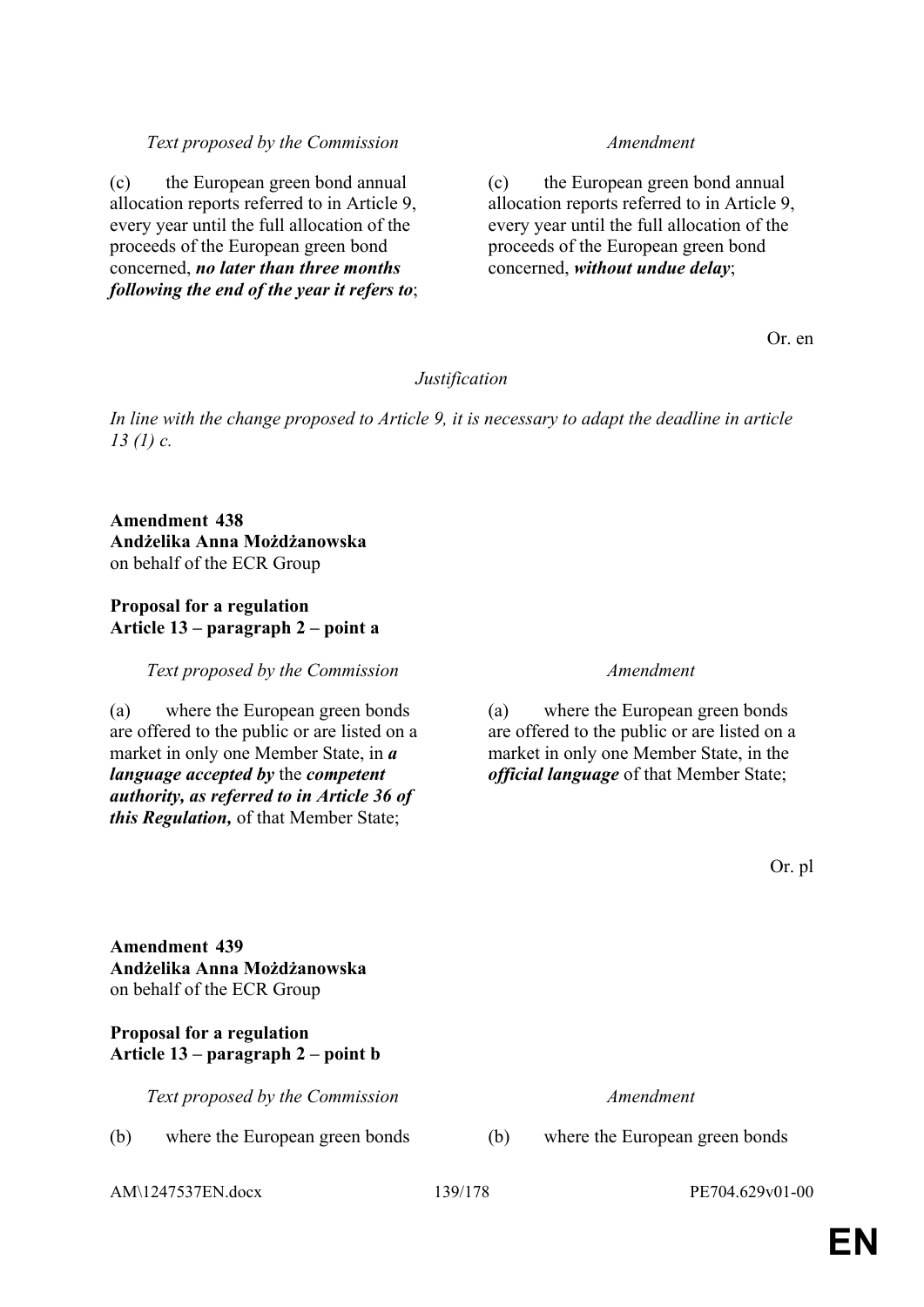are offered to the public or are listed on a market in two or more Member States, *either* in *a language accepted by* the *competent authority, as referred to in Article 37 of this Regulation,* of each Member State, or in *a* language *customary in* the *sphere* of *international finance*, at the choice of the issuer.

are offered to the public or are listed on a market in two or more Member States, in the *official languages* of each Member State, or in *English or in the official* language *of* the *state* of *the issuer*, at the choice of the issuer.

Or. pl

# **Amendment 440 Lídia Pereira**

# **Proposal for a regulation Article 13 – paragraph 4**

# *Text proposed by the Commission Amendment*

4. Issuers of European green bonds shall notify the National Competent Authority referred to in Article 36 of the publication of all the documents referred to in paragraph 1 *without undue delay*.

4. Issuers of European green bonds shall notify the National Competent Authority referred to in Article 36 of the publication of all the documents referred to in paragraph 1 *within 30 days*.

Or. en

**Amendment 441 Bas Eickhout** on behalf of the Greens/EFA Group

# **Proposal for a regulation Title III – title**

*Text proposed by the Commission Amendment*

External reviewers for European Green **Bonds** 

External reviewers for European Green Bonds *and bonds marketed as environmentally sustainable*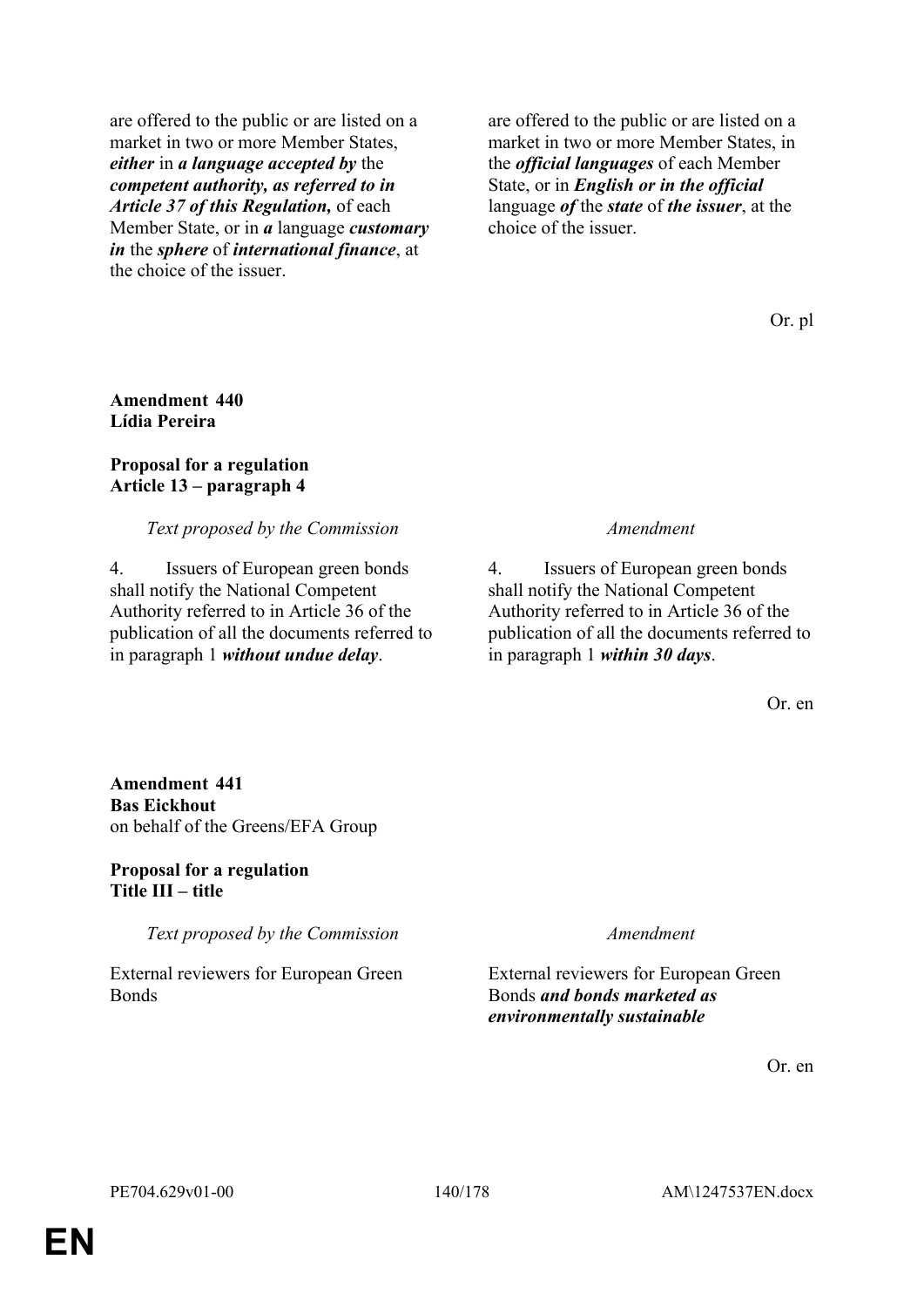**Amendment 442 Bas Eickhout** on behalf of the Greens/EFA Group

### **Proposal for a regulation Title III – Chapter I – title**

*Text proposed by the Commission Amendment*

Conditions for taking up activities as external reviewer for European green bonds

Conditions for taking up activities as external reviewer for European green bonds *and bonds marketed as environmentally sustainable*

Or. en

### **Amendment 443 Bas Eickhout** on behalf of the Greens/EFA Group

# **Proposal for a regulation Article 14 – paragraph 1**

*Text proposed by the Commission Amendment*

1. External reviewers for European green bonds shall, before taking up their activities, register with ESMA.

1. External reviewers for European green bonds *or bonds marketed as environmentally sustainable* shall, before taking up their activities, register with **ESMA** 

Or. en

# **Amendment 444 Christophe Hansen**

# **Proposal for a regulation Article 14 – paragraph 1**

*Text proposed by the Commission Amendment*

1. External reviewers for European green bonds shall, before taking up their activities, register with *ESMA*.

1. External reviewers for European green bonds shall, before taking up their activities, register with *a recognised registration authority*.

AM\1247537EN.docx 141/178 PE704.629v01-00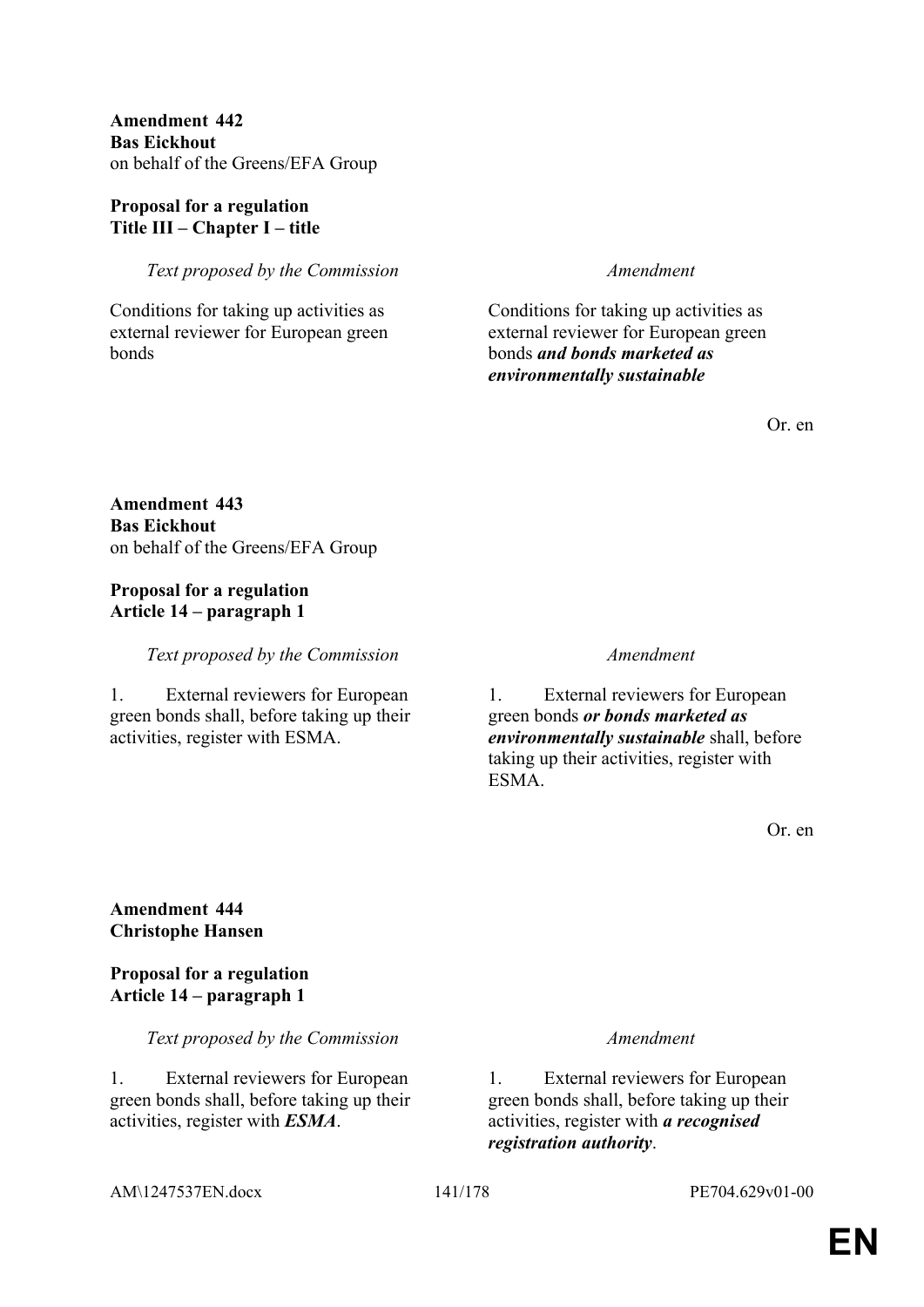### **Amendment 445 Christophe Hansen**

**Proposal for a regulation Article 14 – paragraph 1 a (new)**

*Text proposed by the Commission Amendment*

*1a. The recognised registration authority referred to in paragraph 1 shall be the national competent authority of the Member State of the registered office of the external reviewer, with the exception of external reviewers that are already subject to the supervision of ESMA in accordance with Union law. In such cases, the recognised registration authority shall be ESMA.*

*For the purpose of the first subparagraph, the national competent authority shall be an authority designated by national law as having responsibility for the supervision of financial market participants or auditors. National competent authorities shall notify ESMA of the information required for the establishment of the publicly accessible register referred to in Article 59 with regard to the external reviewers that have registered with them.*

Or. en

### *Justification*

*The market for external reviewers in the EU is still a nascent market. In order to provide for an efficient supervisory architecture that will not hamper the further development of this market, it is appropriate to build on existing relationships with competent authorities and avoid situations in which, by virtue of their activities, external reviewers would have to report to several different competent authorities at EU and national level.*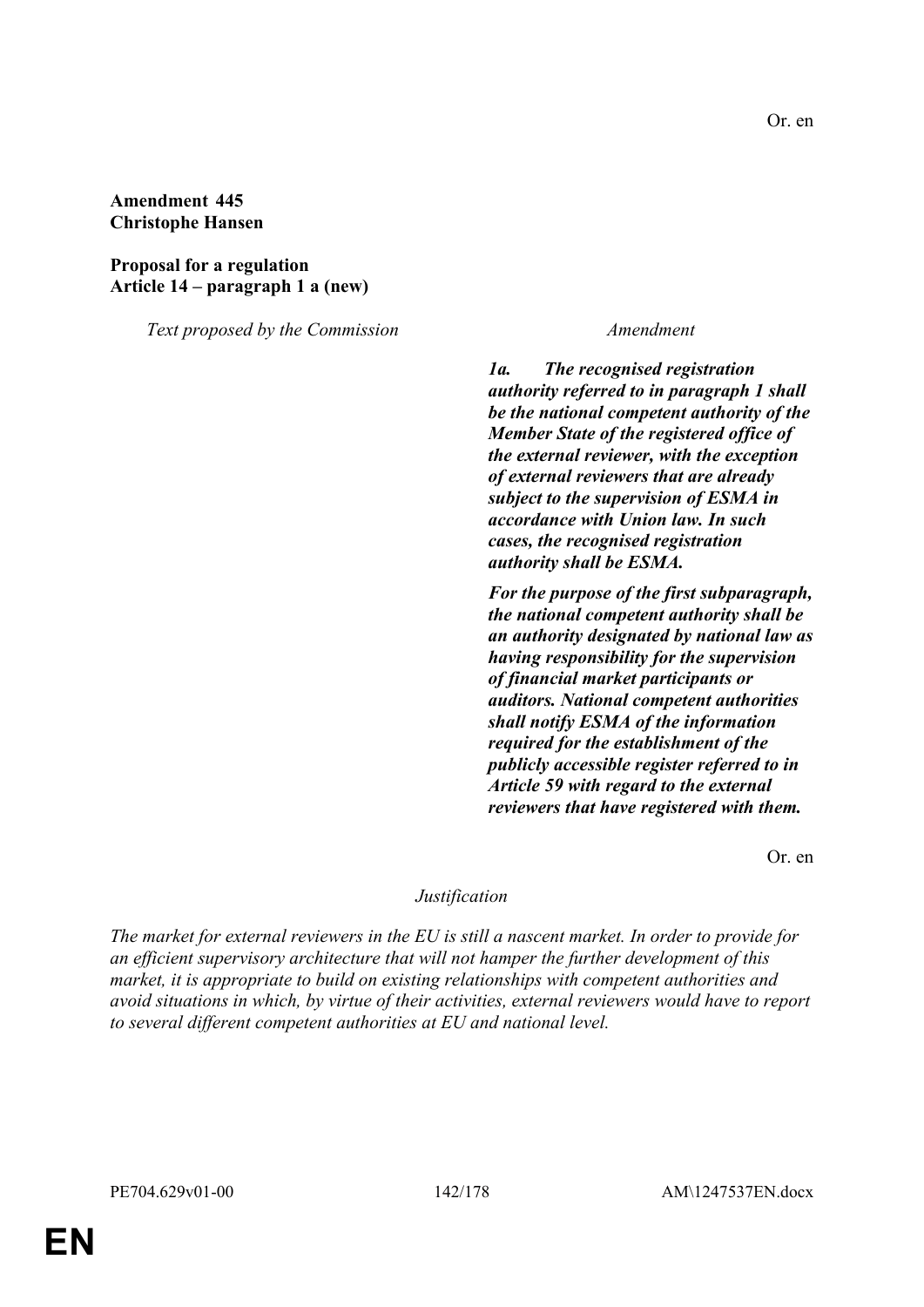# **Amendment 446 Christophe Hansen**

# **Proposal for a regulation Article 14 – paragraph 2**

# *Text proposed by the Commission Amendment*

2. External reviewers registered with *ESMA* shall meet the conditions for registration laid down in Article 15(2) at all times.

2. External reviewers registered with *a recognised registration authority* shall meet the conditions for registration laid down in Article 15(2) at all times.

Or. en

### **Amendment 447 Bas Eickhout** on behalf of the Greens/EFA Group

### **Proposal for a regulation Article 15 – title**

*Text proposed by the Commission Amendment*

Application for registration as an external reviewer for European Green Bonds

Application for registration as an external reviewer for European Green Bonds *and bonds marketed as environmentally sustainable*

Or. en

### **Amendment 448 Bas Eickhout** on behalf of the Greens/EFA Group

# **Proposal for a regulation Article 15 – paragraph 1 – introductory part**

*Text proposed by the Commission Amendment*

1. An application for registration as an external reviewer for European green bonds shall contain all of the following information:

1. An application for registration as an external reviewer for European green bonds *and bonds marketed as environmentally sustainable* shall contain all of the following information: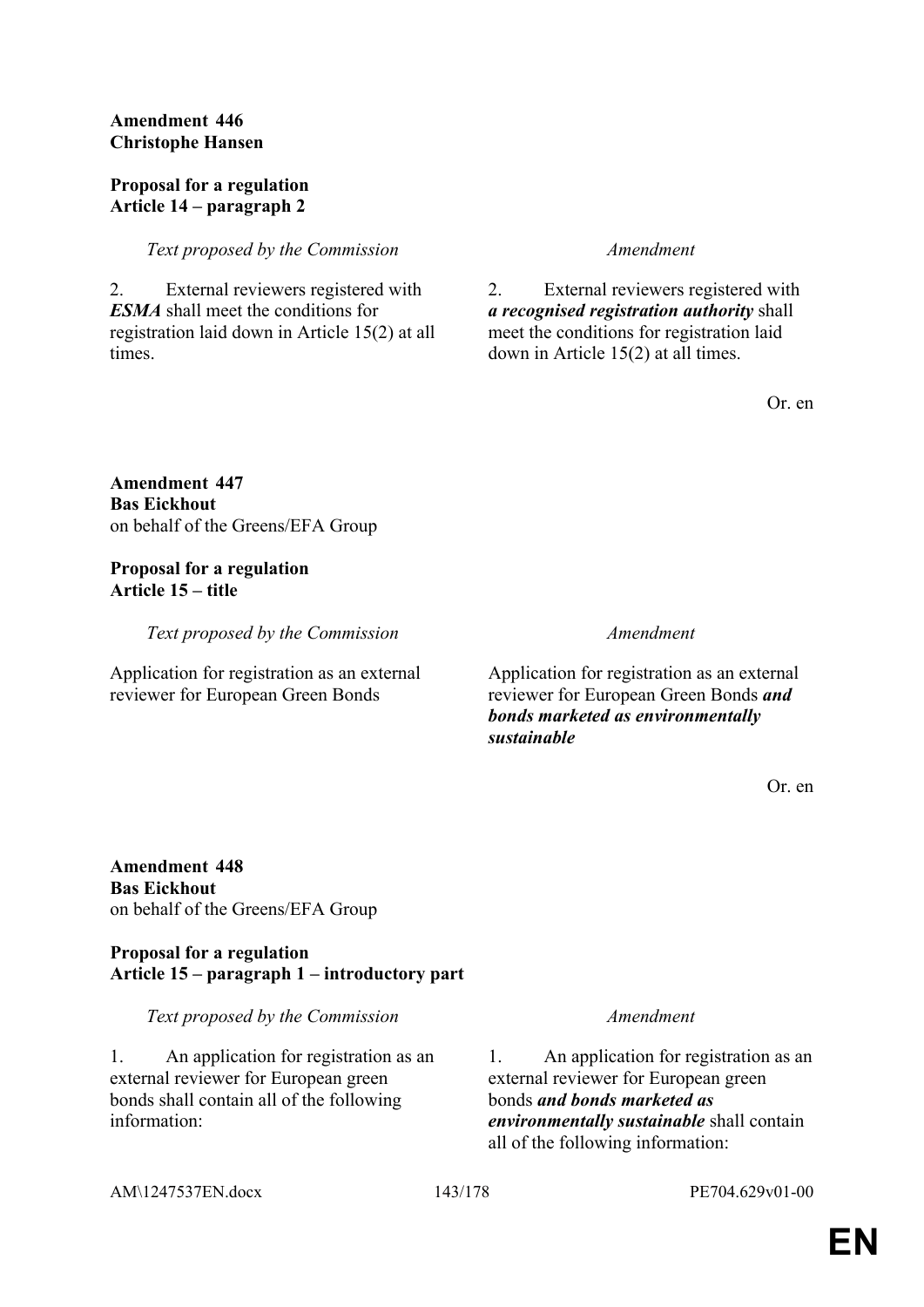### **Proposal for a regulation Article 15 – paragraph 1 – point a**

*Text proposed by the Commission Amendment*

(a) the full name of the applicant, the address of the registered office *within the Union*, the applicant's website and, where available, the legal entity identifier (LEI);

(a) the full name of the applicant, the address of the registered office, the applicant's website and, where available, the legal entity identifier (LEI);

Or. en

**Amendment 450 Bas Eickhout** on behalf of the Greens/EFA Group

# **Proposal for a regulation Article 15 – paragraph 1 – point d a (new)**

*Text proposed by the Commission Amendment*

*(da) the business plans and governance structures of the applicant;*

Or. en

*Justification*

*To ensure consistency with Art 27.*

**Amendment 451 Lídia Pereira**

# **Proposal for a regulation Article 15 – paragraph 1 – point h**

*Text proposed by the Commission Amendment*

(h) the policies or procedures (h) the policies or procedures

PE704.629v01-00 144/178 AM\1247537EN.docx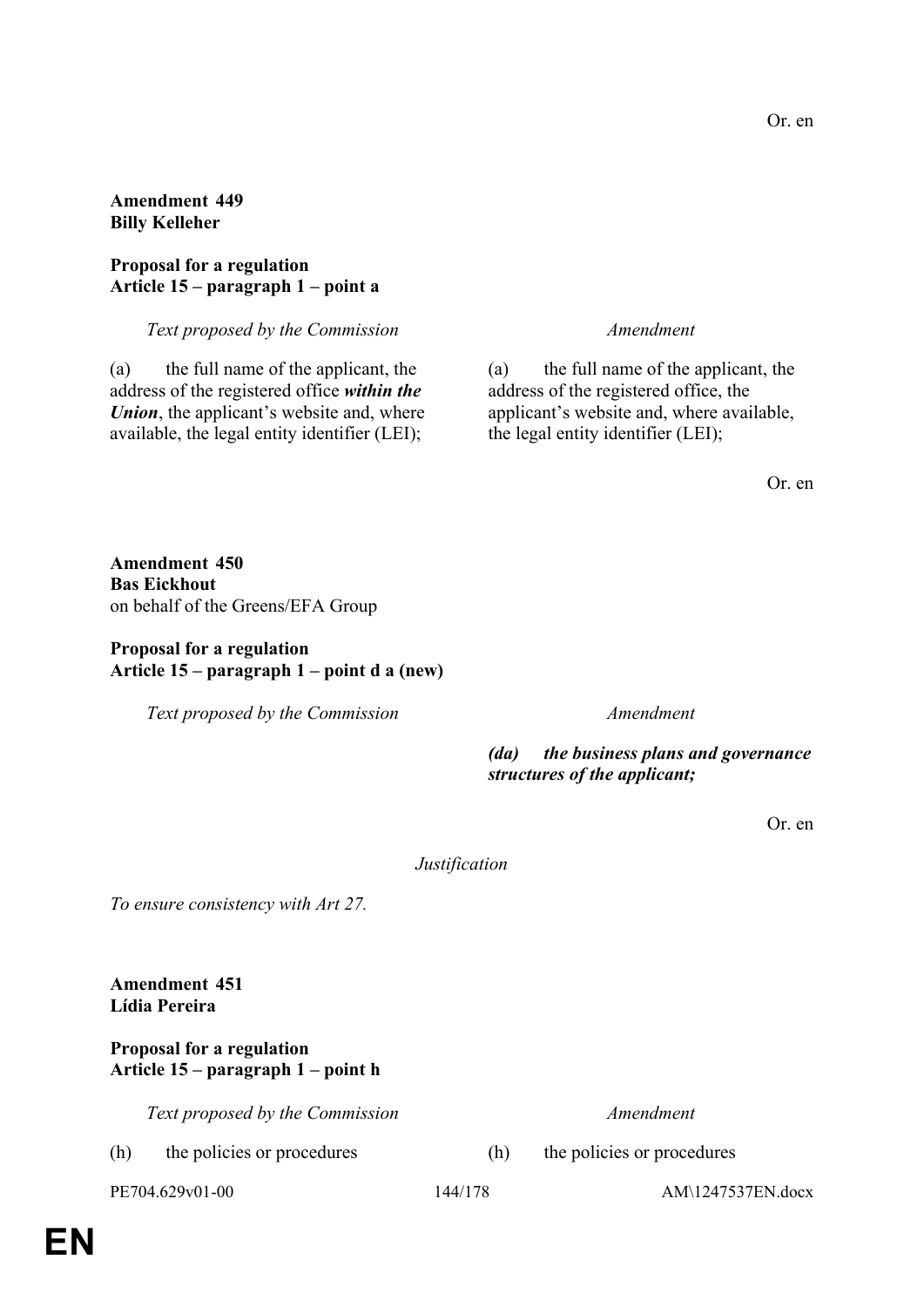implemented by the applicant to identify*,* manage and disclose *any* conflicts of interests as referred to in Article 27;

implemented by the applicant to identify *and eliminate or* manage and disclose *in a transparent manner any actual or potential* conflicts of interests as referred to in Article 27;

Or. en

### *Justification*

*To take account of the language used in Art 27, in line with the BUDG Draft Opinion on the proposal for Regulation of the European Parliament and of the Council on European Green Bonds.*

## **Amendment 452 Lídia Pereira**

**Proposal for a regulation Article 15 – paragraph 1 – point i**

*Text proposed by the Commission Amendment*

(i) where applicable, documents and information related to any *existing or planned* outsourcing arrangements for activities of the external reviewer covered by this Regulation, including information on entities assuming outsourcing functions;

(i) where applicable, documents and information related to any outsourcing arrangements for activities of the external reviewer covered by this Regulation, including information on entities assuming outsourcing functions;

Or. en

# **Amendment 453 Christophe Hansen, Lídia Pereira**

**Proposal for a regulation Article 15 – paragraph 2 – point a – point i**

*Text proposed by the Commission Amendment*

*(i) is of sufficiently good repute; deleted*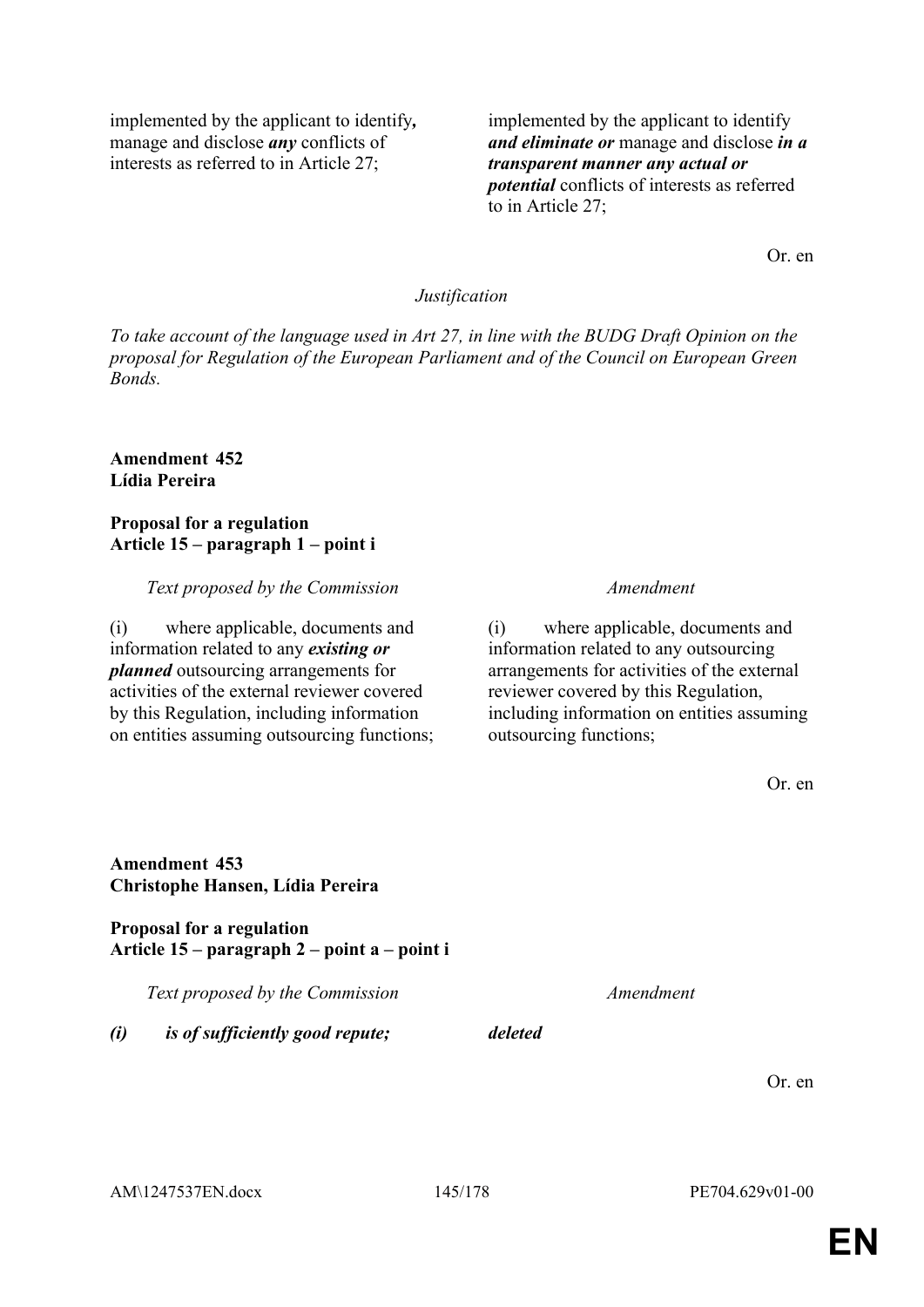**Amendment 454 Bas Eickhout** on behalf of the Greens/EFA Group

### **Proposal for a regulation Article 15 – paragraph 2 – point a – point i a (new)**

*Text proposed by the Commission Amendment*

*(ia) has not been convicted of any fraud offence in the past five years;*

Or. en

## **Amendment 455 Christophe Hansen**

## **Proposal for a regulation Article 15 – paragraph 2 – point a – point iv**

*Text proposed by the Commission Amendment*

(iv) is experienced in quality assurance, quality control, the performance of preand post-issuance reviews *and* financial services;

(iv) is experienced in *either* quality assurance, quality control, the performance of pre- and post-issuance reviews*, the provision of second party alignment opinions, or* financial services;

Or. en

## **Amendment 456 Lídia Pereira**

## **Proposal for a regulation Article 15 – paragraph 3 – subparagraph 1**

*Text proposed by the Commission Amendment*

3. ESMA shall assess whether the application is complete within *20* working days after its receipt.

3. ESMA shall assess whether the application is complete within *15* working days after its receipt.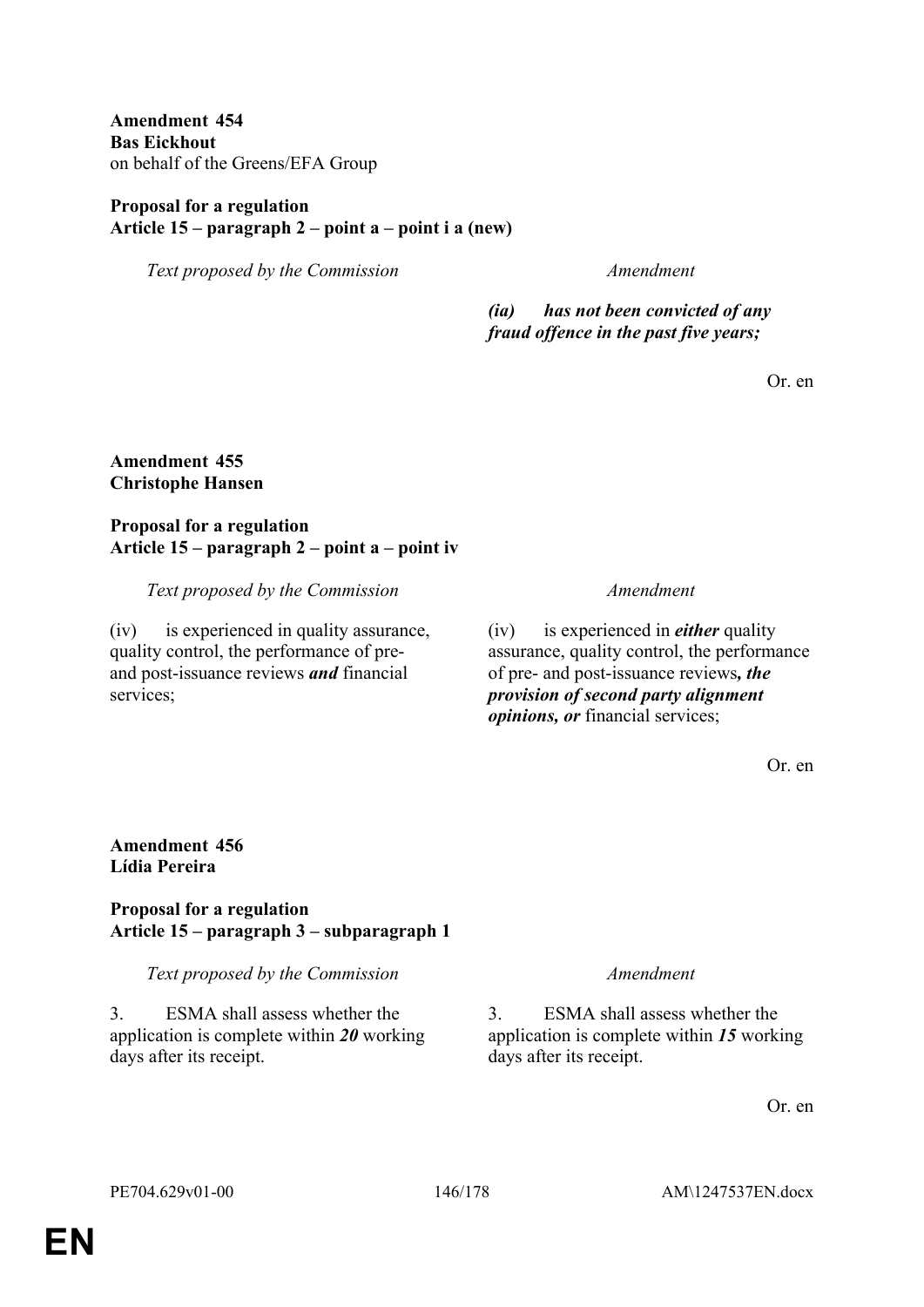## **Amendment 457 Lídia Pereira**

## **Proposal for a regulation Article 15 – paragraph 3 – subparagraph 2**

## *Text proposed by the Commission Amendment*

Where the application is not complete, ESMA shall notify the applicant thereof and set a deadline by which the applicant is to provide additional information.

Where the application is not complete, ESMA shall notify the applicant thereof and set a deadline by which the applicant is to provide additional information*, without undue delay*.

Or. en

## **Amendment 458 Lídia Pereira**

## **Proposal for a regulation Article 15 – paragraph 3 – subparagraph 3**

*Text proposed by the Commission Amendment*

Where the application is complete, ESMA shall notify the applicant thereof.

Where the application is complete, ESMA shall notify the applicant thereof*, without undue delay*.

Or. en

**Amendment 459 Bas Eickhout** on behalf of the Greens/EFA Group

## **Proposal for a regulation Article 15 – paragraph 4 – subparagraph 2**

*Text proposed by the Commission Amendment*

ESMA may extend the period referred to in the first subparagraph by 15 working days where the applicant intends to use outsourcing to perform its activities as an external reviewer.

ESMA may extend the period referred to in the first subparagraph by 15 working days where the applicant intends to use outsourcing to perform *some of* its activities as an external reviewer.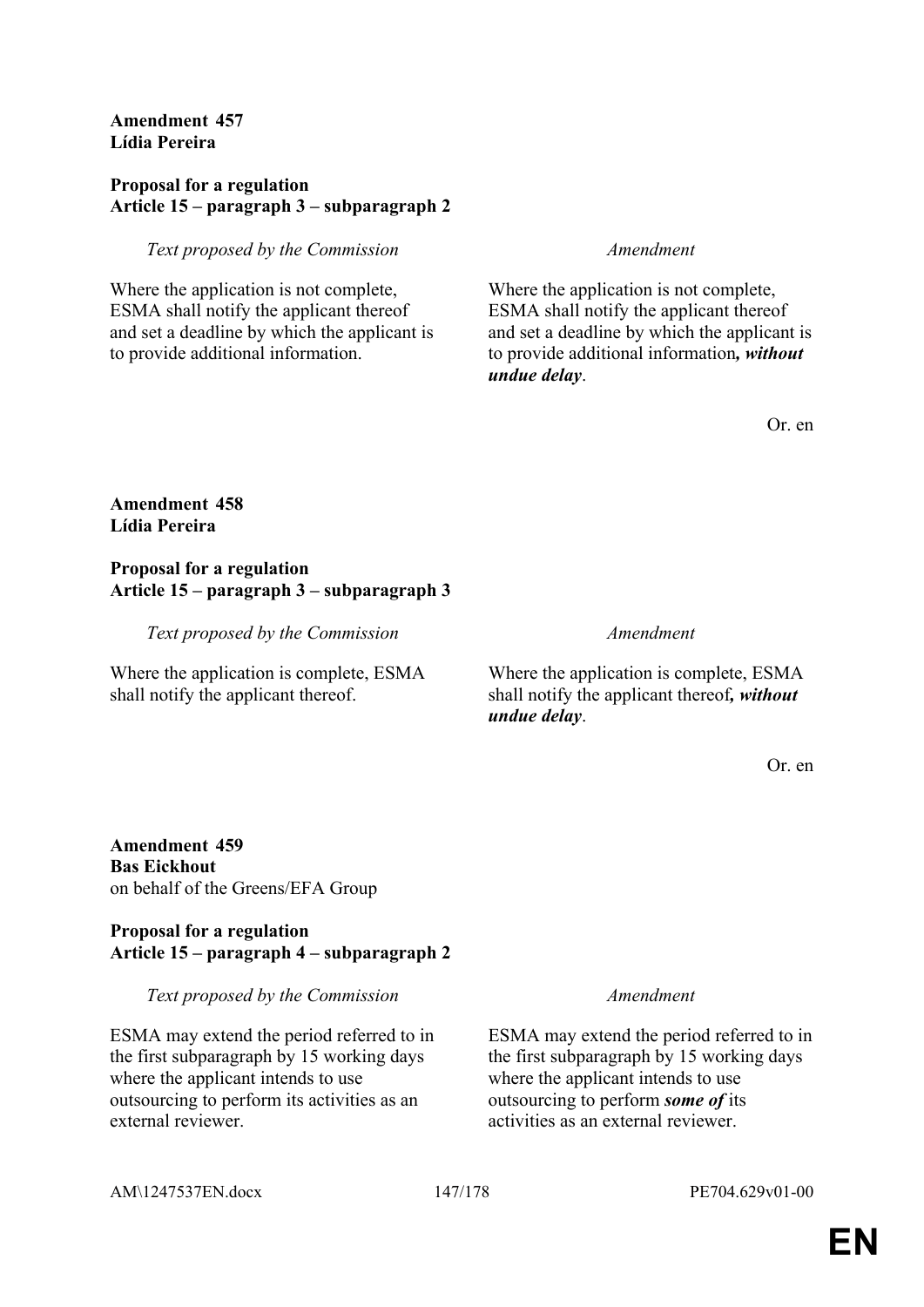### **Amendment 460 Lídia Pereira**

## **Proposal for a regulation Article 15 – paragraph 4 – subparagraph 3**

### *Text proposed by the Commission Amendment*

ESMA shall notify in writing an applicant of his or her registration as an external reviewer, or of its refusal to register an applicant. The decision to register or the refusal to register shall provide reasons and take effect on the fifth working day following its adoption.

ESMA shall notify in writing an applicant*, without undue delay,* of his or her registration as an external reviewer, or of its refusal to register an applicant. The decision to register or the refusal to register shall provide reasons and take effect on the fifth working day following its adoption.

Or. en

## **Amendment 461 Lídia Pereira**

## **Proposal for a regulation Article 16 – paragraph 1 – subparagraph 1**

### *Text proposed by the Commission Amendment*

An external reviewer shall notify ESMA of any material changes in the information provided in accordance with Article 15(1) or in the facts concerning the information referred to in Article 15(1) before such changes are implemented

An external reviewer shall notify ESMA of any material changes in the information provided in accordance with Article 15(1) or in the facts concerning the information referred to in Article 15(1) before such changes are implemented *and without undue delay.*

Or. en

**Amendment 462 Lídia Pereira**

**Proposal for a regulation Article 16 – paragraph 1 – subparagraph 2**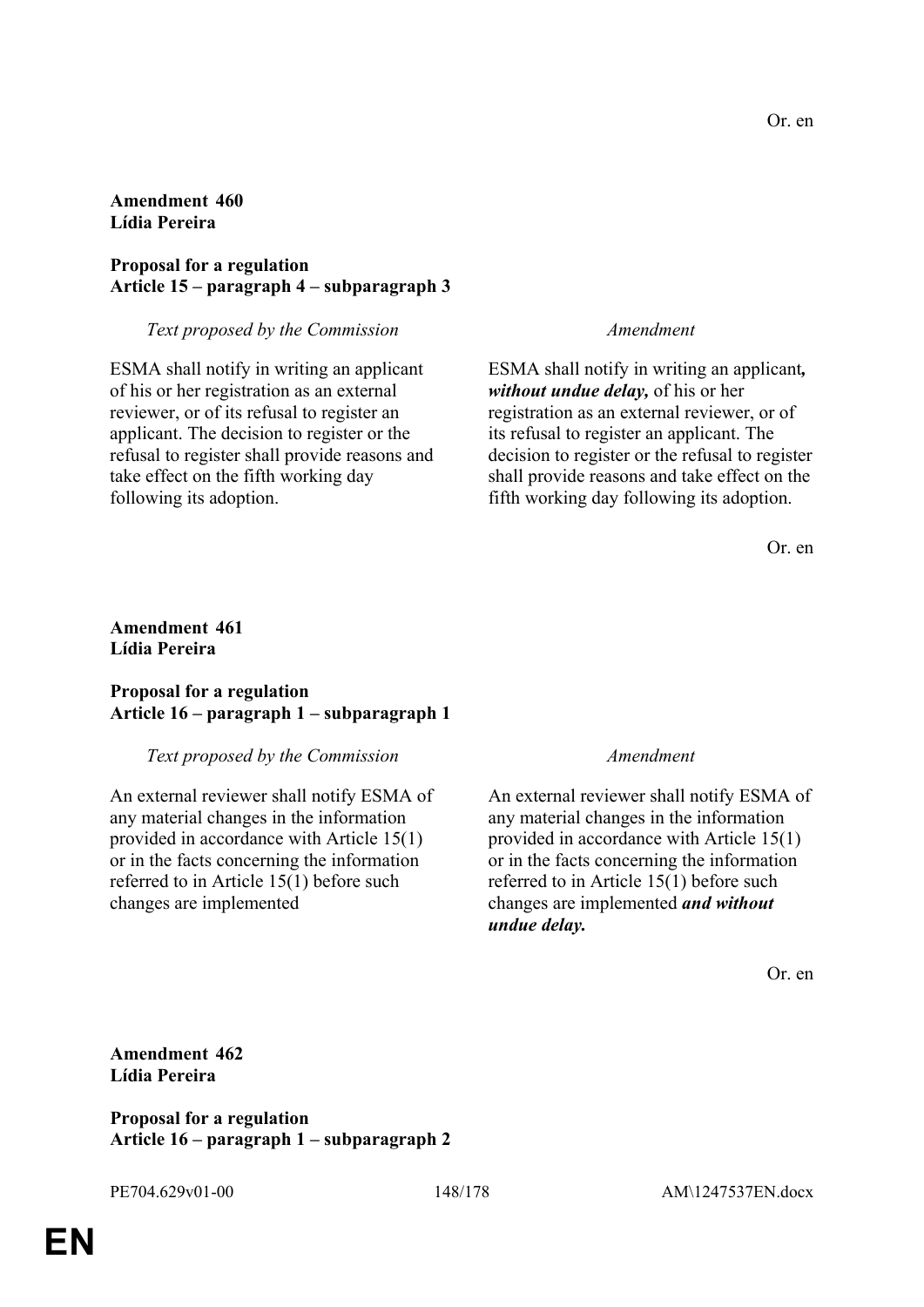### *Text proposed by the Commission Amendment*

ESMA shall analyse those material changes. Where ESMA objects to such material changes, it shall inform the external reviewer within *two months* of the notification of those changes and shall state the reasons for the objection. The changes referred to in the first subparagraph may only be implemented provided that ESMA does not object to those changes within that period.

ESMA shall analyse those material changes. Where ESMA objects to such material changes, it shall inform the external reviewer within *45 working days* of the notification of those changes and shall state the reasons for the objection. The changes referred to in the first subparagraph may only be implemented provided that ESMA does not object to those changes within that period.

Or. en

## *Justification*

*Add coherence with Article 15 – paragraph 4*

**Amendment 463 Lídia Pereira**

### **Proposal for a regulation Article 19 – paragraph 1 – point c**

*Text proposed by the Commission Amendment*

(c) that conflicts of interest are properly identified*,* managed and disclosed;

(c) that *any actual or potential* conflicts of interest are properly identified *and eliminated or* managed and disclosed *in a transparent manner*;

Or. en

## *Justification*

*To take account of the language used in Art 27, in line with the BUDG Draft Opinion on the proposal for Regulation of the European Parliament and of the Council on European Green Bonds.*

**Amendment 464 Bas Eickhout** on behalf of the Greens/EFA Group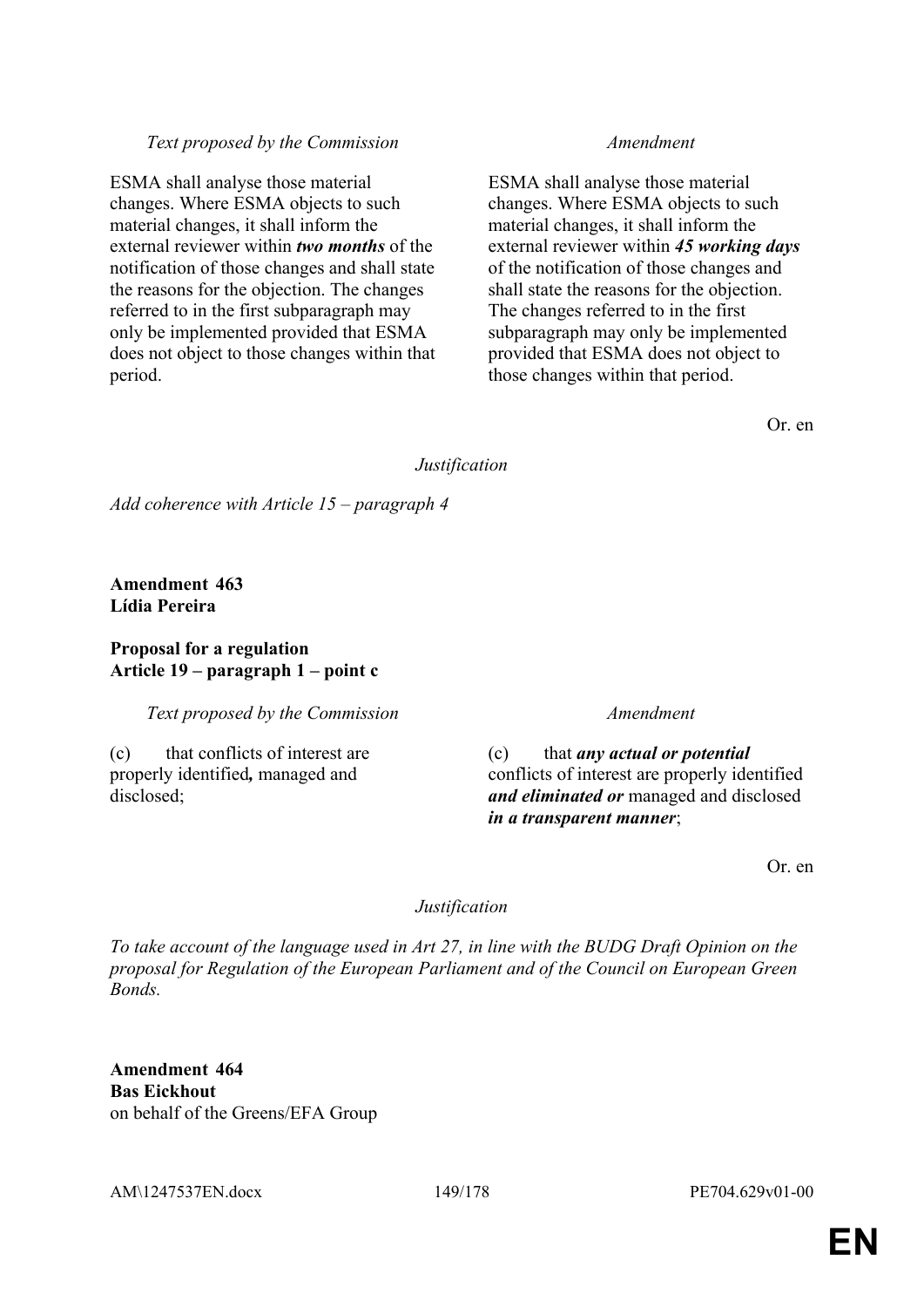## **Proposal for a regulation Article 19 – paragraph 2 – subparagraph 1**

## *Text proposed by the Commission Amendment*

ESMA shall develop draft regulatory technical standards specifying the criteria to assess the sound and prudent management of the external reviewer referred to in paragraph 1, point (a).

ESMA shall develop draft regulatory technical standards specifying the criteria to assess the sound and prudent management of the external reviewer referred to in paragraph 1, point (a) *and (c)*.

Or. en

## **Amendment 465 Gilles Boyer, Stéphanie Yon-Courtin, Olivier Chastel, Caroline Nagtegaal, Nicola Beer, Ondřej Kovařík**

## **Proposal for a regulation Article 23 – paragraph 1**

## *Text proposed by the Commission Amendment*

1. External reviewers shall adopt and implement measures to ensure that their pre-issuance reviews as referred to in Article 8 and their post-issuance reviews as referred to in Article 9 are based on a thorough analysis of all the information that is available to them and that, according to their methodologies, is relevant to their analysis.

1. External reviewers shall adopt and implement measures to ensure that their pre-issuance reviews as referred to in Article 8 and their post-issuance reviews as referred to in Article 9 are based on a thorough analysis of all the information that is available to them and that, according to their *transparent and public* methodologies, is relevant to their analysis.

Or. en

**Amendment 466 Bas Eickhout** on behalf of the Greens/EFA Group

## **Proposal for a regulation Article 25 – paragraph 1**

*Text proposed by the Commission Amendment*

1. External reviewers that outsource 1. External reviewers that outsource

PE704.629v01-00 150/178 AM\1247537EN.docx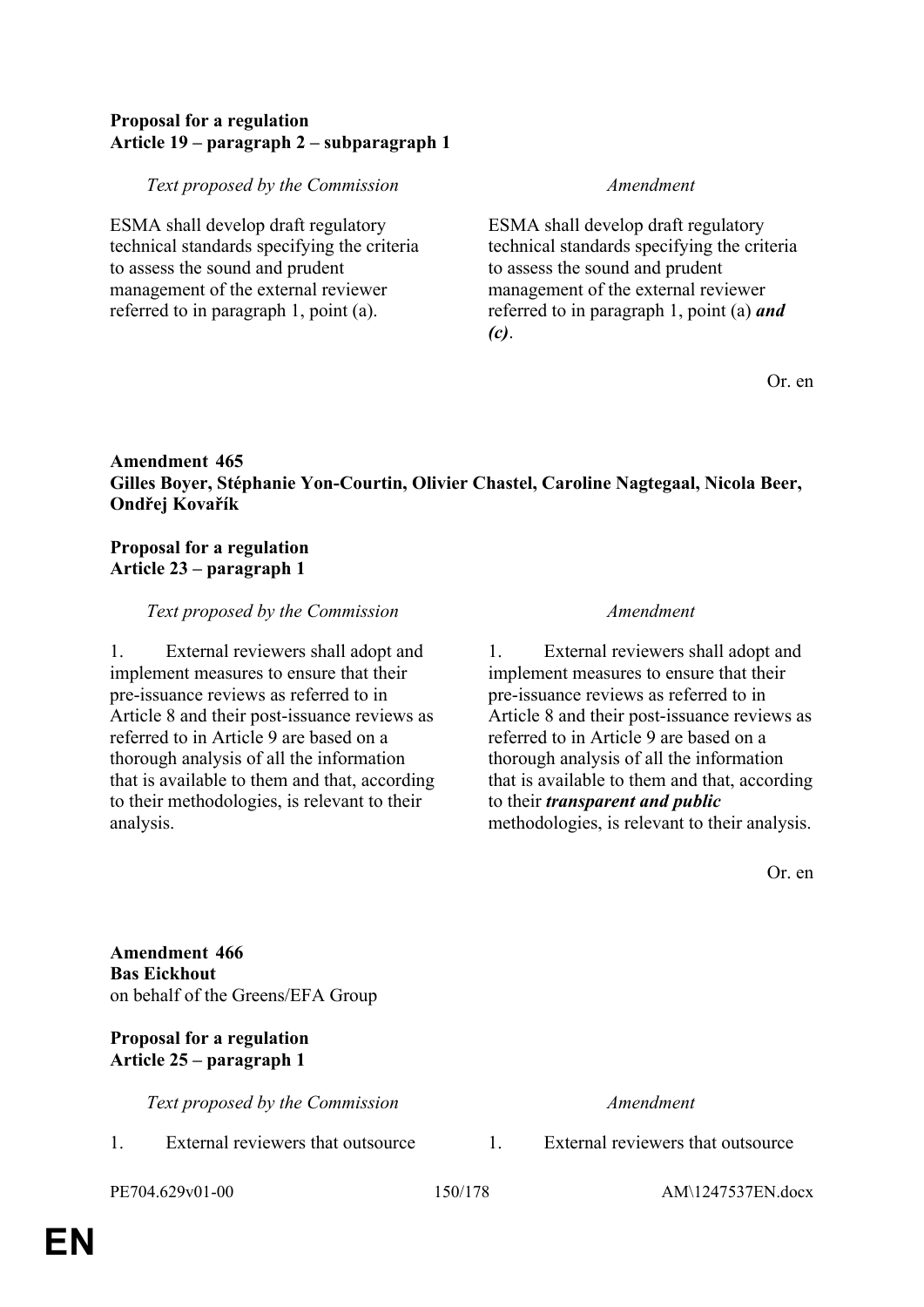their assessment activities to third party service providers shall ensure that any such third party service provider has the ability and the capacity to perform those assessment activities reliably and professionally. Those external reviewers shall also ensure that the outsourcing does not materially impair the quality of their internal control and the ability of ESMA to supervise the compliance of those external reviewers with this Regulation.

*part of* their assessment activities to third party service providers shall ensure that any such third party service provider has the ability and the capacity to perform those assessment activities reliably and professionally. Those external reviewers shall also ensure that the outsourcing does not materially impair the quality of their internal control and the ability of ESMA to supervise the compliance of those external reviewers with this Regulation.

Or. en

## **Amendment 467 Christophe Hansen**

## **Proposal for a regulation Article 25 – paragraph 2**

*Text proposed by the Commission Amendment*

*2. External reviewers shall not outsource their compliance function.*

Or. en

## **Amendment 468 Bas Eickhout** on behalf of the Greens/EFA Group

**Proposal for a regulation Article 25 – paragraph 2**

*Text proposed by the Commission Amendment*

2. External reviewers shall not outsource their compliance function.

2. *External reviewers shall duly motivate a decision to outsource a part of their assessment activities.* External reviewers shall not outsource *all of their assessment activities or* their compliance function.

Or. en

*deleted*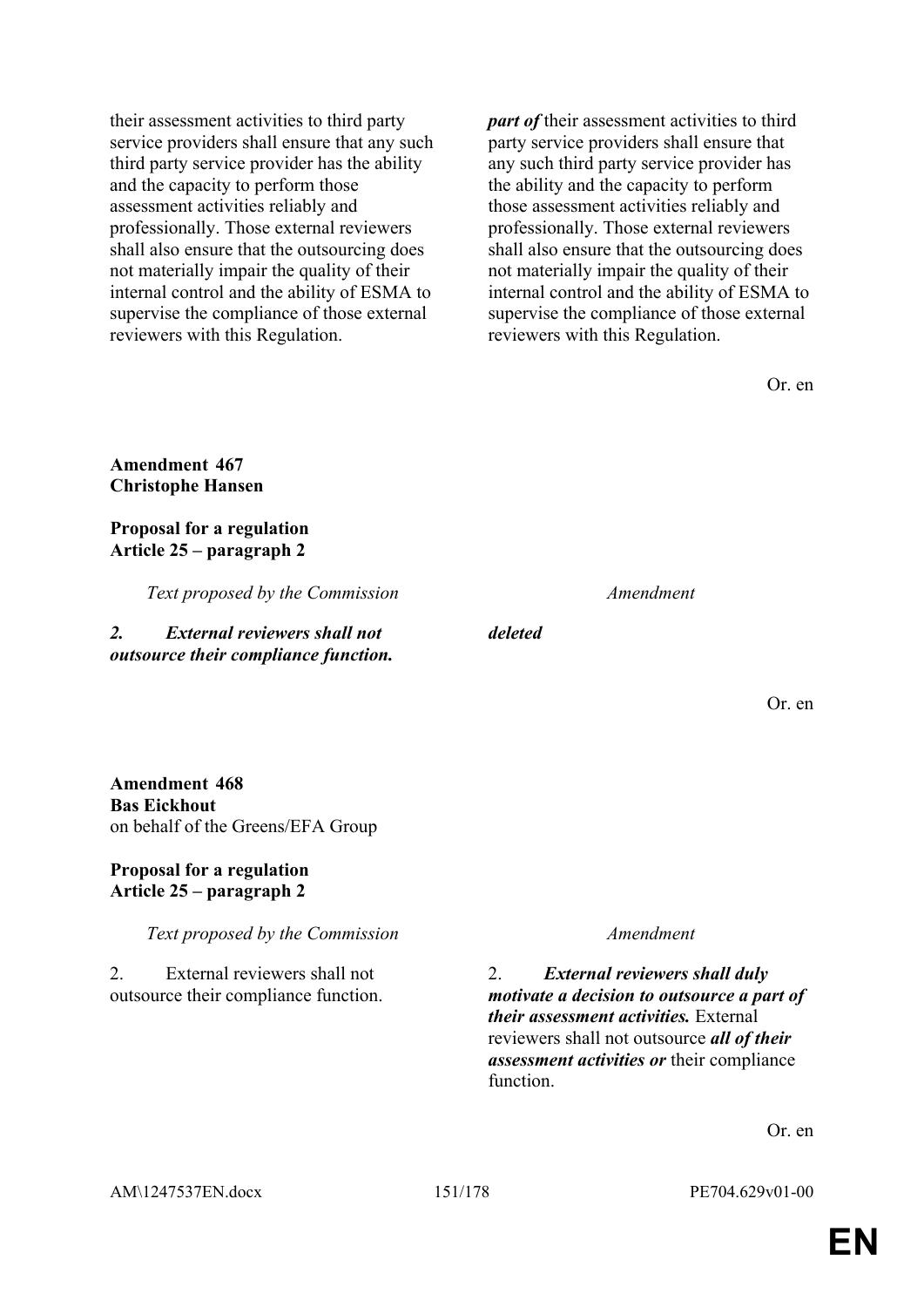**Amendment 469 Christophe Hansen, Lídia Pereira**

### **Proposal for a regulation Article 25 – paragraph 3**

*Text proposed by the Commission Amendment*

*deleted*

*3. External reviewers shall notify ESMA about those of its assessment activities which are to be outsourced, including a specification of the level of human and technical resources needed to carry out each of those activities.*

Or. en

**Amendment 470 Bas Eickhout** on behalf of the Greens/EFA Group

## **Proposal for a regulation Article 25 – paragraph 3**

### *Text proposed by the Commission Amendment*

3. External reviewers shall notify ESMA about those of its assessment activities which are to be outsourced, including a specification of the level of human and technical resources needed to carry out each of those activities.

3. External reviewers shall notify ESMA about those of its assessment activities which are to be outsourced, including a specification of the level of human and technical resources needed to carry out each of those activities. *ESMA shall, within 30 days of the date of receipt of that notification, approve or reject the outsourcing arrangements. ESMA shall reject the outsourcing arrangements if it considers that the external reviewer does not comply with paragraphs 1, 2 and 4.*

Or. en

### **Amendment 471 Lídia Pereira**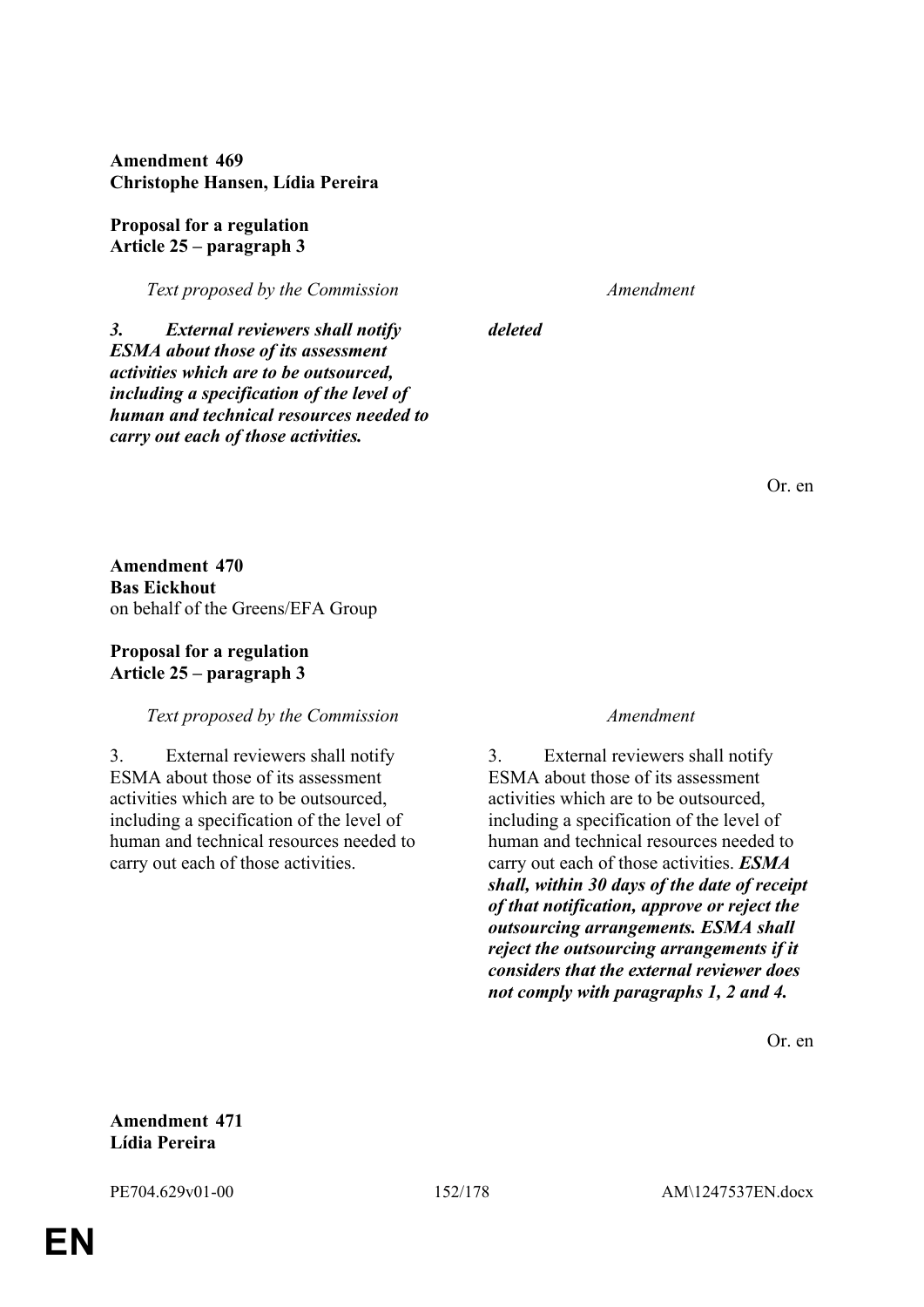## **Proposal for a regulation Article 27 – paragraph 1**

### *Text proposed by the Commission Amendment*

1. External reviewers shall identify, eliminate*,* manage and disclose in a transparent manner any actual or potential conflicts of interest, irrespective of whether that conflict of interest concerns their analysts or employees, any person that is contractually related to the external reviewers and that is directly involved in assessment activities, or persons approving pre-issuance reviews and post-issuance reviews.

1. External reviewers shall identify, eliminate *or* manage and disclose in a transparent manner any actual or potential conflicts of interest, irrespective of whether that conflict of interest concerns their analysts or employees, any person that is contractually related to the external reviewers and that is directly involved in assessment activities, or persons approving pre-issuance reviews and post-issuance reviews.

Or. en

## *Justification*

*To take account of the language used in Art 27, in line with the BUDG Draft Opinion on the proposal for Regulation of the European Parliament and of the Council on European Green Bonds.*

**Amendment 472 Bas Eickhout** on behalf of the Greens/EFA Group

## **Proposal for a regulation Article 27 – paragraph 2**

*Text proposed by the Commission Amendment*

2. Fees charged by external reviewers for assessment services shall not depend on the result of the pre-issuance or postissuance review, or on any other result or outcome of the work performed.

2. Fees charged by external reviewers for assessment services *shall be agreed by the reviewer and the issuer prior to the review and* shall not depend on the result of the pre-issuance or post-issuance review, or on any other result or outcome of the work performed.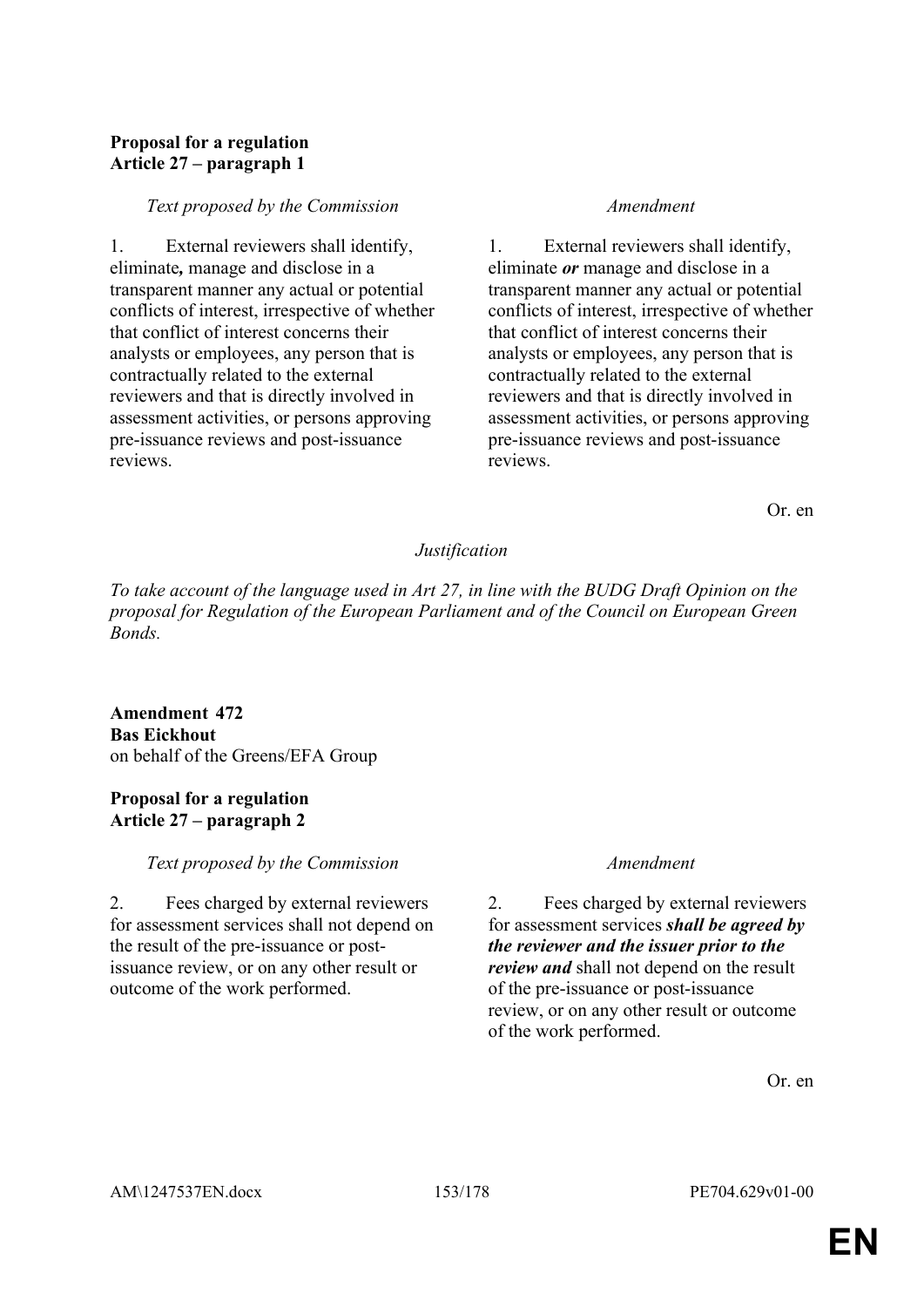## **Amendment 473 Victor Negrescu**

## **Proposal for a regulation Article 27 – paragraph 3**

## *Text proposed by the Commission Amendment*

3. Analysts, employees of the external reviewer and any other person contractually related to the external reviewers and directly involved in assessment activities shall be bound by the obligation of professional secrecy.

3. Analysts, employees of the external reviewer and any other person contractually related to the external reviewers and directly involved in assessment activities shall be bound by the obligation of professional secrecy*, for an indeterminate period of time*.

Or. ro

**Amendment 474 Bas Eickhout** on behalf of the Greens/EFA Group

## **Proposal for a regulation Article 27 – paragraph 4 a (new)**

*Text proposed by the Commission Amendment*

*4a. An external reviewer shall not issue a review in any of the following circumstances:*

*(a) the external reviewer, or a person referred to in paragraph 1, directly or indirectly owns financial instruments of the reviewed entity or a related third party or has any other direct or indirect ownership interest in that entity or party, other than holdings in diversified collective investment schemes, including managed funds such as pension funds or life insurance;*

*(b) a shareholder or member of the external reviewer holding 10 % or more of either the capital or the voting rights of that reviewer or being otherwise in a position to exercise significant influence on the business activities of the reviewer,*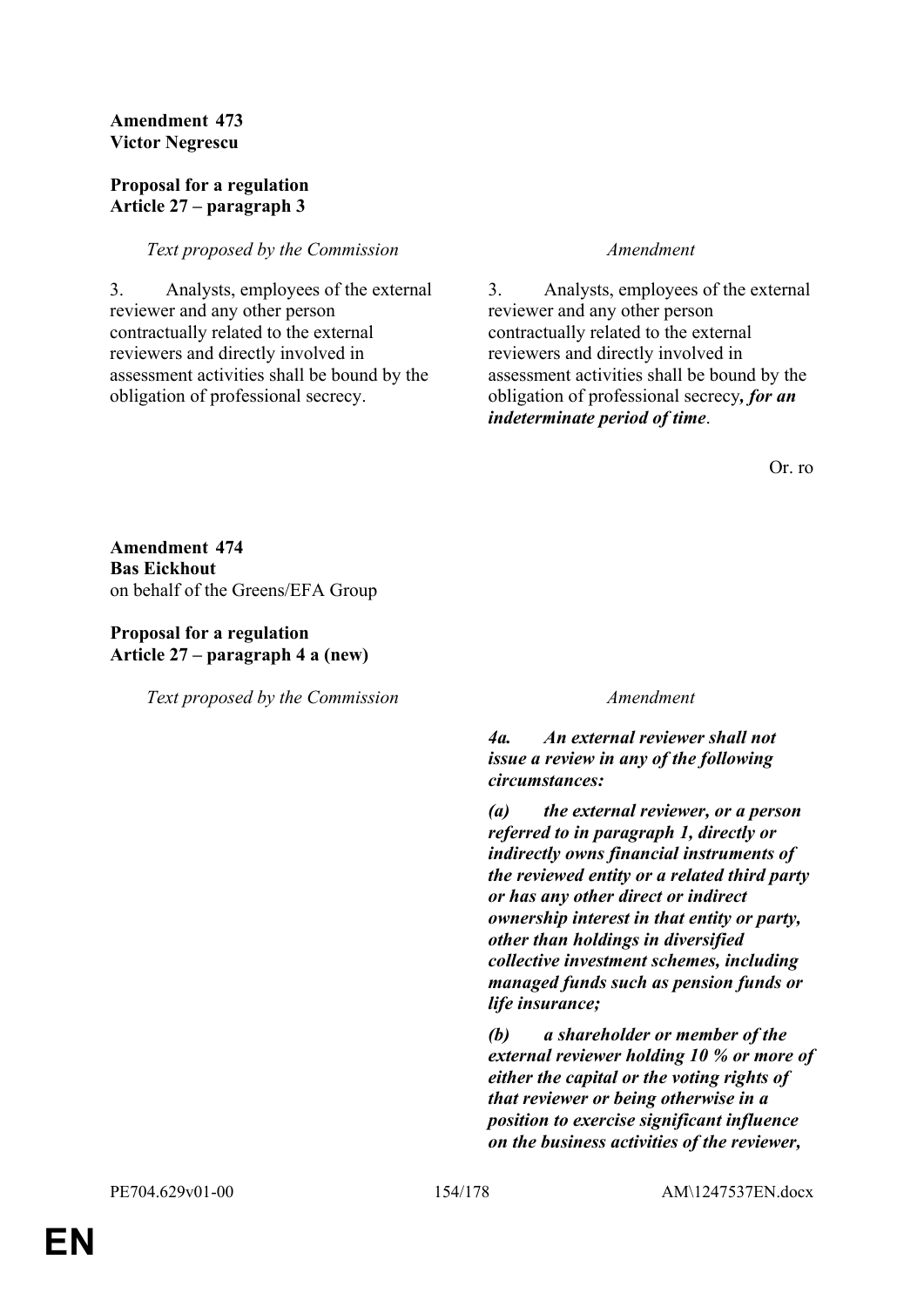*holds 10 % or more of either the capital or the voting rights of the reviewed entity or of a related third party, or of any other ownership interest in that reviewed entity or third party, excluding holdings in diversified collective investment schemes and managed funds such as pension funds or life insurance that do not put that shareholder or member of the external reviewer in a position to exercise significant influence on the business activities of the scheme;*

*(c) the external review is issued with respect to a reviewed entity or a related third party directly or indirectly linked to the external reviewer by control;*

*(d) the external review is issued with respect to a reviewed entity or a related third party which holds 10 % or more of either the capital or the voting rights of the external reviewer;*

*(e) a person referred to in paragraph 1 is a member of the administrative or supervisory board of the reviewed entity or a related third party;*

*(f) a shareholder or member of an external reviewer holding 10 % or more of either the capital or the voting rights of that external reviewer or being otherwise in a position to exercise significant influence on the business activities of the external reviewer, is a member of the administrative or supervisory board of the reviewed entity or a related third party; or*

*(g) a rating analyst who participated in determining a review outcome, or a person who approved a review, has had a relationship with the reviewed entity or a related third party which might cause a conflict of interests.*

*An external reviewer shall immediately disclose where any of the circumstances set out in the first subparagraph apply to an existing review.*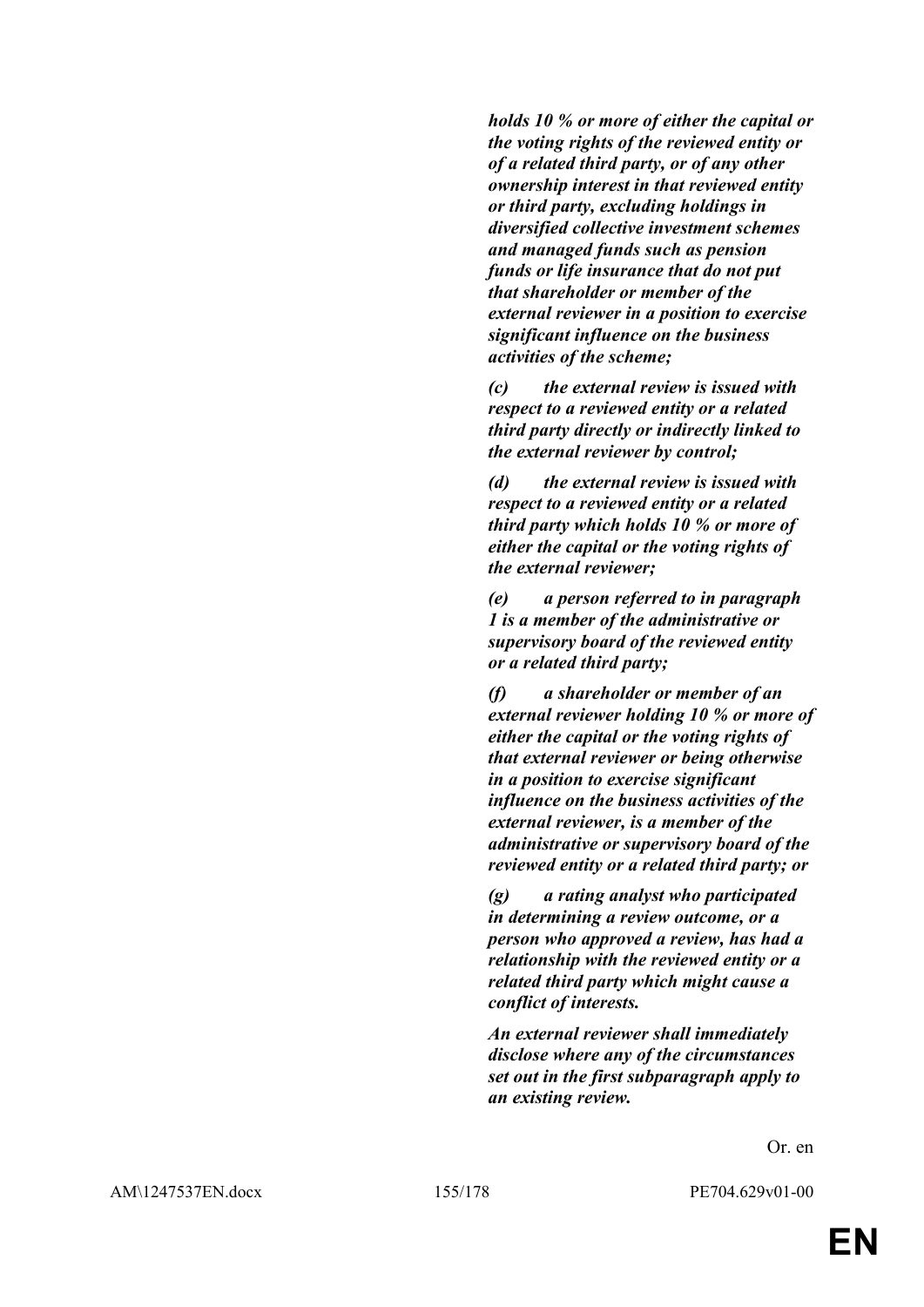**Amendment 475 Bas Eickhout** on behalf of the Greens/EFA Group

## **Proposal for a regulation Article 27 – paragraph 4 b (new)**

*Text proposed by the Commission Amendment*

*4b. ESMA shall develop draft regulatory technical standards to specify the requirements referred to in paragraph 4a and any further targeted requirements to avoid conflicts of interest of external reviewers.*

*Power is delegated to the Commission to supplement this Regulation by adopting the regulatory technical standards referred to in the first subparagraph of this paragraph in accordance with Articles 10 to 14 of Regulation (EU) No 1095/2010.*

Or. en

**Amendment 476 Paul Tang**

## **Proposal for a regulation Article 28 – paragraph 1**

*Text proposed by the Commission Amendment*

External reviewers *that* provide services other than *assessment activities shall ensure that those other services do not create conflicts of interest with their* assessment activities concerning European green bonds. *Such external reviewers shall disclose in their pre-issuance and post-issuance reviews any other services provided for the assessed entity or any related third party.*

External reviewers *shall not* provide services other than assessment activities concerning European green bonds.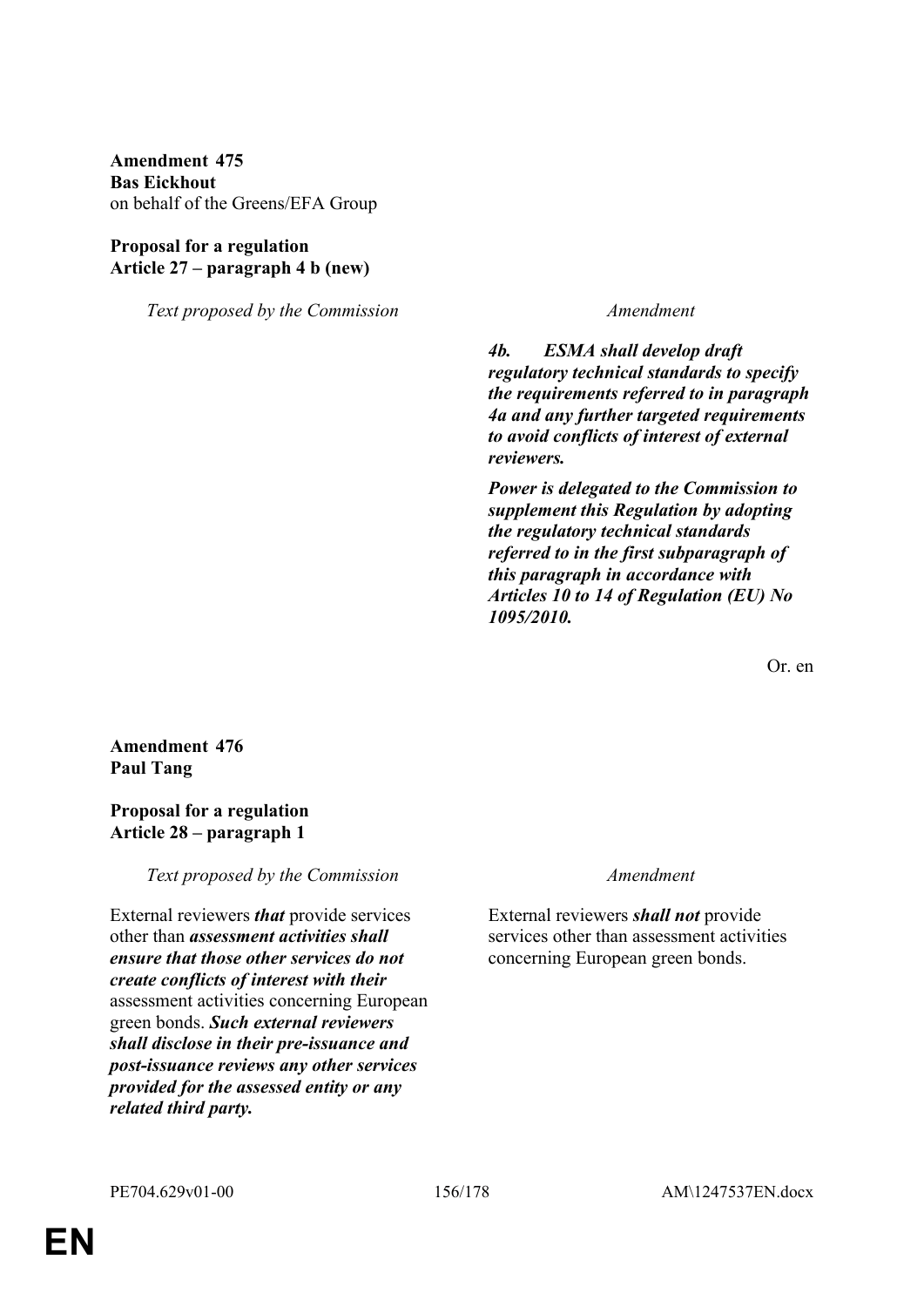**Amendment 477 Eero Heinäluoma**

**Proposal for a regulation Article 28 – paragraph 1 a (new)**

*Text proposed by the Commission Amendment*

*These assessment activities will be considered as non-audit services in the sense of art 5 par 1 b of Regulation (EU) No 537/2014 of the European Parliament and of the Council of 16 April 2014 on specific requirements regarding statutory audit of public-interest entities and repealing Commission Decision 2005/909/EC. These assessment activities will not fall under the possible deviations foreseen in par 3 of art 5 of this directive.* 

Or. en

**Amendment 478 Christophe Hansen**

**Proposal for a regulation Article 30 – paragraph 1 – introductory part**

*Text proposed by the Commission Amendment*

1. External reviewers shall publish and make available free of charge on their websites all of the following:

1. External reviewers shall publish and make available free of charge on their websites *and on the relevant trading venue* all of the following:

Or. en

**Amendment 479 Bas Eickhout** on behalf of the Greens/EFA Group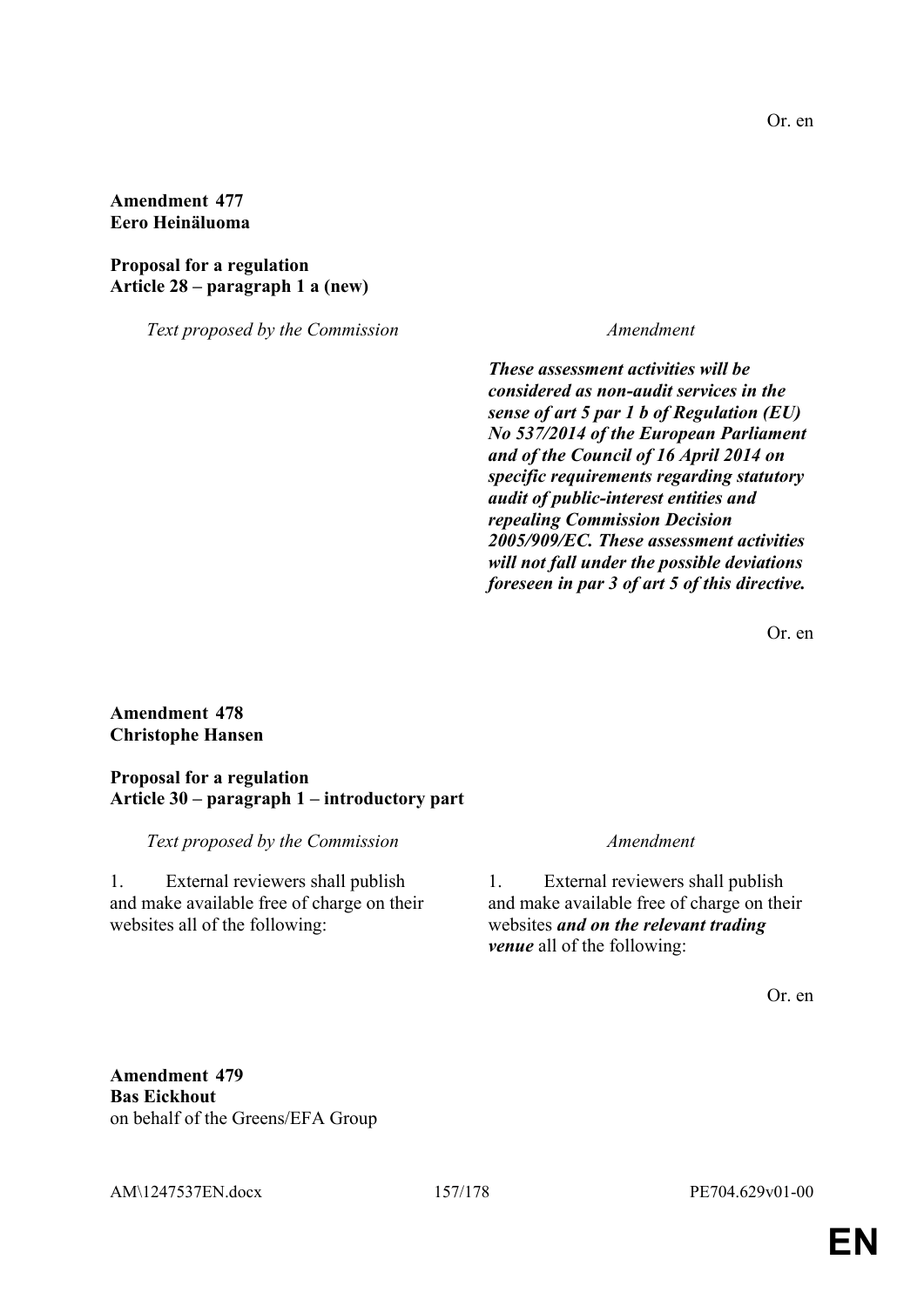## **Proposal for a regulation Article 31 – paragraph 1**

### *Text proposed by the Commission Amendment*

1. A third-country external reviewer may provide its services in accordance with this Regulation to issuers that issue European green bonds where that thirdcountry external reviewer is registered in the register of third-country external reviewers kept by ESMA in accordance with Article 59.

1. A third-country external reviewer may provide its services in accordance with this Regulation to issuers that issue European green bonds *or bonds marketed as environmentally sustainable* where that third-country external reviewer is registered in the register of third-country external reviewers kept by ESMA in accordance with Article 59.

Or. en

**Amendment 480 Lídia Pereira**

## **Proposal for a regulation Article 31 – paragraph 7**

## *Text proposed by the Commission Amendment*

7. Within 20 working days of receipt of the application, ESMA shall assess whether the application is complete. Where the application is not complete, ESMA shall set a deadline by which the applicant third-country external reviewer is to provide additional information.

7. Within 20 working days of receipt of the application, ESMA shall assess whether the application is complete. Where the application is not complete, ESMA shall set a deadline*, without undue delay,* by which the applicant third-country external reviewer is to provide additional information.

Or. en

**Amendment 481 Lídia Pereira**

**Proposal for a regulation Article 31 – paragraph 9 – subparagraph 1 a (new)**

*Text proposed by the Commission Amendment*

## *ESMA may extend the period referred to*

PE704.629v01-00 158/178 AM\1247537EN.docx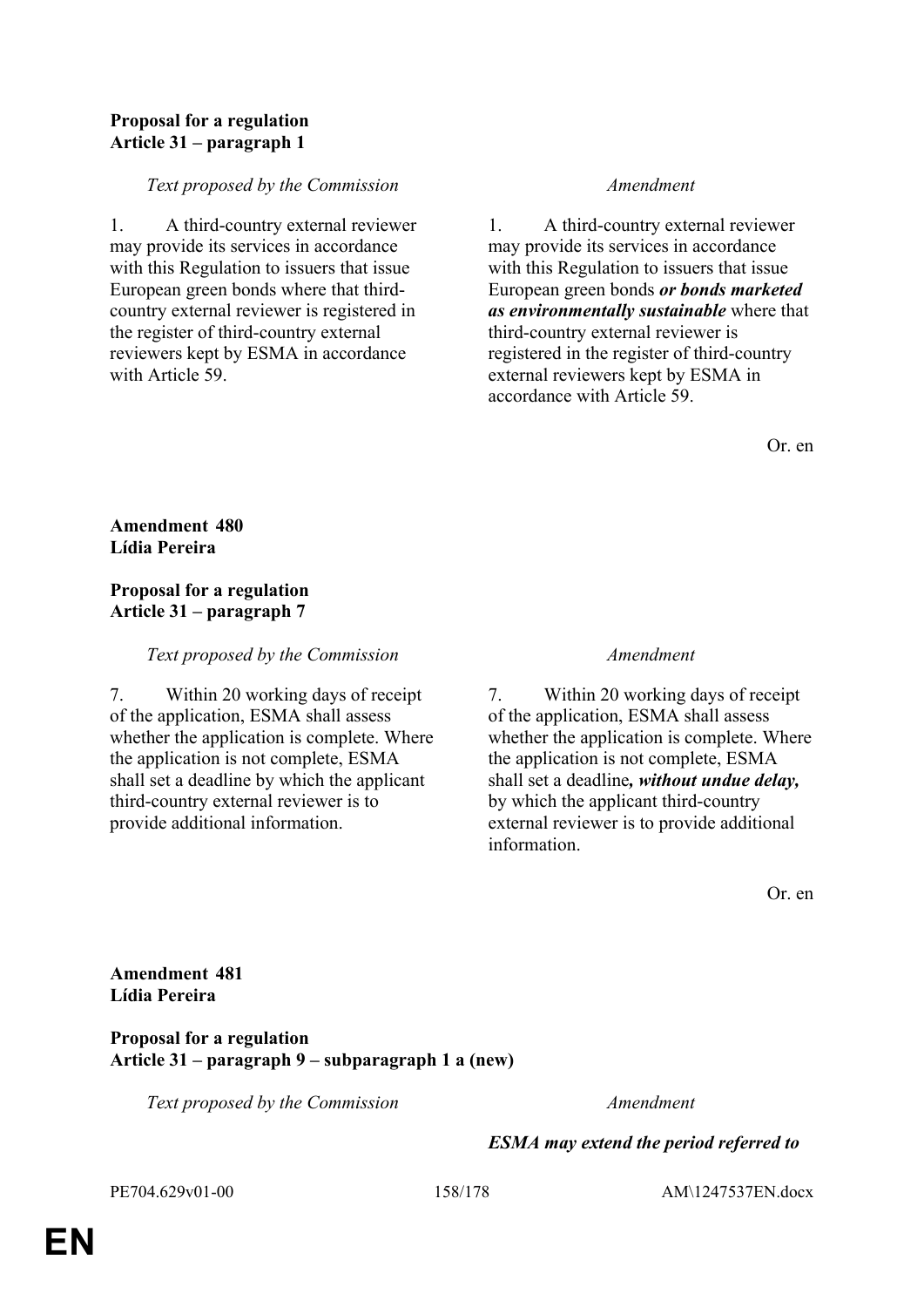*in the first subparagraph by 15 working days where the applicant intends to use outsourcing to perform its activities as an external reviewer.*

Or. en

### *Justification*

*To take account of the language used in Art 27, in line with the BUDG Draft Opinion on the proposal for Regulation of the European Parliament and of the Council on European Green Bonds.*

**Amendment 482 Lídia Pereira**

### **Proposal for a regulation Article 34 – paragraph 5 – subparagraph 5**

### *Text proposed by the Commission Amendment*

ESMA shall notify an applicant of its recognition as a third country external reviewer or of its refusal. The decision to recognise or the refusal to recognise shall provide reasons and take effect on the fifth working day following its adoption.

ESMA shall notify an applicant*, without undue delay,* of its recognition as a third country external reviewer or of its refusal. The decision to recognise or the refusal to recognise shall provide reasons and take effect on the fifth working day following its adoption.

Or. en

### **Amendment 483 Lídia Pereira**

**Proposal for a regulation Article 35 – paragraph 3 – subparagraph 3**

*Text proposed by the Commission Amendment*

Where the application is complete, ESMA shall notify the applicant thereof.

Where the application is complete, ESMA shall notify the applicant thereof*, without undue delay*.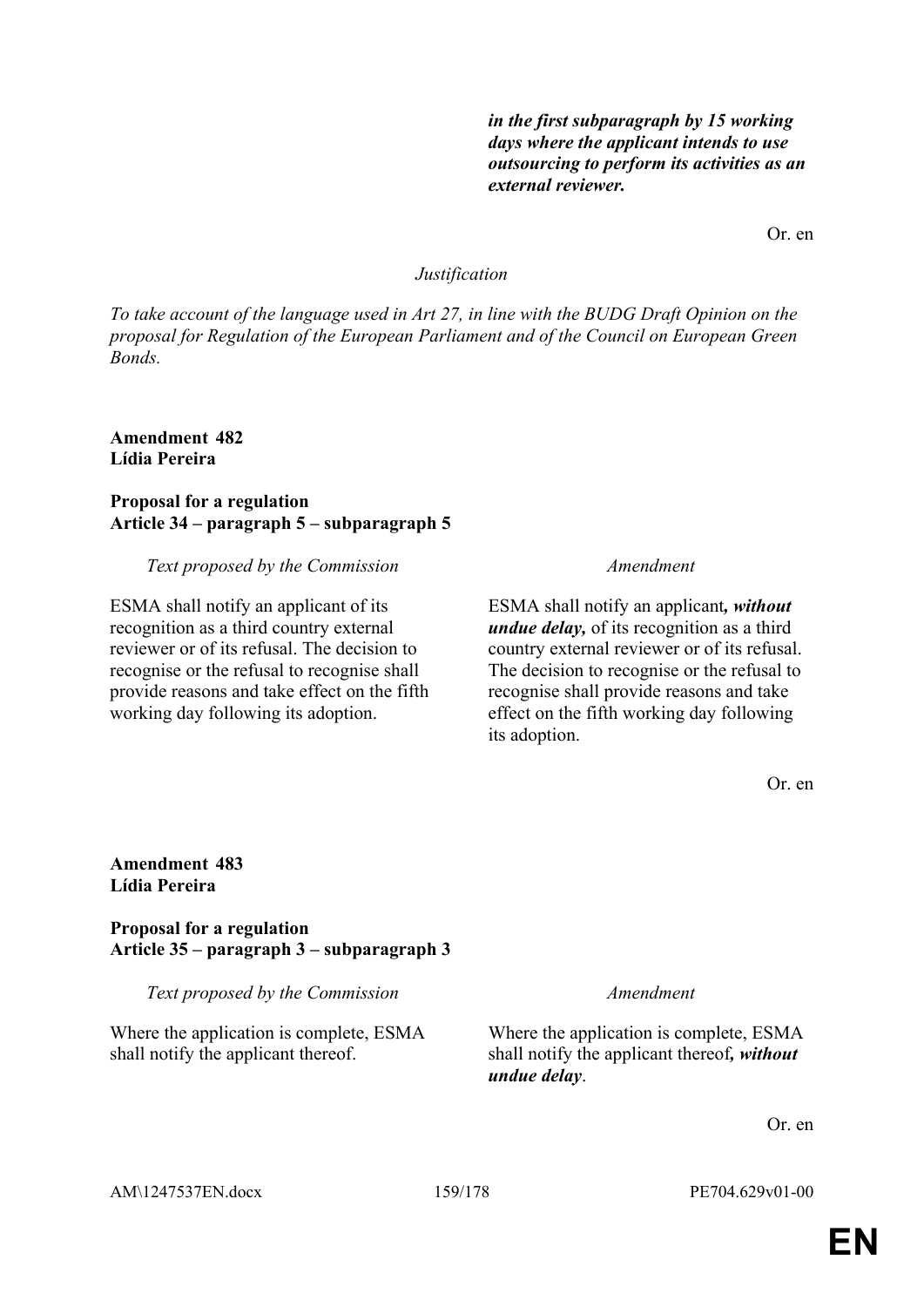**Amendment 484 Lídia Pereira**

## **Proposal for a regulation Article 35 – paragraph 3 – subparagraph 5**

*Text proposed by the Commission Amendment*

ESMA shall notify an applicant of its decision regarding endorsement referred to in paragraph 1. The decision shall provide reasons and take effect on the fifth working day following its adoption.

ESMA shall notify an applicant*, without undue delay,* of its decision regarding endorsement referred to in paragraph 1. The decision shall provide reasons and take effect on the fifth working day following its adoption.

Or. en

**Amendment 485 Bas Eickhout** on behalf of the Greens/EFA Group

## **Proposal for a regulation Article 37 – paragraph 1 – subparagraph 1 – point e**

*Text proposed by the Commission Amendment*

(e) to suspend an offer *of* European green bonds *for a maximum of 10 consecutive working days* on any single occasion where there are reasonable grounds for suspecting that Articles *8* to 13 of this Regulation have been infringed;

(e) to suspend an offer European green bonds *or bonds marketed as environmentally sustainable for as long as necessary* on any single occasion where there are reasonable grounds for suspecting that Articles *6* to 13 of this Regulation have been infringed;

Or. en

**Amendment 486 Bas Eickhout** on behalf of the Greens/EFA Group

**Proposal for a regulation Article 37 – paragraph 1 – subparagraph 1 – point f**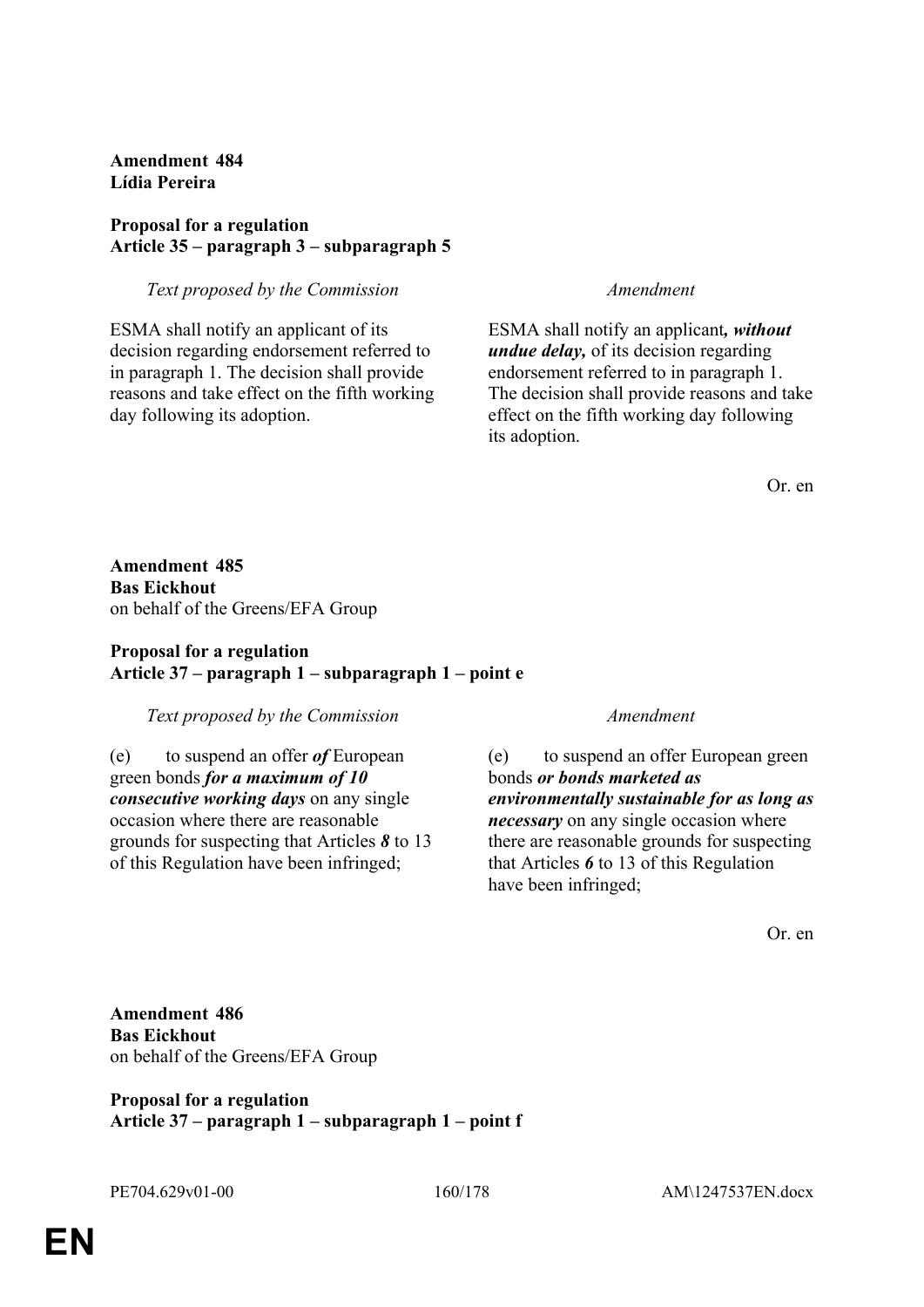## *Text proposed by the Commission Amendment*

(f) to prohibit or suspend advertisements or require issuers of European green bonds or financial intermediaries concerned to cease or suspend advertisements for a maximum of *10 consecutive working days* on any single occasion where there are reasonable grounds for believing that Articles *8* to 13 of this Regulation have been infringed;

(f) to prohibit or suspend advertisements or require issuers of European green bonds *or bonds marketed as environmentally sustainable* or financial intermediaries concerned to cease or suspend advertisements for a maximum of *as long as necessary* on any single occasion where there are reasonable grounds for believing that Articles *6* to 13 of this Regulation have been infringed;

Or. en

**Amendment 487 Bas Eickhout** on behalf of the Greens/EFA Group

**Proposal for a regulation Article 37 – paragraph 1 – subparagraph 1 – point f a (new)**

*Text proposed by the Commission Amendment*

*(fa) to prohibit an offer of European green bonds or bonds marketed as environmentally sustainable, on any single occasion where Articles 6 to 13 of this Regulation have been infringed;*

Or. en

**Amendment 488 Bas Eickhout** on behalf of the Greens/EFA Group

**Proposal for a regulation Article 37 – paragraph 1 – subparagraph 1 – point f b (new)**

*Text proposed by the Commission Amendment*

*(fb) to prohibit an issuer to issue European Green bonds for a period of maximum ten years, where external* 

AM\1247537EN.docx 161/178 PE704.629v01-00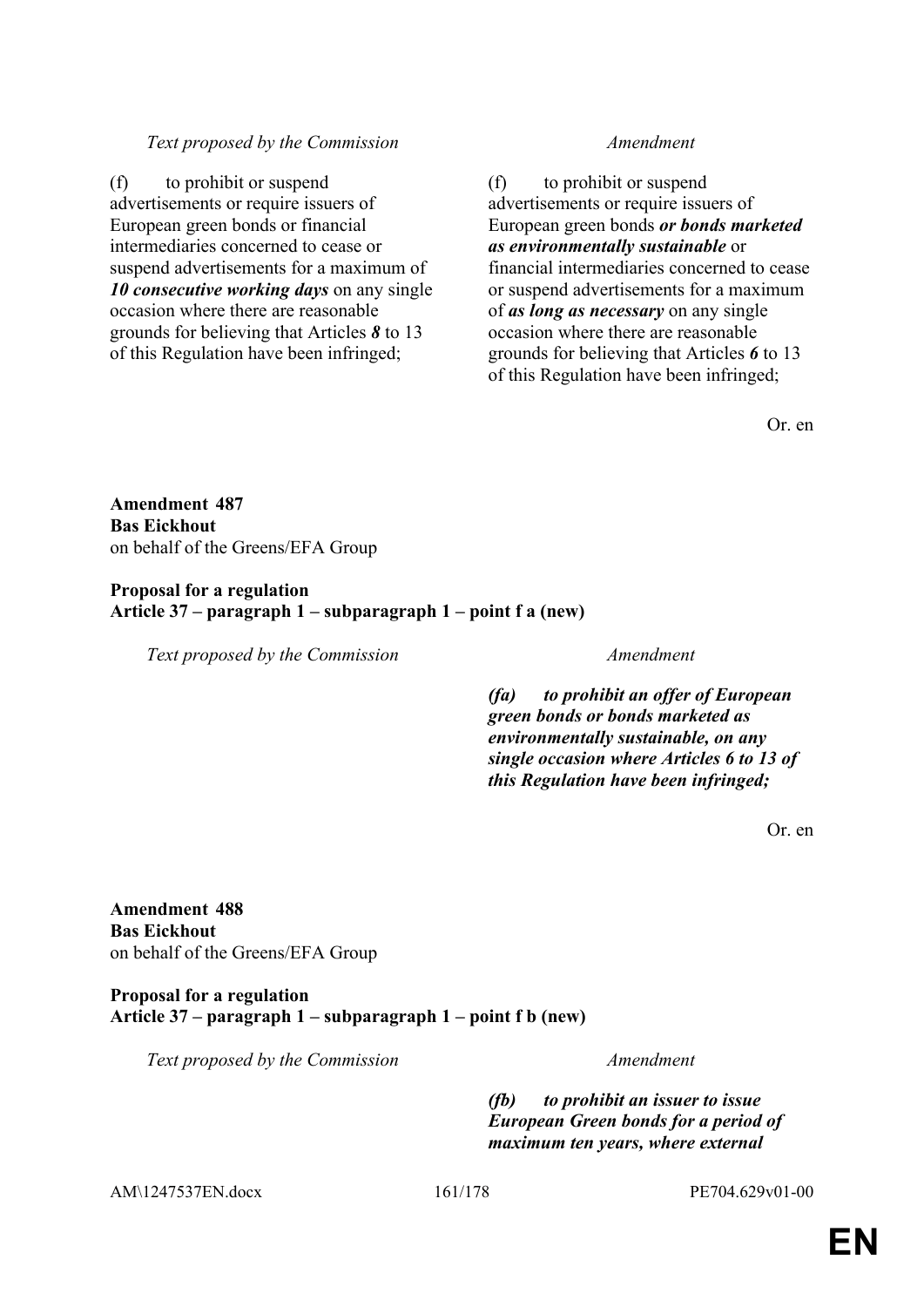*reviewers found that the proceeds of one or several European Green bonds issued by this issuers were not allocated in line with the provisions set by this Regulation;*

Or. en

**Amendment 489 Bas Eickhout** on behalf of the Greens/EFA Group

## **Proposal for a regulation Article 37 – paragraph 1 – subparagraph 1 – point g**

*Text proposed by the Commission Amendment*

(g) to make public the fact that an issuer of European green bonds is failing to comply with its obligations under Articles *8* to 13 of this Regulation;

(g) to make public the fact that an issuer of European green bonds *or bonds marketed as environmentally sustainable* is failing to comply with its obligations under Articles *6* to 13 of this Regulation;

Or. en

## **Amendment 490 Gilles Boyer, Stéphanie Yon-Courtin, Olivier Chastel**

## **Proposal for a regulation Article 37 – paragraph 1 – subparagraph 1 – point g a (new)**

*Text proposed by the Commission Amendment*

*(ga) to prohibit an issuer from issuing European green bonds for a period of time not exceeding 1 year after repeated temporary suspension of European Green Bond offers and advertisements due to reasonable grounds for believing there has been infringement of articles 8 to 13 of this regulation by the issuer;*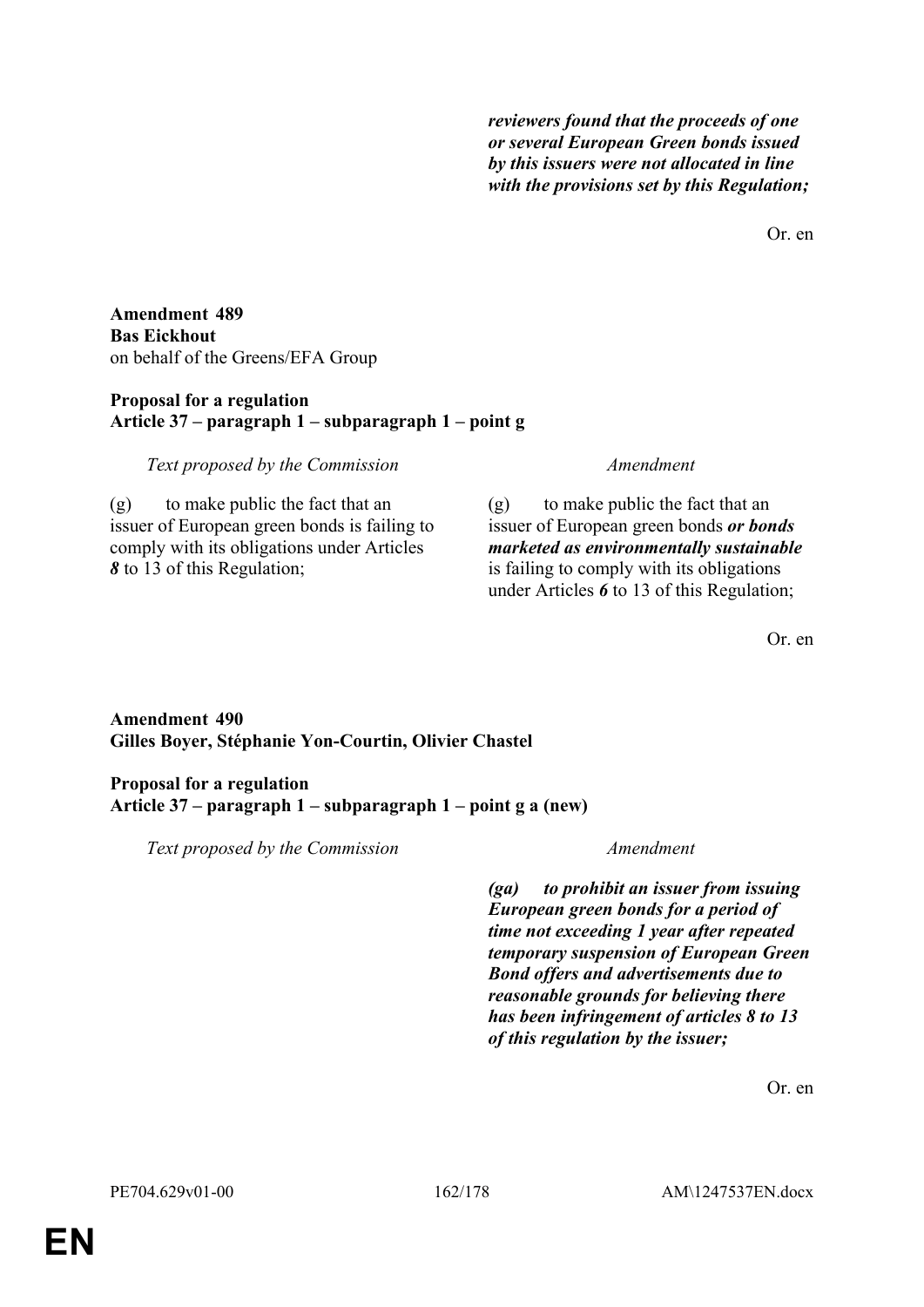## **Amendment 491 Lídia Pereira**

## **Proposal for a regulation Article 37 – paragraph 3**

## *Text proposed by the Commission Amendment*

3. Member States shall ensure that appropriate measures are in place so that competent authorities have all the supervisory and investigatory powers that are necessary to fulfil their duties.

3. Member States shall ensure that appropriate measures are in place so that competent authorities have all the supervisory and investigatory powers*, as the adequate resources,* that are necessary to fulfil their duties.

Or. en

**Amendment 492 Bas Eickhout** on behalf of the Greens/EFA Group

## **Proposal for a regulation Article 44 – paragraph 2 – subparagraph 1 – point c – point ii**

*Text proposed by the Commission Amendment*

*(ii) the proportionality of the publication of such decisions with regard to measures which are deemed to be of a minor nature.*

Or. en

## **Amendment 493 Lídia Pereira**

## **Proposal for a regulation Article 44 – paragraph 4**

*Text proposed by the Commission Amendment*

4. Competent authorities shall ensure that any publication in accordance with this Article shall remain on their official website for a period of *at least* five years

4. Competent authorities shall ensure that any publication in accordance with this Article shall remain on their official website for a period of five years after its

AM\1247537EN.docx 163/178 PE704.629v01-00

*deleted*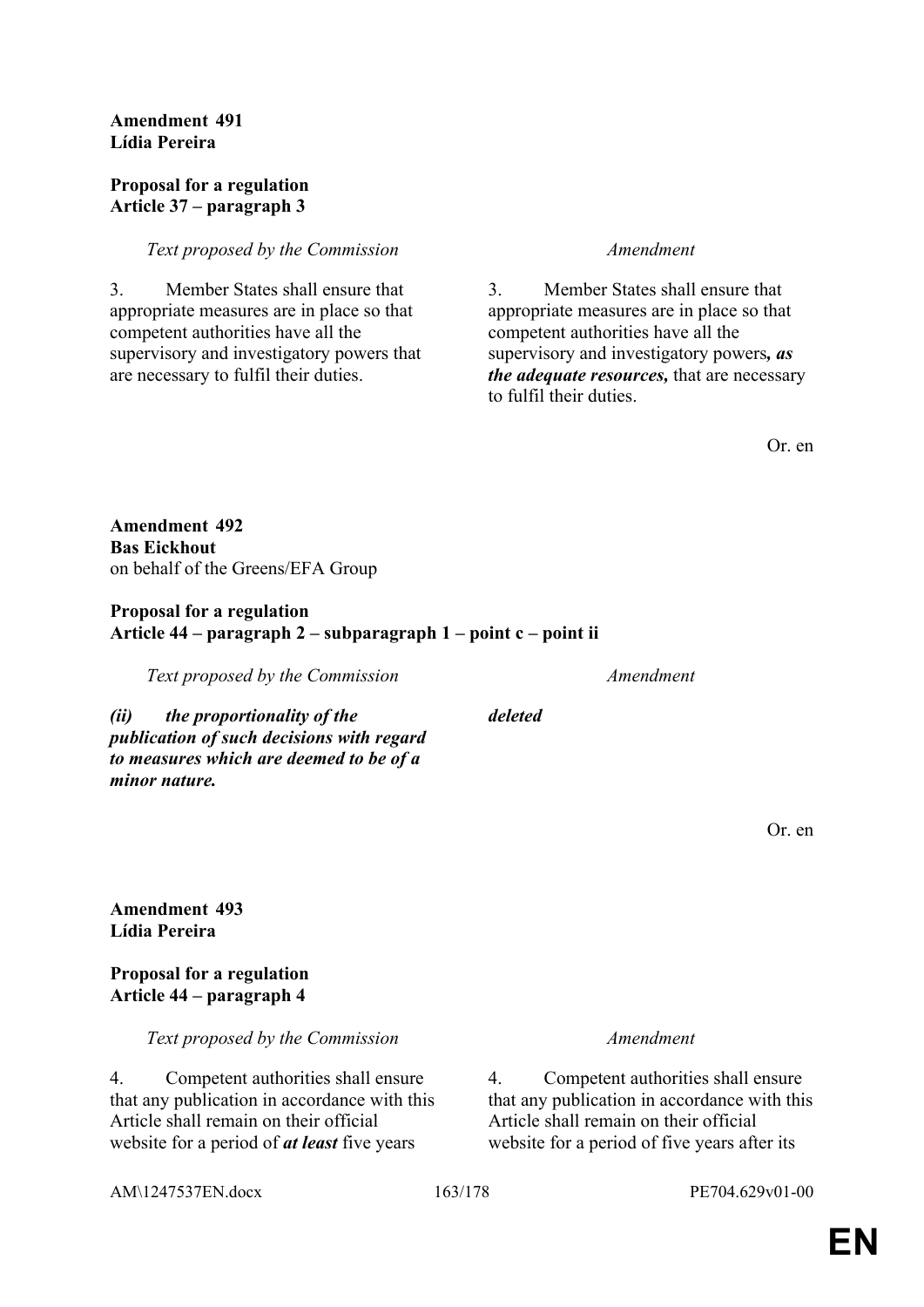after its publication. Personal data contained in the publication shall be kept on the official website of the competent authority only for the period which is necessary in accordance with the applicable data protection rules.

publication. Personal data contained in the publication*, that must be limited to the essential data regarding the specific case,* shall be kept on the official website of the competent authority only for the period which is necessary in accordance with the applicable data protection rules.

Or. en

## **Amendment 494 Lídia Pereira**

## **Proposal for a regulation Article 47 – paragraph 2 – point d**

*Text proposed by the Commission Amendment*

(d) set a time-limit within which the information is to be provided;

(d) set a *reasonable* time-limit within which the information is to be provided;

Or. en

**Amendment 495 Bas Eickhout** on behalf of the Greens/EFA Group

## **Proposal for a regulation Article 63 a (new)**

*Text proposed by the Commission Amendment*

*Article 63a*

### *Review clause*

*By 31 December 2024, and every three years thereafter, the Commission shall, after consultation with the Platform on Sustainable Finance, submit a report to the European Parliament and the Council on the application of this Regulation. That report shall in particular evaluate:*

*(a) the impact of this Regulation on the transition to a sustainable economy;*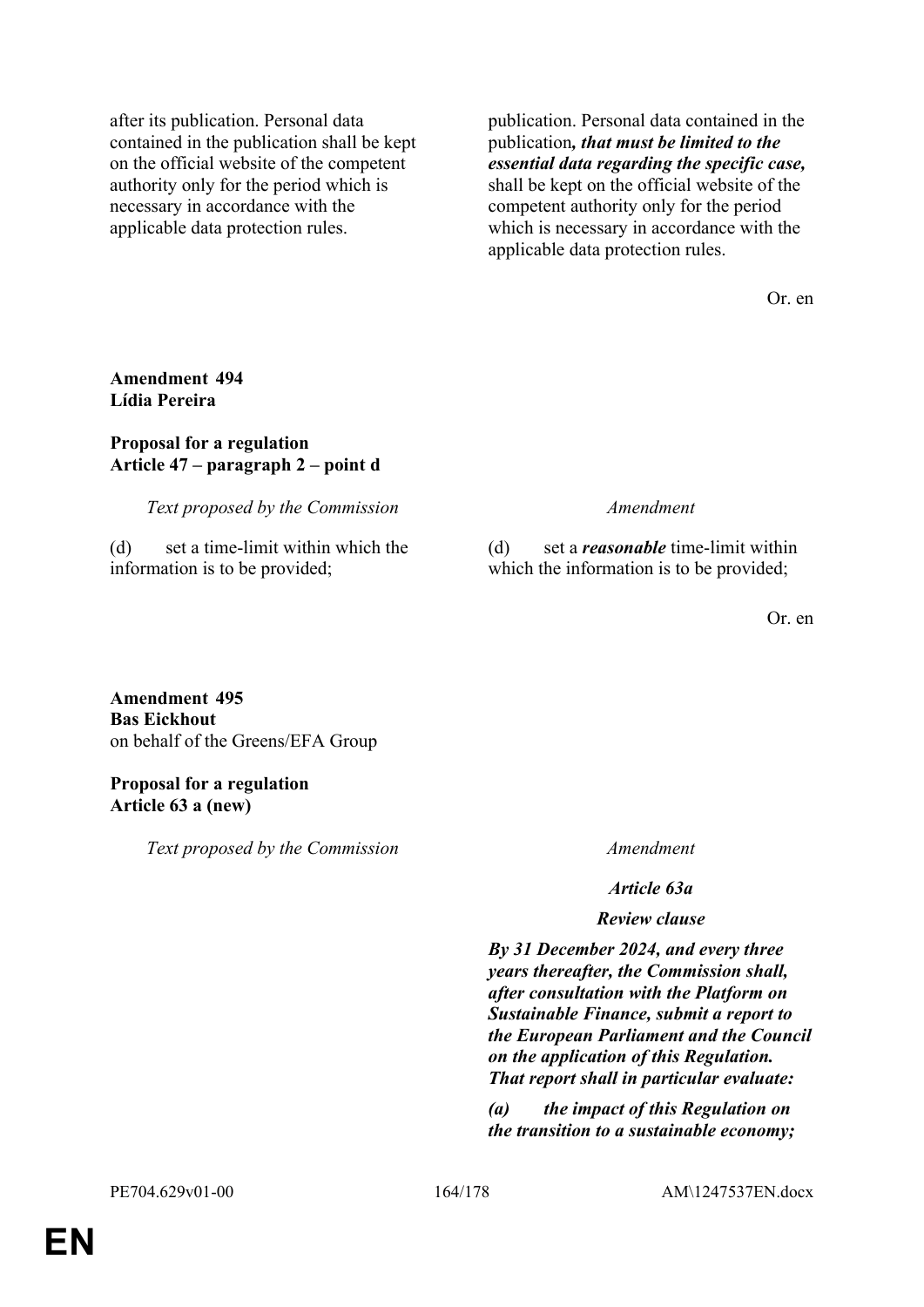*(b) the impact of the European green bond standard on closing the yearly gap of additional investments needed to meet the Union climate targets as set out in Regulation (EU) 2021/1119 of the European Parliament and of the Council, as well as on redirecting private capital flows away from environmentally harmful activities towards sustainable investments for the sustainable use and protection of water and marine resources, the transition to a circular economy, pollution prevention and control, and the protection and restoration of biodiversity and ecosystems;*

*(c) the uptake of the European green bond standard and its market share, both in the Union and globally;*

*(d) the credibility of sustainability claims in the sustainable bond market;*

*(e) the functioning of the sustainability- linked bond market, including the credibility and quality of relevant claims;*

*(f) the need for further regulatory measures to increase the sustainability of the bond market;*

*(g) the functioning of the market of external reviewers, specifying market concentration and the impartiality of external reviewers;*

*(h) the ability of ESMA and national competent authorities to exercise their supervisory duties.*

*The report following the extension of Regulation (EU) 2020/852 to other sustainability objectives as referred to in Article 26(2) of that Regulation shall also assess the possibility to extend the European green bond standard to those other sustainability objectives.*

*The Commission's reports may be accompanied, where appropriate, by legislative proposals to amend this Regulation.*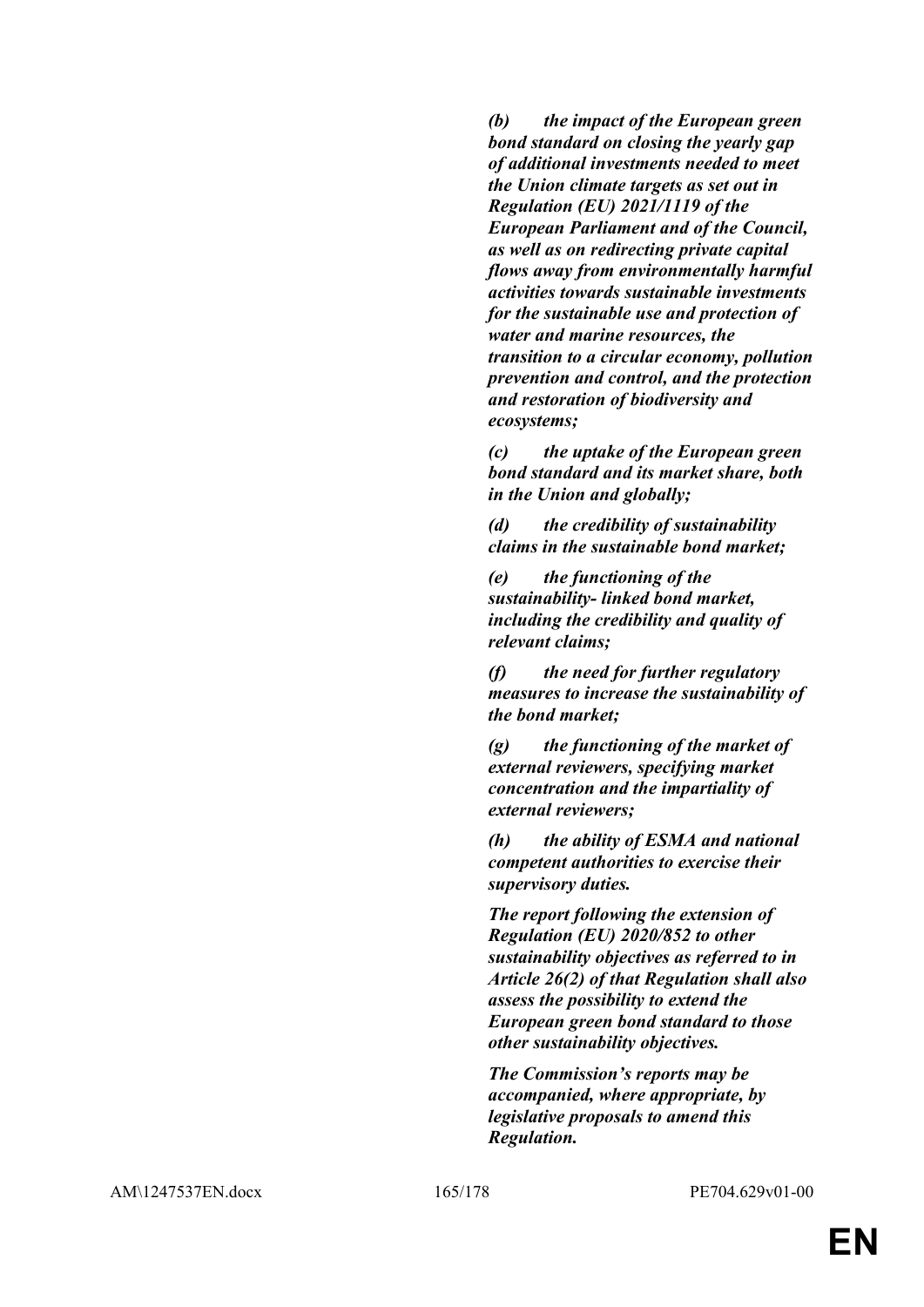## **Amendment 496 Gilles Boyer, Stéphanie Yon-Courtin, Olivier Chastel, Caroline Nagtegaal**

**Proposal for a regulation Article 63 a (new)**

*Text proposed by the Commission Amendment*

*Article 63a*

*Review*

*1. By December 2025, and every three years thereafter, the Commission shall, based on the input from the Platform on Sustainable Finance, submit a report to the European Parliament and to the Council on the application of this Regulation. That report shall evaluate at least the following:*

*(a) the uptake of the European green bond standard and its market share, both in the Union and globally;*

*(b) the impact of this Regulation on the transition to a sustainable economy;*

*(c) the functioning of the market of external reviewers, specifying market concentration, the transparency of methodologies and pricing, and the impartiality of external reviewers;*

*(d) the ability of ESMA and national competent authorities to exercise their supervisory duties;*

*(e) the appropriateness of funding of ESMA through recognition, endorsement and supervisory fees;*

*(f) the appropriateness of third country regimes foreseen in Title III, Chapter IV;*

*(e) the continued existence of greenwashing in the sustainable bond market;*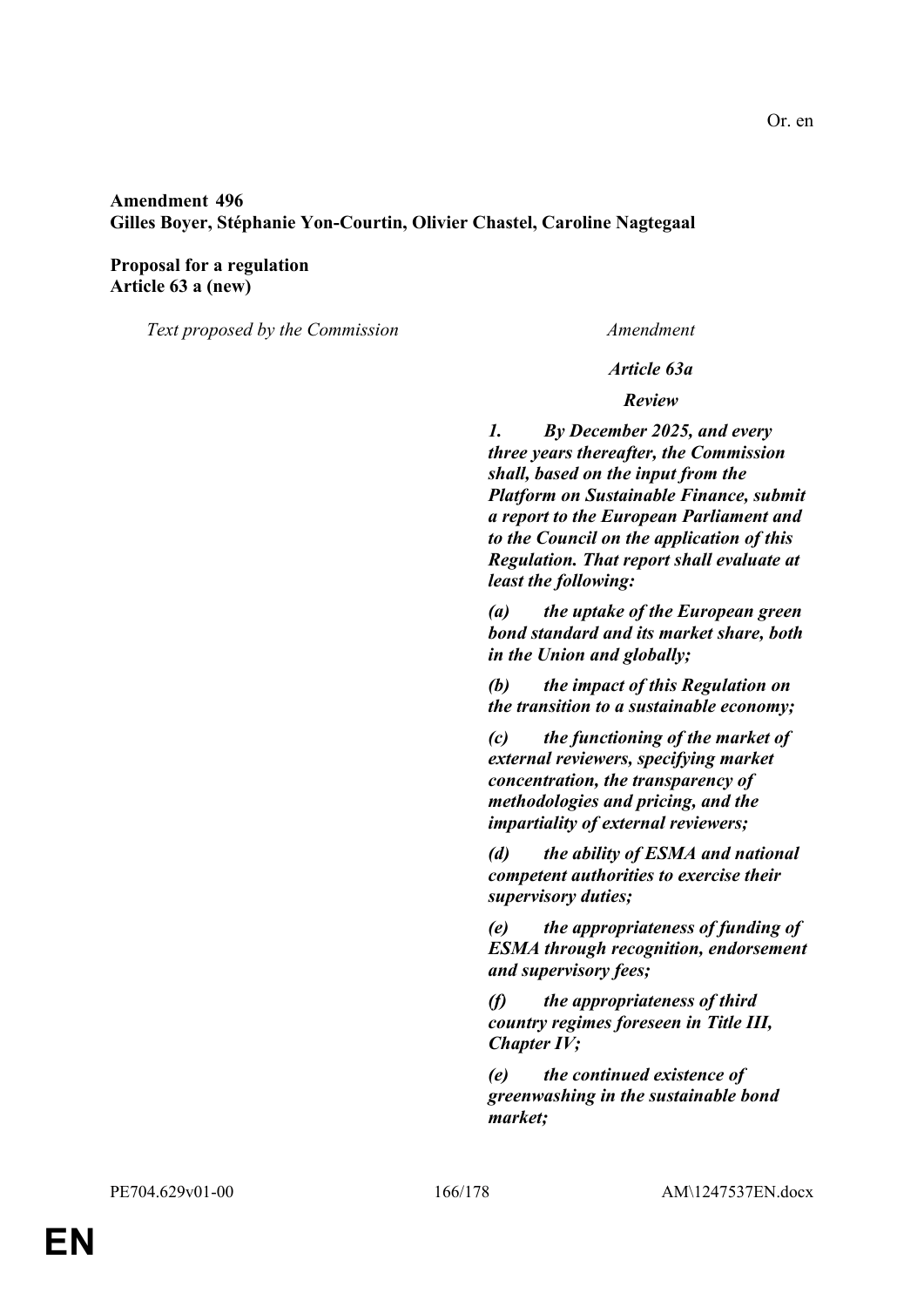*(f) whether the EUGB label should be made mandatory, and if so within what timeframe.*

Or. en

**Amendment 497 Bas Eickhout** on behalf of the Greens/EFA Group

## **Proposal for a regulation**

**Article 63 a (new)** Regulation (EU) 2020/852 Article 7 a (new)

*Text proposed by the Commission Amendment*

*Article 63a*

*Amendment to Regulation (EU) 2020/852*

*The following article is inserted in Regulation (EU) 2020/852:*

*'Article 7a*

*Transparency of bonds and other forms of securitised debt*

*Bonds and other forms of securitised debt ('debt securities') shall incorporate in precontractual disclosures and periodic reports, including in the prospectus where a prospectus is to be published pursuant to Regulation (EU) 2017/1129, a description of how and to what extent the proceeds of the bond or the debt security are allocated to economic activities that qualify as environmentally sustainable under Article 3 of this Regulation.'*

Or. en

**Amendment 498 Paul Tang, Sirpa Pietikäinen, Bas Eickhout**

**Proposal for a regulation Article 63 a (new)**

AM\1247537EN.docx 167/178 PE704.629v01-00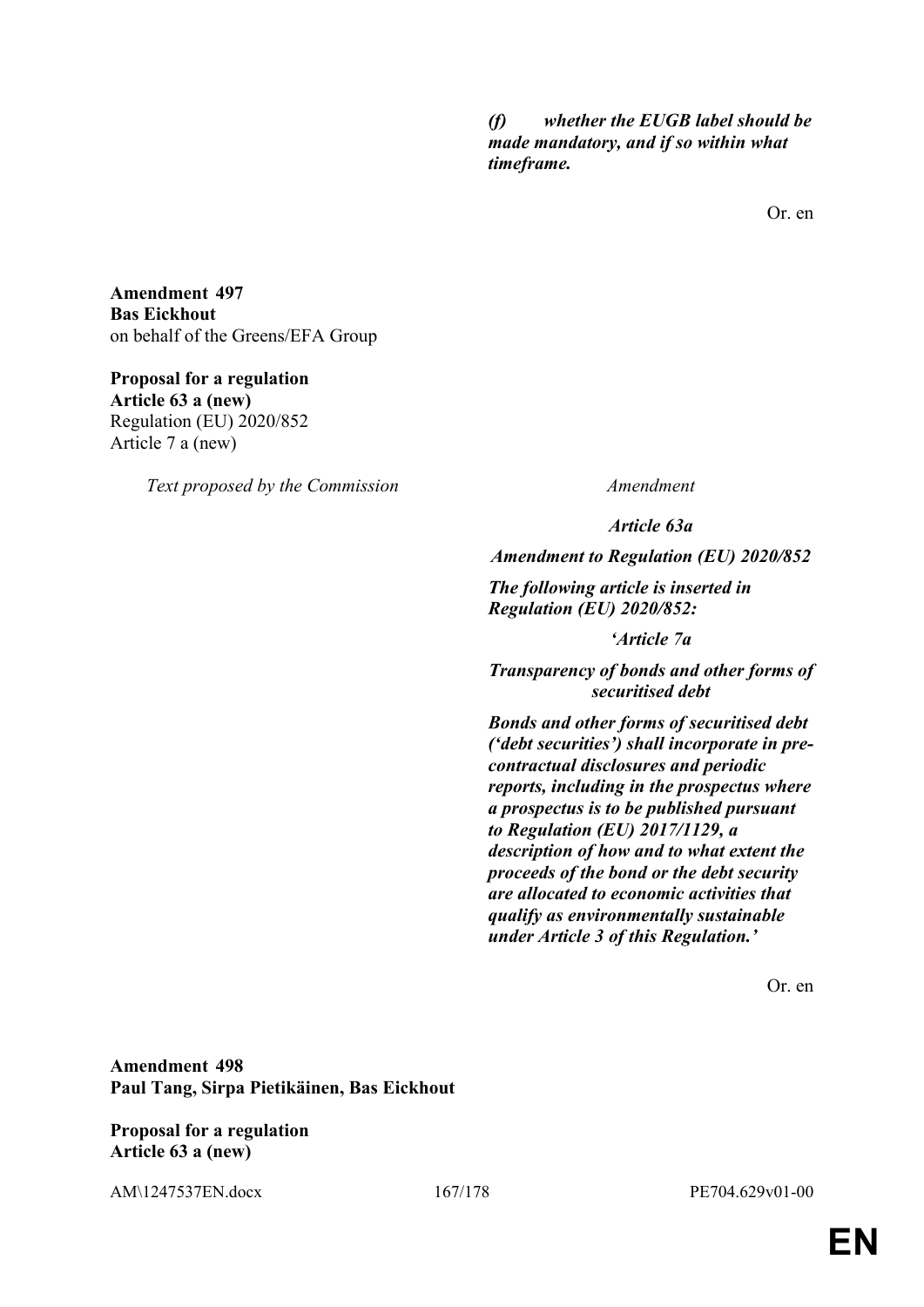*Text proposed by the Commission Amendment*

*Article 63a*

*Amendment to Regulation (EU) 2020/852*

*Article 8 of Regulation (EU) 2020/852 is amended as follows:*

*(1) the following paragraph is inserted:*

*'3a. As from … [one year after the date of entry into force of Regulation XXX], financial undertakings shall disclose information pursuant to paragraph 1 of this Article by including exposures to central governments, central banks and supranational issuers.';*

*(2) paragraph 4 is replaced by the following:*

*'4. The Commission shall adopt a delegated act in accordance with Article 23 to supplement paragraphs 1 and 2 of this Article to specify the content and presentation of the information to be disclosed pursuant to those paragraphs, including the methodology to be used in order to comply with them, taking into account the specificities of both financial and non-financial undertakings and the technical screening criteria established pursuant to this Regulation. The Commission shall adopt that delegated act by 1 June 2021. The Commission shall update that delegated act in accordance with paragraph 3a no later than ... [one year after the date of entry into force of this Regulation].'.*

Or. en

**Amendment 499 José Gusmão**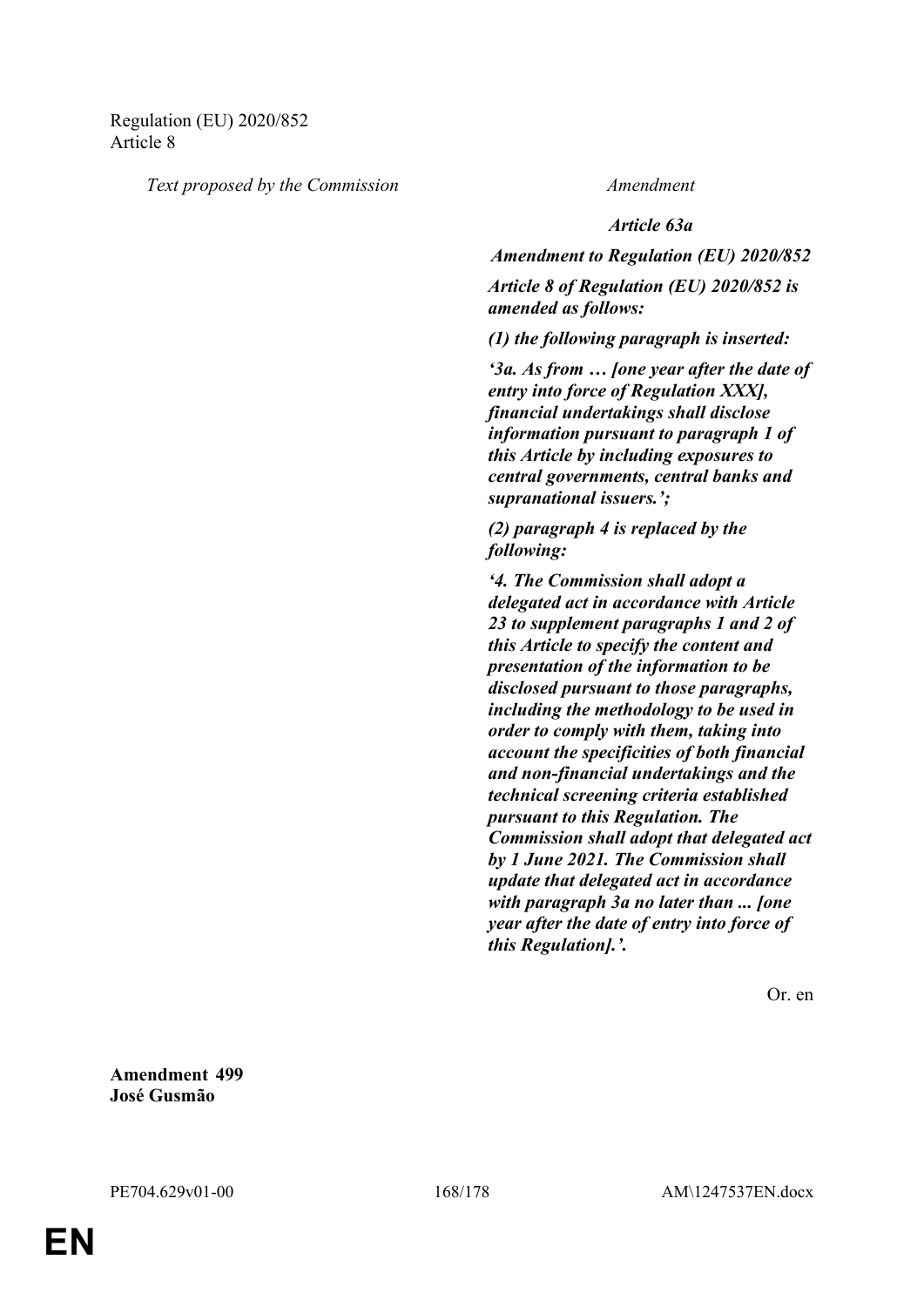*Text proposed by the Commission Amendment*

### *Article 63a*

### *Review*

*1. By December 2023, and every three years thereafter, the Commission shall, based on the input from the Platform on Sustainable Finance, submit a report to the European Parliament and to the Council on the application of this Regulation. That report shall evaluate at least the following:*

*(a) the uptake of the European green bond standard and its market share, both in the Union and globally;*

*(b) the impact of this Regulation on the transition to a sustainable economy;*

*(c) the functioning of the market of external reviewers, specifying market concentration and the impartiality of external reviewers;*

*(d) the ability of ESMA and national competent authorities to exercise their supervisory duties;*

*(e) the appropriateness of funding of ESMA through recognition, endorsement and supervisory fees;*

*(f) the appropriateness of third country regimes foreseen in Title III, Chapter IV;*

*(g) the continued existence of greenwashing in the sustainable bond market.*

*The first time that a report is submitted in accordance with the first subparagraph, it shall include a section on the deadline for and the practicalities of making the European green bond label mandatory for bonds marketed as environmentally sustainable, between 2025 and 2028. Subsequent reports shall propose a*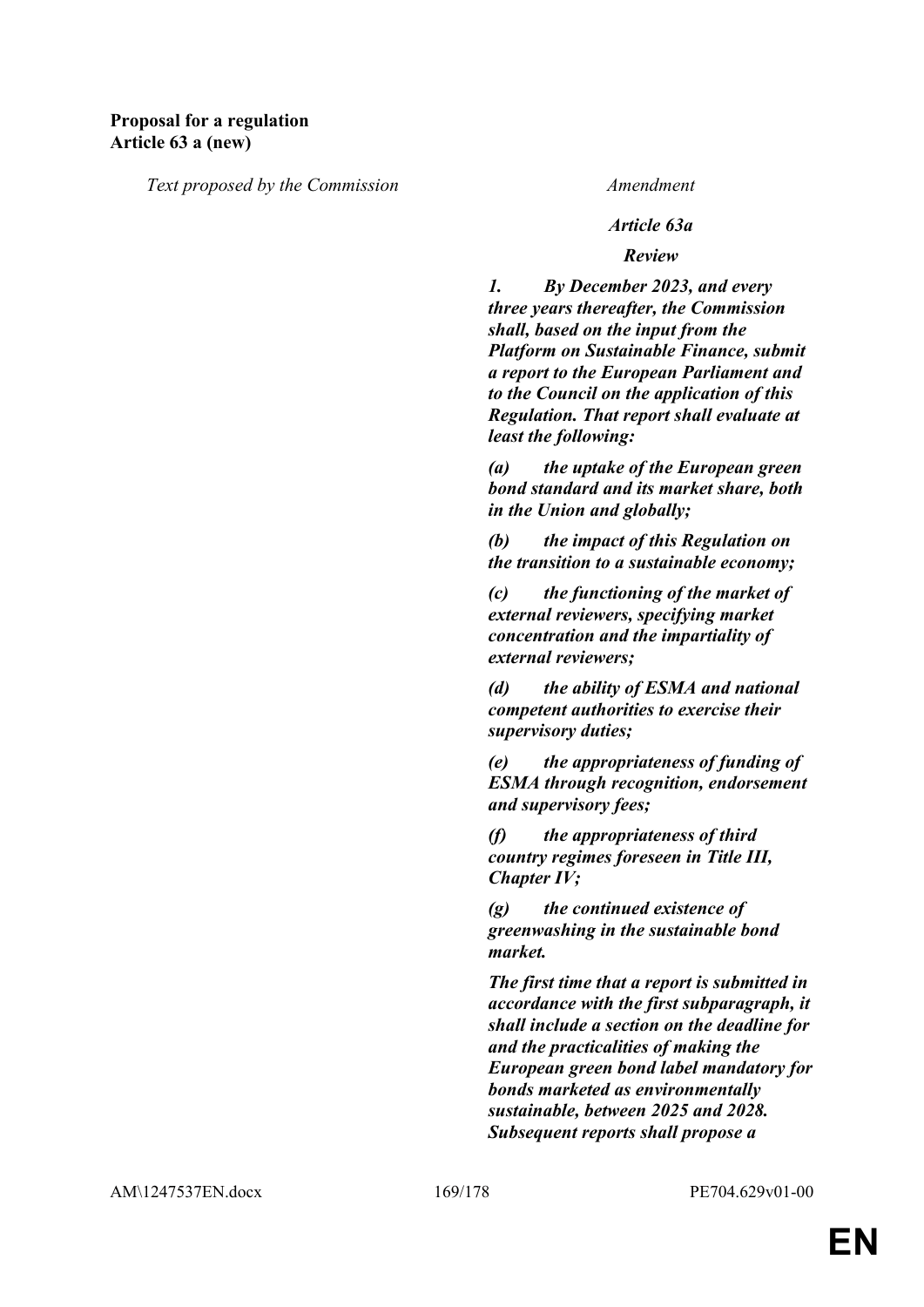*revision of this Regulation to make the European green bond label mandatory for bonds marketed as environmentally sustainable by the set deadline.*

*2. Accompanying any proposed revision of Regulation (EU) 2020/852, the Commission shall assess whether the proposed revision merits a review of this Regulation, specifically when such revisions are related to an extension of the scope of Regulation (EU) 2020/852 to other sustainability objectives, such as social objectives, or to other categories for environmental objectives.*

Or. en

## **Amendment 500 Christophe Hansen, Lídia Pereira**

## **Proposal for a regulation Article 64 – paragraph 1**

*Text proposed by the Commission Amendment*

This Regulation shall enter into force on the twentieth day following that of its publication in the Official Journal of the European Union.

This Regulation shall enter into force on the twentieth day following that of its publication in the Official Journal of the European Union. *It shall apply from ... [one year after the date of entry into force of this Regulation].*

Or. en

## *Justification*

*It is important to provide for a sufficient period of time before the Regulation enters into application, in order to allow for the adoption of the measures required to ensure a uniform application throughout the Union as from the date of application. It would furthermore ensure that all relevant delegated acts under the taxonomy are available.*

**Amendment 501 Markus Ferber, Christophe Hansen**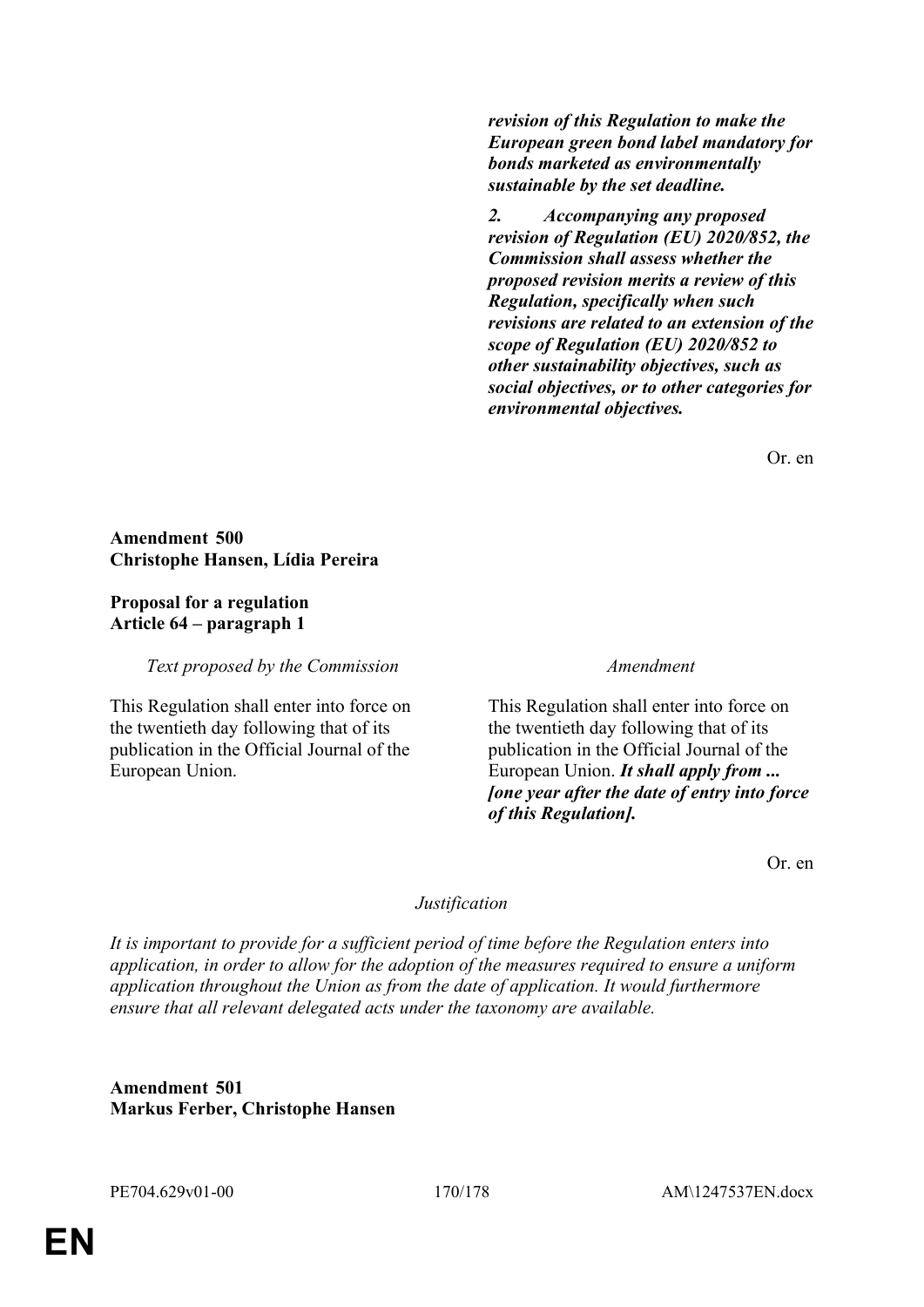## **Proposal for a regulation Article 64 – paragraph 1**

*Text proposed by the Commission Amendment*

This Regulation shall enter into force on the twentieth day following that of its publication in the Official Journal of the European Union.

This Regulation shall enter into force on the twentieth day following that of its publication in the Official Journal of the European Union. *It shall apply from ... [one year after the date of entry into force of this Regulation].*

Or. en

## *Justification*

*A later entry into force ensures that all relevant delegated acts under the taxonomy are actually available.*

**Amendment 502 Bas Eickhout** on behalf of the Greens/EFA Group

**Proposal for a regulation Annex I – point 3**

*Text proposed by the Commission Amendment*

3.*Environmental* strategy and rationale 3. *Sustainability* strategy and rationale

*- [Information on entity-level taxonomy alignment of the issuer, by applying the delegated acts as adopted pursuant to Article 8 of Regulation (EU) 2020/852]*

*-[Information on the broader environmental strategy of the issuer, which shall include 5-year targets to reduce the environmental impact of the issuer in view of aligning the issuer's business model with the environmental objectives set out in Article 9 of Regulation (EU) 2020/852. The strategy shall in particular:*

*-(a) include 5-year targets to reduce scope 1, 2 and 3 GHG emissions of the issuer in view of ensuring the alignment of the issuer's business model with the objective of limiting global warming to 1.5°C above*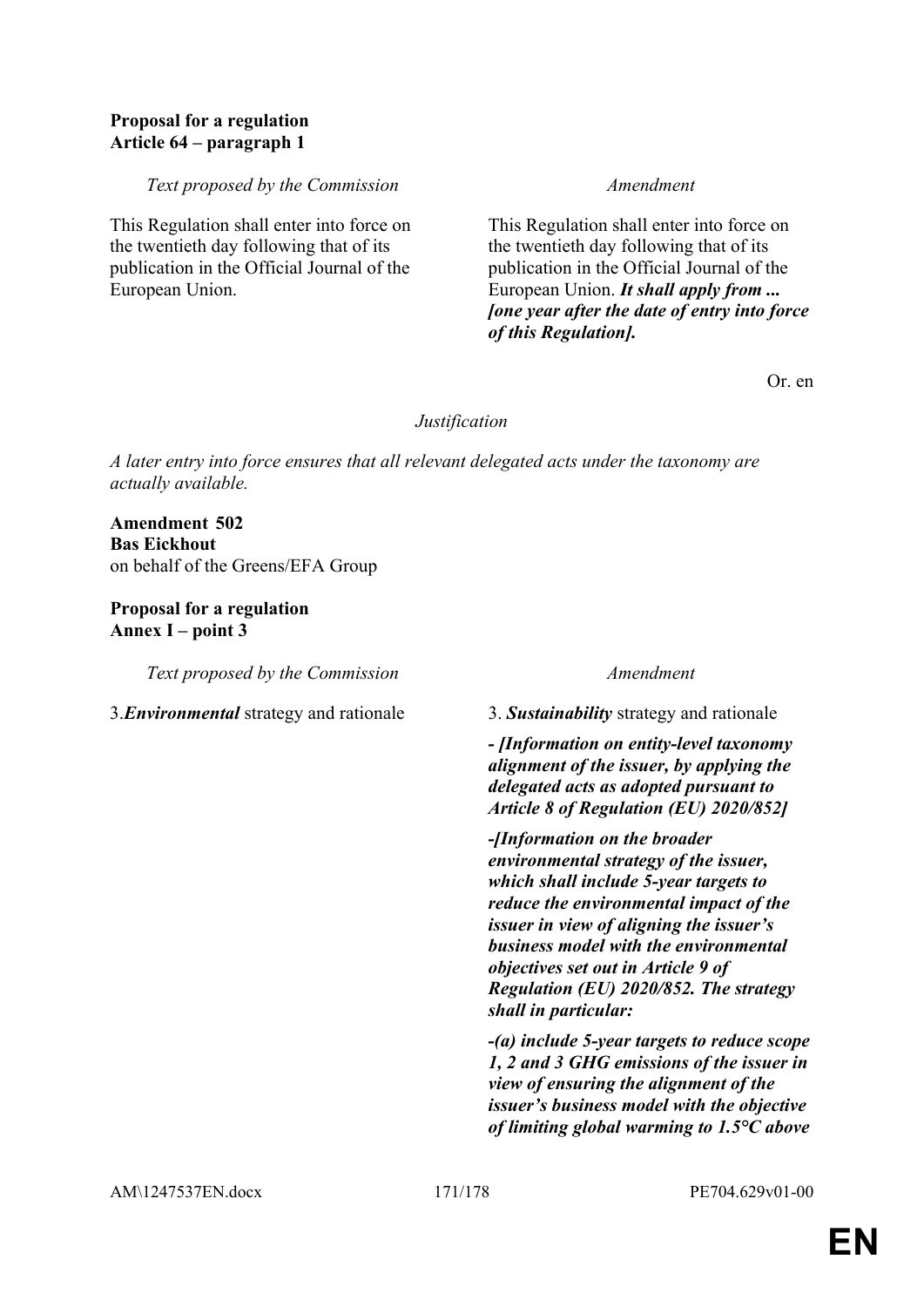[Information on how the bond aligns with the broader environmental strategy of the issuer]

[The environmental objectives referred to in Article 9 of Regulation 2020/852 pursued by the bond]

*pre-industrial levels;*

*-(b) exclude the use of carbon offset credits as a way to meet its GHG emissions reduction targets;*

*-(c) uphold the principle of 'do no significant harm' within the meaning of Article 17 of Regulation (EU) 2020/852;*

*-(d) be reviewed by independent scientific reviewers, and made available to the general public.]*

-[Information on how *and to what extent* the bond aligns with the broader environmental strategy of the issuer*, and on how and to what extent the issuance of the EU green bond is intended to increase the proportion of its capital expenditure and operating expenditure related to, and of its turnover derived from, economic activities that qualify as environmentally sustainable pursuant to Regulation (EU) 2020/852*]

-[The environmental objectives referred to in Article 9 of Regulation 2020/852 pursued by the bond]

*-Information on the overarching sustainability strategy of the issuer, including:*

*-(a) its efforts to promote social sustainability objectives and good governance principles as referred to in Article 2(17) of Regulation (EU) 2019/2088*

*-(b) applicable due diligence policies with respect to principal adverse impacts of investment decisions on sustainability factors, taking due account of the size, the nature and scale of the issuer's activities and compliance with the OECD Guidelines for Multinational Enterprises and the UN Guiding Principles on Business and Human Rights, including the principles and rights set out in the eight fundamental conventions identified in the Declaration of the International Labour Organisation on Fundamental*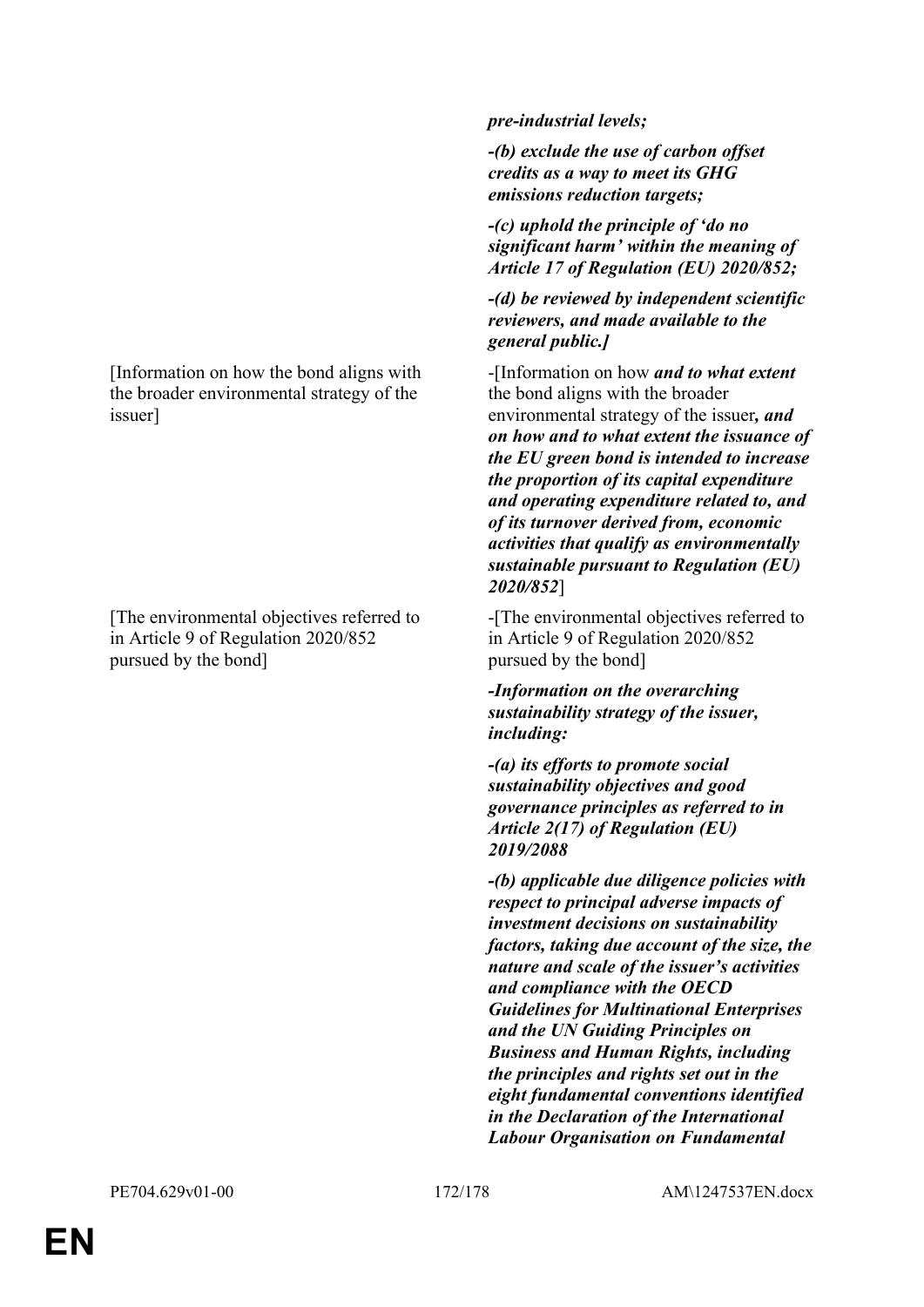*Principles and Rights at Work and the International Bill of Human Rights;*

*-(c) an indication of any activity of the issuer in jurisdictions listed in Annex I and Annex II to the EU list of noncooperative jurisdictions for tax havens and their real economic presence in these jurisdictions in terms of assets, full time employees, sales and taxes paid in these jurisdictions*

Or. en

**Amendment 503 Christophe Hansen**

### **Proposal for a regulation Annex I – point 3 a (new)**

*Text proposed by the Commission Amendment*

*Environmental strategy and rationale*

*In line with the better regulation principle, and to avoid double regulation, issuers' environmental strategy and rationale is disclosed under Directive (EU) 2014/95 and Regulation (EU) 2019/2088. No additional provisions at entity-level on their overall environmental strategy and rationale shall be added in this Regulation.*

Or. en

## **Amendment 504 Gilles Boyer, Stéphanie Yon-Courtin, Olivier Chastel**

**Proposal for a regulation Annex I – point 4.2**

*Text proposed by the Commission Amendment*

4.2 Process for selecting green projects and estimated environmental impact

4.2 Process for selecting green projects */ portfolios* and estimated environmental

AM\1247537EN.docx 173/178 PE704.629v01-00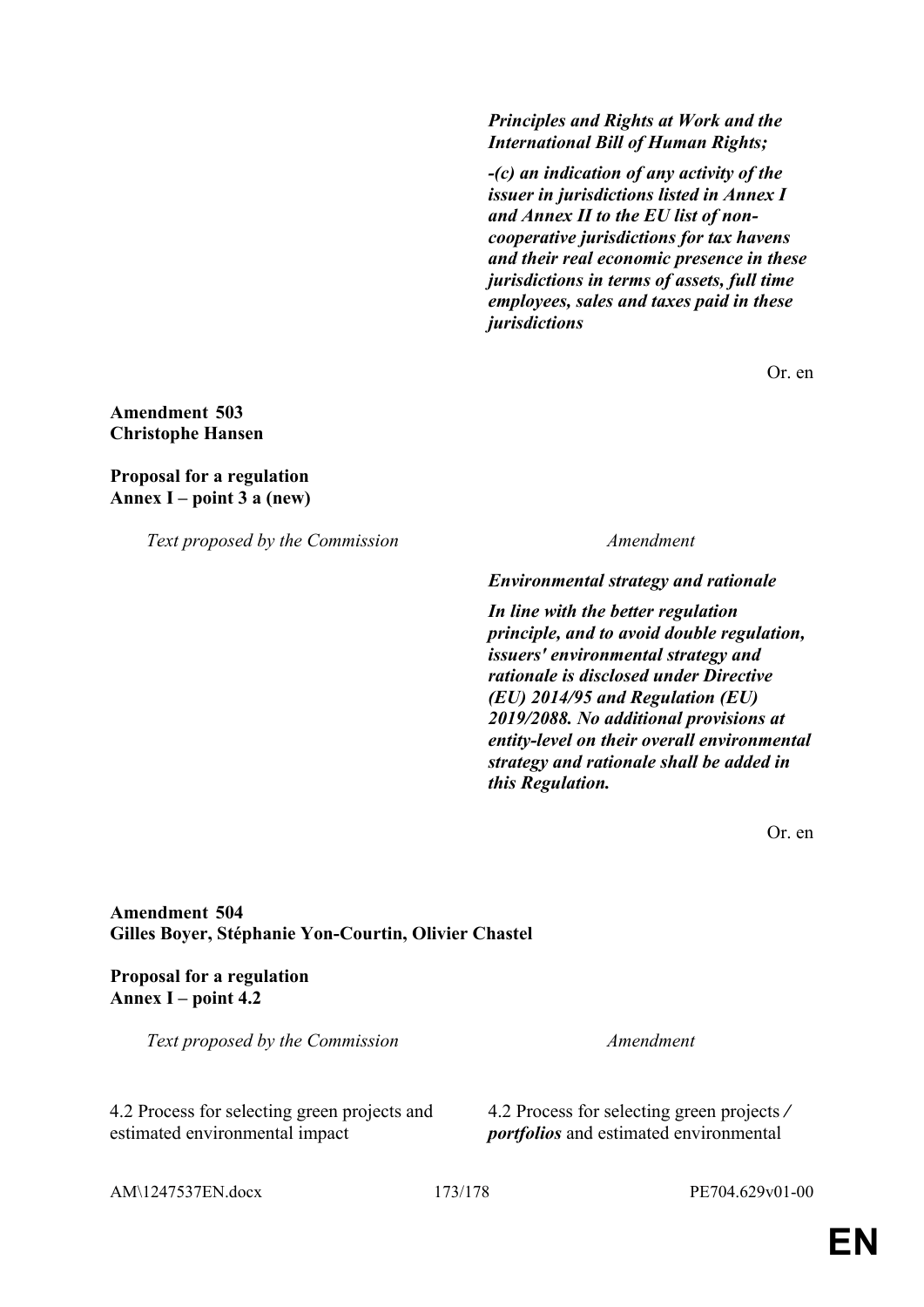impact.

**Amendment 505 Bas Eickhout** on behalf of the Greens/EFA Group

## **Proposal for a regulation Annex I – point 4.3 – indent 4 a (new)**

*Text proposed by the Commission Amendment*

*– For projects that are concerned by a Taxonomy-alignment plan: The annual intermediate steps, including all actions and expenditures, that are necessary for the transformation of that economic activity in order to meet the taxonomy requirements within the specified period of time*

Or. en

## **Amendment 506 Gilles Boyer, Christophe Hansen, Stéphanie Yon-Courtin, Olivier Chastel**

## **Proposal for a regulation Annex I – point 5 a (new)**

*Text proposed by the Commission Amendment*

*5a. Entity level requirement*

*– An indication of the issuer's activity in jurisdictions listed in Annex I and Annex II to the EU list of noncooperative jurisdictions for tax havens and their real economic presence in these jurisdictions in terms of assets, full time employees, sales and taxes paid in these jurisdictions]*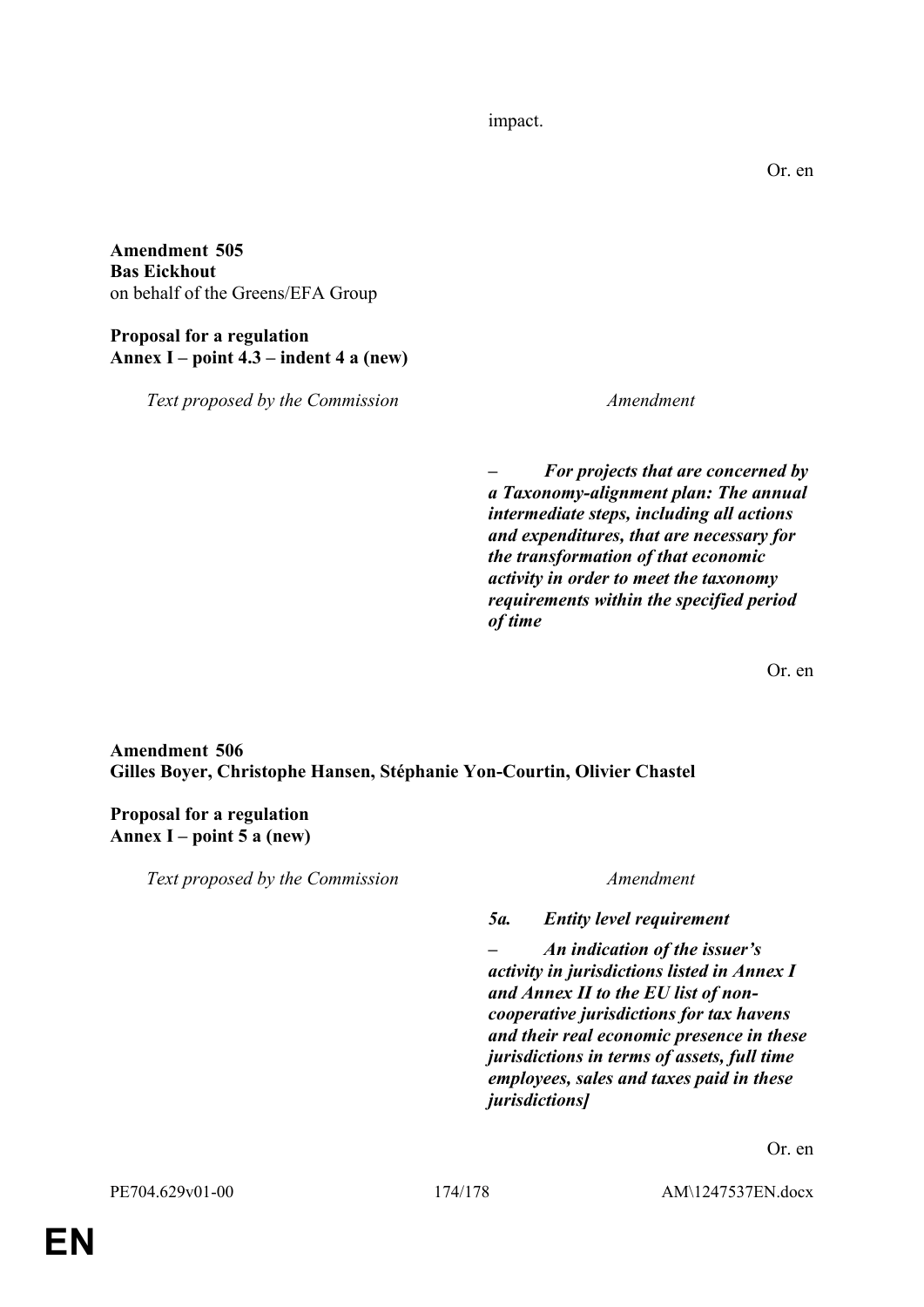**Amendment 507 Bas Eickhout** on behalf of the Greens/EFA Group

## **Proposal for a regulation Annex II – point 3 – paragraph 2 – indent 7**

## *Text proposed by the Commission Amendment*

– For assets that are concerned by a taxonomy alignment plan: the progress in the implementation of the plan during the reporting period, and the estimated date of completion;

– For assets that are concerned by a taxonomy alignment plan: the progress in the implementation of the plan during the reporting period, as well the remaining steps and estimated date of their completion

Or. en

**Amendment 508 Bas Eickhout** on behalf of the Greens/EFA Group

## **Proposal for a regulation Annex III – point 2**

*Text proposed by the Commission Amendment*

### 2. *Environmental* strategy and rationale

2. *Sustainability* strategy and rationale

*- [Information on entity-level taxonomy alignment of the issuer, by applying the delegated acts as adopted pursuant to Article 8 of Regulation (EU) 2020/852]*

*-[Information on the broader environmental strategy of the issuer, which shall include 5-year targets to reduce the environmental impact of the issuer in view of aligning the issuer's business model with the environmental objectives set out in Article 9 of Regulation (EU) 2020/852. The strategy shall in particular:*

*-(a) include 5-year targets to reduce scope 1, 2 and 3 GHG emissions of the issuer in view of ensuring the alignment of the issuer's business model with the objective*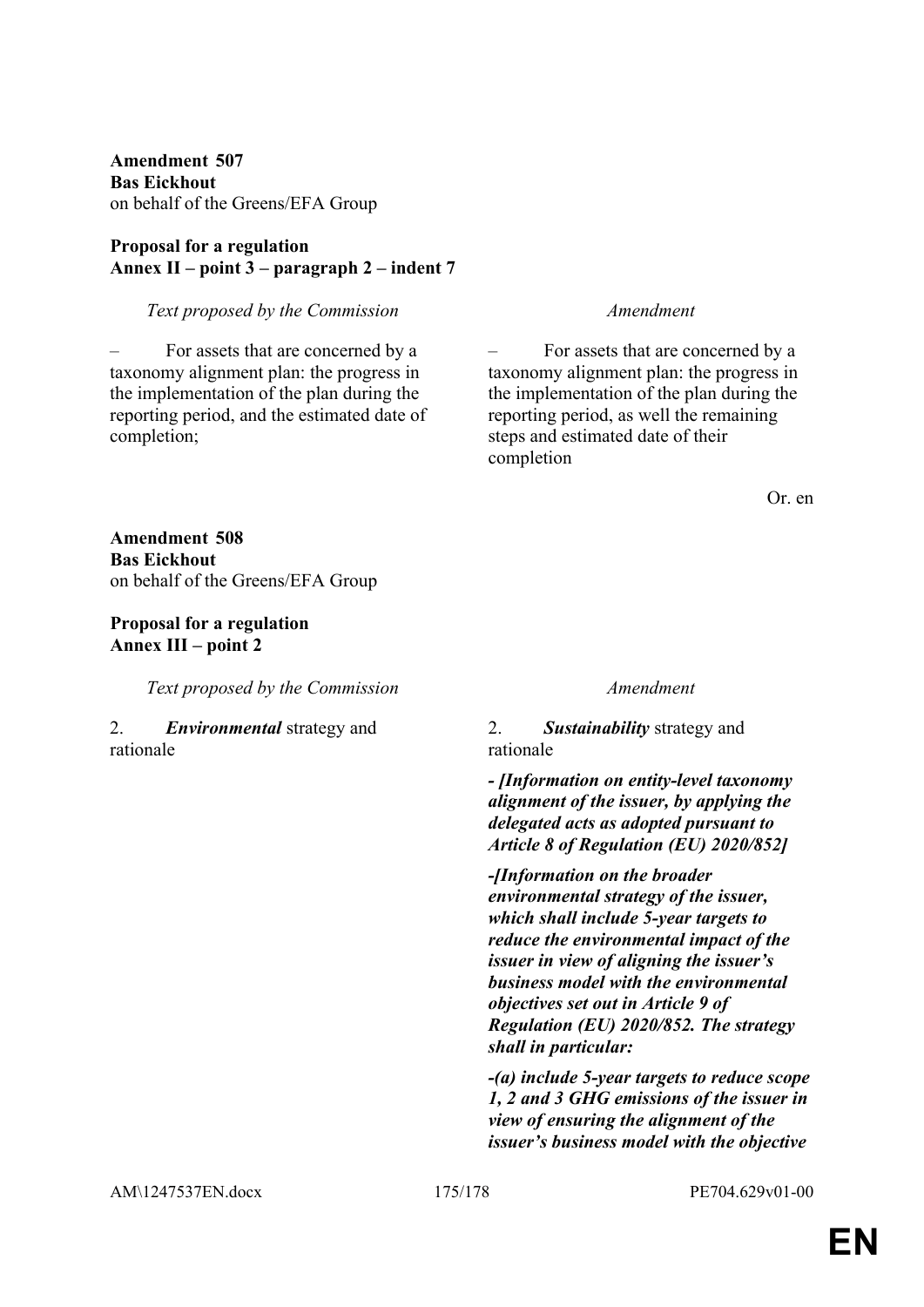[Information on how the bond aligns with the broader environmental strategy of the issuer *as set out in the factsheet*]

[Where applicable, an explanation of any changes to broader environmental strategy of the issuer since the publication of the factsheet]

[The environmental objectives referred to in Article 9 of Regulation 2020/852 pursued by the bond]

*of limiting global warming to 1.5°C above pre-industrial levels;*

*-(b) exclude the use of carbon offset credits as a way to meet its GHG emissions reduction targets;*

*-(c) uphold the principle of 'do no significant harm' within the meaning of Article 17 of Regulation (EU) 2020/852;*

*-(d) be reviewed by independent scientific reviewers, and made available to the general public.]*

-[Information on how *and to what extent* the bond aligns with the broader environmental strategy of the issuer*, and on how and to what extent the issuance of the EU green bond is intended to increase the proportion of its capital expenditure and operating expenditure related to, and of its turnover derived from, economic activities that qualify as environmentally sustainable pursuant to Regulation (EU) 2020/852*]

-[The environmental objectives referred to in Article 9 of Regulation 2020/852 pursued by the bond]

*-Information on the overarching sustainability strategy of the issuer, including:*

*-(a) its efforts to promote social sustainability objectives and good governance principles as referred to in Article 2(17) of Regulation (EU) 2019/2088*

*-(b) applicable due diligence policies with respect to principal adverse impacts of investment decisions on sustainability factors, taking due account of the size, the nature and scale of the issuer's activities and compliance with the OECD Guidelines for Multinational Enterprises and the UN Guiding Principles on*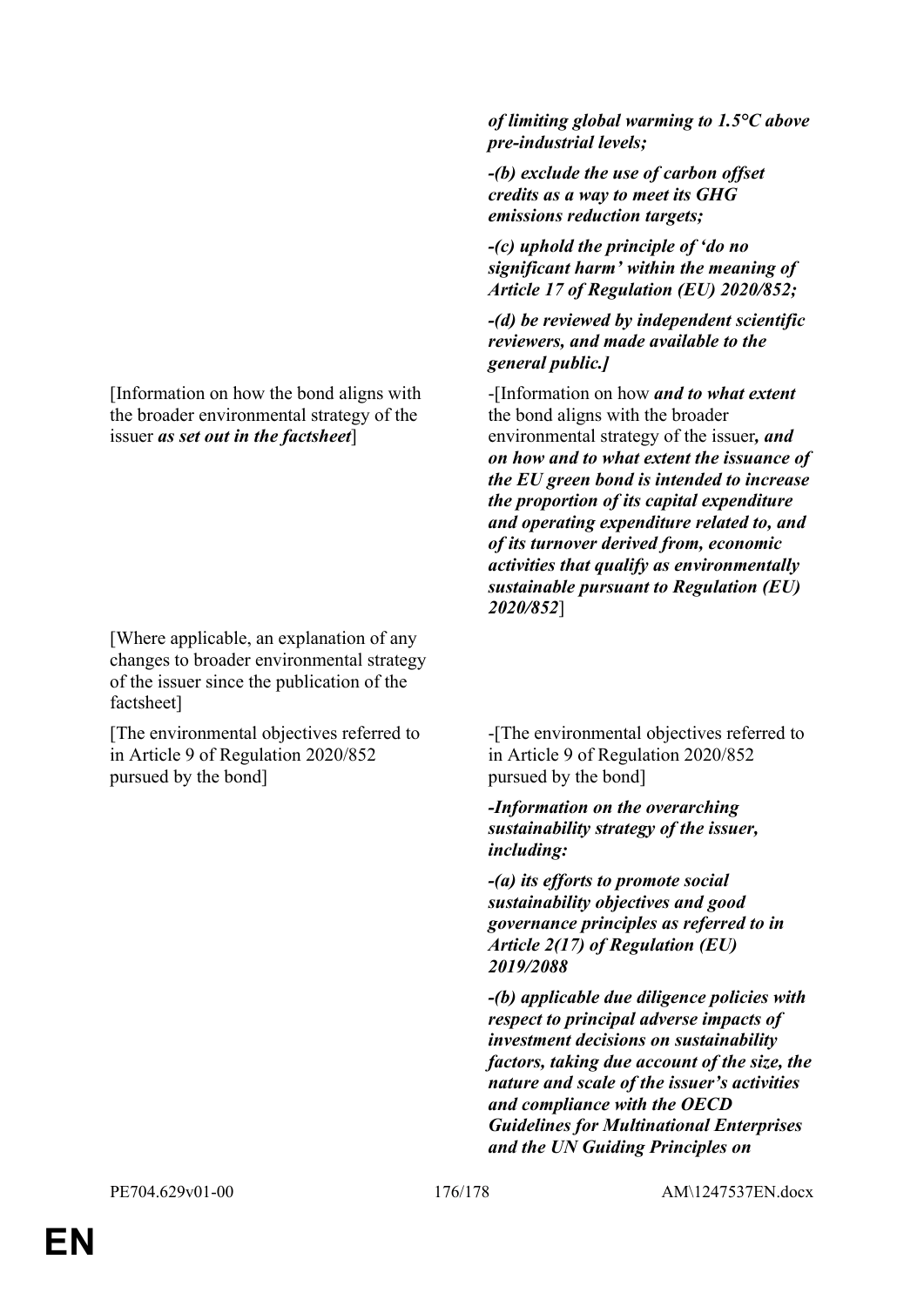*Business and Human Rights, including the principles and rights set out in the eight fundamental conventions identified in the Declaration of the International Labour Organisation on Fundamental Principles and Rights at Work and the International Bill of Human Rights;*

*-(c) an indication of any activity of the issuer in jurisdictions listed in Annex I and Annex II to the EU list of noncooperative jurisdictions for tax havens and their real economic presence in these jurisdictions in terms of assets, full time employees, sales and taxes paid in these jurisdictions.*

Or. en

**Amendment 509 Bas Eickhout** on behalf of the Greens/EFA Group

**Proposal for a regulation Annex III – point 3 – paragraph 1 – indent 3 (new)**

*Text proposed by the Commission Amendment*

– *For assets that are concerned by a Taxonomy-alignment plan: confirmation of compliance with the requirements of Regulation XX after completion.*

Or. en

**Amendment 510 Paul Tang**

**Proposal for a regulation Annex III – point 4 – indent 3 a a (new)**

*Text proposed by the Commission Amendment*

*– [information about whether and how the project has contributed to the Just Transition, such as by providing new* 

AM\1247537EN.docx 177/178 PE704.629v01-00